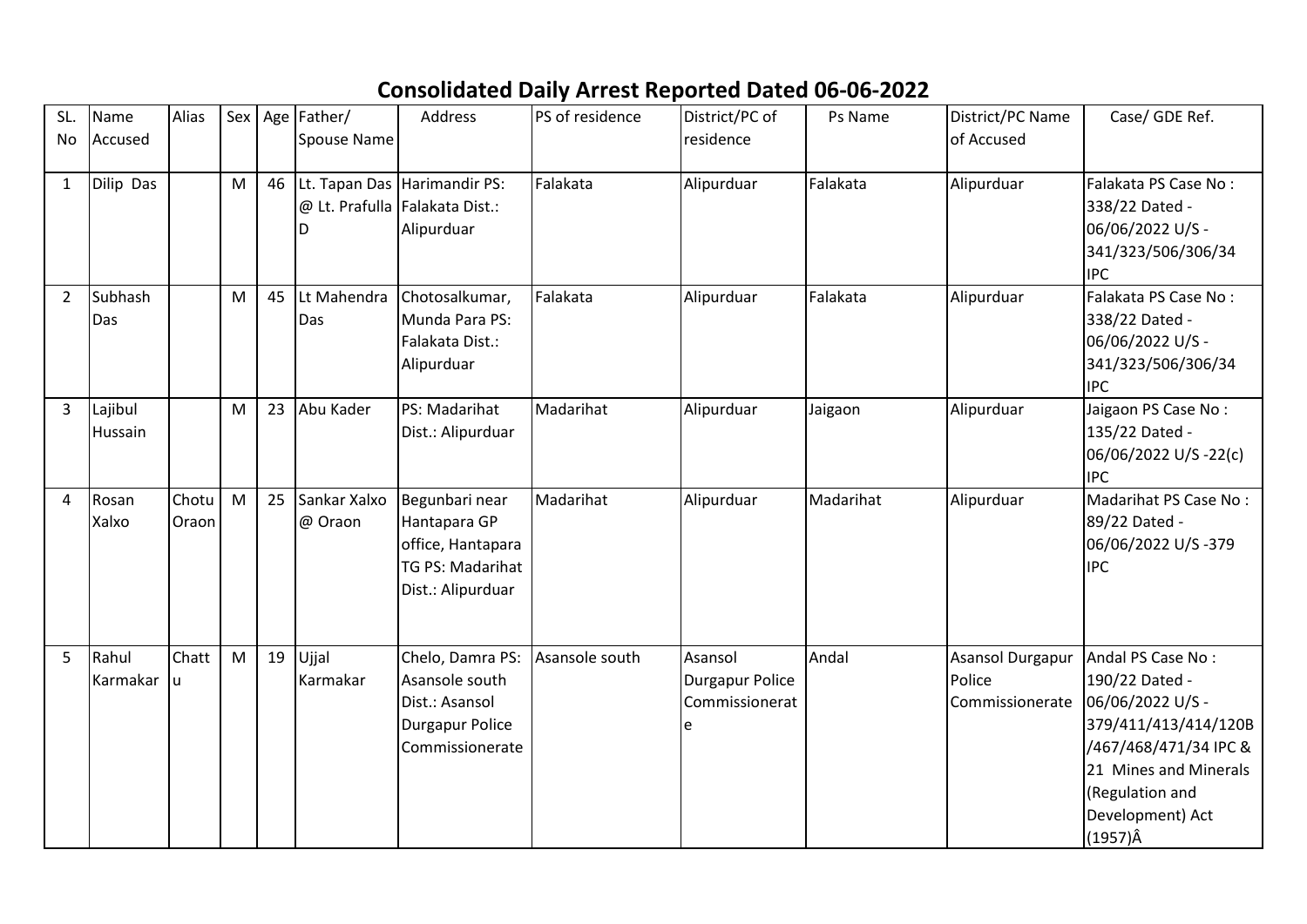| 6              | Shubrajit          | <b>Bablu</b> |   | 25 | Chandi                   | PS: Neturia Dist.:              | Neturia        | Purulia                | Andal     | <b>Asansol Durgapur</b> | Andal PS Case No:                 |
|----------------|--------------------|--------------|---|----|--------------------------|---------------------------------|----------------|------------------------|-----------|-------------------------|-----------------------------------|
|                | Ghosh              |              |   |    | Charan                   | Purulia                         |                |                        |           | Police                  | 190/22 Dated -                    |
|                |                    |              |   |    | Ghosh                    |                                 |                |                        |           | Commissionerate         | 06/06/2022 U/S -                  |
|                |                    |              |   |    |                          |                                 |                |                        |           |                         | 379/411/413/414/120B              |
|                |                    |              |   |    |                          |                                 |                |                        |           |                         | /467/468/471/34 IPC &             |
|                |                    |              |   |    |                          |                                 |                |                        |           |                         | 21 Mines and Minerals             |
|                |                    |              |   |    |                          |                                 |                |                        |           |                         | (Regulation and                   |
|                |                    |              |   |    |                          |                                 |                |                        |           |                         | Development) Act                  |
|                |                    |              |   |    |                          |                                 |                |                        |           |                         | $(1957)\hat{A}$                   |
| $\overline{7}$ | Sourav             |              | M |    | Shibu                    | PS: Barabani Dist.: Barabani    |                | Asansol                | Barabani  | Asansol Durgapur        | Barabani PS Case No:              |
|                | Chakrabor          |              |   |    | Chakraborty              | Asansol Durgapur                |                | <b>Durgapur Police</b> |           | Police                  | 116/22 Dated -                    |
|                | ty                 |              |   |    |                          | Police                          |                | Commissionerat         |           | Commissionerate         | 06/06/2022 U/S -                  |
|                |                    |              |   |    |                          | Commissionerate                 |                | e                      |           |                         | 363/365 IPC                       |
|                |                    |              |   |    |                          |                                 |                |                        |           |                         |                                   |
| 8              | Nur Nabi           |              | M | 26 | Akbar Sekh               | Jamsuli PS:                     | Bishnupur      | <b>Bankura</b>         | Bishnupur | <b>Bankura</b>          | <b>Bishnupur PS Case No:</b>      |
|                | Sekh               |              |   |    |                          | <b>Bishnupur Dist.:</b>         |                |                        |           |                         | 72/22 Dated -                     |
|                |                    |              |   |    |                          | Bankura                         |                |                        |           |                         | 06/06/2022 U/S -                  |
|                |                    |              |   |    |                          |                                 |                |                        |           |                         | 376/511 IPC & 8 The               |
|                |                    |              |   |    |                          |                                 |                |                        |           |                         | Protection of children            |
|                |                    |              |   |    |                          |                                 |                |                        |           |                         | from sexual offences              |
|                |                    |              |   |    |                          |                                 |                |                        |           |                         | Act, 2012 (POCSO)                 |
|                |                    |              |   |    |                          |                                 |                |                        |           |                         |                                   |
| 9              | Debjit             | Mona         | M | 22 | <b>Bilu Hanri</b>        | Sakhigopal,                     | Bishnupur      | <b>Bankura</b>         | Bishnupur | <b>Bankura</b>          | Bishnupur PS Case No:             |
|                | Hanri              |              |   |    |                          | Hanripara PS:                   |                |                        |           |                         | 73/22 Dated -                     |
|                |                    |              |   |    |                          | <b>Bishnupur Dist.:</b>         |                |                        |           |                         | 06/06/2022 U/S -                  |
|                |                    |              |   |    |                          | <b>Bankura</b><br>Rudra PS:     | Ranibandh      | <b>Bankura</b>         | Ranibandh | Bankura                 | 448/354A/354B IPC                 |
| 10             | Sushana<br>Kalindi |              | M | 22 | <b>Dhiren</b><br>Kalindi | Ranibandh Dist.:                |                |                        |           |                         | Ranibandh PS Case No:             |
|                |                    |              |   |    |                          | Bankura                         |                |                        |           |                         | 23/22 Dated -<br>06/06/2022 U/S - |
|                |                    |              |   |    |                          |                                 |                |                        |           |                         | 354/354A/448/323/325              |
|                |                    |              |   |    |                          |                                 |                |                        |           |                         | /504/506/34 IPC                   |
| 11             | Prasanta           |              | M |    |                          | Late Prafullya Banikanthanagar, | <b>Barasat</b> | <b>Barasat</b>         | Barasat   | <b>Barasat</b>          | Barasat PS Case No:               |
|                | Mondal             |              |   |    | Mondal                   | Block "Câ€                      |                |                        |           |                         | 259/22 Dated -                    |
|                |                    |              |   |    |                          | near Tarun                      |                |                        |           |                         | 21/04/2022 U/S -                  |
|                |                    |              |   |    |                          | Sangha Club,                    |                |                        |           |                         | 399/402 IPC                       |
|                |                    |              |   |    |                          | P.O+P.S- Barasat                |                |                        |           |                         |                                   |
|                |                    |              |   |    |                          | PS: Barasat Dist.:              |                |                        |           |                         |                                   |
|                |                    |              |   |    |                          | Barasat                         |                |                        |           |                         |                                   |
|                |                    |              |   |    |                          |                                 |                |                        |           |                         |                                   |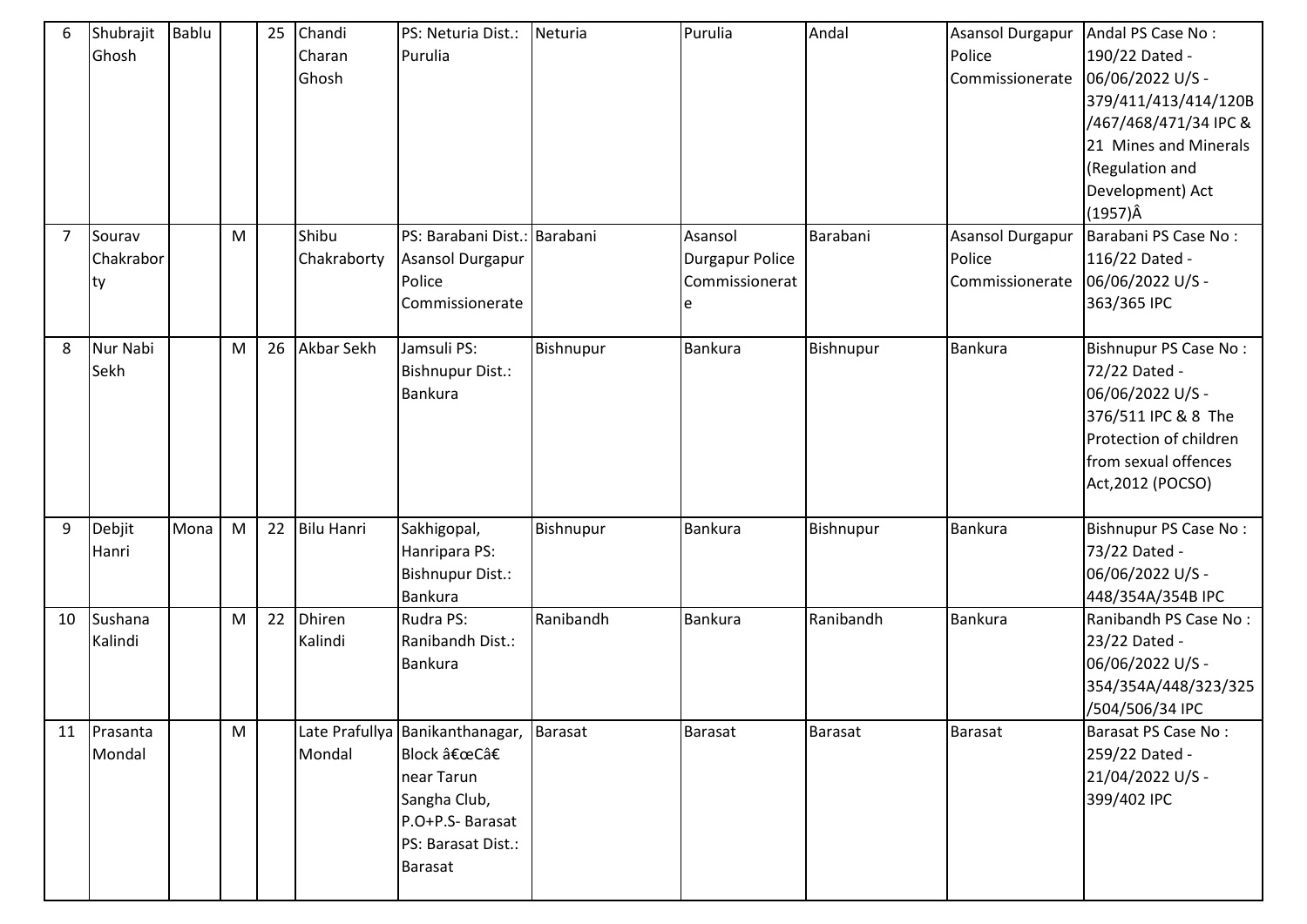| 12 | Aktar Ali<br>Khan |   | 29 | Ajibar Khan          | Shikarpur Arberia, Madhyamgram<br>PO-Shikarpur, PS-<br>Rajarhat, North<br>24 Pgs PS:<br>Madhyamgram<br>Dist.: Barasat                                      |         | <b>Barasat</b>                               | Madhyamgram | Barasat                                  | Madhyamgram PS Case<br>No: 276/22 Dated -<br>05/06/2022 U/S -<br>279/338 IPC                        |
|----|-------------------|---|----|----------------------|------------------------------------------------------------------------------------------------------------------------------------------------------------|---------|----------------------------------------------|-------------|------------------------------------------|-----------------------------------------------------------------------------------------------------|
| 13 | Raju<br>Pradhan   | M |    | Lt. Bijoy<br>Pradhan | PS: Jagaddal Dist.: Jagaddal<br>Barrackpore<br>Police<br>Commissionerate                                                                                   |         | Barrackpore<br>Police<br>Commissionerat<br>e | Jagaddal    | Barrackpore<br>Police<br>Commissionerate | Jagaddal PS Case No:<br>362/22 Dated -<br>06/06/2022 U/S -<br>448/506/354A IPC                      |
| 14 | Anil Shaw         | M | 33 | Shaw                 | Lt. Ram Jadan Room No. 376<br>M.G Road, Pirani<br>Bazar, P.O<br>Titagarh, P.S<br>Khardah PS:<br>Khardah Dist.:<br>Barrackpore<br>Police<br>Commissionerate | Khardah | Barrackpore<br>Police<br>Commissionerat<br>e | Khardah     | Barrackpore<br>Police<br>Commissionerate | Khardah PS Case No:<br>446/22 Dated -<br>05/06/2022 U/S -<br>341/323/506/34 IPC                     |
| 15 | Bobi Hela         | M |    | 18 Lt. Dilip Hela    | Pinkol sondla tank Noapara<br>road PS: Noapara<br>Dist.: Barrackpore<br>Police<br>Commissionerate                                                          |         | Barrackpore<br>Police<br>Commissionerat      | Noapara     | Barrackpore<br>Police<br>Commissionerate | Noapara PS Case No:<br>180/22 Dated -<br>06/06/2022 U/S -<br>341/324/326/387/354/<br>427/506/34 IPC |
| 16 | Raja<br>Mondal    | M | 22 | Sunil Mondal Garulia | Bansbagan road<br>near Dr. P.K.<br>Majumder<br>chamber PS:<br>Noapara Dist.:<br>Barrackpore<br>Police<br>Commissionerate                                   | Noapara | Barrackpore<br>Police<br>Commissionerat<br>e | Noapara     | Barrackpore<br>Police<br>Commissionerate | Noapara PS Case No:<br>178/22 Dated -<br>04/06/2022 U/S -<br>399/402 IPC                            |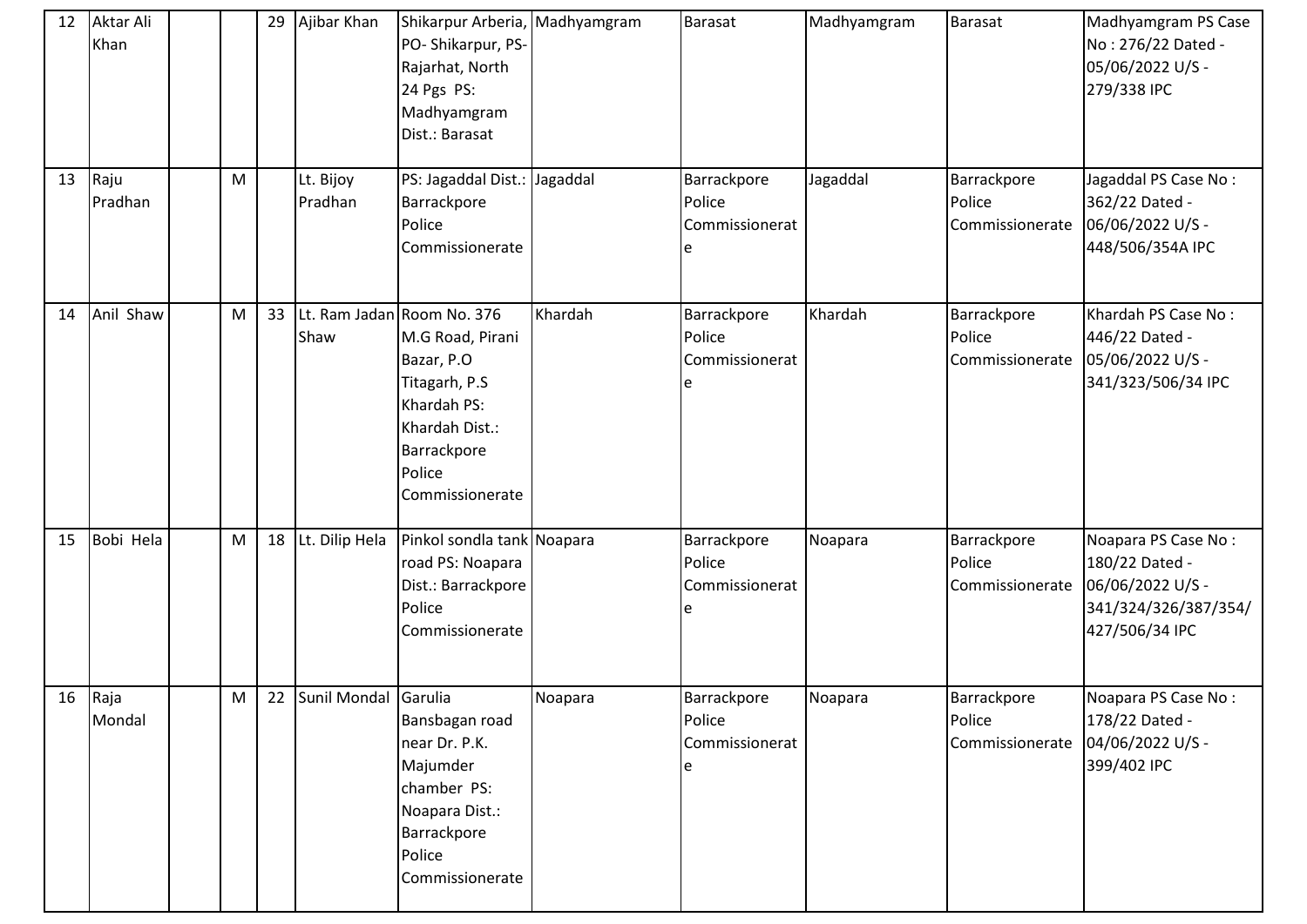| 17 | Prirbhardr<br>a Nai |        | M | 20 | Shyambiham<br>Nai               | Pinkal sondla tank Noapara<br>road near Surjo<br>Sangha club PS:<br>Noapara Dist.:<br>Barrackpore<br>Police<br>Commissionerate                                        |          | Barrackpore<br>Police<br>Commissionerat<br>e | Noapara  | Barrackpore<br>Police<br>Commissionerate  | Noapara PS Case No:<br>178/22 Dated -<br>04/06/2022 U/S -<br>399/402 IPC          |
|----|---------------------|--------|---|----|---------------------------------|-----------------------------------------------------------------------------------------------------------------------------------------------------------------------|----------|----------------------------------------------|----------|-------------------------------------------|-----------------------------------------------------------------------------------|
| 18 | Pradip<br>Rajbanshi |        | M | 43 | Lt. Gouranga<br>Rajbanshi       | Niranjan nagar A<br>Block PS: Noapara<br>Dist.: Barrackpore<br>Police<br>Commissionerate                                                                              | Noapara  | Barrackpore<br>Police<br>Commissionerat<br>e | Noapara  | Barrackpore<br>Police<br>Commissionerate  | Noapara PS Case No:<br>174/22 Dated -<br>01/06/2022 U/S -<br>420/406 IPC          |
| 19 | Sk Ranjan           |        | M | 39 | <b>Abdul Mazid</b>              | Kennision jute<br>mill Nepali Gate<br>PS: Titagarh Dist.:<br>Barrackpore<br>Police<br>Commissionerate                                                                 | Titagarh | Barrackpore<br>Police<br>Commissionerat<br>e | Titagarh | Barrackpore<br>Police<br>Commissionerate  | Titagarh PS Warrant No<br>$= 103$                                                 |
| 20 | Salauddin<br>mondal |        |   | 27 | S/o Late<br>Mojaffar<br>Mondal  | Vill-Ratanpur, PO-Baruipur<br>Mirpur,<br>Doulatpur, PS-<br>Baruipur, Dist-<br>South 24 Pgs PS:<br><b>Baruipur Dist.:</b><br><b>Baruipur Police</b><br><b>District</b> |          | <b>Baruipur Police</b><br>District           | Baruipur | <b>Baruipur Police</b><br><b>District</b> | Baruipur PS Case No:<br>938/22 Dated -<br>28/05/2022 U/S -<br>341/325/307/354 IPC |
| 21 | Sk Sahid            | Chatil |   |    | 32 S/o Sk Siyada<br>@ Md Siyada | Vill-Mallickpur,<br>Kanamudi Gali,<br>Habibchak, PS-<br>Baruipur, Dist-<br>South 24 Pgs PS:<br><b>Baruipur Dist.:</b><br><b>Baruipur Police</b><br>District           | Baruipur | <b>Baruipur Police</b><br>District           | Baruipur | <b>Baruipur Police</b><br><b>District</b> | Baruipur PS Case No:<br>812/22 Dated -<br>12/05/2022 U/S -<br>399/402 IPC         |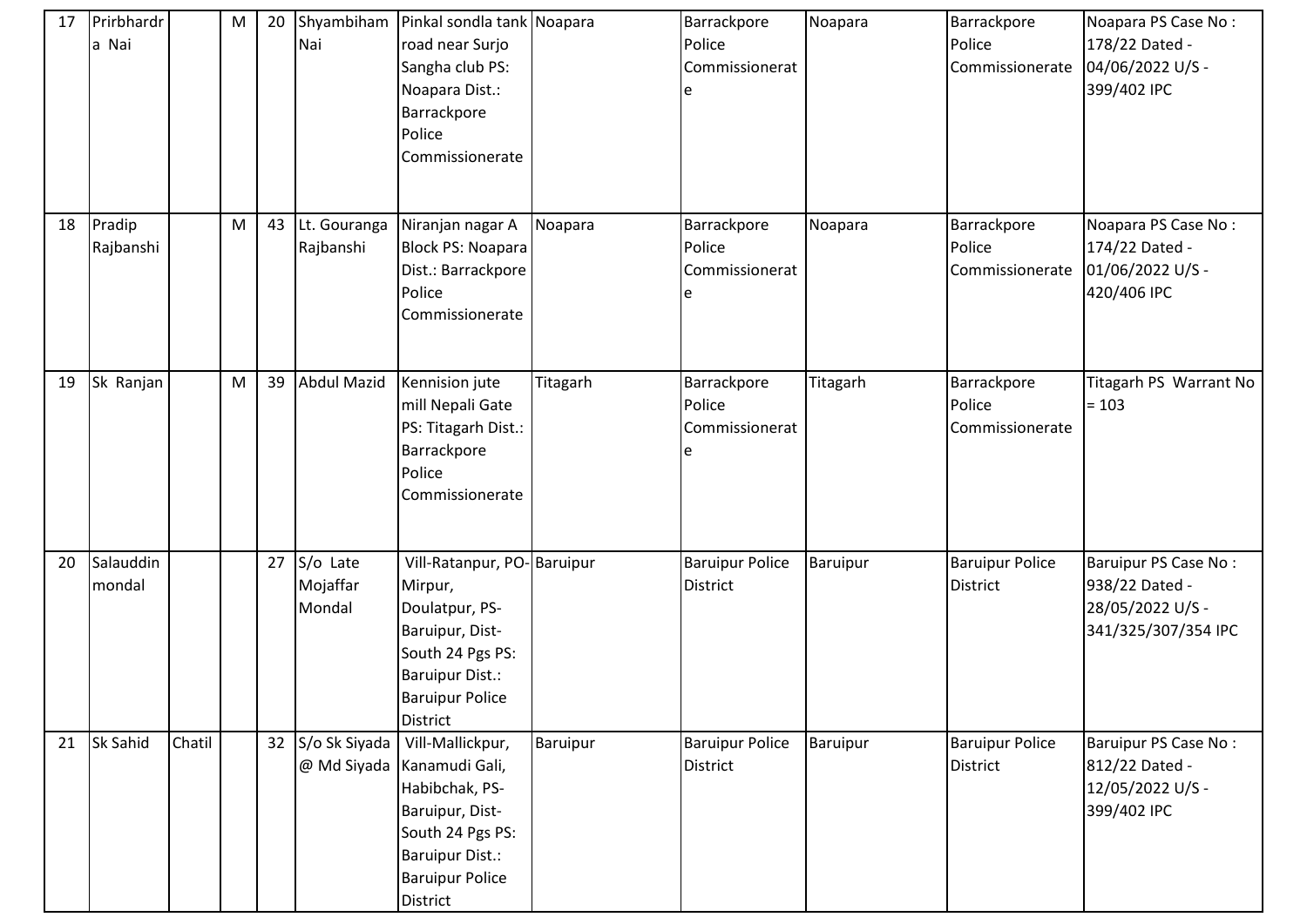| 22 | Arjun<br>Mallick(17 |        | M |    | S/o Ramesh<br>Mallick           | 1 Arjun<br>Mallick(17) S/O<br><b>Ramesh Mallick</b><br>of 22/2 Kol.46<br>Tiljala Road, P.S.<br>Benia Pukur<br><b>Baruipur Women</b><br>PS Case no.<br>52/2022 Date.<br>23.05.2022 U/S<br>363/365 IPC. |           | Basirhat                                  | Baruipur women        | <b>Baruipur Police</b><br><b>District</b> | Baruipur women PS<br>Case No: 52/22 Dated -<br>23/05/2022 U/S -<br>363/365 IPC                                                     |
|----|---------------------|--------|---|----|---------------------------------|-------------------------------------------------------------------------------------------------------------------------------------------------------------------------------------------------------|-----------|-------------------------------------------|-----------------------|-------------------------------------------|------------------------------------------------------------------------------------------------------------------------------------|
| 23 | Sanjib<br>Rana (54) |        | M |    | C/o Satish<br>Rana              | of Horihorpur<br>mondalpara, PO.<br>Malancha<br>Mahinagar, P.S<br>Sonarpur Baruipur<br>Women PS Case<br>no54/2022 Dt.<br>24/05/2022 U/S<br>354/506/509 IPC                                            |           | <b>Basirhat</b>                           | <b>Baruipur women</b> | <b>Baruipur Police</b><br>District        | Baruipur women PS<br>Case No: 54/22 Dated -<br>24/05/2022 U/S -<br>354/506/509 IPC                                                 |
| 24 | Sahidul<br>Sekh     | Tajel, | M | 32 | S/o Nur<br>Hossain Sekh         | Dakshin<br>Makhaltala<br>Dighirpar PO.<br>Bansra Ps.<br>Jibantala PS:<br>Jibantala Dist.:<br><b>Baruipur Police</b><br>District                                                                       | Jibantala | <b>Baruipur Police</b><br><b>District</b> | Jibantala             | <b>Baruipur Police</b><br>District        | Jibantala PS Case No:<br>211/22 Dated -<br>06/06/2022 U/S -<br>25/27/35 Arms Act,<br>1959 & 4/5 Explosive<br>Substances Act, 1908Â |
| 25 | Sohida<br>Laskar    |        | M | 43 | W/o Asraf Ali Dakshin<br>Laskar | Makhaltala<br>Dighirpar PO.<br>Bansra Ps.<br>Jibantala PS:<br>Jibantala Dist.:<br><b>Baruipur Police</b><br>District                                                                                  | Jibantala | <b>Baruipur Police</b><br>District        | Jibantala             | <b>Baruipur Police</b><br><b>District</b> | Jibantala PS Case No:<br>211/22 Dated -<br>06/06/2022 U/S -<br>25/27/35 Arms Act,<br>1959 & 4/5 Explosive<br>Substances Act, 1908Â |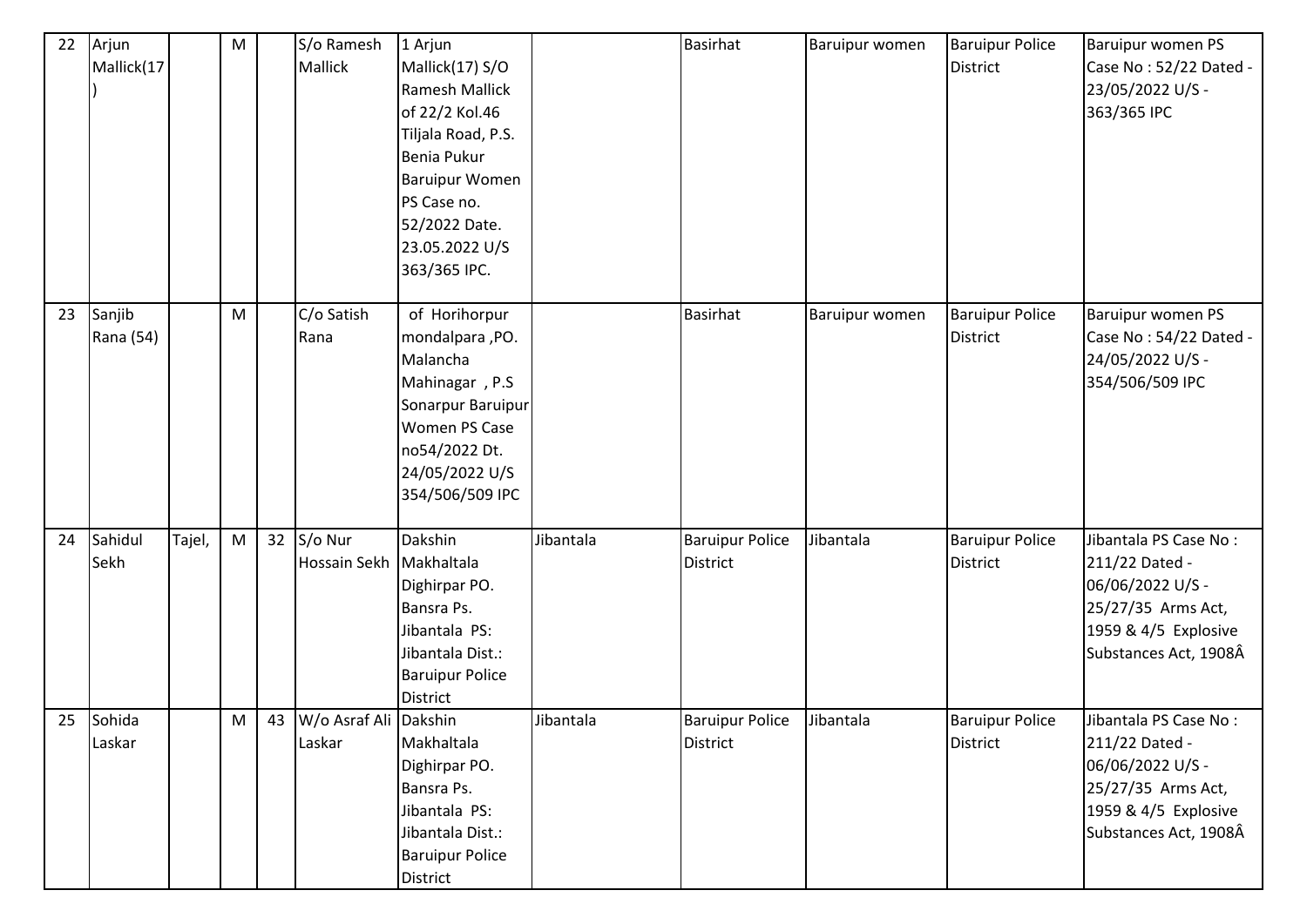| 26 | Araf Ali<br>Molla | M | 38 | S/o Late Ashu Dakshin<br>Ali Molla | Makhaltala                                | Jibantala | <b>Baruipur Police</b><br><b>District</b> | Jibantala | <b>Baruipur Police</b><br><b>District</b> | Jibantala PS Case No:<br>211/22 Dated - |
|----|-------------------|---|----|------------------------------------|-------------------------------------------|-----------|-------------------------------------------|-----------|-------------------------------------------|-----------------------------------------|
|    |                   |   |    |                                    | Dighirpar PO.                             |           |                                           |           |                                           | 06/06/2022 U/S -                        |
|    |                   |   |    |                                    | Bansra Ps.                                |           |                                           |           |                                           | 25/27/35 Arms Act,                      |
|    |                   |   |    |                                    | Jibantala PS:                             |           |                                           |           |                                           | 1959 & 4/5 Explosive                    |
|    |                   |   |    |                                    | Jibantala Dist.:                          |           |                                           |           |                                           | Substances Act, 1908Â                   |
|    |                   |   |    |                                    |                                           |           |                                           |           |                                           |                                         |
|    |                   |   |    |                                    | <b>Baruipur Police</b><br><b>District</b> |           |                                           |           |                                           |                                         |
| 27 | Bamnibala         | F | 43 | Prasanta                           | Chatra                                    | Joynagar  | <b>Baruipur Police</b>                    | Joynagar  | <b>Baruipur Police</b>                    | Joynagar PS Case No:                    |
|    | Naskar            |   |    | Naskar                             | Shakuntala, PS-                           |           | <b>District</b>                           |           | <b>District</b>                           | 373/22 Dated -                          |
|    |                   |   |    |                                    | Joynagar, South                           |           |                                           |           |                                           | 25/05/2022 U/S -                        |
|    |                   |   |    |                                    | 24 Parganas PS:                           |           |                                           |           |                                           | 447/341/323/354/506/                    |
|    |                   |   |    |                                    | Joynagar Dist.:                           |           |                                           |           |                                           | <b>34 IPC</b>                           |
|    |                   |   |    |                                    | <b>Baruipur Police</b>                    |           |                                           |           |                                           |                                         |
|    |                   |   |    |                                    | District                                  |           |                                           |           |                                           |                                         |
| 28 | Debabrata         | M | 23 | Prasanta                           | Chatra                                    | Joynagar  | <b>Baruipur Police</b>                    | Joynagar  | <b>Baruipur Police</b>                    | Joynagar PS Case No:                    |
|    | Naskar            |   |    | Naskar                             | Shakuntala, PS-                           |           | <b>District</b>                           |           | <b>District</b>                           | 373/22 Dated -                          |
|    |                   |   |    |                                    | Joynagar, South                           |           |                                           |           |                                           | 25/05/2022 U/S -                        |
|    |                   |   |    |                                    | 24 Parganas PS:                           |           |                                           |           |                                           | 447/341/323/354/506/                    |
|    |                   |   |    |                                    | Joynagar Dist.:                           |           |                                           |           |                                           | <b>34 IPC</b>                           |
|    |                   |   |    |                                    | <b>Baruipur Police</b>                    |           |                                           |           |                                           |                                         |
|    |                   |   |    |                                    | <b>District</b>                           |           |                                           |           |                                           |                                         |
| 29 | Abdur             | M | 30 | Lt. Israfil                        | Vill-Satuliya, PS-                        | Kashipore | <b>Baruipur Police</b>                    | Kashipore | <b>Baruipur Police</b>                    | Kashipore PS Case No:                   |
|    | Rahaman           |   |    | Molla                              | Kashipur, South                           |           | <b>District</b>                           |           | <b>District</b>                           | 222/22 Dated -                          |
|    | Molla             |   |    |                                    | 24 Pgs PS:                                |           |                                           |           |                                           | 20/05/2022 U/S -                        |
|    |                   |   |    |                                    | Kashipore Dist.:                          |           |                                           |           |                                           | 399/402 IPC                             |
|    |                   |   |    |                                    | <b>Baruipur Police</b>                    |           |                                           |           |                                           |                                         |
|    |                   |   |    |                                    | <b>District</b>                           |           |                                           |           |                                           |                                         |
| 30 | Ayub              | M |    | Lt Jubbar                          | PS: Kultali Dist.:                        | Kultali   | <b>Baruipur Police</b>                    | Kultali   | <b>Baruipur Police</b>                    | Kultali PS Case No:                     |
|    | Dhali             |   |    | <b>Dhali</b>                       | <b>Baruipur Police</b>                    |           | <b>District</b>                           |           | <b>District</b>                           | 342/22 Dated -                          |
|    |                   |   |    |                                    | <b>District</b>                           |           |                                           |           |                                           | 06/06/2022 U/S -                        |
|    |                   |   |    |                                    |                                           |           |                                           |           |                                           | 395/365/368 IPC                         |
| 31 | Abul              | M |    | Monajat                            | PS: Kultali Dist.:                        | Kultali   | <b>Baruipur Police</b>                    | Kultali   | <b>Baruipur Police</b>                    | Kultali PS Case No:                     |
|    | Hasan             |   |    | Sardar                             | <b>Baruipur Police</b>                    |           | <b>District</b>                           |           | <b>District</b>                           | 342/22 Dated -                          |
|    | Sardar            |   |    |                                    | <b>District</b>                           |           |                                           |           |                                           | 06/06/2022 U/S -                        |
|    |                   |   |    |                                    |                                           |           |                                           |           |                                           | 395/365/368 IPC                         |
| 32 | <b>Buddiswar</b>  | M |    | Biswanath                          | PS: Kultali Dist.:                        | Kultali   | <b>Baruipur Police</b>                    | Kultali   | <b>Baruipur Police</b>                    | Kultali PS Case No:                     |
|    | Naskar            |   |    | Naskar                             | <b>Baruipur Police</b>                    |           | <b>District</b>                           |           | <b>District</b>                           | 342/22 Dated -                          |
|    |                   |   |    |                                    | District                                  |           |                                           |           |                                           | 06/06/2022 U/S -                        |
|    |                   |   |    |                                    |                                           |           |                                           |           |                                           | 395/365/368 IPC                         |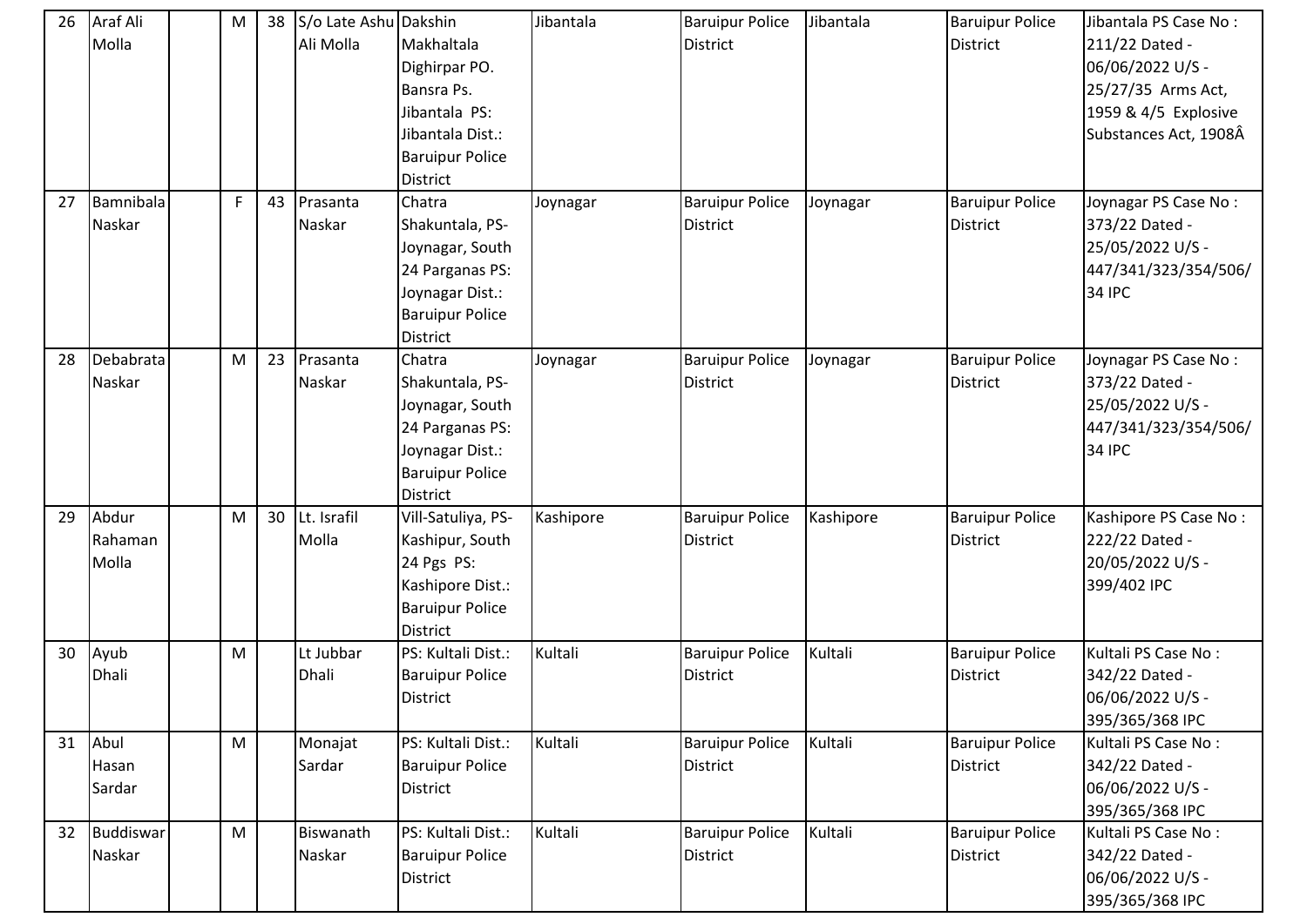| 33 | Ranjit<br>Singh      |   |    | S/o. Lt. Ram<br><b>Udgar Singh</b> | Kalitala, Laskarpur, Narendrapur<br>PS-Narendrapur<br>PS: Narendrapur<br>Dist.: Baruipur<br>Police District                                |                            | <b>Baruipur Police</b><br>District        | Narendrapur | <b>Baruipur Police</b><br><b>District</b> | Narendrapur PS Case No<br>611/22 Dated -<br>06/06/2022 U/S -<br>498A/325/506 IPC |
|----|----------------------|---|----|------------------------------------|--------------------------------------------------------------------------------------------------------------------------------------------|----------------------------|-------------------------------------------|-------------|-------------------------------------------|----------------------------------------------------------------------------------|
| 34 | Rashid<br>Khan       | M | 20 | Sukur Ali<br>Khan                  | Bhojerhat,<br>Bhatipota<br>Madrasa, PO-<br>Bhojerhat, PS-<br>KLC, South 24 Pgs.<br>PS: Kolkata<br>leather complex<br>Dist.: Kolkata        | Kolkata leather<br>complex | Kolkata                                   | Sonarpur    | <b>Baruipur Police</b><br><b>District</b> | Sonarpur PS Case No:<br>627/22 Dated -<br>06/06/2022 U/S -<br>399/402 IPC        |
| 35 | Kartick<br>Baidya    | M | 25 | Gour Baidya                        | Sonarpur PS Case<br>No.-627/22 Dt.-<br>06.06.2022 U/S.<br>399/402 IPC. PS:<br><b>Baruipur Dist.:</b><br><b>Baruipur Police</b><br>District | Baruipur                   | <b>Baruipur Police</b><br><b>District</b> | Sonarpur    | <b>Baruipur Police</b><br><b>District</b> | Sonarpur PS Case No:<br>627/22 Dated -<br>06/06/2022 U/S -<br>399/402 IPC        |
| 36 | Tanbir Sk            | M | 25 | S/o. Pappu Sk Dakshin              | Makhaltala, PO-<br>Bansra, PS-<br>Jibantala, South<br>24 Parganas PS:<br>Jibantala Dist.:<br><b>Baruipur Police</b><br>District            | Jibantala                  | <b>Baruipur Police</b><br><b>District</b> | Sonarpur    | <b>Baruipur Police</b><br><b>District</b> | Sonarpur PS Case No:<br>627/22 Dated -<br>06/06/2022 U/S -<br>399/402 IPC        |
| 37 | <b>Bikash</b><br>Dey | M | 26 | S/o Moni<br>Sankar Sey             | Hasanpur, PO<br>Champahati, Ps<br>Sonarpur, South<br>24 Pgs PS:<br>Sonarpur Dist.:<br><b>Baruipur Police</b><br>District                   | Sonarpur                   | <b>Baruipur Police</b><br>District        | Sonarpur    | <b>Baruipur Police</b><br>District        | Sonarpur PS Case No:<br>445/22 Dated -<br>26/04/2022 U/S -<br>498A/325 IPC       |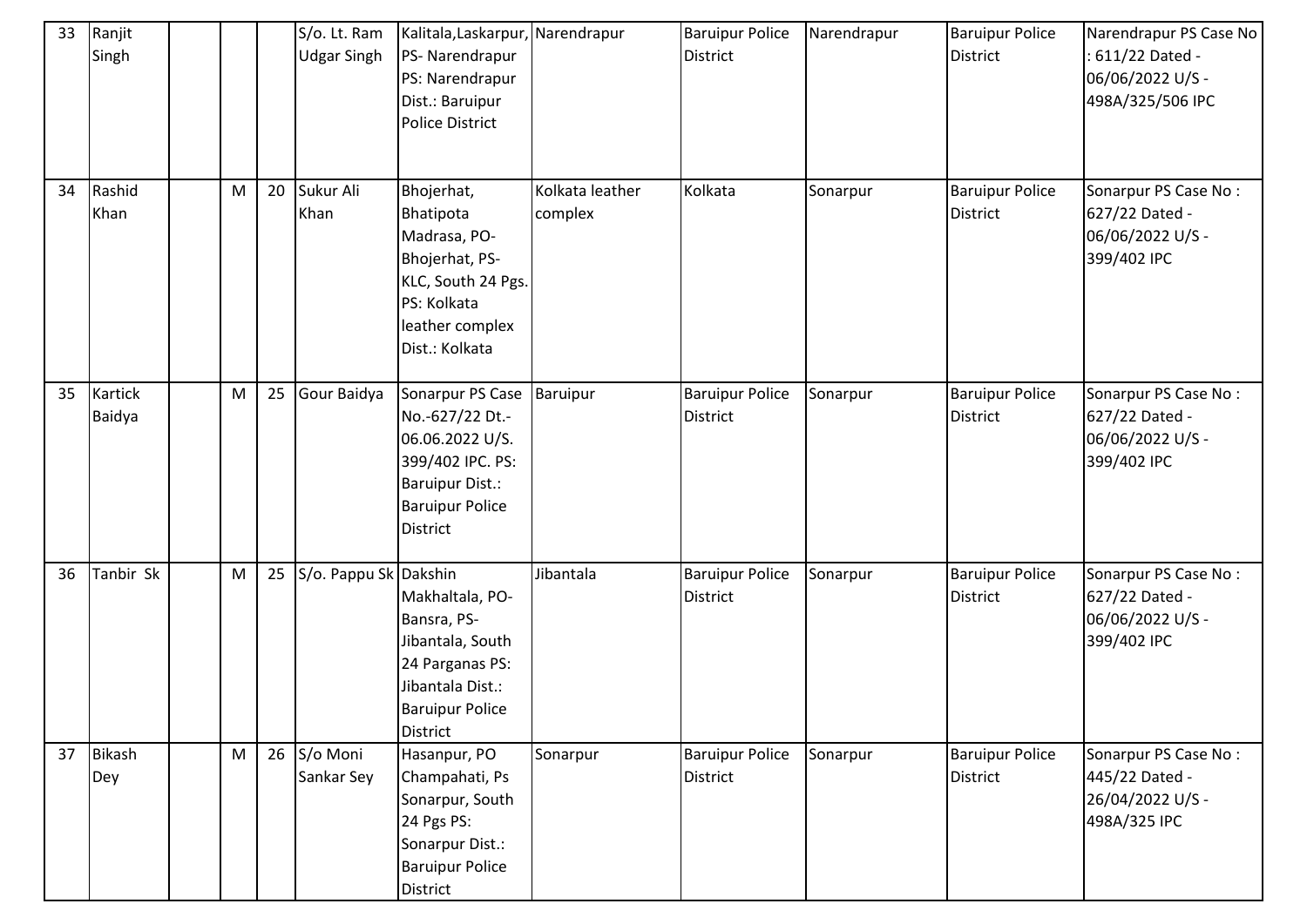| 38 | Susanta   |              | M | 51 | S/o Lt. Sudhir Arapanch. |                         | Sonarpur         | <b>Baruipur Police</b> | Sonarpur         | <b>Baruipur Police</b> | Sonarpur PS Case No:  |
|----|-----------|--------------|---|----|--------------------------|-------------------------|------------------|------------------------|------------------|------------------------|-----------------------|
|    | Mukherje  |              |   |    | Mukherjee                | <b>Mission Gate,</b>    |                  | <b>District</b>        |                  | <b>District</b>        | 626/22 Dated -        |
|    | e         |              |   |    |                          | Khalpar, PS             |                  |                        |                  |                        | 06/06/2022 U/S -      |
|    |           |              |   |    |                          | Sonarpur, South         |                  |                        |                  |                        | 498A/307 IPC          |
|    |           |              |   |    |                          | 24 Pgs PS:              |                  |                        |                  |                        |                       |
|    |           |              |   |    |                          | Sonarpur Dist.:         |                  |                        |                  |                        |                       |
|    |           |              |   |    |                          | <b>Baruipur Police</b>  |                  |                        |                  |                        |                       |
|    |           |              |   |    |                          | <b>District</b>         |                  |                        |                  |                        |                       |
| 39 | Manranja  |              | M | 52 | S/O                      | Kamrabad                | Sonarpur         | <b>Baruipur Police</b> | Sonarpur         | <b>Baruipur Police</b> | Sonarpur PS Case No:  |
|    | n Sardar  |              |   |    | Lt.kalipada              | Subhaspally,            |                  | <b>District</b>        |                  | <b>District</b>        | 533/22 Dated -        |
|    |           |              |   |    | Sardar                   | PO+PS. Sonarpur,        |                  |                        |                  |                        | 18/05/2022 U/S -      |
|    |           |              |   |    |                          | South 24                |                  |                        |                  |                        | 417/376/406 IPC       |
|    |           |              |   |    |                          | Parganas PS:            |                  |                        |                  |                        |                       |
|    |           |              |   |    |                          | Sonarpur Dist.:         |                  |                        |                  |                        |                       |
|    |           |              |   |    |                          | <b>Baruipur Police</b>  |                  |                        |                  |                        |                       |
|    |           |              |   |    |                          | <b>District</b>         |                  |                        |                  |                        |                       |
| 40 | Yakub Ali |              | M |    | Lt Sanaulla              | Baro Bakra, PS          | <b>Baduria</b>   | <b>Basirhat</b>        | <b>Baduria</b>   | <b>Basirhat</b>        | Baduria PS Case No:   |
|    | Sardar    |              |   |    | Sardar                   | Swarupnagar,            |                  |                        |                  |                        | 357/22 Dated -        |
|    |           |              |   |    |                          | North 24 Pgs. PS:       |                  |                        |                  |                        | 05/06/2022 U/S -392   |
|    |           |              |   |    |                          | Baduria Dist.:          |                  |                        |                  |                        | <b>IPC</b>            |
|    |           |              |   |    |                          | <b>Basirhat</b>         |                  |                        |                  |                        |                       |
| 41 | Esarul    |              | M |    | Lt Hanif                 | Baikara, Arbelia,       | <b>Baduria</b>   | <b>Basirhat</b>        | <b>Baduria</b>   | <b>Basirhat</b>        | Baduria PS Case No:   |
|    | Sardar    |              |   |    | Sardar                   | PS Baduria PS:          |                  |                        |                  |                        | 322/22 Dated -        |
|    |           |              |   |    |                          | Baduria Dist.:          |                  |                        |                  |                        | 21/05/2022 U/S -      |
|    |           |              |   |    |                          | <b>Basirhat</b>         |                  |                        |                  |                        | 448/376/511/323/506   |
|    |           |              |   |    |                          |                         |                  |                        |                  |                        | <b>IPC</b>            |
| 42 | Abu Jafar | <b>Bhutt</b> | M |    | Abul Hossain             | Vill-Kathur, PS-        | <b>Bashirhat</b> | <b>Basirhat</b>        | <b>Bashirhat</b> | <b>Basirhat</b>        | Bashirhat PS Case No: |
|    | Gazi      | 0            |   |    | Gazi                     | Basirhat, Dist.-        |                  |                        |                  |                        | 365/22 Dated -        |
|    |           |              |   |    |                          | North 24 Pgs. PS:       |                  |                        |                  |                        | 06/06/2022 U/S-25/27  |
|    |           |              |   |    |                          | <b>Bashirhat Dist.:</b> |                  |                        |                  |                        | Arms Act, 1959        |
|    |           |              |   |    |                          | <b>Basirhat</b>         |                  |                        |                  |                        |                       |
| 43 | Arijul    |              | M |    | Lt. Abdul                | Vill-Arijullapur        | <b>Bashirhat</b> | <b>Basirhat</b>        | Bashirhat        | <b>Basirhat</b>        | Bashirhat PS Case No: |
|    | Haque     |              |   |    | Rahim                    | Paschimpara, PO-        |                  |                        |                  |                        | 357/22 Dated -        |
|    |           |              |   |    |                          | Ramnathpur, PS-         |                  |                        |                  |                        | 04/06/2022 U/S -      |
|    |           |              |   |    |                          | Deganga, Dist.-         |                  |                        |                  |                        | 279/304A IPC          |
|    |           |              |   |    |                          | North 24 Pgs. PS:       |                  |                        |                  |                        |                       |
|    |           |              |   |    |                          | Bashirhat Dist.:        |                  |                        |                  |                        |                       |
|    |           |              |   |    |                          | <b>Basirhat</b>         |                  |                        |                  |                        |                       |
|    |           |              |   |    |                          |                         |                  |                        |                  |                        |                       |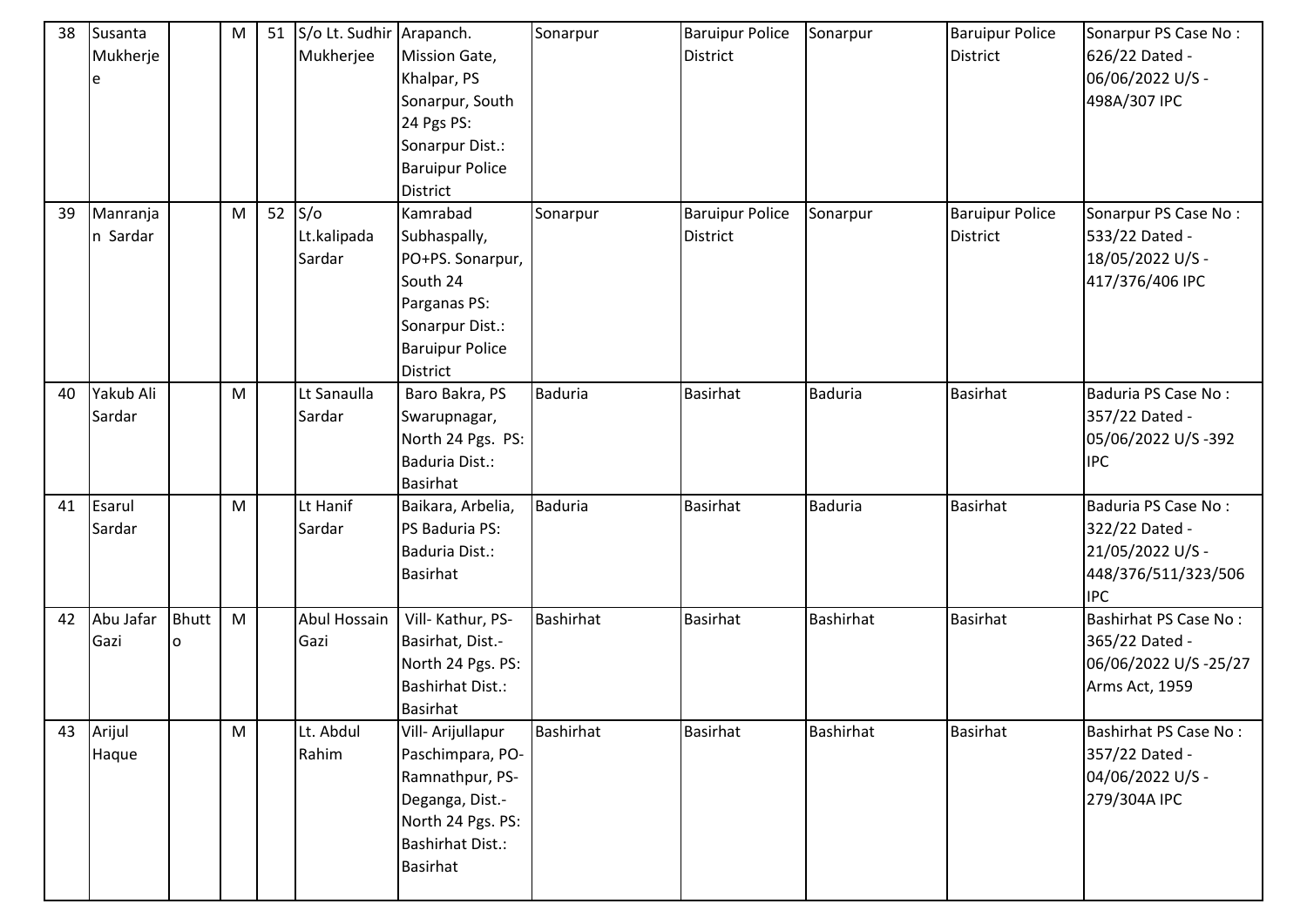| 44 | Rabindra  |                | M | 64 | Lt. Rajan Das | Uchildaha PS:                 | Haroa        | <b>Basirhat</b> | Haroa        | <b>Basirhat</b> | Haroa PS Case No:         |
|----|-----------|----------------|---|----|---------------|-------------------------------|--------------|-----------------|--------------|-----------------|---------------------------|
|    | Nath Das  |                |   |    |               | Haroa Dist.:                  |              |                 |              |                 | 182/22 Dated -            |
|    |           |                |   |    |               | Basirhat                      |              |                 |              |                 | 06/06/2022 U/S -          |
|    |           |                |   |    |               |                               |              |                 |              |                 | 447/324/325/307/354/      |
|    |           |                |   |    |               |                               |              |                 |              |                 | 506/34 IPC                |
| 45 | Habibulla | Habib          | M |    | S/o-abdulla   | Vill-Bibipur                  | <b>MATIA</b> | <b>Basirhat</b> | <b>MATIA</b> | <b>Basirhat</b> | MATIA PS Case No:         |
|    | Rahaman   | ulla           |   |    | Mondal        | Dakshinpara, PO-              |              |                 |              |                 | 213/22 Dated -            |
|    | Mandal    |                |   |    |               | Bibipur, PS-Matia,            |              |                 |              |                 | 06/06/2022 U/S -          |
|    |           |                |   |    |               | Dist-North 24                 |              |                 |              |                 | 448/376/307/506 IPC       |
|    |           |                |   |    |               | Parganas PS:                  |              |                 |              |                 |                           |
|    |           |                |   |    |               | <b>MATIA Dist.:</b>           |              |                 |              |                 |                           |
|    |           |                |   |    |               | Basirhat                      |              |                 |              |                 |                           |
|    |           |                |   |    |               |                               |              |                 |              |                 |                           |
| 46 | Rabiul    |                | M | 36 | S/o-anisur    | Vill-Ankipur                  | <b>MATIA</b> | <b>Basirhat</b> | <b>MATIA</b> | <b>Basirhat</b> | MATIA PS Case No:         |
|    | Mondal    |                |   |    | Mondal        | Dakshinpara, PO-              |              |                 |              |                 | 200/22 Dated -            |
|    |           |                |   |    |               | Champapukur, PS-              |              |                 |              |                 | 27/05/2022 U/S-379        |
|    |           |                |   |    |               | Matia, Dist-North             |              |                 |              |                 | <b>IPC</b>                |
|    |           |                |   |    |               | 24 Parganas PS:               |              |                 |              |                 |                           |
|    |           |                |   |    |               | <b>MATIA Dist.:</b>           |              |                 |              |                 |                           |
|    |           |                |   |    |               | Basirhat                      |              |                 |              |                 |                           |
|    |           |                |   |    |               |                               |              |                 |              |                 |                           |
| 47 | Ranjit    |                | M |    |               | Sankar Panda PS: Sandeshkhali | Sandeshkhali | <b>Basirhat</b> | Sandeshkhali | <b>Basirhat</b> | Sandeshkhali PS Case No   |
|    | Panda     |                |   |    |               | Dist.: Basirhat               |              |                 |              |                 | : 99/22 Dated -           |
|    |           |                |   |    |               |                               |              |                 |              |                 | 05/06/2022 U/S -          |
|    |           |                |   |    |               |                               |              |                 |              |                 | 448/376/506 IPC           |
| 48 | Rabin     | Puno           | M |    | Ram Hansda    | Vill- Monikunda               | Bolpur       | Birbhum         | Bolpur       | Birbhum         | <b>Bolpur PS Case No:</b> |
|    | Hansda    |                |   |    |               | Danga, PS-                    |              |                 |              |                 | 162/22 Dated -            |
|    |           |                |   |    |               | Bolpur, Dist-                 |              |                 |              |                 | 03/06/2022 U/S -          |
|    |           |                |   |    |               | Birbhum PS:                   |              |                 |              |                 | 399/402 IPC               |
|    |           |                |   |    |               | Bolpur Dist.:                 |              |                 |              |                 |                           |
|    |           |                |   |    |               | Birbhum                       |              |                 |              |                 |                           |
| 49 | Lakhiram  | @ Lal          | M |    | Som Murmu     | Vill- Monikunda               | Bolpur       | Birbhum         | Bolpur       | <b>Birbhum</b>  | Bolpur PS Case No:        |
|    | Murmu     | $\circledcirc$ |   |    |               | Danga, PS-                    |              |                 |              |                 | 162/22 Dated -            |
|    |           | Laltu          |   |    |               | Bolpur, Dist-                 |              |                 |              |                 | 03/06/2022 U/S -          |
|    |           |                |   |    |               | Birbhum PS:                   |              |                 |              |                 | 399/402 IPC               |
|    |           |                |   |    |               | <b>Bolpur Dist.:</b>          |              |                 |              |                 |                           |
|    |           |                |   |    |               | Birbhum                       |              |                 |              |                 |                           |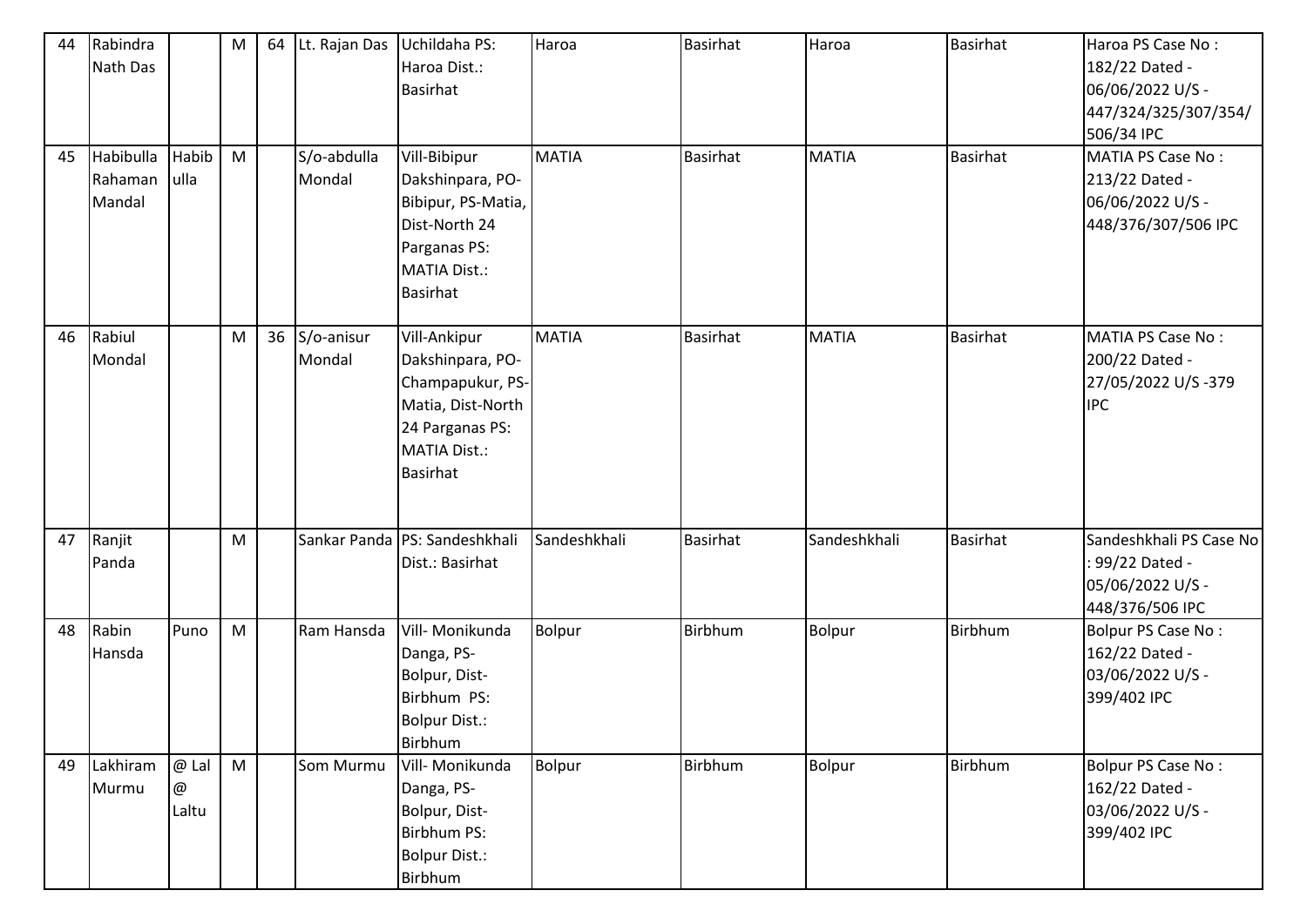| 50 | Babon        |           | M | 34 | Samir Nayak        | Dubrajpur                 | Dubrajpore | Birbhum         | Dubrajpore    | <b>Birbhum</b>        | Dubrajpore PS Case No:  |
|----|--------------|-----------|---|----|--------------------|---------------------------|------------|-----------------|---------------|-----------------------|-------------------------|
|    | Nayak        |           |   |    | @ Rentu            | Nayakpara, Word,          |            |                 |               |                       | 119/22 Dated -          |
|    |              |           |   |    |                    | No-15 PS:                 |            |                 |               |                       | 05/06/2022 U/S -        |
|    |              |           |   |    |                    | Dubrajpore Dist.:         |            |                 |               |                       | 498A/306 IPC            |
|    |              |           |   |    |                    | Birbhum                   |            |                 |               |                       |                         |
| 51 | Samir        |           | M | 72 | Lt Ganesh          | Dubrajpur                 | Dubrajpore | Birbhum         | Dubrajpore    | Birbhum               | Dubrajpore PS Case No:  |
|    | Nayak        |           |   |    | Nayak @            | ,Nayakpara, Word          |            |                 |               |                       | 119/22 Dated -          |
|    |              |           |   |    | Ramkopil           | No- 15 PS:                |            |                 |               |                       | 05/06/2022 U/S -        |
|    |              |           |   |    |                    | Dubrajpore Dist.:         |            |                 |               |                       | 498A/306 IPC            |
|    |              |           |   |    |                    | Birbhum                   |            |                 |               |                       |                         |
| 52 | Ila Nayak    |           | F | 62 | Samir Nayak        | Dubrajpur                 | Dubrajpore | <b>Birbhum</b>  | Dubrajpore    | Birbhum               | Dubrajpore PS Case No:  |
|    |              |           |   |    |                    | Nayakpara, Word           |            |                 |               |                       | 119/22 Dated -          |
|    |              |           |   |    |                    | No- 15 PS:                |            |                 |               |                       | 05/06/2022 U/S -        |
|    |              |           |   |    |                    | Dubrajpore Dist.:         |            |                 |               |                       | 498A/306 IPC            |
|    |              |           |   |    |                    | Birbhum                   |            |                 |               |                       |                         |
| 53 | Chand        |           | M | 25 | <b>Bablu Baski</b> | Haraipur PS: Suri         | Suri       | <b>Birbhum</b>  | Dubrajpore    | <b>Birbhum</b>        | Dubrajpore PS Case No:  |
|    | <b>Baski</b> |           |   |    |                    | Dist.: Birbhum            |            |                 |               |                       | 70/22 Dated -           |
|    |              |           |   |    |                    |                           |            |                 |               |                       | 17/04/2022 U/S -        |
|    |              |           |   |    |                    |                           |            |                 |               |                       | 379/411/413/414 IPC     |
| 54 | Sk Sanjoy    | <b>Sk</b> | M | 36 | Sk Nuruddin        | Uttar Khoyerbuni          | Sainthia   | <b>Birbhum</b>  | Sainthia      | Birbhum               | Sainthia PS Case No:    |
|    |              | Akkas     |   |    |                    | PS: Sainthia Dist.:       |            |                 |               |                       | 112/22 Dated -          |
|    |              |           |   |    |                    | Birbhum                   |            |                 |               |                       | 01/05/2022 U/S -        |
|    |              |           |   |    |                    |                           |            |                 |               |                       | 363/365/34 IPC          |
| 55 | Runu Bibi    | Runi      | F | 28 | Sk Sanjoy@sk       | Uttar Khoyerbuni Sainthia |            | Birbhum         | Sainthia      | Birbhum               | Sainthia PS Case No:    |
|    |              |           |   |    | Akkas Ali          | PS: Sainthia Dist.:       |            |                 |               |                       | 112/22 Dated -          |
|    |              |           |   |    |                    | Birbhum                   |            |                 |               |                       | 01/05/2022 U/S -        |
|    |              |           |   |    |                    |                           |            |                 |               |                       | 363/365/34 IPC          |
| 56 | Raju Dalui   |           | M |    | Lt. Bhakti         | Chakdaha PS: Suri Suri    |            | <b>Birbhum</b>  | Suri          | <b>Birbhum</b>        | Suri PS Case No: 270/22 |
|    |              |           |   |    | Dalui              | Dist.: Birbhum            |            |                 |               |                       | Dated - 06/06/2022 U/S  |
|    |              |           |   |    |                    |                           |            |                 |               |                       | 46(A)(c) Bengal Excise  |
|    |              |           |   |    |                    |                           |            |                 |               |                       | Act, 1909               |
|    |              |           |   |    |                    |                           |            |                 |               |                       |                         |
| 57 | Parbati      |           | F | 47 | <b>Gurudas Roy</b> |                           |            | <b>Basirhat</b> | <b>Bagdah</b> | <b>Bongaon Police</b> | Bagdah PS Case No:      |
|    | Roy          |           |   |    |                    |                           |            |                 |               | District              | 415/22 Dated -          |
|    |              |           |   |    |                    |                           |            |                 |               |                       | 06/06/2022 U/S-14       |
|    |              |           |   |    |                    |                           |            |                 |               |                       | Foreigners Act, 1946Â   |
|    |              |           |   |    |                    |                           |            |                 |               |                       |                         |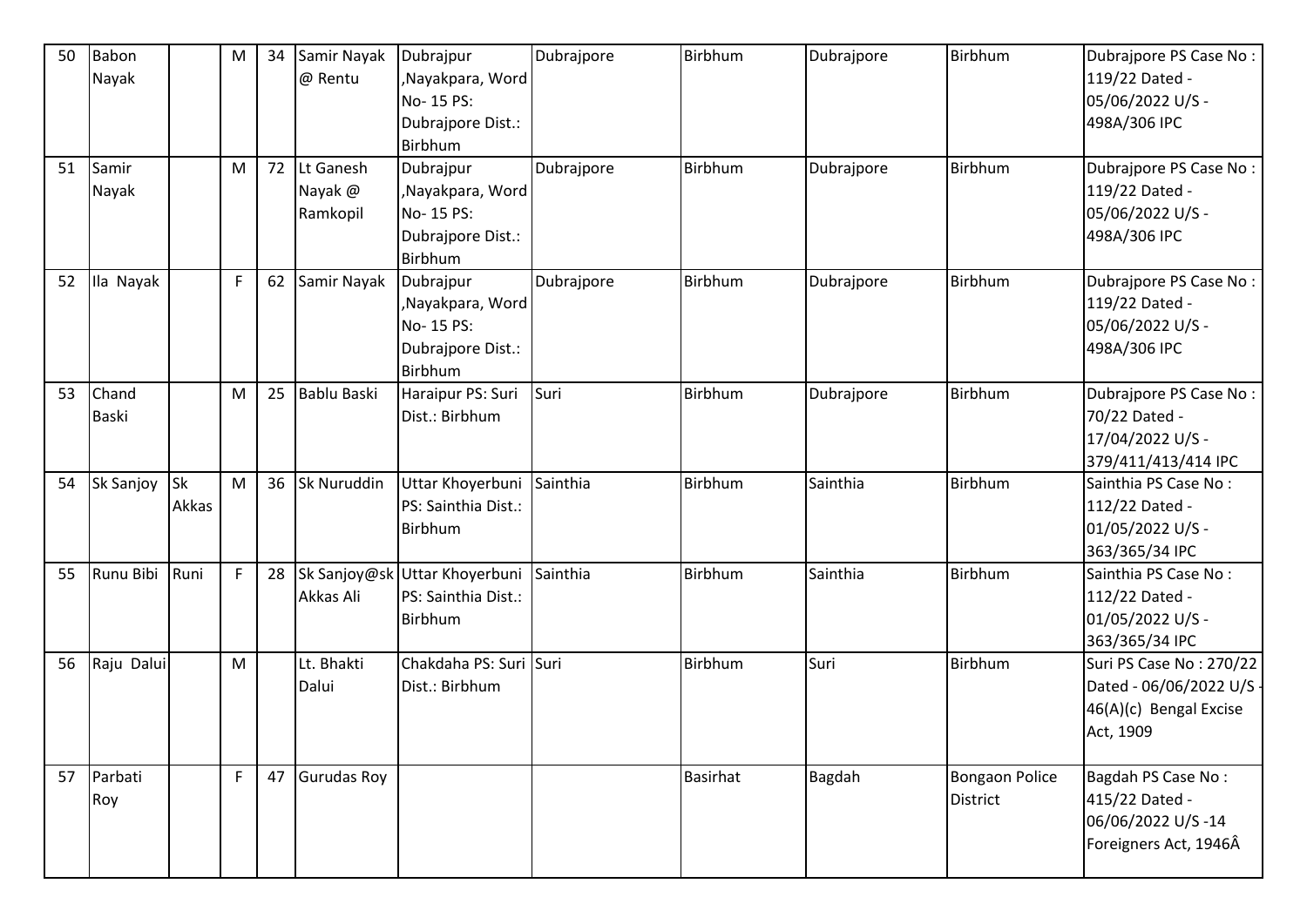| 58 | Supriya   |        | M | Nilkamal           | PS: Bongaon Dist.: Bongaon   |           | <b>Bongaon Police</b> | Bongaon   | <b>Bongaon Police</b> | Bongaon PS Case No:      |
|----|-----------|--------|---|--------------------|------------------------------|-----------|-----------------------|-----------|-----------------------|--------------------------|
|    | Dutta     |        |   | <b>Dutta</b>       | <b>Bongaon Police</b>        |           | <b>District</b>       |           | <b>District</b>       | 580/22 Dated -           |
|    |           |        |   |                    | District                     |           |                       |           |                       | 06/06/2022 U/S -         |
|    |           |        |   |                    |                              |           |                       |           |                       | 341/353/354/34 IPC       |
| 59 | Debabrata |        |   | Nirmal Saha        | PS: Bongaon Dist.: Bongaon   |           | <b>Bongaon Police</b> | Bongaon   | <b>Bongaon Police</b> | Bongaon PS Case No:      |
|    | Saha      |        |   |                    | <b>Bongaon Police</b>        |           | <b>District</b>       |           | District              | 580/22 Dated -           |
|    |           |        |   |                    | <b>District</b>              |           |                       |           |                       | 06/06/2022 U/S -         |
|    |           |        |   |                    |                              |           |                       |           |                       | 341/353/354/34 IPC       |
| 60 | Sannyashi |        | M | Madhu Das          | Vill- Panchpota              | Gaighata  | <b>Bongaon Police</b> | Gaighata  | <b>Bongaon Police</b> | Gaighata PS Case No:     |
|    | Das       |        |   |                    | colony Daspara,              |           | District              |           | District              | 63/22 Dated -            |
|    |           |        |   |                    | PO-Panchpota,                |           |                       |           |                       | 19/01/2022 U/S -         |
|    |           |        |   |                    | PS- Gaighata, Dist.          |           |                       |           |                       | 399/402 IPC              |
|    |           |        |   |                    | North 24                     |           |                       |           |                       |                          |
|    |           |        |   |                    | Parganas PS:                 |           |                       |           |                       |                          |
|    |           |        |   |                    | Gaighata Dist.:              |           |                       |           |                       |                          |
|    |           |        |   |                    | <b>Bongaon Police</b>        |           |                       |           |                       |                          |
|    |           |        |   |                    | <b>District</b>              |           |                       |           |                       |                          |
| 61 | Abdul     |        | M | <b>Abdul Hamid</b> | PS: Petropole                | Petropole | <b>Bongaon Police</b> | Petropole | <b>Bongaon Police</b> | Petropole PS Case No:    |
|    | Latif     |        |   | Shaikh             | Dist.: Bongaon               |           | <b>District</b>       |           | <b>District</b>       | 169/22 Dated -           |
|    | Shaikh    |        |   |                    | <b>Police District</b>       |           |                       |           |                       | 06/06/2022 U/S -         |
|    |           |        |   |                    |                              |           |                       |           |                       | 417/465/467/468/471      |
|    |           |        |   |                    |                              |           |                       |           |                       | IPC & 14 Foreigners Act, |
|    |           |        |   |                    |                              |           |                       |           |                       | 1946Â                    |
| 62 | Aman      | Pappul | M |                    | Israjit Mondal PS: Petropole | Petropole | <b>Bongaon Police</b> | Petropole | <b>Bongaon Police</b> | Petropole PS Case No:    |
|    | Mondal    |        |   |                    | Dist.: Bongaon               |           | <b>District</b>       |           | <b>District</b>       | 102/22 Dated -           |
|    |           |        |   |                    | Police District              |           |                       |           |                       | 26/03/2022 U/S -         |
|    |           |        |   |                    |                              |           |                       |           |                       | 399/402 IPC & 25/27      |
|    |           |        |   |                    |                              |           |                       |           |                       | Arms Act, 1959           |
| 63 | Ichha     |        | M | Naser              | PS: Petropole                | Petropole | <b>Bongaon Police</b> | Petropole | <b>Bongaon Police</b> | Petropole PS Case No:    |
|    | Mondal    |        |   | Mondal             | Dist.: Bongaon               |           | <b>District</b>       |           | <b>District</b>       | 102/22 Dated -           |
|    |           |        |   |                    | <b>Police District</b>       |           |                       |           |                       | 26/03/2022 U/S -         |
|    |           |        |   |                    |                              |           |                       |           |                       | 399/402 IPC & 25/27      |
|    |           |        |   |                    |                              |           |                       |           |                       | Arms Act, 1959           |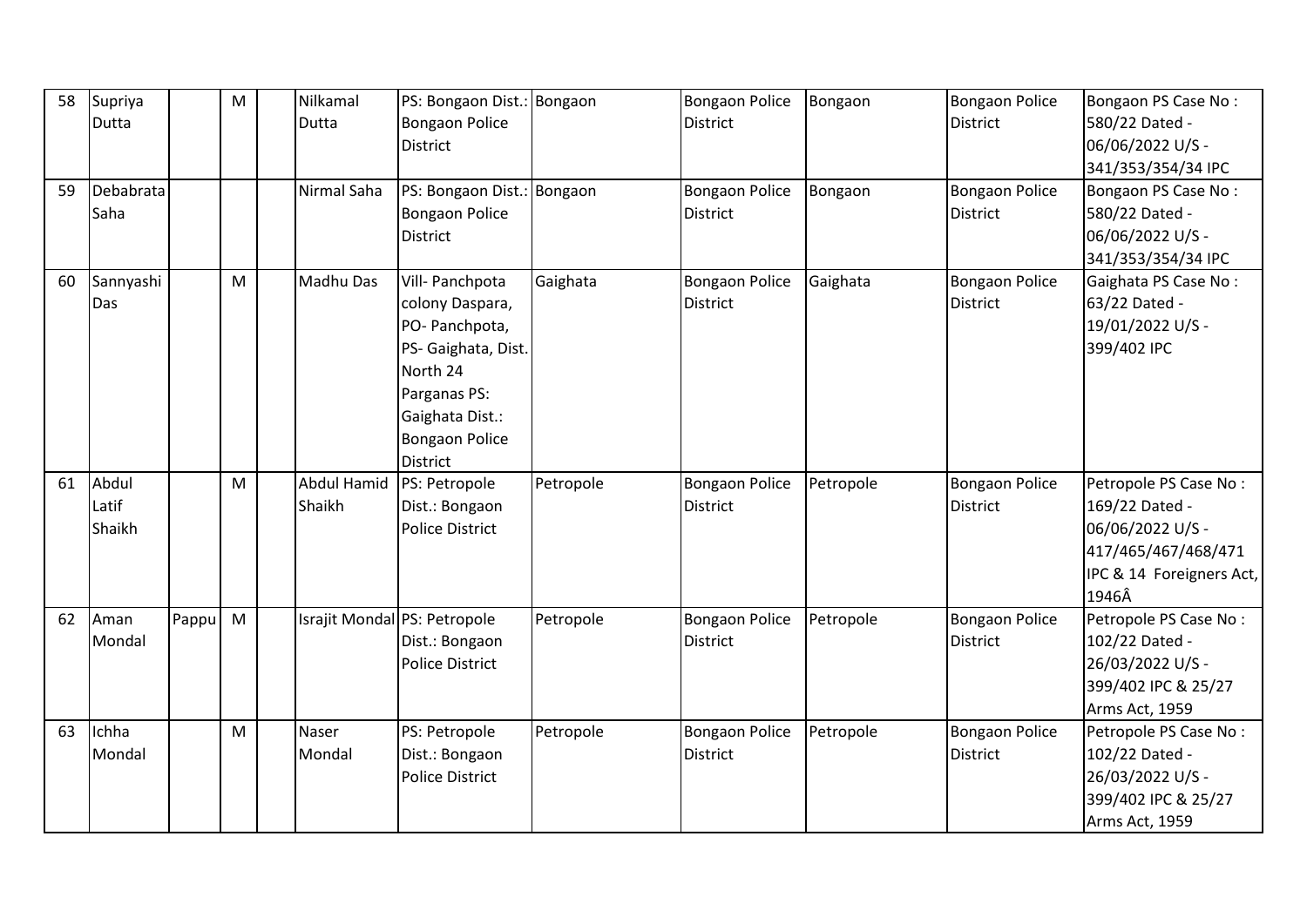| 64 | Kamal<br>Dutta             | M | 52 | Late Balai<br>Chandra<br>Dutta | 2/297,<br>Kapasdanga,<br>Ward No. 08,, PS<br>CHN, (H) PS:<br>Chinsurah Dist.:<br>Chandannagar<br>Police<br>Commissionerate                                                             | Chinsurah   | Chandannagar<br>Police<br>Commissionerat<br>e | Chinsurah   | Chandannagar<br>Police<br>Commissionerate | Chinsurah PS Case No:<br>260/22 Dated -<br>26/05/2022 U/S -<br>341/323/504/506/34<br><b>IPC</b>                         |
|----|----------------------------|---|----|--------------------------------|----------------------------------------------------------------------------------------------------------------------------------------------------------------------------------------|-------------|-----------------------------------------------|-------------|-------------------------------------------|-------------------------------------------------------------------------------------------------------------------------|
| 65 | Rajesh<br>Shaw             | M | 52 | Lt. Chandrika<br>Shaw          | Basumotipara,<br>A.K. Road PS<br>Titagarh Dist. 24<br>PGS (N) A/P<br>Monoharpur Rath<br>Tala PS-Dankuni,<br>Hooghly PS:<br>Dankuni Dist.:<br>Chandannagar<br>Police<br>Commissionerate | Dankuni     | Chandannagar<br>Police<br>Commissionerat<br>e | Dankuni     | Chandannagar<br>Police<br>Commissionerate | Dankuni PS Case No:<br>202/22 Dated -<br>06/06/2022 U/S -46 (A)<br>Bengal Excise Act, 1909                              |
| 66 | Rajib<br>Barman            | M |    | Madhu<br>Barman                | Of Seoratala PS:<br>Ghogsadanga<br>Dist.: Coochbehar                                                                                                                                   | Ghogsadanga | Coochbehar                                    | Mathabhanga | Coochbehar                                | Mathabhanga PS Case<br>No: 304/22 Dated -<br>06/06/2022 U/S -<br>376(ii)(n) IPC                                         |
| 67 | Mithun<br>Chakrabor<br> ty | M |    | Chakraborty                    | Fani Bhushan   PS: Tufanganj<br>Dist.: Coochbehar                                                                                                                                      | Tufanganj   | Coochbehar                                    | Tufanganj   | Coochbehar                                | Tufanganj PS Case No:<br>463/22 Dated -<br>06/06/2022 U/S -<br>341/326 IPC                                              |
| 68 | Mehedi<br>Hasan            | M |    | 27 Raujul Islam                | Nanaharpara PS:<br>Kushmandi Dist.:<br>Dakshin Dinajpur                                                                                                                                | Kushmandi   | Dakshin Dinajpur Kushmandi                    |             | Dakshin Dinajpur                          | Kushmandi PS Case No:<br>128/22 Dated -<br>28/05/2022 U/S -<br>498A/307/34 IPC & 3/4<br>Dowry Prohibition Act,<br>1961Â |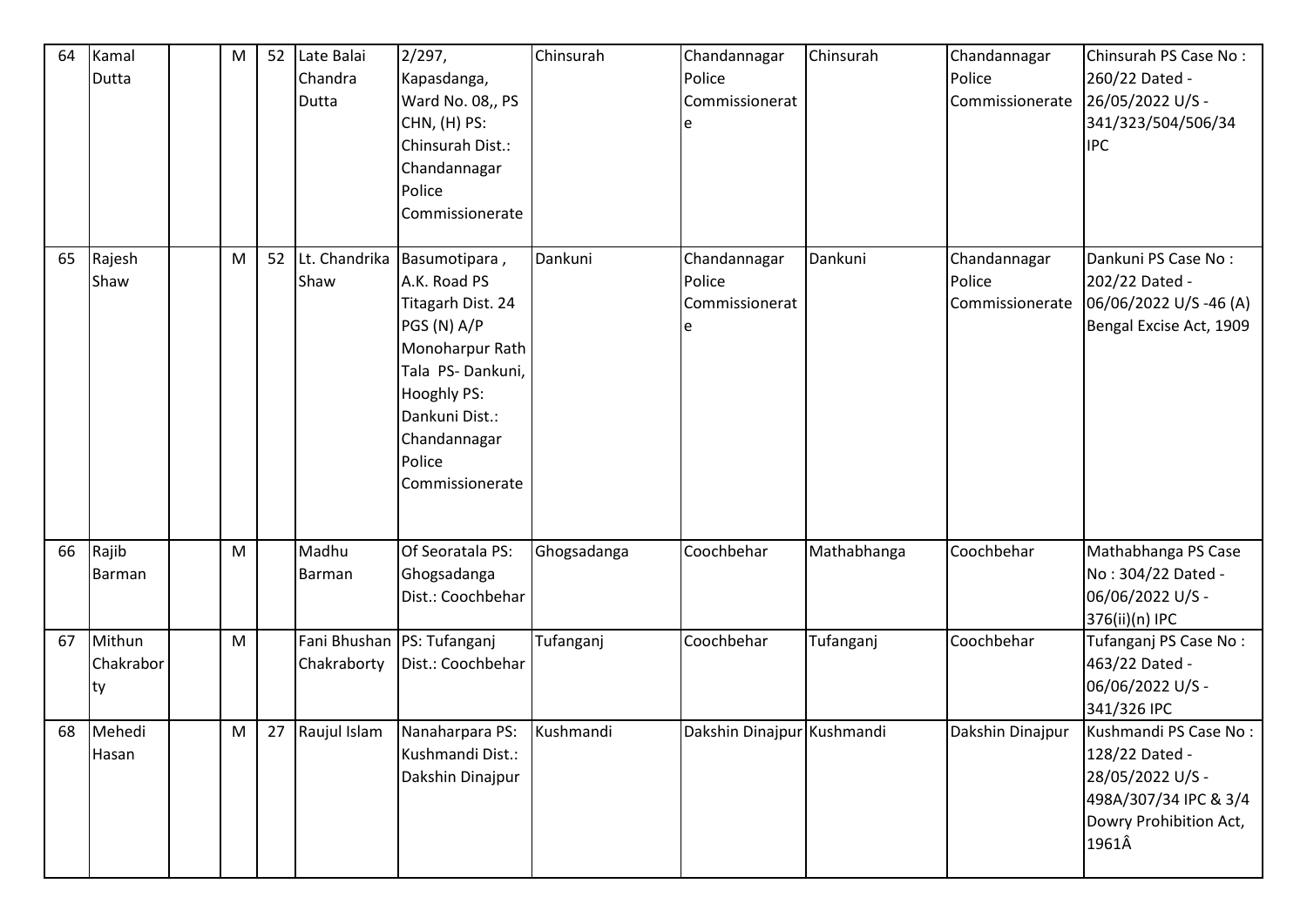| 69 | Sidhart  |      | M  |    | S/o-Ranjan        | LOHAGARH T.E.           | Mirik            | Darjeeling            | <b>Mirik</b> | Darjeeling             | Mirik PS Case No: 22/19           |
|----|----------|------|----|----|-------------------|-------------------------|------------------|-----------------------|--------------|------------------------|-----------------------------------|
|    | Lama     |      |    |    | Lama              | PS: Mirik Dist.:        |                  |                       |              |                        | Dated - 02/06/2019 U/S<br>379 IPC |
|    |          |      |    |    |                   | Darjeeling              |                  |                       |              |                        |                                   |
| 70 | Jogen    |      | M  |    | S/o- Ganga        | <b>BICH LINE,</b>       | Mirik            | Darjeeling            | Mirik        | Darjeeling             | Mirik PS Case No: 11/17           |
|    | Golay    |      |    |    | Pd. Golay         | PANIGHATTA T.E.         |                  |                       |              |                        | $U/S -$                           |
|    |          |      |    |    |                   | PS: Mirik Dist.:        |                  |                       |              |                        |                                   |
|    |          |      |    |    |                   | Darjeeling              |                  |                       |              |                        |                                   |
| 71 | Jaigun   |      | F. | 50 | Lt. Md. Adib      | Chotamaniram            | Naxalbari        | Darjeeling            | Naxalbari    | Darjeeling             | Naxalbari PS Case No:             |
|    | Nisha    |      |    |    |                   | Jote PS: Naxalbari      |                  |                       |              |                        | 143/22 Dated -                    |
|    |          |      |    |    |                   | Dist.: Darjeeling       |                  |                       |              |                        | 06/06/2022 U/S -                  |
|    |          |      |    |    |                   |                         |                  |                       |              |                        | 411/414 IPC                       |
| 72 | Nur Nabi |      | M  | 26 | Akbar Sekh        | Jamsuli PS:             | <b>Bishnupur</b> | <b>Bankura</b>        | Bishnupur    | Bankura                | <b>Bishnupur PS Case No:</b>      |
|    | Sekh     |      |    |    |                   | <b>Bishnupur Dist.:</b> |                  |                       |              |                        | 72/22 Dated -                     |
|    |          |      |    |    |                   | Bankura                 |                  |                       |              |                        | 06/06/2022 U/S -                  |
|    |          |      |    |    |                   |                         |                  |                       |              |                        | 376/511 IPC & 8 The               |
|    |          |      |    |    |                   |                         |                  |                       |              |                        | Protection of children            |
|    |          |      |    |    |                   |                         |                  |                       |              |                        | from sexual offences              |
|    |          |      |    |    |                   |                         |                  |                       |              |                        | Act, 2012 (POCSO)                 |
|    |          |      |    |    |                   |                         |                  |                       |              |                        |                                   |
| 73 | Debjit   | Mona | M  | 22 | <b>Bilu Hanri</b> | Sakhigopal,             | Bishnupur        | Bankura               | Bishnupur    | <b>Bankura</b>         | Bishnupur PS Case No:             |
|    | Hanri    |      |    |    |                   | Hanripara PS:           |                  |                       |              |                        | 73/22 Dated -                     |
|    |          |      |    |    |                   | <b>Bishnupur Dist.:</b> |                  |                       |              |                        | 06/06/2022 U/S -                  |
|    |          |      |    |    |                   | <b>Bankura</b>          |                  |                       |              |                        | 448/354A/354B IPC                 |
| 74 | Saniyaz  | Sani | M  | 28 | S/o Sanowar       | Of Sankpukur,           | Budgebudge       | Diamond               | Budgebudge   | Diamond Harbour        | Budgebudge PS Case No             |
|    | Mallick  |      |    |    | Mallick           | Majhar para PS          |                  | <b>Harbour Police</b> |              | <b>Police District</b> | : 170/22 Dated -                  |
|    |          |      |    |    |                   | Budge Budge. PS:        |                  | <b>District</b>       |              |                        | 05/06/2022 U/S -                  |
|    |          |      |    |    |                   | Budgebudge Dist.:       |                  |                       |              |                        | 379/511 IPC                       |
|    |          |      |    |    |                   | Diamond Harbour         |                  |                       |              |                        |                                   |
|    |          |      |    |    |                   | <b>Police District</b>  |                  |                       |              |                        |                                   |
|    |          |      |    |    |                   |                         |                  |                       |              |                        |                                   |
|    |          |      |    |    |                   |                         |                  |                       |              |                        |                                   |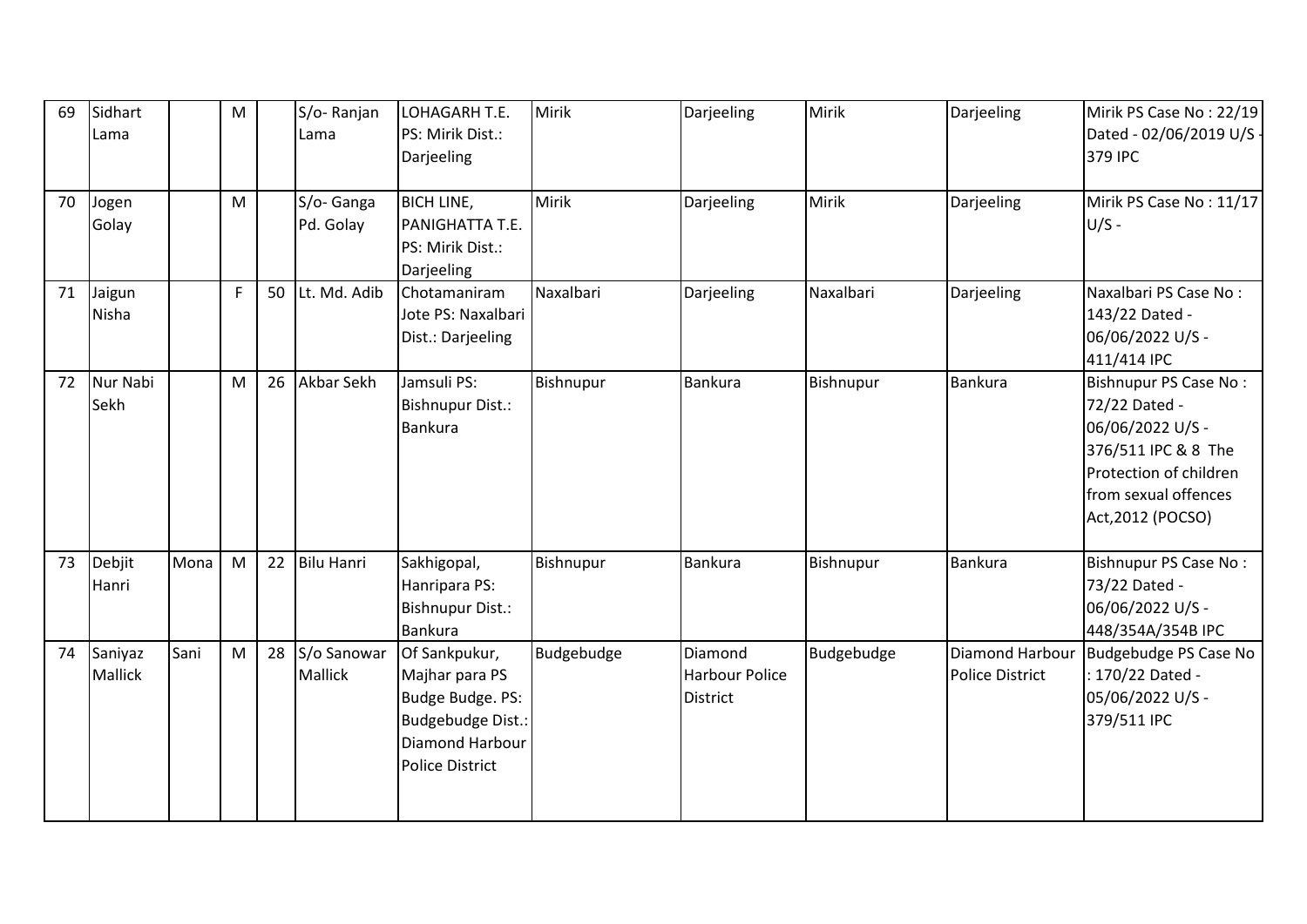| 75 | Habijuddi<br>n Saikh |             | M  | 31 | Hanif Ali<br>Saikh | Ramrampur,<br>Ward No. 01,<br>PO+PS-Diamond<br>Harbour (S) 24<br>Pgs PS: Diamond<br>harbour Dist.:<br>Diamond Harbour<br>Police District                     | Diamond harbour | Diamond<br>Harbour Police<br><b>District</b>        | Diamond harbour | Diamond Harbour<br><b>Police District</b> | Diamond harbour PS<br>Case No: 291/22 Dated<br>05/06/2022 U/S -<br>279/338 IPC                                   |
|----|----------------------|-------------|----|----|--------------------|--------------------------------------------------------------------------------------------------------------------------------------------------------------|-----------------|-----------------------------------------------------|-----------------|-------------------------------------------|------------------------------------------------------------------------------------------------------------------|
| 76 | Firoj Khan           |             | M  |    | Lt. Jakir Khan     | PS: Falta Dist.:<br>Diamond Harbour<br><b>Police District</b>                                                                                                | Falta           | Diamond<br><b>Harbour Police</b><br><b>District</b> | Falta           | Diamond Harbour<br><b>Police District</b> | Falta PS Case No:<br>137/22 Dated -<br>05/06/2022 U/S-380<br><b>IPC</b>                                          |
| 77 | Md Raju              | Md.<br>Karu |    | 26 | Md Hafiz           | Akra Bhangipara<br>near Amra Sobai<br>Club, H/O-Noor<br>Khan, PS-<br>Maheshtala PS:<br>Maheshtala Dist.:<br><b>Diamond Harbour</b><br><b>Police District</b> | Maheshtala      | Diamond<br>Harbour Police<br><b>District</b>        | Rabindranagar   | Diamond Harbour<br><b>Police District</b> | Rabindranagar PS Case<br>No: 66/22 Dated -<br>27/03/2022 U/S -<br>399/402 IPC &<br>25(1)(a)/27 Arms Act,<br>1959 |
| 78 | Morjina<br>Khatoon   |             | F. | 19 | Sk Kalim           | Bhandari Pole Kali Rabindranagar<br>Mandir, PS-<br>Rabindranagar PS:<br>Rabindranagar<br>Dist.: Diamond<br><b>Harbour Police</b><br>District                 |                 | Diamond<br>Harbour Police<br><b>District</b>        | Rabindranagar   | Diamond Harbour<br><b>Police District</b> | Rabindranagar PS Case<br>No: 141/22 Dated -<br>06/06/2022 U/S -<br>363/365 IPC                                   |
| 79 | Sk Sabir             |             | M  | 18 | Sk Raju            | Dakshin Chota<br>Akanpara, PS-<br>Maheshtala PS:<br>Maheshtala Dist.:<br>Diamond Harbour<br>Police District                                                  | Maheshtala      | Diamond<br><b>Harbour Police</b><br><b>District</b> | Rabindranagar   | Diamond Harbour<br><b>Police District</b> | Rabindranagar PS Case<br>No: 141/22 Dated -<br>06/06/2022 U/S -<br>363/365 IPC                                   |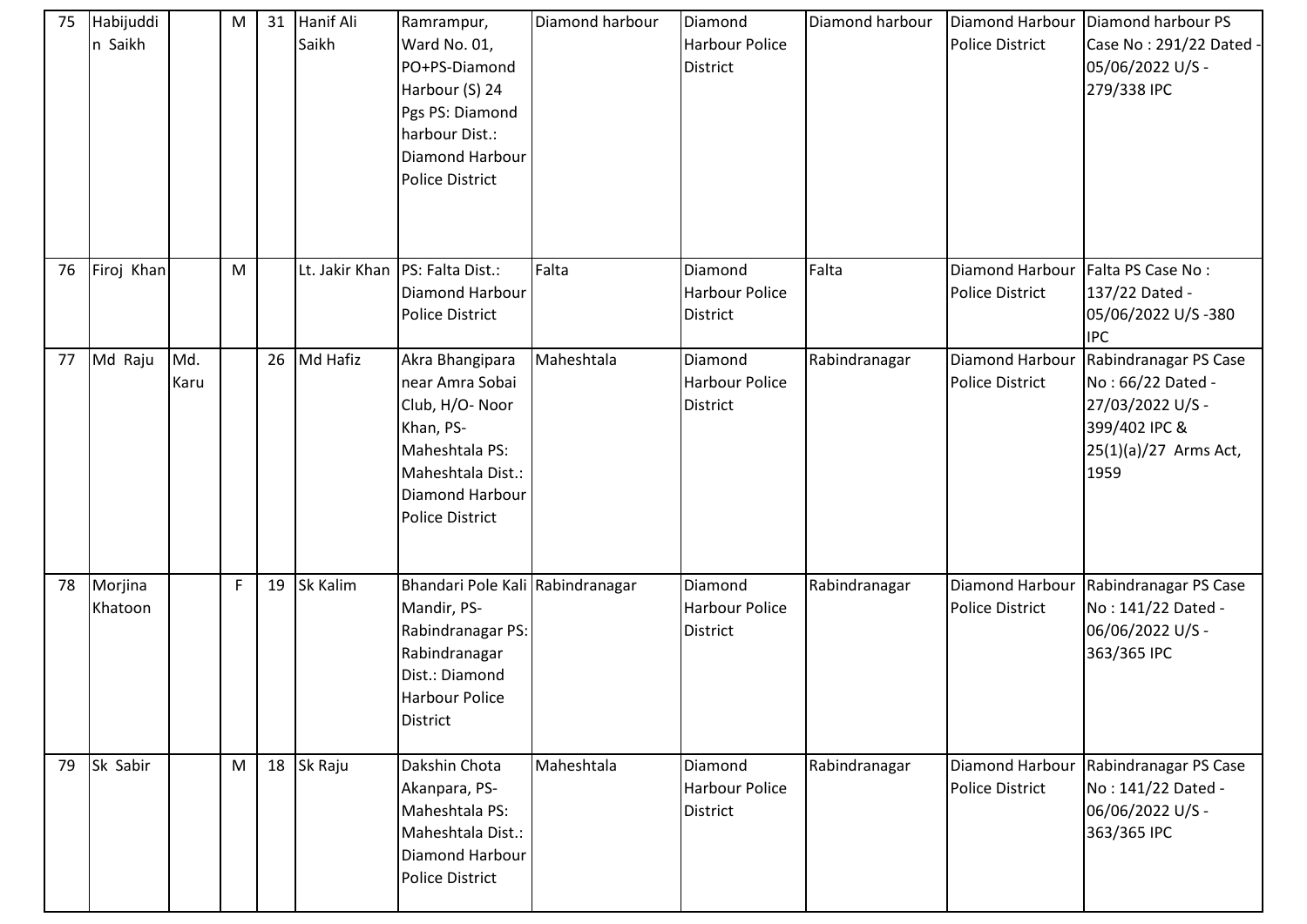| 80 | Swapan<br>Mondal     |             | M |    | 42 Sripada                      | Rasulpur PS:<br><b>Balagarh Dist.:</b><br><b>Hooghly Rural</b>                                                                                                                  | Balagarh       | <b>Hooghly Rural</b>                              | Balagarh          | <b>Hooghly Rural</b>                    | Balagarh PS Case No:<br>179/22 Dated -<br>06/06/2022 U/S-46 A<br>BE Bengal Excise Act,<br>1909 |
|----|----------------------|-------------|---|----|---------------------------------|---------------------------------------------------------------------------------------------------------------------------------------------------------------------------------|----------------|---------------------------------------------------|-------------------|-----------------------------------------|------------------------------------------------------------------------------------------------|
| 81 | Biswajit<br>Dhali    |             | M | 26 | <b>Kritribas</b><br>Dhali       | Of Bankagacha,<br>near Naity Gram<br>Panchayet, PS:<br>Chanditala,<br><b>Hooghly PS:</b><br>Chanditala Dist.:<br><b>Hooghly Rural</b>                                           | Chanditala     | <b>Hooghly Rural</b>                              | Chanditala        | <b>Hooghly Rural</b>                    | Chanditala PS Warrant<br>$No = 380$                                                            |
| 82 | Md Sahid             |             | M | 23 | Lt. Samid                       | Musadi Mohalla<br>Railpar, Asansol,<br><b>Asansol North</b><br>Paschim<br><b>Bardhaman PS:</b><br>Asansole north<br>Dist.: Asansol<br><b>Durgapur Police</b><br>Commissionerate | Asansole north | Asansol<br>Durgapur Police<br>Commissionerat<br>e | Asansole g.r.p.s. | Howrah G.R.P.                           | Asansole g.r.p.s. PS Case<br>No: 15/22 Dated -<br>15/03/2022 U/S -<br>399/402 IPC              |
| 83 | Noor<br>Mohamm<br>ad | Chimr<br>le | M |    | $S/O-$ Lt.<br>Rahamat<br>Ansari | of Tikiyapara<br><b>Bypass</b><br>Jhoparpatti, PS-<br>Howrah, Howrah<br>PS: Howrah Dist.:<br><b>Howrah Police</b><br>Commissionerate                                            | Howrah         | <b>Howrah Police</b><br>Commissionerat<br>le      | Golabari          | <b>Howrah Police</b><br>Commissionerate | Golabari PS Case No:<br>225/22 Dated -<br>18/05/2022 U/S -<br>399/402 IPC                      |
| 84 | Soukat Ali Puttu     |             |   |    |                                 | S/o- Kaisar Ali Of 31, B.L. Ray<br>Road PS: Golabari<br>Dist.: Howrah<br>Police<br>Commissionerate                                                                              | Golabari       | <b>Howrah Police</b><br>Commissionerat<br>e       | Golabari          | <b>Howrah Police</b><br>Commissionerate | Golabari PS Case No:<br>225/22 Dated -<br>18/05/2022 U/S -<br>399/402 IPC                      |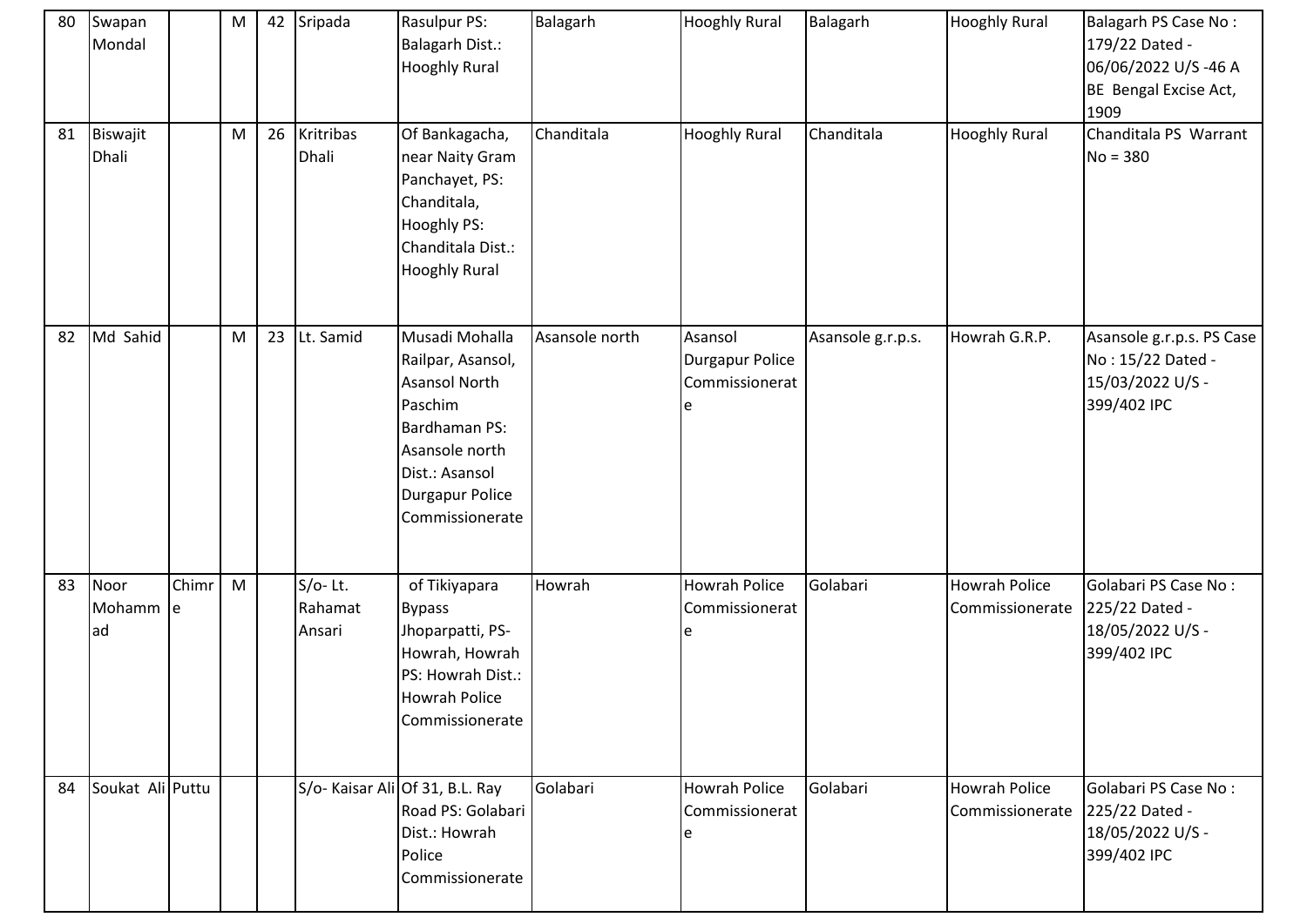| 85 | Samaresh<br>Patra     |              | M | 37 | Sadananda<br>Patra        | of Thakuranichak Nishchinda<br>near Hari Sava,<br>PO-Samabaypally<br>PS Nischinda,<br>Howrah PS:<br>Nishchinda Dist.:<br><b>Howrah Police</b><br>Commissionerate |        | <b>Howrah Police</b><br>Commissionerat<br>le | Nishchinda | <b>Howrah Police</b><br>Commissionerate | Nishchinda PS Case No:<br>126/22 Dated -<br>19/05/2022 U/S -<br>498A/323/325/307/406<br>/34 IPC                                    |
|----|-----------------------|--------------|---|----|---------------------------|------------------------------------------------------------------------------------------------------------------------------------------------------------------|--------|----------------------------------------------|------------|-----------------------------------------|------------------------------------------------------------------------------------------------------------------------------------|
| 86 | Jahadar<br>Molla      |              | M | 37 | Halim Molla               | Vill- Chatra, P.S-<br>Amta, Dist-<br>Howrah. PS: Amta<br>Dist.: Howrah<br>Rural                                                                                  | Amta   | <b>Howrah Rural</b>                          | Amta       | <b>Howrah Rural</b>                     | Amta PS Case No: 49/22<br>Dated - 23/02/2022 U/S<br>3/4/5 Explosive<br>Substances Act, 1908Â                                       |
| 87 | Mahabat<br>Molla      |              | M |    |                           | Nahasir Molla Vill- Chatra, P.S-<br>Amta, Dist-<br>Howrah. PS: Amta<br>Dist.: Howrah<br>Rural                                                                    | Amta   | <b>Howrah Rural</b>                          | Amta       | <b>Howrah Rural</b>                     | Amta PS Case No: 49/22<br>Dated - 23/02/2022 U/S<br>3/4/5 Explosive<br>Substances Act, 1908Â                                       |
| 88 | Tulsi<br><b>Barik</b> | <b>Barka</b> | M | 42 | Asto Pada<br><b>Barik</b> | Vill- Puba Bainan,<br>P.S- Bagnan,<br>Howrah PS:<br>Bagnan Dist.:<br><b>Howrah Rural</b>                                                                         | Bagnan | <b>Howrah Rural</b>                          | Amta       | <b>Howrah Rural</b>                     | Amta PS Case No:<br>188/22 Dated -<br>06/06/2022 U/S-3/4<br>The West Bengal<br><b>Gambling and Prize</b><br>Competitions Act, 1957 |
| 89 | Dulal<br>Purkait      |              | M | 38 | Lt. Sushil<br>Purkait     | PS: Bagnan Dist.:<br><b>Howrah Rural</b>                                                                                                                         | Bagnan | Howrah Rural                                 | Amta       | <b>Howrah Rural</b>                     | Amta PS Case No:<br>188/22 Dated -<br>06/06/2022 U/S-3/4<br>The West Bengal<br><b>Gambling and Prize</b><br>Competitions Act, 1957 |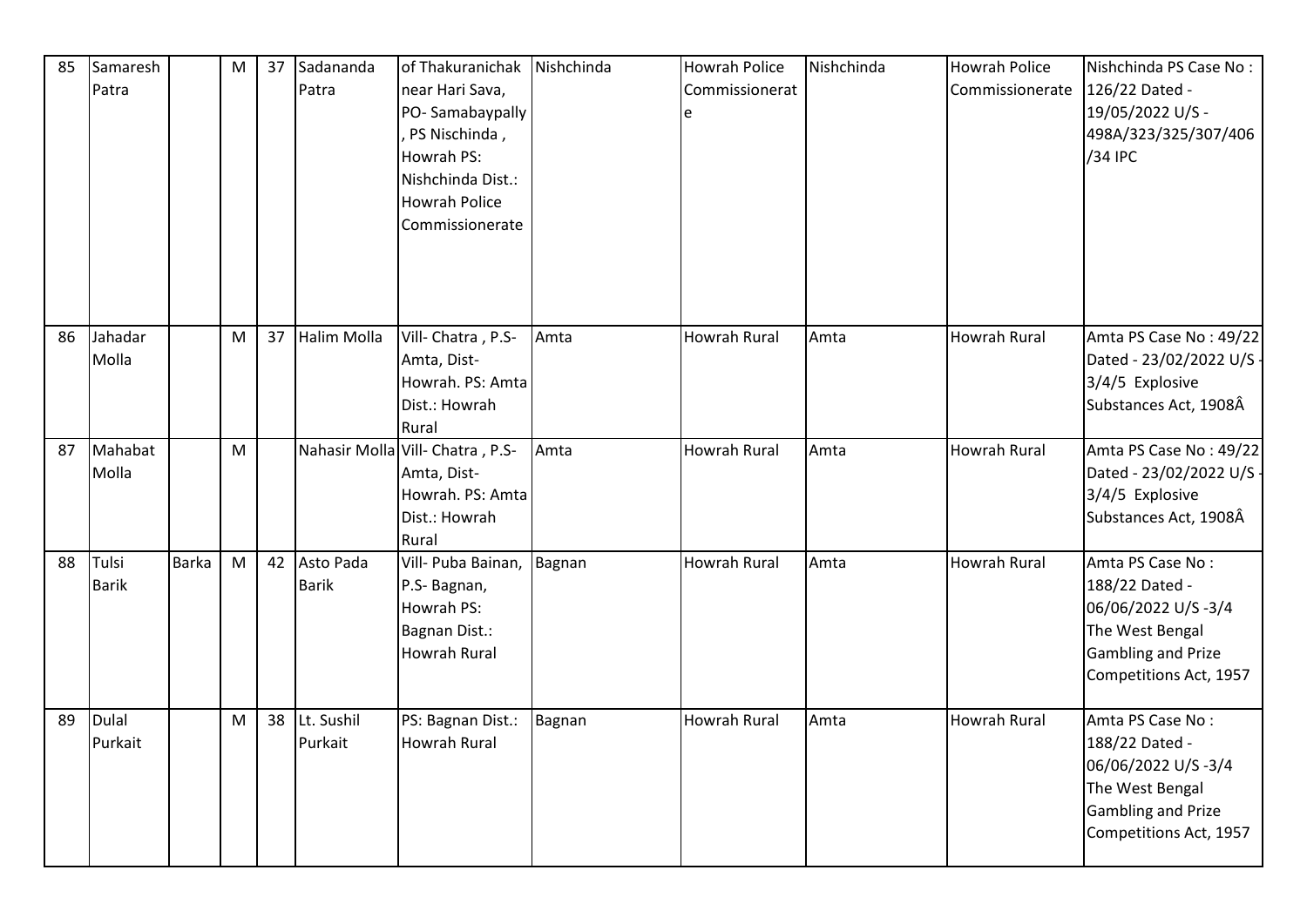| 90 | Kartick<br>Santra           | M | 33 | Biswanath<br>Santra       | Vill- Karia Kalitala, Bagnan<br>P.S- Bagnan,<br>Howrah. PS:<br>Bagnan Dist.:<br>Howrah Rural                                   |            | <b>Howrah Rural</b>                       | Amta          | Howrah Rural                       | Amta PS Case No:<br>188/22 Dated -<br>06/06/2022 U/S-3/4<br>The West Bengal<br><b>Gambling and Prize</b><br>Competitions Act, 1957                      |
|----|-----------------------------|---|----|---------------------------|--------------------------------------------------------------------------------------------------------------------------------|------------|-------------------------------------------|---------------|------------------------------------|---------------------------------------------------------------------------------------------------------------------------------------------------------|
| 91 | Samir Sau                   | M | 30 | Anath Sau                 | Vill-<br>Chandanapara, PS-<br>Bagnan, Howrah<br>PS: Bagnan Dist.:<br>Howrah Rural                                              | Bagnan     | <b>Howrah Rural</b>                       | <b>Bagnan</b> | <b>Howrah Rural</b>                | Bagnan PS Case No:<br>287/22 Dated -<br>06/06/2022 U/S -<br>379/411 IPC                                                                                 |
| 92 | Soumen<br>Sardar            | M | 22 |                           | Sanath Sardar Vill- Kandua, PS-<br>Sankrail, Dist-<br>Howrah PS:<br>Sankrail Dist.:<br><b>Howrah Police</b><br>Commissionerate | Sankrail   | Howrah Police<br>Commissionerat           | Bagnan        | <b>Howrah Rural</b>                | Bagnan PS Case No:<br>287/22 Dated -<br>06/06/2022 U/S -<br>379/411 IPC                                                                                 |
| 93 | Afjal<br>Ansari             | M |    | Siraj Ansari              | PS: Rajapur Dist.:<br>Howrah Rural                                                                                             | Rajapur    | Howrah Rural                              | Rajapur       | Howrah Rural                       | Rajapur PS Case No:<br>149/22 Dated -<br>03/06/2022 U/S -<br>279/338/427 IPC                                                                            |
| 94 | Sanatan<br>Chakrabor<br>lti | M |    | Late Nagen<br>Chakraborti | PS: Rajapur Dist.:<br>Howrah Rural                                                                                             | Rajapur    | <b>Howrah Rural</b>                       | Rajapur       | <b>Howrah Rural</b>                | Rajapur PS Case No:<br>103/22 Dated -<br>21/04/2022 U/S -<br>279/304A IPC                                                                               |
| 95 | Md Bikky Biay               | M |    | Hussain                   | Md Hussain@ Puratanpally, PS-<br><b>Islampur PS:</b><br>Islampore Dist.:<br><b>Islampur Police</b><br><b>District</b>          | Islampore  | <b>Islampur Police</b><br><b>District</b> | Islampore     | <b>Islampur Police</b><br>District | Islampore PS Warrant<br>$No = 4142$                                                                                                                     |
| 96 | Asha<br>Barman              | F |    | Dharani<br>Barman         | Dinbazar Tinpara,<br>PS: Jalpaiguri<br>Dist.: Jalpaiguri                                                                       | Jalpaiguri | Jalpaiguri                                | Jalpaiguri    | Jalpaiguri                         | Jalpaiguri PS Case No:<br>356/22 Dated -<br>06/06/2022 U/S -<br>323/307 IPC & 75<br>Juvenile Justice (Care<br>and Protection of<br>Children) Act, 2000Â |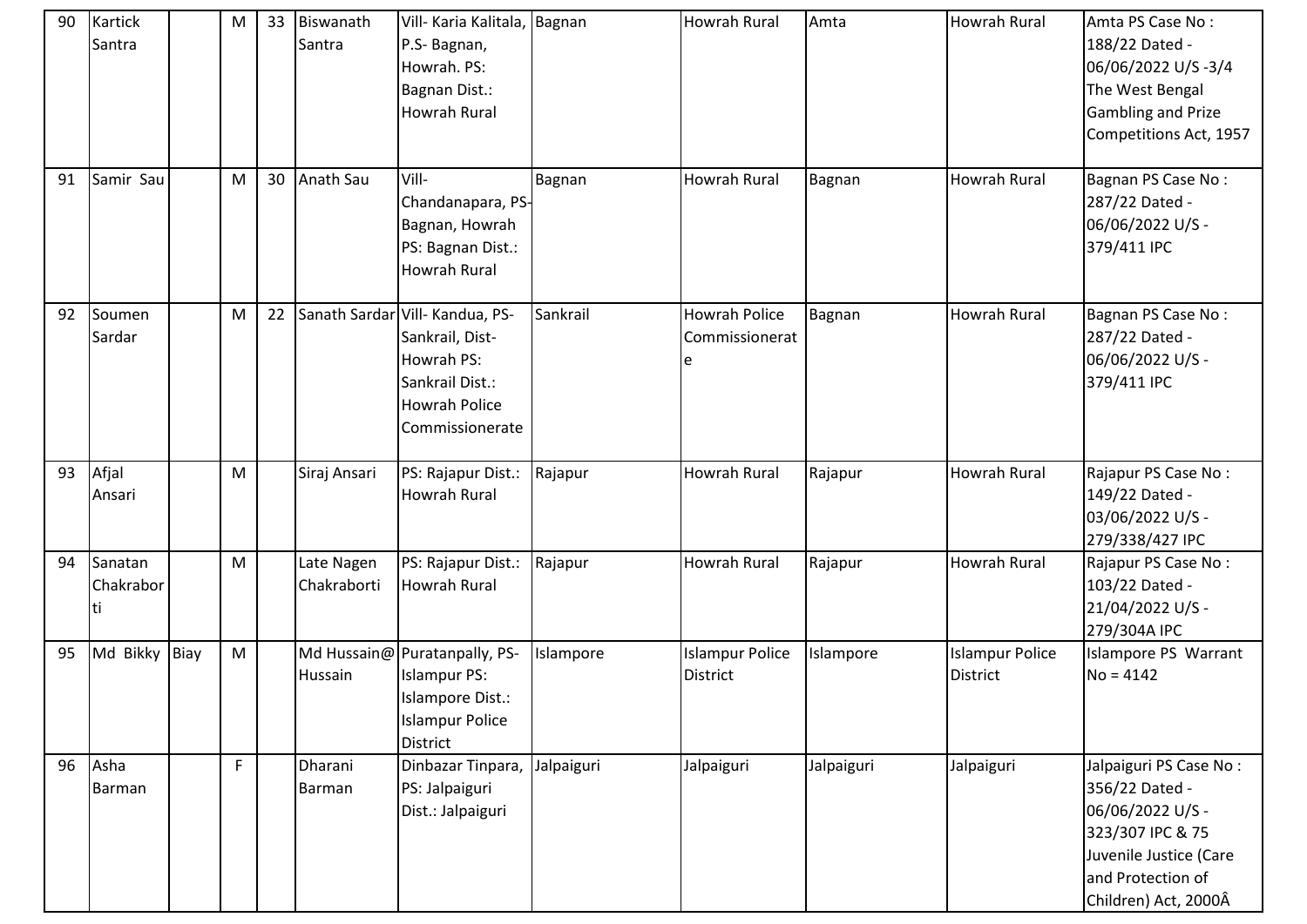| 97  | Bijay Roy           |   |    | lLt.<br>Sadhumohan<br>Roy   | Dewniapara<br>Pandapara<br>Kalibari PS:<br>Jalpaiguri Dist.:<br>Jalpaiguri | Jalpaiguri | Jalpaiguri      | Jalpaiguri | Jalpaiguri | Jalpaiguri PS Case No:<br>359/22 Dated -<br>06/06/2022 U/S -<br>379/411 IPC & 50 West<br><b>Bengal Minor Minerals</b><br>Concession Rules, 2016                          |
|-----|---------------------|---|----|-----------------------------|----------------------------------------------------------------------------|------------|-----------------|------------|------------|--------------------------------------------------------------------------------------------------------------------------------------------------------------------------|
| 98  | Sukamal<br>Roy      |   | 28 | Suresh Roy                  | Puratan<br>Pandapara PS:<br>Jalpaiguri Dist.:<br>Jalpaiguri                | Jalpaiguri | Jalpaiguri      | Jalpaiguri | Jalpaiguri | Jalpaiguri PS Case No:<br>359/22 Dated -<br>06/06/2022 U/S -<br>379/411 IPC & 50 West<br><b>Bengal Minor Minerals</b><br>Concession Rules, 2016                          |
| 99  | Bappi<br>Haque      | M |    | Ainul Haque                 | PS: Malbazar<br>Dist.: Jalpaiguri                                          | Malbazar   | Jalpaiguri      | Malbazar   | Jalpaiguri | Malbazar PS Case No:<br>444/22 Dated -<br>06/06/2022 U/S -<br>379/411 IPC & 21(1)<br><b>Mines and Minerals</b><br>(Regulation and<br>Development) Act<br>$(1957)\hat{A}$ |
| 100 | Saibul<br>Haque     |   |    | Sopiyar<br>Rahaman          | PS: Malbazar<br>Dist.: Jalpaiguri                                          | Malbazar   | Jalpaiguri      | Malbazar   | Jalpaiguri | Malbazar PS Case No:<br>446/22 Dated -<br>06/06/2022 U/S -<br>417/376 IPC                                                                                                |
| 101 | Ramu<br>Majhi       | M |    | <b>Full Signgh</b><br>Majhi | PS: Malbazar<br>Dist.: Jalpaiguri                                          | Malbazar   | Jalpaiguri      | Malbazar   | Jalpaiguri | Malbazar PS Case No:<br>443/22 Dated -<br>05/06/2022 U/S -<br>341/325 IPC                                                                                                |
|     | 102 Kishor<br>Patel | M | 42 | <b>Bapu Patel</b>           | Khamkhera, PS<br>Muktainagar,<br>Delgaon                                   |            | <b>Basirhat</b> | Moynaguri  | Jalpaiguri | Moynaguri PS Case No:<br>233/22 Dated -<br>06/06/2022 U/S -<br>279/337/338/427/34<br><b>IPC</b>                                                                          |
| 103 | Kukaram<br>Patel    | M | 36 |                             | Sitaram Patel Khamkhera, PS<br>Muktainagar,<br>Delgaon,<br>Maharastra      |            | <b>Basirhat</b> | Moynaguri  | Jalpaiguri | Moynaguri PS Case No:<br>233/22 Dated -<br>06/06/2022 U/S -<br>279/337/338/427/34<br><b>IPC</b>                                                                          |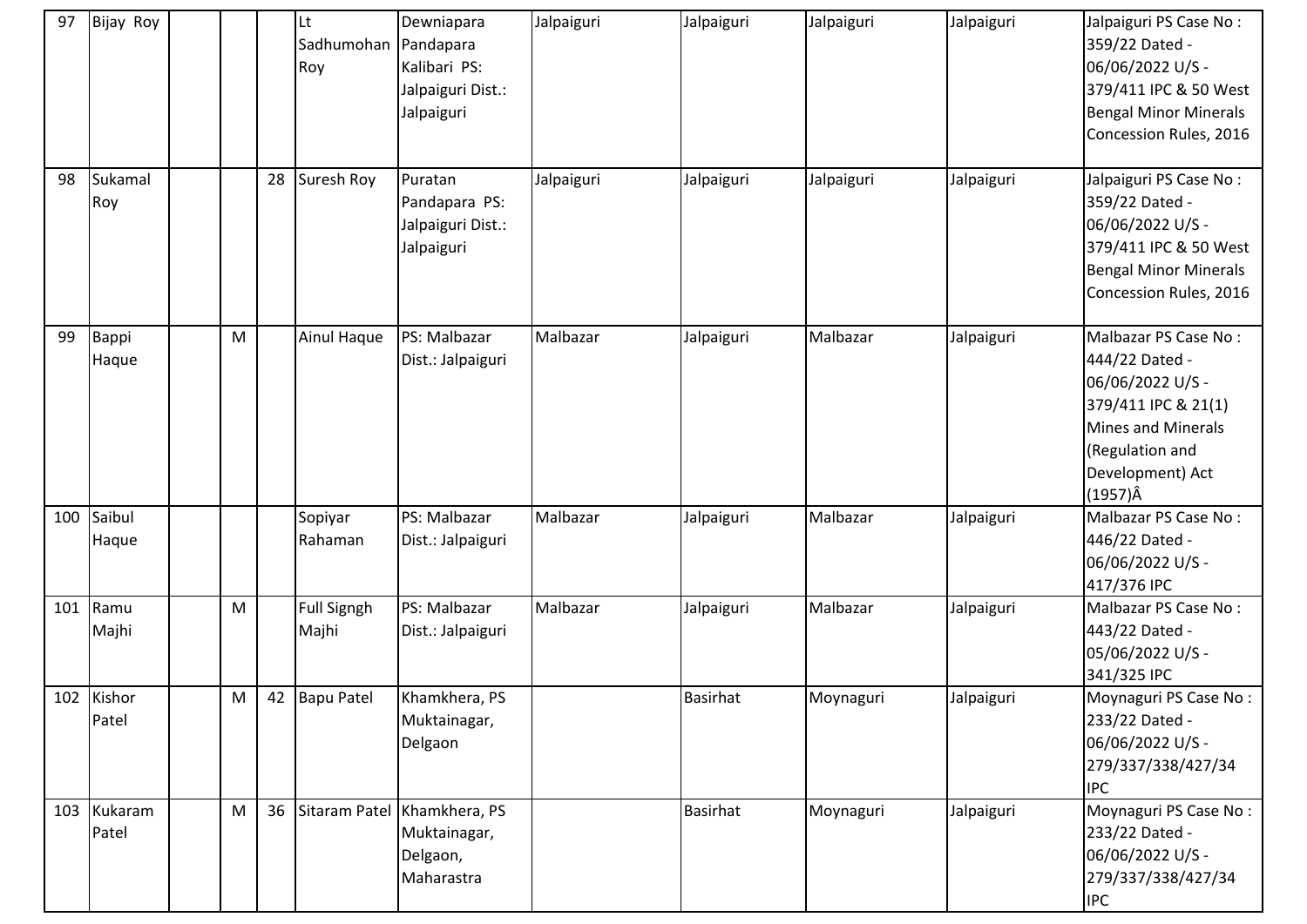| 104 | Sabir Sk                | M | 31 | Muntaj Sk                 | Jorpukuria, PS-<br>Farakka PS:<br>Farakka Dist.:<br>Jangipur Police<br><b>District</b>   | Farakka    | Jangipur Police<br><b>District</b>     | Farakka    | Jangipur Police<br>District            | Farakka PS Case No:<br>157/22 Dated -<br>18/05/2022 U/S -<br>399/402 IPC                                                               |
|-----|-------------------------|---|----|---------------------------|------------------------------------------------------------------------------------------|------------|----------------------------------------|------------|----------------------------------------|----------------------------------------------------------------------------------------------------------------------------------------|
| 105 | Md<br>Majarul<br>Hoque  | M | 38 | Tajamul<br>Hoque          | Alaipur, PS-<br>Farakka, Msd PS:<br>Farakka Dist.:<br>Jangipur Police<br><b>District</b> | Farakka    | Jangipur Police<br><b>District</b>     | Farakka    | Jangipur Police<br><b>District</b>     | Farakka PS Case No:<br>176/22 Dated -<br>03/06/2022 U/S -<br>21(c)/29 Narcotic Drugs<br>and Psychotropic<br>Substances Act, 1985       |
| 106 | Kalam Sk                | M | 67 | Lt. Nestar Sk             | Dasturhat<br>(Nichupara) PS:<br>Sagardighi Dist.:<br>Jangipur Police<br>District         | Sagardighi | Jangipur Police<br><b>District</b>     | Sagardighi | Jangipur Police<br><b>District</b>     | Sagardighi PS Case No:<br>226/22 Dated -<br>23/05/2022 U/S -<br>325/307/354/427/379/<br><b>34 IPC</b>                                  |
| 107 | Iman Sk                 | M | 37 | Abul Hossain<br><b>Sk</b> | Chupipota PS:<br>Dhubulia Dist.:<br>Krishnanagar<br><b>Police District</b>               | Dhubulia   | Krishnanagar<br><b>Police District</b> | Dhubulia   | Krishnanagar<br><b>Police District</b> | Dhubulia PS Case No:<br>215/22 Dated -<br>06/06/2022 U/S-3/4<br>The West Bengal<br><b>Gambling and Prize</b><br>Competitions Act, 1957 |
| 108 | Aliborddin<br><b>Sk</b> |   | 26 | <b>Hiat Sk</b>            | Chupipota PS:<br>Dhubulia Dist.:<br>Krishnanagar<br><b>Police District</b>               | Dhubulia   | Krishnanagar<br><b>Police District</b> | Dhubulia   | Krishnanagar<br><b>Police District</b> | Dhubulia PS Case No:<br>215/22 Dated -<br>06/06/2022 U/S-3/4<br>The West Bengal<br><b>Gambling and Prize</b><br>Competitions Act, 1957 |
| 109 | Rafik Sk                |   | 28 | Kadar Sk                  | Tatla Baganpara<br>PS: Dhubulia Dist.:<br>Krishnanagar<br><b>Police District</b>         | Dhubulia   | Krishnanagar<br><b>Police District</b> | Dhubulia   | Krishnanagar<br><b>Police District</b> | Dhubulia PS Case No:<br>215/22 Dated -<br>06/06/2022 U/S-3/4<br>The West Bengal<br><b>Gambling and Prize</b><br>Competitions Act, 1957 |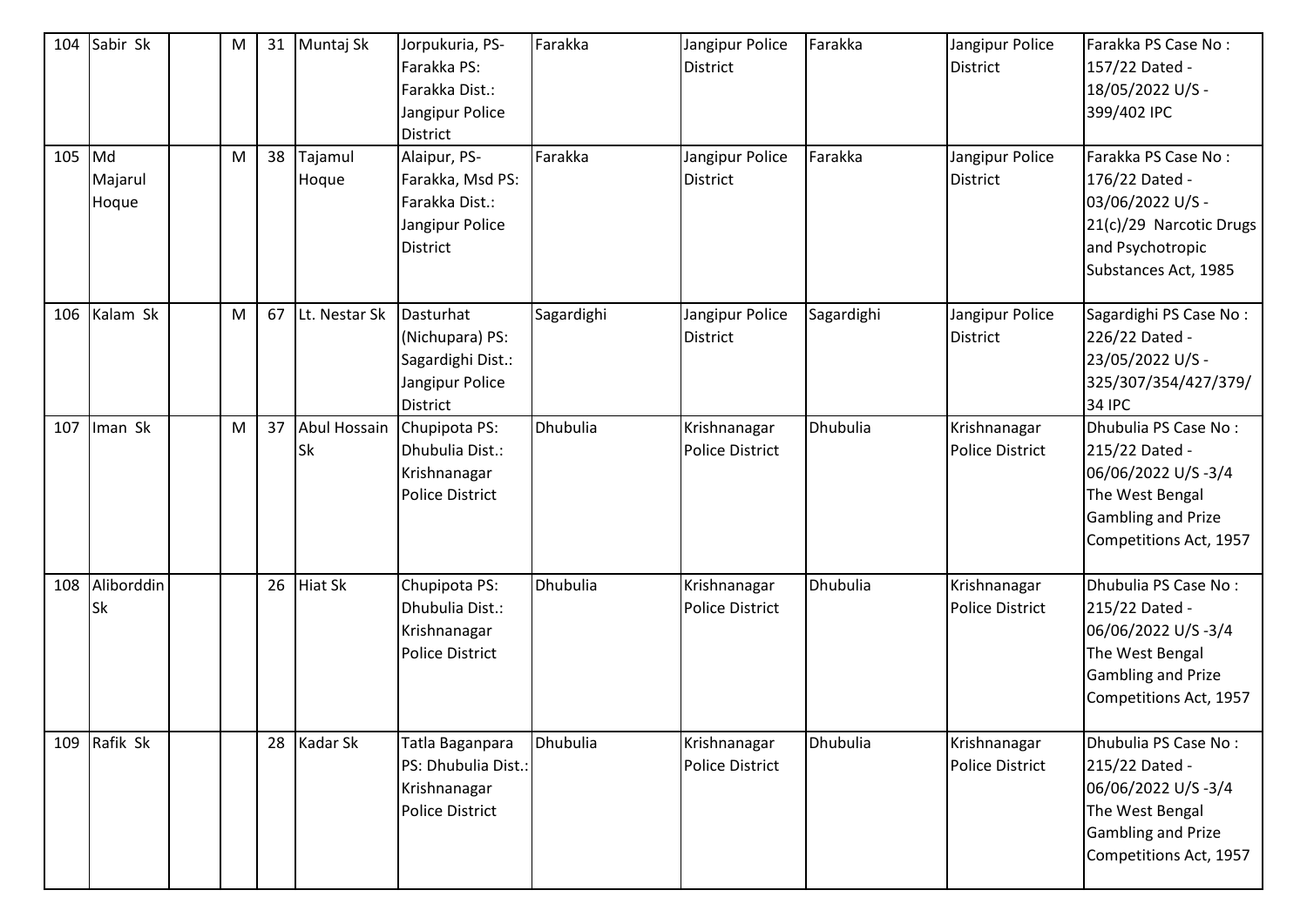| 110 | Halim<br>Shaikh         |                  | F. | 28 | Nakfuru<br>Shaikh                           | Diha, PO- Diha, PS Nalhati<br>Nalhati District<br><b>Birbhum PS:</b><br>Nalhati Dist.:<br>Birbhum |               | Birbhum             | Nakashipara   | Krishnanagar<br><b>Police District</b> | Nakashipara PS Case No<br>395/22 Dated -<br>24/05/2022 U/S -<br>279/304A IPC                                                |
|-----|-------------------------|------------------|----|----|---------------------------------------------|---------------------------------------------------------------------------------------------------|---------------|---------------------|---------------|----------------------------------------|-----------------------------------------------------------------------------------------------------------------------------|
| 111 | Ratan<br>Saha           |                  | M  |    | Jiten Saha                                  | Baishnabnagar,<br>Lalapara PS:<br>Baishnabnagar<br>Dist.: Malda                                   | Baishnabnagar | Malda               | Baishnabnagar | Malda                                  | Baishnabnagar PS Case<br>No: 467/22 Dated -<br>01/06/2022 U/S -<br>448/323/325/326/307/<br>354/427/379/506/34<br><b>IPC</b> |
| 112 | Pintu Roy Chand         | an               | M  | 30 | Roy                                         | Late Narayan Dakshin Baluchar<br>PS: English bazar<br>Dist.: Malda                                | English bazar | Malda               | English bazar | Malda                                  | English bazar PS Case No<br>877/22 Dated -<br>04/06/2022 U/S -<br>399/402 IPC & 25/27/35<br>Arms Act, 1959                  |
| 113 | Mirja<br>Alauddin       |                  | M  | 21 | Mirja Saidur                                | <b>Bhabanipur PS:</b><br>English bazar<br>Dist.: Malda                                            | English bazar | Malda               | English bazar | Malda                                  | English bazar PS Case No<br>660/22 Dated -<br>28/04/2022 U/S -<br>363/365 IPC                                               |
| 114 | Humayun<br><b>Sk</b>    |                  | M  |    | Ajim Sk                                     | Jaluabathal,<br>Bazarpara PS:<br>Kaliachak Dist.:<br>Malda                                        | Kaliachak     | Malda               | Kaliachak     | Malda                                  | Kaliachak PS Case No:<br>561/22 Dated -<br>25/05/2022 U/S-379<br><b>IPC</b>                                                 |
| 115 | <b>Sk Adalal</b><br>Ali | Sahen<br>sha Ali | M  | 25 | Lt-sk Year Ali                              | Damadorpur Dhol Uluberia<br>Bajaye, Bahira PS:<br>Uluberia Dist.:<br><b>Howrah Rural</b>          |               | <b>Howrah Rural</b> | Manickchak    | Malda                                  | Manickchak PS Case No:<br>240/22 Dated -<br>24/05/2022 U/S-363<br><b>IPC</b>                                                |
|     | 116 Dipen<br>Saha       | <b>Bulu</b>      | M  |    | 40 Lt. Sharat<br>Chandra Saha English bazar | Niamat Pur PS:<br>Dist.: Malda                                                                    | English bazar | Malda               | Mothabari     | Malda                                  | Mothabari PS Case No:<br>219/22 Dated -<br>30/05/2022 U/S -<br>341/323/325/354/379<br><b>IPC</b>                            |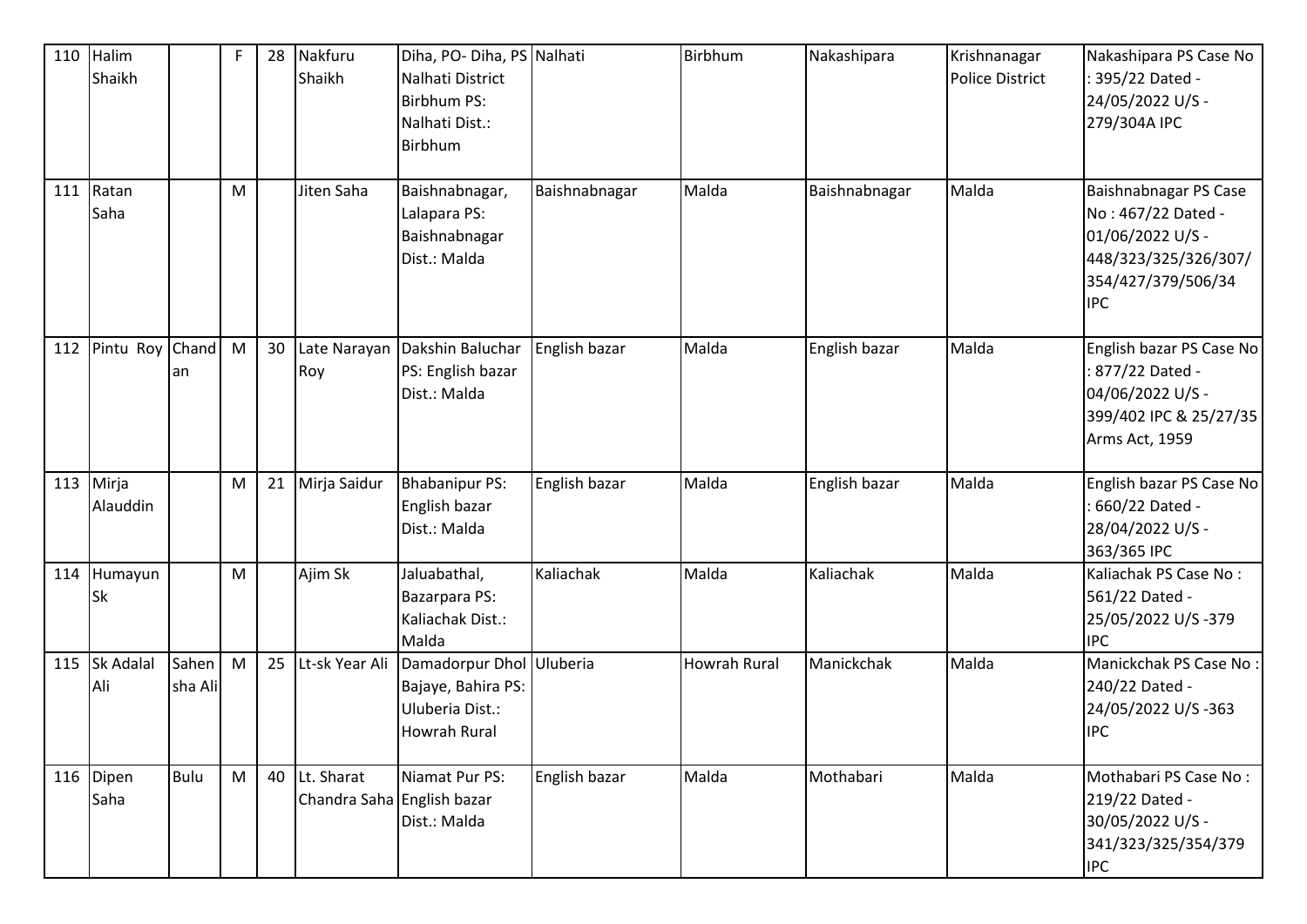| 117 | Jabbar Sk             |                | M            | 27 | Joynuddin Sk            | Begunbari Sankor Beldanga<br>Dhar PS: Beldanga<br>Dist.:<br>Murshidabad                                               |              | Murshidabad                               | Beldanga     | Murshidabad                               | Beldanga PS Case No:<br>59/22 Dated -<br>08/02/2022 U/S -<br>399/402 IPC & 25(i)(a)<br>Arms Act, 1959                          |
|-----|-----------------------|----------------|--------------|----|-------------------------|-----------------------------------------------------------------------------------------------------------------------|--------------|-------------------------------------------|--------------|-------------------------------------------|--------------------------------------------------------------------------------------------------------------------------------|
| 118 | Safatullah Kalu<br>Sk |                | M            | 36 | Late Jalep Sk           | Diar Jalibagicha<br>PS: Bhagawangola<br>Dist.:<br>Murshidabad                                                         | Bhagawangola | Murshidabad                               | Bhagawangola | Murshidabad                               | Bhagawangola PS Case<br>No: 382/22 Dated -<br>02/06/2022 U/S -<br>498A/323/325 IPC & 3/4<br>Dowry Prohibition Act,<br>1961Â    |
|     | 119 Raju Das          |                | M            | 32 |                         | Late Ajoy Das Mahesnarayanga<br>nj PS:<br>Bhagawangola<br>Dist.:<br>Murshidabad                                       | Bhagawangola | Murshidabad                               | Bhagawangola | Murshidabad                               | Bhagawangola PS Case<br>No: 397/22 Dated -<br>06/06/2022 U/S -<br>363/365 IPC                                                  |
| 120 | Bapan Sk              | Attaru<br>I Sk | M            |    | Bhadu Sk @<br>Saiful Sk | Lochanmati A/P<br><b>Tartipur PS:</b><br>Hariharpara Dist.:<br>Murshidabad                                            | Hariharpara  | Murshidabad                               | Hariharpara  | Murshidabad                               | Hariharpara PS Case No:<br>240/22 Dated -<br>05/06/2022 U/S -<br>498A/323/324/307/34<br><b>IPC</b>                             |
| 121 | Md Bikky Biay         |                | M            |    | Hussain                 | Md Hussain@ Puratanpally, PS-<br><b>Islampur PS:</b><br>Islampore Dist.:<br><b>Islampur Police</b><br><b>District</b> | Islampore    | <b>Islampur Police</b><br><b>District</b> | Islampore    | <b>Islampur Police</b><br><b>District</b> | Islampore PS Warrant<br>$No = 4142$                                                                                            |
|     | 122 Aful Sk           | Khale<br>dul   | $\mathsf{M}$ | 35 | Jillar Sk               | Kirtaniapara PS:<br>Jalangi Dist.:<br>Murshidabad                                                                     | Jalangi      | Murshidabad                               | Jalangi      | Murshidabad                               | Jalangi PS Case No:<br>184/22 Dated -<br>06/06/2022 U/S-3/4<br>The West Bengal<br>Gambling and Prize<br>Competitions Act, 1957 |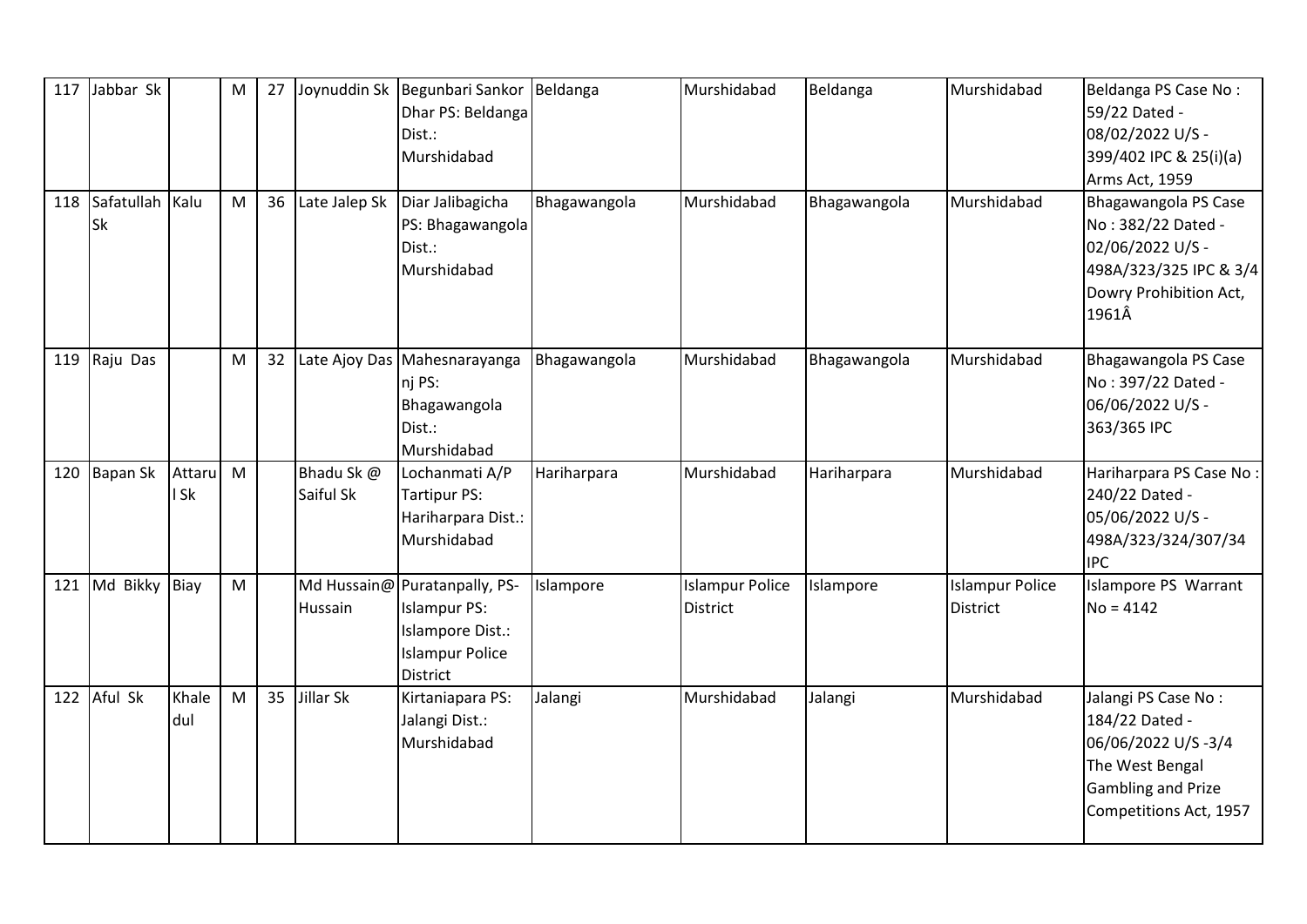| 123 | Abdul<br>Ohud           |       | M | 40 | Habibur<br>Rahaman  | Kirtaniapara PS:<br>Jalangi Dist.:<br>Murshidabad            | Jalangi  | Murshidabad | Jalangi  | Murshidabad | Jalangi PS Case No:<br>184/22 Dated -<br>06/06/2022 U/S-3/4<br>The West Bengal<br><b>Gambling and Prize</b><br>Competitions Act, 1957 |
|-----|-------------------------|-------|---|----|---------------------|--------------------------------------------------------------|----------|-------------|----------|-------------|---------------------------------------------------------------------------------------------------------------------------------------|
| 124 | <b>Mokles</b><br>Mondal |       | M | 45 | Najer Ali<br>Mondal | Kirtaniapara PS:<br>Jalangi Dist.:<br>Murshidabad            | Jalangi  | Murshidabad | Jalangi  | Murshidabad | Jalangi PS Case No:<br>184/22 Dated -<br>06/06/2022 U/S-3/4<br>The West Bengal<br><b>Gambling and Prize</b><br>Competitions Act, 1957 |
| 125 | Sahaban<br><b>Sk</b>    |       |   | 42 | Lt. Sadek Sk        | Kirtaniapara PS:<br>Jalangi Dist.:<br>Murshidabad            | Jalangi  | Murshidabad | Jalangi  | Murshidabad | Jalangi PS Case No:<br>184/22 Dated -<br>06/06/2022 U/S-3/4<br>The West Bengal<br><b>Gambling and Prize</b><br>Competitions Act, 1957 |
| 126 | Ahangir<br><b>Sk</b>    |       | M | 50 | Lt. Arman Ali       | Kirtaniapara PS:<br>Jalangi Dist.:<br>Murshidabad            | Jalangi  | Murshidabad | Jalangi  | Murshidabad | Jalangi PS Case No:<br>184/22 Dated -<br>06/06/2022 U/S-3/4<br>The West Bengal<br><b>Gambling and Prize</b><br>Competitions Act, 1957 |
| 127 | Sujan<br>Mondal         | Hasan | M | 20 | Hafijul<br>Mondal   | <b>Biswaspara PS:</b><br>Jalangi Dist.:<br>Murshidabad       | Jalangi  | Murshidabad | Jalangi  | Murshidabad | Jalangi PS Case No:<br>185/22 Dated -<br>06/06/2022 U/S -<br>341/325/308/506/34<br><b>IPC</b>                                         |
| 128 | Dulal<br>Mondal         |       | M | 55 |                     | Subal Mondal Majhigram PS:<br>Nabagram Dist.:<br>Murshidabad | Nabagram | Murshidabad | Nabagram | Murshidabad | Nabagram PS Case No:<br>193/22 Dated -<br>06/06/2022 U/S -<br>363/365/34 IPC                                                          |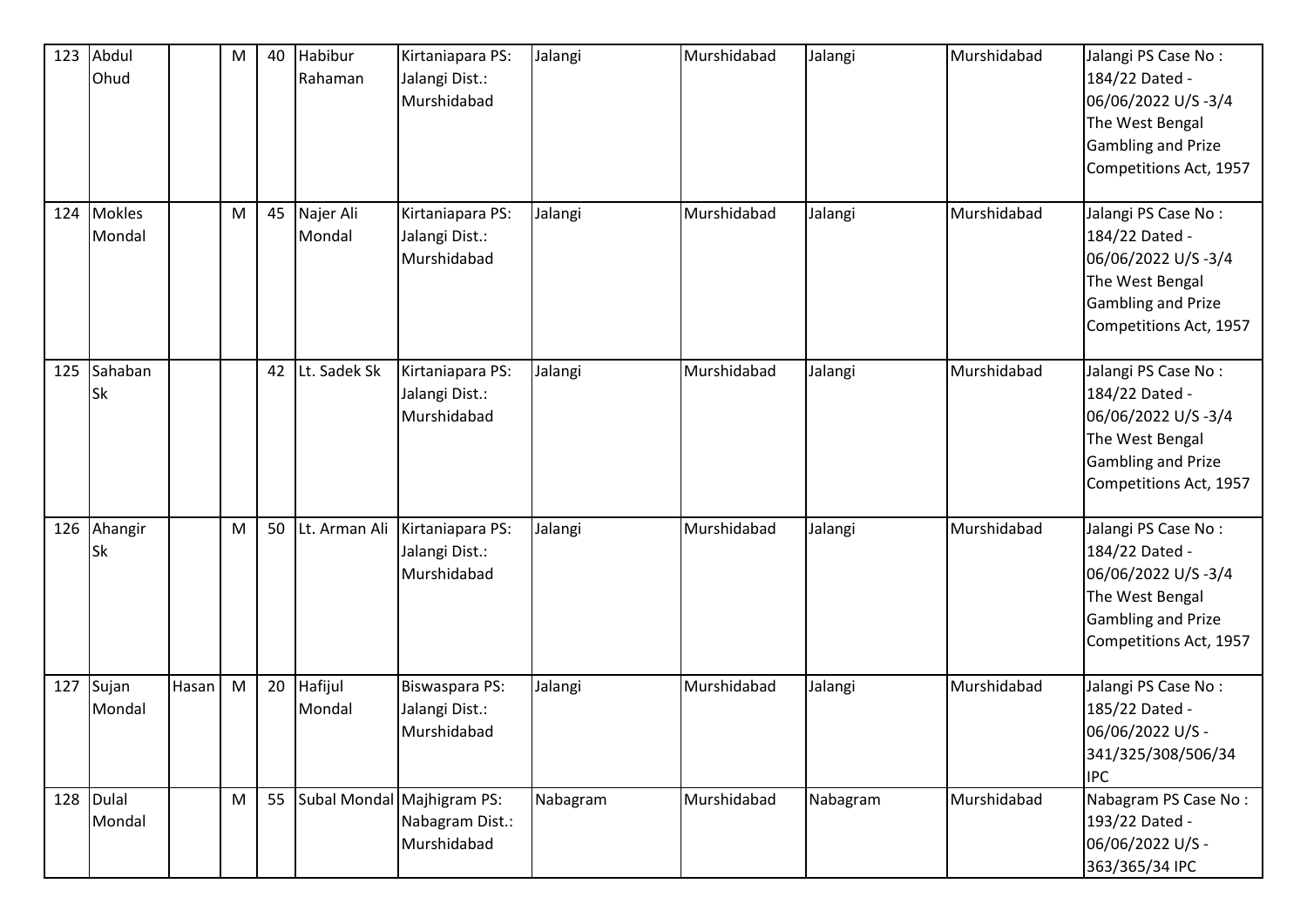| 129 | Latika<br>Mondal              |   | 40 |                        | Dulal Mondal Majhigram PS:<br>Nabagram Dist.:<br>Murshidabad                                                                            | Nabagram        | Murshidabad          | Nabagram        | Murshidabad          | Nabagram PS Case No:<br>193/22 Dated -<br>06/06/2022 U/S -<br>363/365/34 IPC                                          |
|-----|-------------------------------|---|----|------------------------|-----------------------------------------------------------------------------------------------------------------------------------------|-----------------|----------------------|-----------------|----------------------|-----------------------------------------------------------------------------------------------------------------------|
| 130 | Elin<br>Malithya              | M | 30 | Mojit<br>Malithya      | Dudshar<br>Ghugupra PS:<br>Nawda Dist.:<br>Murshidabad                                                                                  | Nawda           | Murshidabad          | Nawda           | Murshidabad          | Nawda PS Case No:<br>140/22 Dated -<br>05/06/2022 U/S -<br>498A/323/494/34 IPC &<br>4 Dowry Prohibition<br>Act, 1961Â |
| 131 | Kartick<br>Senapati           | M | 30 | Lt. Chandi<br>Senapati | <b>Uttar Piasala PS:</b><br>Anandapur Dist.:<br>Paschim<br>Mednipore                                                                    | Anandapur       | Paschim<br>Mednipore | Anandapur       | Paschim<br>Mednipore | Anandapur PS Case No:<br>101/22 Dated -<br>06/06/2022 U/S - 46 A<br>Bengal Excise Act, 1909                           |
| 132 | Prasanta<br>Senapati          | M | 28 | Shyamapada<br>Senapati | <b>Uttar Piasala PS:</b><br>Anandapur Dist.:<br>Paschim<br>Mednipore                                                                    | Anandapur       | Paschim<br>Mednipore | Anandapur       | Paschim<br>Mednipore | Anandapur PS Case No:<br>101/22 Dated -<br>06/06/2022 U/S - 46 A<br>Bengal Excise Act, 1909                           |
| 133 | Tapan<br>Rauth                | M | 44 | Jaganath<br>Rauth      | Vill-Kalipur P.O-<br>Akchara PS:<br>Goaltore Dist.:<br>Paschim<br>Mednipore                                                             | Goaltore        | Paschim<br>Mednipore | Goaltore        | Paschim<br>Mednipore | Goaltore PS Case No:<br>161/22 Dated -<br>01/06/2022 U/S -<br>341/323/324/325/34<br><b>IPC</b>                        |
| 134 | Samir Jana                    | M |    | Debendra<br>Jana       | III. – Shibda,<br>P.O. – Kanpur,<br>PS – Keshiary,<br>Dist.- Paschim<br><b>Medinipur PS:</b><br>Keshiary Dist.:<br>Paschim<br>Mednipore | Keshiary        | Paschim<br>Mednipore | Keshiary        | Paschim<br>Mednipore | Keshiary PS Case No:<br>09/22 Dated -<br>12/01/2022 U/S -<br>498A/323/307/34 IPC                                      |
|     | 135 Biplab<br>Chakrobro<br>ty | M |    | Swapan<br>Chakraborty  | PS: Kharagpur<br>local Dist.:<br>Paschim<br>Mednipore                                                                                   | Kharagpur local | Paschim<br>Mednipore | Kharagpur local | Paschim<br>Mednipore | Kharagpur local PS Case<br>No: 446/22 Dated -<br>06/06/2022 U/S -<br>498A/323 IPC                                     |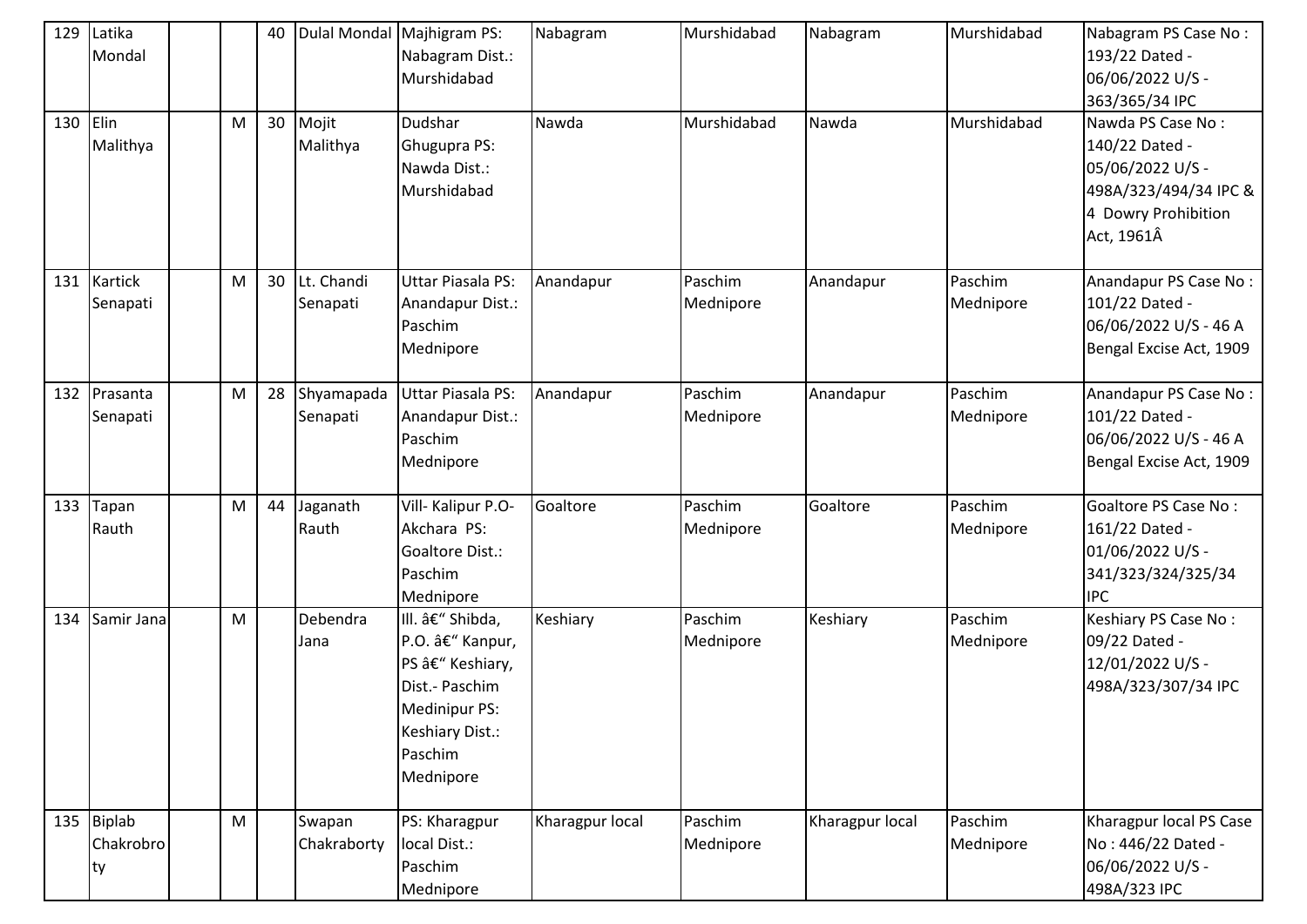| 136 | Abjal          | Sher |              |    | Safibul Khan | PS: Kharagpur             | Kharagpur local | Paschim       | Kharagpur local | Paschim       | Kharagpur local PS Case          |
|-----|----------------|------|--------------|----|--------------|---------------------------|-----------------|---------------|-----------------|---------------|----------------------------------|
|     | Khan           | Khan |              |    |              | local Dist.:              |                 | Mednipore     |                 | Mednipore     | No: 448/22 Dated -               |
|     |                |      |              |    |              | Paschim                   |                 |               |                 |               | 06/06/2022 U/S -                 |
|     |                |      |              |    |              | Mednipore                 |                 |               |                 |               | 379/411 IPC &                    |
|     |                |      |              |    |              |                           |                 |               |                 |               | $21(4)21(5)$ Mines and           |
|     |                |      |              |    |              |                           |                 |               |                 |               | Minerals (Regulation             |
|     |                |      |              |    |              |                           |                 |               |                 |               | and Development) Act             |
|     |                |      |              |    |              |                           |                 |               |                 |               | $(1957)\hat{A}$                  |
|     | 137 Purnya     |      | M            | 25 | Biswanath    | Charkaboni PS-            | Kharagpur local | Paschim       | Kharagpur local | Paschim       | Kharagpur local PS Case          |
|     | Das            |      |              |    | Das          | Kharagpur (L),            |                 | Mednipore     |                 | Mednipore     | No: 435/22 Dated -               |
|     |                |      |              |    |              | Dist-Paschim              |                 |               |                 |               | 01/06/2022 U/S -                 |
|     |                |      |              |    |              | Medinipur. PS:            |                 |               |                 |               | 498A/323/325/307/406             |
|     |                |      |              |    |              | Kharagpur local           |                 |               |                 |               | /34 IPC                          |
|     |                |      |              |    |              | Dist.: Paschim            |                 |               |                 |               |                                  |
|     |                |      |              |    |              | Mednipore                 |                 |               |                 |               |                                  |
| 138 | Debashish Babu |      | M            |    | Lt. Kalidas  | PS: Katwa Dist.:          | Katwa           | Purba Burdwan | Katwa           | Purba Burdwan | Katwa PS Case No:                |
|     | Chakrabor      |      |              |    | Chakraborty  | Purba Burdwan             |                 |               |                 |               | 304/22 Dated -                   |
|     | ty             |      |              |    |              |                           |                 |               |                 |               | 06/06/2022 U/S -25 (1b)          |
|     |                |      |              |    |              |                           |                 |               |                 |               | (a) of Arms Act, 1959            |
|     |                |      |              |    |              |                           |                 |               |                 |               |                                  |
| 139 | Sarmila        |      | $\mathsf{F}$ | 22 | Akash Passy  | Patuli Station PS:        | Purbasthali     | Purba Burdwan | Katwa           | Purba Burdwan | Katwa PS Case No:                |
|     | Passy          |      |              |    |              | Purbasthali Dist.:        |                 |               |                 |               | 305/22 Dated -                   |
|     |                |      |              |    |              | Purba Burdwan             |                 |               |                 |               | 06/06/2022 U/S -                 |
|     |                |      |              |    |              |                           |                 |               |                 |               | 379/511 IPC                      |
| 140 | Sukhi          |      | $\mathsf F$  | 22 | Rajo Passy   | <b>Patuli Station PS:</b> | Katwa           | Purba Burdwan | Katwa           | Purba Burdwan | Katwa PS Case No:                |
|     | Passy          |      |              |    |              | Katwa Dist.: Purba        |                 |               |                 |               | 305/22 Dated -                   |
|     |                |      |              |    |              | Burdwan                   |                 |               |                 |               | 06/06/2022 U/S -                 |
| 141 | Debnath        | Deba | M            | 31 | Sonatan      | Kalikapur, Sardar         | Katwa           | Purba Burdwan | Katwa           | Purba Burdwan | 379/511 IPC<br>Katwa PS Case No: |
|     | Mondal         |      |              |    | Mondal       | Para, Bottala, PS-        |                 |               |                 |               | 303/22 Dated -                   |
|     |                |      |              |    |              | Katwa, Dist-              |                 |               |                 |               | 05/06/2022 U/S -                 |
|     |                |      |              |    |              | Purba Bardhaman           |                 |               |                 |               | 365/376 IPC                      |
|     |                |      |              |    |              | PS: Katwa Dist.:          |                 |               |                 |               |                                  |
|     |                |      |              |    |              | Purba Burdwan             |                 |               |                 |               |                                  |
|     |                |      |              |    |              |                           |                 |               |                 |               |                                  |
|     |                |      |              |    |              |                           |                 |               |                 |               |                                  |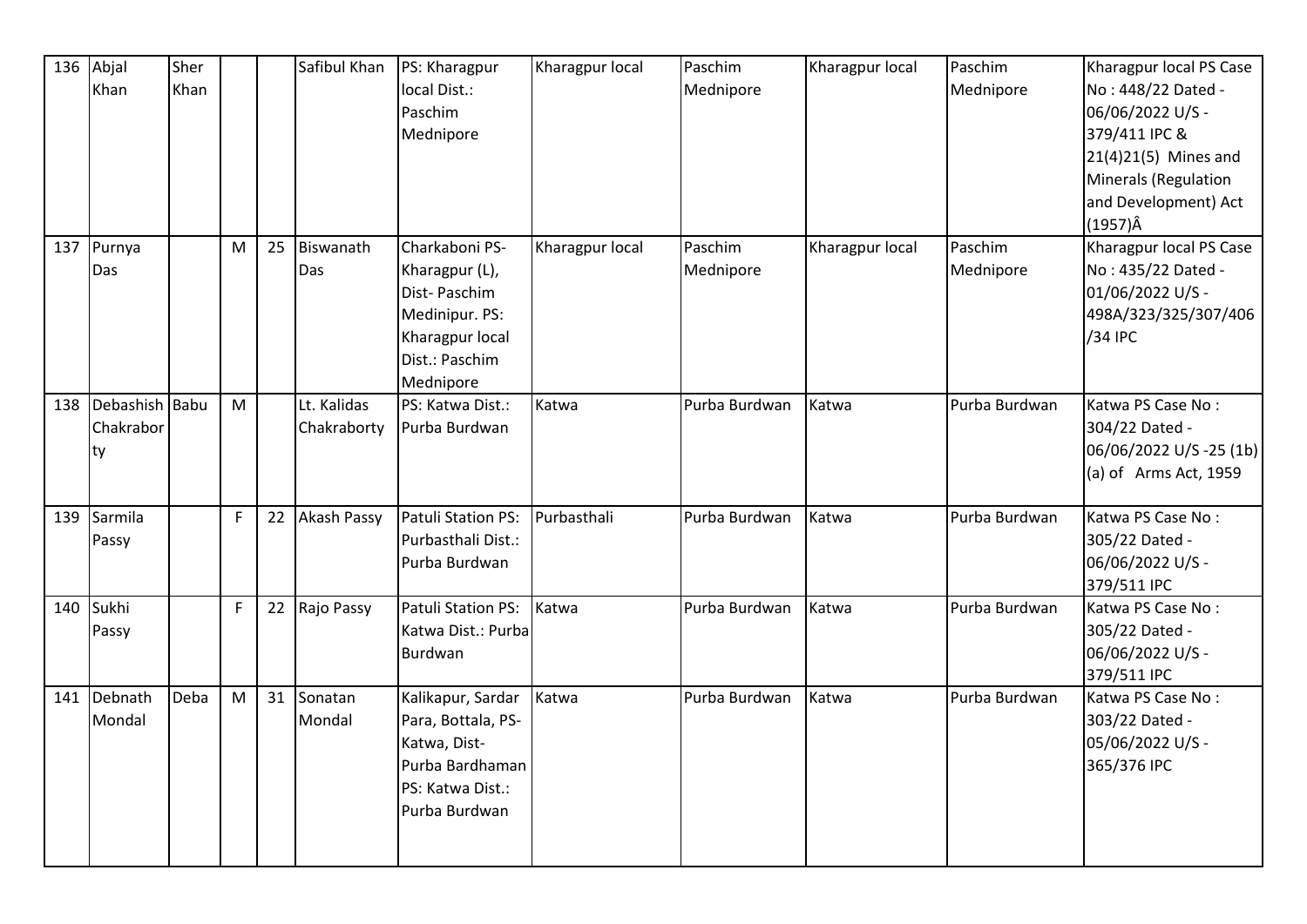| 142 | <b>Sk</b>  | M |    | Sk Jamsed        | <b>Bachhipur PS:</b>         | Bhagawanpur | Purba     | Bhagawanpur | Purba Mednipore | <b>Bhagawanpur PS Case</b> |
|-----|------------|---|----|------------------|------------------------------|-------------|-----------|-------------|-----------------|----------------------------|
|     | Dilbahar   |   |    |                  | Bhagawanpur                  |             | Mednipore |             |                 | No: 216/22 Dated -         |
|     |            |   |    |                  | Dist.: Purba                 |             |           |             |                 | 30/05/2022 U/S -           |
|     |            |   |    |                  | Mednipore                    |             |           |             |                 | 325/324/341/307/504/       |
|     |            |   |    |                  |                              |             |           |             |                 | 34 IPC                     |
| 143 | Atanka     | M |    | Khagendrana      | Santra PS:                   | Ramnagar    | Purba     | Egra        | Purba Mednipore | Egra PS Case No:           |
|     | Patra      |   |    | lth              | Ramnagar Dist.:              |             | Mednipore |             |                 | 403/22 Dated -             |
|     |            |   |    |                  | Purba Mednipore              |             |           |             |                 | 06/06/2022 U/S -           |
|     |            |   |    |                  |                              |             |           |             |                 | 279/304A IPC               |
| 144 | Chittyaran | M | 42 | Lt. Atul         | Dera PS:                     | Mandermani  | Purba     | Mandermani  | Purba Mednipore | Mandermani PS Case No      |
|     | jan        |   |    | Krishna          | Mandermani                   |             | Mednipore |             |                 | : 37/22 Dated -            |
|     | Pradhan    |   |    | Pradhan          | Dist.: Purba                 |             |           |             |                 | 30/05/2022 U/S -           |
|     |            |   |    |                  | Mednipore                    |             |           |             |                 | 447/323/325/326/354/       |
|     |            |   |    |                  |                              |             |           |             |                 | 379/34 IPC                 |
| 145 | Gouranga   |   | 35 | Lt. Atul         | Dera PS:                     | Mandermani  | Purba     | Mandermani  | Purba Mednipore | Mandermani PS Case No      |
|     | Pradhan    |   |    | Krishna          | Mandermani                   |             | Mednipore |             |                 | : 37/22 Dated -            |
|     |            |   |    | Pradhan          | Dist.: Purba                 |             |           |             |                 | 30/05/2022 U/S -           |
|     |            |   |    |                  | Mednipore                    |             |           |             |                 | 447/323/325/326/354/       |
|     |            |   |    |                  |                              |             |           |             |                 | 379/34 IPC                 |
| 146 | <b>Sk</b>  | M |    |                  | Sk Alam Barik Borda Bajitpur | Sutahata    | Purba     | Nandakumar  | Purba Mednipore | Nandakumar PS Case No      |
|     | Samsuddi   |   |    |                  | PS: Sutahata Dist.:          |             | Mednipore |             |                 | : 207/22 Dated -           |
|     |            |   |    |                  | Purba Mednipore              |             |           |             |                 | 06/06/2022 U/S-46A(C)      |
|     |            |   |    |                  |                              |             |           |             |                 | of Bengal Excise Act,      |
|     |            |   |    |                  |                              |             |           |             |                 | 1909                       |
| 147 | Sk Rabibul | M |    | <b>Sk Mansur</b> | PS: Mahishadal               | Mahishadal  | Purba     | Nandakumar  | Purba Mednipore | Nandakumar PS Case No      |
|     |            |   |    |                  | Dist.: Purba                 |             | Mednipore |             |                 | : 207/22 Dated -           |
|     |            |   |    |                  | Mednipore                    |             |           |             |                 | 06/06/2022 U/S-46A(C)      |
|     |            |   |    |                  |                              |             |           |             |                 | of Bengal Excise Act,      |
|     |            |   |    |                  |                              |             |           |             |                 | 1909                       |
| 148 | Subhashis  | M | 45 | Anil Mondal      | Gangra PS:                   | Nandigram   | Purba     | Nandigram   | Purba Mednipore | Nandigram PS Warrant       |
|     | Mandal     |   |    |                  | Nandigram Dist.:             |             | Mednipore |             |                 | $No = 312/22$              |
|     |            |   |    |                  | Purba Mednipore              |             |           |             |                 |                            |
|     |            |   |    |                  |                              |             |           |             |                 |                            |
| 149 | Sk Abdul   | M | 31 | Sk Abdul         | Boyal PS:                    | Nandigram   | Purba     | Nandigram   | Purba Mednipore | Nandigram PS Warrant       |
|     | Sakirul    |   |    | Mabud            | Nandigram Dist.:             |             | Mednipore |             |                 | $No = 200/22$              |
|     |            |   |    |                  | Purba Mednipore              |             |           |             |                 |                            |
|     |            |   |    |                  |                              |             |           |             |                 |                            |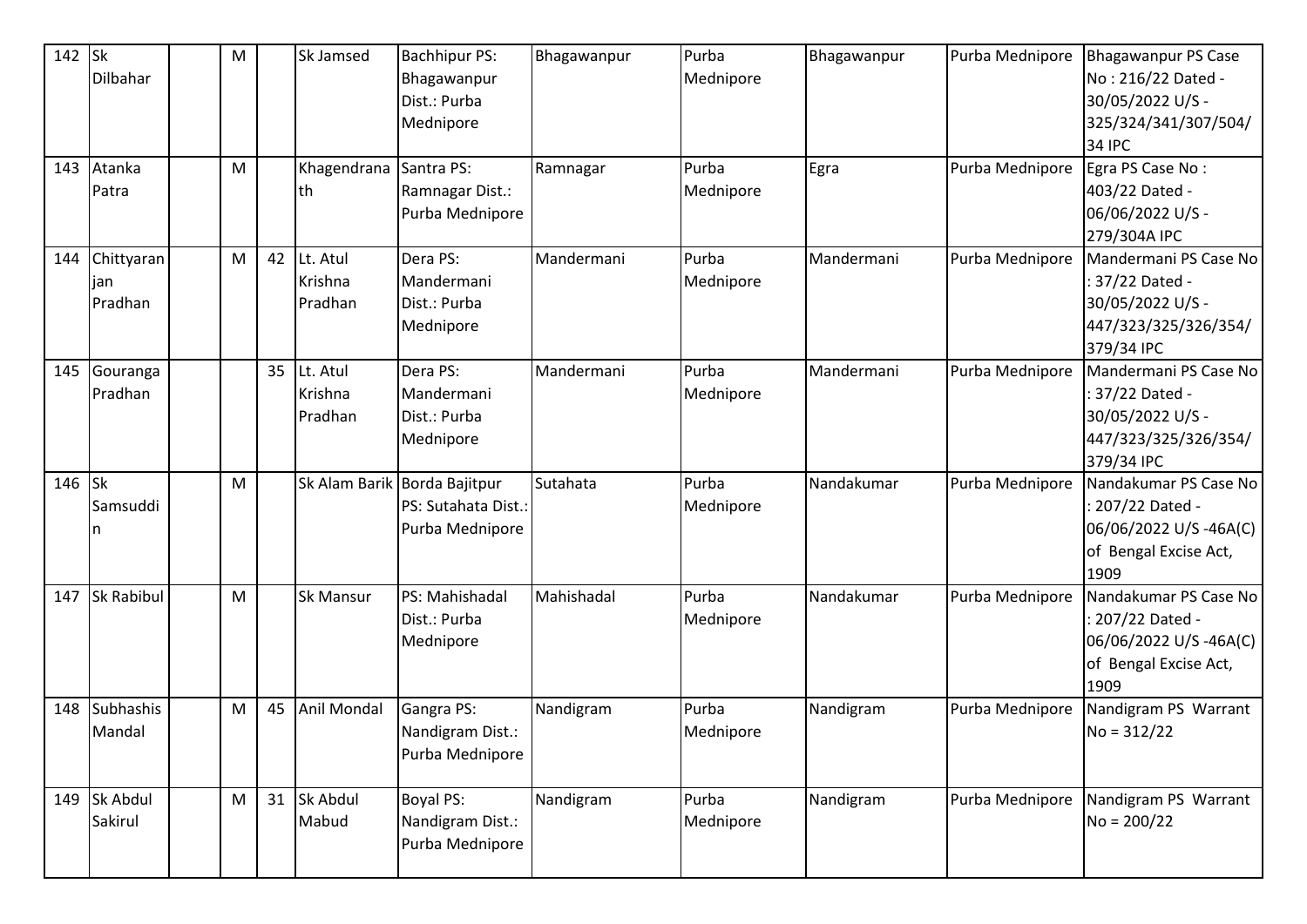| 150<br>151 | Kamalaka<br>nta Giri<br>Susanta | M |    | Pulin Behari<br>Giri<br>Lt.       | PS: Pataspur Dist.: Pataspur<br>Purba Mednipore                                                                               | Kadirabadchar PS: Talpatti ghat coastal Purba | Purba<br>Mednipore                  | Pataspur<br>Talpatti ghat | Purba Mednipore<br>Purba Mednipore  | Pataspur PS Case No:<br>312/22 Dated -<br>26/05/2022 U/S -<br>417/376/506 IPC<br>Talpatti ghat coastal PS              |
|------------|---------------------------------|---|----|-----------------------------------|-------------------------------------------------------------------------------------------------------------------------------|-----------------------------------------------|-------------------------------------|---------------------------|-------------------------------------|------------------------------------------------------------------------------------------------------------------------|
|            | Kumar<br>Das                    |   |    | Jogendranath Talpatti ghat<br>Das | coastal Dist.:<br>Purba Mednipore                                                                                             |                                               | Mednipore                           | coastal                   |                                     | Case No: 65/22 Dated -<br>06/06/2022 U/S -46A(c)<br>Bengal Excise Act, 1909                                            |
| 152        | Chittaranj<br>an<br>Mahato      | M | 60 | Lt. Nunaram<br>Mahato             | <b>Baredih PS:</b><br>Bagmundi Dist.:<br>Purulia                                                                              | Bagmundi                                      | Purulia                             | Bagmundi                  | Purulia                             | Bagmundi PS Case No:<br>58/22 Dated -<br>06/06/2022 U/S -<br>341/448/354A IPC                                          |
| 153        | Sk Suraj                        | M | 20 | Sk. Iktin<br>Mahammad             | Nimdanga,<br>Sarbari, PS-<br>Neturia, West<br><b>Bengal PS:</b><br>Neturia Dist.:<br>Purulia                                  | Neturia                                       | Purulia                             | Neturia                   | Purulia                             | Neturia PS Case No:<br>57/22 Dated -<br>06/06/2022 U/S -<br>379/411 IPC                                                |
| 154        | Panchulal<br>Gorain             | M |    | S/o Lt.<br>Matilal<br>Gorain      | Of village Khojda,<br>PS Purulia (M) PS,<br>Dist Purulia PS:<br>Purulia mufassil<br>Dist.: Purulia                            | Purulia mufassil                              | Purulia                             | Purulia mufassil          | Purulia                             | Purulia mufassil PS Case<br>No: 11/22 Dated -<br>12/01/2022 U/S-188/34<br>IPC & 51 of Disaster<br>Management Act, 2005 |
| 155        | Paritosh<br>Purkait             | M | 31 | Paresh Nath<br>Purkait            | Vill.- Mena, P.S.-<br>Raidighi, Dist.-<br>South 24-<br>Parganas PS:<br>Dholahat Dist.:<br>Sundarban Police<br><b>District</b> | Dholahat                                      | Sundarban<br><b>Police District</b> | Dholahat                  | Sundarban Police<br><b>District</b> | Dholahat PS Case No:<br>273/22 Dated -<br>06/06/2022 U/S -<br>447/506 IPC &<br>25(1A)/27 Arms Act,<br>1959             |
| 156        | Sajahan<br>Khan                 | M |    | Rafik Khan                        | PS: Harwood<br>point coastal<br>Dist.: Sundarban<br><b>Police District</b>                                                    | Harwood point<br>coastal                      | Sundarban<br>Police District        | Harwood point<br>coastal  | Sundarban Police<br><b>District</b> | Harwood point coastal<br>PS Case No: 185/22<br>Dated - 25/05/2022 U/S -<br>461/380 IPC                                 |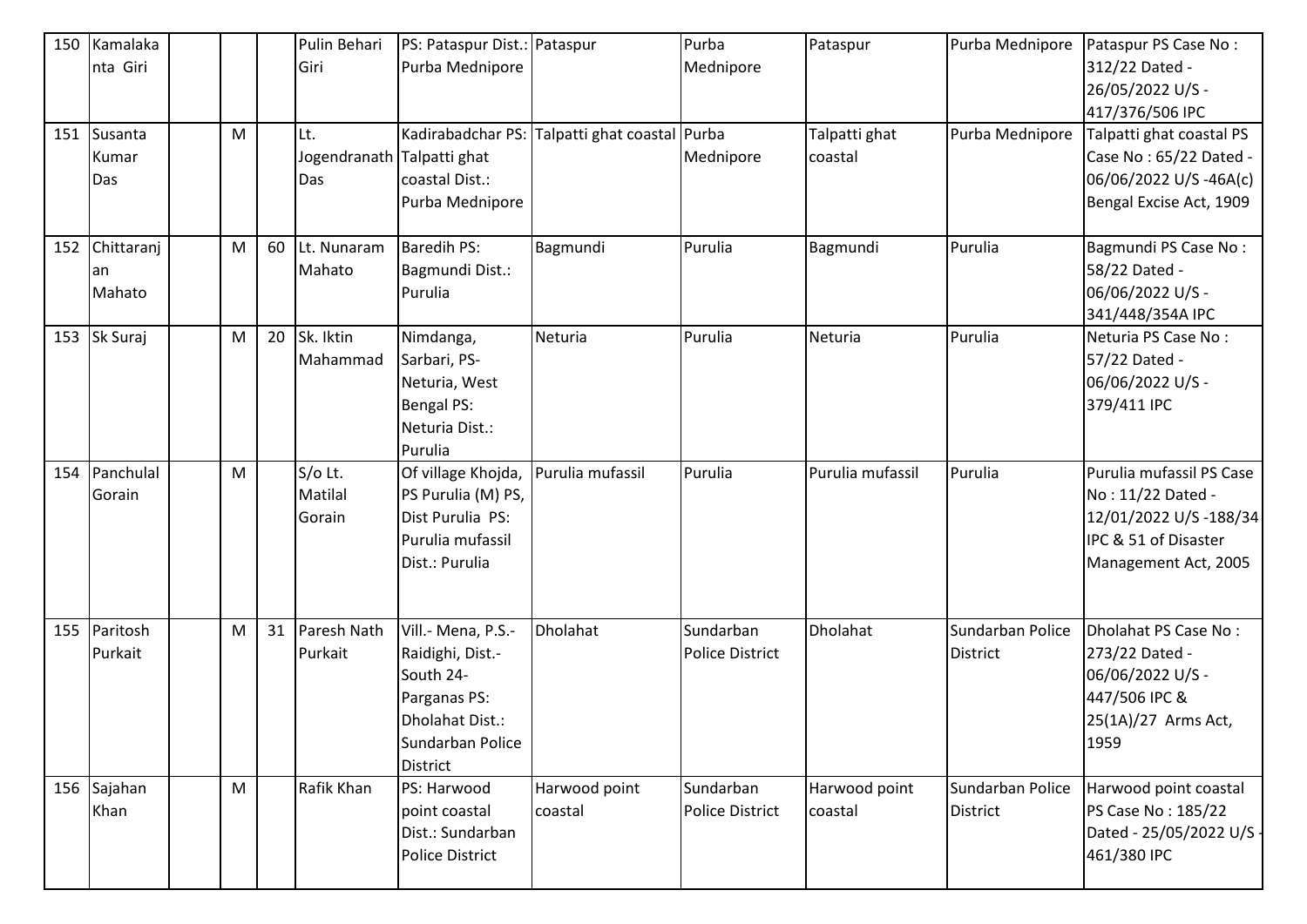| 157 | Samar       | M |    | Subhas Das       | PS: Harwood             | Harwood point | Sundarban              | Harwood point | Sundarban Police | Harwood point coastal  |
|-----|-------------|---|----|------------------|-------------------------|---------------|------------------------|---------------|------------------|------------------------|
|     | Das         |   |    |                  | point coastal           | coastal       | <b>Police District</b> | coastal       | <b>District</b>  | PS Case No: 205/22     |
|     |             |   |    |                  | Dist.: Sundarban        |               |                        |               |                  | Dated - 06/06/2022 U/S |
|     |             |   |    |                  | <b>Police District</b>  |               |                        |               |                  | 279/338/427 IPC        |
|     |             |   |    |                  |                         |               |                        |               |                  |                        |
|     | 158 Tajirul | M | 33 | Mojid Gazi       | Kanpur, PO Deula, Usthi |               | Diamond                | Kulpi         | Sundarban Police | Kulpi PS Case No:      |
|     | Gazi        |   |    |                  | PS Usthi, South 24      |               | <b>Harbour Police</b>  |               | <b>District</b>  | 160/22 Dated -         |
|     |             |   |    |                  | Parganas PS:            |               | <b>District</b>        |               |                  | 14/05/2022 U/S -392    |
|     |             |   |    |                  | Usthi Dist.:            |               |                        |               |                  | <b>IPC</b>             |
|     |             |   |    |                  | Diamond Harbour         |               |                        |               |                  |                        |
|     |             |   |    |                  | <b>Police District</b>  |               |                        |               |                  |                        |
|     |             |   |    |                  |                         |               |                        |               |                  |                        |
|     |             |   |    |                  |                         |               |                        |               |                  |                        |
| 159 | Ismail      | M | 32 | Lt. Rashid       | Sarberia, Aktara,       | Usthi         | Diamond                | Kulpi         | Sundarban Police | Kulpi PS Case No:      |
|     | Molla       |   |    | Molla            | PS Usthi, South 24      |               | <b>Harbour Police</b>  |               | <b>District</b>  | 160/22 Dated -         |
|     |             |   |    |                  | Parganas PS:            |               | <b>District</b>        |               |                  | 14/05/2022 U/S -392    |
|     |             |   |    |                  | Usthi Dist.:            |               |                        |               |                  | <b>IPC</b>             |
|     |             |   |    |                  | <b>Diamond Harbour</b>  |               |                        |               |                  |                        |
|     |             |   |    |                  | <b>Police District</b>  |               |                        |               |                  |                        |
|     |             |   |    |                  |                         |               |                        |               |                  |                        |
| 160 | Asgar       |   | 32 | <b>Farid Ali</b> | Nazra, PS Usthi,        | Jibantala     | <b>Baruipur Police</b> | Kulpi         | Sundarban Police | Kulpi PS Case No:      |
|     | Molla       |   |    | Molla            | South 24                |               | <b>District</b>        |               | <b>District</b>  | 160/22 Dated -         |
|     |             |   |    |                  | Parganas; A/P           |               |                        |               |                  | 14/05/2022 U/S-392     |
|     |             |   |    |                  | residing at             |               |                        |               |                  | <b>IPC</b>             |
|     |             |   |    |                  | <b>Ghutiary Sharif</b>  |               |                        |               |                  |                        |
|     |             |   |    |                  | Makhaltala, PS          |               |                        |               |                  |                        |
|     |             |   |    |                  | Jibantala, South        |               |                        |               |                  |                        |
|     |             |   |    |                  | 24 Parganas PS:         |               |                        |               |                  |                        |
|     |             |   |    |                  | Jibantala Dist.:        |               |                        |               |                  |                        |
|     |             |   |    |                  | <b>Baruipur Police</b>  |               |                        |               |                  |                        |
|     |             |   |    |                  | <b>District</b>         |               |                        |               |                  |                        |
|     | $161$ Bapi  | M | 33 | Jagannath        | Tillan PS:              | Mathurapur    | Sundarban              | Mathurapur    | Sundarban Police | Mathurapur PS Case No  |
|     | Naiya       |   |    | Naiya            | Mathurapur Dist.:       |               | <b>Police District</b> |               | <b>District</b>  | : 133/22 Dated -       |
|     |             |   |    |                  | Sundarban Police        |               |                        |               |                  | 01/06/2022 U/S -       |
|     |             |   |    |                  | <b>District</b>         |               |                        |               |                  | 323/324/506 IPC        |
|     |             |   |    |                  |                         |               |                        |               |                  |                        |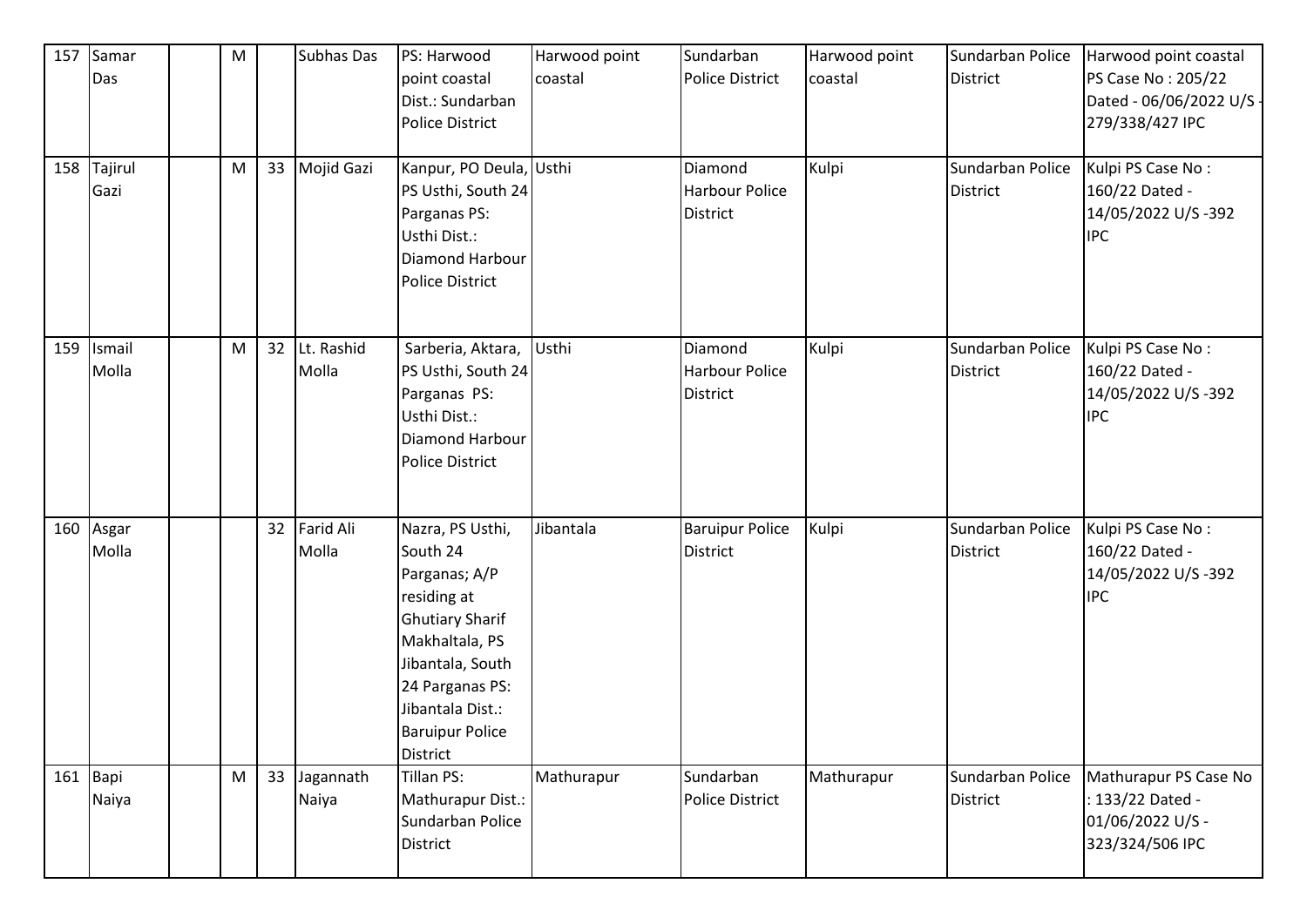| 162 | Giasuddin<br><b>Sk</b>         | M | 46 | S/o Lt. Sk.<br>Alauddin     | PS: Namkhana<br>Dist.: Sundarban<br><b>Police District</b>                                        | Namkhana  | Sundarban<br><b>Police District</b> | Namkhana  | Sundarban Police<br><b>District</b> | Namkhana PS Case No:<br>37/22 Dated -<br>17/02/2022 U/S-379<br><b>IPC</b> |
|-----|--------------------------------|---|----|-----------------------------|---------------------------------------------------------------------------------------------------|-----------|-------------------------------------|-----------|-------------------------------------|---------------------------------------------------------------------------|
| 163 | <b>Bishal</b><br><b>Baraik</b> | M | 21 | Jahlu Baraik                | Salbari Lowar Line Kalchini<br>PS: Kalchini Dist.:<br>Alipurduar                                  |           | Alipurduar                          | Kalchini  | Alipurduar                          | Kalchini PS GDE No. 196                                                   |
| 164 | Ritesh<br>Munda                | M | 18 |                             | Johan Munda <i>Salbari Lowar Line Kalchini</i><br>PS: Kalchini Dist.:<br>Alipurduar               |           | Alipurduar                          | Kalchini  | Alipurduar                          | Kalchini PS GDE No. 196                                                   |
| 165 | Nishant<br>Munda               | M | 18 | Pilu Munda                  | Salbari Lowar Line Kalchini<br>PS: Kalchini Dist.:<br>Alipurduar                                  |           | Alipurduar                          | Kalchini  | Alipurduar                          | Kalchini PS GDE No. 196                                                   |
| 166 | Shib Nath<br><b>Basfore</b>    |   | 30 | Lt. Mithu<br><b>Basfore</b> | Dakshin<br>Nararthali,<br>Namapara, PS<br>Kumargram, Dist<br>A PS: Kumargram<br>Dist.: Alipurduar | Kumargram | Alipurduar                          | Kumargram | Alipurduar                          | Kumargram PS Outpost<br>Kamakhaguri OP GDE<br>No. 179                     |
| 167 | Biswanath<br><b>Basfore</b>    |   | 38 | Lt. Mithu<br><b>Basfore</b> | Dakshin<br>Nararthali,<br>Namapara, PS<br>Kumargram, Dist<br>A PS: Kumargram<br>Dist.: Alipurduar | Kumargram | Alipurduar                          | Kumargram | Alipurduar                          | Kumargram PS Outpost<br>Kamakhaguri OP GDE<br>No. 179                     |
|     | 168 Prodip<br>Roy              |   | 35 | <b>Teltala Roy</b>          | Madhya<br>Kamakhyaguri, PS<br>Kumargram, Dist<br>Alipurduar PS:<br>Kumargram Dist.:<br>Alipurduar | Kumargram | Alipurduar                          | Kumargram | Alipurduar                          | Kumargram PS Outpost<br>Kamakhaguri OP GDE<br>No. 179                     |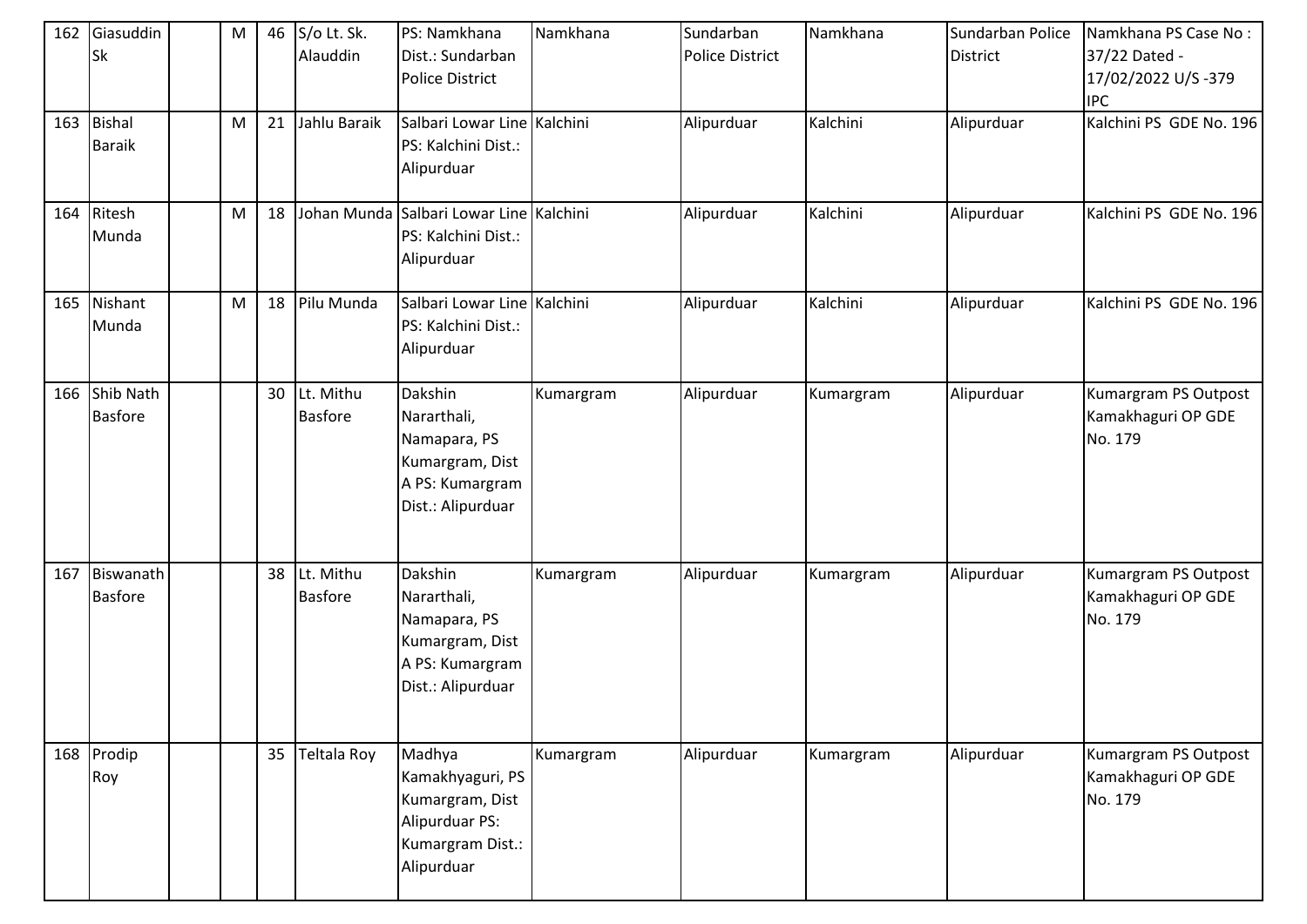| 169 | <b>Bikash</b><br>Debnath |           | 40 | Kamini<br>Debnath   | Dakshin<br>Nararthali,<br>Sadhan<br>Chowpathi, PS<br>Kumargram PS:<br>Kumargram Dist.:<br>Alipurduar                       | Kumargram | Alipurduar | Kumargram | Alipurduar | Kumargram PS Outpost<br>Kamakhaguri OP GDE<br>No. 179 |
|-----|--------------------------|-----------|----|---------------------|----------------------------------------------------------------------------------------------------------------------------|-----------|------------|-----------|------------|-------------------------------------------------------|
| 170 | <b>Dilip Roy</b>         |           | 70 | Lt. Gopal Roy       | Uttar<br>Kamakhyaguri<br>Battala, PS<br>Kumargram, Dist<br>Ali PS:<br>Kumargram Dist.:<br>Alipurduar                       | Kumargram | Alipurduar | Kumargram | Alipurduar | Kumargram PS Outpost<br>Kamakhaguri OP GDE<br>No. 179 |
| 171 | Ashutosh<br>Das          | M         | 59 | Lt. Jotindra<br>Das | Dangapara, PS-<br>Kumargram Dist-<br>Alipurduar PS:<br>Kumargram Dist.:<br>Alipurduar                                      | Kumargram | Alipurduar | Kumargram | Alipurduar | Kumargram PS Outpost<br>Barobisha OP GDE No.<br>207   |
| 172 | Nayan Das                | ${\sf M}$ | 22 | Sanjay Das          | Madhya Rampur, Baxsirhat<br>Jorai, PS-Boxirhat<br>Dist-Coochbehar<br>PS: Baxsirhat<br>Dist.: Coochbehar                    |           | Coochbehar | Kumargram | Alipurduar | Kumargram PS Outpost<br>Barobisha OP GDE No.<br>207   |
| 173 | Prakash<br>Das           | M         | 38 | Lt. Jogesh<br>Das   | Dakshin Rampur, Baxsirhat<br>Rampur, PS-<br><b>Boxirhat Dist-</b><br>Coochbeh PS:<br><b>Baxsirhat Dist.:</b><br>Coochbehar |           | Coochbehar | Kumargram | Alipurduar | Kumargram PS Outpost<br>Barobisha OP GDE No.<br>219   |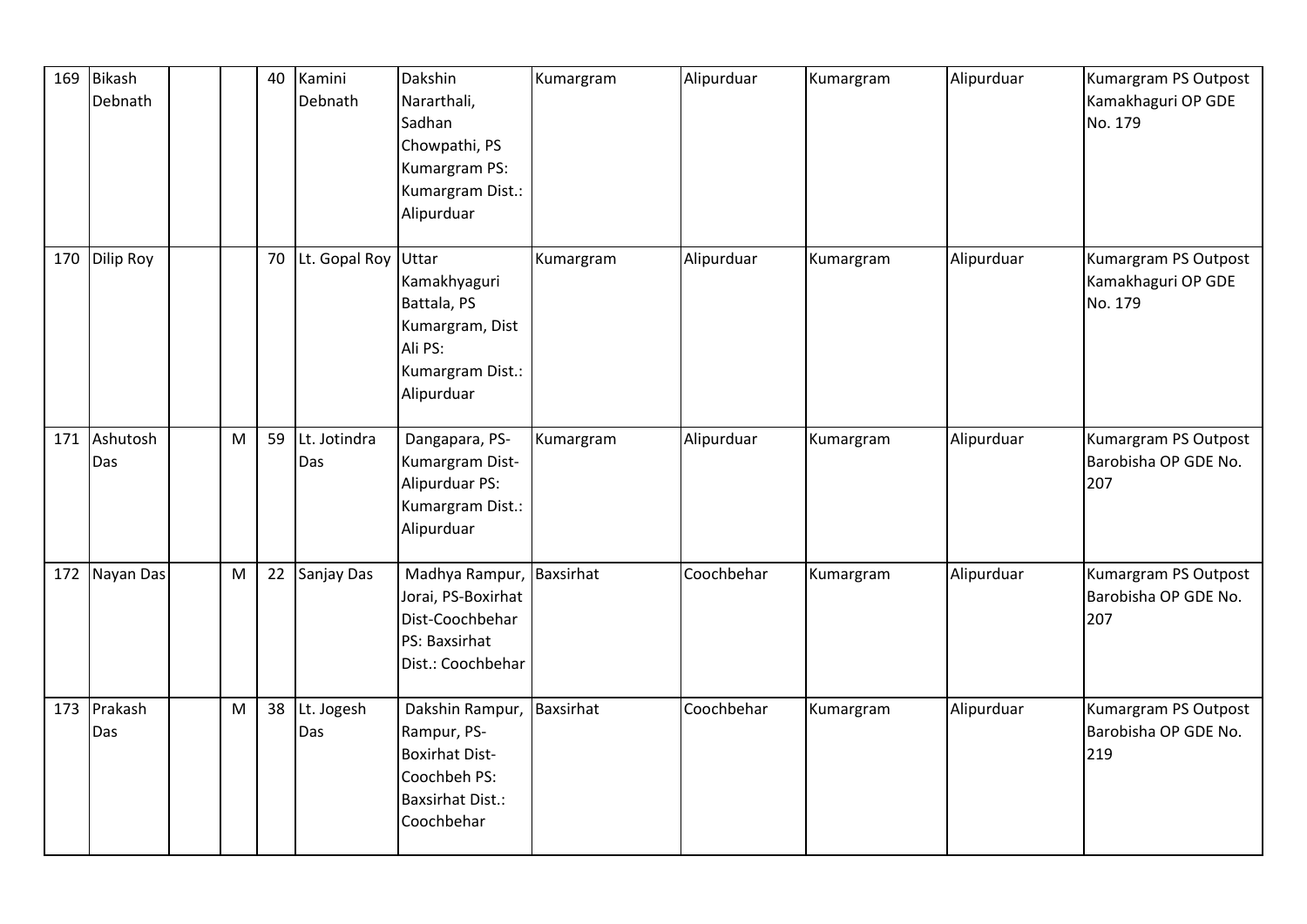| 174 | Nepal<br>Rajbangsh     | M | 35 | Lt. Nripen<br>Rajbangshi | Madhurbasha,<br>Rampur, PS-<br><b>Boxirhat Dist-</b><br>Coochebhar PS:<br><b>Baxsirhat Dist.:</b><br>Coochbehar | Baxsirhat | Coochbehar | Kumargram | Alipurduar | Kumargram PS Outpost<br>Barobisha OP GDE No.<br>219 |
|-----|------------------------|---|----|--------------------------|-----------------------------------------------------------------------------------------------------------------|-----------|------------|-----------|------------|-----------------------------------------------------|
| 175 | <b>Dipak</b><br>Barman | M | 34 | Nobal<br><b>Barman</b>   | Singimari, PS-<br><b>Boxirhat Dist-</b><br>Coochbehar PS:<br><b>Baxsirhat Dist.:</b><br>Coochbehar              | Baxsirhat | Coochbehar | Kumargram | Alipurduar | Kumargram PS Outpost<br>Barobisha OP GDE No.<br>219 |
| 176 | Biswajit<br>Roy        | M | 27 | <b>Balen Roy</b>         | Volka, PS-<br>Kumargram Dist-<br>Alipurduar PS:<br>Kumargram Dist.:<br>Alipurduar                               | Kumargram | Alipurduar | Kumargram | Alipurduar | Kumargram PS Outpost<br>Barobisha OP GDE No.<br>219 |
| 177 | Pankash<br>Sarkar      | M | 42 | Lt Prabhat<br>Sarkar     | Ghaksapara(Colon Kumargram<br>y) PS KMG Dist-<br>APD PS:<br>Kumargram Dist.:<br>Alipurduar                      |           | Alipurduar | Kumargram | Alipurduar | Kumargram PS GDE No.<br>183                         |
| 178 | Birju<br>Narjinary     | M | 34 | Biswaram<br>Narjinary    | Dakshin<br>Chengmari PS<br><b>KMG Dist-APD</b><br>PS: Kumargram<br>Dist.: Alipurduar                            | Kumargram | Alipurduar | Kumargram | Alipurduar | Kumargram PS GDE No.<br>183                         |
| 179 | Surajit<br>Kharia      | M | 29 | Lt Dhiru<br>Kharia       | Hemaguri PS<br><b>KMG Dist-APD</b><br>PS: Kumargram<br>Dist.: Alipurduar                                        | Kumargram | Alipurduar | Kumargram | Alipurduar | Kumargram PS GDE No.<br>183                         |
| 180 | <b>Binod</b><br>Rava   | M | 45 | Lt Ghashilal<br>Rava     | Dakshin<br>Chengmari PS<br><b>KMG Dist-APD</b><br>PS: Kumargram<br>Dist.: Alipurduar                            | Kumargram | Alipurduar | Kumargram | Alipurduar | Kumargram PS GDE No.<br>183                         |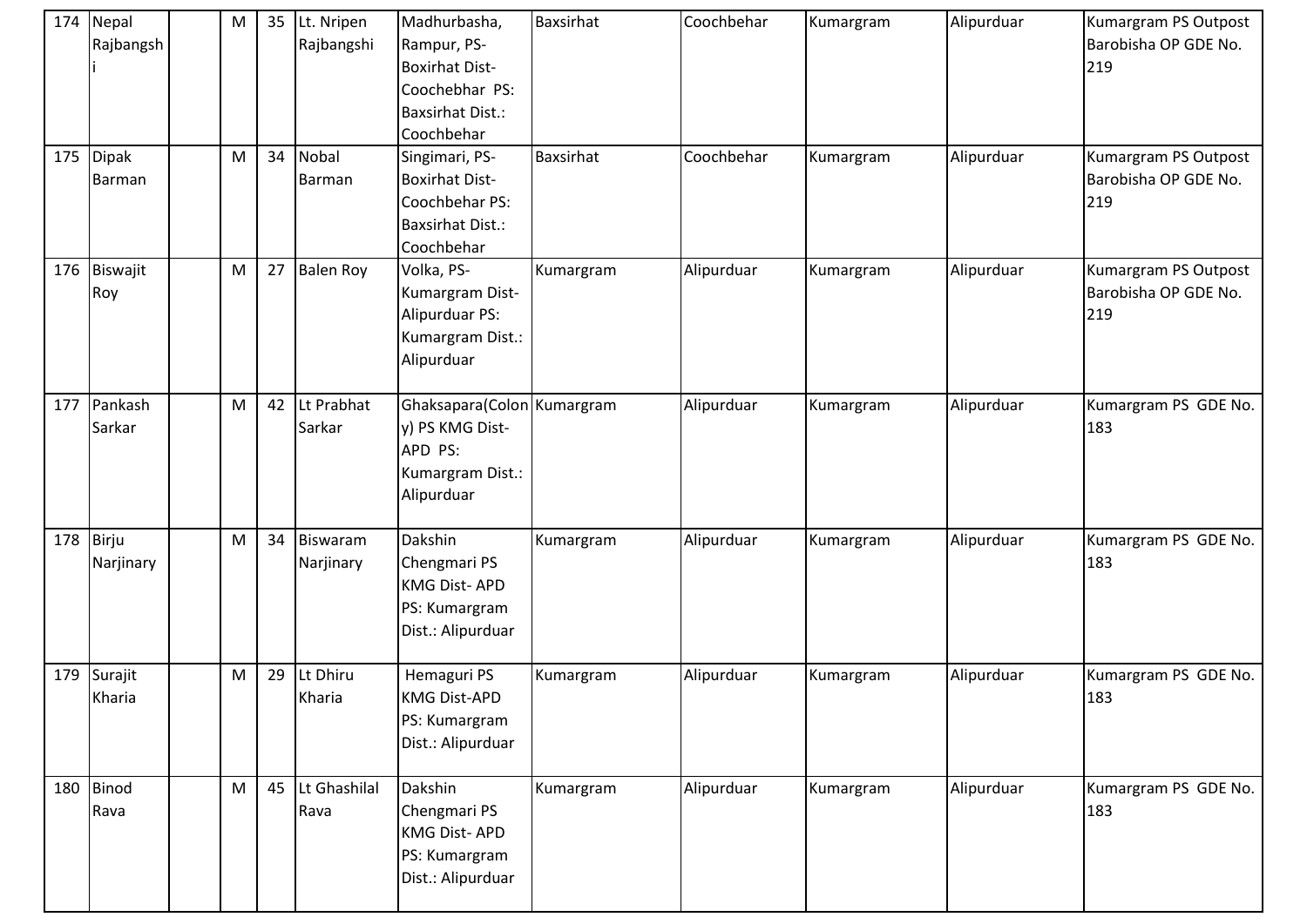| 181 | Tarun<br>Sarkar         | M         | 38 | Lt Rajani<br>Sarkar        | Hemaguri PS KMG Kumargram<br>Dist-APD PS:<br>Kumargram Dist.:<br>Alipurduar                            |           | Alipurduar | Kumargram | Alipurduar | Kumargram PS GDE No.<br>183                           |
|-----|-------------------------|-----------|----|----------------------------|--------------------------------------------------------------------------------------------------------|-----------|------------|-----------|------------|-------------------------------------------------------|
| 182 | Kalikanta<br>Barman     | ${\sf M}$ | 36 | Ramakanta<br><b>Barman</b> | Hemaguri PS KMG Kumargram<br>Dist-APD PS:<br>Kumargram Dist.:<br>Alipurduar                            |           | Alipurduar | Kumargram | Alipurduar | Kumargram PS GDE No.<br>183                           |
| 183 | Amal<br>Sarkar          | M         | 50 | Anil Sarkar                | <b>Dkshin</b><br>Nararthali, PS<br>Kumargram, Dist<br>Alipurduar PS:<br>Kumargram Dist.:<br>Alipurduar | Kumargram | Alipurduar | Kumargram | Alipurduar | Kumargram PS Outpost<br>Kamakhaguri OP GDE<br>No. 176 |
| 184 | Subrata<br>Sarkar       | M         | 46 | Dhirendra<br>Sarkar        | Dakshin<br>Nararthali, PS<br>Kumargram, Dist<br>Alipurdiuar PS:<br>Kumargram Dist.:<br>Alipurduar      | Kumargram | Alipurduar | Kumargram | Alipurduar | Kumargram PS Outpost<br>Kamakhaguri OP GDE<br>No. 176 |
| 185 | Sushil<br><b>Biswas</b> | M         | 50 | Dhirendra<br>Sarkar        | Dakshin<br>Nararthali, PS<br>Kumargram, Dist<br>Alipurdiuar PS:<br>Kumargram Dist.:<br>Alipurduar      | Kumargram | Alipurduar | Kumargram | Alipurduar | Kumargram PS Outpost<br>Kamakhaguri OP GDE<br>No. 176 |
| 186 | Shyamal<br>Barman       | M         | 52 | Sadura<br>Barman           | Dakshin<br>Nararthali, PS<br>Kumargram, Dist<br>Alipurdiuar PS:<br>Kumargram Dist.:<br>Alipurduar      | Kumargram | Alipurduar | Kumargram | Alipurduar | Kumargram PS Outpost<br>Kamakhaguri OP GDE<br>No. 176 |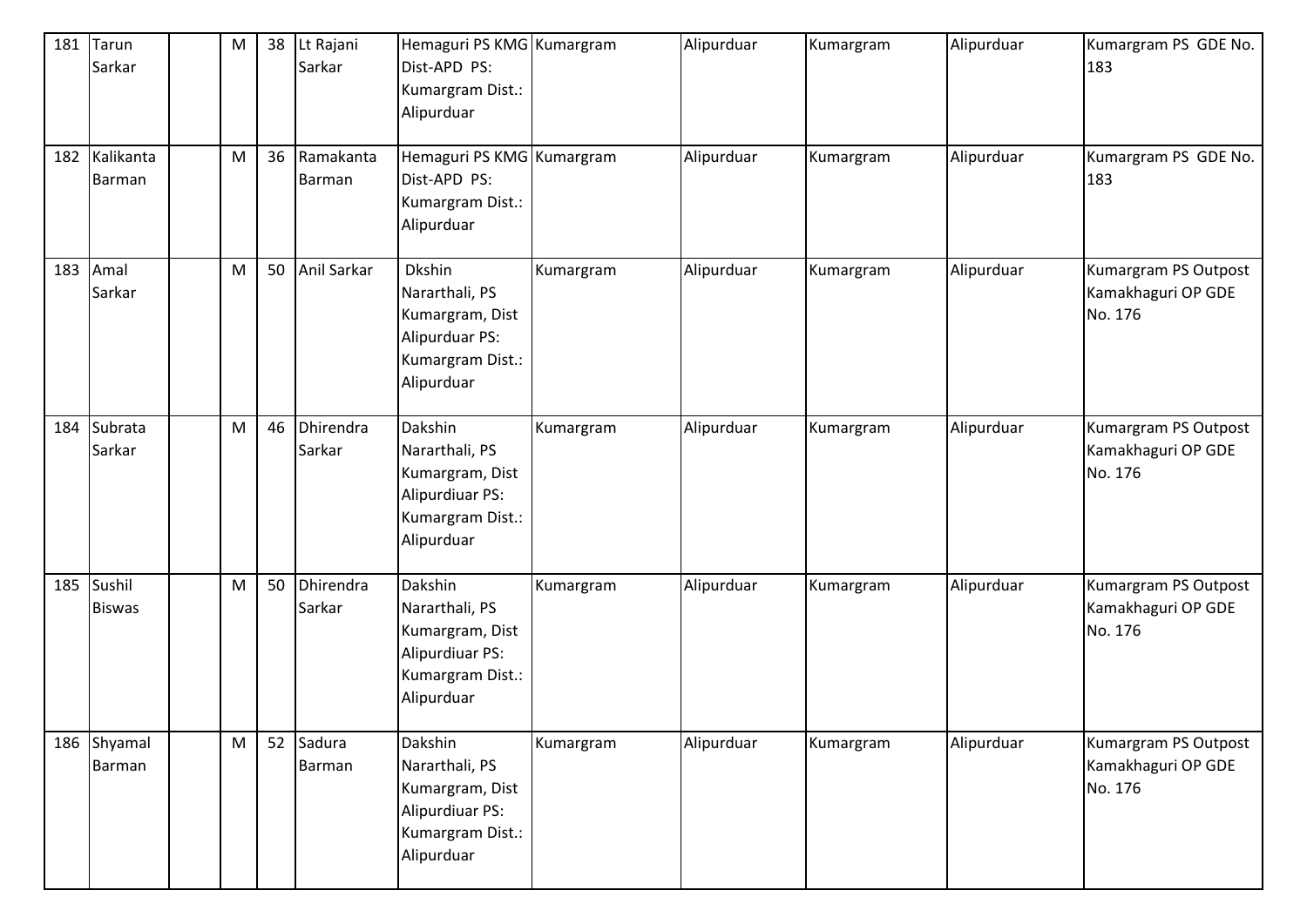| 187 | Prakash          |  | Sailesh Shaw       | Kajora more PS:         | Andal | Asansol                | Andal | Asansol Durgapur        | Andal PS GDE No. 341 |
|-----|------------------|--|--------------------|-------------------------|-------|------------------------|-------|-------------------------|----------------------|
|     | Shaw             |  |                    | Andal Dist.:            |       | <b>Durgapur Police</b> |       | Police                  |                      |
|     |                  |  |                    | Asansol Durgapur        |       | Commissionerat         |       | Commissionerate         |                      |
|     |                  |  |                    | Police                  |       | e                      |       |                         |                      |
|     |                  |  |                    | Commissionerate         |       |                        |       |                         |                      |
|     |                  |  |                    |                         |       |                        |       |                         |                      |
| 188 | <b>Bittu Das</b> |  | <b>Biresd Das</b>  | Kajora more PS:         | Andal | Asansol                | Andal | Asansol Durgapur        | Andal PS GDE No. 341 |
|     |                  |  |                    | Andal Dist.:            |       | <b>Durgapur Police</b> |       | Police                  |                      |
|     |                  |  |                    | <b>Asansol Durgapur</b> |       | Commissionerat         |       | Commissionerate         |                      |
|     |                  |  |                    | Police                  |       | e                      |       |                         |                      |
|     |                  |  |                    | Commissionerate         |       |                        |       |                         |                      |
|     |                  |  |                    |                         |       |                        |       |                         |                      |
| 189 | Gopi Dey         |  | Anil Dey           | Andal More PS:          | Andal | Asansol                | Andal | Asansol Durgapur        | Andal PS GDE No. 341 |
|     |                  |  |                    | Andal Dist.:            |       | Durgapur Police        |       | Police                  |                      |
|     |                  |  |                    | Asansol Durgapur        |       | Commissionerat         |       | Commissionerate         |                      |
|     |                  |  |                    | Police                  |       | le                     |       |                         |                      |
|     |                  |  |                    | Commissionerate         |       |                        |       |                         |                      |
| 190 | Jhantu           |  | Jiban Roy          | Andal More PS:          | Andal | Asansol                | Andal | Asansol Durgapur        | Andal PS GDE No. 341 |
|     | Roy              |  |                    | Andal Dist.:            |       | Durgapur Police        |       | Police                  |                      |
|     |                  |  |                    | <b>Asansol Durgapur</b> |       | Commissionerat         |       | Commissionerate         |                      |
|     |                  |  |                    | Police                  |       | e                      |       |                         |                      |
|     |                  |  |                    | Commissionerate         |       |                        |       |                         |                      |
|     |                  |  |                    |                         |       |                        |       |                         |                      |
| 191 | Jagu             |  | Sital Bauri        | Kajora more PS:         | Andal | Asansol                | Andal | <b>Asansol Durgapur</b> | Andal PS GDE No. 342 |
|     | Bauri            |  |                    | Andal Dist.:            |       | <b>Durgapur Police</b> |       | Police                  |                      |
|     |                  |  |                    | <b>Asansol Durgapur</b> |       | Commissionerat         |       | Commissionerate         |                      |
|     |                  |  |                    | Police                  |       | e                      |       |                         |                      |
|     |                  |  |                    | Commissionerate         |       |                        |       |                         |                      |
|     |                  |  |                    |                         |       |                        |       |                         |                      |
| 192 | Kanai            |  | <b>Badal Bauri</b> | Kajora more PS:         | Andal | Asansol                | Andal | Asansol Durgapur        | Andal PS GDE No. 342 |
|     | <b>Bauri</b>     |  |                    | Andal Dist.:            |       | Durgapur Police        |       | Police                  |                      |
|     |                  |  |                    | <b>Asansol Durgapur</b> |       | Commissionerat         |       | Commissionerate         |                      |
|     |                  |  |                    | Police                  |       | e                      |       |                         |                      |
|     |                  |  |                    | Commissionerate         |       |                        |       |                         |                      |
|     |                  |  |                    |                         |       |                        |       |                         |                      |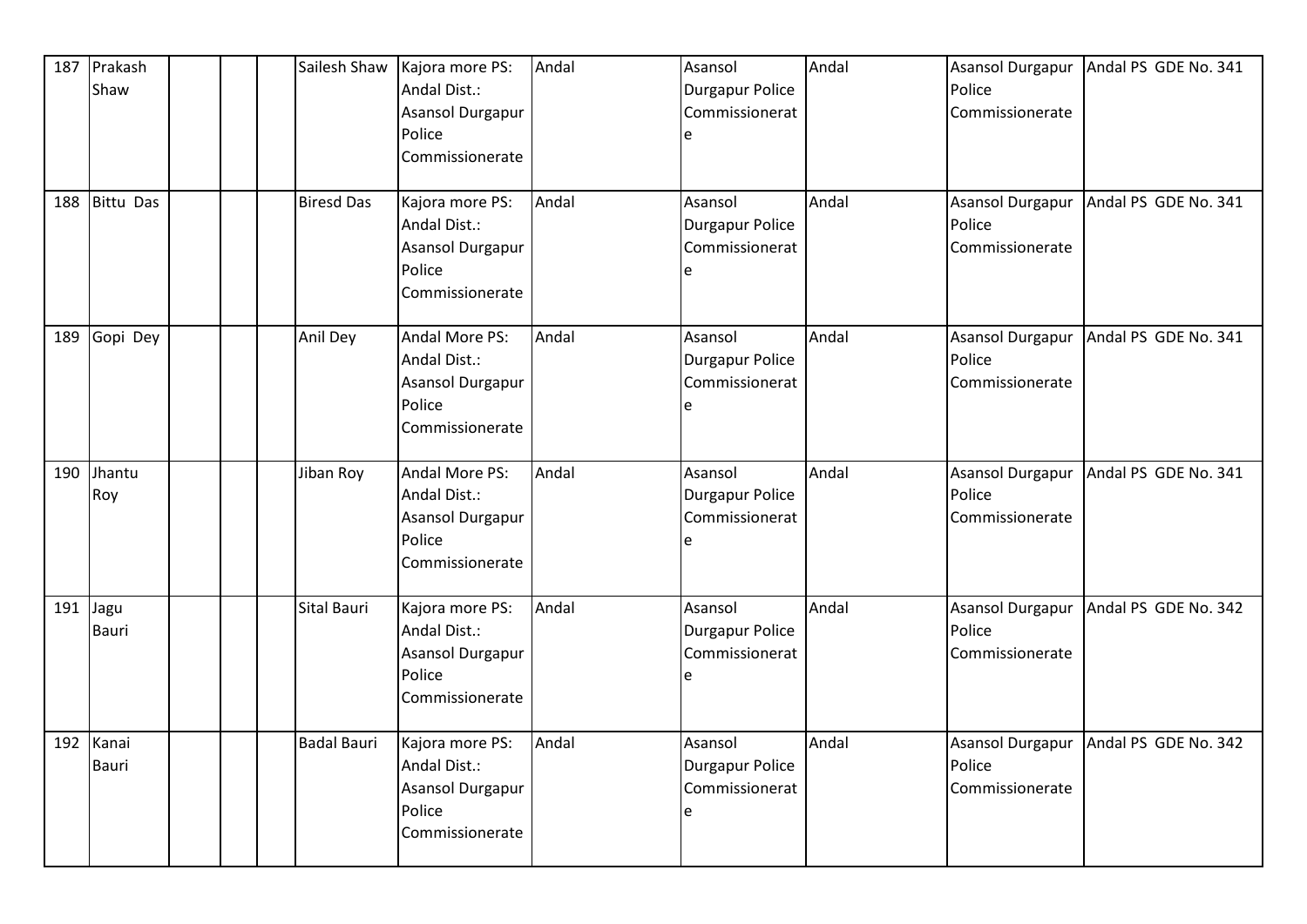| 193 | Bishal    |  |             | Bikash Ghosh Andal More PS:   | Andal | Asansol                | Andal | Asansol Durgapur | Andal PS GDE No. 342  |
|-----|-----------|--|-------------|-------------------------------|-------|------------------------|-------|------------------|-----------------------|
|     | Ghosh     |  |             | Andal Dist.:                  |       | Durgapur Police        |       | Police           |                       |
|     |           |  |             | Asansol Durgapur              |       | Commissionerat         |       | Commissionerate  |                       |
|     |           |  |             | Police                        |       | e                      |       |                  |                       |
|     |           |  |             | Commissionerate               |       |                        |       |                  |                       |
|     |           |  |             |                               |       |                        |       |                  |                       |
| 194 | Jitu Das  |  | Ranjit Das  | Andal More PS:                | Andal | Asansol                | Andal | Asansol Durgapur | Andal PS GDE No. 342  |
|     |           |  |             | Andal Dist.:                  |       | <b>Durgapur Police</b> |       | Police           |                       |
|     |           |  |             | <b>Asansol Durgapur</b>       |       | Commissionerat         |       | Commissionerate  |                       |
|     |           |  |             | Police                        |       | e                      |       |                  |                       |
|     |           |  |             | Commissionerate               |       |                        |       |                  |                       |
|     |           |  |             |                               |       |                        |       |                  |                       |
| 195 | Sumanta   |  | Lt. Arun    | Kajora PS: Andal              | Andal | Asansol                | Andal | Asansol Durgapur | Andal PS Outpost      |
|     | Bhandary  |  | Bhandary    | Dist.: Asansol                |       | Durgapur Police        |       | Police           | Monbahal OP GDE No.   |
|     |           |  |             | Durgapur Police               |       | Commissionerat         |       | Commissionerate  | 185                   |
|     |           |  |             | Commissionerate               |       | e                      |       |                  |                       |
|     |           |  |             |                               |       |                        |       |                  |                       |
|     |           |  |             |                               |       |                        |       |                  |                       |
| 196 | Soumen    |  |             | Tapan Mishra Kajora PS: Andal | Andal | Asansol                | Andal | Asansol Durgapur | Andal PS Outpost      |
|     | Mishra    |  |             | Dist.: Asansol                |       | Durgapur Police        |       | Police           | Monbahal OP GDE No.   |
|     |           |  |             | <b>Durgapur Police</b>        |       | Commissionerat         |       | Commissionerate  | 185                   |
|     |           |  |             | Commissionerate               |       | e                      |       |                  |                       |
|     |           |  |             |                               |       |                        |       |                  |                       |
|     |           |  |             |                               |       |                        |       |                  |                       |
| 197 | Bhairav   |  | Lt. Magaram | Khandra Tanti                 | Andal | Asansol                | Andal | Asansol Durgapur | Andal PS Outpost Ukra |
|     | Ruidas    |  | Ruidas      | Para PS: Andal                |       | Durgapur Police        |       | Police           | OP GDE No. 127        |
|     |           |  |             | Dist.: Asansol                |       | Commissionerat         |       | Commissionerate  |                       |
|     |           |  |             | <b>Durgapur Police</b>        |       | e                      |       |                  |                       |
|     |           |  |             |                               |       |                        |       |                  |                       |
|     |           |  |             | Commissionerate               |       |                        |       |                  |                       |
|     |           |  |             |                               |       |                        |       |                  |                       |
| 198 | Nilkantha |  | Lt. Magaram | Khandra Tanti                 | Andal | Asansol                | Andal | Asansol Durgapur | Andal PS Outpost Ukra |
|     | Ruidas    |  | Ruidas      | Para PS: Andal                |       | Durgapur Police        |       | Police           | OP GDE No. 127        |
|     |           |  |             | Dist.: Asansol                |       | Commissionerat         |       | Commissionerate  |                       |
|     |           |  |             | <b>Durgapur Police</b>        |       | e                      |       |                  |                       |
|     |           |  |             | Commissionerate               |       |                        |       |                  |                       |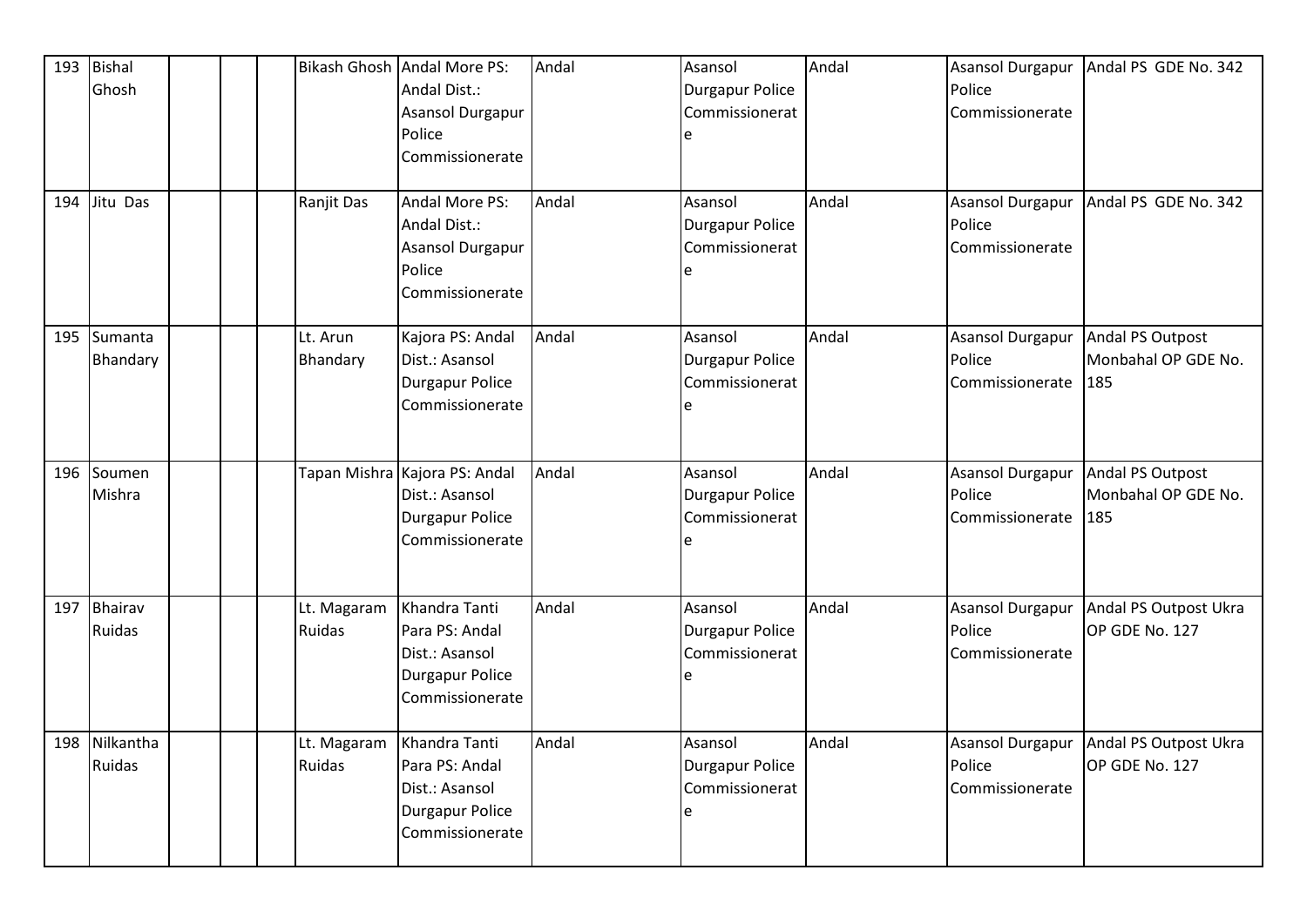| 199 | Rahul         | ${\sf M}$ |    | Nakul Bauri      | PS: Barabani Dist.: Barabani | Asansol         | Barabani     | <b>Asansol Durgapur</b> | Barabani PS GDE No.     |
|-----|---------------|-----------|----|------------------|------------------------------|-----------------|--------------|-------------------------|-------------------------|
|     | <b>Bauri</b>  |           |    |                  | <b>Asansol Durgapur</b>      | Durgapur Police |              | Police                  | 325                     |
|     |               |           |    |                  | Police                       | Commissionerat  |              | Commissionerate         |                         |
|     |               |           |    |                  | Commissionerate              | e               |              |                         |                         |
|     |               |           |    |                  |                              |                 |              |                         |                         |
| 200 | Sunil Mudi    | M         |    | <b>Bhim Mudi</b> | PS: Barabani Dist.: Barabani | Asansol         | Barabani     | <b>Asansol Durgapur</b> | Barabani PS GDE No.     |
|     |               |           |    |                  | <b>Asansol Durgapur</b>      | Durgapur Police |              | Police                  | 325                     |
|     |               |           |    |                  | Police                       | Commissionerat  |              | Commissionerate         |                         |
|     |               |           |    |                  | Commissionerate              | e               |              |                         |                         |
|     |               |           |    |                  |                              |                 |              |                         |                         |
| 201 | Kuntal        | M         | 42 | Kanai Lal        | PS: Salanpur Dist.: Salanpur | Asansol         | Chittaranjan | Asansol Durgapur        | Chittaranjan PS GDE No. |
|     | Majumdar      |           |    | Majumdar         | Asansol Durgapur             | Durgapur Police |              | Police                  | 198                     |
|     |               |           |    |                  | Police                       | Commissionerat  |              | Commissionerate         |                         |
|     |               |           |    |                  | Commissionerate              | e               |              |                         |                         |
|     |               |           |    |                  |                              |                 |              |                         |                         |
| 202 | Parimal       | M         | 36 | Lt.tamal         | PS: Salanpur Dist.: Salanpur | Asansol         | Chittaranjan | <b>Asansol Durgapur</b> | Chittaranjan PS GDE No. |
|     | Chakrabor     |           |    | <b>Baran</b>     | <b>Asansol Durgapur</b>      | Durgapur Police |              | Police                  | 198                     |
|     | ty            |           |    | Chakraborty      | Police                       | Commissionerat  |              | Commissionerate         |                         |
|     |               |           |    |                  | Commissionerate              | e               |              |                         |                         |
|     |               |           |    |                  |                              |                 |              |                         |                         |
| 203 | Abhay         | M         | 25 | Brhamdev         |                              | <b>Basirhat</b> | Chittaranjan | <b>Asansol Durgapur</b> | Chittaranjan PS GDE No. |
|     | Deo           |           |    |                  |                              |                 |              | Police                  | 210                     |
|     |               |           |    |                  |                              |                 |              | Commissionerate         |                         |
|     |               |           |    |                  |                              |                 |              |                         |                         |
| 204 | Samir         | M         | 19 | Oninda           |                              | <b>Basirhat</b> | Chittaranjan | <b>Asansol Durgapur</b> | Chittaranjan PS GDE No. |
|     | Marandi       |           |    | Marandi          |                              |                 |              | Police                  | 210                     |
|     |               |           |    |                  |                              |                 |              | Commissionerate         |                         |
|     |               |           |    |                  |                              |                 |              |                         |                         |
| 205 | Dilip         | M         |    | Lt Sahaeb        | JAMURI A RUIDAS Jamuria      | Asansol         | Jamuria      | Asansol Durgapur        | Jamuria PS Outpost      |
|     | <b>Ruidas</b> |           |    | Ruidas           | PARA PS: Jamuria             | Durgapur Police |              | Police                  | Sripur OP GDE No. 162   |
|     |               |           |    |                  | Dist.: Asansol               | Commissionerat  |              | Commissionerate         |                         |
|     |               |           |    |                  | <b>Durgapur Police</b>       | e               |              |                         |                         |
|     |               |           |    |                  | Commissionerate              |                 |              |                         |                         |
|     |               |           |    |                  |                              |                 |              |                         |                         |
|     |               |           |    |                  |                              |                 |              |                         |                         |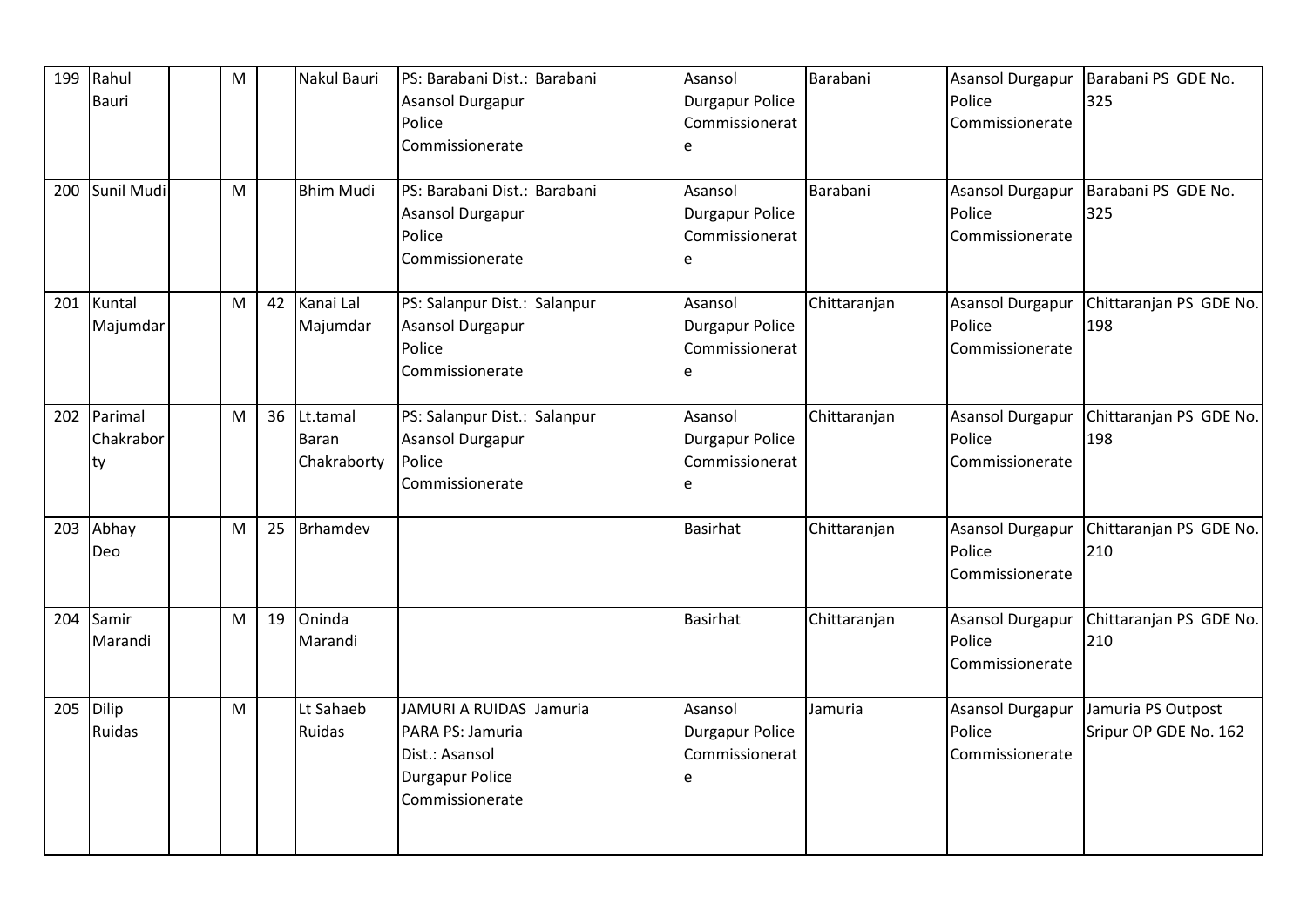| 206 | Pradip<br><b>Ruidas</b> | ${\sf M}$ |    | Lt Sahaeb<br>Ruidas     | <b>RUIDASPARA</b><br><b>SRIPUR PS:</b><br>Jamuria Dist.:<br>Asansol Durgapur<br>Police<br>Commissionerate | Jamuria | Asansol<br><b>Durgapur Police</b><br>Commissionerat      | Jamuria | <b>Asansol Durgapur</b><br>Police<br>Commissionerate | Jamuria PS Outpost<br>Sripur OP GDE No. 164      |
|-----|-------------------------|-----------|----|-------------------------|-----------------------------------------------------------------------------------------------------------|---------|----------------------------------------------------------|---------|------------------------------------------------------|--------------------------------------------------|
| 207 | Tarun<br>Mondal         | M         |    | Batul Mondal BAGULI PS: | Jamuria Dist.:<br>Asansol Durgapur<br>Police<br>Commissionerate                                           | Jamuria | Asansol<br><b>Durgapur Police</b><br>Commissionerat      | Jamuria | <b>Asansol Durgapur</b><br>Police<br>Commissionerate | Jamuria PS Outpost<br>Churulia OP GDE No.<br>256 |
| 208 | Santosh<br>Maji         | M         |    | <b>Bipin Maji</b>       | <b>BAGULI PS:</b><br>Jamuria Dist.:<br><b>Asansol Durgapur</b><br>Police<br>Commissionerate               | Jamuria | Asansol<br><b>Durgapur Police</b><br>Commissionerat<br>e | Jamuria | <b>Asansol Durgapur</b><br>Police<br>Commissionerate | Jamuria PS Outpost<br>Churulia OP GDE No.<br>205 |
| 209 | Harisadha<br>n Mondal   | M         |    | Habal<br>Mondal         | <b>BAGULI PS:</b><br>Jamuria Dist.:<br>Asansol Durgapur<br>Police<br>Commissionerate                      | Jamuria | Asansol<br><b>Durgapur Police</b><br>Commissionerat      | Jamuria | <b>Asansol Durgapur</b><br>Police<br>Commissionerate | Jamuria PS Outpost<br>Churulia OP GDE No.<br>205 |
| 210 | Nitai Singh             | M         |    | Lt. Gopal<br>Singh      | Panagarh PS:<br>Kanksa Dist.:<br>Asansol Durgapur<br>Police<br>Commissionerate                            | Kanksa  | Asansol<br><b>Durgapur Police</b><br>Commissionerat      | Kanksa  | <b>Asansol Durgapur</b><br>Police<br>Commissionerate | Kanksa PS GDE No. 124                            |
| 211 | Tufan<br>Kora           | M         | 36 | Manik Kora              | Panagarh PS:<br>Kanksa Dist.:<br>Asansol Durgapur<br>Police<br>Commissionerate                            | Kanksa  | Asansol<br><b>Durgapur Police</b><br>Commissionerat<br>e | Kanksa  | Asansol Durgapur<br>Police<br>Commissionerate        | Kanksa PS GDE No. 124                            |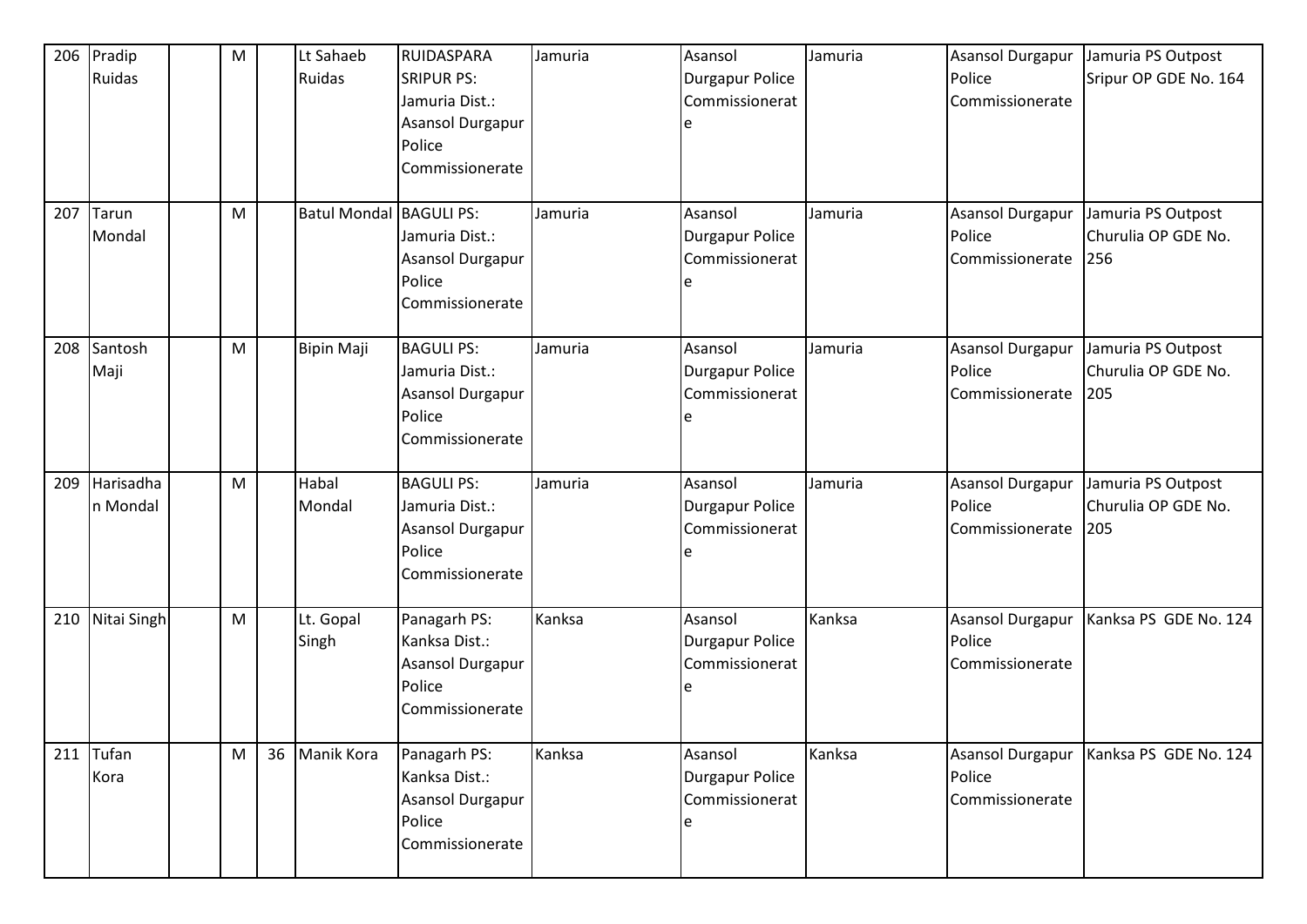| 212 | Sk. Nadim            | M | 40 | Lt. Kashem<br>Ali              | Sakargachi PS:<br>Illambazar Dist.:<br>Birbhum                                                 | Illambazar | Birbhum                                                  | Kanksa | Police<br>Commissionerate                            | Asansol Durgapur   Kanksa PS GDE No. 124 |
|-----|----------------------|---|----|--------------------------------|------------------------------------------------------------------------------------------------|------------|----------------------------------------------------------|--------|------------------------------------------------------|------------------------------------------|
| 213 | Sutraghan<br>a Bagdi | M | 32 |                                | Budhan Bagdi Arrah PS: Kanksa<br>Dist.: Asansol<br><b>Durgapur Police</b><br>Commissionerate   | Kanksa     | Asansol<br><b>Durgapur Police</b><br>Commissionerat      | Kanksa | Asansol Durgapur<br>Police<br>Commissionerate        | Kanksa PS GDE No. 124                    |
| 214 | Dayamoy<br>Bagdi     | M | 30 | Sudhir Bagdi                   | Maro, Mankar PS: Kanksa<br>Kanksa Dist.:<br>Asansol Durgapur<br>Police<br>Commissionerate      |            | Asansol<br>Durgapur Police<br>Commissionerat             | Kanksa | Asansol Durgapur<br>Police<br>Commissionerate        | Kanksa PS GDE No. 124                    |
| 215 | Dhananjo<br>y Bagdi  | M |    | 31 Lt. Basudeb<br><b>Bagdi</b> | Kajladihi PS:<br>Kanksa Dist.:<br>Asansol Durgapur<br>Police<br>Commissionerate                | Kanksa     | Asansol<br>Durgapur Police<br>Commissionerat             | Kanksa | Asansol Durgapur<br>Police<br>Commissionerate        | Kanksa PS GDE No. 124                    |
| 216 | Jalaul<br>Khan       | M | 29 | Lt. Godu<br>Khan               | Baidyanathput PS: Faridpur<br>Faridpur Dist.:<br>Asansol Durgapur<br>Police<br>Commissionerate |            | Asansol<br><b>Durgapur Police</b><br>Commissionerat      | Kanksa | Asansol Durgapur<br>Police<br>Commissionerate        | Kanksa PS GDE No. 136                    |
| 217 | Horichara<br>n Bagdi | M | 45 | Gurucharan<br><b>Bagdi</b>     | Kajladihi PS:<br>Kanksa Dist.:<br>Asansol Durgapur<br>Police<br>Commissionerate                | Kanksa     | Asansol<br><b>Durgapur Police</b><br>Commissionerat<br>e | Kanksa | Asansol Durgapur<br>Police<br>Commissionerate        | Kanksa PS GDE No. 136                    |
|     | 218 Anuj<br>Paswan   | M |    | Ashok<br>Paswan                | Simulgram PS:<br>Kulti Dist.:<br>Asansol Durgapur<br>Police<br>Commissionerate                 | Kulti      | Asansol<br>Durgapur Police<br>Commissionerat             | Kulti  | <b>Asansol Durgapur</b><br>Police<br>Commissionerate | Kulti PS GDE No. 332                     |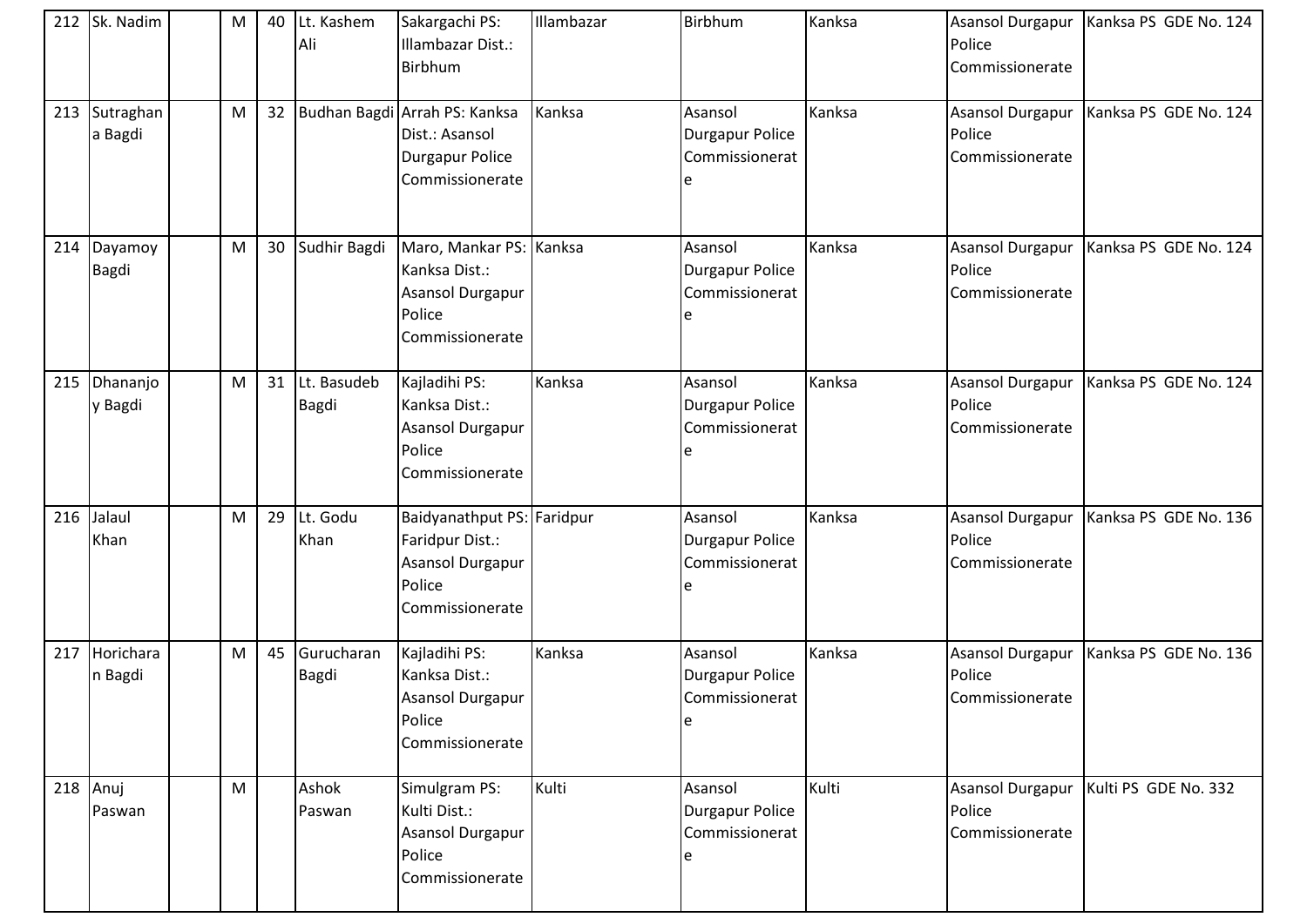| 219 | Roshan<br>Das             | M | Durga Das                | Sealdanga PS:<br>Kulti Dist.:<br>Asansol Durgapur<br>Police<br>Commissionerate                      | Kulti    | Asansol<br>Durgapur Police<br>Commissionerat<br>e | Kulti | Police<br>Commissionerate                            | Asansol Durgapur   Kulti PS GDE No. 332          |
|-----|---------------------------|---|--------------------------|-----------------------------------------------------------------------------------------------------|----------|---------------------------------------------------|-------|------------------------------------------------------|--------------------------------------------------|
| 220 | Dharmind<br>ar Kumar      | M | Jitendra<br>Kumar        | Purana bazar PS: Hirapur<br>Hirapur Dist.:<br><b>Asansol Durgapur</b><br>Police<br>Commissionerate  |          | Asansol<br>Durgapur Police<br>Commissionerat<br>e | Kulti | Asansol Durgapur<br>Police<br>Commissionerate        | Kulti PS Outpost<br>Neiamotpur OP GDE No.<br>300 |
| 221 | Manoj<br>Kumar            | M | Dhananjoy<br>Maji        | Pathidhi, PS<br>Pathidhi, Dist.<br>Dhanbad PS:<br>Hirapur                                           | Hirapur  | <b>Basirhat</b>                                   | Kulti | Asansol Durgapur<br>Police<br>Commissionerate        | Kulti PS Outpost<br>Neiamotpur OP GDE No.<br>300 |
| 222 | Md Bunti                  | M | Md Rahazan               | Purana bazar PS:<br>Hirapur Dist.:<br>Asansol Durgapur<br>Police<br>Commissionerate                 | Hirapur  | Asansol<br>Durgapur Police<br>Commissionerat<br>e | Kulti | Asansol Durgapur<br>Police<br>Commissionerate        | Kulti PS Outpost<br>Neiamotpur OP GDE No.<br>300 |
| 223 | Md<br>Mainuddi            | M |                          | Babuddin Mia Denduwa PS:<br>Salanpur Dist.:<br><b>Asansol Durgapur</b><br>Police<br>Commissionerate | Salanpur | Asansol<br>Durgapur Police<br>Commissionerat<br>e | Kulti | Asansol Durgapur<br>Police<br>Commissionerate        | Kulti PS Outpost<br>Neiamotpur OP GDE No.<br>300 |
| 224 | Jai<br>Prakash<br>Seth    | M | Lt<br>Parameswar<br>Seth | Denduwa PS:<br>Salanpur Dist.:<br>Asansol Durgapur<br>Police<br>Commissionerate                     | Salanpur | Asansol<br>Durgapur Police<br>Commissionerat<br>e | Kulti | <b>Asansol Durgapur</b><br>Police<br>Commissionerate | Kulti PS Outpost<br>Neiamotpur OP GDE No.<br>300 |
| 225 | Srendra<br>Kumar<br>Verma | M | Krishna<br>Verma         | Denduwa PS:<br>Salanpur Dist.:<br>Asansol Durgapur<br>Police<br>Commissionerate                     | Salanpur | Asansol<br>Durgapur Police<br>Commissionerat<br>e | Kulti | Asansol Durgapur<br>Police<br>Commissionerate        | Kulti PS Outpost<br>Neiamotpur OP GDE No.<br>300 |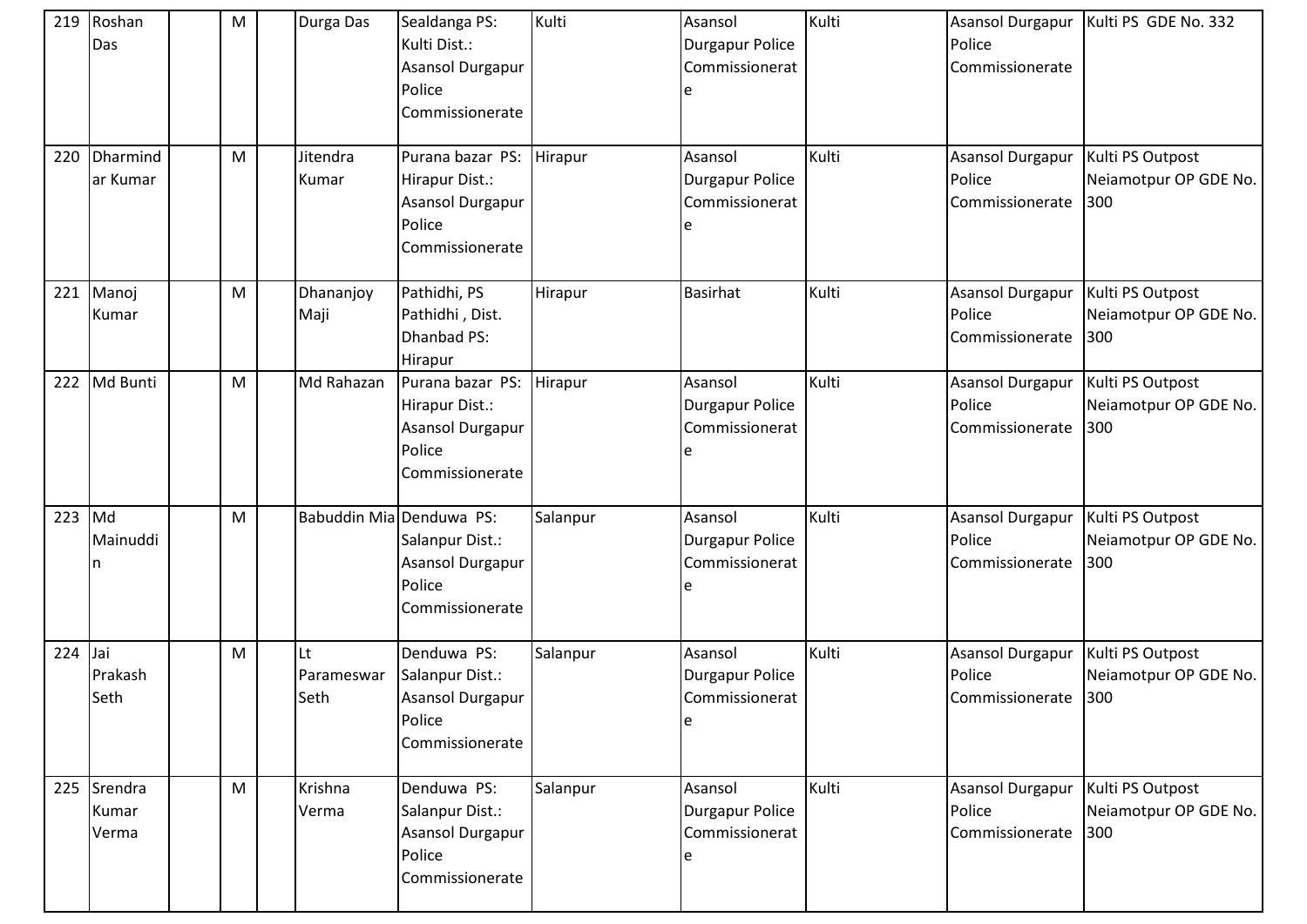| 226 | Goutam<br>Karmakar             |   |    | Ganesh<br>Karmakar     |                                               |        | <b>Basirhat</b> | New township | Police<br>Commissionerate                     | Asansol Durgapur New township PS GDE<br>No. 226       |
|-----|--------------------------------|---|----|------------------------|-----------------------------------------------|--------|-----------------|--------------|-----------------------------------------------|-------------------------------------------------------|
| 227 | Mohan<br>Kumar<br>Singh        |   |    | Jagan Nath<br>Singh    |                                               |        | <b>Basirhat</b> | Raniganj     | Asansol Durgapur<br>Police<br>Commissionerate | Raniganj PS Outpost<br>Panjabi More OP GDE<br>No. 214 |
| 228 | <b>Bidhan</b><br>Murmu         |   |    | Nepal Murmu            |                                               |        | <b>Basirhat</b> | Raniganj     | Asansol Durgapur<br>Police<br>Commissionerate | Raniganj PS Outpost<br>Panjabi More OP GDE<br>No. 214 |
| 229 | <b>Barun</b><br><b>Bouri</b>   |   |    | Kapil Bouri            |                                               |        | <b>Basirhat</b> | Raniganj     | Asansol Durgapur<br>Police<br>Commissionerate | Raniganj PS Outpost<br>Panjabi More OP GDE<br>No. 214 |
| 230 | Lakhi<br><b>Bouri</b>          |   |    | <b>Bijay Bouri</b>     |                                               |        | <b>Basirhat</b> | Raniganj     | Asansol Durgapur<br>Police<br>Commissionerate | Raniganj PS Outpost<br>Panjabi More OP GDE<br>No. 214 |
| 231 | <b>Bikash</b><br>Mahato        | M | 24 | Alhad<br>Mahato        | Dumurdih More<br>PS: Joypur Dist.:<br>Purulia | Joypur | Purulia         | Joypur       | Purulia                                       | Joypur PS GDE No. 261                                 |
| 232 | Nirmal<br>Gorain               | M | 36 | Jagabandhu<br>Gorain   | Dumurdih More<br>PS: Joypur Dist.:<br>Purulia | Joypur | Purulia         | Joypur       | Purulia                                       | Joypur PS GDE No. 261                                 |
|     | 233 Pareshnat<br>h Majhi       | M | 32 | Rahin Majhi            | Kathaltard PS:<br>Joypur Dist.:<br>Purulia    | Joypur | Purulia         | Joypur       | Purulia                                       | Joypur PS GDE No. 267                                 |
| 234 | Nimai<br>Chandra<br>Mahato     | M | 28 | Fakir Ch.<br>Mahato    | Kathaltard PS:<br>Joypur Dist.:<br>Purulia    | Joypur | Purulia         | Joypur       | Purulia                                       | Joypur PS GDE No. 267                                 |
| 235 | Arjun<br>Mahato                | M | 21 | Rajendranath<br>Mahato | Kathaltard PS:<br>Joypur Dist.:<br>Purulia    | Joypur | Purulia         | Joypur       | Purulia                                       | Joypur PS GDE No. 280                                 |
|     | 236 Aloke<br>Kumar<br>Karmakar | M | 50 | Lt. Josoda<br>Karmakar | PS: Raipur Dist.:<br><b>Bankura</b>           | Raipur | <b>Bankura</b>  | Raipur       | Bankura                                       | Raipur PS GDE No. 225                                 |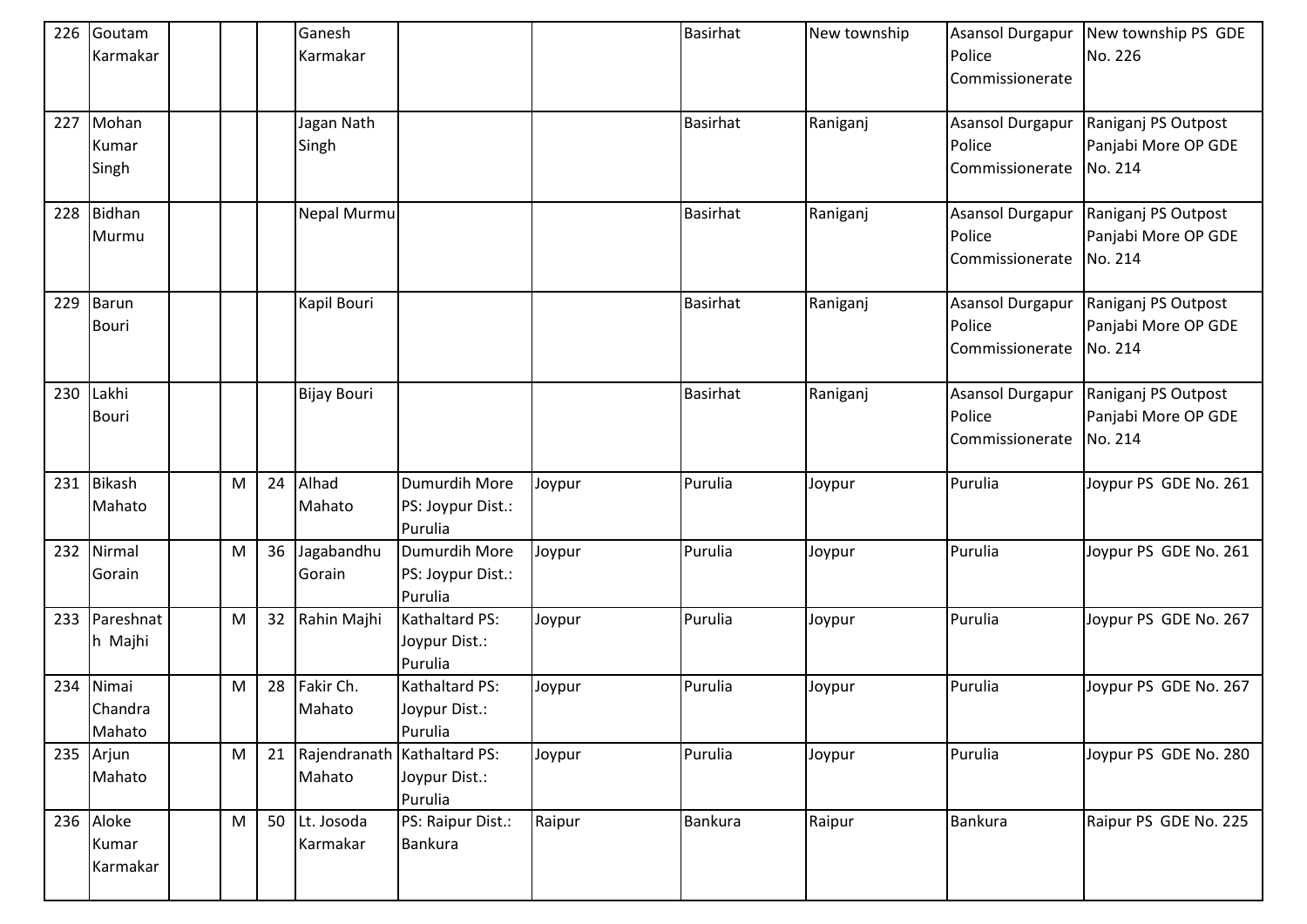| 237 | Anup<br>Mahata                      | M | 36 | Prahalad<br>Mahata       | Kadmagarh PS:<br>Raipur Dist.:<br>Bankura                                 | Raipur            | Bankura                                | Ranibandh      | <b>Bankura</b> | Ranibandh PS GDE No.<br>235 |
|-----|-------------------------------------|---|----|--------------------------|---------------------------------------------------------------------------|-------------------|----------------------------------------|----------------|----------------|-----------------------------|
| 238 | Shyamapa<br>da<br>Hembram           | M | 28 | Jahar<br>Hembram         | <b>Burisal PS:</b><br>Ranibandh Dist.:<br>Bankura                         | Ranibandh         | <b>Bankura</b>                         | Ranibandh      | <b>Bankura</b> | Ranibandh PS GDE No.<br>270 |
| 239 | Srimanta<br>Tudu                    | M | 24 | Khudiram<br>Tudu         | Javi PS:<br>Ranibandh Dist.:<br><b>Bankura</b>                            | Ranibandh         | <b>Bankura</b>                         | Ranibandh      | <b>Bankura</b> | Ranibandh PS GDE No.<br>270 |
| 240 | <b>Tapas</b><br>Karmakar            | M | 31 | Gopal<br>Karmakar        | PS: Deganga Dist.: Deganga<br><b>Barasat</b>                              |                   | <b>Barasat</b>                         | <b>Barasat</b> | Barasat        | Barasat PS GDE No. 481      |
| 241 | Ritam<br>Banerjee                   | M | 32 | <b>Dipak</b><br>Banerjee | PS: Nadia Cyber<br>Crime Dist.:<br>Krishnanagar<br><b>Police District</b> | Nadia Cyber Crime | Krishnanagar<br><b>Police District</b> | <b>Barasat</b> | <b>Barasat</b> | Barasat PS GDE No. 481      |
| 242 | Avijit Dey                          | M | 35 | Santi Dey                | PS: Nadia Cyber<br>Crime Dist.:<br>Krishnanagar<br><b>Police District</b> | Nadia Cyber Crime | Krishnanagar<br><b>Police District</b> | <b>Barasat</b> | Barasat        | Barasat PS GDE No. 481      |
| 243 | Sujoy Das                           | M | 25 | Late Ajoy Das Bizpur     |                                                                           |                   | <b>Basirhat</b>                        | <b>Barasat</b> | <b>Barasat</b> | Barasat PS GDE No. 481      |
| 244 | Mirja<br>Mahamm<br>ad<br>Hridaytull | M | 28 | Lal Mohan<br>Mirja       | PS: Barasat Dist.:<br><b>Barasat</b>                                      | Barasat           | <b>Barasat</b>                         | <b>Barasat</b> | Barasat        | Barasat PS GDE No. 481      |
|     | 245 Biswajit<br>Das                 | M | 34 | <b>Subal Das</b>         | PS: Barasat Dist.:<br>Barasat                                             | <b>Barasat</b>    | <b>Barasat</b>                         | <b>Barasat</b> | <b>Barasat</b> | Barasat PS GDE No. 481      |
| 246 | Prabir<br>Das                       | M | 28 | Kalipada Das             | PS:<br>Madhyamgram<br>Dist.: Barasat                                      | Madhyamgram       | Barasat                                | Barasat        | Barasat        | Barasat PS GDE No. 481      |
|     | 247 Rajdeep<br>Kundu                | M | 31 | Nanda Dulal<br>Kundu     | PS: Barasat Dist.:<br>Barasat                                             | <b>Barasat</b>    | Barasat                                | Barasat        | Barasat        | Barasat PS GDE No. 481      |
| 248 | Debasish<br>Shaw                    | M | 28 | Late Madan<br>Shaw       | PS: Barasat Dist.:<br>Barasat                                             | Barasat           | Barasat                                | Barasat        | Barasat        | Barasat PS GDE No. 481      |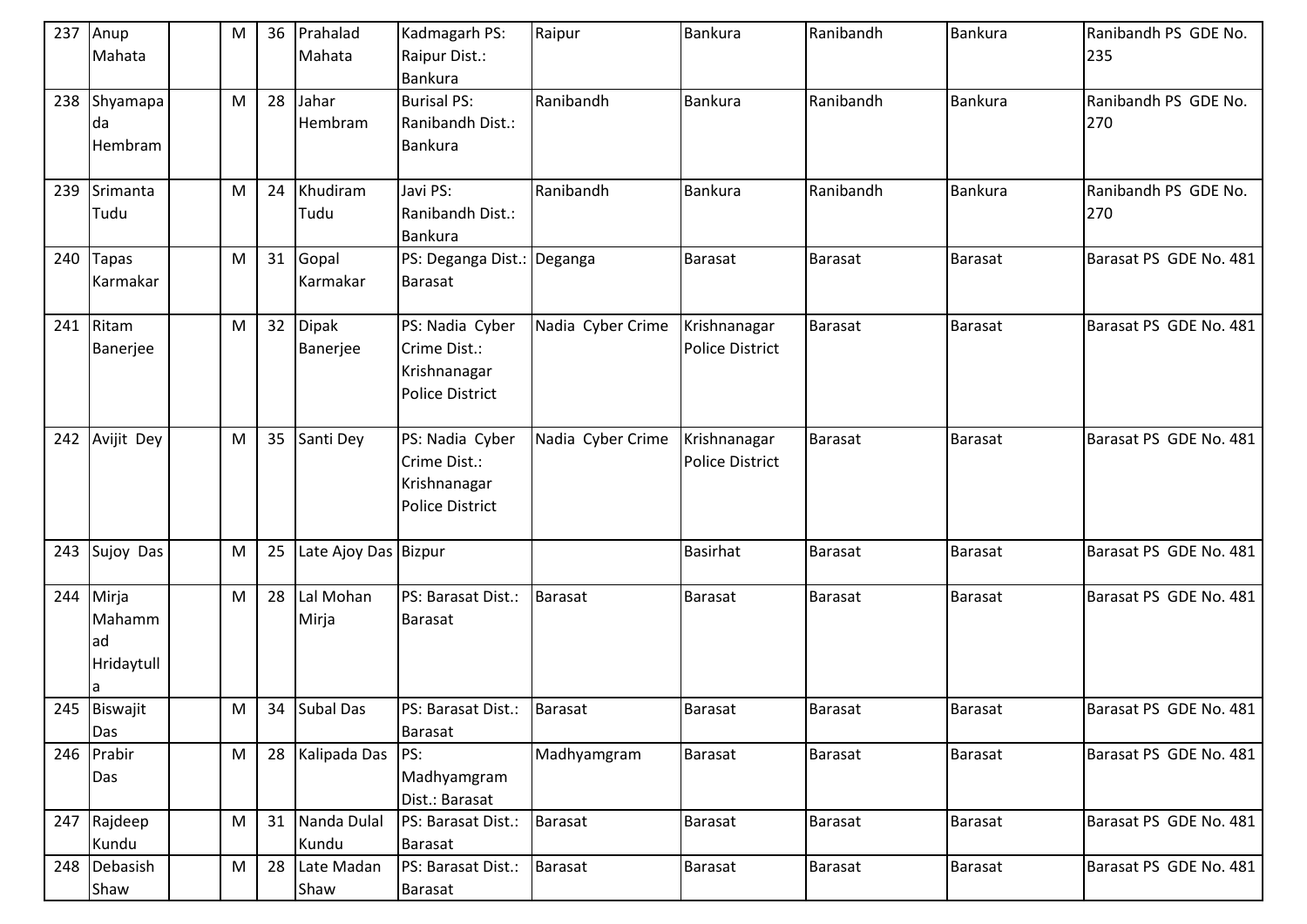| 249 | Narayani<br>Das     | F. | 50 | Munna Das          | Ashram Math<br>Natunpara, PO+PS<br>Chinchura, Dist-                               |                | <b>Hooghly Rural</b> | Deganga    | <b>Barasat</b> | Deganga PS GDE No.<br>305    |
|-----|---------------------|----|----|--------------------|-----------------------------------------------------------------------------------|----------------|----------------------|------------|----------------|------------------------------|
|     |                     |    |    |                    | Hoog Dist.:<br><b>Hooghly Rural</b>                                               |                |                      |            |                |                              |
| 250 | Sukur Ali           | M  | 22 | Samsur Ali         | Sashan<br>Paschimpara PS:<br>Sasan Dist.:<br><b>Barasat</b>                       | Sasan          | <b>Barasat</b>       | Duttapukur | <b>Barasat</b> | Duttapukur PS GDE No.<br>343 |
| 251 | Suman<br>Das        | M  | 26 | Santosh Das        | Netajipally, Digha<br>Das Para PS:<br>Duttapukur Dist.:<br><b>Barasat</b>         | Duttapukur     | <b>Barasat</b>       | Duttapukur | Barasat        | Duttapukur PS GDE No.<br>343 |
| 252 | Rittik<br>Majumder  | M  | 21 | Ranjit<br>Majumder | Chaltaberia Das<br>Para PS:<br>Duttapukur Dist.:<br>Barasat                       | Duttapukur     | <b>Barasat</b>       | Duttapukur | <b>Barasat</b> | Duttapukur PS GDE No.<br>343 |
| 253 | <b>Avijit Paul</b>  | M  |    | Dilip Paul         | Duttapukur Netaji Duttapukur<br>Sangha PS:<br>Duttapukur Dist.:<br><b>Barasat</b> |                | <b>Barasat</b>       | Duttapukur | <b>Barasat</b> | Duttapukur PS GDE No.<br>343 |
| 254 | Raj Baidya          | M  | 19 | Arnab Baidya       | Sadarpur,<br>Jagannathpur PS:<br>Duttapukur Dist.:<br><b>Barasat</b>              | Duttapukur     | <b>Barasat</b>       | Duttapukur | <b>Barasat</b> | Duttapukur PS GDE No.<br>617 |
| 255 | Sahanara<br>Khatun  | F. |    | Hosen<br>Mondal    |                                                                                   |                | <b>Basirhat</b>      | Gobardanga | Barasat        | Gobardanga PS GDE No.<br>193 |
| 256 | Selina<br>Khatun    | F. |    | Hosen<br>Mondal    |                                                                                   |                | <b>Basirhat</b>      | Gobardanga | Barasat        | Gobardanga PS GDE No.<br>193 |
|     | 257 Arina<br>Khatun | F. |    | Hosen<br>Mondal    |                                                                                   |                | <b>Basirhat</b>      | Gobardanga | <b>Barasat</b> | Gobardanga PS GDE No.<br>193 |
| 258 | Manuara<br>Bibi     | F  |    | Hosen<br>Mondal    |                                                                                   |                | <b>Basirhat</b>      | Gobardanga | <b>Barasat</b> | Gobardanga PS GDE No.<br>193 |
| 259 | Hosen<br>Mondal     | M  |    | Abul Hosen         |                                                                                   |                | <b>Basirhat</b>      | Gobardanga | Barasat        | Gobardanga PS GDE No.<br>193 |
| 260 | Netai Dey           | M  |    | Bisnupada<br>Dey   | PS: Baduria Dist.:<br>Alipurduar                                                  | <b>Baduria</b> | Alipurduar           | Gobardanga | Barasat        | Gobardanga PS GDE No.<br>196 |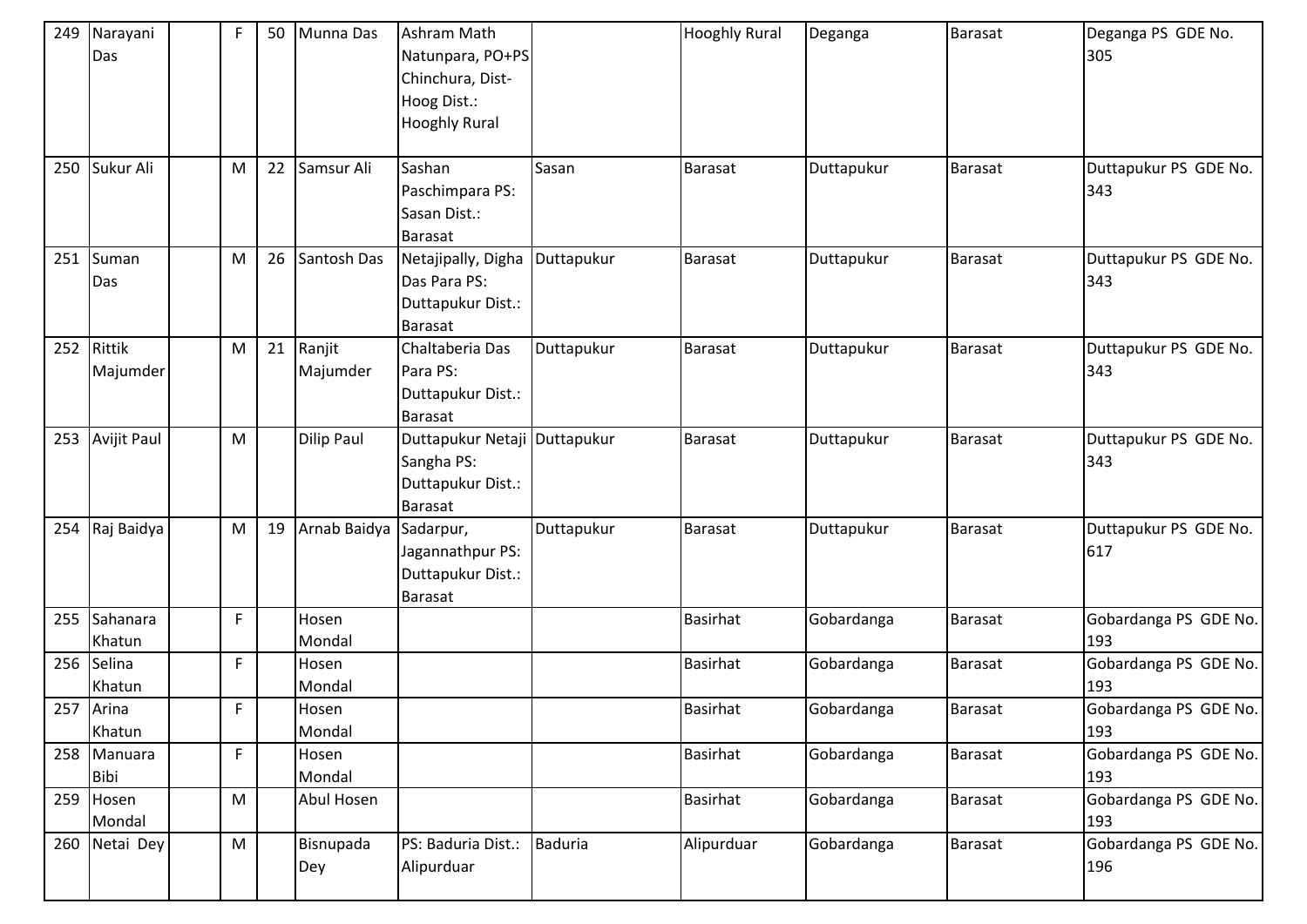| 261 | Santu Kar                | M | Kar | Biswanath                  |                                                                |                | <b>Basirhat</b> | Gobardanga  | <b>Barasat</b> | Gobardanga PS GDE No.<br>196  |
|-----|--------------------------|---|-----|----------------------------|----------------------------------------------------------------|----------------|-----------------|-------------|----------------|-------------------------------|
| 262 | Tapas<br>Oraon           |   |     | Nagya Oraon                | Satyanarayanpally<br>PO Ganganagar<br>,PS<br>Madhyamgram       |                | <b>Basirhat</b> | Madhyamgram | Barasat        | Madhyamgram PS GDE<br>No. 441 |
| 263 | Lakhan<br><b>Biswas</b>  |   |     | Khagendra<br><b>Biswas</b> | Satyanarayanpally<br>PO Ganganagar<br>,PS<br>Madhyamgram.      |                | <b>Basirhat</b> | Madhyamgram | Barasat        | Madhyamgram PS GDE<br>No. 441 |
| 264 | Bappa<br>Paul            |   |     | Swapan Paul                | Satyanarayanpally<br>PO Ganganagar<br>,PS<br>Madhyamgram.      |                | <b>Basirhat</b> | Madhyamgram | Barasat        | Madhyamgram PS GDE<br>No. 441 |
| 265 | Arbind<br>Mahato         |   |     | Ramjiban<br>Mahato         | Satyanarayanpally<br>PO Ganganagar<br>,PS<br>Madhyamgram.      |                | <b>Basirhat</b> | Madhyamgram | Barasat        | Madhyamgram PS GDE<br>No. 441 |
| 266 | Gopal<br>Adak            |   |     | Biswanath<br>Adak          | Vivekananda<br>Collage, PS<br>Madhyamgram.                     |                | <b>Basirhat</b> | Madhyamgram | Barasat        | Madhyamgram PS GDE<br>No. 441 |
| 267 | Kiron<br>Sankar          |   |     | Lt. Nandulal<br>Sankar     | Chatka, PO Badu,<br>PS Madhyamgram                             |                | <b>Basirhat</b> | Madhyamgram | Barasat        | Madhyamgram PS GDE<br>No. 441 |
| 268 | <b>Subhas</b><br>Ghosh   |   |     | Pormelundu<br>Ghosh        | Udayrajpur, PS<br>Madhyamgram                                  |                | <b>Basirhat</b> | Madhyamgram | Barasat        | Madhyamgram PS GDE<br>No. 385 |
| 269 | Pijus<br><b>Biswas</b>   | M |     | Prasanta<br><b>Biswas</b>  | Barasat kalikapur<br>PS: Barasat Dist.:<br><b>Barasat</b>      | <b>Barasat</b> | <b>Barasat</b>  | Sasan       | Barasat        | Sasan PS GDE No. 266          |
|     | 270 Rabindran<br>ath Das | M | Das | Krishnapada                | Barasat kalikapur<br>PS: Barasat Dist.:<br>Barasat             | <b>Barasat</b> | <b>Barasat</b>  | Sasan       | Barasat        | Sasan PS GDE No. 266          |
|     | 271 Tufan<br>Mondal      | M |     |                            | Batul Mondal Barasat Puipukur<br>PS: Barasat Dist.:<br>Barasat | <b>Barasat</b> | Barasat         | Sasan       | <b>Barasat</b> | Sasan PS GDE No. 266          |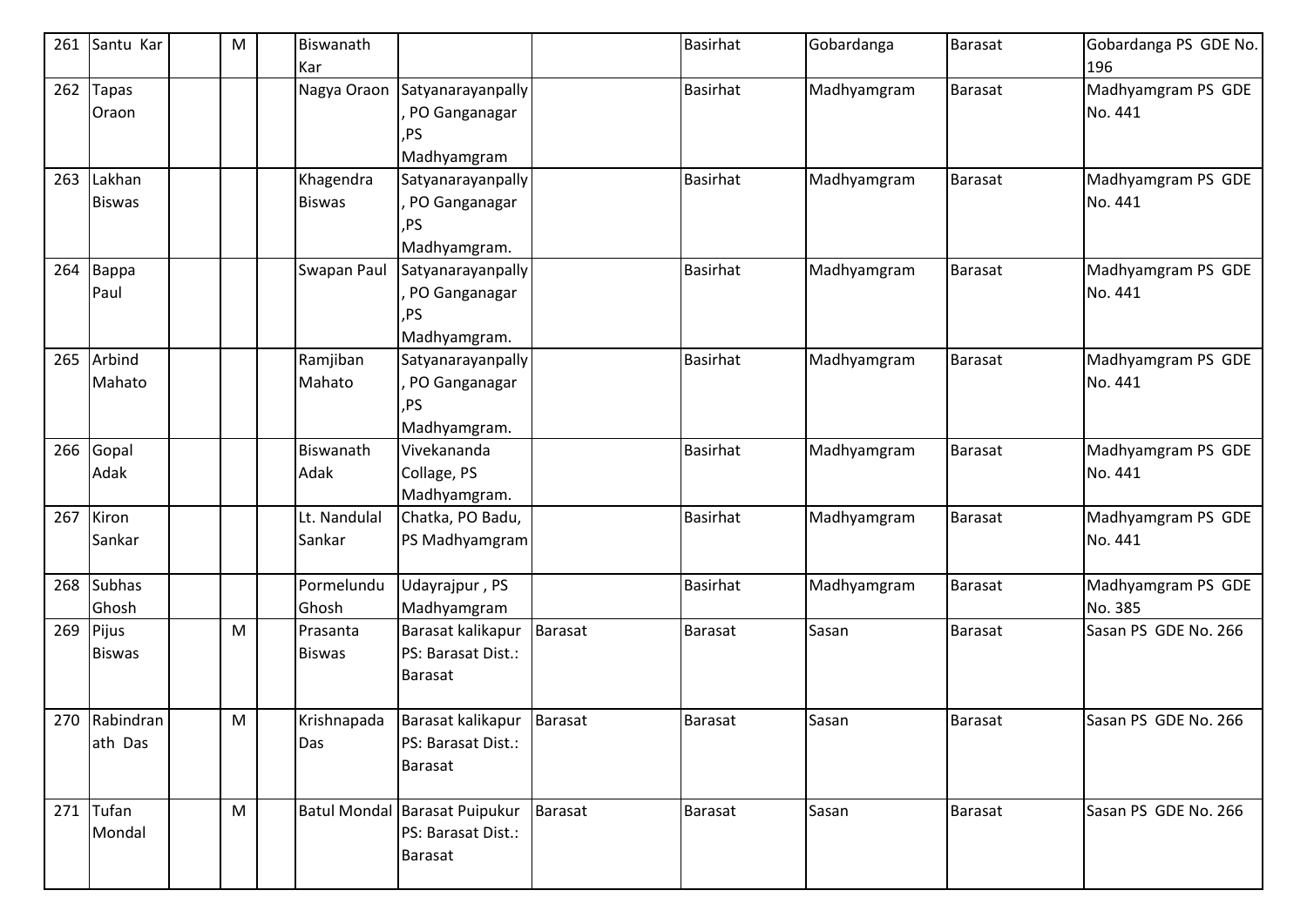| 272 | Budhyade<br>b Mondal | M |    |                    | Gour Mondal Brasat Puipukur<br>PS: Barasat Dist.:<br><b>Barasat</b>                                        | <b>Barasat</b> | <b>Barasat</b>                               | Sasan       | <b>Barasat</b>                           | Sasan PS GDE No. 266          |
|-----|----------------------|---|----|--------------------|------------------------------------------------------------------------------------------------------------|----------------|----------------------------------------------|-------------|------------------------------------------|-------------------------------|
| 273 | Mekail<br>Darji      | M |    | Nur<br>Mahammad    | <b>Uttar Falti PS:</b><br>Sasan Dist.:<br>Barasat                                                          | Sasan          | <b>Barasat</b>                               | Sasan       | <b>Barasat</b>                           | Sasan PS GDE No. 277          |
|     | 274 Najir<br>Hossain | M |    | Lt Anar Ali        | <b>Uttar Falti PS:</b><br>Sasan Dist.:<br>Barasat                                                          | Sasan          | <b>Barasat</b>                               | Sasan       | <b>Barasat</b>                           | Sasan PS GDE No. 277          |
| 275 | Sk Afrida            | M | 19 | Sk Alauddin        | Chatraalu Salman Barrackpore<br>para PS:<br>Barrackpore Dist.:<br>Barrackpore<br>Police<br>Commissionerate |                | Barrackpore<br>Police<br>Commissionerat<br>e | Barrackpore | Barrackpore<br>Police<br>Commissionerate | Barrackpore PS GDE No.<br>270 |
| 276 | <b>Sk Shaheb</b>     | M | 34 | Lt.sk Basir        | PS: Barrackpore<br>Dist.: Barrackpore<br>Police<br>Commissionerate                                         | Barrackpore    | Barrackpore<br>Police<br>Commissionerat<br>e | Barrackpore | Barrackpore<br>Police<br>Commissionerate | Barrackpore PS GDE No.<br>270 |
| 277 | Md Raju              | M | 28 | Md Sahid           | Lenin Nagar<br>Madal Danga<br>Road PS: Noapara<br>Dist.: Barrackpore<br>Police<br>Commissionerate          | Noapara        | Barrackpore<br>Police<br>Commissionerat<br>e | Noapara     | Barrackpore<br>Police<br>Commissionerate | Noapara PS GDE No.<br>274     |
|     | 278 Abdul<br>Sajid   | M | 39 | <b>Abdul Sarif</b> | Lenin Nagar<br>Madal Danga<br>Road PS: Noapara<br>Dist.: Barrackpore<br>Police<br>Commissionerate          | Noapara        | Barrackpore<br>Police<br>Commissionerat<br>e | Noapara     | Barrackpore<br>Police<br>Commissionerate | Noapara PS GDE No.<br>274     |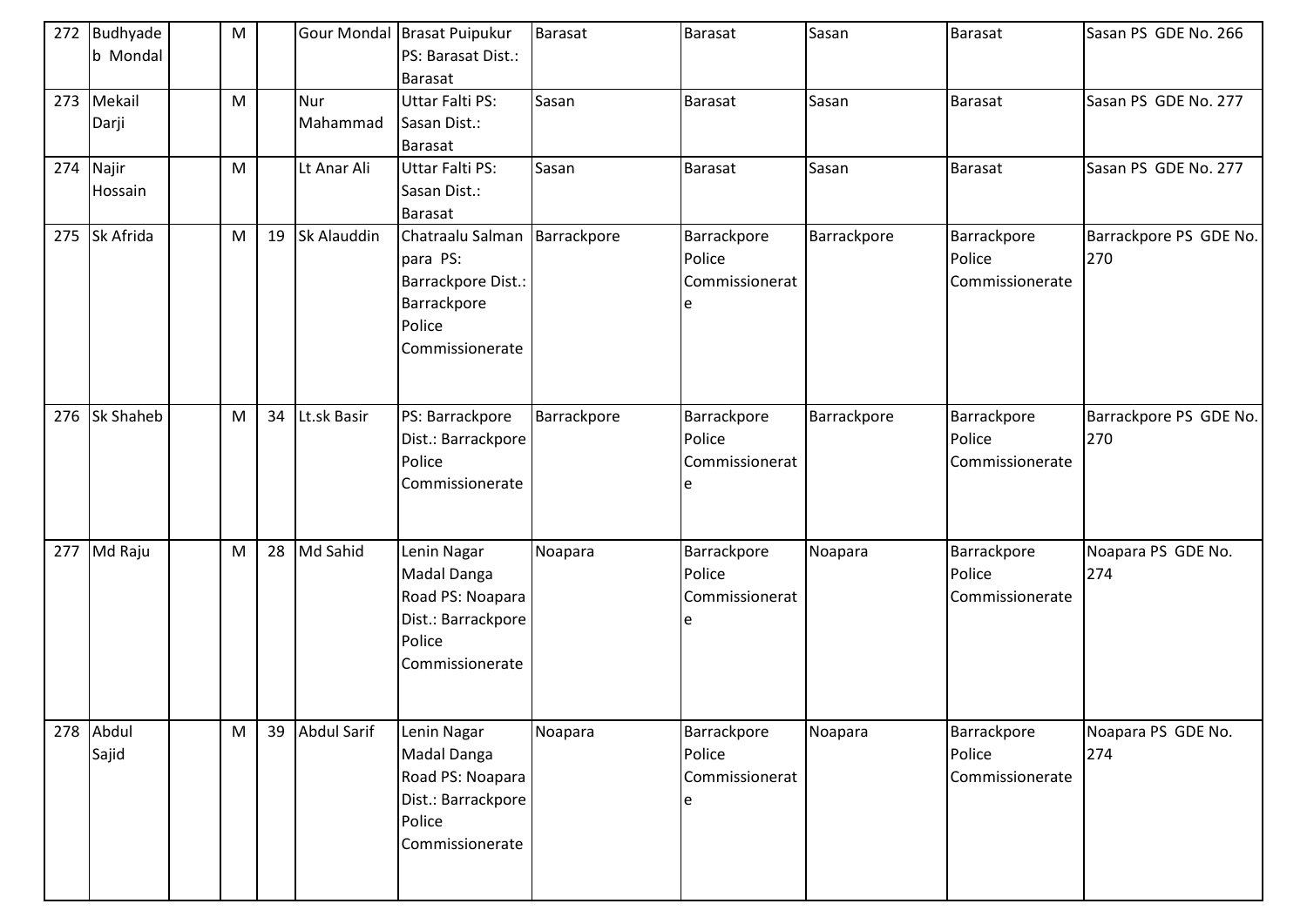| 279 | Pradip<br>Jaiswal      | M | 40 | Lt Rup Lal<br>Jaiswal | Maniktala 21 no<br>railgate PS:<br>Noapara Dist.:<br>Barrackpore<br>Police                                                  | Noapara | Barrackpore<br>Police<br>Commissionerat<br>e | Noapara | Barrackpore<br>Police<br>Commissionerate | Noapara PS GDE No.<br>274 |
|-----|------------------------|---|----|-----------------------|-----------------------------------------------------------------------------------------------------------------------------|---------|----------------------------------------------|---------|------------------------------------------|---------------------------|
| 280 | Bapi Das               | M | 40 | Lt Dilip Das          | Commissionerate<br>Pinkol more 22 no Noapara<br>rail gate PS:<br>Noapara Dist.:<br>Barrackpore<br>Police<br>Commissionerate |         | Barrackpore<br>Police<br>Commissionerat<br>e | Noapara | Barrackpore<br>Police<br>Commissionerate | Noapara PS GDE No.<br>274 |
| 281 | Jay<br>Prakash<br>Shaw | M | 45 | <b>Ashok Shaw</b>     | Pinkol sondla tank Noapara<br>road PS: Noapara<br>Dist.: Barrackpore<br>Police<br>Commissionerate                           |         | Barrackpore<br>Police<br>Commissionerat<br>e | Noapara | Barrackpore<br>Police<br>Commissionerate | Noapara PS GDE No.<br>274 |
| 282 | Rahul<br><b>Barua</b>  | M | 18 | Pradip Barua          | Badamtala new<br>light cinemahall<br>PS: Noapara Dist.:<br>Barrackpore<br>Police<br>Commissionerate                         | Noapara | Barrackpore<br>Police<br>Commissionerat<br>e | Noapara | Barrackpore<br>Police<br>Commissionerate | Noapara PS GDE No.<br>279 |
| 283 | Dipankar<br>Sarkar     | M | 23 | <b>Dilip Sarkar</b>   | Jaipur<br>krishnanagar PS:<br>Noapara Dist.:<br>Barrackpore<br>Police<br>Commissionerate                                    | Noapara | Barrackpore<br>Police<br>Commissionerat<br>e | Noapara | Barrackpore<br>Police<br>Commissionerate | Noapara PS GDE No.<br>279 |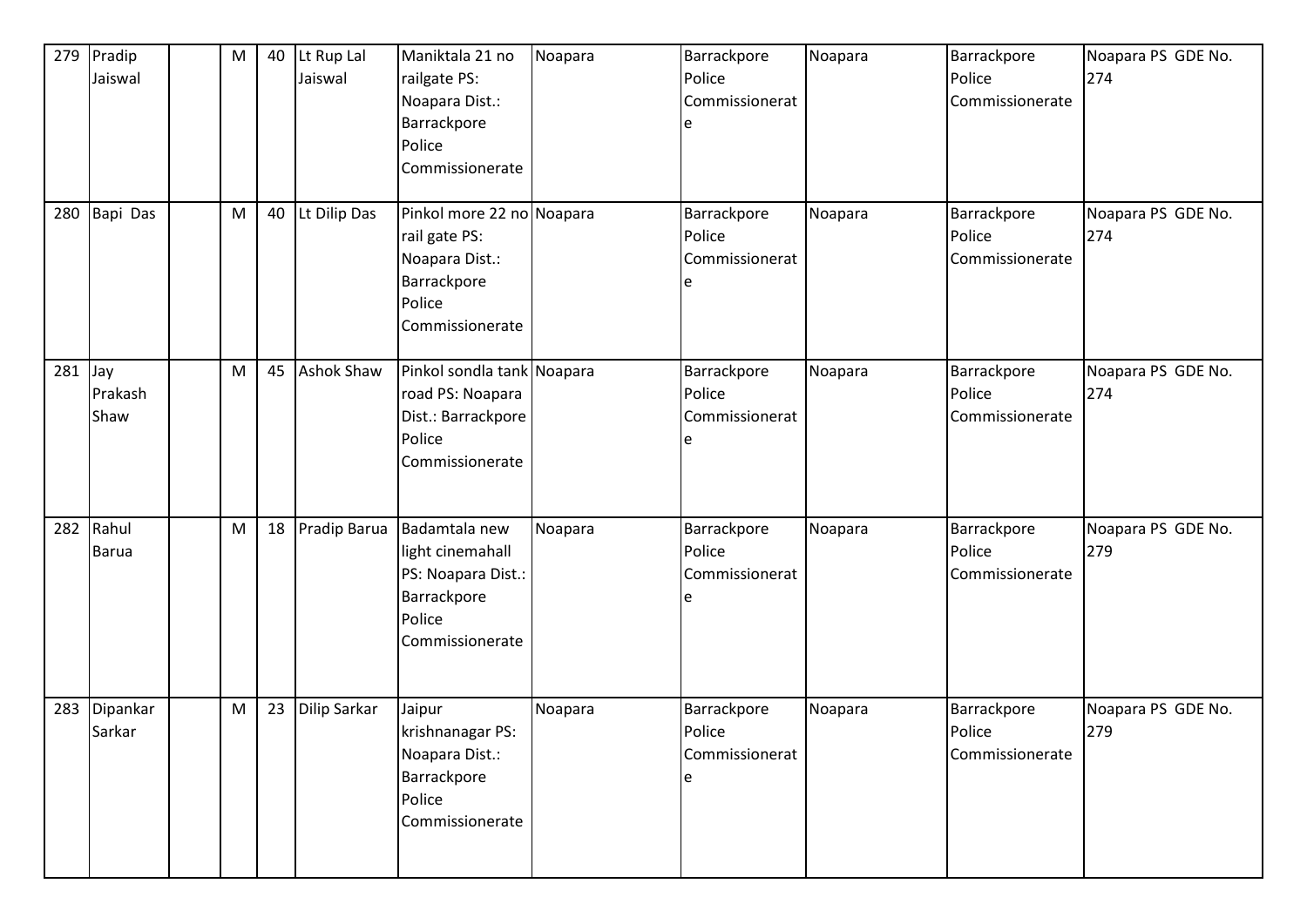| 284 | Subhojit<br>Koley  | M | 21 | Akash Koley                | Badamtala new<br>pukur dhar PS:<br>Noapara Dist.:<br>Barrackpore<br>Police<br>Commissionerate  | Noapara  | Barrackpore<br>Police<br>Commissionerat<br>e             | Noapara | Barrackpore<br>Police<br>Commissionerate | Noapara PS GDE No.<br>279 |
|-----|--------------------|---|----|----------------------------|------------------------------------------------------------------------------------------------|----------|----------------------------------------------------------|---------|------------------------------------------|---------------------------|
| 285 | Tanbir<br>Aktar    | M | 35 | Lt Sammulla                | Madal danga<br>Road PS: Noapara<br>Dist.: Barrackpore<br>Police<br>Commissionerate             | Noapara  | Barrackpore<br>Police<br>Commissionerat<br>e             | Noapara | Barrackpore<br>Police<br>Commissionerate | Noapara PS GDE No.<br>279 |
| 286 | Tikash<br>Das      | M | 18 | <b>Pradip Das</b>          | Mohanpur<br>kundubari PS:<br>Mohanpur Dist.:<br>Barrackpore<br>Police<br>Commissionerate       | Mohanpur | Barrackpore<br>Police<br>Commissionerat<br>e             | Noapara | Barrackpore<br>Police<br>Commissionerate | Noapara PS GDE No.<br>279 |
| 287 | Sidhartha<br>Dutta | M | 24 | Lt Khokan<br>Dutta         | Palta johar colony Mohanpur<br>PS: Mohanpur<br>Dist.: Barrackpore<br>Police<br>Commissionerate |          | Barrackpore<br>Police<br>Commissionerat<br>e             | Noapara | Barrackpore<br>Police<br>Commissionerate | Noapara PS GDE No.<br>279 |
| 288 | Sibu<br>Halder     | M | 52 | Lt Rajendra<br>Nath Halder | Ichapur<br>Brahmanpara PS:<br>Noapara Dist.:<br>Barrackpore<br>Police<br>Commissionerate       | Noapara  | Barrackpore<br>Police<br>Commissionerat<br>${\mathsf e}$ | Noapara | Barrackpore<br>Police<br>Commissionerate | Noapara PS GDE No.<br>279 |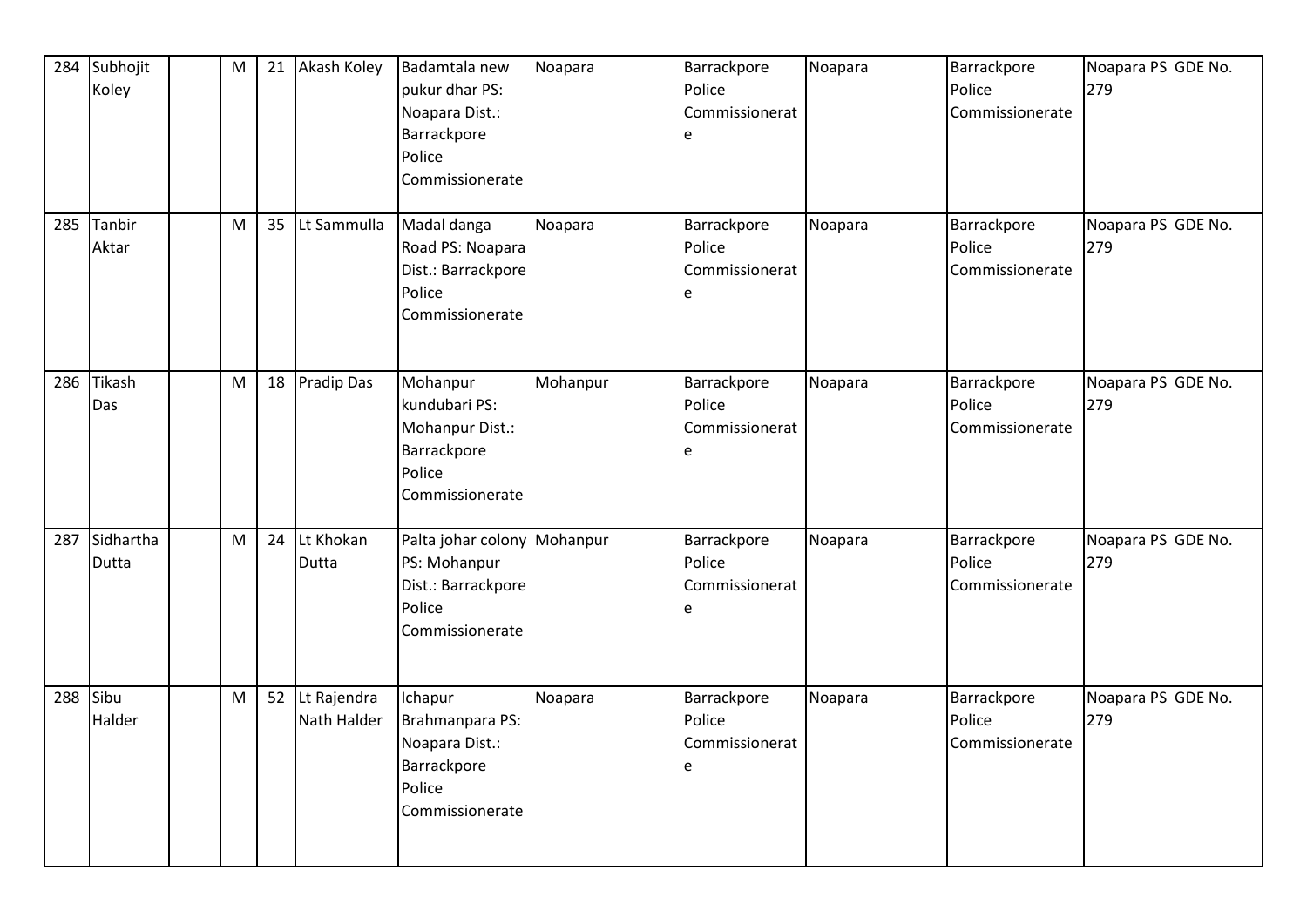| 289 | Bijay     | M         | 35 | Lt Madan            | Anandamath 4 no Noapara |           | Barrackpore            | Noapara | Barrackpore            | Noapara PS GDE No.     |
|-----|-----------|-----------|----|---------------------|-------------------------|-----------|------------------------|---------|------------------------|------------------------|
|     | Paswan    |           |    | Paswan              | lane PS: Noapara        |           | Police                 |         | Police                 | 279                    |
|     |           |           |    |                     | Dist.: Barrackpore      |           | Commissionerat         |         | Commissionerate        |                        |
|     |           |           |    |                     | Police                  |           |                        |         |                        |                        |
|     |           |           |    |                     | Commissionerate         |           |                        |         |                        |                        |
|     |           |           |    |                     |                         |           |                        |         |                        |                        |
|     |           |           |    |                     |                         |           |                        |         |                        |                        |
| 290 | Hafijul   | M         | 38 | Nasir Molla         | Bazarait                |           | <b>Basirhat</b>        | Bhangar | <b>Baruipur Police</b> | Bhangar PS GDE No.     |
|     | Molla     |           |    |                     |                         |           |                        |         | <b>District</b>        | 380                    |
| 291 | Nantu     | M         | 26 | Rahammat            | Barali                  |           | <b>Basirhat</b>        | Bhangar | <b>Baruipur Police</b> | Bhangar PS GDE No.     |
|     | Molla     |           |    | Ali                 |                         |           |                        |         | <b>District</b>        | 380                    |
| 292 | Mosidul   | M         | 37 | Mokaral             | Chaltaberia             |           | <b>Basirhat</b>        | Bhangar | <b>Baruipur Police</b> | Bhangar PS GDE No.     |
|     | Mollick   |           |    | <b>Mollick</b>      |                         |           |                        |         | <b>District</b>        | 380                    |
| 293 | Mojaffar  | ${\sf M}$ | 50 | Lt. Mokaram         | Bazaerait               |           | <b>Basirhat</b>        | Bhangar | <b>Baruipur Police</b> | Bhangar PS GDE No.     |
|     | Ali Molla |           |    | Molla               |                         |           |                        |         | <b>District</b>        | 380                    |
|     |           |           |    |                     |                         |           |                        |         |                        |                        |
| 294 | Saifuddin | M         | 38 | Aizuddin            | Hatpukuria              |           | <b>Basirhat</b>        | Canning | <b>Baruipur Police</b> | Canning PS GDE No. 302 |
|     | Purkait   |           |    | Purkait             |                         |           |                        |         | <b>District</b>        |                        |
|     |           |           |    | Hatpukuria          |                         |           |                        |         |                        |                        |
| 295 | Sirajul   | M         | 28 | Joynal Halder       | Harimul PS:             | Bishnupur | Diamond                | Canning | <b>Baruipur Police</b> | Canning PS GDE No. 302 |
|     | Halder    |           |    |                     | <b>Bishnupur Dist.:</b> |           | <b>Harbour Police</b>  |         | <b>District</b>        |                        |
|     |           |           |    |                     | Diamond Harbour         |           | <b>District</b>        |         |                        |                        |
|     |           |           |    |                     | <b>Police District</b>  |           |                        |         |                        |                        |
|     |           |           |    |                     |                         |           |                        |         |                        |                        |
| 296 | Bappa     | M         | 36 | Lt. Sanatan         | Puratan Chandni         | Canning   | <b>Baruipur Police</b> | Canning | <b>Baruipur Police</b> | Canning PS GDE No. 322 |
|     | Show      |           |    | Show                | PS: Canning Dist.:      |           | <b>District</b>        |         | <b>District</b>        |                        |
|     |           |           |    |                     | <b>Baruipur Police</b>  |           |                        |         |                        |                        |
|     |           |           |    |                     | <b>District</b>         |           |                        |         |                        |                        |
|     |           |           |    |                     |                         |           |                        |         |                        |                        |
| 297 | Mohadeb   | M         | 21 | Indradas            | PS:<br>Amjhara          | Basanti   | <b>Baruipur Police</b> | Canning | <b>Baruipur Police</b> | Canning PS GDE No. 322 |
|     | Das       |           |    |                     | Basanti Dist.:          |           | <b>District</b>        |         | <b>District</b>        |                        |
|     |           |           |    |                     | <b>Baruipur Police</b>  |           |                        |         |                        |                        |
|     |           |           |    |                     | District                |           |                        |         |                        |                        |
| 298 | Samir     | M         | 31 | <b>Bijoy Mondal</b> | Amjhara PS:             | Basanti   | <b>Baruipur Police</b> | Canning | <b>Baruipur Police</b> | Canning PS GDE No. 322 |
|     | Mondal    |           |    |                     | Basanti Dist.:          |           | <b>District</b>        |         | <b>District</b>        |                        |
|     |           |           |    |                     | <b>Baruipur Police</b>  |           |                        |         |                        |                        |
|     |           |           |    |                     | District                |           |                        |         |                        |                        |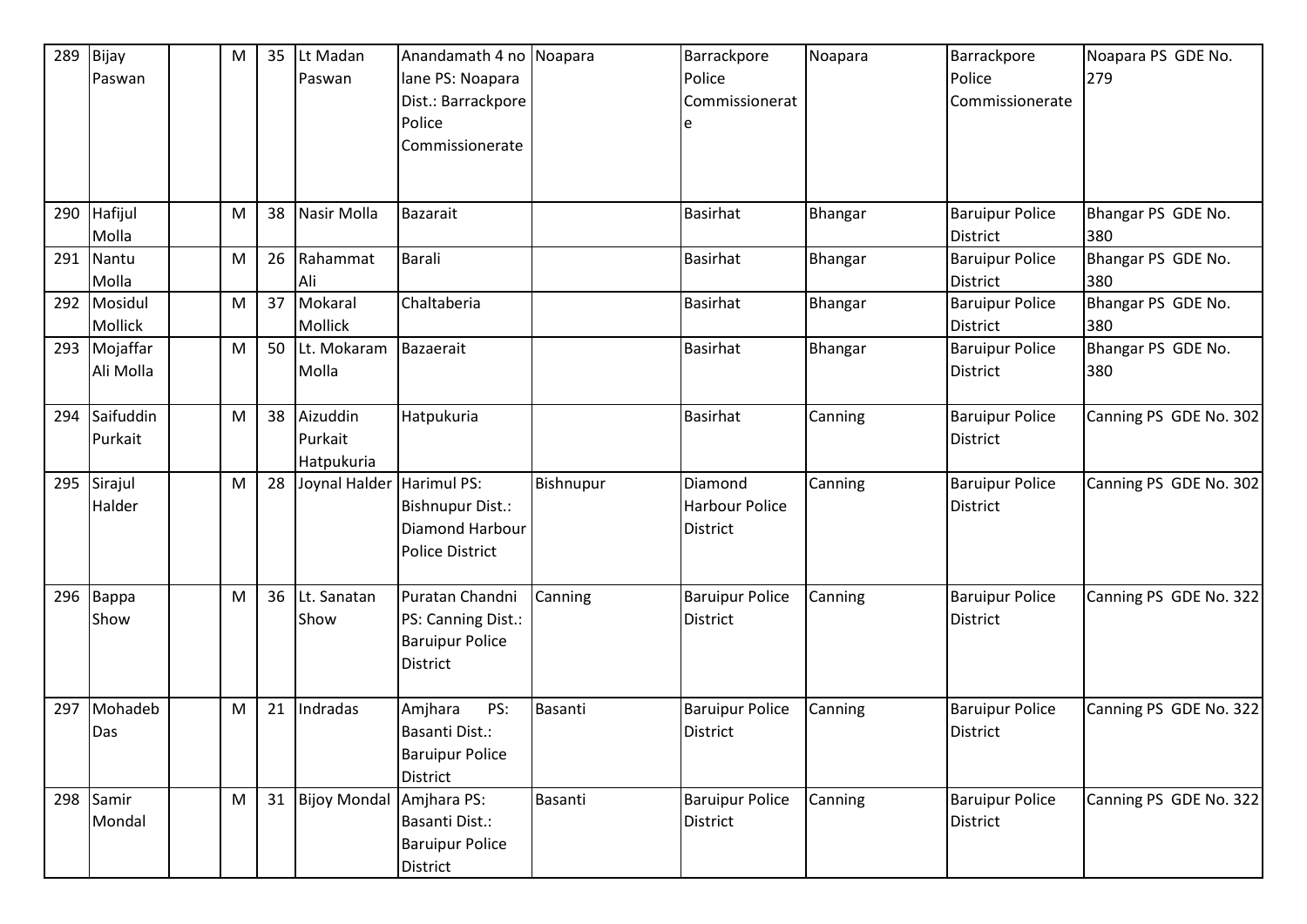| 299 | Ashim<br>Mahanta     | M | 38 | Premananda             | <b>Tridibnagar PS:</b><br>Jharkhali coastal<br>Dist.: Baruipur<br><b>Police District</b>                 | Jharkhali coastal | <b>Baruipur Police</b><br><b>District</b> | Jharkhali coastal | <b>Baruipur Police</b><br><b>District</b> | Jharkhali coastal PS GDE<br>No. 167 |
|-----|----------------------|---|----|------------------------|----------------------------------------------------------------------------------------------------------|-------------------|-------------------------------------------|-------------------|-------------------------------------------|-------------------------------------|
| 300 | Asadul<br>Molla      | M | 28 | Asan Molla             | Joypur PS:<br>Kashipore Dist.:<br><b>Baruipur Police</b><br><b>District</b>                              | Kashipore         | <b>Baruipur Police</b><br><b>District</b> | Kashipore         | <b>Baruipur Police</b><br><b>District</b> | Kashipore PS GDE No.<br>1013        |
| 301 | Kamal Sk             | M |    | Jiyad Sk               | PS: Kultali Dist.:<br><b>Baruipur Police</b><br>District                                                 | Kultali           | <b>Baruipur Police</b><br><b>District</b> | Kultali           | <b>Baruipur Police</b><br><b>District</b> | Kultali PS GDE No. 303              |
| 302 | Rana<br>Naskar       | M |    | S/o. Shyamal<br>Naskar | Kusumba<br>Horitala, PS-<br>Narendrapur PS:<br>Narendrapur<br>Dist.: Baruipur<br><b>Police District</b>  | Narendrapur       | <b>Baruipur Police</b><br><b>District</b> | Narendrapur       | <b>Baruipur Police</b><br><b>District</b> | Narendrapur PS GDE<br>No. 407       |
| 303 | Sankar<br>Ghosh      | M |    | S/o. Dashel<br>Ghosh   | Dharigachi, PS-<br>Narendrapur PS:<br>Narendrapur<br>Dist.: Baruipur<br><b>Police District</b>           | Narendrapur       | <b>Baruipur Police</b><br><b>District</b> | Narendrapur       | <b>Baruipur Police</b><br><b>District</b> | Narendrapur PS GDE<br>No. 407       |
| 304 | <b>Sanny Das</b>     | M |    | S/o. Bapi Das          | Sahajadapur, PS-<br><b>Bokultala PS:</b><br>Narendrapur<br>Dist.: Baruipur<br><b>Police District</b>     | Narendrapur       | <b>Baruipur Police</b><br><b>District</b> | Narendrapur       | <b>Baruipur Police</b><br>District        | Narendrapur PS GDE<br>No. 407       |
|     | 305 Avijit<br>Sardar | M |    | S/o. Bijoy<br>Sardar   | Rania<br>Udayanpally, PS-<br>Narendrapur PS:<br>Narendrapur<br>Dist.: Baruipur<br><b>Police District</b> | Narendrapur       | <b>Baruipur Police</b><br><b>District</b> | Narendrapur       | <b>Baruipur Police</b><br><b>District</b> | Narendrapur PS GDE<br>No. 407       |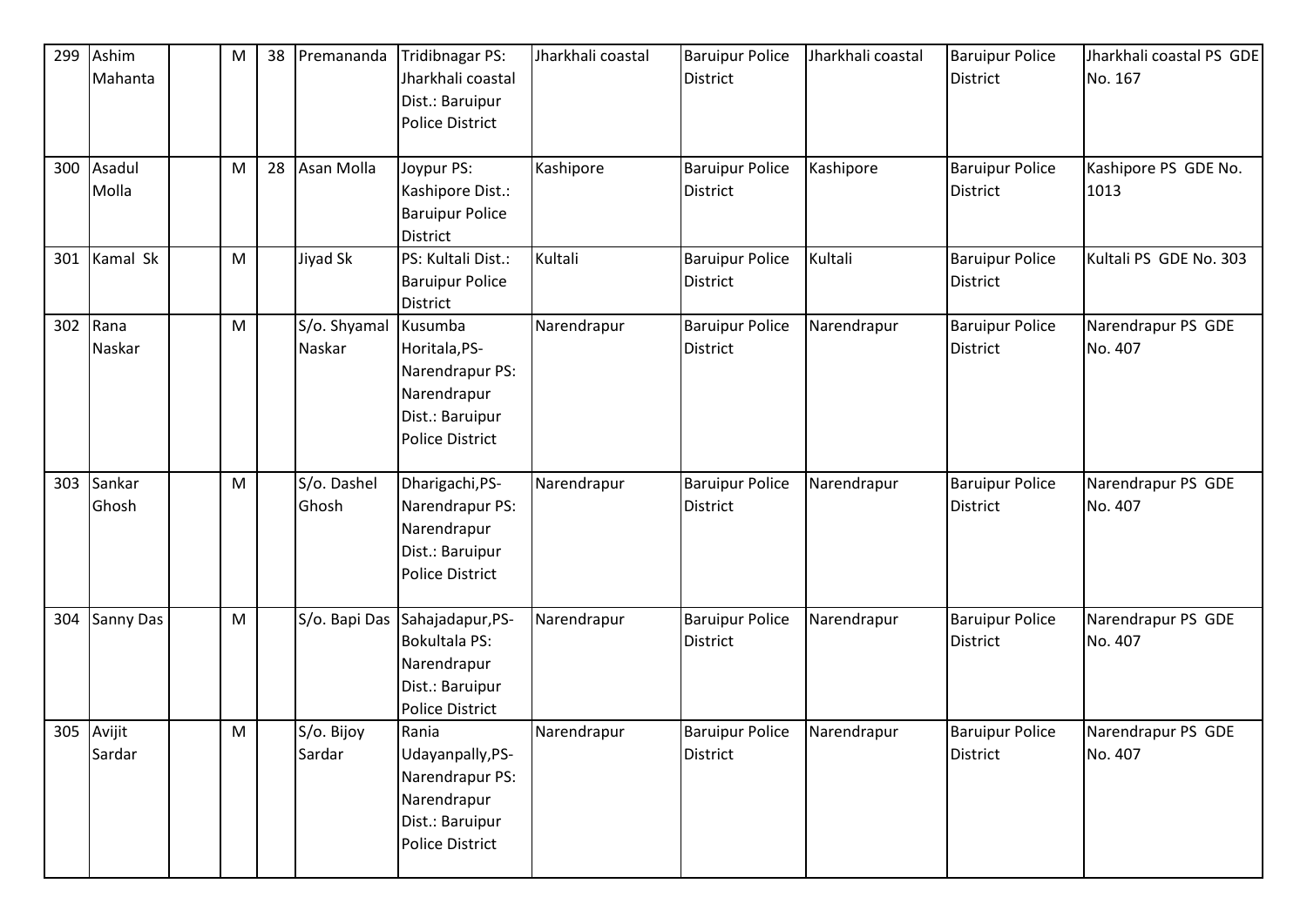| 306 | <b>Sujoy Das</b>   | M |    | S/o. Kanu Das Rania            | Udayanpally, PS-<br>Narendrapur PS:<br>Narendrapur<br>Dist.: Baruipur<br><b>Police District</b>                                        | Narendrapur | <b>Baruipur Police</b><br>District        | Narendrapur | <b>Baruipur Police</b><br><b>District</b> | Narendrapur PS GDE<br>No. 407 |
|-----|--------------------|---|----|--------------------------------|----------------------------------------------------------------------------------------------------------------------------------------|-------------|-------------------------------------------|-------------|-------------------------------------------|-------------------------------|
| 307 | Manoj<br>Maity     | M |    | $S/O$ .<br>Mokoranjan<br>Maity | Rania<br>Udayanpally, PS-<br>Narendrapur PS:<br>Narendrapur<br>Dist.: Baruipur<br><b>Police District</b>                               | Narendrapur | <b>Baruipur Police</b><br><b>District</b> | Narendrapur | <b>Baruipur Police</b><br><b>District</b> | Narendrapur PS GDE<br>No. 407 |
| 308 | Sohom<br>Adhikari  | M |    | S/o. Sunanda<br>Adhikari       | Newtown PS:<br>Narendrapur<br>Dist.: Baruipur<br><b>Police District</b>                                                                | Narendrapur | <b>Baruipur Police</b><br><b>District</b> | Narendrapur | <b>Baruipur Police</b><br><b>District</b> | Narendrapur PS GDE<br>No. 459 |
| 309 | Aritra<br>Mondal   | M |    | S/o. Goutam<br>Mondal          | PS: Narendrapur<br>Dist.: Baruipur<br><b>Police District</b>                                                                           | Narendrapur | <b>Baruipur Police</b><br><b>District</b> | Narendrapur | <b>Baruipur Police</b><br><b>District</b> | Narendrapur PS GDE<br>No. 459 |
| 310 | Arnab<br>Dutta     | M |    | S/o. Amit<br>Dutta             | Madhyagram PS:<br>Narendrapur<br>Dist.: Baruipur<br><b>Police District</b>                                                             | Narendrapur | <b>Baruipur Police</b><br><b>District</b> | Narendrapur | <b>Baruipur Police</b><br><b>District</b> | Narendrapur PS GDE<br>No. 459 |
| 311 | Ahtrik<br>Banerjee | M |    | S/o. Ujjal<br>Banerjee         | 65 Sehtal Park, PS- Narendrapur<br>Bansdroni PS:<br>Narendrapur<br>Dist.: Baruipur<br><b>Police District</b>                           |             | <b>Baruipur Police</b><br><b>District</b> | Narendrapur | <b>Baruipur Police</b><br><b>District</b> | Narendrapur PS GDE<br>No. 459 |
| 312 | Moumita<br>Das     | F | 25 | W/o. Ashok<br>Das              | Uttar Madarhat,<br>Daspara, PO.<br>Madarhat, PS.<br><b>Baruipu PS:</b><br><b>Baruipur Dist.:</b><br><b>Baruipur Police</b><br>District | Baruipur    | <b>Baruipur Police</b><br><b>District</b> | Sonarpur    | <b>Baruipur Police</b><br><b>District</b> | Sonarpur PS GDE No.<br>456    |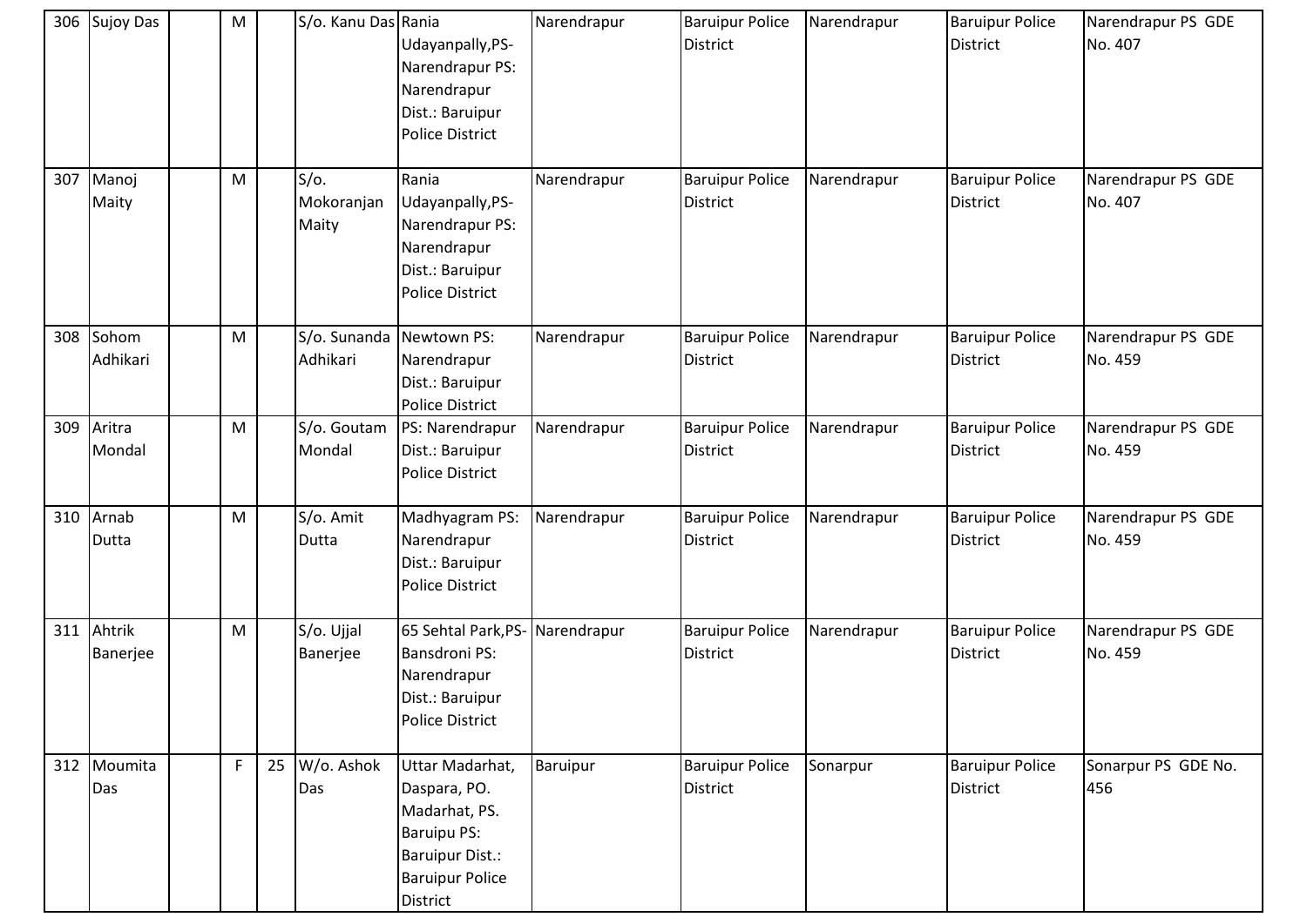| 313 | Biswajit           | M | 25 | S/o.bapi                     | Sonarpur Tegharia Narendrapur |                  | <b>Baruipur Police</b> | Sonarpur       | <b>Baruipur Police</b> | Sonarpur PS GDE No.    |
|-----|--------------------|---|----|------------------------------|-------------------------------|------------------|------------------------|----------------|------------------------|------------------------|
|     | Sardar             |   |    | Sardar                       | Dashanipara, PO.              |                  | <b>District</b>        |                | District               | 456                    |
|     |                    |   |    |                              | R.k. Pally, PS. PS:           |                  |                        |                |                        |                        |
|     |                    |   |    |                              | Narendrapur                   |                  |                        |                |                        |                        |
|     |                    |   |    |                              | Dist.: Baruipur               |                  |                        |                |                        |                        |
|     |                    |   |    |                              | <b>Police District</b>        |                  |                        |                |                        |                        |
|     |                    |   |    |                              |                               |                  |                        |                |                        |                        |
|     |                    |   |    |                              |                               |                  |                        |                |                        |                        |
| 314 | Sanjit             | M |    | Sital Kundu                  |                               |                  | <b>Basirhat</b>        | <b>Baduria</b> | <b>Basirhat</b>        | Baduria PS GDE No. 355 |
| 315 | Kundu<br>Azharuddi | M |    | Saheb Ali                    |                               |                  | <b>Basirhat</b>        | <b>Baduria</b> | <b>Basirhat</b>        | Baduria PS GDE No. 355 |
|     | n Mondal           |   |    | Mondal                       |                               |                  |                        |                |                        |                        |
|     |                    |   |    |                              |                               |                  |                        |                |                        |                        |
| 316 | Aprtanu            | M |    | Pradip                       |                               |                  | <b>Basirhat</b>        | <b>Baduria</b> | <b>Basirhat</b>        | Baduria PS GDE No. 355 |
|     | Mallick            |   |    | Mallick                      |                               |                  |                        |                |                        |                        |
| 317 | Ajmir              | M | 23 | Jahar Ali                    | Ghusighata PS:                | Haroa            | <b>Basirhat</b>        | Haroa          | <b>Basirhat</b>        | Haroa PS GDE No. 342   |
|     | Mondal             |   |    | Mondal                       | Haroa Dist.:                  |                  |                        |                |                        |                        |
|     |                    |   |    |                              | <b>Basirhat</b>               |                  |                        |                |                        |                        |
| 318 | Hafijul            | M | 32 | Ratan Sikari                 | Ghusighata PS:                | Haroa            | <b>Basirhat</b>        | Haroa          | <b>Basirhat</b>        | Haroa PS GDE No. 342   |
|     | Sikari             |   |    |                              | Haroa Dist.:                  |                  |                        |                |                        |                        |
|     |                    |   |    |                              | <b>Basirhat</b>               |                  |                        |                |                        |                        |
| 319 | Monirul            | M | 26 | Hossen                       | Mothura PS:                   | Haroa            | <b>Basirhat</b>        | Haroa          | Basirhat               | Haroa PS GDE No. 342   |
|     | Mallick            |   |    | Mallick                      | Haroa Dist.:                  |                  |                        |                |                        |                        |
|     |                    |   |    |                              | <b>Basirhat</b>               |                  |                        |                |                        |                        |
| 320 | Selim              | M | 19 | Sabik Miya                   | Haroa Sk Para PS:             | Haroa            | <b>Basirhat</b>        | Haroa          | <b>Basirhat</b>        | Haroa PS GDE No. 342   |
|     | Miya               |   |    |                              | Haroa Dist.:                  |                  |                        |                |                        |                        |
|     |                    |   |    |                              | <b>Basirhat</b>               |                  |                        |                |                        |                        |
| 321 | Mostafa            | M | 19 | Mucha Molla                  | Atghara PS: Haroa Haroa       |                  | <b>Basirhat</b>        | Haroa          | <b>Basirhat</b>        | Haroa PS GDE No. 342   |
|     | Molla              |   |    |                              | Dist.: Basirhat               |                  |                        |                |                        |                        |
|     | 322 Asmi           | M |    | 23 Safikul Sahaji Ghona, PS- |                               | <b>Bashirhat</b> | <b>Basirhat</b>        | Hasnabad       | <b>Basirhat</b>        | Hasnabad PS GDE No.    |
|     | Sahaji             |   |    |                              | <b>Basirhat PS:</b>           |                  |                        |                |                        | 315                    |
|     |                    |   |    |                              | <b>Bashirhat Dist.:</b>       |                  |                        |                |                        |                        |
|     |                    |   |    |                              | Basirhat                      |                  |                        |                |                        |                        |
| 323 | Rahul              | M | 23 | Rafikul Sahaji Ghona, PS-    |                               | Bashirhat        | <b>Basirhat</b>        | Hasnabad       | <b>Basirhat</b>        | Hasnabad PS GDE No.    |
|     | Sahaji             |   |    |                              | <b>Basirhat PS:</b>           |                  |                        |                |                        | 315                    |
|     |                    |   |    |                              | <b>Bashirhat Dist.:</b>       |                  |                        |                |                        |                        |
|     |                    |   |    |                              | Basirhat                      |                  |                        |                |                        |                        |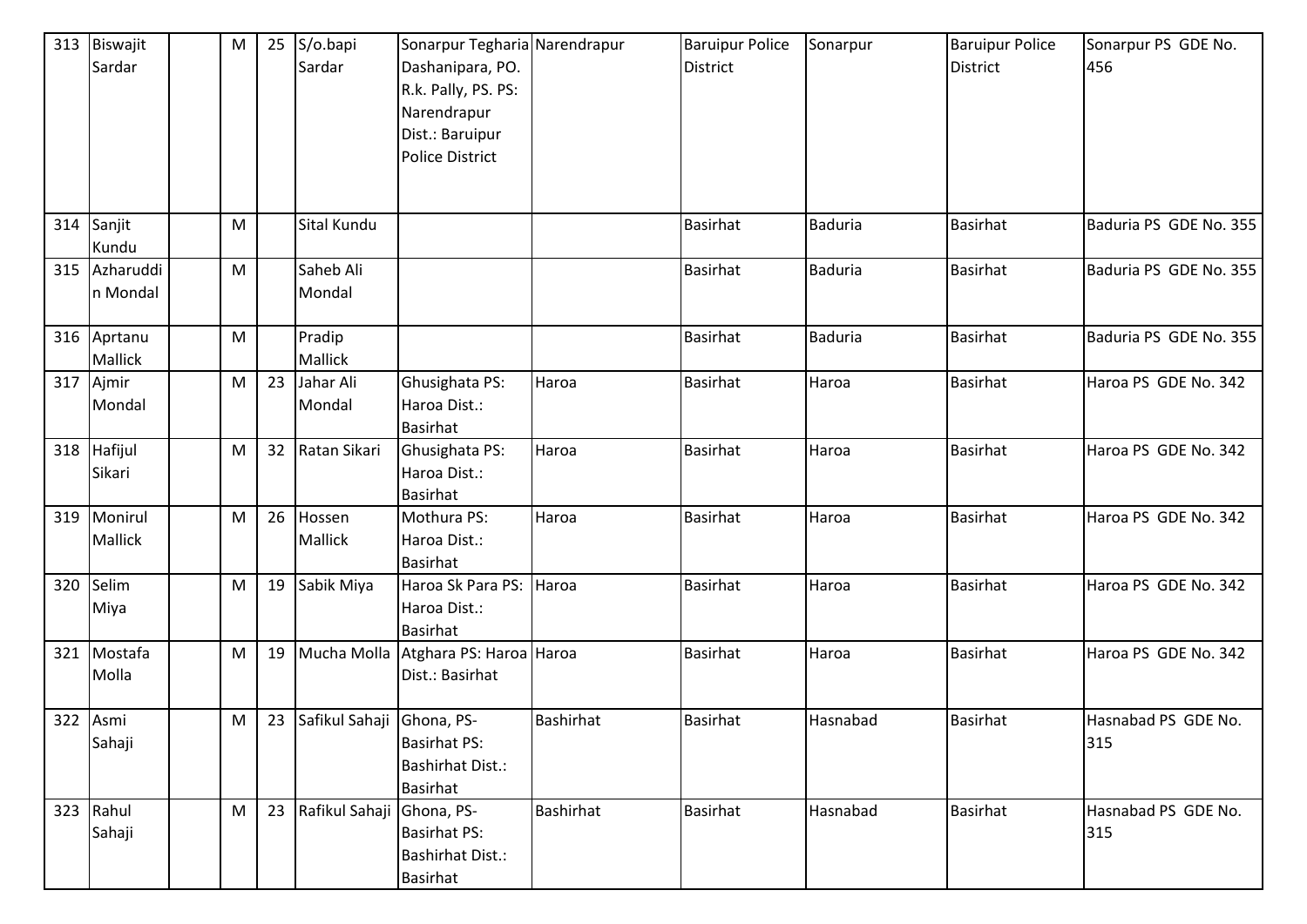| 324 | Ashadul        | M | 20 | Mosha          | Ghona, PS-              | <b>Bashirhat</b> | <b>Basirhat</b> | Hasnabad     | <b>Basirhat</b> | Hasnabad PS GDE No.  |
|-----|----------------|---|----|----------------|-------------------------|------------------|-----------------|--------------|-----------------|----------------------|
|     | Mondal         |   |    | Mondal         | <b>Basirhat PS:</b>     |                  |                 |              |                 | 315                  |
|     |                |   |    |                | <b>Bashirhat Dist.:</b> |                  |                 |              |                 |                      |
|     |                |   |    |                | <b>Basirhat</b>         |                  |                 |              |                 |                      |
| 325 | Amanulla       | M |    | 30 S/o-yaeshin | Vill-Chopali, PO-       | Minakhan         | <b>Basirhat</b> | <b>MATIA</b> | <b>Basirhat</b> | MATIA PS GDE No. 289 |
|     | <b>Mallick</b> |   |    | Mollaick       | Norpur, PS-             |                  |                 |              |                 |                      |
|     |                |   |    |                | Minakhan, Dist-         |                  |                 |              |                 |                      |
|     |                |   |    |                | North 4 PS:             |                  |                 |              |                 |                      |
|     |                |   |    |                | Minakhan Dist.:         |                  |                 |              |                 |                      |
|     |                |   |    |                | Basirhat                |                  |                 |              |                 |                      |
|     | 326 Najrul     | M |    | $51$ S/o-lt.   | Vill+PO-Nehalpur, MATIA |                  | <b>Basirhat</b> | <b>MATIA</b> | <b>Basirhat</b> | MATIA PS GDE No. 289 |
|     | Kabir          |   |    | Matujar        | PS-Matia, Dist-         |                  |                 |              |                 |                      |
|     |                |   |    | Rahaman        | North 42                |                  |                 |              |                 |                      |
|     |                |   |    |                | Parganas PS:            |                  |                 |              |                 |                      |
|     |                |   |    |                | MATIA Dist.:            |                  |                 |              |                 |                      |
|     |                |   |    |                | <b>Basirhat</b>         |                  |                 |              |                 |                      |
|     |                |   |    |                |                         |                  |                 |              |                 |                      |
| 327 | Ohab Ali       | M | 19 | S/o-ohid Ali   | Vill+PO-Nehalpur, MATIA |                  | <b>Basirhat</b> | <b>MATIA</b> | <b>Basirhat</b> | MATIA PS GDE No. 289 |
|     | Mondal         |   |    | Mondal         | PS-Matia, Dist-         |                  |                 |              |                 |                      |
|     |                |   |    |                | North 42                |                  |                 |              |                 |                      |
|     |                |   |    |                | Parganas PS:            |                  |                 |              |                 |                      |
|     |                |   |    |                | <b>MATIA Dist.:</b>     |                  |                 |              |                 |                      |
|     |                |   |    |                | Basirhat                |                  |                 |              |                 |                      |
|     |                |   |    |                |                         |                  |                 |              |                 |                      |
| 328 | Rakibul        | M | 18 | S/o-sinajul    | Vill+PO-Nehalpur, MATIA |                  | <b>Basirhat</b> | <b>MATIA</b> | <b>Basirhat</b> | MATIA PS GDE No. 289 |
|     | Sahajee        |   |    | Sahajee        | PS-Matia, Dist-         |                  |                 |              |                 |                      |
|     |                |   |    |                | North 42                |                  |                 |              |                 |                      |
|     |                |   |    |                | Parganas PS:            |                  |                 |              |                 |                      |
|     |                |   |    |                | <b>MATIA Dist.:</b>     |                  |                 |              |                 |                      |
|     |                |   |    |                | <b>Basirhat</b>         |                  |                 |              |                 |                      |
|     |                |   |    |                |                         |                  |                 |              |                 |                      |
| 329 | Aminur         | M | 26 | S/o-joynal     | Vill+PO-Nehalpur, MATIA |                  | <b>Basirhat</b> | <b>MATIA</b> | <b>Basirhat</b> | MATIA PS GDE No. 289 |
|     | Sardar         |   |    | Sardar         | PS-Matia, Dist-         |                  |                 |              |                 |                      |
|     |                |   |    |                | North 42                |                  |                 |              |                 |                      |
|     |                |   |    |                | Parganas PS:            |                  |                 |              |                 |                      |
|     |                |   |    |                | <b>MATIA Dist.:</b>     |                  |                 |              |                 |                      |
|     |                |   |    |                | <b>Basirhat</b>         |                  |                 |              |                 |                      |
|     |                |   |    |                |                         |                  |                 |              |                 |                      |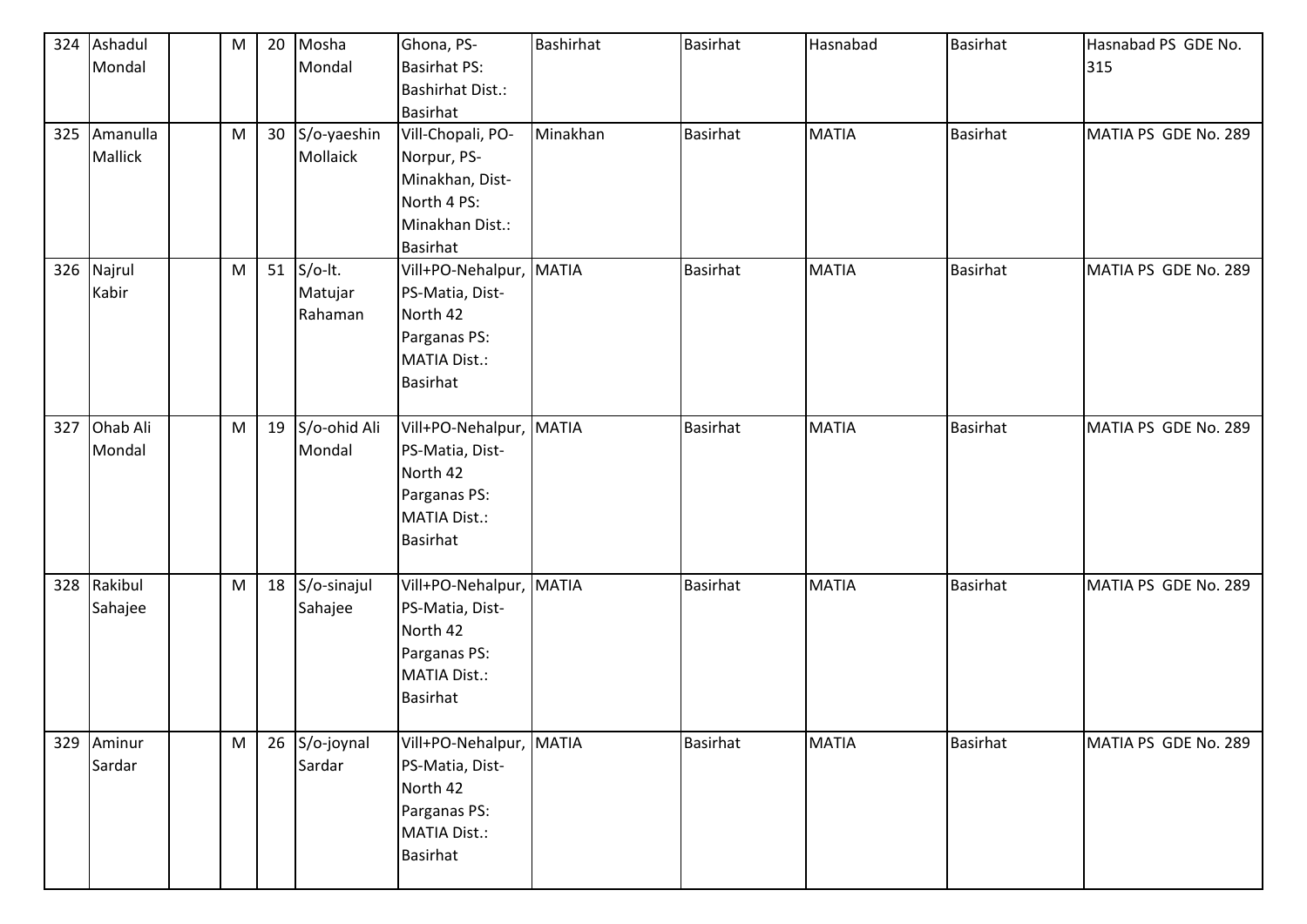| 330 | Azahar<br>Sardar      | M | 24 | S/o-joynal<br>Sardar       | Vill+PO-Nehalpur, MATIA<br>PS-Matia, Dist-<br>North 42<br>Parganas PS:<br><b>MATIA Dist.:</b><br><b>Basirhat</b> |                | <b>Basirhat</b> | <b>MATIA</b>   | <b>Basirhat</b>                          | MATIA PS GDE No. 289             |
|-----|-----------------------|---|----|----------------------------|------------------------------------------------------------------------------------------------------------------|----------------|-----------------|----------------|------------------------------------------|----------------------------------|
| 331 | Hasanur<br>Sardar     | M | 24 | S/o-babur Ali<br>Mondal    | Vill-Bibipur, PS-<br>Matia, Dist-North<br>24 Parganas PS:<br><b>MATIA Dist.:</b><br><b>Basirhat</b>              | <b>MATIA</b>   | <b>Basirhat</b> | <b>MATIA</b>   | <b>Basirhat</b>                          | MATIA PS GDE No. 289             |
| 332 | Momen<br>Ali Molla    | M |    | S/o-Lt. Imran<br>Ali Molla |                                                                                                                  |                | <b>Basirhat</b> | Minakhan       | <b>Basirhat</b>                          | Minakhan PS GDE No.<br>253       |
| 333 | Chalamat<br>Ali Molla | M |    | S/o-Lt. Sahad<br>Ali Molla |                                                                                                                  |                | <b>Basirhat</b> | Minakhan       | <b>Basirhat</b>                          | Minakhan PS GDE No.<br>253       |
| 334 | Biswanath<br>Acharya  |   | 45 | Narayan<br>Acharya         | <b>Birati</b><br>Mahajatinagar, PS<br>Airport, Kol-51                                                            |                | <b>Basirhat</b> | Nscbi airport  | Bidhannagar<br>Police<br>Commissionerate | Nscbi airport PS GDE<br>No. 187  |
| 335 | Jayanta<br>Sarkar     |   | 32 | Jiban Sarkar               | Narayanpur<br>Kadihati, PS<br>Narayanpur, Kol-<br>132                                                            |                | <b>Basirhat</b> | Nscbi airport  | Bidhannagar<br>Police<br>Commissionerate | Nscbi airport PS GDE<br>No. 187  |
| 336 | Munna Sk              | M | 19 | Sk Kamal                   |                                                                                                                  |                | <b>Basirhat</b> | Khoyrasole     | Birbhum                                  | Khoyrasole PS GDE No.<br>314     |
| 337 | Ganesh<br>Garain      | M |    | <b>Manik Garain</b>        |                                                                                                                  |                | <b>Basirhat</b> | Khoyrasole     | Birbhum                                  | Khoyrasole PS GDE No.<br>314     |
| 338 | Somnath<br>Lohar      | M |    | Nakul Lohar                | Rampur Md.<br>Bazar Birbhum PS:<br>Mahammad bazar<br>Dist.: Birbhum                                              | Mahammad bazar | Birbhum         | Mahammad bazar | Birbhum                                  | Mahammad bazar PS<br>GDE No. 484 |
| 339 | Gobando<br>Mal        |   | 27 | Sukumar Mal                | Gopalpur PS:<br>Murarai Dist.:<br>Birbhum                                                                        | Murarai        | Birbhum         | Murarai        | Birbhum                                  | Murarai PS GDE No. 292           |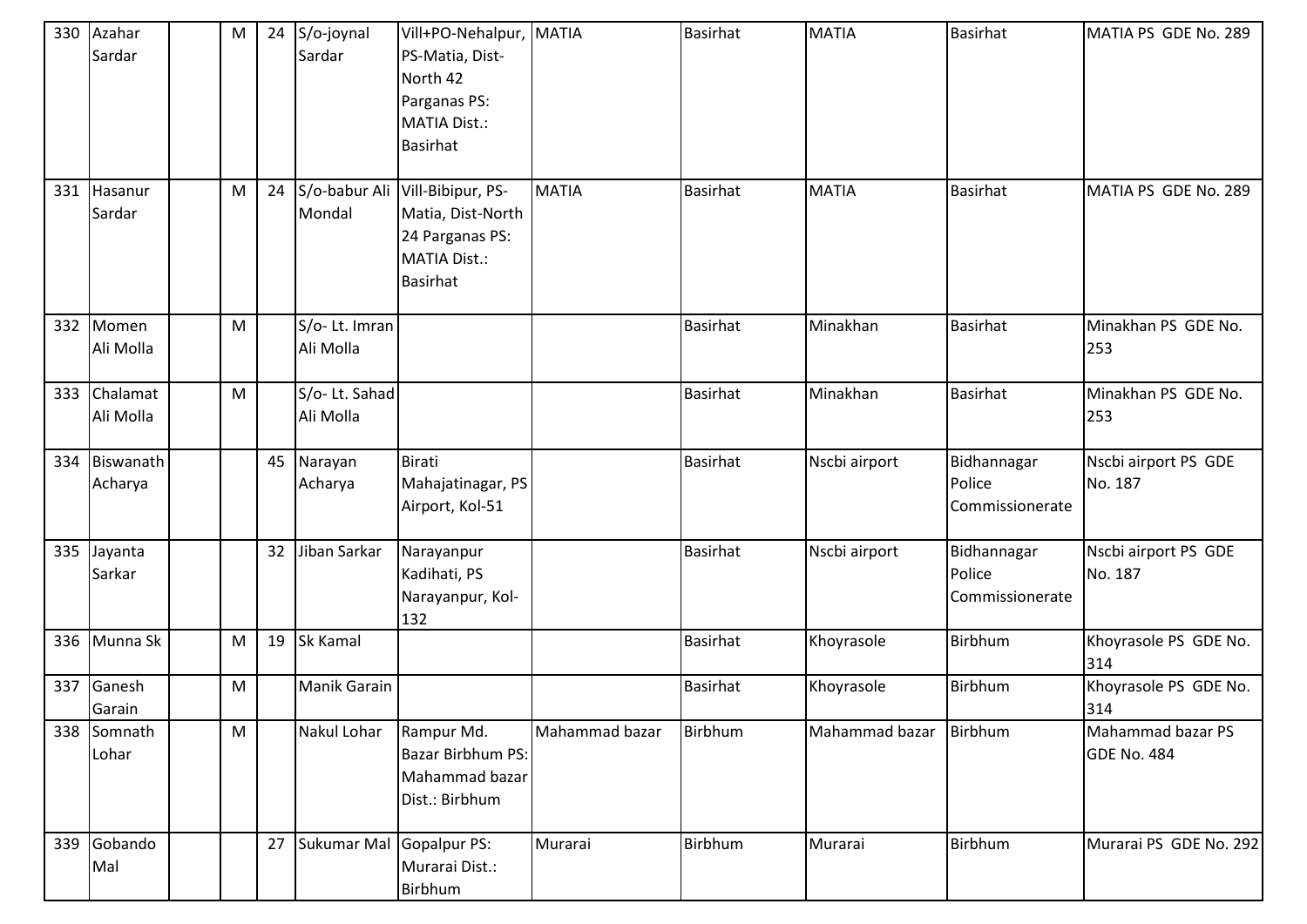| 340 | <b>Binad Mal</b>         |                | 25 | Ganesh Mal              | <b>Bahadurpur PS:</b><br>Murarai Dist.:                             | Murarai  | Birbhum        | Murarai  | Birbhum        | Murarai PS GDE No. 292  |
|-----|--------------------------|----------------|----|-------------------------|---------------------------------------------------------------------|----------|----------------|----------|----------------|-------------------------|
| 341 | Pratay<br>Mal            | M              | 28 | Paresh<br>Chandra Mal   | Birbhum<br>Ashrampara PS:<br>Nalhati Dist.:<br>Birbhum              | Nalhati  | Birbhum        | Nalhati  | <b>Birbhum</b> | Nalhati PS GDE No. 324  |
| 342 | Surat Mal                | M              | 20 | Kalu Mal                | Nalhati Ward No-<br>5 PS: Nalhati Dist.:<br>Birbhum                 | Nalhati  | Birbhum        | Nalhati  | <b>Birbhum</b> | Nalhati PS GDE No. 324  |
| 343 | Bikram<br>Gupta          | M <sub>1</sub> |    |                         | 324 Suman Gupta Nalhati Ward No-<br>5 PS: Nalhati Dist.:<br>Birbhum | Nalhati  | Birbhum        | Nalhati  | Birbhum        | Nalhati PS GDE No. 324  |
| 344 | Ebrahim<br><b>Sk</b>     | M              | 25 | Paltu Sk                | Baro Kulberia PS:<br>Nalhati Dist.:<br>Birbhum                      | Nalhati  | Birbhum        | Nalhati  | Birbhum        | Nalhati PS GDE No. 324  |
| 345 | Sudhadho<br>n Mal        | M              | 21 | Sadhan Mal              | Paikapara PS:<br>Nalhati Dist.:<br>Birbhum                          | Nalhati  | Birbhum        | Nalhati  | Birbhum        | Nalhati PS GDE No. 324  |
| 346 | Sujoy Mal                | M              | 21 | <b>Tapan Mal</b>        | Paikapara PS:<br>Nalhati Dist.:<br>Birbhum                          | Nalhati  | Birbhum        | Nalhati  | <b>Birbhum</b> | Nalhati PS GDE No. 324  |
| 347 | Ashadul<br><b>Sk</b>     | M              | 30 | <b>Anisul Sk</b>        | Kutubpur PS:<br>Paikar Dist.:<br>Birbhum                            | Paikar   | Birbhum        | Paikar   | <b>Birbhum</b> | Paikar PS GDE No. 253   |
| 348 | Nasiruddi<br>n Sk        | M              | 35 | <b>Khairul Basar</b>    | Paikar PS: Paikar<br>Dist.: Birbhum                                 | Paikar   | <b>Birbhum</b> | Paikar   | Birbhum        | Paikar PS GDE No. 253   |
| 349 | Md Yasuf                 | M              | 22 | Lt. Abduk<br>Kalam      | Sattor PS: Panrui<br>Dist.: Birbhum                                 | Panrui   | Birbhum        | Panrui   | Birbhum        | Panrui PS GDE No. 210   |
| 350 | Dinesh<br>Mukherje<br>le | M              | 20 | Lt. Goutam<br>Mukherjee | Sainthia Ward no<br>09 PS: Sainthia<br>Dist.: Birbhum               | Sainthia | Birbhum        | Sainthia | Birbhum        | Sainthia PS GDE No. 352 |
| 351 | Raja Bagdi               | M              | 25 | Kali Charan<br>Bagdi    | Ward no 16 PS:<br>Sainthia Dist.:<br>Birbhum                        | Sainthia | Birbhum        | Sainthia | Birbhum        | Sainthia PS GDE No. 352 |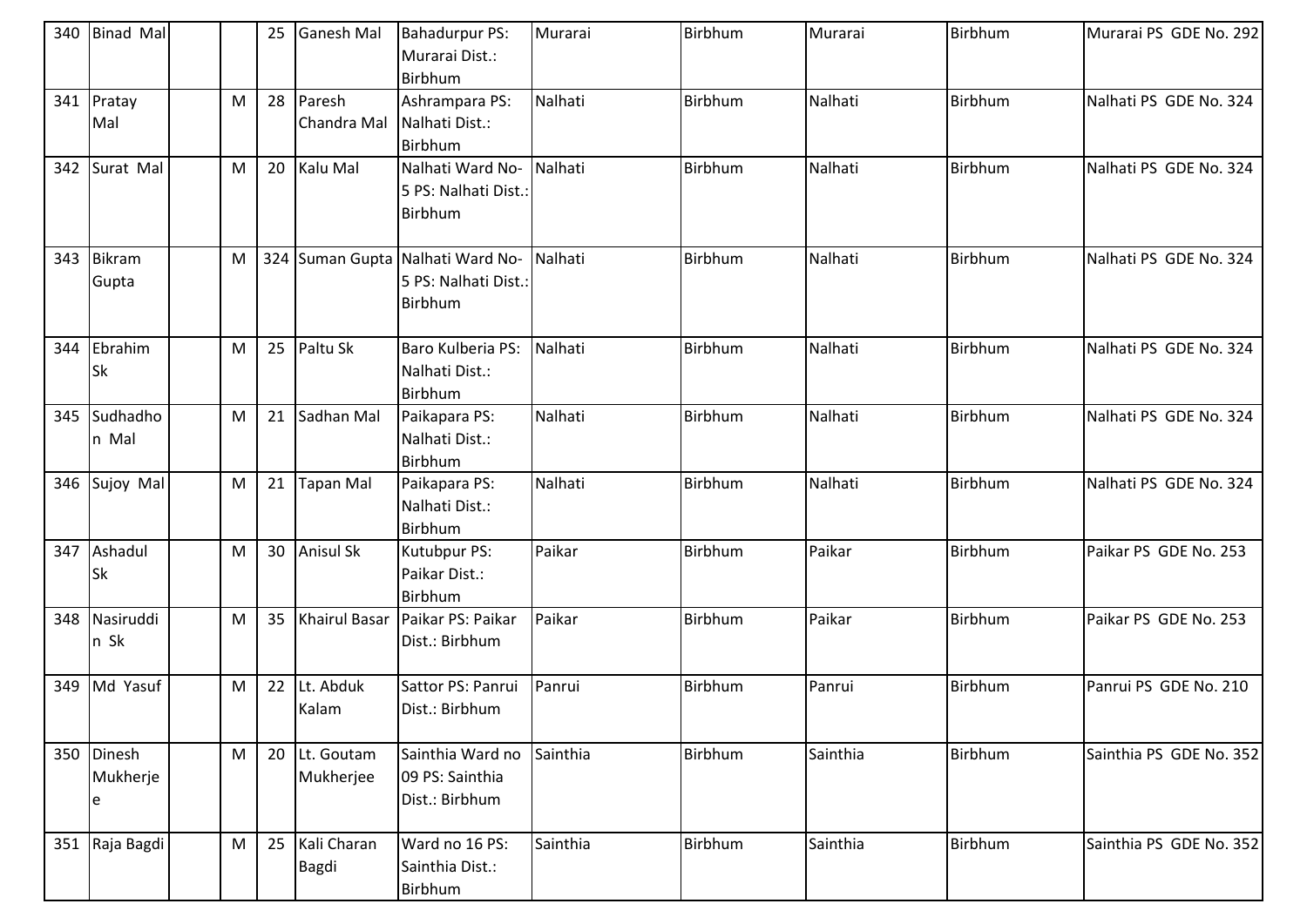| 352 | Tapas            | M | 35 | Tarun Ghuha   | Ward no 15 PS:               | Sainthia      | Birbhum         | Sainthia      | Birbhum         | Sainthia PS GDE No. 359 |
|-----|------------------|---|----|---------------|------------------------------|---------------|-----------------|---------------|-----------------|-------------------------|
|     | Ghuha            |   |    |               | Sainthia Dist.:              |               |                 |               |                 |                         |
|     |                  |   |    |               | Birbhum                      |               |                 |               |                 |                         |
| 353 | <b>Pulak Das</b> | M | 49 | Lt. Nepal Ch. | Ward no 15 PS:               | Sainthia      | Birbhum         | Sainthia      | Birbhum         | Sainthia PS GDE No. 359 |
|     |                  |   |    | Das           | Sainthia Dist.:              |               |                 |               |                 |                         |
|     |                  |   |    |               | Birbhum                      |               |                 |               |                 |                         |
| 354 | Sanjay           |   | 32 | Lt Ganesh     | Goalpara PS:                 | Shantiniketan | Birbhum         | Shantiniketan | Birbhum         | Shantiniketan PS GDE    |
|     | Lohar            |   |    | Lohar         | Shantiniketan                |               |                 |               |                 | No. 302                 |
|     |                  |   |    |               | Dist.: Birbhum               |               |                 |               |                 |                         |
| 355 | Raju             |   | 40 | Lt Joynal     | Bhubandanga PS:              | Bolpur        | Birbhum         | Shantiniketan | Birbhum         | Shantiniketan PS GDE    |
|     | Haque            |   |    | Haque         | <b>Bolpur Dist.:</b>         |               |                 |               |                 | No. 302                 |
|     |                  |   |    |               | Birbhum                      |               |                 |               |                 |                         |
| 356 | Arabinda         | M | 28 | Madan         | Bhubandanga PS:              | Bolpur        | Birbhum         | Shantiniketan | Birbhum         | Shantiniketan PS GDE    |
|     | Mondal           |   |    | Mondal        | <b>Bolpur Dist.:</b>         |               |                 |               |                 | No. 302                 |
|     |                  |   |    |               | Birbhum                      |               |                 |               |                 |                         |
| 357 | Sk. Jakir        | M |    |               | Sk. Mahemud Kendua Fakirpara | Suri          | Birbhum         | Suri          | Birbhum         | Suri PS GDE No. 455     |
|     |                  |   |    |               | PS: Suri Dist.:              |               |                 |               |                 |                         |
|     |                  |   |    |               | Birbhum                      |               |                 |               |                 |                         |
|     |                  |   |    |               |                              |               |                 |               |                 |                         |
| 358 | Sk.              | M |    | Sk. Lalu      | Lalkhutipara PS:             | Suri          | Birbhum         | Suri          | Birbhum         | Suri PS GDE No. 455     |
|     | Hannan           |   |    |               | Suri Dist.:                  |               |                 |               |                 |                         |
|     |                  |   |    |               | Birbhum                      |               |                 |               |                 |                         |
| 359 | Bhombal          | M |    | Ashok         | Duttapukur PS:               | Suri          | Birbhum         | Suri          | Birbhum         | Suri PS GDE No. 455     |
|     | Mahara           |   |    | Mahara        | Suri Dist.:                  |               |                 |               |                 |                         |
|     |                  |   |    |               | Birbhum                      |               |                 |               |                 |                         |
| 360 | Basiruddin       |   |    | Mohiruddin    | <b>Bagtui PS:</b>            | Rampurhat     | Birbhum         | Tarapith      | Birbhum         | Tarapith PS GDE No.     |
|     | <b>Sk</b>        |   |    | Sk            | Rampurhat Dist.:             |               |                 |               |                 | 208                     |
|     |                  |   |    |               | Birbhum                      |               |                 |               |                 |                         |
| 361 | Ramesh           | M | 38 | Lt Gobardhan  |                              |               | <b>Basirhat</b> | Bhadreswar    | Chandannagar    | Bhadreswar PS GDE No.   |
|     | Shaw             |   |    | Shaw          |                              |               |                 |               | Police          | 101                     |
|     |                  |   |    |               |                              |               |                 |               | Commissionerate |                         |
|     |                  |   |    |               |                              |               |                 |               |                 |                         |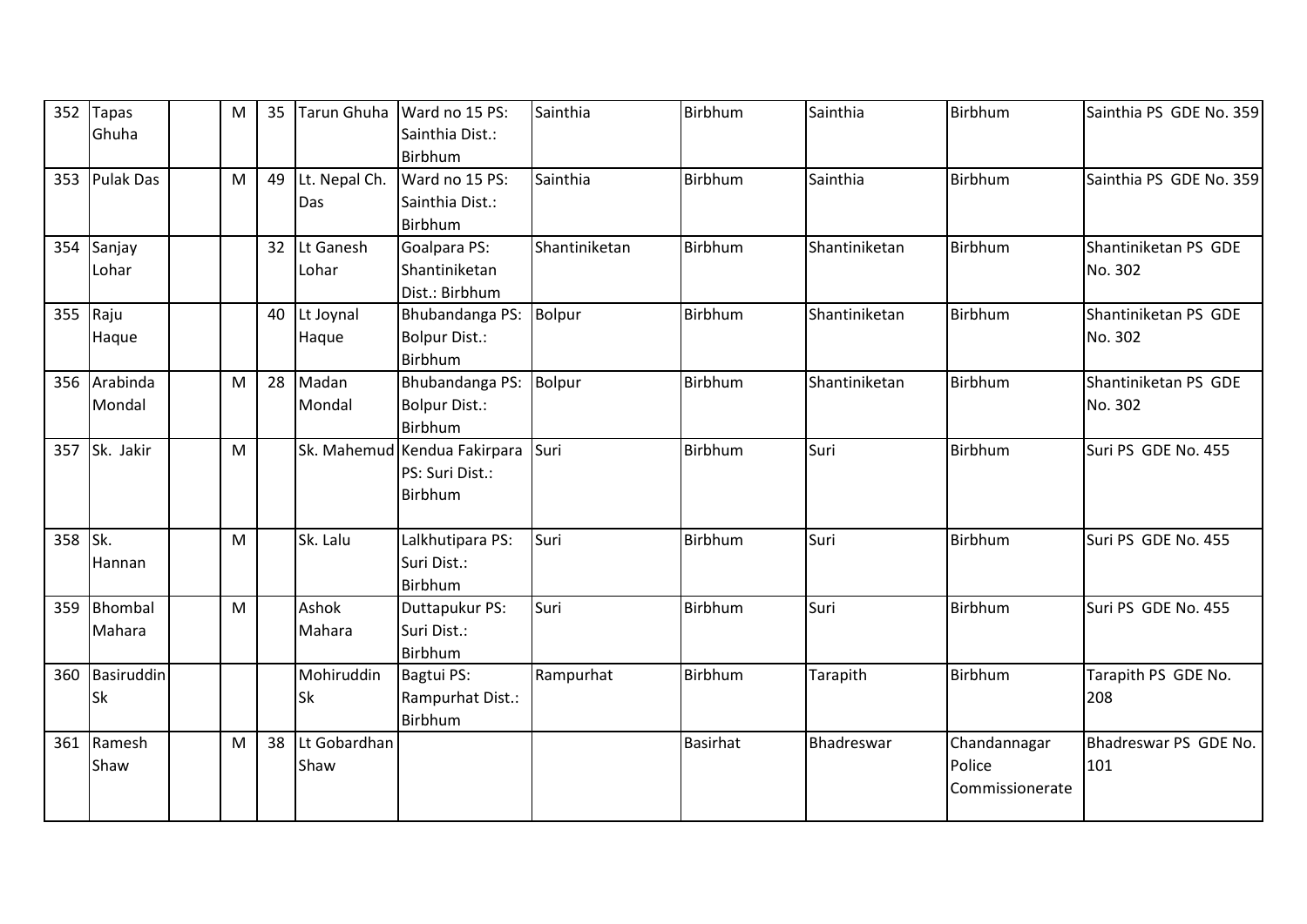| 362 | Subhankar<br>Mondal     | M | 22 | Binod<br>Mondal | Kumrobagan<br>Main Road, P.S-<br>Bhadreswar, Dist.-<br>Hoogh PS:<br><b>Bhadreswar Dist.:</b><br>Chandannagar<br>Police<br>Commissionerate     | Bhadreswar   | Chandannagar<br>Police<br>Commissionerat<br>e | Chandannagar | Chandannagar<br>Police<br>Commissionerate | Chandannagar PS GDE<br>No. 283 |
|-----|-------------------------|---|----|-----------------|-----------------------------------------------------------------------------------------------------------------------------------------------|--------------|-----------------------------------------------|--------------|-------------------------------------------|--------------------------------|
| 363 | Prakash<br>Ghosh        | M | 20 |                 | Prasad Ghosh 3No. Lichutala,<br>$P.S-$<br>Chandannagar,<br>Hooghly PS:<br>Chandannagar<br>Dist.:<br>Chandannagar<br>Police<br>Commissionerate | Chandannagar | Chandannagar<br>Police<br>Commissionerat<br>e | Chandannagar | Chandannagar<br>Police<br>Commissionerate | Chandannagar PS GDE<br>No. 283 |
| 364 | Subho<br>Ram            | M | 19 | Rabi Ram        | Champdani<br>Kelabagan, P.S-<br>Bhadreswar,<br>Hooghly PS:<br><b>Bhadreswar Dist.:</b><br>Chandannagar<br>Police<br>Commissionerate           | Bhadreswar   | Chandannagar<br>Police<br>Commissionerat<br>e | Chandannagar | Chandannagar<br>Police<br>Commissionerate | Chandannagar PS GDE<br>No. 283 |
|     | 365 Sikandar<br>Harijan | M | 40 | Ram Harijan     | Laldighir Dhar, P.S-Chandannagar<br>Chandannagar,<br>Hooghly PS:<br>Chandannagar<br>Dist.:<br>Chandannagar<br>Police<br>Commissionerate       |              | Chandannagar<br>Police<br>Commissionerat<br>e | Chandannagar | Chandannagar<br>Police<br>Commissionerate | Chandannagar PS GDE<br>No. 283 |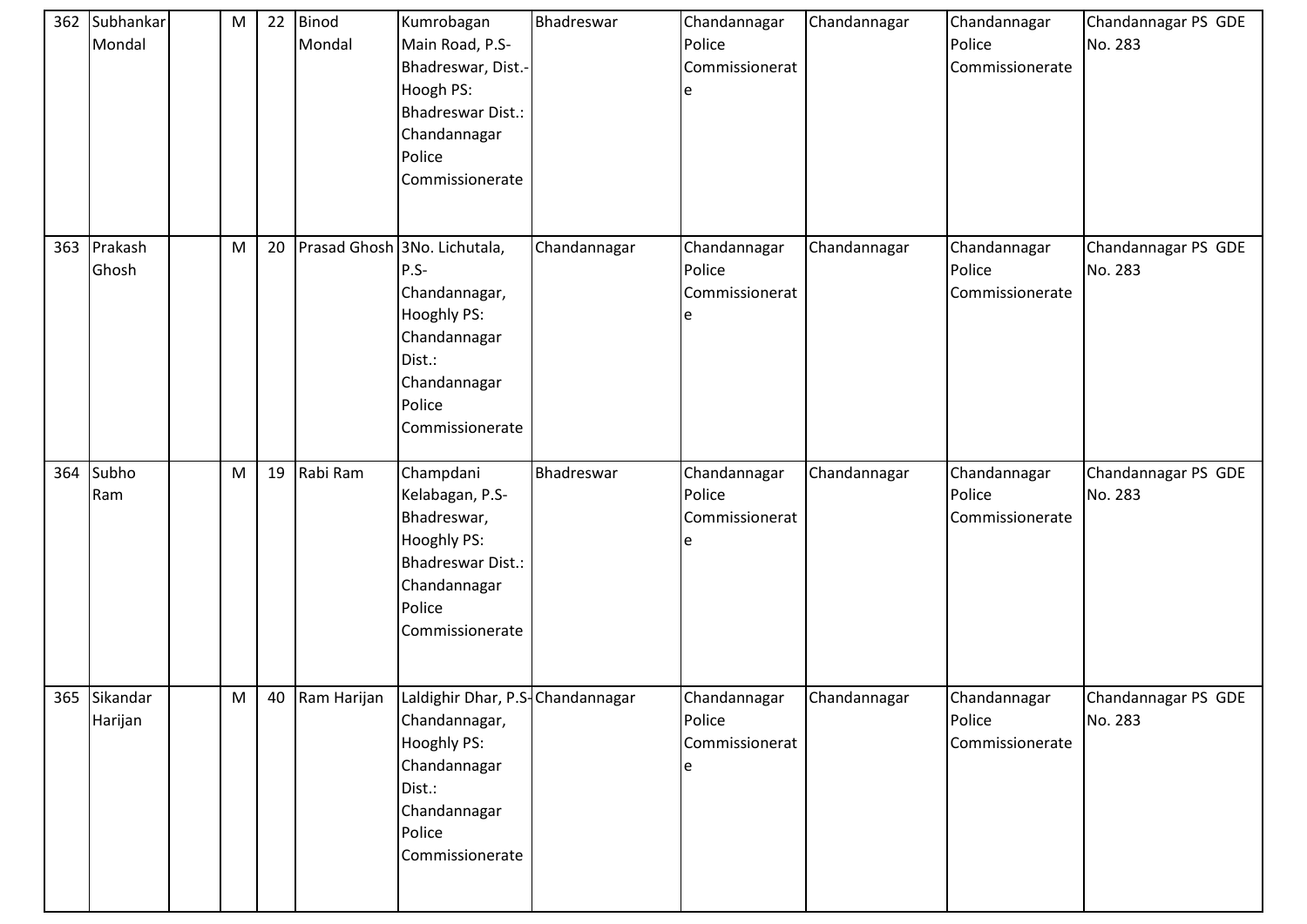| 366 | Sujoy Kar                   | M | 28 | Narayan Kar                | Haridradanga,<br>Satyanarayan<br>Colony, PS CHN<br>(H) | <b>Basirhat</b> | Chinsurah | Chandannagar<br>Police<br>Commissionerate | Chinsurah PS GDE No.<br>400 |
|-----|-----------------------------|---|----|----------------------------|--------------------------------------------------------|-----------------|-----------|-------------------------------------------|-----------------------------|
| 367 | Sukamal<br>Dutta            | M | 24 | Ashim Dutta                | Taldanga, Uday<br>Pally, PS CHN (H)                    | <b>Basirhat</b> | Chinsurah | Chandannagar<br>Police<br>Commissionerate | Chinsurah PS GDE No.<br>400 |
| 368 | Subir<br>Dutta              | M | 26 | Sambhu<br>Dutta            | Taldanga, Sushil<br>Pally, PS CHN (H)                  | <b>Basirhat</b> | Chinsurah | Chandannagar<br>Police<br>Commissionerate | Chinsurah PS GDE No.<br>400 |
| 369 | Somnath<br>Ghosh            | M | 30 | Lt Sukumar<br>Ghosh        | Kaxmiganaj Bazar,<br>PS Chandannagar,<br>(H)           | <b>Basirhat</b> | Chinsurah | Chandannagar<br>Police<br>Commissionerate | Chinsurah PS GDE No.<br>400 |
| 370 | Souresh<br>Paramanik        | M | 23 | <b>Biplab</b><br>Paramanik | Bhagirathi Lane,<br>PS CHN (H)                         | <b>Basirhat</b> | Chinsurah | Chandannagar<br>Police<br>Commissionerate | Chinsurah PS GDE No.<br>409 |
| 371 | Jayanta<br><b>Biswas</b>    | M | 23 | Jagannath<br><b>Biswas</b> | Bhagirathi Lane,<br>PS CHN (H)                         | <b>Basirhat</b> | Chinsurah | Chandannagar<br>Police<br>Commissionerate | Chinsurah PS GDE No.<br>409 |
| 372 | Sujay Dey                   | M | 27 | Samir Dey                  | Ghosh goli, PS<br>CHN(H)                               | <b>Basirhat</b> | Chinsurah | Chandannagar<br>Police<br>Commissionerate | Chinsurah PS GDE No.<br>409 |
| 373 | Apurba<br>Mondal            | M | 30 | Prabir<br>Mondal           | Tulapatty ghat, PS<br>CHN(H)                           | <b>Basirhat</b> | Chinsurah | Chandannagar<br>Police<br>Commissionerate | Chinsurah PS GDE No.<br>409 |
| 374 | Somenatn<br>Khumbhak<br>lar | M | 32 | Bhagabo<br>Khumbhakar      | Tullapatty Ghat,<br>Krisha lane, PS<br>CHN(H)          | <b>Basirhat</b> | Chinsurah | Chandannagar<br>Police<br>Commissionerate | Chinsurah PS GDE No.<br>409 |
| 375 | Rajkumar<br>Roy             | M | 47 | Ramjanam<br>Roy            | NS Road, PS CHN<br>(H)                                 | <b>Basirhat</b> | Chinsurah | Chandannagar<br>Police<br>Commissionerate | Chinsurah PS GDE No.<br>441 |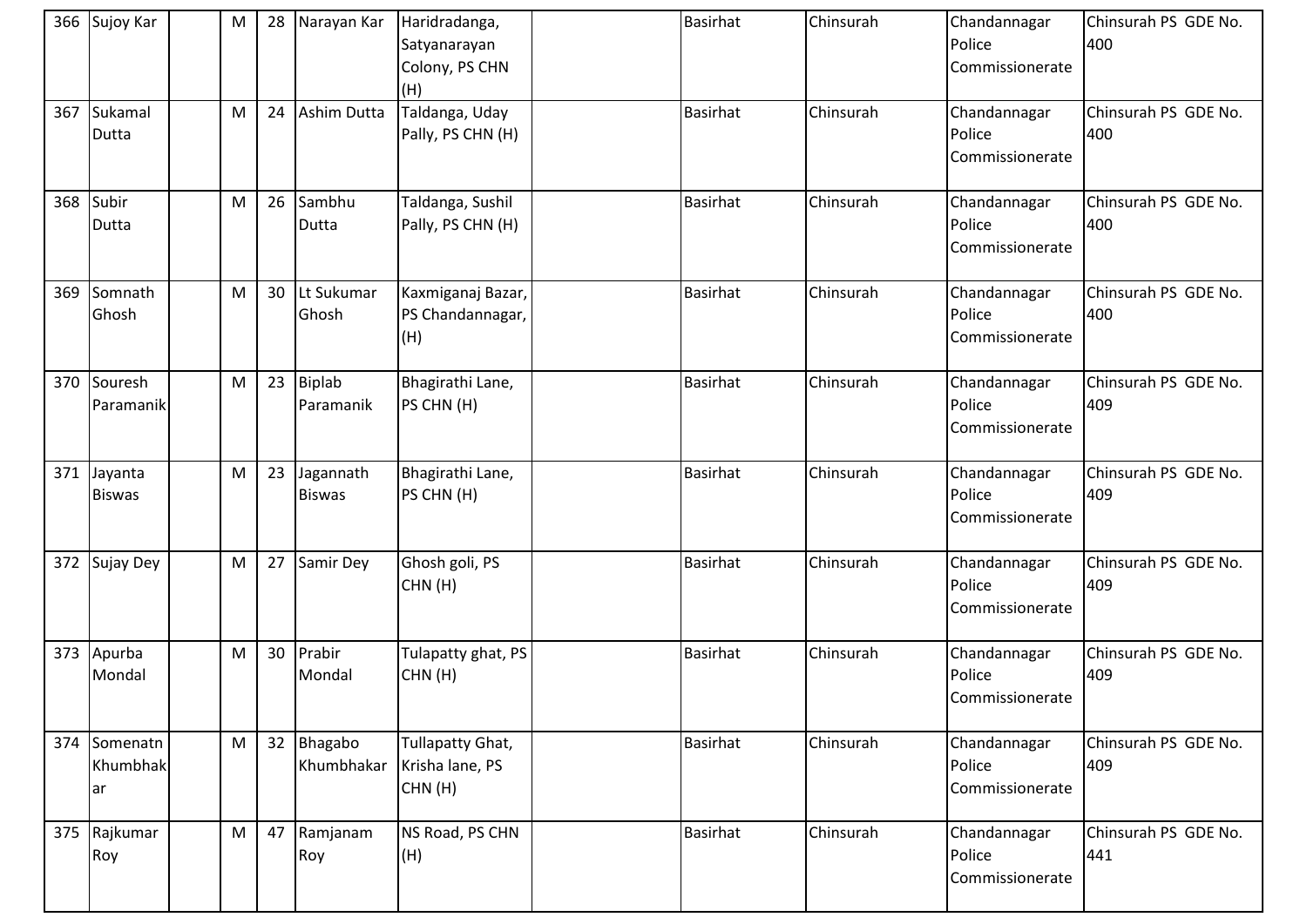| 376 | Giridhari<br>Roy          | M         | 54 | Ramjanam<br>Roy         | NS Road, PS CHN<br>(H)                               | <b>Basirhat</b> | Chinsurah | Chandannagar<br>Police<br>Commissionerate | Chinsurah PS GDE No.<br>441 |
|-----|---------------------------|-----------|----|-------------------------|------------------------------------------------------|-----------------|-----------|-------------------------------------------|-----------------------------|
| 377 | Rohit<br>Naidu            | M         | 18 | Lt Babu<br>Naidu        | Hooghly Station,<br>Loharpara, PS<br>CHN(H)          | <b>Basirhat</b> | Chinsurah | Chandannagar<br>Police<br>Commissionerate | Chinsurah PS GDE No.<br>217 |
| 378 | Kesto<br>Pramanik         | M         | 35 | Lt Sukumar<br>Paramanik | Hooghly Station,<br>Loharpara, PS<br>CHN(H)          | <b>Basirhat</b> | Chinsurah | Chandannagar<br>Police<br>Commissionerate | Chinsurah PS GDE No.<br>217 |
| 379 | Salamat<br><b>Mallick</b> | M         | 40 | Almatru<br>Mallick      | <b>Bhadua Masjid</b><br>Tala PS Dankuni<br>Hooghly   | <b>Basirhat</b> | Dankuni   | Chandannagar<br>Police<br>Commissionerate | Dankuni PS GDE No.<br>288   |
| 380 | Sagar<br>Kumar            | M         | 25 | Sonu Kumar              | Gobra<br>Vivekanandapally<br>PS Dankuni<br>Hooghly   | <b>Basirhat</b> | Dankuni   | Chandannagar<br>Police<br>Commissionerate | Dankuni PS GDE No.<br>288   |
| 381 | <b>Sudip Das</b>          | M         | 22 | Sunil Das               | Gobra<br>Vivekanandapally<br>PS Dankuni<br>Hooghly   | <b>Basirhat</b> | Dankuni   | Chandannagar<br>Police<br>Commissionerate | Dankuni PS GDE No.<br>288   |
| 382 | Shi Ram<br>Kumar          | M         | 19 | Ranjit Kumar            | Gobra<br>Vivekanandapally<br>PS Dankuni<br>Hooghly   | <b>Basirhat</b> | Dankuni   | Chandannagar<br>Police<br>Commissionerate | Dankuni PS GDE No.<br>288   |
| 383 | Aman<br>Shaw              | M         | 21 | <b>Basudev</b><br>Shaw  | Gobra<br>Vivekanandapally<br>PS Dankuni<br>Hooghly   | <b>Basirhat</b> | Dankuni   | Chandannagar<br>Police<br>Commissionerate | Dankuni PS GDE No.<br>288   |
| 384 | Sanjay<br>Parajapati      | ${\sf M}$ | 25 | Sanjib<br>Parajapati    | Gobra<br>Vivekanandapally<br>PS Dankuni<br>Hooghly   | <b>Basirhat</b> | Dankuni   | Chandannagar<br>Police<br>Commissionerate | Dankuni PS GDE No.<br>288   |
| 385 | Ranjan<br>Majhi           | M         | 32 | Sambhunath<br>Majhi     | Kumirmara<br>Garalgacha PS<br>Chanditala<br>Hooghly. | <b>Basirhat</b> | Dankuni   | Chandannagar<br>Police<br>Commissionerate | Dankuni PS GDE No.<br>332   |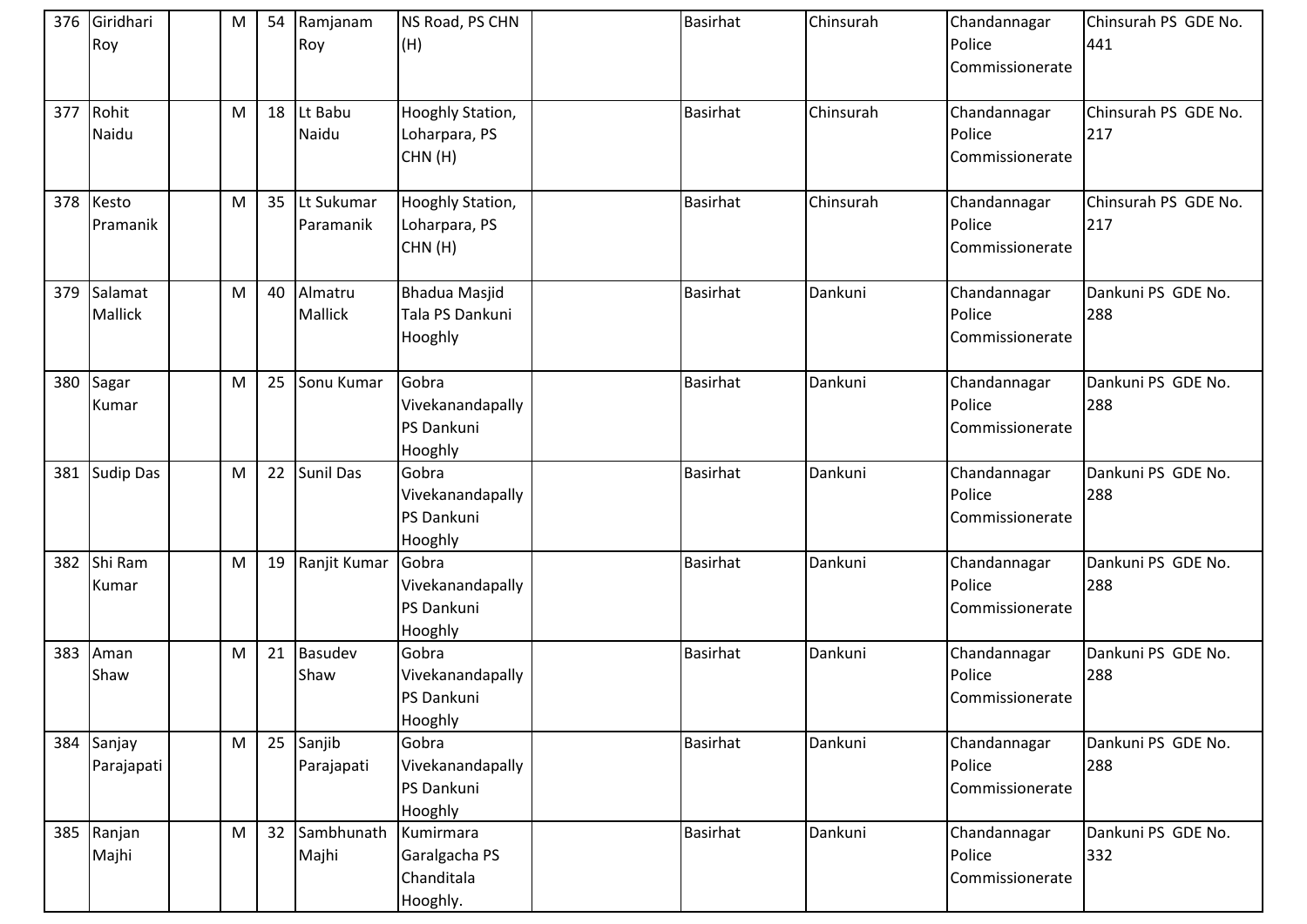|     | 386 Sourav<br>Achyariya<br>Roy | M | 31 | Sujit<br>Achyariya<br>Roy | Kalipur Garlhacha<br>PD Chanditala<br>Hooghly | <b>Basirhat</b> | Dankuni | Chandannagar<br>Police<br>Commissionerate | Dankuni PS GDE No.<br>332 |
|-----|--------------------------------|---|----|---------------------------|-----------------------------------------------|-----------------|---------|-------------------------------------------|---------------------------|
| 387 | Subrata<br>Santra              | M | 23 | Sonnath<br>Santra         | Kalipur Garlhacha<br>PD Chanditala<br>Hooghly | <b>Basirhat</b> | Dankuni | Chandannagar<br>Police<br>Commissionerate | Dankuni PS GDE No.<br>332 |
| 388 | Raju Bag                       | M | 42 | Susanta Bag               | Kalipur Garlhacha<br>PD Chanditala<br>Hooghly | <b>Basirhat</b> | Dankuni | Chandannagar<br>Police<br>Commissionerate | Dankuni PS GDE No.<br>332 |
| 389 | Sk. Saklem<br>Mustaque         | M | 20 | Lt. Sk. Main              | Khanpur Skpara<br>PS Chanditala<br>Hooghly    | <b>Basirhat</b> | Dankuni | Chandannagar<br>Police<br>Commissionerate | Dankuni PS GDE No.<br>330 |
| 390 | <b>Sheo</b><br>Kumar<br>Seth   | M | 22 | Shyamundar<br>Seth        | Nich Dankuni PS<br>Dankuni Hooghly            | <b>Basirhat</b> | Dankuni | Chandannagar<br>Police<br>Commissionerate | Dankuni PS GDE No.<br>330 |
| 391 | Mostafa<br><b>Mallick</b>      | M | 43 | Najrul Mallik             | Nich Dankuni PS<br>Dankuni Hooghly            | <b>Basirhat</b> | Dankuni | Chandannagar<br>Police<br>Commissionerate | Dankuni PS GDE No.<br>330 |
| 392 | Chandan<br>Rajbanshi           | M | 30 | Paradhin<br>Rajbanshi     | 5 No Siding PS<br>Dankuni Hooghly             | <b>Basirhat</b> | Dankuni | Chandannagar<br>Police<br>Commissionerate | Dankuni PS GDE No.<br>328 |
| 393 | Boyo<br>Rajbanshi              | M | 42 | Janartoh<br>Rajbanshi     | 5 No Siding PS<br>Dankuni Hooghly             | <b>Basirhat</b> | Dankuni | Chandannagar<br>Police<br>Commissionerate | Dankuni PS GDE No.<br>328 |
| 394 | Bijay<br>Routh                 | M |    | 55 Lt. Kapil<br>Routh     | 5 No Siding PS<br>Dankuni Hooghly             | <b>Basirhat</b> | Dankuni | Chandannagar<br>Police<br>Commissionerate | Dankuni PS GDE No.<br>328 |
| 395 | Sk. Bablu                      | M | 50 | Lt. Sk. Yakub             | Mothurdingi<br>Khapara PS<br>Dankuni Hooghly  | <b>Basirhat</b> | Dankuni | Chandannagar<br>Police<br>Commissionerate | Dankuni PS GDE No.<br>329 |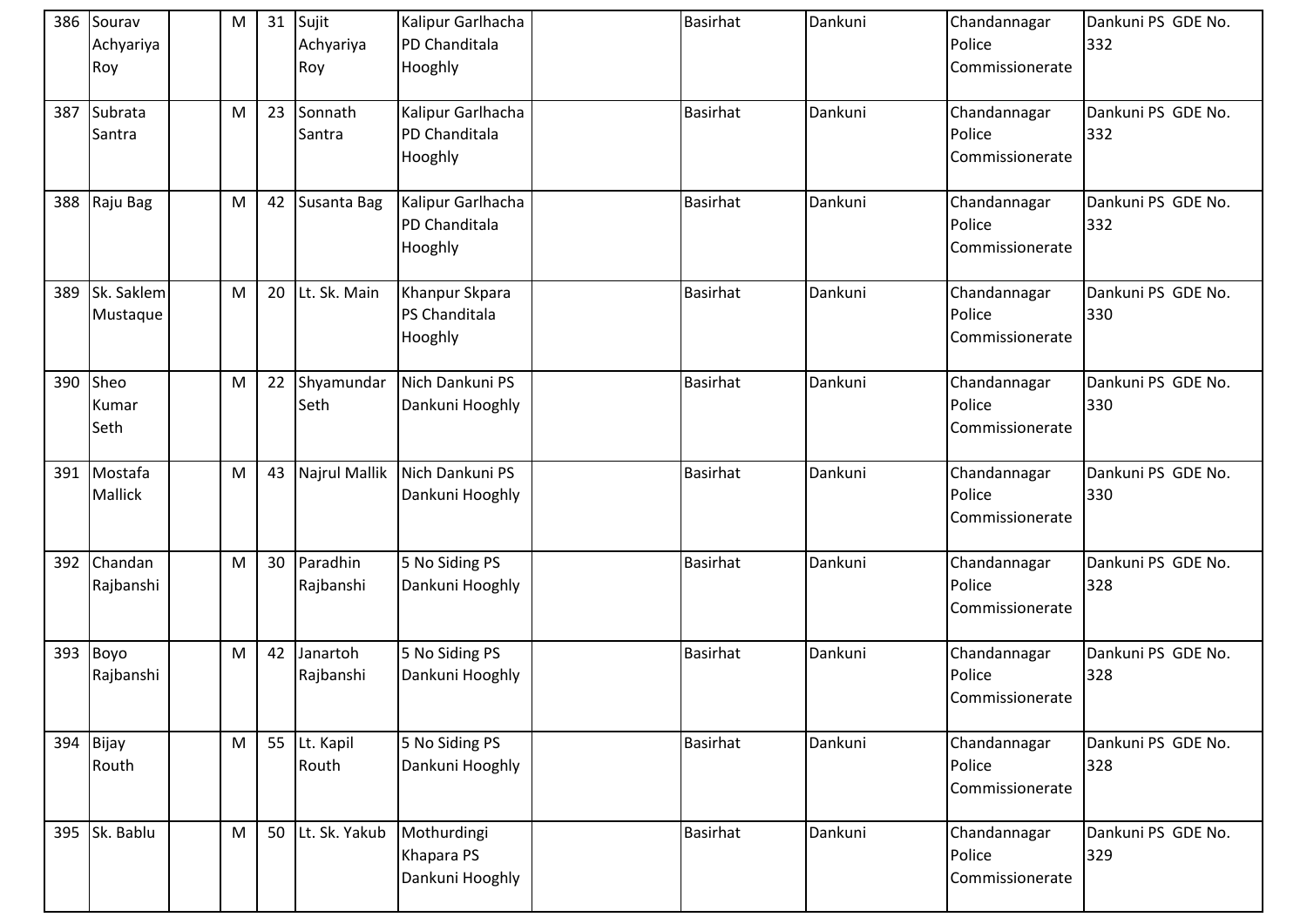| 396 | Raju       | M | 38 | Ramnarayan        | Mothurdingi        |            | <b>Basirhat</b> | Dankuni    | Chandannagar    | Dankuni PS GDE No.    |
|-----|------------|---|----|-------------------|--------------------|------------|-----------------|------------|-----------------|-----------------------|
|     | Chowrasia  |   |    | Chowrasia         | Khapara PS         |            |                 |            | Police          | 329                   |
|     |            |   |    |                   | Dankuni Hooghly    |            |                 |            | Commissionerate |                       |
| 397 | Sk. Asikul | M | 22 | Sk. Rajaul        | Mothurdingi        |            | <b>Basirhat</b> | Dankuni    | Chandannagar    | Dankuni PS GDE No.    |
|     |            |   |    |                   | Khapara PS         |            |                 |            | Police          | 329                   |
|     |            |   |    |                   | Dankuni Hooghly    |            |                 |            | Commissionerate |                       |
| 398 | Prasan     | M | 22 | Lt. Ramesh        | Rajivgandhi Murti  |            | <b>Basirhat</b> | Dankuni    | Chandannagar    | Dankuni PS GDE No.    |
|     | Soni       |   |    | <b>Barma</b>      | PS Rishra Hooghly  |            |                 |            | Police          | 327                   |
|     |            |   |    |                   |                    |            |                 |            | Commissionerate |                       |
| 399 | Prem       | M | 18 | Sanjay Shaw       | Rajivgandhi Murti  |            | <b>Basirhat</b> | Dankuni    | Chandannagar    | Dankuni PS GDE No.    |
|     | Kumar      |   |    |                   | PS Rishra Hooghly  |            |                 |            | Police          | 327                   |
|     |            |   |    |                   |                    |            |                 |            | Commissionerate |                       |
| 400 | Debabrata  | M | 35 | <b>Anil Pakre</b> | Monoharpur PS      |            | <b>Basirhat</b> | Dankuni    | Chandannagar    | Dankuni PS GDE No.    |
|     | Pakre      |   |    |                   | Dankuni Hooghly    |            |                 |            | Police          | 327                   |
|     |            |   |    |                   |                    |            |                 |            | Commissionerate |                       |
| 401 | Sanjay     | M | 25 | Brajendra         | Ramkrishnabati     |            | <b>Basirhat</b> | Dankuni    | Chandannagar    | Dankuni PS GDE No.    |
|     | Debanath   |   |    | Debanath          | PS Dankuni         |            |                 |            | Police          | 327                   |
|     |            |   |    |                   | Hooghly            |            |                 |            | Commissionerate |                       |
| 402 | Somnath    | M | 36 | <b>Tarun Das</b>  | Ramkrishnabati     |            | <b>Basirhat</b> | Dankuni    | Chandannagar    | Dankuni PS GDE No.    |
|     | Das        |   |    |                   | PS Dankuni         |            |                 |            | Police          | 327                   |
|     |            |   |    |                   | Hooghly            |            |                 |            | Commissionerate |                       |
|     |            |   |    |                   |                    |            |                 |            |                 |                       |
| 403 | Purnya     | M | 30 | Gour Ch. Sha      | 15 No. Kumar       | Srirampore | Chandannagar    | Srirampore | Chandannagar    | Srirampore PS GDE No. |
|     | Sha        |   |    |                   | Patty Lane, PS-    |            | Police          |            | Police          | 412                   |
|     |            |   |    |                   | Serampore,         |            | Commissionerat  |            | Commissionerate |                       |
|     |            |   |    |                   | <b>Hooghly PS:</b> |            | e               |            |                 |                       |
|     |            |   |    |                   | Srirampore Dist.:  |            |                 |            |                 |                       |
|     |            |   |    |                   | Chandannagar       |            |                 |            |                 |                       |
|     |            |   |    |                   | Police             |            |                 |            |                 |                       |
|     |            |   |    |                   | Commissionerate    |            |                 |            |                 |                       |
|     |            |   |    |                   |                    |            |                 |            |                 |                       |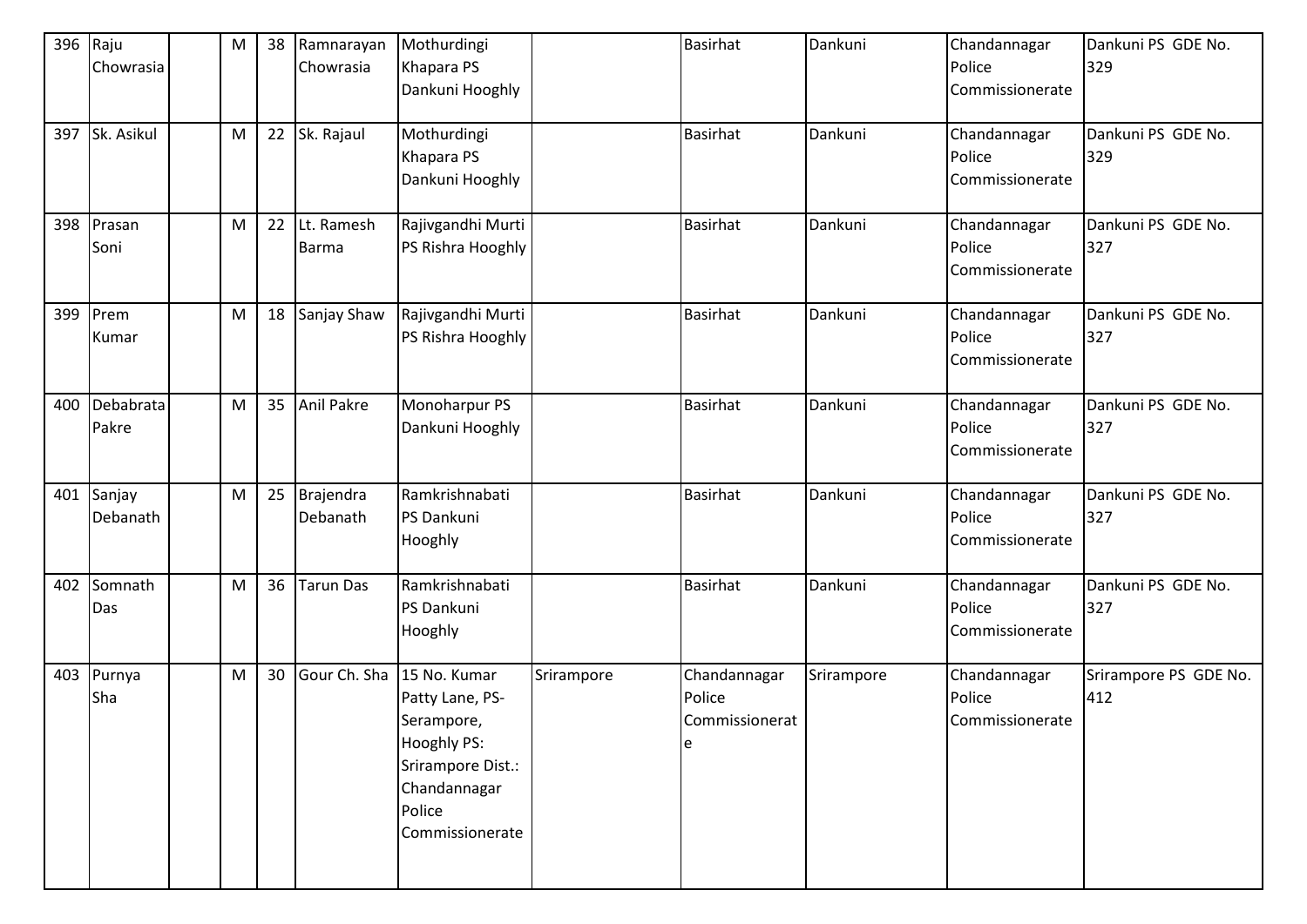| 404 | Pappu<br>Rajbhar      | M | 20 | Lt. Babulal<br>Rajbhar  | Jhowtala Road, PS-Srirampore<br>Serampore,<br>Hooghly PS:<br>Srirampore Dist.:<br>Chandannagar<br>Police<br>Commissionerate |            | Chandannagar<br>Police<br>Commissionerat<br>e                                 | Srirampore | Chandannagar<br>Police<br>Commissionerate | Srirampore PS GDE No.<br>412 |
|-----|-----------------------|---|----|-------------------------|-----------------------------------------------------------------------------------------------------------------------------|------------|-------------------------------------------------------------------------------|------------|-------------------------------------------|------------------------------|
|     | 405 Bicky<br>Chowdhur | M | 23 | Biswakarma<br>Chowdhury | Champdani, PS-<br>Bhadreswar,<br><b>Hooghly PS:</b><br>Srirampore Dist.:<br>Chandannagar<br>Police<br>Commissionerate       | Srirampore | Chandannagar<br>Police<br>Commissionerat<br>$\mathsf{e}% _{t}\left( t\right)$ | Srirampore | Chandannagar<br>Police<br>Commissionerate | Srirampore PS GDE No.<br>220 |
| 406 | Bijay<br>Paswan       | M | 30 | Ram Sarat<br>Paswan     | Khapukur, PS-<br>Bhadreswar,<br>Hooghly PS:<br>Srirampore Dist.:<br>Chandannagar<br>Police<br>Commissionerate               | Srirampore | Chandannagar<br>Police<br>Commissionerat<br>e                                 | Srirampore | Chandannagar<br>Police<br>Commissionerate | Srirampore PS GDE No.<br>220 |
| 407 | Sk Anarul             | M | 20 | Sk. Sainab              | Khapukur, PS-<br>Bhadreswar,<br><b>Hooghly PS:</b><br>Srirampore Dist.:<br>Chandannagar<br>Police<br>Commissionerate        | Srirampore | Chandannagar<br>Police<br>Commissionerat<br>e                                 | Srirampore | Chandannagar<br>Police<br>Commissionerate | Srirampore PS GDE No.<br>220 |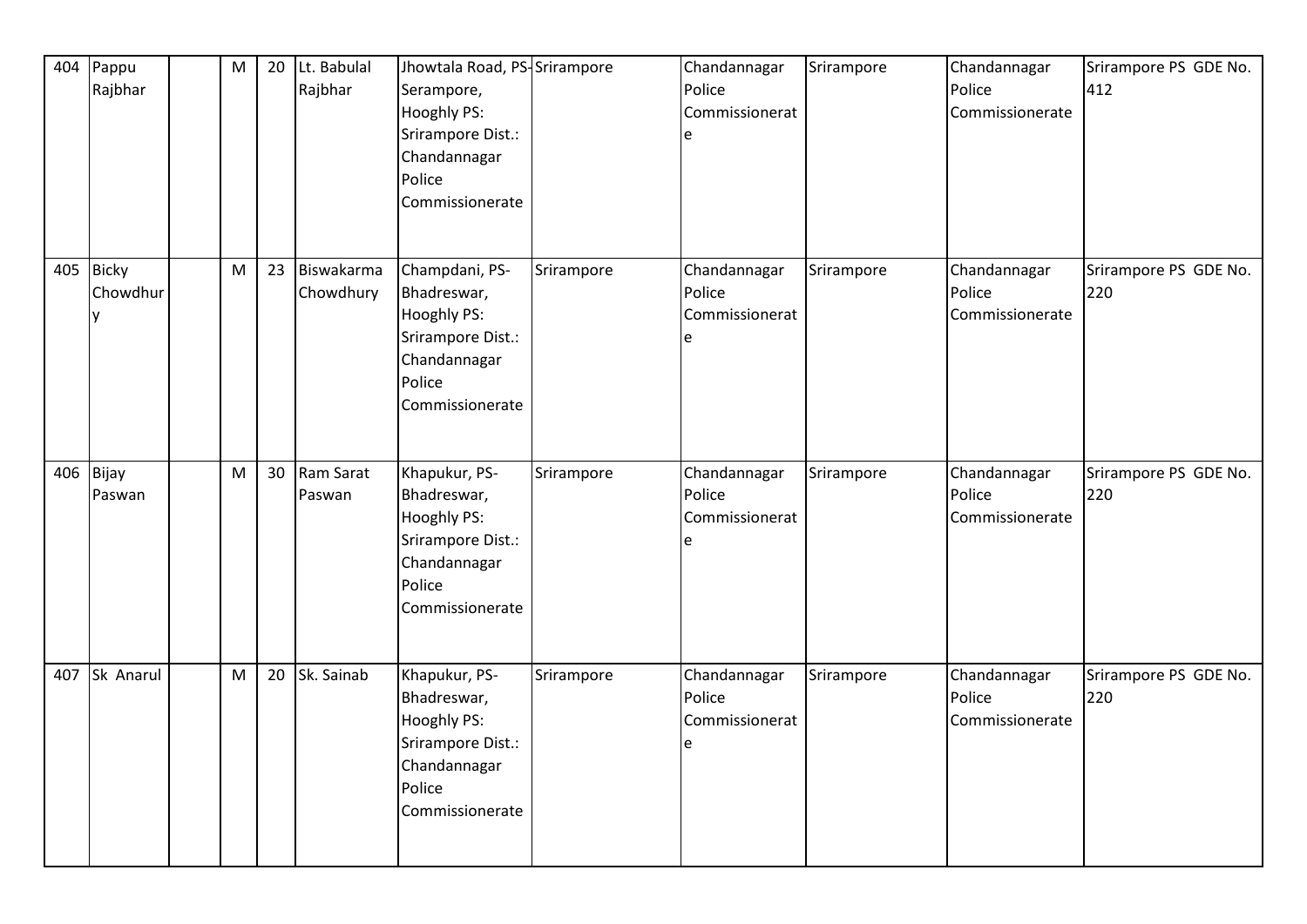| 408 | Sk Osman            | M | 21 | Sk. Idlis                | Khapukur, PS-<br>Bhadreswar,<br>Hooghly PS:<br>Srirampore Dist.:<br>Chandannagar<br>Police<br>Commissionerate         | Srirampore | Chandannagar<br>Police<br>Commissionerat<br>e | Srirampore | Chandannagar<br>Police<br>Commissionerate | Srirampore PS GDE No.<br>220 |
|-----|---------------------|---|----|--------------------------|-----------------------------------------------------------------------------------------------------------------------|------------|-----------------------------------------------|------------|-------------------------------------------|------------------------------|
| 409 | Faizal<br>Rahaman   | M | 19 | Md. Mahanid Furfura High | Madrasa, PS-<br>Jangipara,<br>Hooghly PS:<br>Srirampore Dist.:<br>Chandannagar<br>Police<br>Commissionerate           | Srirampore | Chandannagar<br>Police<br>Commissionerat<br>e | Srirampore | Chandannagar<br>Police<br>Commissionerate | Srirampore PS GDE No.<br>220 |
| 410 | Manaban<br>dhu Nath | M | 45 | Lt. Nirmal<br>Nath       | Jalasha Roy<br>Bagan, PS-<br>Panchla, Howrah<br>PS: Srirampore<br>Dist.:<br>Chandannagar<br>Police<br>Commissionerate | Srirampore | Chandannagar<br>Police<br>Commissionerat<br>e | Srirampore | Chandannagar<br>Police<br>Commissionerate | Srirampore PS GDE No.<br>220 |
| 411 | Rabin<br>Paul       | M | 39 | Bharat Ch.<br>Paul       | Jalasha Roy<br>Bagan, PS-<br>Panchla, Howrah<br>PS: Srirampore<br>Dist.:<br>Chandannagar<br>Police<br>Commissionerate | Srirampore | Chandannagar<br>Police<br>Commissionerat      | Srirampore | Chandannagar<br>Police<br>Commissionerate | Srirampore PS GDE No.<br>220 |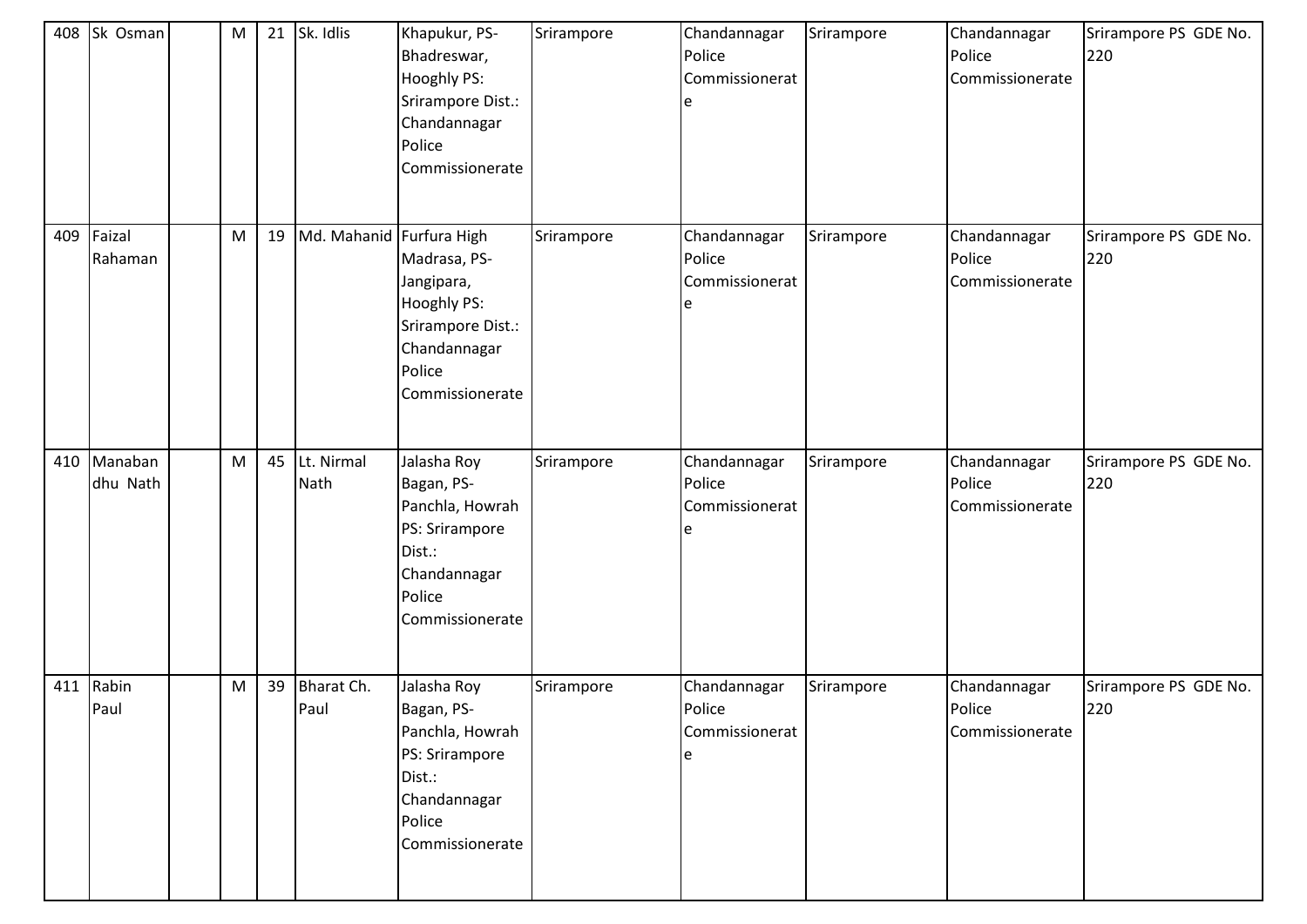| 412 | Chandan<br>Barman              | M |    | Dhiren<br><b>Barman</b>   | PS: Tufanganj<br>Dist.: Coochbehar                                                                       | Tufanganj | Coochbehar                                          | Tufanganj  | Coochbehar                                | Tufanganj PS GDE No.<br>281                                          |
|-----|--------------------------------|---|----|---------------------------|----------------------------------------------------------------------------------------------------------|-----------|-----------------------------------------------------|------------|-------------------------------------------|----------------------------------------------------------------------|
| 413 | <b>Dhiren</b><br>Barman        | M |    | <b>Barman</b>             | Lt. Mahendra   PS: Tufanganj<br>Dist.: Coochbehar                                                        | Tufanganj | Coochbehar                                          | Tufanganj  | Coochbehar                                | Tufanganj PS GDE No.<br>281                                          |
| 414 | Sanjoy<br>Mandal               | M |    | Paresh<br>Mandal          | PS: Tufanganj<br>Dist.: Coochbehar                                                                       | Tufanganj | Coochbehar                                          | Tufanganj  | Coochbehar                                | Tufanganj PS GDE No.<br>240                                          |
| 415 | Sibani<br>Jajabar              | F | 20 | <b>Bharut</b><br>Jajabar  | Of Kishanganj, PS-<br>Kishanganj, Dist.<br>Kishanganj, S                                                 |           | <b>Basirhat</b>                                     | Harirampur | Dakshin Dinajpur                          | Harirampur PS GDE No.<br>228                                         |
| 416 | Sujan<br>Ghosh                 | M | 42 | Lt. Nibaran<br>Ghosh      | Rasidpur PS:<br><b>Bansihari Dist.:</b><br>Dakshin Dinajpur                                              | Bansihari | Dakshin Dinajpur Kushmandi                          |            | Dakshin Dinajpur                          | Kushmandi PS GDE No.<br>212                                          |
| 417 | Tapash<br>Sarkar               | M | 27 | Dhirendra<br>Nath Saha    | Laskarhat PS:<br>Tapan Dist.:<br>Dakshin Dinajpur                                                        | Tapan     | Dakshin Dinajpur                                    | Tapan      | Dakshin Dinajpur                          | Tapan PS GDE No. 268                                                 |
| 418 | Manoj<br><b>Biswakar</b><br>ma | M |    | Kali Bhadur<br>Biswakarma | Upper Bagora PS:<br>Kurseong Dist.:<br>Darjeeling                                                        | Kurseong  | Darjeeling                                          | Kurseong   | Darjeeling                                | Kurseong PS Outpost<br>Sukna IC GDE No. 113                          |
| 419 | Sourav<br>Dalui                | M | 21 | S/o Shyamal<br>Dalui      | Vill Ahamedpur,<br>PO-Rajarampur<br>PS: Falta Dist.:<br><b>Diamond Harbour</b><br><b>Police District</b> | Falta     | Diamond<br><b>Harbour Police</b><br><b>District</b> | Budgebudge | Diamond Harbour<br><b>Police District</b> | <b>Budgebudge PS Outpost</b><br>Budgebudge TOP GDE<br>No. 160        |
| 420 | Ranajit<br>Dalui               | M | 27 | S/O<br>Tresampad<br>Dalui | Vill Ahamedpur,<br>PO-Rajarampur<br>PS: Falta Dist.:<br>Diamond Harbour<br><b>Police District</b>        | Falta     | Diamond<br><b>Harbour Police</b><br><b>District</b> | Budgebudge | <b>Diamond Harbour</b><br>Police District | <b>Budgebudge PS Outpost</b><br><b>Budgebudge TOP GDE</b><br>No. 160 |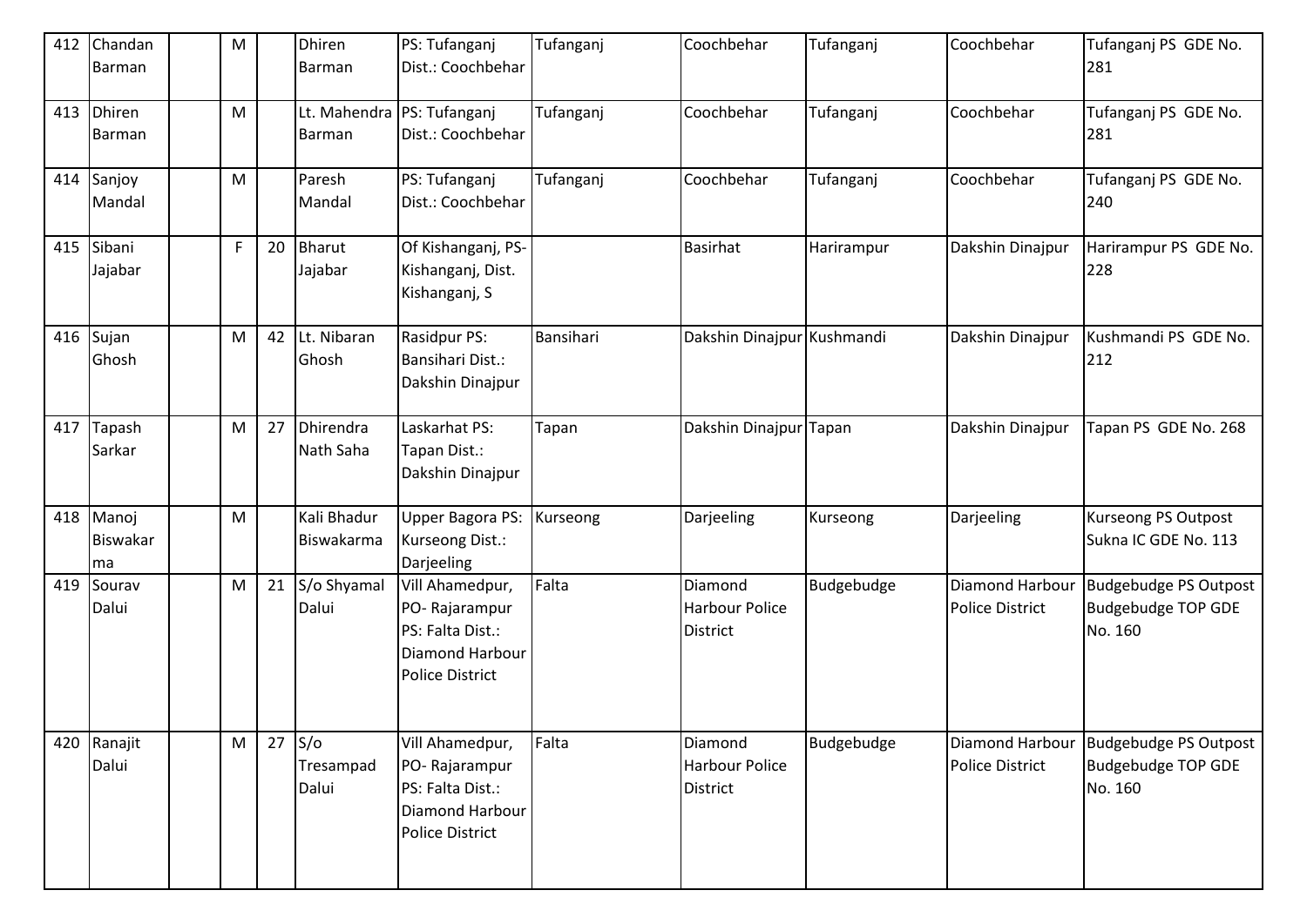| 421 | Subhojit<br>Majhi | M | 29 | Abhijit Majhi      | Sarisha, PS-DDH<br>(S) 24 Pgs PS:<br>Diamond harbour<br>Dist.: Diamond<br><b>Harbour Police</b><br>District                       | Diamond harbour | Diamond<br><b>Harbour Police</b><br><b>District</b> | Diamond harbour | Diamond Harbour<br><b>Police District</b> | Diamond harbour PS<br><b>GDE No. 448</b> |
|-----|-------------------|---|----|--------------------|-----------------------------------------------------------------------------------------------------------------------------------|-----------------|-----------------------------------------------------|-----------------|-------------------------------------------|------------------------------------------|
| 422 | Gopal<br>Halder   | M | 32 | Jagadish<br>Halder | Raichak, PS-<br>Ramnagar (S) 24<br>Pgs PS: Ramnagar<br>Dist.: Diamond<br><b>Harbour Police</b><br>District                        | Ramnagar        | Diamond<br><b>Harbour Police</b><br><b>District</b> | Diamond harbour | Diamond Harbour<br><b>Police District</b> | Diamond harbour PS<br><b>GDE No. 448</b> |
| 423 | Munnya<br>Mondal  | M | 26 | Parash<br>Mondal   | Kalagachia, PS-<br>DDH (S) 24 Pgs<br>PS: Diamond<br>harbour Dist.:<br>Diamond Harbour<br><b>Police District</b>                   | Diamond harbour | Diamond<br><b>Harbour Police</b><br><b>District</b> | Diamond harbour | Diamond Harbour<br><b>Police District</b> | Diamond harbour PS<br>GDE No. 448        |
| 424 | Rajib<br>Laskar   | M | 18 |                    | Mafijul Laskar Uttar Hazipur, PS-<br>DDH (S) 24 Pgs<br>PS: Diamond<br>harbour Dist.:<br>Diamond Harbour<br><b>Police District</b> | Diamond harbour | Diamond<br>Harbour Police<br><b>District</b>        | Diamond harbour | Diamond Harbour<br><b>Police District</b> | Diamond harbour PS<br>GDE No. 448        |
| 425 | Ansarul<br>Molla  | M | 30 | Suraj Molla        | Joynagar (S) 24<br>Pgs PS: Joynagar<br>Dist.: Baruipur<br><b>Police District</b>                                                  | Joynagar        | <b>Baruipur Police</b><br><b>District</b>           | Diamond harbour | Diamond Harbour<br><b>Police District</b> | Diamond harbour PS<br>GDE No. 448        |
| 426 | Sujan<br>Laskar   | M | 26 | Yusuf Laskar       | Joynagar (S) 24<br>Pgs PS: Joynagar<br>Dist.: Baruipur<br><b>Police District</b>                                                  | Joynagar        | <b>Baruipur Police</b><br><b>District</b>           | Diamond harbour | <b>Diamond Harbour</b><br>Police District | Diamond harbour PS<br>GDE No. 448        |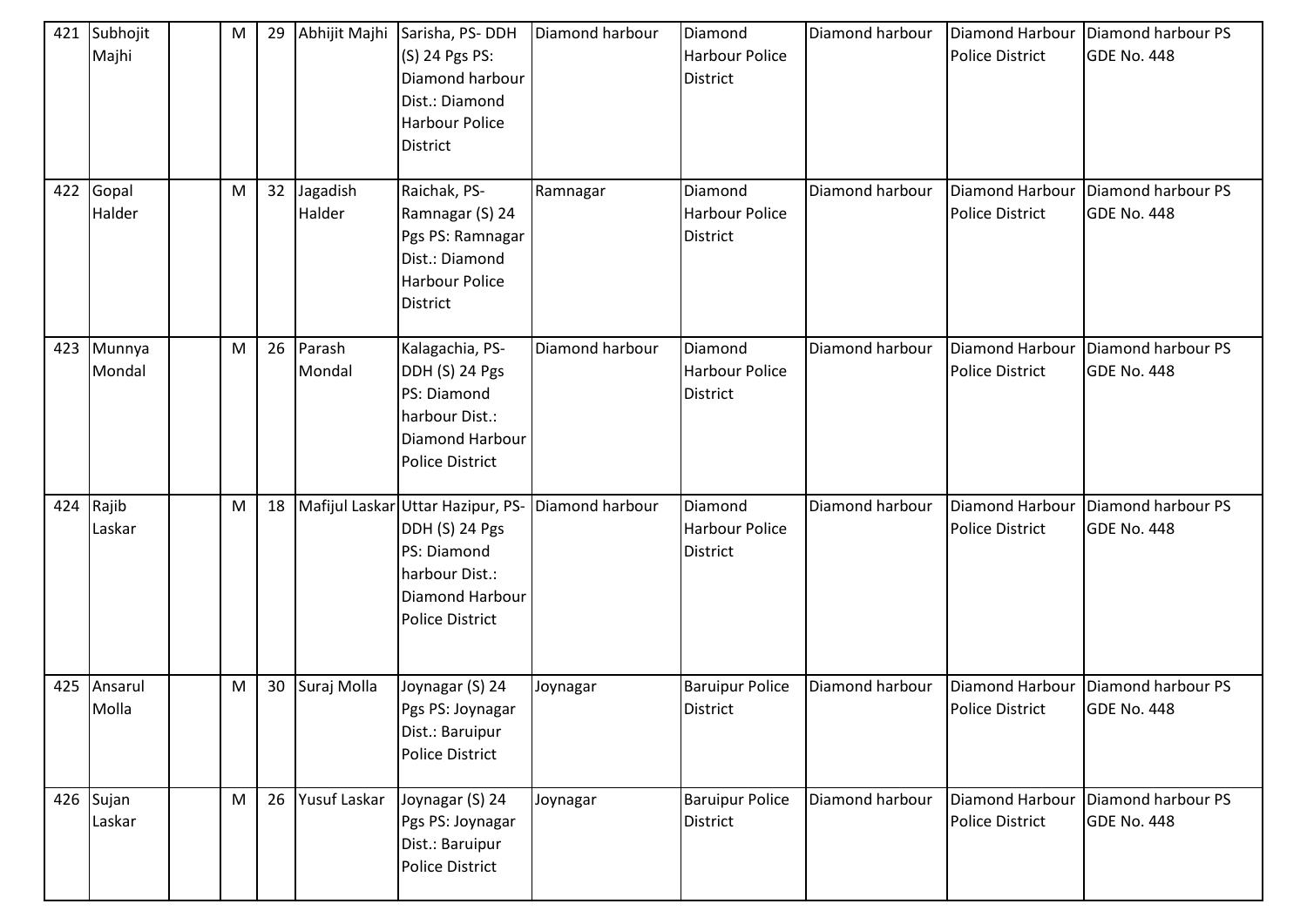|     | 427 Esmail<br>Gazi                   | M | 34 | Arfat Gazi              | Joynagar (S) 24<br>Pgs PS: Joynagar<br>Dist.: Baruipur<br>Police District                                                | Joynagar        | <b>Baruipur Police</b><br><b>District</b>           | Diamond harbour | Diamond Harbour<br><b>Police District</b> | Diamond harbour PS<br><b>GDE No. 448</b> |
|-----|--------------------------------------|---|----|-------------------------|--------------------------------------------------------------------------------------------------------------------------|-----------------|-----------------------------------------------------|-----------------|-------------------------------------------|------------------------------------------|
| 428 | Mithun<br>Mondal                     | M | 30 | Nemai<br>Mondal         | Parulia, PS-<br>Parulia Coastal (S)<br>24 Pgs PS: Parulia<br>coastal Dist.:<br>Diamond Harbour<br><b>Police District</b> | Parulia coastal | Diamond<br><b>Harbour Police</b><br><b>District</b> | Diamond harbour | Diamond Harbour<br><b>Police District</b> | Diamond harbour PS<br>GDE No. 448        |
| 429 | Bubai<br>Mondal                      | M | 37 | Lt Chandrajit<br>Mondal | Naiyapara, PS-<br>DDH (S) 24 Pgs<br>PS: Diamond<br>harbour Dist.:<br>Diamond Harbour<br><b>Police District</b>           | Diamond harbour | Diamond<br>Harbour Police<br><b>District</b>        | Diamond harbour | Diamond Harbour<br><b>Police District</b> | Diamond harbour PS<br><b>GDE No. 448</b> |
| 430 | Hafijul Sk                           | M |    | Rohan Ali Sk            | Joynagar (S) 24<br>Pgs PS: Joynagar<br>Dist.: Baruipur<br><b>Police District</b>                                         | Joynagar        | <b>Baruipur Police</b><br><b>District</b>           | Diamond harbour | Diamond Harbour<br><b>Police District</b> | Diamond harbour PS<br><b>GDE No. 448</b> |
| 431 | Samsuddi<br>n Gayen                  | M |    | 41 Raffik Gayen         | Parulia, PS-<br>Parulia Coastal (S)<br>24 Pgs PS: Parulia<br>coastal Dist.:<br>Diamond Harbour<br><b>Police District</b> | Parulia coastal | Diamond<br><b>Harbour Police</b><br><b>District</b> | Diamond harbour | Diamond Harbour<br><b>Police District</b> | Diamond harbour PS<br>GDE No. 448        |
|     | 432 Abdus<br>Salam<br><b>Mollick</b> | M |    | Hemmat<br>Mollick       | PS: Falta Dist.:<br>Diamond Harbour<br>Police District                                                                   | Falta           | Diamond<br><b>Harbour Police</b><br><b>District</b> | Falta           | <b>Police District</b>                    | Diamond Harbour   Falta PS GDE No. 238   |
|     | 433 Laltu<br>Mallick                 | M |    | Abdul Salam<br>Mollick  | PS: Falta Dist.:<br>Diamond Harbour<br>Police District                                                                   | Falta           | Diamond<br><b>Harbour Police</b><br>District        | Falta           | Diamond Harbour<br><b>Police District</b> | Falta PS GDE No. 238                     |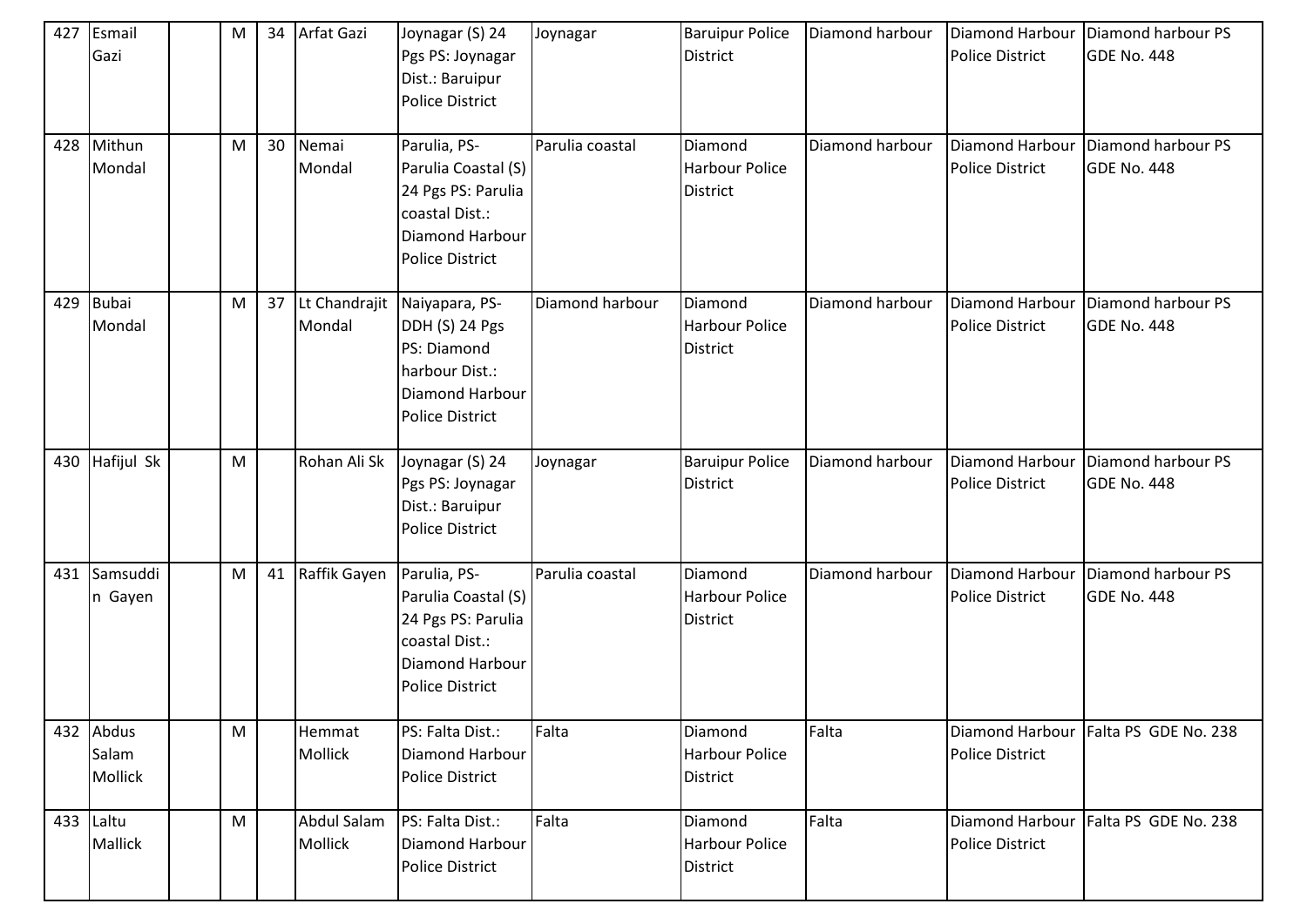| 434 | Saddam<br><b>Sk</b>     | M |    | Manmatha                            | PS: Falta Dist.:<br>Diamond Harbour<br>Police District                                        | Falta    | Diamond<br>Harbour Police<br><b>District</b>        | Falta    | <b>Police District</b>                           | Diamond Harbour   Falta PS GDE No. 238 |
|-----|-------------------------|---|----|-------------------------------------|-----------------------------------------------------------------------------------------------|----------|-----------------------------------------------------|----------|--------------------------------------------------|----------------------------------------|
| 435 | Nepal<br><b>Bairagi</b> | M |    | Bhuban<br>Chandra<br><b>Bairagi</b> | PS: Falta Dist.:<br><b>Diamond Harbour</b><br><b>Police District</b>                          | Falta    | Diamond<br><b>Harbour Police</b><br><b>District</b> | Falta    | <b>Diamond Harbour</b><br><b>Police District</b> | Falta PS GDE No. 238                   |
| 436 | Soumik<br>Ray           | M |    | Shibaprasad<br>Ray                  | PS: Falta Dist.:<br>Diamond Harbour<br><b>Police District</b>                                 | Falta    | Diamond<br>Harbour Police<br><b>District</b>        | Falta    | Diamond Harbour<br><b>Police District</b>        | Falta PS GDE No. 238                   |
| 437 | Sumon<br>Mondal         | M |    | Ranjan<br>Mondal                    | Mahitalab PS:<br>Mograhat Dist.:<br>Diamond Harbour<br><b>Police District</b>                 | Mograhat | Diamond<br>Harbour Police<br><b>District</b>        | Mograhat | <b>Diamond Harbour</b><br><b>Police District</b> | Mograhat PS GDE No.<br>339             |
| 438 | <b>Billaw</b><br>Sardar | M | 24 | Kasthinath<br>Sardar                | Urelchandpur PS:<br>Mograhat Dist.:<br>Diamond Harbour<br><b>Police District</b>              | Mograhat | Diamond<br><b>Harbour Police</b><br><b>District</b> | Mograhat | Diamond Harbour<br><b>Police District</b>        | Mograhat PS GDE No.<br>339             |
| 439 | Saidul<br>Gazi          | M | 24 | Lt Hossain<br>Gazi                  | Dakshin morjada<br>PS: Mograhat<br>Dist.: Diamond<br><b>Harbour Police</b><br>District        | Mograhat | Diamond<br><b>Harbour Police</b><br><b>District</b> | Mograhat | Diamond Harbour<br><b>Police District</b>        | Mograhat PS GDE No.<br>375             |
| 440 | Mostakin<br>Jamadar     | M | 22 | Kasem<br>Jamadar                    | Dakshin Morjada<br>PS: Mograhat<br>Dist.: Diamond<br><b>Harbour Police</b><br><b>District</b> | Mograhat | Diamond<br>Harbour Police<br><b>District</b>        | Mograhat | <b>Diamond Harbour</b><br><b>Police District</b> | Mograhat PS GDE No.<br>375             |
| 441 | Bidyut<br>Moni          | M | 22 | Suryakanta<br>Moni                  | Urelchandpur PS:<br>Mograhat Dist.:<br>Diamond Harbour<br><b>Police District</b>              | Mograhat | Diamond<br>Harbour Police<br><b>District</b>        | Mograhat | <b>Diamond Harbour</b><br><b>Police District</b> | Mograhat PS GDE No.<br>375             |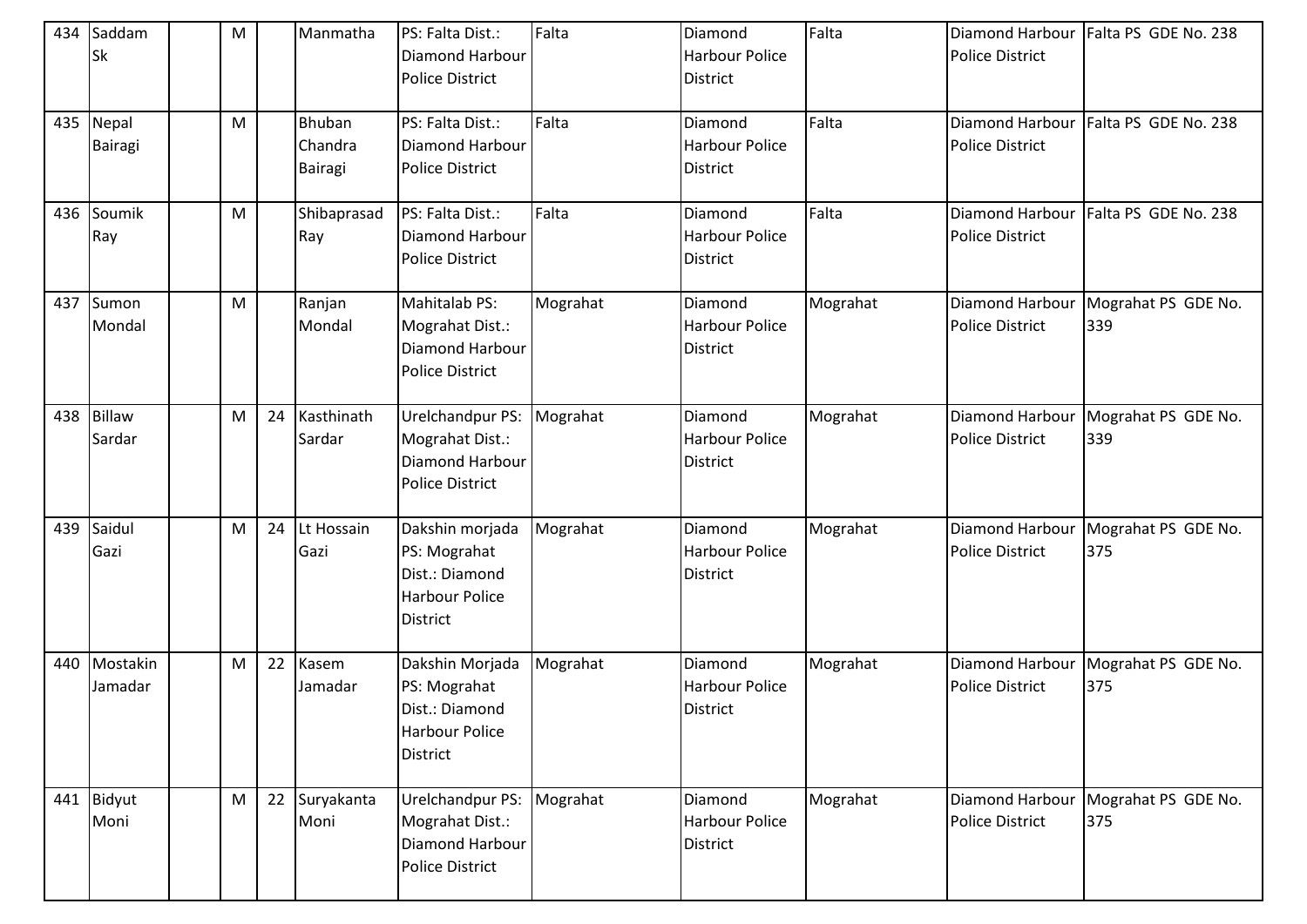| 442 | Mohasin<br>Mir      | M | 38 | Lt Ajijul Mir     | <b>Bankipur PS:</b><br>Mograhat Dist.:<br>Diamond Harbour<br><b>Police District</b>                               | Mograhat | Diamond<br><b>Harbour Police</b><br><b>District</b> | Mograhat        | <b>Diamond Harbour</b><br><b>Police District</b> | Mograhat PS GDE No.<br>339                 |
|-----|---------------------|---|----|-------------------|-------------------------------------------------------------------------------------------------------------------|----------|-----------------------------------------------------|-----------------|--------------------------------------------------|--------------------------------------------|
| 443 | Saheb Sk            | M |    | Siraj Sk          | PS: Parulia coastal Parulia coastal<br>Dist.: Diamond<br><b>Harbour Police</b><br><b>District</b>                 |          | Diamond<br><b>Harbour Police</b><br><b>District</b> | Parulia coastal | Diamond Harbour<br><b>Police District</b>        | Parulia coastal PS GDE<br>No. 133          |
| 444 | Safikul<br>Jamader  | M |    | Hannan<br>Jamader | PS: Parulia coastal Parulia coastal<br>Dist.: Diamond<br><b>Harbour Police</b><br><b>District</b>                 |          | Diamond<br><b>Harbour Police</b><br><b>District</b> | Parulia coastal | Diamond Harbour<br><b>Police District</b>        | Parulia coastal PS GDE<br>No. 133          |
| 445 | Sarok<br>Jamader    | M |    | Yusuf<br>Jamader  | PS: Parulia coastal Parulia coastal<br>Dist.: Diamond<br><b>Harbour Police</b><br><b>District</b>                 |          | Diamond<br><b>Harbour Police</b><br><b>District</b> | Parulia coastal | Diamond Harbour<br><b>Police District</b>        | Parulia coastal PS GDE<br>No. 133          |
| 446 | Maharam<br>Jamader  | M |    | Hasem<br>Jamader  | PS: Parulia coastal Parulia coastal<br>Dist.: Diamond<br><b>Harbour Police</b><br><b>District</b>                 |          | Diamond<br><b>Harbour Police</b><br><b>District</b> | Parulia coastal | Diamond Harbour<br><b>Police District</b>        | Parulia coastal PS GDE<br>No. 133          |
| 447 | <b>Sk</b><br>Ramjan | M | 35 |                   | S/o- Sk Atiyar Jagatballavpur,<br>Pujali PS: Pujali<br>Dist.: Diamond<br><b>Harbour Police</b><br><b>District</b> | Pujali   | Diamond<br><b>Harbour Police</b><br><b>District</b> | Pujali          | Diamond Harbour<br><b>Police District</b>        | Pujali PS GDE No. 219                      |
|     | 448 Rakesh<br>Ghosh | M |    | 25 Jadav Ghosh    | Gongoni PS:<br>Garbeta Dist.:<br>Paschim<br>Mednipore                                                             | Garbeta  | Paschim<br>Mednipore                                | Ramnagar        | Police District                                  | Diamond Harbour Ramnagar PS GDE No.<br>278 |
| 449 | Kanchan<br>Ghosh    | M | 26 | Jadav Ghosh       | Gongoni PS:<br>Garbeta Dist.:<br>Paschim<br>Mednipore                                                             | Garbeta  | Paschim<br>Mednipore                                | Ramnagar        | <b>Diamond Harbour</b><br>Police District        | Ramnagar PS GDE No.<br>278                 |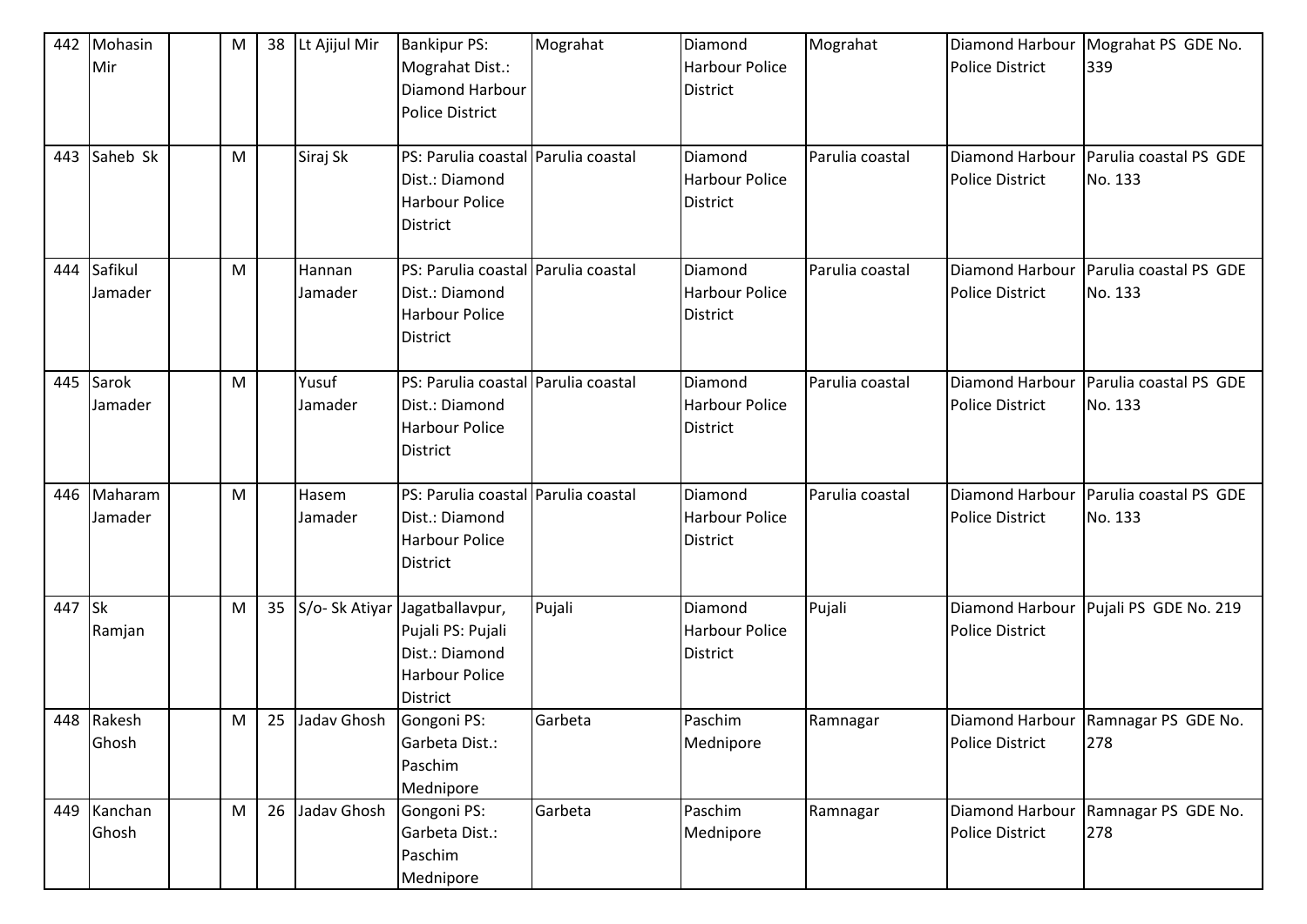| 450 | Dhorma       | M | 20 | Jagadish       | Gongoni PS:              | Garbeta         | Paschim               | Ramnagar | <b>Diamond Harbour</b> | Ramnagar PS GDE No. |
|-----|--------------|---|----|----------------|--------------------------|-----------------|-----------------------|----------|------------------------|---------------------|
|     | Ghosh        |   |    | Ghosh          | Garbeta Dist.:           |                 | Mednipore             |          | <b>Police District</b> | 278                 |
|     |              |   |    |                | Paschim                  |                 |                       |          |                        |                     |
|     |              |   |    |                | Mednipore                |                 |                       |          |                        |                     |
| 451 | Akash        | M | 20 | Jadav Ghosh    | Gongoni PS:              | Garbeta         | Paschim               | Ramnagar | Diamond Harbour        | Ramnagar PS GDE No. |
|     | Ghosh        |   |    |                | Garbeta Dist.:           |                 | Mednipore             |          | <b>Police District</b> | 278                 |
|     |              |   |    |                | Paschim                  |                 |                       |          |                        |                     |
|     |              |   |    |                | Mednipore                |                 |                       |          |                        |                     |
| 452 | Uttam        | M | 45 | Lt. Paresh Ch. | Dostipur PS: Falta Falta |                 | Diamond               | Ramnagar | <b>Diamond Harbour</b> | Ramnagar PS GDE No. |
|     | Mondal       |   |    | Mondal         | Dist.: Diamond           |                 | <b>Harbour Police</b> |          | <b>Police District</b> | 282                 |
|     |              |   |    |                | <b>Harbour Police</b>    |                 | <b>District</b>       |          |                        |                     |
|     |              |   |    |                | <b>District</b>          |                 |                       |          |                        |                     |
|     |              |   |    |                |                          |                 |                       |          |                        |                     |
| 453 | <b>Tapas</b> | M | 39 | Lt. Goyaram    | Dostipur PS: Falta Falta |                 | Diamond               | Ramnagar | <b>Diamond Harbour</b> | Ramnagar PS GDE No. |
|     | Halder       |   |    | Halder         | Dist.: Diamond           |                 | <b>Harbour Police</b> |          | <b>Police District</b> | 284                 |
|     |              |   |    |                | <b>Harbour Police</b>    |                 | <b>District</b>       |          |                        |                     |
|     |              |   |    |                | <b>District</b>          |                 |                       |          |                        |                     |
|     |              |   |    |                |                          |                 |                       |          |                        |                     |
| 454 | Anirban      | M | 26 | Kanai Das      | <b>Gazipur PS:</b>       | Ramnagar        | Diamond               | Ramnagar | Diamond Harbour        | Ramnagar PS GDE No. |
|     | Das          |   |    |                | Ramnagar Dist.:          |                 | <b>Harbour Police</b> |          | <b>Police District</b> | 282                 |
|     |              |   |    |                | Diamond Harbour          |                 | <b>District</b>       |          |                        |                     |
|     |              |   |    |                | <b>Police District</b>   |                 |                       |          |                        |                     |
|     |              |   |    |                |                          |                 |                       |          |                        |                     |
| 455 | Bapan        | M | 24 | Labani Kabi    | <b>Gazipur PS:</b>       | Ramnagar        | Diamond               | Ramnagar | Diamond Harbour        | Ramnagar PS GDE No. |
|     | Kabi         |   |    |                | Ramnagar Dist.:          |                 | <b>Harbour Police</b> |          | <b>Police District</b> | 282                 |
|     |              |   |    |                | Diamond Harbour          |                 | District              |          |                        |                     |
|     |              |   |    |                | <b>Police District</b>   |                 |                       |          |                        |                     |
|     |              |   |    |                |                          |                 |                       |          |                        |                     |
| 456 | Labani       | M | 38 | Lt. Dulal Ch.  | <b>Gazipur PS:</b>       | Ramnagar        | Diamond               | Ramnagar | <b>Diamond Harbour</b> | Ramnagar PS GDE No. |
|     | Midya        |   |    | Midya          | Ramnagar Dist.:          |                 | <b>Harbour Police</b> |          | <b>Police District</b> | 282                 |
|     |              |   |    |                | Diamond Harbour          |                 | <b>District</b>       |          |                        |                     |
|     |              |   |    |                | <b>Police District</b>   |                 |                       |          |                        |                     |
|     |              |   |    |                |                          |                 |                       |          |                        |                     |
| 457 | Malay        | M | 28 | Lt. Mukul      | Kamarpole PS:            | Parulia coastal | Diamond               | Ramnagar | <b>Diamond Harbour</b> | Ramnagar PS GDE No. |
|     | Pramanik     |   |    | Pramanik       | Parulia coastal          |                 | <b>Harbour Police</b> |          | Police District        | 289                 |
|     |              |   |    |                | Dist.: Diamond           |                 | <b>District</b>       |          |                        |                     |
|     |              |   |    |                | <b>Harbour Police</b>    |                 |                       |          |                        |                     |
|     |              |   |    |                | District                 |                 |                       |          |                        |                     |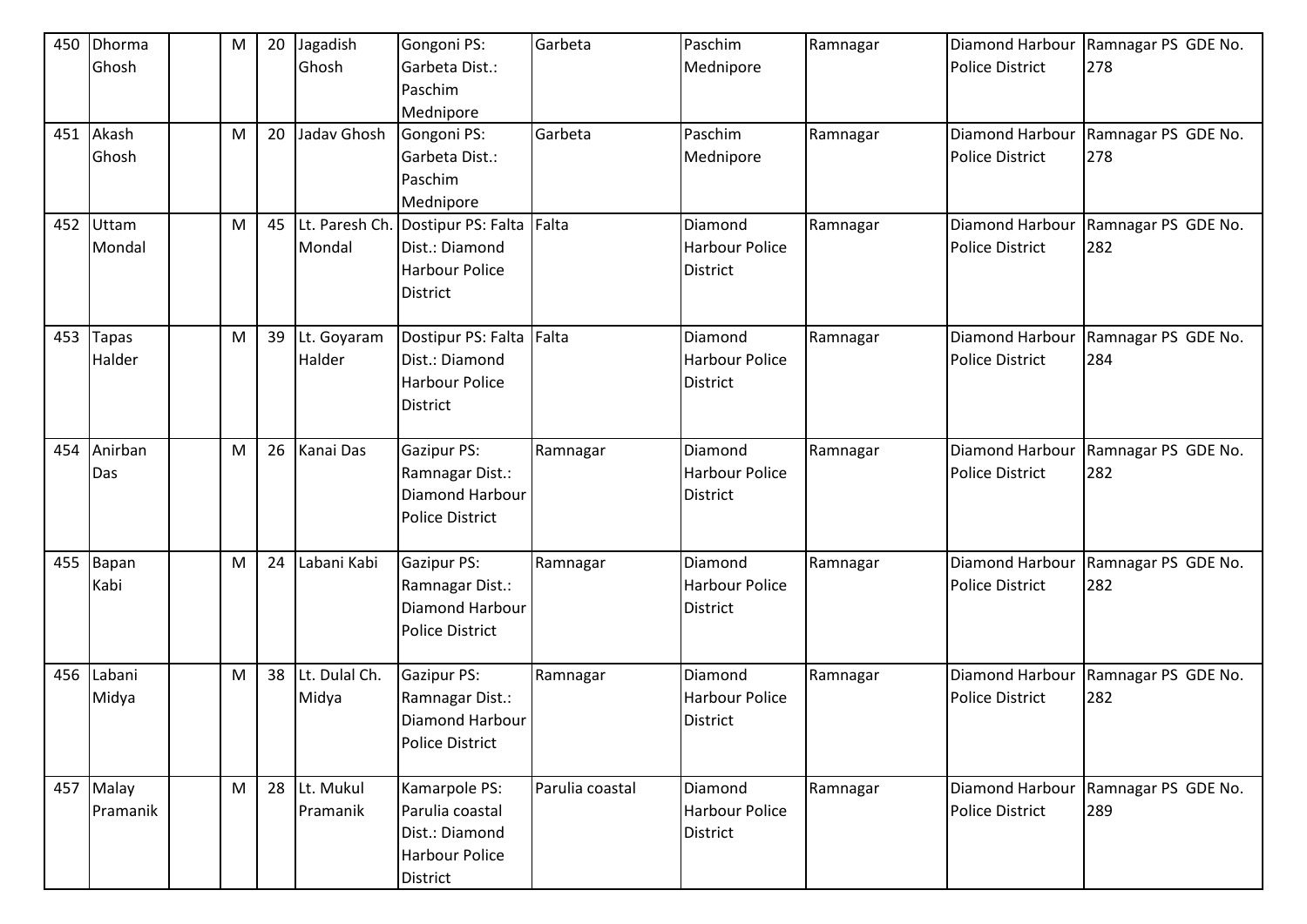|     | 458 Monoj<br>Adhikary | M | 37 | Netai<br>Adhikary    | Kamarpole PS:<br>Parulia coastal<br>Dist.: Diamond<br><b>Harbour Police</b><br>District | Parulia coastal | Diamond<br><b>Harbour Police</b><br><b>District</b> | Ramnagar | <b>Police District</b>                    | Diamond Harbour Ramnagar PS GDE No.<br>289 |
|-----|-----------------------|---|----|----------------------|-----------------------------------------------------------------------------------------|-----------------|-----------------------------------------------------|----------|-------------------------------------------|--------------------------------------------|
| 459 | Saikat<br>Das         | M | 27 | Dabasisi Das         | Kamarpole PS:<br>Parulia coastal<br>Dist.: Diamond<br><b>Harbour Police</b><br>District | Parulia coastal | Diamond<br>Harbour Police<br><b>District</b>        | Ramnagar | Diamond Harbour<br><b>Police District</b> | Ramnagar PS GDE No.<br>289                 |
| 460 | Bachhu<br>Pandit      | M | 52 | Ajit Kumar<br>Pandit | Vill-Muthadanga<br>PS-Arambagh Dist-<br>Hooghly                                         |                 | <b>Basirhat</b>                                     | Arambagh | <b>Hooghly Rural</b>                      | Arambagh PS GDE No.<br>397                 |
| 461 | Tota<br>Pandit        | M | 30 | Bachhu<br>Pandit     | Vill-Muthadanga<br>PS-Arambagh Dist-<br>Hooghly                                         |                 | <b>Basirhat</b>                                     | Arambagh | <b>Hooghly Rural</b>                      | Arambagh PS GDE No.<br>397                 |
| 462 | Brajagopal<br>Dey     | M | 40 | Dey                  | Lt. Muktaram Vill-Madhurpur PS-<br>Arambagh Dist-<br>Hooghly                            |                 | <b>Basirhat</b>                                     | Arambagh | <b>Hooghly Rural</b>                      | Arambagh PS GDE No.<br>397                 |
| 463 | Sk Abbas<br>Ali       | M | 25 | Sk Samser Ali        | Vill-Naopara PS-<br>Arambagh Dist-<br>Hooghly                                           |                 | <b>Basirhat</b>                                     | Arambagh | <b>Hooghly Rural</b>                      | Arambagh PS GDE No.<br>397                 |
| 464 | Sushil<br>Yadab       | M | 38 | Jagadish<br>Yadab    | Vill-Champadanga<br>PS-Tarakeshwar<br>Dist-Hooghly                                      |                 | <b>Basirhat</b>                                     | Arambagh | <b>Hooghly Rural</b>                      | Arambagh PS GDE No.<br>397                 |
| 465 | Abhijit<br>Mondal     | M | 28 | <b>Dibakar</b>       | Goipara, PS.<br>Balagarh, Hooghly                                                       |                 | <b>Basirhat</b>                                     | Balagarh | <b>Hooghly Rural</b>                      | Balagarh PS GDE No.<br>284                 |
| 466 | Sudipta<br>Roy        | M | 18 | Dilip                | Goipara, PS.<br>Balagarh, Hooghly                                                       |                 | <b>Basirhat</b>                                     | Balagarh | <b>Hooghly Rural</b>                      | Balagarh PS GDE No.<br>284                 |
| 467 | Rahul<br>Mondal       | M | 19 | Samar                | Goipara, PS.<br>Balagarh, Hooghly                                                       |                 | <b>Basirhat</b>                                     | Balagarh | <b>Hooghly Rural</b>                      | Balagarh PS GDE No.<br>284                 |
| 468 | Sarajit<br>Kayal      | M | 28 | Ashoke               | Goipara, PS.<br>Balagarh, Hooghly                                                       |                 | <b>Basirhat</b>                                     | Balagarh | <b>Hooghly Rural</b>                      | Balagarh PS GDE No.<br>284                 |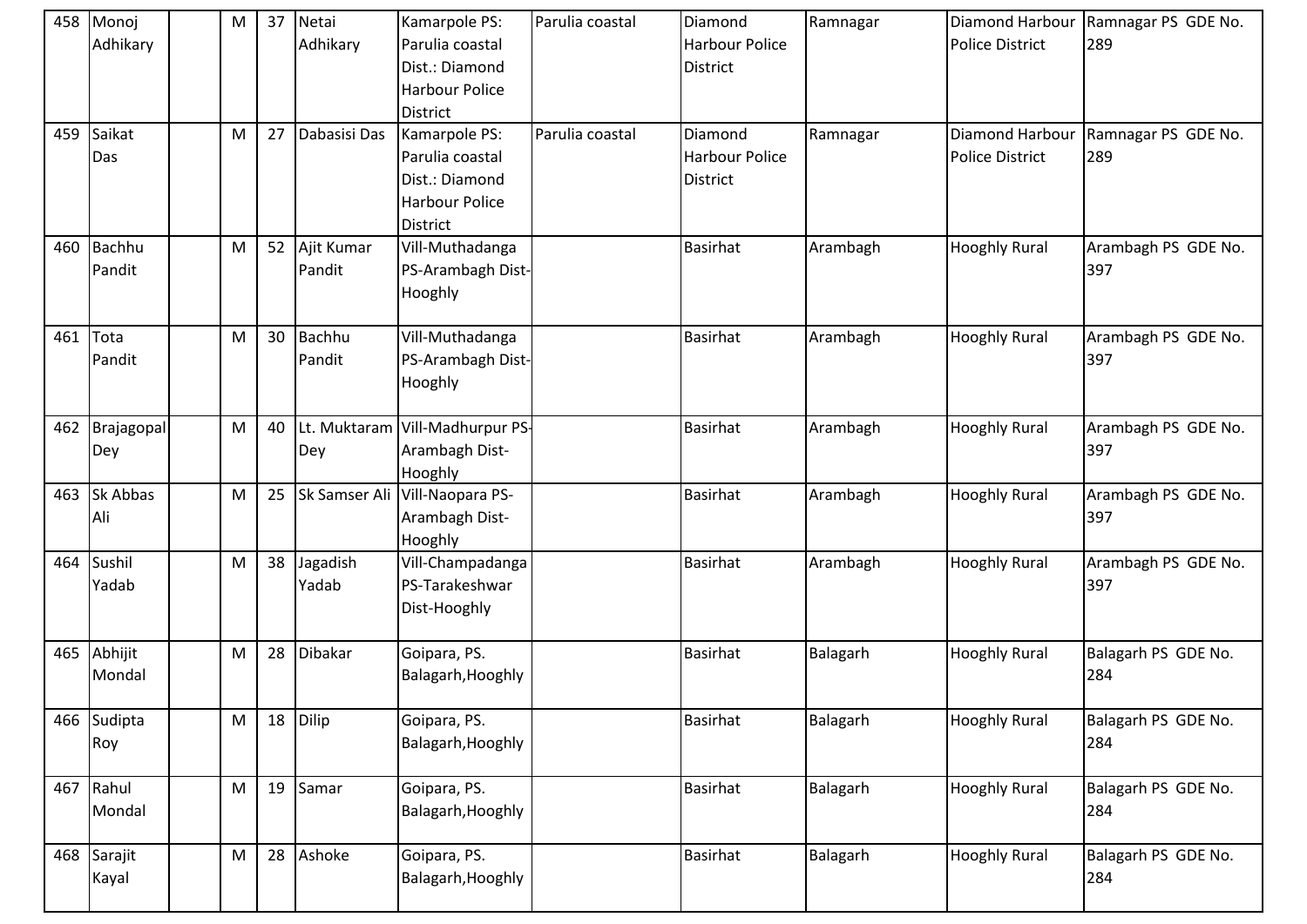| 469 | Barun<br>Chandra                    | M | 34 | Haripada                 | Goipara, PS.<br>Balagarh, Hooghly                           |             | <b>Basirhat</b>      | Balagarh    | <b>Hooghly Rural</b> | Balagarh PS GDE No.<br>284                               |
|-----|-------------------------------------|---|----|--------------------------|-------------------------------------------------------------|-------------|----------------------|-------------|----------------------|----------------------------------------------------------|
| 470 | Samar<br>Momndal                    | M | 22 | Swapan                   |                                                             |             | Basirhat             | Balagarh    | <b>Hooghly Rural</b> | Balagarh PS GDE No.<br>284                               |
| 471 | Amit Das                            | M | 21 | <b>Biswasit</b>          | Bandhagachi, PS.<br>Balagarh, Hooghly                       |             | <b>Basirhat</b>      | Balagarh    | <b>Hooghly Rural</b> | <b>Balagarh PS Outpost</b><br>Guptipara OP GDE No.<br>73 |
| 472 | Ganesh<br><b>Biswas</b>             | M | 18 | Tarun                    | Bandhagachi, PS.<br>Balagarh, Hooghly                       |             | <b>Basirhat</b>      | Balagarh    | <b>Hooghly Rural</b> | <b>Balagarh PS Outpost</b><br>Guptipara OP GDE No.<br>73 |
| 473 | Narayan<br>Ghosh                    | M | 28 | Sambhu                   | Ghoshpara                                                   |             | <b>Basirhat</b>      | Balagarh    | <b>Hooghly Rural</b> | <b>Balagarh PS Outpost</b><br>Guptipara OP GDE No.<br>73 |
| 474 | Sekh<br>Abdul<br>Sahid              | M | 23 | Sekh Md.<br>Selim        | Of Purba<br>Nawabpur,<br>Gurguripta, PS:<br>Chanditala, Hoo |             | <b>Basirhat</b>      | Chanditala  | <b>Hooghly Rural</b> | Chanditala PS GDE No.<br>374                             |
| 475 | Sahid<br>Sarfaraj<br><b>Mallick</b> | M | 25 | <b>Selim Mallick</b>     | Of Purba<br>Nawabpur,<br>Gurguripta, PS:<br>Chanditala, Hoo |             | <b>Basirhat</b>      | Chanditala  | <b>Hooghly Rural</b> | Chanditala PS GDE No.<br>374                             |
| 476 | Arman<br>Sekh                       | M | 20 | Najrul Sekh              | Of Karimdanga,<br>PS: Hirapur,<br>Paschim Burdwan           |             | <b>Basirhat</b>      | Chanditala  | <b>Hooghly Rural</b> | Chanditala PS GDE No.<br>374                             |
| 477 | Siba<br>Sahani                      |   |    | Lt. Ashok<br>Sahani      | PS: Dhaniakhali<br>Dist.: Hooghly<br>Rural                  | Dhaniakhali | <b>Hooghly Rural</b> | Dhaniakhali | <b>Hooghly Rural</b> | Dhaniakhali PS GDE No.<br>310                            |
| 478 | Sk Asman<br>Ali                     | M |    | Lt. Ujir Ali<br>Mahammad | PS: Dhaniakhali<br>Dist.: Hooghly<br>Rural                  | Dhaniakhali | <b>Hooghly Rural</b> | Dhaniakhali | <b>Hooghly Rural</b> | Dhaniakhali PS GDE No.<br>310                            |
| 479 | Sanjoy<br>Malik                     | M |    | Nirapada<br>Malik        | Vill-Sankarpue,<br>PS.- Gurap, Dist-<br>Hooghly             |             | <b>Basirhat</b>      | Gurap       | <b>Hooghly Rural</b> | Gurap PS GDE No. 316                                     |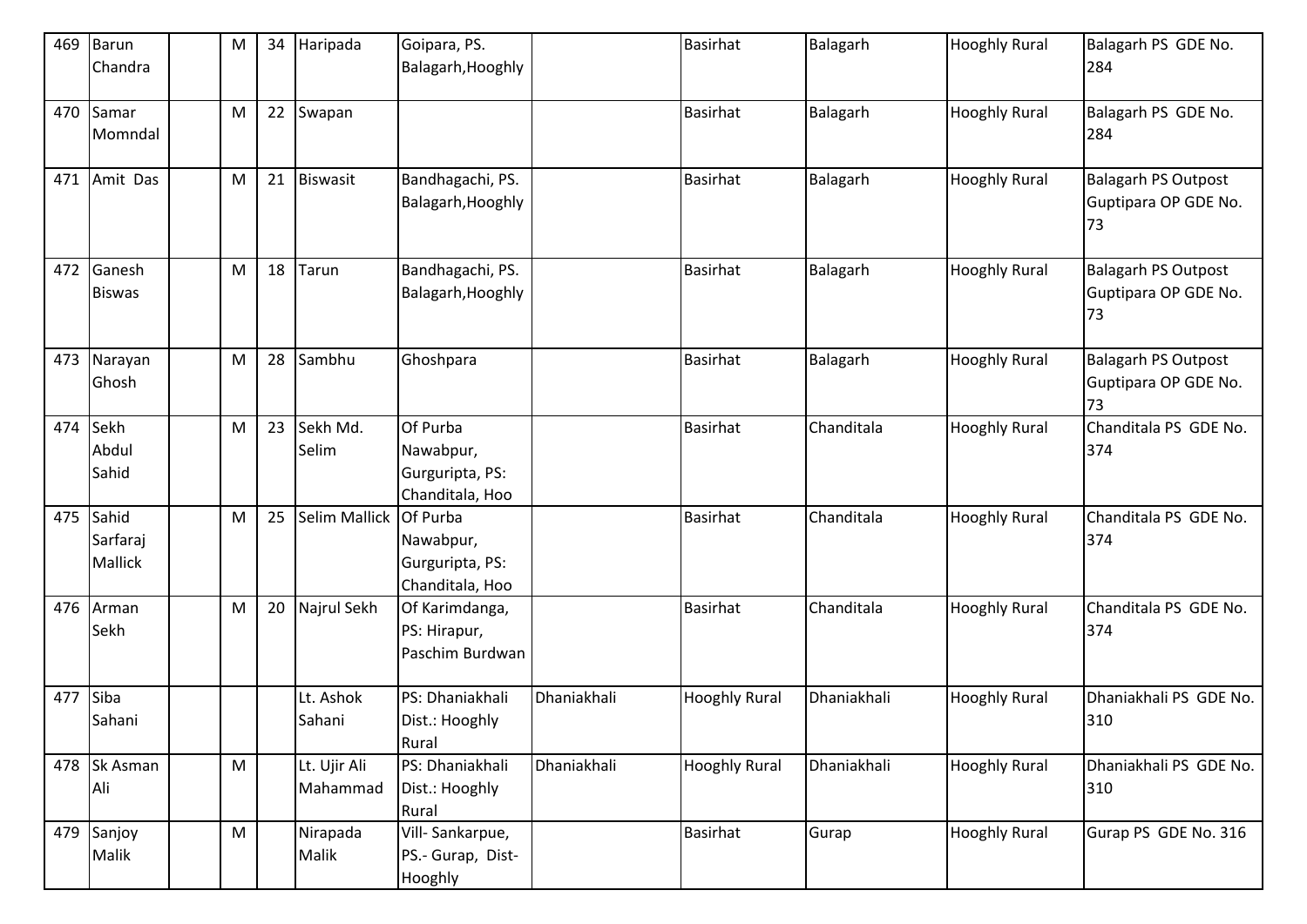| 480 | <b>Tarak</b>  | M |    | Kashinath    | Vill-Mohisgoria,            |          | <b>Basirhat</b>      | Gurap    | <b>Hooghly Rural</b> | Gurap PS GDE No. 316   |
|-----|---------------|---|----|--------------|-----------------------------|----------|----------------------|----------|----------------------|------------------------|
|     | Soren         |   |    | Soren        | PS-Gurap, Dist-             |          |                      |          |                      |                        |
|     |               |   |    |              | Hooghly                     |          |                      |          |                      |                        |
| 481 | Laxmikant     | M | 40 | Lt. Sambhu   | Sripatipur, PS-             | Haripal  | <b>Hooghly Rural</b> | Haripal  | <b>Hooghly Rural</b> | Haripal PS GDE No. 333 |
|     | a Das         |   |    | Charan Das   | Haripal, Dist.-             |          |                      |          |                      |                        |
|     |               |   |    |              | <b>Hooghly PS:</b>          |          |                      |          |                      |                        |
|     |               |   |    |              | Haripal Dist.:              |          |                      |          |                      |                        |
|     |               |   |    |              | <b>Hooghly Rural</b>        |          |                      |          |                      |                        |
| 482 | Goutam        | M | 40 | Mahadeb      | Abira, P.S                  | Pandua   | <b>Hooghly Rural</b> | Pandua   | <b>Hooghly Rural</b> | Pandua PS GDE No. 353  |
|     | Singh         |   |    | Singh        | Pandua, Hooghly             |          |                      |          |                      |                        |
|     |               |   |    |              | PS: Pandua Dist.:           |          |                      |          |                      |                        |
|     |               |   |    |              | <b>Hooghly Rural</b>        |          |                      |          |                      |                        |
|     |               |   |    |              |                             |          |                      |          |                      |                        |
| 483 | Somlal        | M | 34 | Lt. Laxmiram | Vill – Chowpala,            |          | <b>Basirhat</b>      | Polba    | <b>Hooghly Rural</b> | Polba PS GDE No. 283   |
|     | Mandi         |   |    | Mandi        | P.S -Dadpur, Dist. -        |          |                      |          |                      |                        |
|     |               |   |    |              | Hooghly                     |          |                      |          |                      |                        |
|     |               |   |    |              |                             |          |                      |          |                      |                        |
| 484 | Nepal         | M | 28 | <b>Badal</b> | Vill â€" Chowpala,          |          | Basirhat             | Polba    | <b>Hooghly Rural</b> | Polba PS GDE No. 283   |
|     | Hembram       |   |    | Hembram      | P.S -Dadpur, Dist. -        |          |                      |          |                      |                        |
|     |               |   |    |              | Hooghly                     |          |                      |          |                      |                        |
|     |               |   |    |              |                             |          |                      |          |                      |                        |
| 485 | Tarachand     | M | 45 | Lt.          | Dhanpota PS:                | Pursurah | <b>Hooghly Rural</b> | Pursurah | <b>Hooghly Rural</b> | Pursurah PS GDE No.    |
|     | Pal           |   |    |              | Debendranat Pursurah Dist.: |          |                      |          |                      | 295                    |
|     |               |   |    | h Pal        | <b>Hooghly Rural</b>        |          |                      |          |                      |                        |
| 486 | Sudipta       | M | 42 | Kunjabehari  | Dhanpota PS:                | Pursurah | <b>Hooghly Rural</b> | Pursurah | <b>Hooghly Rural</b> | Pursurah PS GDE No.    |
|     | <b>Ruidas</b> |   |    | Ruidas       | Pursurah Dist.:             |          |                      |          |                      | 295                    |
|     |               |   |    |              | <b>Hooghly Rural</b>        |          |                      |          |                      |                        |
| 487 | Maloy         | M |    | Sanjib Malik | Vill -- Shyampur,           | Singur   | <b>Hooghly Rural</b> | Singur   | <b>Hooghly Rural</b> | Singur PS GDE No. 109  |
|     | Malik         |   |    |              | P.S - Singur,               |          |                      |          |                      |                        |
|     |               |   |    |              | Hooghly PS:                 |          |                      |          |                      |                        |
|     |               |   |    |              | Singur Dist.:               |          |                      |          |                      |                        |
|     |               |   |    |              | <b>Hooghly Rural</b>        |          |                      |          |                      |                        |
|     |               |   |    |              |                             |          |                      |          |                      |                        |
| 488 | Prasenjit     | M |    | Lt Srikanta  | Vill Shyampur, PS           | Singur   | <b>Hooghly Rural</b> | Singur   | <b>Hooghly Rural</b> | Singur PS GDE No. 109  |
|     | Payal         |   |    | Payal        | Singur, Hooghly             |          |                      |          |                      |                        |
|     |               |   |    |              | PS: Singur Dist.:           |          |                      |          |                      |                        |
|     |               |   |    |              | <b>Hooghly Rural</b>        |          |                      |          |                      |                        |
|     |               |   |    |              |                             |          |                      |          |                      |                        |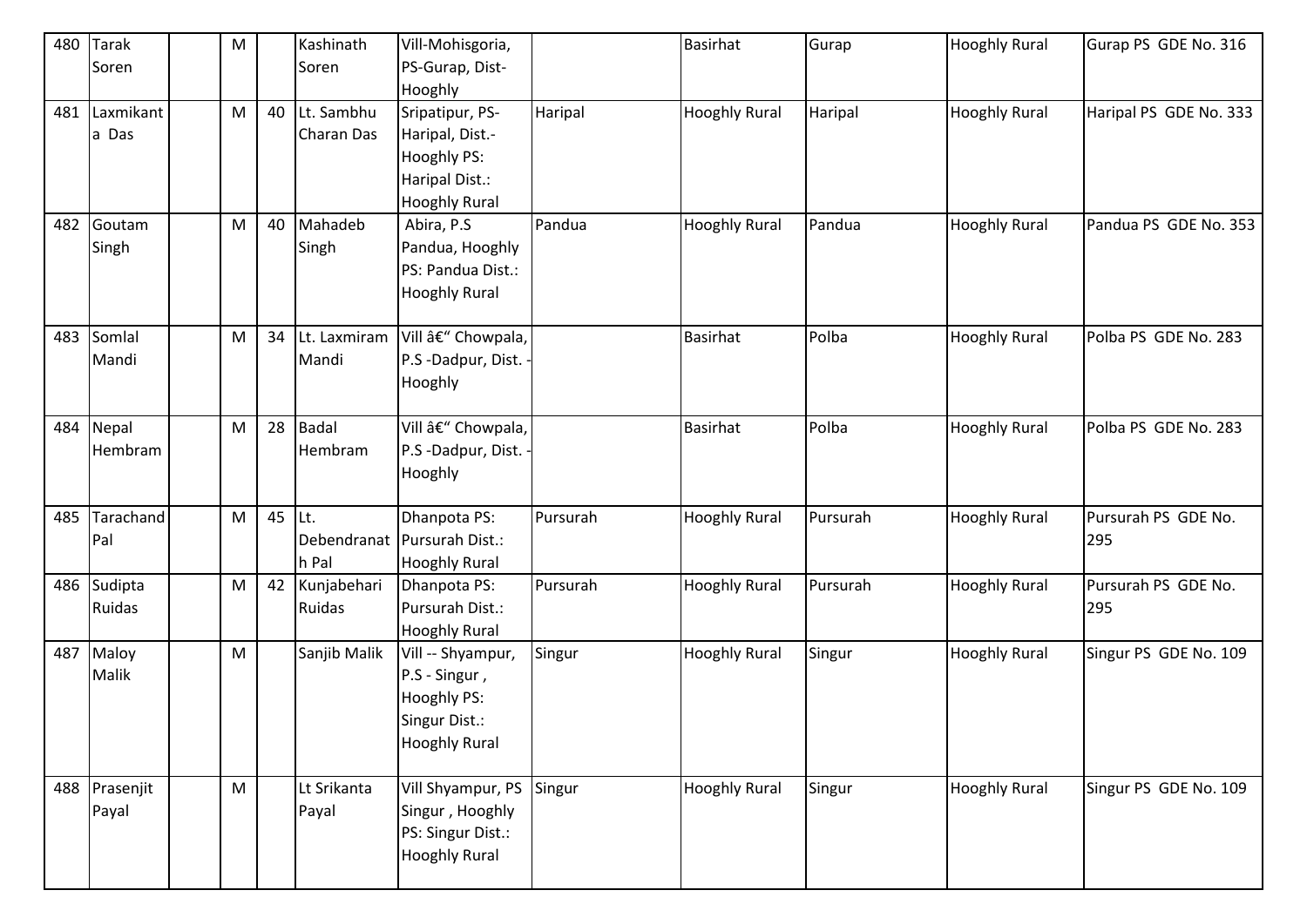| 489 | Md Nasim                  | M | 26 | Md Lal Babu                       | <b>Bargaw Peear</b><br>Muzaffarpur,<br>Bihar PS: Baduria                     | <b>Baduria</b> | <b>Basirhat</b> | Asansole g.r.p.s. | Howrah G.R.P. | Asansole g.r.p.s. PS GDE<br>No. 237 |
|-----|---------------------------|---|----|-----------------------------------|------------------------------------------------------------------------------|----------------|-----------------|-------------------|---------------|-------------------------------------|
| 490 | Srikant<br>Kumar          | M | 32 | Sri Satender<br>Prasad            | Gajendra Bigha<br>Hilsa Nalanda,<br>Bihar PS: Baduria                        | <b>Baduria</b> | <b>Basirhat</b> | Asansole g.r.p.s. | Howrah G.R.P. | Asansole g.r.p.s. PS GDE<br>No. 237 |
| 491 | Bhusan<br>Kumar           | M | 30 | Sri Satender<br>Prasad            | Gajendra Bigha<br>Hilsa Nalanda,<br>Bihar PS: Baduria                        | <b>Baduria</b> | <b>Basirhat</b> | Asansole g.r.p.s. | Howrah G.R.P. | Asansole g.r.p.s. PS GDE<br>No. 237 |
| 492 | Baran<br>Chakarbar<br>ty  | M | 45 | Lt Hemendra<br>Chakarbarty        | Jawahar Nagar<br>Phusro Bokaro,<br>JHK PS: Baduria                           | <b>Baduria</b> | <b>Basirhat</b> | Asansole g.r.p.s. | Howrah G.R.P. | Asansole g.r.p.s. PS GDE<br>No. 237 |
| 493 | Ayush<br>Kumar<br>Burnwal | M | 26 | Radhey<br>Shyam<br><b>Burnwal</b> | Kajora Andal<br>Paschim<br>Baedhaman W.B<br>PS: Baduria Dist.:<br>Alipurduar | <b>Baduria</b> | Alipurduar      | Asansole g.r.p.s. | Howrah G.R.P. | Asansole g.r.p.s. PS GDE<br>No. 237 |
| 494 | Dhiraj<br>Mahato          | M | 33 | Bugeswari<br>Mahato               | Rangamure<br>Deoghar Deoghar,<br>JHK PS: Baduria                             | <b>Baduria</b> | <b>Basirhat</b> | Asansole g.r.p.s. | Howrah G.R.P. | Asansole g.r.p.s. PS GDE<br>No. 237 |
| 495 | Akhtav<br>Ansari          | M | 42 | Kasim Miya                        | Bengabad<br>Bengabad Giridih,<br><b>JHK PS: Baduria</b>                      | <b>Baduria</b> | <b>Basirhat</b> | Asansole g.r.p.s. | Howrah G.R.P. | Asansole g.r.p.s. PS GDE<br>No. 237 |
| 496 | Jahanglr<br>Ansari        | M | 39 | Sahik Ansari                      | Bengabad<br>Bengabad Giridih,<br>JHK PS: Baduria                             | <b>Baduria</b> | <b>Basirhat</b> | Asansole g.r.p.s. | Howrah G.R.P. | Asansole g.r.p.s. PS GDE<br>No. 237 |
|     | 497 Rajesh<br>Das         | M | 42 | Sri Mandlal<br>Das                | Pelwa Chanden<br>Banka, Bihar PS:<br><b>Baduria</b>                          | <b>Baduria</b> | <b>Basirhat</b> | Asansole g.r.p.s. | Howrah G.R.P. | Asansole g.r.p.s. PS GDE<br>No. 237 |
| 498 | Gobind<br>Das             | M | 40 | <b>Dmay Das</b>                   | Pelwa Chanden<br>Banka, Bihar PS:<br><b>Baduria</b>                          | <b>Baduria</b> | Basirhat        | Asansole g.r.p.s. | Howrah G.R.P. | Asansole g.r.p.s. PS GDE<br>No. 237 |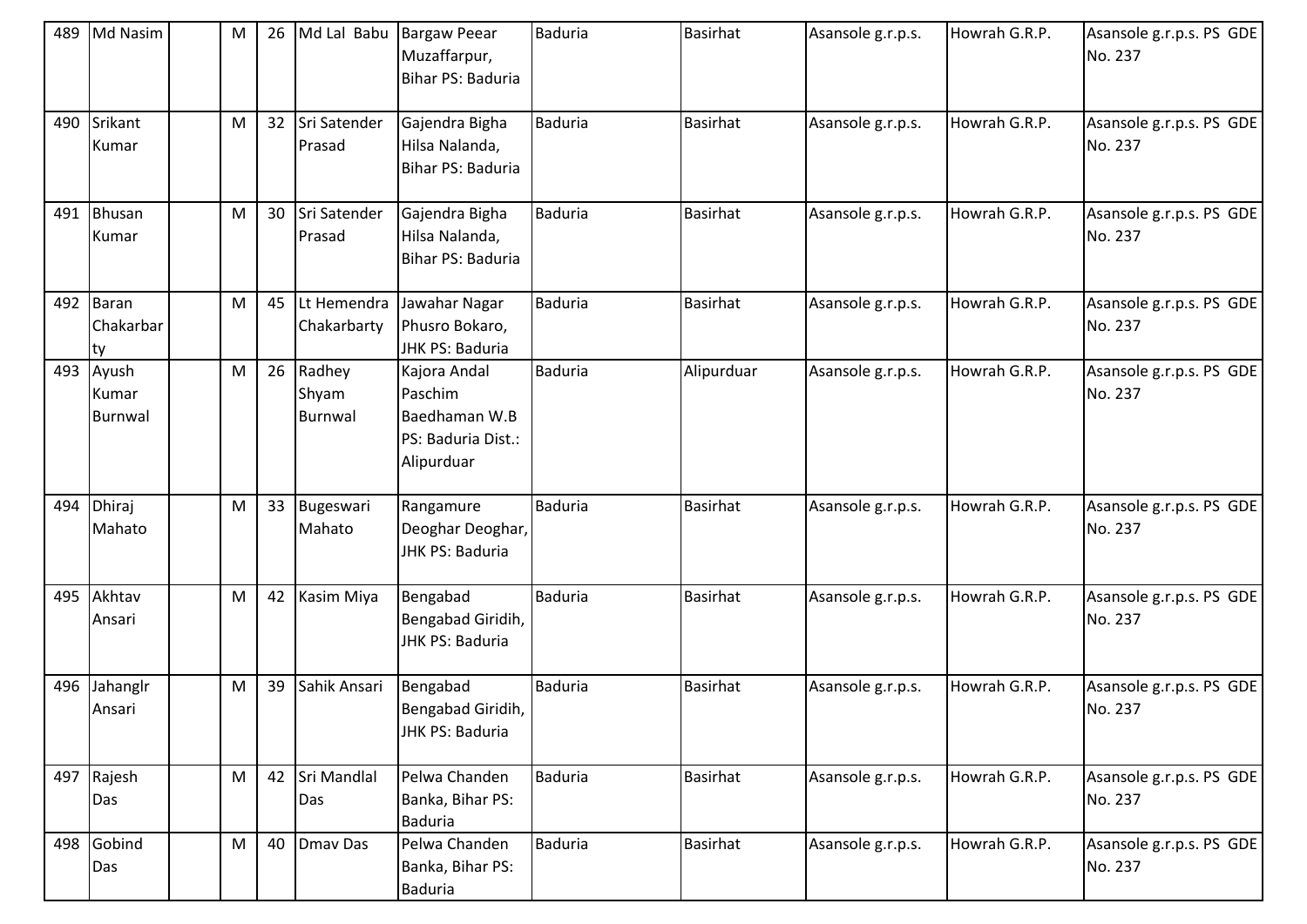| 499 | Deep<br>Banerjee           | M | 20 | Supevbhat<br>Banerjee  | Siyardangal Kulti<br>Paschim<br>Baedhaman W.B<br>PS: Baduria                         | <b>Baduria</b> | <b>Basirhat</b> | Asansole g.r.p.s. | Howrah G.R.P. | Asansole g.r.p.s. PS GDE<br>No. 237 |
|-----|----------------------------|---|----|------------------------|--------------------------------------------------------------------------------------|----------------|-----------------|-------------------|---------------|-------------------------------------|
| 500 | Ashol<br>Sharma            | M | 32 | Kamdeo Rana Madhupur   | Madhupur<br>Deoghar, JHK PS:<br><b>Baduria</b>                                       | <b>Baduria</b> | <b>Basirhat</b> | Asansole g.r.p.s. | Howrah G.R.P. | Asansole g.r.p.s. PS GDE<br>No. 237 |
| 501 | Golu<br>Kumar              | M | 20 | Lale Rajak             | Madhupur<br>Madhupur<br>Deoghar, JHK PS:<br><b>Baduria</b>                           | <b>Baduria</b> | <b>Basirhat</b> | Asansole g.r.p.s. | Howrah G.R.P. | Asansole g.r.p.s. PS GDE<br>No. 237 |
| 502 | Bhano<br>Bhattacha<br>rjee | M | 25 | Sadhan<br>Bhattcharjee | Manaitar<br>Dhanbad<br>Dhanbad, JHK PS:<br><b>Baduria</b>                            | <b>Baduria</b> | <b>Basirhat</b> | Asansole g.r.p.s. | Howrah G.R.P. | Asansole g.r.p.s. PS GDE<br>No. 237 |
| 503 | Sanjay Kr<br>Shaw          | M | 24 | Andralal<br>Shaw       | <b>Hirapur Dhanbad</b><br>Dhanbad, JHK PS:<br><b>Baduria</b>                         | Baduria        | <b>Basirhat</b> | Asansole g.r.p.s. | Howrah G.R.P. | Asansole g.r.p.s. PS GDE<br>No. 237 |
| 504 | Amit<br>Kumar              | M | 24 | Mukesh<br>Nandy        | Loyabad Dhanbad Baduria<br>Dhanbad, JHK PS:<br><b>Baduria</b>                        |                | <b>Basirhat</b> | Asansole g.r.p.s. | Howrah G.R.P. | Asansole g.r.p.s. PS GDE<br>No. 237 |
| 505 | Rajiv Bouri                | M | 18 | Sanjay Singh           | Andal 09 No<br>Andal Paschim<br>Baedhaman W.B<br>PS: Alipurduar<br>Dist.: Alipurduar | Alipurduar     | Alipurduar      | Asansole g.r.p.s. | Howrah G.R.P. | Asansole g.r.p.s. PS GDE<br>No. 237 |
| 506 | Ajmal<br>Ansari            | M | 21 | Md Nasim               | <b>AP Compound</b><br>Ranchi Main Road<br>Ranchi Ranchi,<br>JHK PS: Baduria          | <b>Baduria</b> | <b>Basirhat</b> | Asansole g.r.p.s. | Howrah G.R.P. | Asansole g.r.p.s. PS GDE<br>No. 237 |
|     | 507 Md Owais               | M | 21 | Md Mehfooj             | <b>AP Compound</b><br>Ranchi Main Road<br>Ranchi Ranchi,<br><b>JHK</b>               |                | <b>Basirhat</b> | Asansole g.r.p.s. | Howrah G.R.P. | Asansole g.r.p.s. PS GDE<br>No. 237 |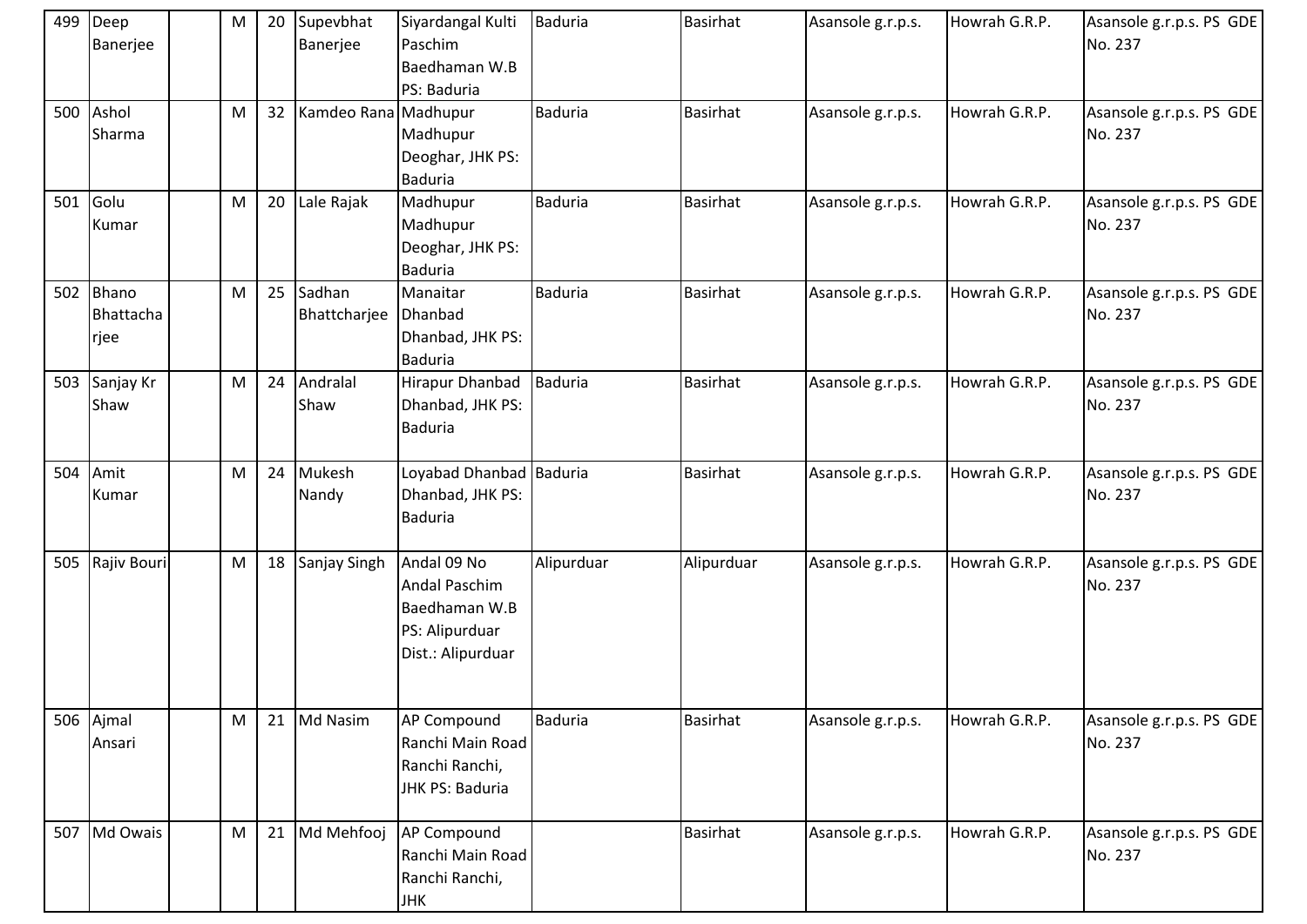| 508 | Chahat<br>Kurashi     | M | 19 |                             | Abdul Kureshi Balliapur Balliapur<br>Dhanbad, JHK           | <b>Basirhat</b> | Asansole g.r.p.s. | Howrah G.R.P. | Asansole g.r.p.s. PS GDE<br>No. 237 |
|-----|-----------------------|---|----|-----------------------------|-------------------------------------------------------------|-----------------|-------------------|---------------|-------------------------------------|
| 509 | Md Asir               | M | 25 | Lt Md Fahim                 | Nawranga<br>Mufasic Gaya,<br><b>JHK</b>                     | <b>Basirhat</b> | Asansole g.r.p.s. | Howrah G.R.P. | Asansole g.r.p.s. PS GDE<br>No. 242 |
| 510 | Ram Bnj<br>Paswan     | M | 59 | Lt Patro<br>Paswan          | Birni Birni Giridih,<br><b>JHK</b>                          | <b>Basirhat</b> | Asansole g.r.p.s. | Howrah G.R.P. | Asansole g.r.p.s. PS GDE<br>No. 242 |
| 511 | Sachin<br>Paswan      | M | 18 | Ram Brj<br>Paswan           | Birni Birni Giridih,<br><b>JHK</b>                          | <b>Basirhat</b> | Asansole g.r.p.s. | Howrah G.R.P. | Asansole g.r.p.s. PS GDE<br>No. 242 |
| 512 | Rohit Kr<br>Moti      | M | 18 | Jitendra Modi               | Azudmagar mr<br>Hanuman Mandir<br>Jorpokhar<br>Dhanbad, JHK | <b>Basirhat</b> | Asansole g.r.p.s. | Howrah G.R.P. | Asansole g.r.p.s. PS GDE<br>No. 242 |
| 513 | <b>Binad Ram</b>      | M | 45 | Shankar Ram                 | Chandar Chandar<br>Banka, Bihar                             | Basirhat        | Asansole g.r.p.s. | Howrah G.R.P. | Asansole g.r.p.s. PS GDE<br>No. 242 |
| 514 | Mukesh<br>Ram         | M | 26 | Karo Ram                    | Chandwaro<br>Chandan Banka,<br><b>Bihar</b>                 | <b>Basirhat</b> | Asansole g.r.p.s. | Howrah G.R.P. | Asansole g.r.p.s. PS GDE<br>No. 242 |
|     | 515 $Rajn$<br>Chanhan | M | 18 | Bisnndeo<br>Nania           | Posanda Halsi<br>Lakhisarai, Bihar                          | <b>Basirhat</b> | Asansole g.r.p.s. | Howrah G.R.P. | Asansole g.r.p.s. PS GDE<br>No. 242 |
| 516 | Parsuram<br>Chouhan   | M | 27 | Bijai Chouhan Posanda Halsi | Lakhisarai, Bihar                                           | <b>Basirhat</b> | Asansole g.r.p.s. | Howrah G.R.P. | Asansole g.r.p.s. PS GDE<br>No. 242 |
| 517 | Marhura<br>Das        | M | 42 | Lt.dalu Das                 | Charaiya<br>Simultala Jamui,<br><b>Bihar</b>                | <b>Basirhat</b> | Asansole g.r.p.s. | Howrah G.R.P. | Asansole g.r.p.s. PS GDE<br>No. 258 |
|     | 518 Chetan<br>Das     | M | 47 | Lt.kewal Das                | Charaiya<br>Simultala Jamui,<br><b>Bihar</b>                | <b>Basirhat</b> | Asansole g.r.p.s. | Howrah G.R.P. | Asansole g.r.p.s. PS GDE<br>No. 258 |
| 519 | <b>Ashok Das</b>      | M | 29 | <b>Bahadur Das</b>          | Charaiya<br>Simultala Jamui,<br><b>Bihar</b>                | <b>Basirhat</b> | Asansole g.r.p.s. | Howrah G.R.P. | Asansole g.r.p.s. PS GDE<br>No. 258 |
| 520 | Raju Das              | M | 27 | <b>Sundar Das</b>           | Charaiya<br>Simultala Jamui,<br><b>Bihar</b>                | <b>Basirhat</b> | Asansole g.r.p.s. | Howrah G.R.P. | Asansole g.r.p.s. PS GDE<br>No. 258 |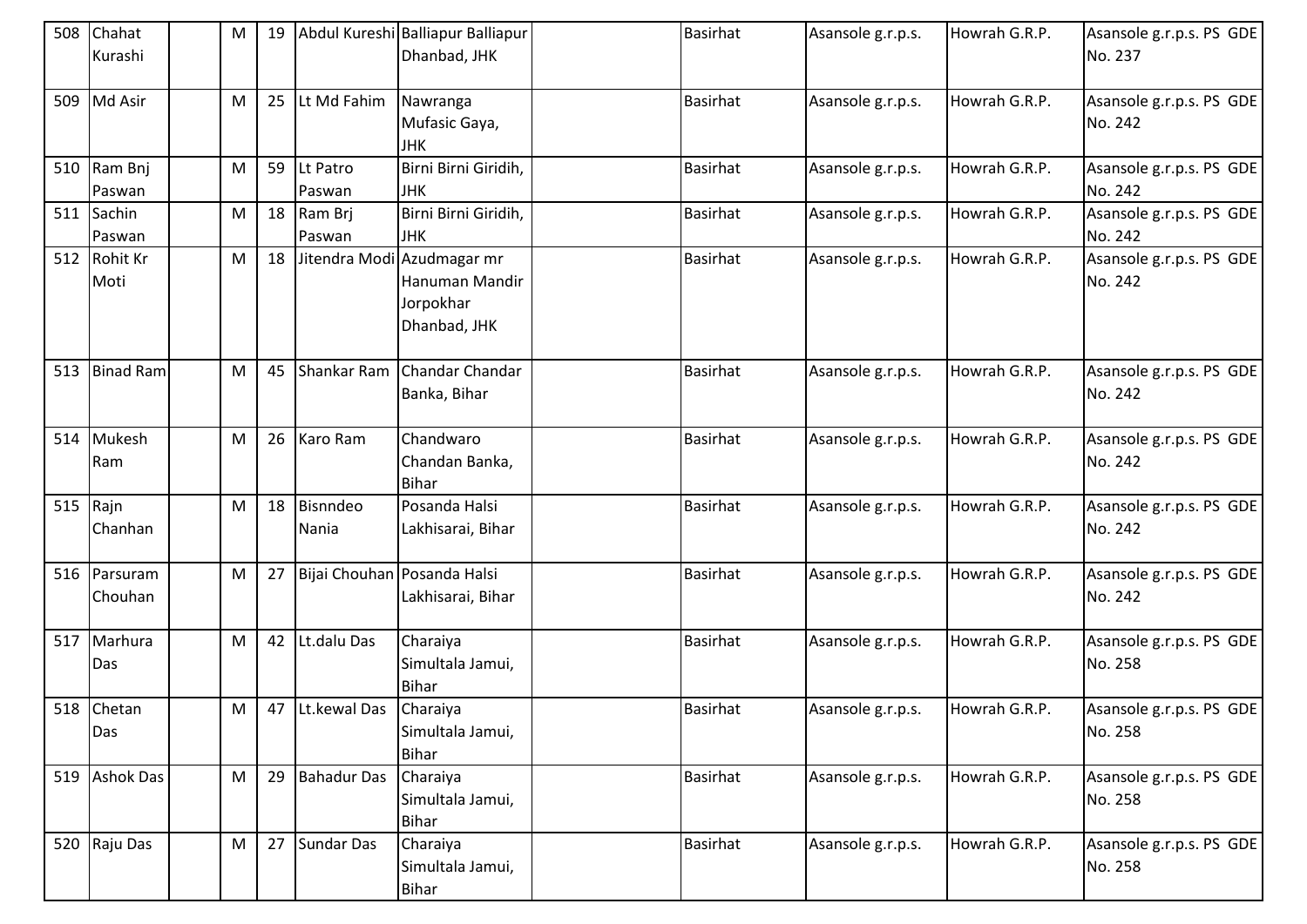| 521    | Bisnudeo    | M | 42 | Nuneshwar             | Hiragadi Chanan            | Basirhat        | Asansole g.r.p.s. | Howrah G.R.P. | Asansole g.r.p.s. PS GDE |
|--------|-------------|---|----|-----------------------|----------------------------|-----------------|-------------------|---------------|--------------------------|
|        | Yadav       |   |    | Yadav                 | Banka, Bihar               |                 |                   |               | No. 258                  |
|        |             |   |    |                       |                            |                 |                   |               |                          |
| 522    | Kailash     | M | 31 | Arjun Yadav           | Belchur Kataria            | <b>Basirhat</b> | Asansole g.r.p.s. | Howrah G.R.P. | Asansole g.r.p.s. PS GDE |
|        | Yadav       |   |    |                       | Banka, Bihar               |                 |                   |               | No. 258                  |
| 523    | Sambhu      | M | 32 | Lt.bashdeo            | Suiya Kataria              | <b>Basirhat</b> | Asansole g.r.p.s. | Howrah G.R.P. | Asansole g.r.p.s. PS GDE |
|        | Kumar       |   |    | Yadav                 | Banka, Bihar               |                 |                   |               | No. 258                  |
|        | Yadav       |   |    |                       |                            |                 |                   |               |                          |
| 524    | Pankaj      | M | 32 | `basudeo              | Suriya Katoriya            | <b>Basirhat</b> | Asansole g.r.p.s. | Howrah G.R.P. | Asansole g.r.p.s. PS GDE |
|        | Yadav       |   |    | Yadav                 | Banka, Bihar               |                 |                   |               | No. 258                  |
| 525    | Suresh      | М | 26 | Jairam Shaw           | Dhananjbigha               | <b>Basirhat</b> | Asansole g.r.p.s. | Howrah G.R.P. | Asansole g.r.p.s. PS GDE |
|        | Shaw        |   |    |                       | Manpur Nalanda,            |                 |                   |               | No. 258                  |
|        |             |   |    |                       | <b>Bihar</b>               |                 |                   |               |                          |
| 526    | Surendra    | M | 40 | Madan Rawat Gurmuriya |                            | <b>Basirhat</b> | Asansole g.r.p.s. | Howrah G.R.P. | Asansole g.r.p.s. PS GDE |
|        | Rawat       |   |    |                       | Sikandra Jamui,            |                 |                   |               | No. 258                  |
|        |             |   |    |                       | <b>Bihar</b>               |                 |                   |               |                          |
| 527    | Rajesh      | M | 25 |                       | Bachhu Yadav Bagra Chandan | Basirhat        | Asansole g.r.p.s. | Howrah G.R.P. | Asansole g.r.p.s. PS GDE |
|        | Yadav       |   |    |                       | Banka, Bihar               |                 |                   |               | No. 258                  |
| 528    | Sanu        | M | 24 | Sikandar              | Lakshisorai                | Basirhat        | Asansole g.r.p.s. | Howrah G.R.P. | Asansole g.r.p.s. PS GDE |
|        | Mondal      |   |    | Mondal                | Lakhisorai                 |                 |                   |               | No. 258                  |
|        |             |   |    |                       | Lakhisorai, Bihar          |                 |                   |               |                          |
|        |             |   |    |                       |                            |                 |                   |               |                          |
| 529    | <b>Bhim</b> | M | 40 | Kapil Mondal          | Lakshisorai                | <b>Basirhat</b> | Asansole g.r.p.s. | Howrah G.R.P. | Asansole g.r.p.s. PS GDE |
|        | Mondal      |   |    |                       | Lakhisorai                 |                 |                   |               | No. 258                  |
|        |             |   |    |                       | Lakhisorai, Bihar          |                 |                   |               |                          |
|        |             |   |    |                       |                            |                 |                   |               |                          |
| 530    | Prahallad   | M | 25 | Barman                | <b>Burnpur Hierapur</b>    | <b>Basirhat</b> | Asansole g.r.p.s. | Howrah G.R.P. | Asansole g.r.p.s. PS GDE |
|        | Barman      |   |    |                       | Paschim                    |                 |                   |               | No. 258                  |
|        |             |   |    |                       | Bardhaman, WB              |                 |                   |               |                          |
|        |             |   |    |                       |                            |                 |                   |               |                          |
|        | 531 Swarup  | M | 49 | Manas Kr              | Belanagar                  | Basirhat        | Belur g.r.p.s.    | Howrah G.R.P. | Belur g.r.p.s. PS GDE    |
|        | Simlari     |   |    | Simlai                | Nischinda Howrah           |                 |                   |               | No. 238                  |
|        |             |   |    |                       |                            |                 |                   |               |                          |
| 532 Sk |             | M | 18 | Sk Miraj Ali          | Amarpara                   | <b>Basirhat</b> | Belur g.r.p.s.    | Howrah G.R.P. | Belur g.r.p.s. PS GDE    |
|        | Masnandi    |   |    |                       | Uluberia Howrah            |                 |                   |               | No. 238                  |
|        | In.         |   |    |                       |                            |                 |                   |               |                          |
| 533    | Rakesh      | M | 19 | Madan Shaw            | Chandannagar               | Basirhat        | Belur g.r.p.s.    | Howrah G.R.P. | Belur g.r.p.s. PS GDE    |
|        | Kumar       |   |    |                       | Chandannagar               |                 |                   |               | No. 238                  |
|        |             |   |    |                       | Hooghly                    |                 |                   |               |                          |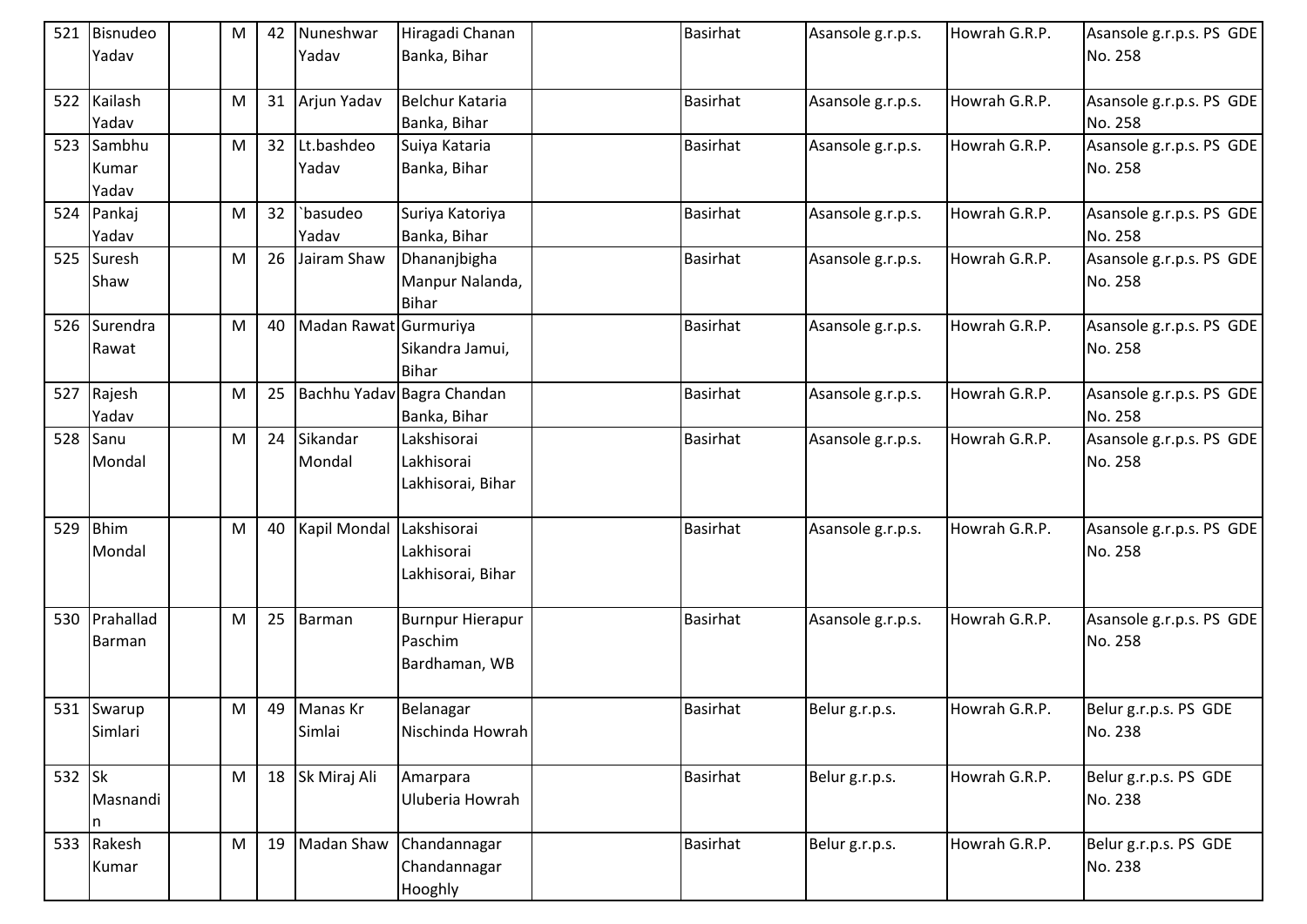|     | 534 Md Tipu                  | M | 25 | Mahaboob<br>Alam             | Bankra Domjur<br>Hooghly                | <b>Basirhat</b> | Belur g.r.p.s. | Howrah G.R.P. | Belur g.r.p.s. PS GDE<br>No. 238 |
|-----|------------------------------|---|----|------------------------------|-----------------------------------------|-----------------|----------------|---------------|----------------------------------|
|     | 535 Akash<br>Dubey           | M |    | 38 Ranjit Dubey              | Sahebbagan<br>Nischinda Howrah          | <b>Basirhat</b> | Belur g.r.p.s. | Howrah G.R.P. | Belur g.r.p.s. PS GDE<br>No. 238 |
|     | 536 Paran<br><b>Baliar</b>   | M |    | 19 Lt Gopal<br><b>Baliar</b> | Joynagar Joynagar<br>24 PGS (S)         | <b>Basirhat</b> | Belur g.r.p.s. | Howrah G.R.P. | Belur g.r.p.s. PS GDE<br>No. 238 |
| 537 | Nikhil<br>Kumar              | M | 41 | Mahindar<br>Kumar            | <b>Bally Bally</b><br>Howrah            | <b>Basirhat</b> | Belur g.r.p.s. | Howrah G.R.P. | Belur g.r.p.s. PS GDE<br>No. 238 |
| 538 | Swarnava<br>Saha             | M | 18 | Krishna Saha                 | Sastitala<br>Nischinda Howrah           | <b>Basirhat</b> | Belur g.r.p.s. | Howrah G.R.P. | Belur g.r.p.s. PS GDE<br>No. 238 |
| 539 | Suman<br><b>Barik</b>        | M | 35 | Lt Gour Barik                | Dankuni Dankuni<br>Hooghly              | <b>Basirhat</b> | Belur g.r.p.s. | Howrah G.R.P. | Belur g.r.p.s. PS GDE<br>No. 250 |
|     | 540 Mijarul<br><b>Biswas</b> | M | 32 | Noor Islam<br><b>Biswas</b>  | Ashoknagar<br>Ashoknagar N 24<br>PGS    | <b>Basirhat</b> | Belur g.r.p.s. | Howrah G.R.P. | Belur g.r.p.s. PS GDE<br>No. 250 |
| 541 | Birendar<br>Das              | M | 30 | Fulchand Das Nischinda       | Nischinda Howrah                        | <b>Basirhat</b> | Belur g.r.p.s. | Howrah G.R.P. | Belur g.r.p.s. PS GDE<br>No. 250 |
| 542 | <b>Bishu Das</b>             | M | 36 | Jagdish Das                  | Nischinda<br>Nischinda Howrah           | <b>Basirhat</b> | Belur g.r.p.s. | Howrah G.R.P. | Belur g.r.p.s. PS GDE<br>No. 250 |
| 543 | Sankar<br>Kumar              | M | 34 | Sudir Biswas                 | Chandmari<br>Nischinda Howrah           | Basirhat        | Belur g.r.p.s. | Howrah G.R.P. | Belur g.r.p.s. PS GDE<br>No. 250 |
| 544 | Aniket<br>Mondal             | M | 18 | Ashok<br>Mondal              | Chuchura<br>Chuchura Hooghly            | <b>Basirhat</b> | Belur g.r.p.s. | Howrah G.R.P. | Belur g.r.p.s. PS GDE<br>No. 251 |
|     | 545 Gouranga<br>Shaw         | M |    | 27 Tapas Shaw                | Dasnagar Liluah<br>Howrah               | <b>Basirhat</b> | Belur g.r.p.s. | Howrah G.R.P. | Belur g.r.p.s. PS GDE<br>No. 251 |
| 546 | Sonu<br>Kumar                | M | 25 | Singh                        | Chandbhusan Bidhanpolly Belur<br>Howrah | <b>Basirhat</b> | Belur g.r.p.s. | Howrah G.R.P. | Belur g.r.p.s. PS GDE<br>No. 251 |
|     | 547 Akhilesh<br>Kumar        | M | 28 | Binad Kr Jha                 | Chandmari<br>Nischinda Howrah           | <b>Basirhat</b> | Belur g.r.p.s. | Howrah G.R.P. | Belur g.r.p.s. PS GDE<br>No. 251 |
|     | 548 Ranjan<br>Kumar          | M | 21 | Rameswar<br>Prasad           | Rishra Rishra<br>Hooghly                | <b>Basirhat</b> | Belur g.r.p.s. | Howrah G.R.P. | Belur g.r.p.s. PS GDE<br>No. 251 |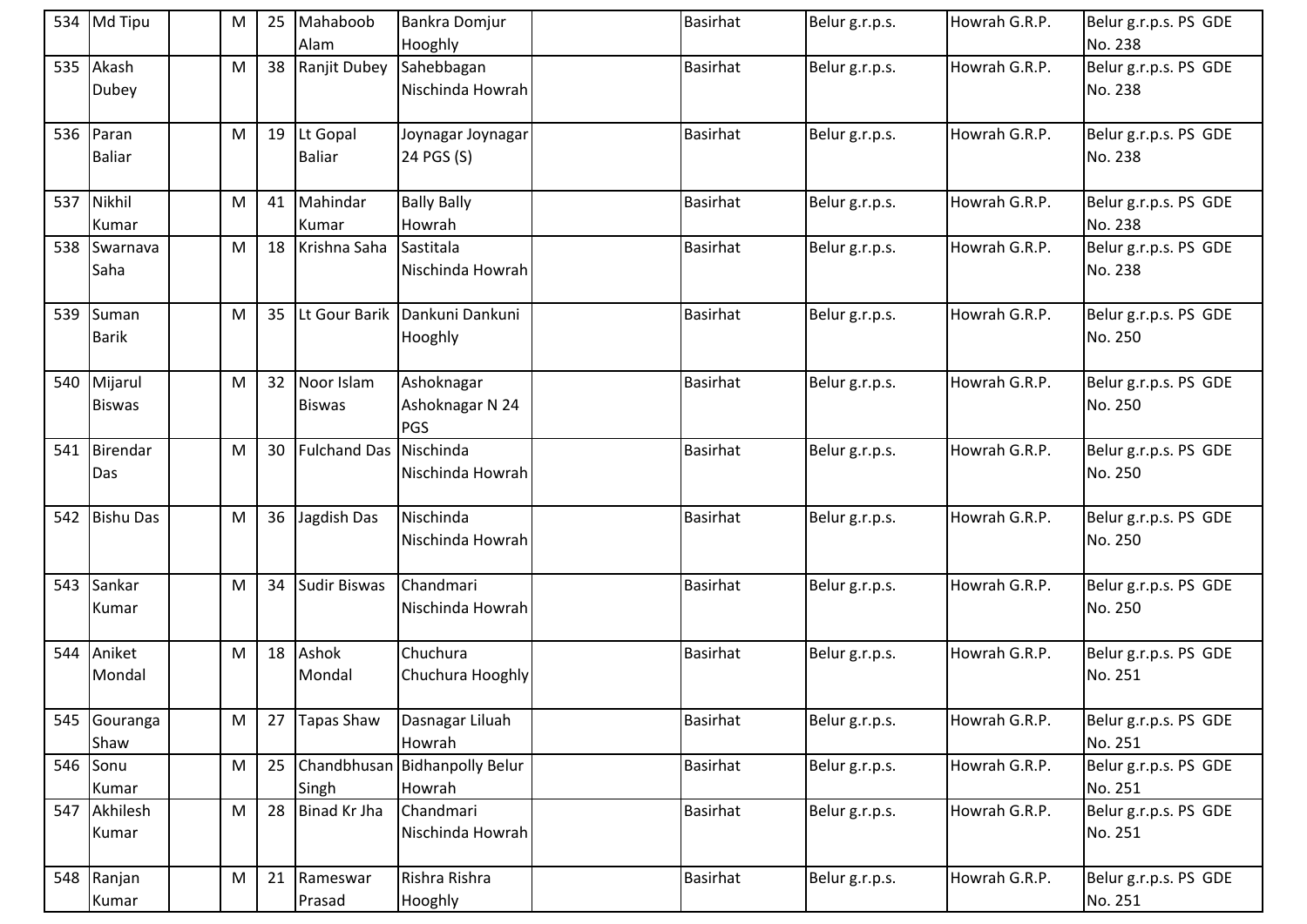| 549 | Akash         | M | 21 | Pintu Manna         | Dharmatala Bally             |             | <b>Basirhat</b> | Belur g.r.p.s. | Howrah G.R.P. | Belur g.r.p.s. PS GDE |
|-----|---------------|---|----|---------------------|------------------------------|-------------|-----------------|----------------|---------------|-----------------------|
|     | Manna         |   |    |                     | Howrah                       |             |                 |                |               | No. 251               |
| 550 | Souvik        | M | 21 | Sunil Dey           | <b>Gurap Gurap</b>           |             | <b>Basirhat</b> | Belur g.r.p.s. | Howrah G.R.P. | Belur g.r.p.s. PS GDE |
|     | Dey           |   |    |                     | Hooghly                      |             |                 |                |               | No. 251               |
| 551 | Sarvan        | M | 18 | <b>Presh Mallik</b> | Burrdwan                     |             | <b>Basirhat</b> | Belur g.r.p.s. | Howrah G.R.P. | Belur g.r.p.s. PS GDE |
|     | <b>Mallik</b> |   |    |                     | Burrdwan                     |             |                 |                |               | No. 251               |
|     |               |   |    |                     | Burrdwan                     |             |                 |                |               |                       |
| 552 | Raju Singh    | M | 45 |                     | Lt Tarak Singh Panchanantala |             | <b>Basirhat</b> | Belur g.r.p.s. | Howrah G.R.P. | Belur g.r.p.s. PS GDE |
|     |               |   |    |                     | Howrah Howrah                |             |                 |                |               | No. 253               |
| 553 | Ajay          | M | 38 | Suresh              | Pilkhana Golabari            |             | <b>Basirhat</b> | Belur g.r.p.s. | Howrah G.R.P. | Belur g.r.p.s. PS GDE |
|     | Pandey        |   |    | Pandey              | Howrah                       |             |                 |                |               | No. 253               |
|     |               |   |    |                     |                              |             |                 |                |               |                       |
| 554 | Prem Saha     | M | 18 | Laxman Saha         | Santinagar                   |             | <b>Basirhat</b> | Belur g.r.p.s. | Howrah G.R.P. | Belur g.r.p.s. PS GDE |
|     |               |   |    |                     | Nischinda Howrah             |             |                 |                |               | No. 253               |
|     |               |   |    |                     |                              |             |                 |                |               |                       |
| 555 | Rahan Roy     | M | 18 | Bapi Roy            | Shyamnagar                   |             | Basirhat        | Belur g.r.p.s. | Howrah G.R.P. | Belur g.r.p.s. PS GDE |
|     |               |   |    |                     | Jagaddal N 24 PGS            |             |                 |                |               | No. 253               |
|     |               |   |    |                     |                              |             |                 |                |               |                       |
| 556 | Pradip        | M | 39 | <b>Bhutali</b>      | <b>Housing Nischinda</b>     |             | <b>Basirhat</b> | Belur g.r.p.s. | Howrah G.R.P. | Belur g.r.p.s. PS GDE |
|     | Tewary        |   |    | Tewary              | Howrah                       |             |                 |                |               | No. 253               |
|     |               |   |    |                     |                              |             |                 |                |               |                       |
| 557 | Aman          | M | 29 | Syed Afzal          | <b>Andul Sankrail</b>        |             | <b>Basirhat</b> | Belur g.r.p.s. | Howrah G.R.P. | Belur g.r.p.s. PS GDE |
|     | Hussain       |   |    | Hussain             | Howrah                       |             |                 |                |               | No. 253               |
|     | 558 Tapan Kr  | M |    | 56 Lt Raj Mohan     | <b>Belur Belur</b>           |             | <b>Basirhat</b> | Belur g.r.p.s. | Howrah G.R.P. | Belur g.r.p.s. PS GDE |
|     | Dey           |   |    | Dey                 | Howrah                       |             |                 |                |               | No. 253               |
| 559 | Abhishek      | M | 21 | <b>Anil Shaw</b>    | Chandmari                    |             | <b>Basirhat</b> | Belur g.r.p.s. | Howrah G.R.P. | Belur g.r.p.s. PS GDE |
|     | Shaw          |   |    |                     | Nischinda Howrah             |             |                 |                |               | No. 253               |
|     |               |   |    |                     |                              |             |                 |                |               |                       |
|     | 560 Ripan     | M | 37 | S/o Lt.             | Goda PS: Kalna               | Kalna       | Purba Burdwan   | Kalna g.r.p.s. | Howrah G.R.P. | Kalna g.r.p.s. PS GDE |
|     | Debnath       |   |    | Harekrishna         | Dist.: Purba                 |             |                 |                |               | No. 201               |
|     |               |   |    | Debnath             | Burdwan                      |             |                 |                |               |                       |
|     | 561 Gour      | M | 48 | S/o Lt.             | Palashpuli PS:               | Purbasthali | Purba Burdwan   | Kalna g.r.p.s. | Howrah G.R.P. | Kalna g.r.p.s. PS GDE |
|     | Chandra       |   |    | Biswanath           | Purbasthali Dist.:           |             |                 |                |               | No. 211               |
|     | Ghosh         |   |    | Ghosh               | Purba Burdwan                |             |                 |                |               |                       |
|     |               |   |    |                     |                              |             |                 |                |               |                       |
|     | 562 Bersa     | M | 25 | S/o Bhola           | Ranchi Muru                  |             | <b>Basirhat</b> | Kalna g.r.p.s. | Howrah G.R.P. | Kalna g.r.p.s. PS GDE |
|     | Munda         |   |    | Munda               | Bingda                       |             |                 |                |               | No. 211               |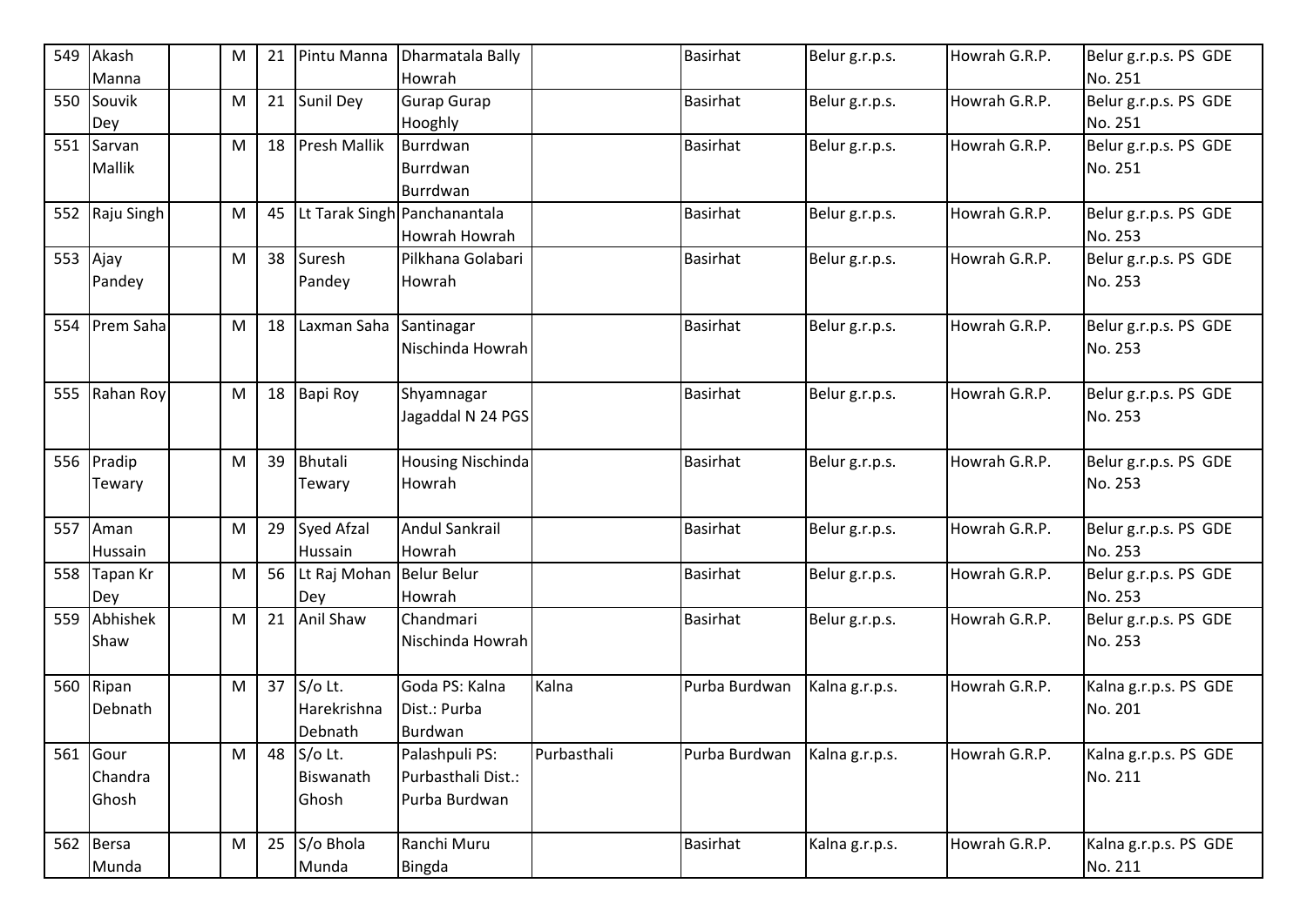| 563 | Souvik<br>Debnath            | M | 22 | S/o Sanjay<br>Debnath            | Nabadwip PS:<br>Nabadwip Dist.:<br>Krishnanagar<br><b>Police District</b> | Nabadwip | Krishnanagar<br><b>Police District</b> | Kalna g.r.p.s.    | Howrah G.R.P. | Kalna g.r.p.s. PS GDE<br>No. 211                                         |
|-----|------------------------------|---|----|----------------------------------|---------------------------------------------------------------------------|----------|----------------------------------------|-------------------|---------------|--------------------------------------------------------------------------|
| 564 | Prasanjit<br>Das             | M | 28 | S/o Dilip Das                    | Jogipara PS: Kalna Kalna<br>Dist.: Purba<br>Burdwan                       |          | Purba Burdwan                          | Kalna g.r.p.s.    | Howrah G.R.P. | Kalna g.r.p.s. PS GDE<br>No. 211                                         |
| 565 | <b>Tarun</b><br>Kumar<br>Dey | M | 50 | S/O<br>Mukuleswar<br>Dey         | Bainchi PS:<br>Pandua Dist.:<br><b>Hooghly Rural</b>                      | Pandua   | <b>Hooghly Rural</b>                   | Kalna g.r.p.s.    | Howrah G.R.P. | Kalna g.r.p.s. PS GDE<br>No. 211                                         |
| 566 | <b>Bipin Das</b>             | M | 22 | <b>Nishid Das</b>                |                                                                           |          | <b>Basirhat</b>                        | Sainthia g.r.p.s. | Howrah G.R.P. | Sainthia g.r.p.s. PS GDE<br>No. 175                                      |
| 567 | Avinas<br>Das                | M | 22 | <b>Mohan Das</b>                 |                                                                           |          | <b>Basirhat</b>                        | Sainthia g.r.p.s. | Howrah G.R.P. | Sainthia g.r.p.s. PS GDE<br>No. 175                                      |
| 568 | Mishra<br>Das                | M | 21 | <b>Milon Das</b>                 |                                                                           |          | <b>Basirhat</b>                        | Sainthia g.r.p.s. | Howrah G.R.P. | Sainthia g.r.p.s. PS GDE<br>No. 175                                      |
| 569 | Asit Jkr<br>Mukhapa<br>dhy   | M | 52 | Lt.<br>Fanibhushan<br>Mukhapadhy |                                                                           |          | <b>Basirhat</b>                        | Sainthia g.r.p.s. | Howrah G.R.P. | Sainthia g.r.p.s. PS GDE<br>No. 175                                      |
| 570 | Samsul<br>Answari            | M | 42 | Ghasuddin<br>Answari             |                                                                           |          | <b>Basirhat</b>                        | Sainthia g.r.p.s. | Howrah G.R.P. | Sainthia g.r.p.s. PS GDE<br>No. 175                                      |
| 571 | Sushanta<br>Hazra            | M | 37 | Mohan Hazra                      |                                                                           |          | <b>Basirhat</b>                        | Sainthia g.r.p.s. | Howrah G.R.P. | Sainthia g.r.p.s. PS GDE<br>No. 175                                      |
| 572 | <b>Sribas</b><br>Ghosh       | M | 25 | Suchand<br>Ghosh                 |                                                                           |          | <b>Basirhat</b>                        | Sainthia g.r.p.s. | Howrah G.R.P. | Sainthia g.r.p.s. PS<br><b>Outpost Bolpur GRPP</b><br><b>GDE No. 152</b> |
| 573 | Kartick<br>Khetrapal         | M | 22 | Rabi<br>Khetrapal                |                                                                           |          | <b>Basirhat</b>                        | Sainthia g.r.p.s. | Howrah G.R.P. | Sainthia g.r.p.s. PS<br><b>Outpost Bolpur GRPP</b><br>GDE No. 152        |
|     | 574 Asif Sk                  | M | 19 | Alif Rahaman                     |                                                                           |          | <b>Basirhat</b>                        | Sainthia g.r.p.s. | Howrah G.R.P. | Sainthia g.r.p.s. PS<br><b>Outpost Rampurhat</b><br>GRPP GDE No. 136     |
|     | 575 Nawzrul<br><b>Sk</b>     | M | 40 | <b>Ismail Sk</b>                 |                                                                           |          | <b>Basirhat</b>                        | Sainthia g.r.p.s. | Howrah G.R.P. | Sainthia g.r.p.s. PS<br><b>Outpost Rampurhat</b><br>GRPP GDE No. 136     |
| 576 | Samir<br>Mondal              | M | 20 | Asish Mondal                     |                                                                           |          | <b>Basirhat</b>                        | Sainthia g.r.p.s. | Howrah G.R.P. | Sainthia g.r.p.s. PS<br><b>Outpost Rampurhat</b><br>GRPP GDE No. 136     |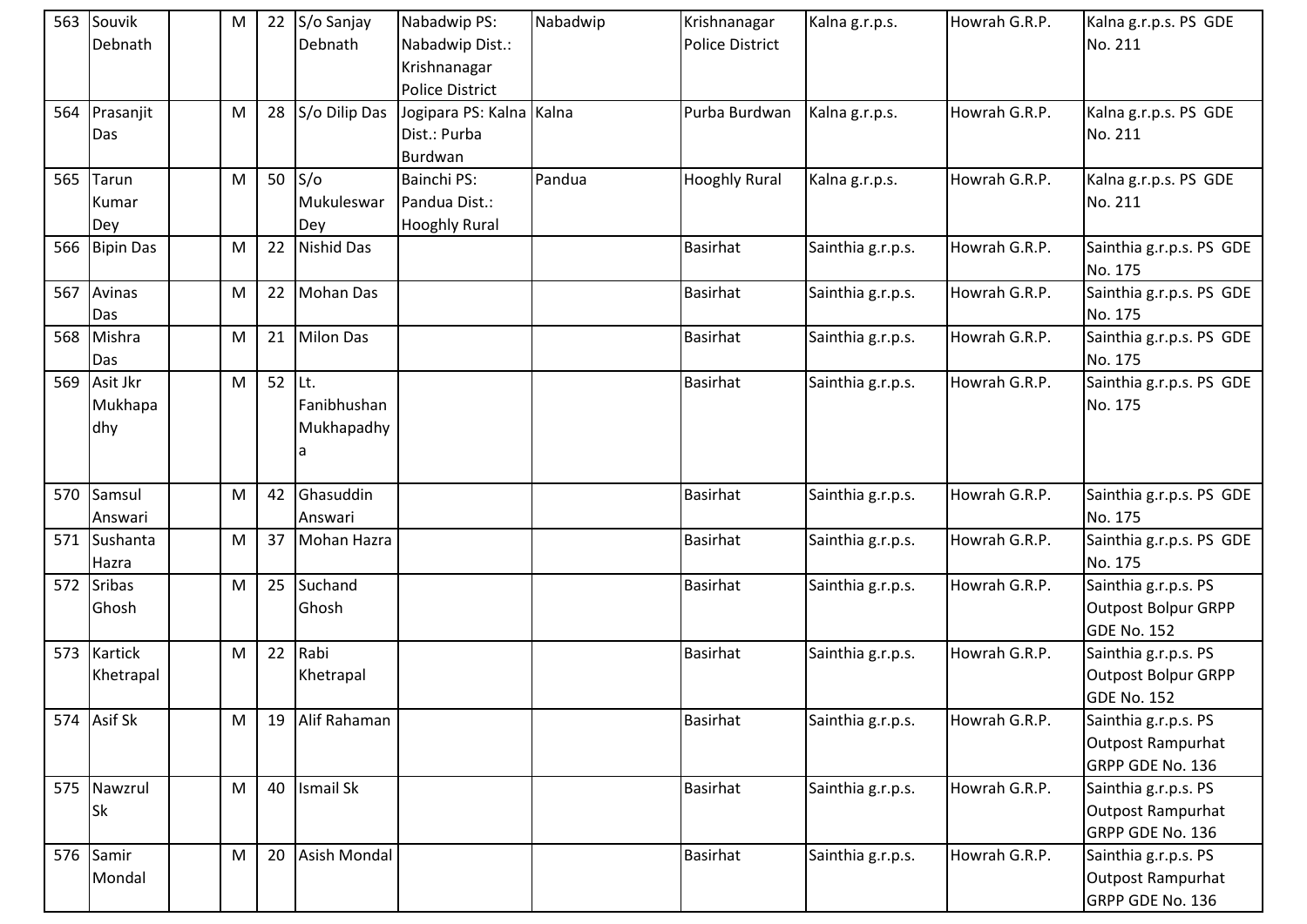| 577 | Kartick<br>Kanji          | M | 58 | Lt. Haradhan<br>Kanji       | PS: Bantra Dist.:<br><b>Howrah Police</b><br>Commissionerate  | <b>Bantra</b> | <b>Howrah Police</b><br>Commissionerat<br>e  | <b>Bantra</b> | <b>Howrah Police</b><br>Commissionerate     | Bantra PS GDE No. 289      |
|-----|---------------------------|---|----|-----------------------------|---------------------------------------------------------------|---------------|----------------------------------------------|---------------|---------------------------------------------|----------------------------|
| 578 | Rahul<br>Manna            | M | 23 | Dilip Manna                 | PS: Bantra Dist.:<br><b>Howrah Police</b><br>Commissionerate  | <b>Bantra</b> | <b>Howrah Police</b><br>Commissionerat<br>e  | Bantra        | <b>Howrah Police</b><br>Commissionerate     | Bantra PS GDE No. 289      |
| 579 | Depankar<br>Senapati      | M | 30 | Sukumar<br>Senapati         | PS: Bantra Dist.:<br><b>Howrah Police</b><br>Commissionerate  | <b>Bantra</b> | <b>Howrah Police</b><br>Commissionerat<br>le | <b>Bantra</b> | <b>Howrah Police</b><br>Commissionerate     | Bantra PS GDE No. 289      |
| 580 | Aman<br>Chowdhar          | M | 22 | Lakhan<br>Chowdhary         | PS: Belur Dist.:<br><b>Howrah Police</b><br>Commissionerate   | <b>Belur</b>  | <b>Howrah Police</b><br>Commissionerat<br>e  | Belur         | <b>Howrah Police</b><br>Commissionerate     | Belur PS GDE No. 299       |
|     | 581 Bidyut<br>Roy         | M |    |                             | Lt. Uttam Roy PS: Raghunathpur Raghunathpur<br>Dist.: Purulia |               | Purulia                                      | Dasnagar      | <b>Howrah Police</b><br>Commissionerate     | Dasnagar PS GDE No.<br>231 |
| 582 | Subhojit<br><b>Biswas</b> | M |    | Surajit Biswas PS: Dasnagar | Dist.: Howrah<br>Police<br>Commissionerate                    | Dasnagar      | <b>Howrah Police</b><br>Commissionerat<br>e  | Dasnagar      | <b>Howrah Police</b><br>Commissionerate     | Dasnagar PS GDE No.<br>232 |
| 583 | Amit<br>Gupta             |   |    | <b>Bijay Gupta</b>          | 43, Kalitala Lane<br>Golabari Howrah                          |               | <b>Basirhat</b>                              | Golabari      | <b>Howrah Police</b><br>Commissionerate     | Golabari PS GDE No.<br>447 |
| 584 | Rohit<br>Singh            |   |    | Lt Pradip<br>Singh          | 1, kalitala Lane<br>Golabari Howrah                           |               | <b>Basirhat</b>                              | Golabari      | <b>Howrah Police</b><br>Commissionerate     | Golabari PS GDE No.<br>447 |
|     | 585 Sourav<br>Singh       |   |    | Lt Arvind<br>Singh          | GL No 149, Haldia<br>Road Durgachak<br>Midanopore             |               | <b>Basirhat</b>                              | Golabari      | <b>Howrah Police</b><br>Commissionerate 522 | Golabari PS GDE No.        |
| 586 | Md Nirela                 |   |    | Shah<br>Mohammad            | Panchana Gram<br>Tangra 24 Pgs (N)                            |               | <b>Basirhat</b>                              | Golabari      | <b>Howrah Police</b><br>Commissionerate     | Golabari PS GDE No.<br>522 |
| 587 | Abhishek<br>Singh         |   |    | Amar Nath<br>Singh          | New AC Colony<br>Argara Ranchi, JH                            |               | <b>Basirhat</b>                              | Golabari      | <b>Howrah Police</b><br>Commissionerate     | Golabari PS GDE No.<br>522 |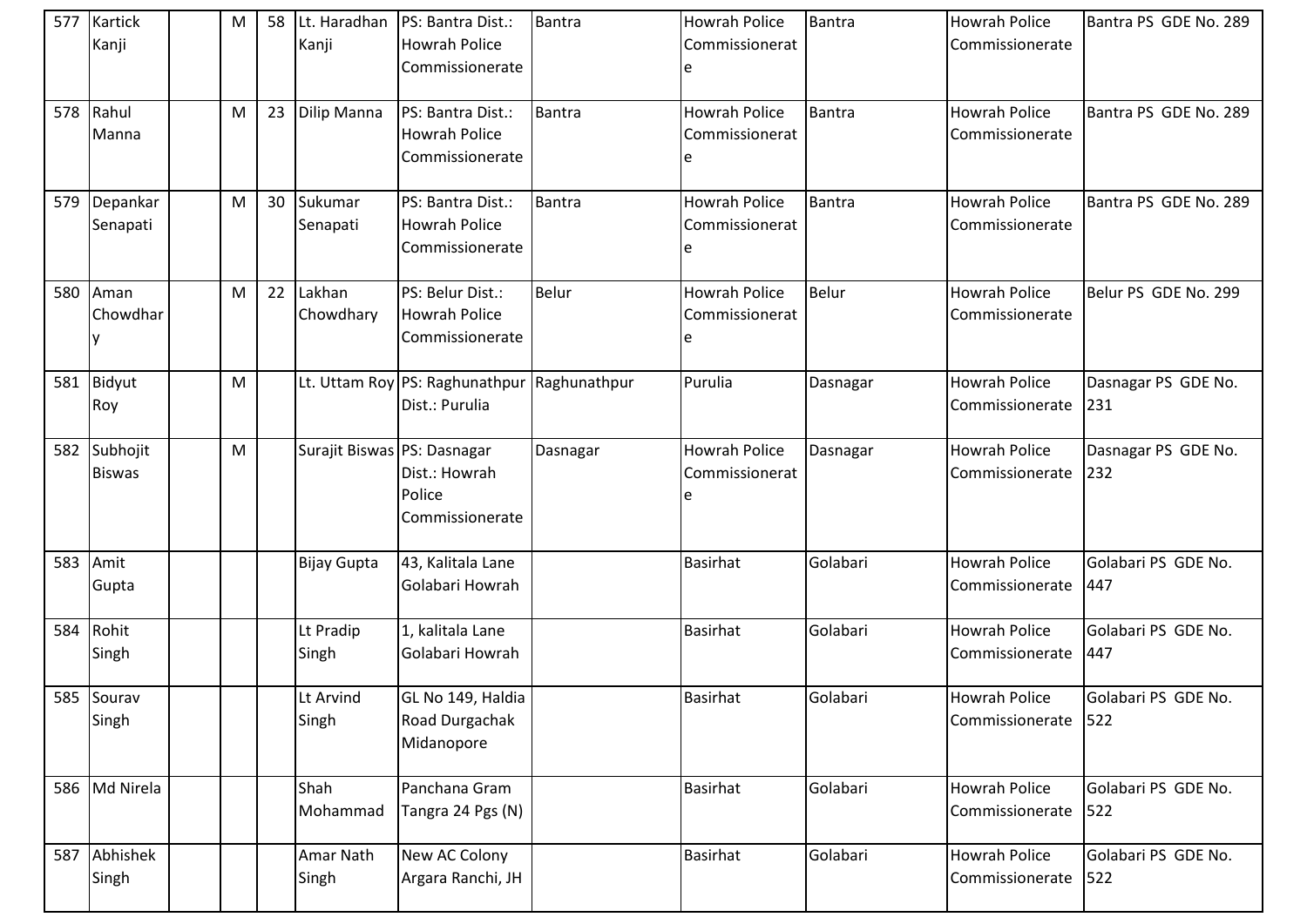| 588 | <b>Vivek</b>    |   |    |                  | Shyam Bihari New AC Colony | <b>Basirhat</b> | Golabari | <b>Howrah Police</b> | Golabari PS GDE No.   |
|-----|-----------------|---|----|------------------|----------------------------|-----------------|----------|----------------------|-----------------------|
|     | Kumar           |   |    | Tiwary           | Argara Ranchi, JH          |                 |          | Commissionerate      | 522                   |
|     |                 |   |    |                  |                            |                 |          |                      |                       |
| 589 | Alok            |   |    | Shib Nath        | New AC Colony              | <b>Basirhat</b> | Golabari | <b>Howrah Police</b> | Golabari PS GDE No.   |
|     | Kumar           |   |    | Thakur           | Argara Ranchi, JH          |                 |          | Commissionerate      | 522                   |
|     |                 |   |    |                  |                            |                 |          |                      |                       |
| 590 | Chandan         |   |    | Lali Shah        | New AC Colony              | <b>Basirhat</b> | Golabari | <b>Howrah Police</b> | Golabari PS GDE No.   |
|     | Kumar           |   |    |                  | Argara Ranchi, JH          |                 |          | Commissionerate      | 522                   |
|     |                 |   |    |                  |                            |                 |          |                      |                       |
| 591 | Parveen         |   |    | Lt Krishna       | Maranpur                   | <b>Basirhat</b> | Golabari | <b>Howrah Police</b> | Golabari PS GDE No.   |
|     | Kumar           |   |    | <b>Kumar Lal</b> | Vishnupad Gaya,            |                 |          | Commissionerate      | 522                   |
|     | Srivastav       |   |    |                  | <b>BR</b>                  |                 |          |                      |                       |
| 592 | Rajesh          |   |    | Ram Bihari       | Mahara Vanda               | <b>Basirhat</b> | Golabari | <b>Howrah Police</b> | Golabari PS GDE No.   |
|     | Singh           |   |    | Singh            | Maunad Vanjan              |                 |          | Commissionerate      | 522                   |
|     |                 |   |    |                  | Moua, UP                   |                 |          |                      |                       |
| 593 | Sunil           |   |    | Shankar          | Giwal Bigha CV             | Basirhat        | Golabari | <b>Howrah Police</b> | Golabari PS GDE No.   |
|     | Kumar           |   |    | Prasad           | Line Gaya, BR              |                 |          | Commissionerate      | 522                   |
|     |                 |   |    |                  |                            |                 |          |                      |                       |
| 594 | <b>Bikash</b>   |   |    | Mondrika         | Giwal Bigha CV             | <b>Basirhat</b> | Golabari | <b>Howrah Police</b> | Golabari PS GDE No.   |
|     | Singh           |   |    | Singh            | Line Gaya, BR              |                 |          | Commissionerate      | 522                   |
|     |                 |   |    |                  |                            |                 |          |                      |                       |
| 595 | Saidul Sk       | M | 40 | Endudul          | Gobordhan                  | <b>Basirhat</b> | Howrah   | <b>Howrah Police</b> | Howrah PS GDE No. 489 |
|     |                 |   |    | Haque            | Danga, PS                  |                 |          | Commissionerate      |                       |
|     |                 |   |    |                  | Sagardighi, Dist.          |                 |          |                      |                       |
|     |                 |   |    |                  | Murshidabad                |                 |          |                      |                       |
| 596 | Baitul          | M | 35 | Abdul            | Balbalpara, PS             | <b>Basirhat</b> | Howrah   | <b>Howrah Police</b> | Howrah PS GDE No. 489 |
|     | Haque           |   |    | Rahaman          | Samsherganj,               |                 |          | Commissionerate      |                       |
|     |                 |   |    |                  | Dist. Murshidabad          |                 |          |                      |                       |
|     |                 |   |    |                  |                            |                 |          |                      |                       |
| 597 | Rashan          | M | 25 | Durga            | 38/8 Fakirbagan,           | <b>Basirhat</b> | Howrah   | <b>Howrah Police</b> | Howrah PS GDE No. 489 |
|     | Sharma          |   |    | Sharma           | PS Golabari, Dist.         |                 |          | Commissionerate      |                       |
|     |                 |   |    |                  | Howrah                     |                 |          |                      |                       |
|     | 598 Sarmanba    | M | 30 | <b>Basudeb</b>   | 12/13 Dhartala             | <b>Basirhat</b> | Howrah   | <b>Howrah Police</b> | Howrah PS GDE No. 489 |
|     | <b>b</b> Sharma |   |    | Sharma           | Salkia, PS M.P.            |                 |          | Commissionerate      |                       |
|     |                 |   |    |                  | Ghora, Dist.               |                 |          |                      |                       |
|     |                 |   |    |                  | Howrah                     |                 |          |                      |                       |
| 599 | Jai Kishor      | M | 25 | Prabhu           | 27 Belilious Road,         | <b>Basirhat</b> | Howrah   | <b>Howrah Police</b> | Howrah PS GDE No. 489 |
|     | Kumar           |   |    | Mahatoo          | PS & Dist. Howrah          |                 |          | Commissionerate      |                       |
|     |                 |   |    |                  |                            |                 |          |                      |                       |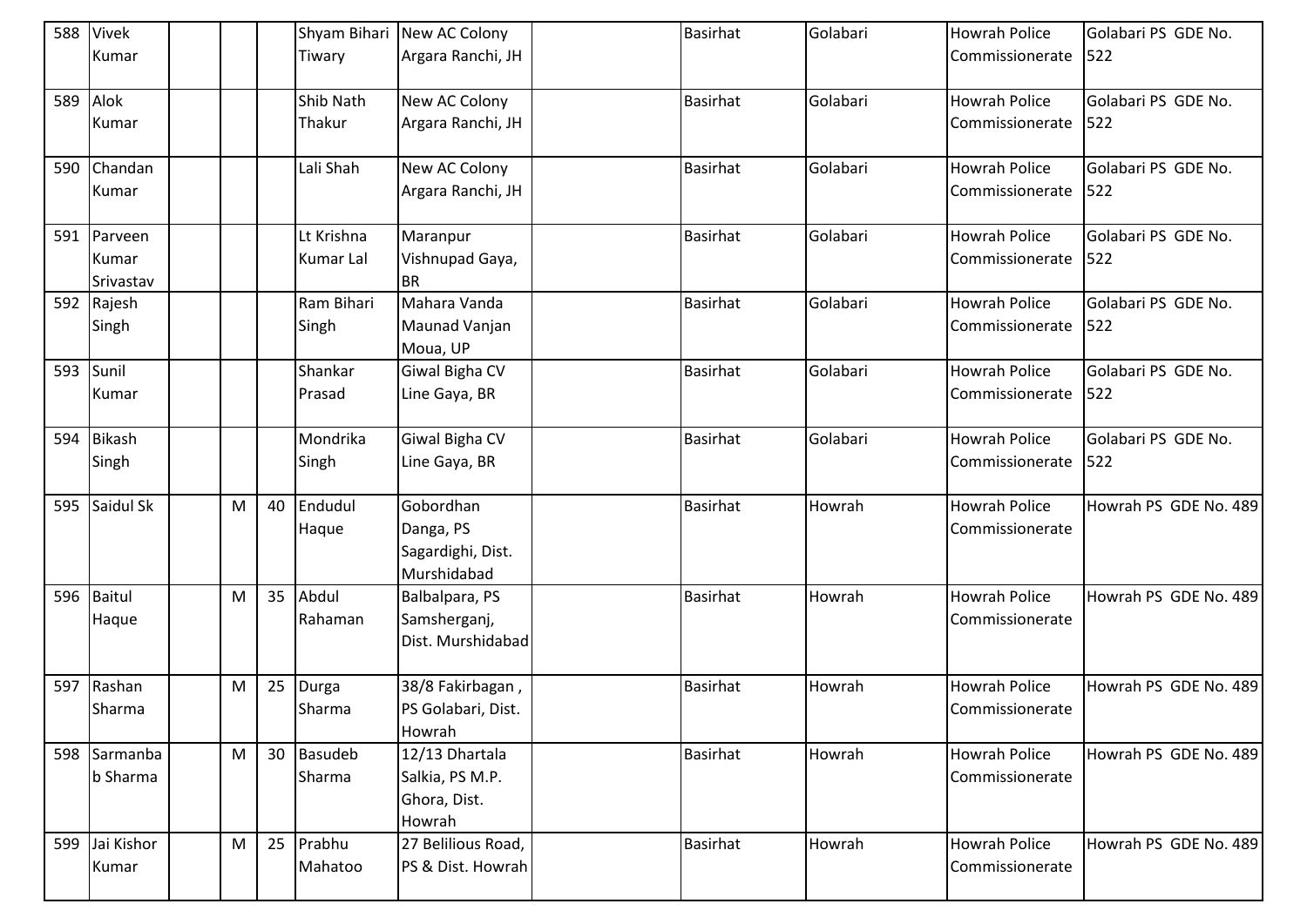| 600      | Dhiraj<br>Mahato     | M | 30      | Chandeswar<br>Mahato            | 27 Belilious Road,<br>PS & Dist. Howrah                    | <b>Basirhat</b> | Howrah | <b>Howrah Police</b><br>Commissionerate | Howrah PS GDE No. 489 |
|----------|----------------------|---|---------|---------------------------------|------------------------------------------------------------|-----------------|--------|-----------------------------------------|-----------------------|
| 601      | Ejaj Ali             | M | 23      | Raja Ali                        | 36 Cowes Ghat<br>Road., PS<br>Shibpur, Dist.<br>Howrah     | <b>Basirhat</b> | Howrah | <b>Howrah Police</b><br>Commissionerate | Howrah PS GDE No. 489 |
| 602      | Md. Aamir<br>Hussain | M | 33      | Md.<br>Nuruddin                 | 28 Nanda Ghosh<br>Lane., PS Shibpur,<br>Dist. Howrah       | <b>Basirhat</b> | Howrah | <b>Howrah Police</b><br>Commissionerate | Howrah PS GDE No. 489 |
| 603      | Raja Khan            | M |         | 36 Lt. Nashim<br>Ahamed<br>Khan | 24 Pilkhana 3rd<br>Bye Lane., PS<br>Golabari, Dist.<br>How | <b>Basirhat</b> | Howrah | <b>Howrah Police</b><br>Commissionerate | Howrah PS GDE No. 489 |
| 604      | Gourab<br>Halder     | M | 18      | Goutam<br>Halder                | 70/48, P Road,<br>Belgachia, PS<br>Liluah Howrah           | <b>Basirhat</b> | Liluah | <b>Howrah Police</b><br>Commissionerate | Liluah PS GDE No. 404 |
| 605      | Shambhu<br>Paul      | M | 34      | Ganesh Ch<br>Paul               | Chakpara<br>Dagabagan, PS<br>Liluah Howrah                 | <b>Basirhat</b> | Liluah | <b>Howrah Police</b><br>Commissionerate | Liluah PS GDE No. 459 |
| 606      | Ratan Roy            | M | 34      | <b>Fulaswar Roy</b>             | Mirpara Sani<br>Mandir, PS Liluah<br>Howrah                | <b>Basirhat</b> | Liluah | <b>Howrah Police</b><br>Commissionerate | Liluah PS GDE No. 459 |
| 607      | Buddhade<br>b Bahara | M | 69      | Lt Ram Ch<br><b>Bahara</b>      | 72/2,<br>Panchanantala<br>Road, PS Liluah<br>Howrah        | <b>Basirhat</b> | Liluah | <b>Howrah Police</b><br>Commissionerate | Liluah PS GDE No. 459 |
| 608 Raju | Maity                | M | 34      | <b>Ratan Maity</b>              | 34/1, Belgachia<br>Road, N Road, PS<br>Liluah Howrah       | <b>Basirhat</b> | Liluah | <b>Howrah Police</b><br>Commissionerate | Liluah PS GDE No. 459 |
| 609      | Ganesh<br>Adhikari   | M | $52$ Lt | Chandrakant<br>Adhikary         | Chamrail<br>Ramkrishna Pally,<br>PS Liluah Howrah          | <b>Basirhat</b> | Liluah | <b>Howrah Police</b><br>Commissionerate | Liluah PS GDE No. 459 |
| 610      | Surajit<br>Adhikari  | M | 17      | Ratan<br>Adhikari               | Kona Jora<br>Shitalatala, PS<br>Liluah Howrah              | <b>Basirhat</b> | Liluah | <b>Howrah Police</b><br>Commissionerate | Liluah PS GDE No. 468 |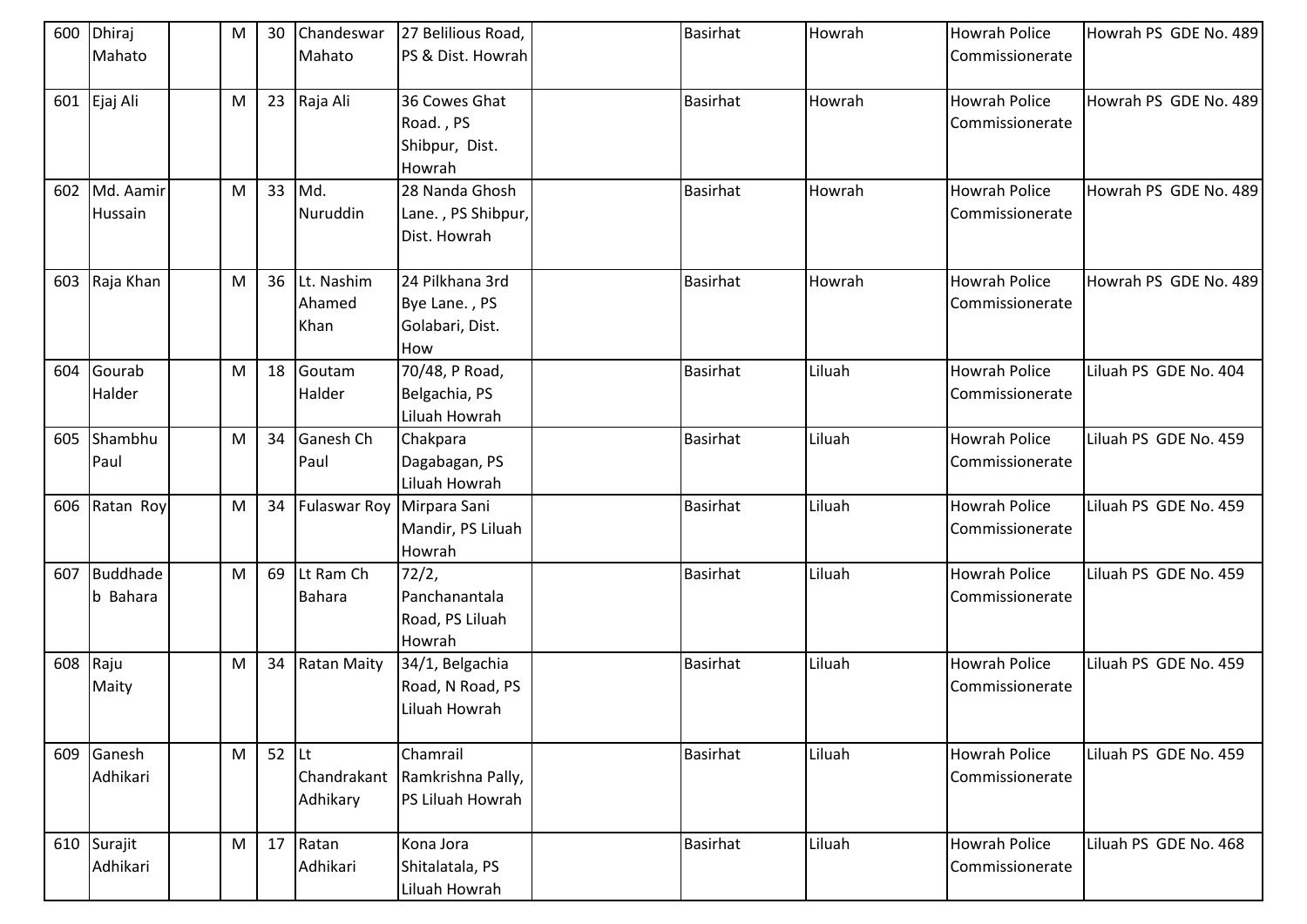| 611 | Shiv<br>Kumar           | M         | 30 | Pancham<br>Jaiswal                       | Kona High Road,                                                     |                | <b>Basirhat</b>                      | Liluah         | <b>Howrah Police</b>                    | Liluah PS GDE No. 468            |
|-----|-------------------------|-----------|----|------------------------------------------|---------------------------------------------------------------------|----------------|--------------------------------------|----------------|-----------------------------------------|----------------------------------|
|     | Jaiswal                 |           |    |                                          | Haldarpara, PS<br>Liluah Howrah                                     |                |                                      |                | Commissionerate                         |                                  |
| 612 | Harish<br>Chand         | M         | 36 | Lt Goury<br>Shankar                      | Ultadanga,                                                          |                | <b>Basirhat</b>                      | Liluah         | <b>Howrah Police</b>                    | Liluah PS GDE No. 468            |
|     | Chowdhar                |           |    | Chowdhury                                | Daspara, PS<br>Ultadanga<br>Howrah                                  |                |                                      |                | Commissionerate                         |                                  |
| 613 | <b>Bhaskar</b><br>Patra | M         | 22 | Gopal<br>Chandra<br>Patra                | Kona Naskarpara,<br>PS Liluah Howrah                                |                | <b>Basirhat</b>                      | Liluah         | <b>Howrah Police</b><br>Commissionerate | Liluah PS GDE No. 468            |
| 614 | Chhotu<br>Jaiswal       | M         | 18 | Shambhu<br>Jaiswal                       | Kona Purbapara,<br>PS Liluah Howrah                                 |                | <b>Basirhat</b>                      | Liluah         | <b>Howrah Police</b><br>Commissionerate | Liluah PS GDE No. 468            |
| 615 | Laxmi<br>Singh          | M         | 54 | Lt Sitaram<br>Singh                      | Durganagar,<br>Ramkrishna Pally,<br>PS Nimta Kolkata                |                | <b>Basirhat</b>                      | Liluah         | <b>Howrah Police</b><br>Commissionerate | Liluah PS GDE No. 97             |
| 616 | Amitava<br>Adhikary     | M         | 45 | Lt<br>Gagandranat   24 pgs<br>h Adhikary | Baranagar, North                                                    |                | <b>Basirhat</b>                      | Liluah         | <b>Howrah Police</b><br>Commissionerate | Liluah PS GDE No. 97             |
| 617 | Sanjay<br>Lahari        | M         | 40 | Subima<br>Lahari                         | Manasbag, PS<br>Belghoria, Kolkata                                  |                | <b>Basirhat</b>                      | Liluah         | <b>Howrah Police</b><br>Commissionerate | Liluah PS GDE No. 97             |
| 618 | Avijit<br>Saha          | ${\sf M}$ | 42 | Ajit Kr Saha                             | Shyamnagar,<br>Nowapara, 24 pgs                                     |                | <b>Basirhat</b>                      | Liluah         | <b>Howrah Police</b><br>Commissionerate | Liluah PS GDE No. 97             |
| 619 | Prem<br>Paul            | ${\sf M}$ | 27 | Lalaram Paul                             | Manipur, PS<br>Alahua, UP                                           |                | <b>Basirhat</b>                      | Liluah         | <b>Howrah Police</b><br>Commissionerate | Liluah PS GDE No. 97             |
| 620 | Dharmend<br>ra Singh    | M         | 32 | Lt Bijoy<br><b>Pratap Singh</b>          | PS:<br>Malipanchghara<br>Dist.: Howrah<br>Police<br>Commissionerate | Malipanchghara | Howrah Police<br>Commissionerat<br>e | Malipanchghara | <b>Howrah Police</b><br>Commissionerate | Malipanchghara PS GDE<br>No. 265 |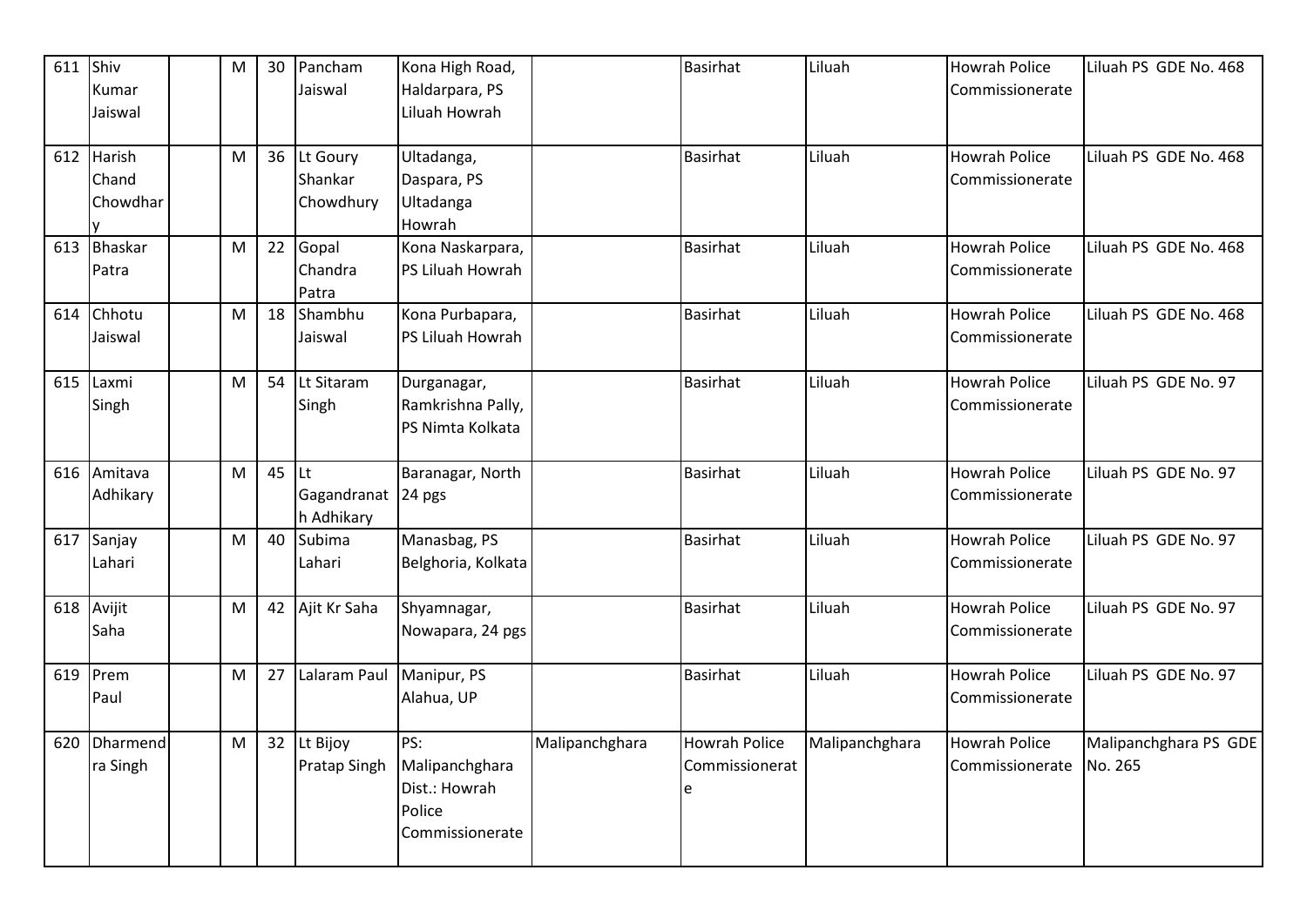| 621 | Dilip Kr<br>Roy         | M | 29 | <b>Dinswar Roy</b>          | PS:<br>Malipanchghara<br>Dist.: Howrah<br>Police<br>Commissionerate      | Malipanchghara | Howrah Police<br>Commissionerat<br>e        | Malipanchghara | <b>Howrah Police</b><br>Commissionerate | Malipanchghara PS GDE<br>No. 289 |
|-----|-------------------------|---|----|-----------------------------|--------------------------------------------------------------------------|----------------|---------------------------------------------|----------------|-----------------------------------------|----------------------------------|
| 622 | Abhishek<br>Sharma      | M | 19 | Laxman<br>Sharma            | PS:<br>Malipanchghara<br>Dist.: Howrah<br>Police<br>Commissionerate      | Malipanchghara | Howrah Police<br>Commissionerat<br>e        | Malipanchghara | <b>Howrah Police</b><br>Commissionerate | Malipanchghara PS GDE<br>No. 289 |
| 623 | Ajoy<br>Pandey          | M | 25 | Lt Deb<br>Prakash<br>Pandey | PS:<br>Malipanchghara<br>Dist.: Howrah<br>Police<br>Commissionerate      | Malipanchghara | <b>Howrah Police</b><br>Commissionerat<br>e | Malipanchghara | <b>Howrah Police</b><br>Commissionerate | Malipanchghara PS GDE<br>No. 289 |
| 624 | Panchu<br><b>Biswas</b> | M | 40 | Hadali Bisws                | PS: Dhubulia Dist.: Dhubulia<br>Krishnanagar<br><b>Police District</b>   |                | Krishnanagar<br><b>Police District</b>      | Malipanchghara | <b>Howrah Police</b><br>Commissionerate | Malipanchghara PS GDE<br>No. 289 |
| 625 | Rohit<br>Kumar Jha      | M | 20 | Sudhir Jha                  | Kaligao,<br>Dharbhanga PS:<br>Dhubulia                                   | Dhubulia       | <b>Basirhat</b>                             | Malipanchghara | <b>Howrah Police</b><br>Commissionerate | Malipanchghara PS GDE<br>No. 289 |
| 626 | Santosh<br>Pusti        | M | 48 | Lt Durgadhan<br>Pusti       | PS:<br>Malipanchghara<br>Dist.: Howrah<br>Police<br>Commissionerate      | Malipanchghara | <b>Howrah Police</b><br>Commissionerat<br>e | Malipanchghara | <b>Howrah Police</b><br>Commissionerate | Malipanchghara PS GDE<br>No. 289 |
| 627 | Abhimann<br>yu Singh    | M | 19 | D K Singh                   | Shibpur PS:<br>Shibpur Dist.:<br><b>Howrah Police</b><br>Commissionerate | Shibpur        | Howrah Police<br>Commissionerat<br>e        | Shibpur        | <b>Howrah Police</b><br>Commissionerate | Shibpur PS GDE No. 356           |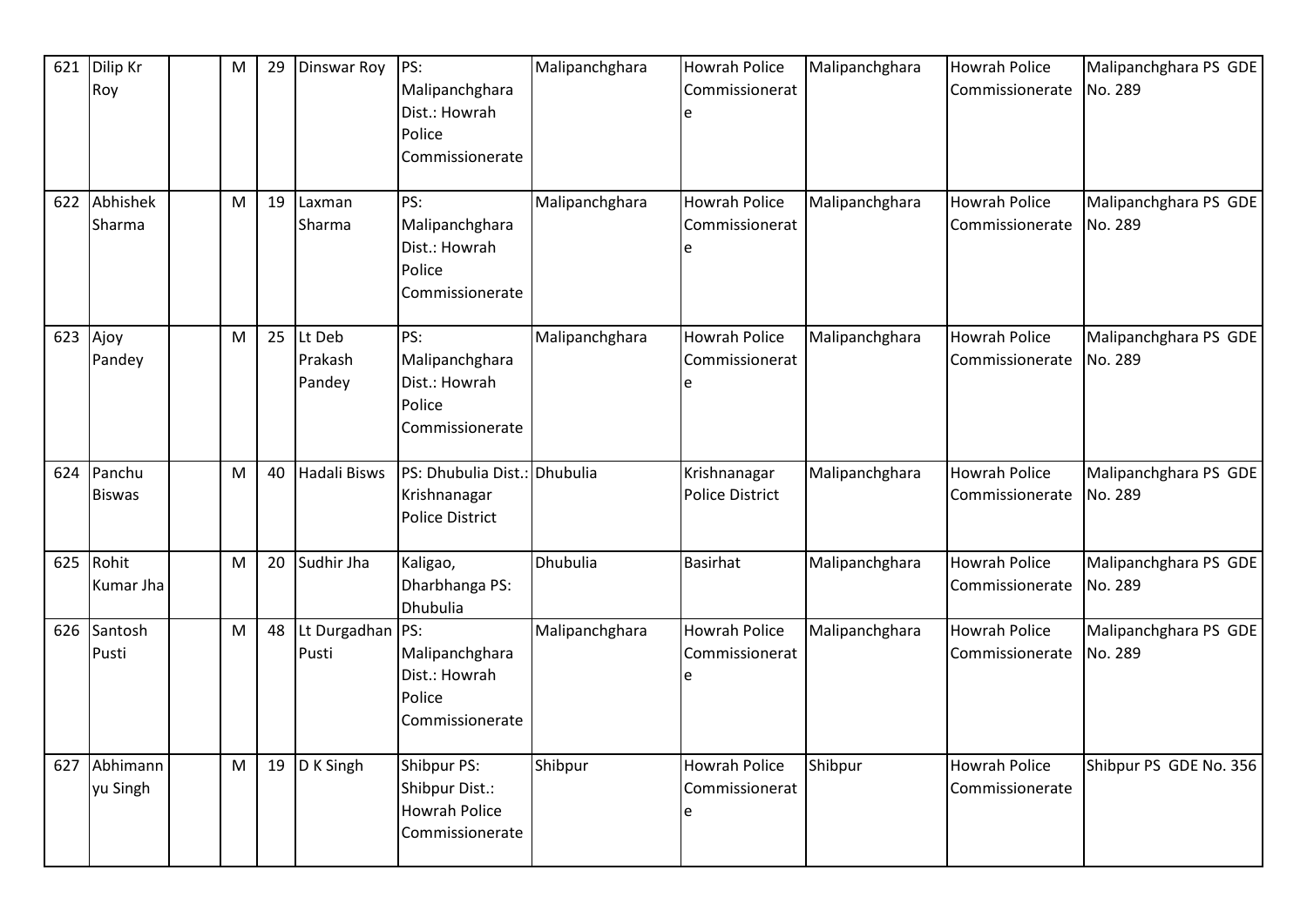| 628 | Nilesh<br>Shaw | M         | 25 | N K Shaw      | Shibpur PS:<br>Shibpur Dist.:   | Shibpur | <b>Howrah Police</b><br>Commissionerat | Shibpur | <b>Howrah Police</b><br>Commissionerate | Shibpur PS GDE No. 356 |
|-----|----------------|-----------|----|---------------|---------------------------------|---------|----------------------------------------|---------|-----------------------------------------|------------------------|
|     |                |           |    |               | <b>Howrah Police</b>            |         |                                        |         |                                         |                        |
|     |                |           |    |               | Commissionerate                 |         |                                        |         |                                         |                        |
|     |                |           |    |               |                                 |         |                                        |         |                                         |                        |
| 629 | Md. Faiz       | M         | 22 | Lt. Md. Raju  | Shibpur PS:                     | Shibpur | <b>Howrah Police</b>                   | Shibpur | <b>Howrah Police</b>                    | Shibpur PS GDE No. 358 |
|     |                |           |    |               | Shibpur Dist.:                  |         | Commissionerat                         |         | Commissionerate                         |                        |
|     |                |           |    |               | <b>Howrah Police</b>            |         | e                                      |         |                                         |                        |
|     |                |           |    |               | Commissionerate                 |         |                                        |         |                                         |                        |
|     |                |           |    |               |                                 |         |                                        |         |                                         |                        |
| 630 | Md. Azad       | M         | 20 | Lt. Ainul     | Shibpur PS:<br>Shibpur Dist.:   | Shibpur | <b>Howrah Police</b><br>Commissionerat | Shibpur | <b>Howrah Police</b><br>Commissionerate | Shibpur PS GDE No. 358 |
|     |                |           |    | Haque         | <b>Howrah Police</b>            |         |                                        |         |                                         |                        |
|     |                |           |    |               | Commissionerate                 |         | e                                      |         |                                         |                        |
|     |                |           |    |               |                                 |         |                                        |         |                                         |                        |
| 631 | Munna          | M         | 21 | Alauddin      | Shibpur PS:                     | Shibpur | <b>Howrah Police</b>                   | Shibpur | <b>Howrah Police</b>                    | Shibpur PS GDE No. 360 |
|     | Khan           |           |    | Khan          | Shibpur Dist.:                  |         | Commissionerat                         |         | Commissionerate                         |                        |
|     |                |           |    |               | <b>Howrah Police</b>            |         | e                                      |         |                                         |                        |
|     |                |           |    |               | Commissionerate                 |         |                                        |         |                                         |                        |
| 632 | Rahamat        | M         | 28 | Md.           | Shibpur PS:                     |         | <b>Howrah Police</b>                   | Shibpur | <b>Howrah Police</b>                    |                        |
|     |                |           |    |               |                                 |         |                                        |         |                                         |                        |
|     |                |           |    |               |                                 | Shibpur |                                        |         |                                         | Shibpur PS GDE No. 410 |
|     | Ali            |           |    | Kamruddin     | Shibpur Dist.:                  |         | Commissionerat                         |         | Commissionerate                         |                        |
|     |                |           |    |               | <b>Howrah Police</b>            |         | e                                      |         |                                         |                        |
|     |                |           |    |               | Commissionerate                 |         |                                        |         |                                         |                        |
| 633 | Guddu          | M         | 20 | Wasim Khan    | Shibpur PS:                     | Shibpur | <b>Howrah Police</b>                   | Shibpur | <b>Howrah Police</b>                    | Shibpur PS GDE No. 411 |
|     | Khan           |           |    |               | Shibpur Dist.:                  |         | Commissionerat                         |         | Commissionerate                         |                        |
|     |                |           |    |               | <b>Howrah Police</b>            |         | e                                      |         |                                         |                        |
|     |                |           |    |               | Commissionerate                 |         |                                        |         |                                         |                        |
|     |                |           |    |               |                                 |         |                                        |         |                                         |                        |
|     | 634 Anand Das  | ${\sf M}$ |    | 28 Laxman Das | Shibpur PS:                     | Shibpur | <b>Howrah Police</b>                   | Shibpur | <b>Howrah Police</b>                    | Shibpur PS GDE No. 417 |
|     |                |           |    |               | Shibpur Dist.:                  |         | Commissionerat                         |         | Commissionerate                         |                        |
|     |                |           |    |               | <b>Howrah Police</b>            |         |                                        |         |                                         |                        |
|     |                |           |    |               | Commissionerate                 |         |                                        |         |                                         |                        |
| 635 | Kallu Das      | M         | 30 |               | Rabindra Das PS: Shibpur Dist.: | Shibpur | <b>Howrah Police</b>                   | Shibpur | <b>Howrah Police</b>                    | Shibpur PS GDE No. 417 |
|     |                |           |    |               | <b>Howrah Police</b>            |         | Commissionerat                         |         | Commissionerate                         |                        |
|     |                |           |    |               | Commissionerate                 |         |                                        |         |                                         |                        |
|     |                |           |    |               |                                 |         |                                        |         |                                         |                        |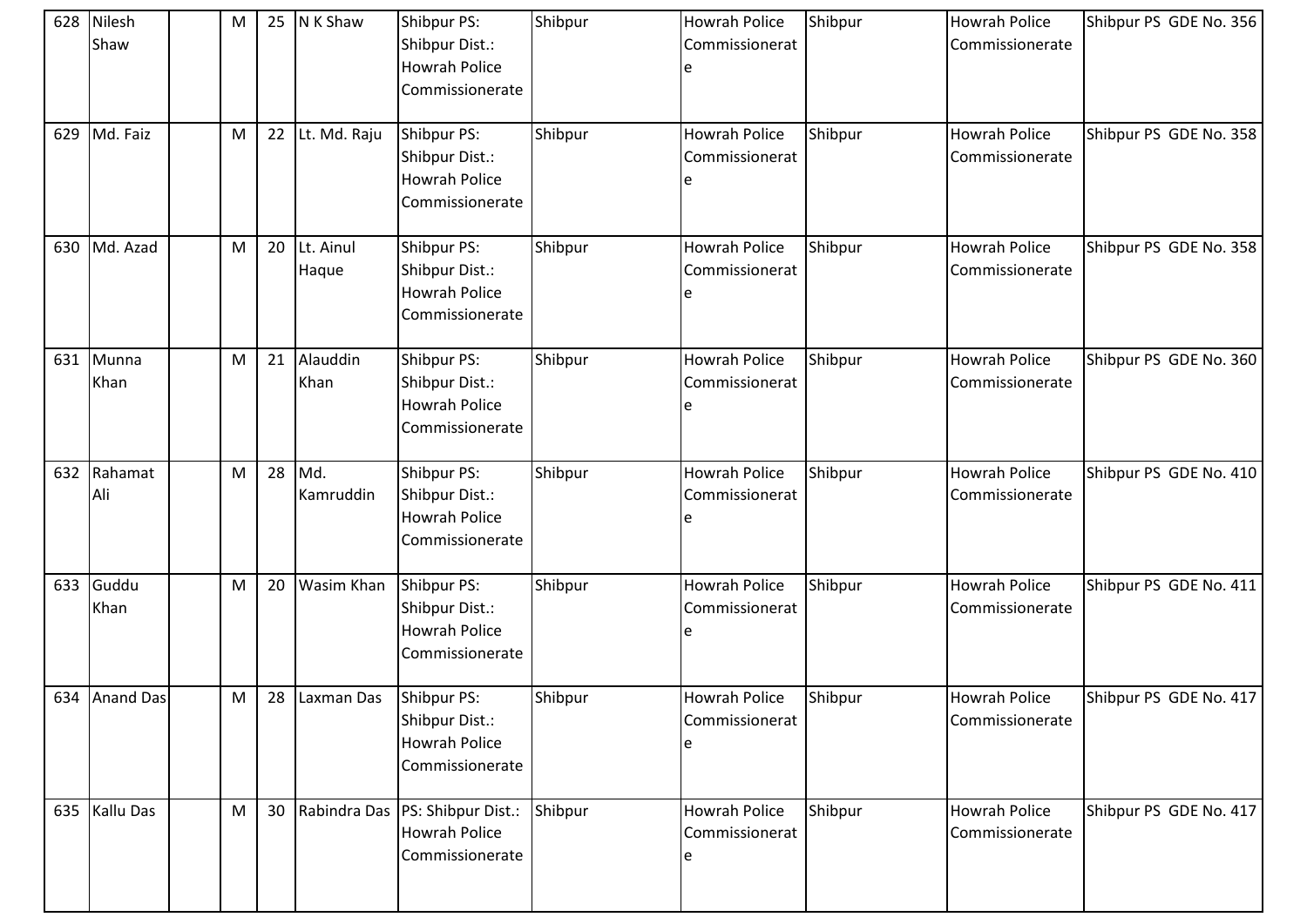|     | 636 Somnath<br>Mukherje    | M |    | 52 Lt. Ganga<br>Prasad<br>Mukherjee | Shibpur PS:<br>Shibpur Dist.:<br><b>Howrah Police</b><br>Commissionerate                      | Shibpur       | <b>Howrah Police</b><br>Commissionerat      | Shibpur       | <b>Howrah Police</b><br>Commissionerate | Shibpur PS GDE No. 417 |
|-----|----------------------------|---|----|-------------------------------------|-----------------------------------------------------------------------------------------------|---------------|---------------------------------------------|---------------|-----------------------------------------|------------------------|
| 637 | Ratan Das                  | M | 45 |                                     | Nirapada Das Chatterjeehat PS:<br>Chatterjeehat<br>Dist.: Howrah<br>Police<br>Commissionerate | Chatterjeehat | <b>Howrah Police</b><br>Commissionerat<br>e | Shibpur       | <b>Howrah Police</b><br>Commissionerate | Shibpur PS GDE No. 417 |
| 638 | Kartick<br>Das             | M | 40 | Lt. Rabin Das                       | Fort Gloster, Line<br>No. 07, PS: Bauria<br>Dist.: Howrah<br>Rural                            | Bauria        | <b>Howrah Rural</b>                         | <b>Bauria</b> | <b>Howrah Rural</b>                     | Bauria PS GDE No. 235  |
| 639 | Sk Lala                    | M | 25 | Lt. Sk Kurban                       | North Mill<br>"A†Block PS:<br>Bauria Dist.:<br>Howrah Rural                                   | <b>Bauria</b> | <b>Howrah Rural</b>                         | <b>Bauria</b> | Howrah Rural                            | Bauria PS GDE No. 235  |
| 640 | Bikash<br>Mahato           | M | 24 | Alhad<br>Mahato                     | Dumurdih More<br>PS: Joypur Dist.:<br>Purulia                                                 | Joypur        | Purulia                                     | Joypur        | Purulia                                 | Joypur PS GDE No. 261  |
| 641 | Nirmal<br>Gorain           | M | 36 | Jagabandhu<br>Gorain                | Dumurdih More<br>PS: Joypur Dist.:<br>Purulia                                                 | Joypur        | Purulia                                     | Joypur        | Purulia                                 | Joypur PS GDE No. 261  |
| 642 | Pareshnat<br>h Majhi       | M | 32 | Rahin Majhi                         | Kathaltard PS:<br>Joypur Dist.:<br>Purulia                                                    | Joypur        | Purulia                                     | Joypur        | Purulia                                 | Joypur PS GDE No. 267  |
| 643 | Nimai<br>Chandra<br>Mahato | M | 28 | Fakir Ch.<br>Mahato                 | Kathaltard PS:<br>Joypur Dist.:<br>Purulia                                                    | Joypur        | Purulia                                     | Joypur        | Purulia                                 | Joypur PS GDE No. 267  |
| 644 | Arjun<br>Mahato            | M |    | 21 Rajendranath<br>Mahato           | Kathaltard PS:<br>Joypur Dist.:<br>Purulia                                                    | Joypur        | Purulia                                     | Joypur        | Purulia                                 | Joypur PS GDE No. 280  |
| 645 | Animesh<br>Koley           | M |    | 27 Koley                            | Vill.-Baruipur, PS.- Penro<br>Penro, Dist.-<br>Howrah PS: Penro<br>Dist.: Howrah<br>Rural     |               | <b>Howrah Rural</b>                         | Penro         | Howrah Rural                            | Penro PS GDE No. 233   |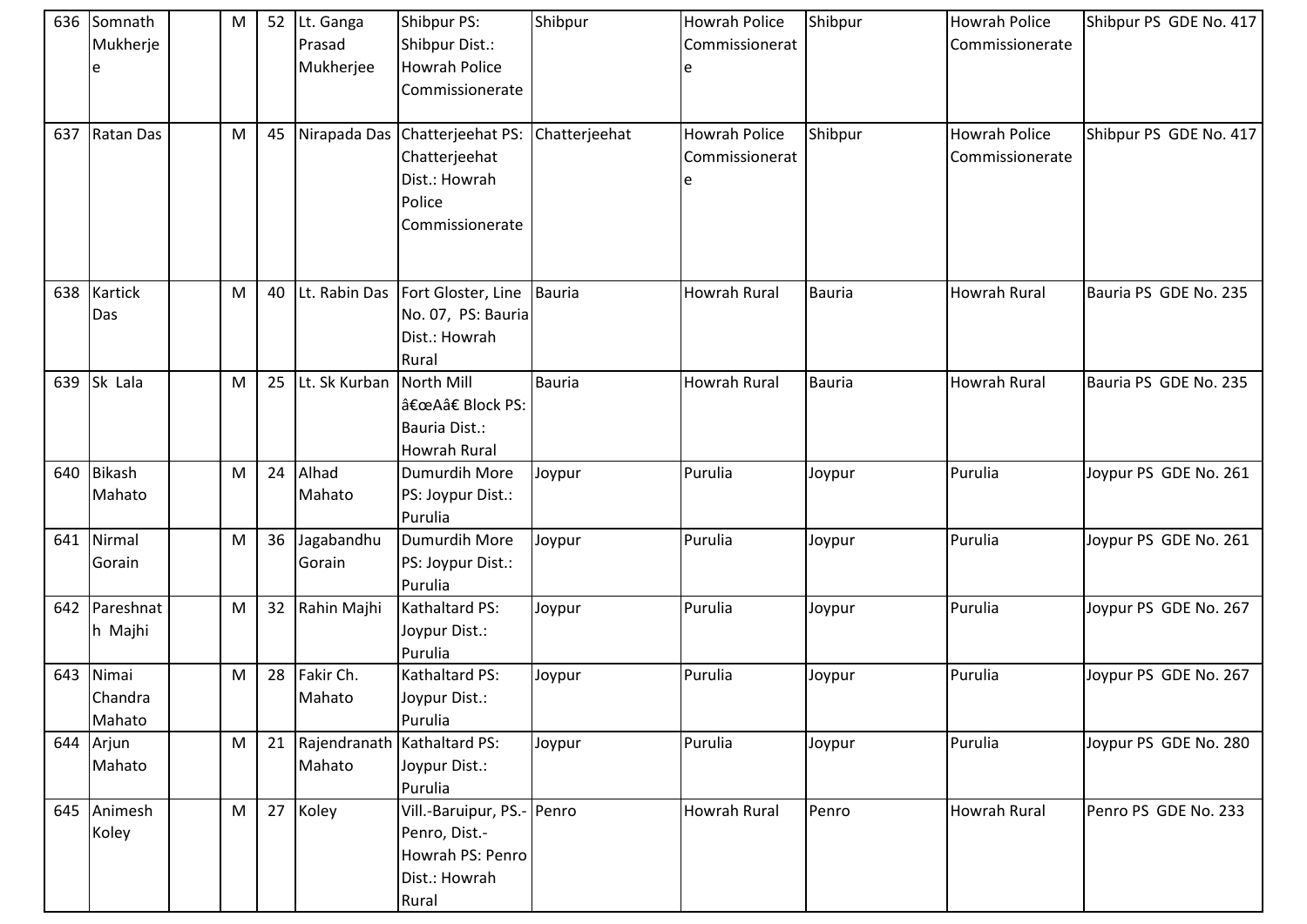| 646 | Montu     | M | 44    | Lt. Bhibhuti               | Vill-Belari, PS-       | Shyampur         | <b>Howrah Rural</b>    | Shyampur         | <b>Howrah Rural</b>    | Shyampur PS GDE No.   |
|-----|-----------|---|-------|----------------------------|------------------------|------------------|------------------------|------------------|------------------------|-----------------------|
|     | Mondal    |   |       | Mondal                     | Shyampur,              |                  |                        |                  |                        | 102                   |
|     |           |   |       |                            | Howrah PS:             |                  |                        |                  |                        |                       |
|     |           |   |       |                            | Shyampur Dist.:        |                  |                        |                  |                        |                       |
|     |           |   |       |                            | Howrah Rural           |                  |                        |                  |                        |                       |
| 647 | Amjad Ali | M | 18    | Saheb                      | <b>Balancha PS:</b>    | Chakulia         | <b>Islampur Police</b> | Chakulia         | <b>Islampur Police</b> | Chakulia PS GDE No.   |
|     |           |   |       |                            | Chakulia Dist.:        |                  | <b>District</b>        |                  | <b>District</b>        | 142                   |
|     |           |   |       |                            | <b>Islampur Police</b> |                  |                        |                  |                        |                       |
|     |           |   |       |                            | <b>District</b>        |                  |                        |                  |                        |                       |
| 648 | Shibu Das |   | 34    | <b>Dulal Das</b>           | Dangapara,             | Jalpaiguri       | Jalpaiguri             | Jalpaiguri       | Jalpaiguri             | Jalpaiguri PS GDE No. |
|     |           |   |       |                            | Pandapara              |                  |                        |                  |                        | 363                   |
|     |           |   |       |                            | Kalibari PS:           |                  |                        |                  |                        |                       |
|     |           |   |       |                            | Jalpaiguri Dist.:      |                  |                        |                  |                        |                       |
|     |           |   |       |                            | Jalpaiguri             |                  |                        |                  |                        |                       |
| 649 | Prabir    |   | 40 Lt |                            | Pilkhana Colony        | Jalpaiguri       | Jalpaiguri             | Jalpaiguri       | Jalpaiguri             | Jalpaiguri PS GDE No. |
|     | Sarkar    |   |       | Manaranjan                 | PS: Jalpaiguri         |                  |                        |                  |                        | 363                   |
|     |           |   |       | Sarkar                     | Dist.: Jalpaiguri      |                  |                        |                  |                        |                       |
| 650 | Anup Das  |   | 39    | Lt Suresh Das              | Domhani Puran          | Jalpaiguri       | Jalpaiguri             | Jalpaiguri       | Jalpaiguri             | Jalpaiguri PS GDE No. |
|     |           |   |       |                            | Bazar, Sarkarpara      |                  |                        |                  |                        | 363                   |
|     |           |   |       |                            | PS: Jalpaiguri         |                  |                        |                  |                        |                       |
|     |           |   |       |                            | Dist.: Jalpaiguri      |                  |                        |                  |                        |                       |
|     |           |   |       |                            |                        |                  |                        |                  |                        |                       |
| 651 | Biswajit  | M | 21    | Nitai Das                  | Natun                  | Jalpaiguri women | Jalpaiguri             | Jalpaiguri women | Jalpaiguri             | Jalpaiguri women PS   |
|     | Das       |   |       |                            | Para, Bhagha jatin     |                  |                        |                  |                        | <b>GDE No. 204</b>    |
|     |           |   |       |                            | coloney PS:            |                  |                        |                  |                        |                       |
|     |           |   |       |                            | Jalpaiguri women       |                  |                        |                  |                        |                       |
|     |           |   |       |                            | Dist.: Jalpaiguri      |                  |                        |                  |                        |                       |
|     |           |   |       |                            |                        |                  |                        |                  |                        |                       |
| 652 | Ajibul    | M | 20    | Jahir Mia                  | Purba                  | Jalpaiguri women | Jalpaiguri             | Jalpaiguri women | Jalpaiguri             | Jalpaiguri women PS   |
|     | Islam     |   |       |                            | Shalbari, Dhupguri     |                  |                        |                  |                        | <b>GDE No. 204</b>    |
|     |           |   |       |                            | PS: Jalpaiguri         |                  |                        |                  |                        |                       |
|     |           |   |       |                            | women Dist.:           |                  |                        |                  |                        |                       |
|     |           |   |       |                            | Jalpaiguri             |                  |                        |                  |                        |                       |
|     |           |   |       |                            |                        |                  |                        |                  |                        |                       |
| 653 | Rashika   | M | 19    | Buddha Lama PS: Jalpaiguri |                        | Jalpaiguri women | Jalpaiguri             | Jalpaiguri women | Jalpaiguri             | Jalpaiguri women PS   |
|     | Lama      |   |       |                            | women Dist.:           |                  |                        |                  |                        | <b>GDE No. 204</b>    |
|     |           |   |       |                            | Jalpaiguri             |                  |                        |                  |                        |                       |
| 654 | Rishi Sha | M |       | Madan Sha                  |                        |                  | <b>Basirhat</b>        | Malbazar         | Jalpaiguri             | Malbazar PS GDE No.   |
|     |           |   |       |                            |                        |                  |                        |                  |                        | 312                   |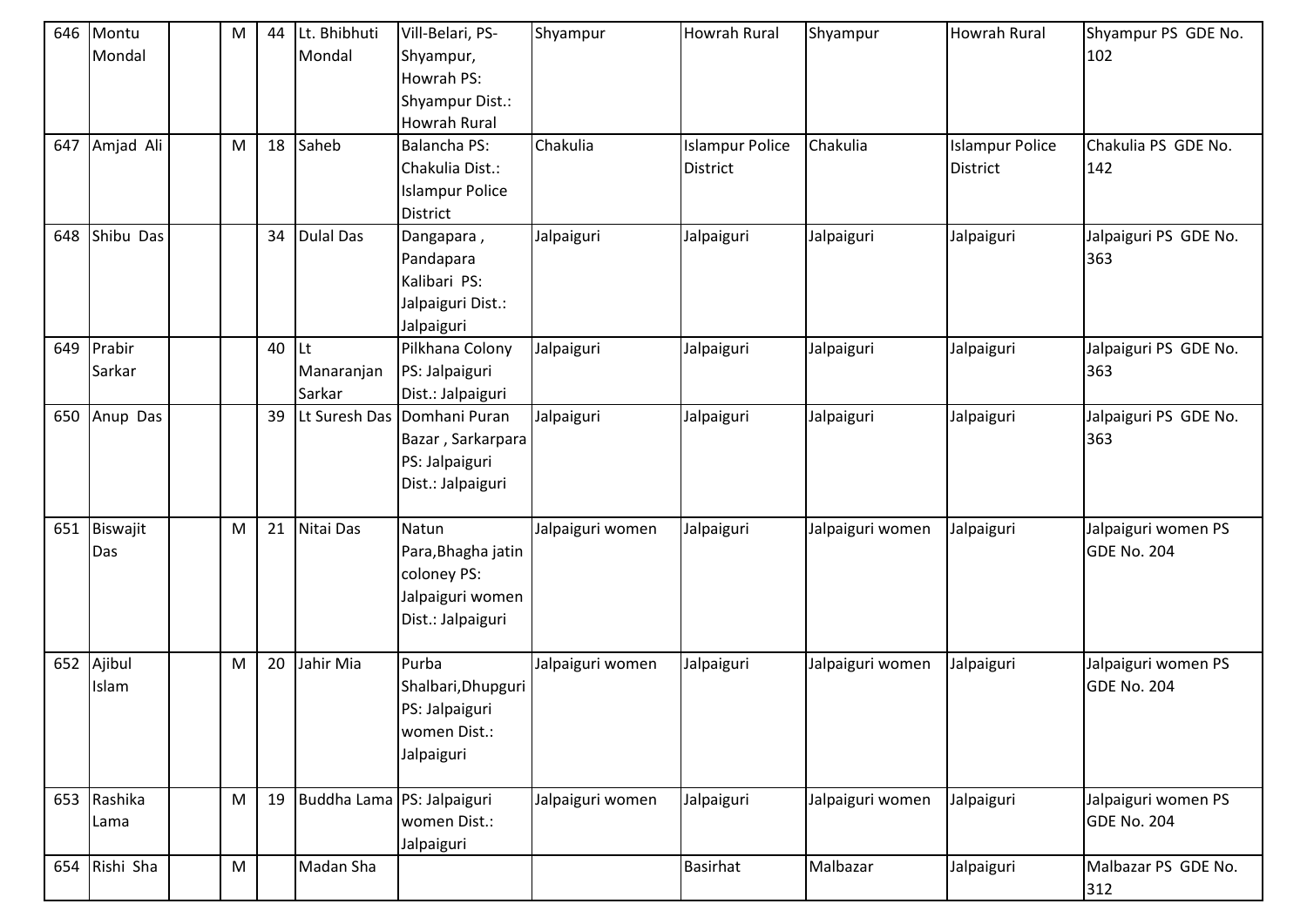| 655 | Bimal        | M |    | Shyamal           |                   |           | <b>Basirhat</b> | Malbazar  | Jalpaiguri | <b>Malbazar PS Outpost</b> |
|-----|--------------|---|----|-------------------|-------------------|-----------|-----------------|-----------|------------|----------------------------|
|     | Barman       |   |    | Barman            |                   |           |                 |           |            | Kranti OP GDE No. 139      |
|     |              |   |    |                   |                   |           |                 |           |            |                            |
| 656 | Parimal      | M |    | Kabimal Roy       |                   |           | <b>Basirhat</b> | Malbazar  | Jalpaiguri | Malbazar PS Outpost        |
|     | Roy          |   |    |                   |                   |           |                 |           |            | Kranti OP GDE No. 139      |
|     |              |   |    |                   |                   |           |                 |           |            |                            |
| 657 | Shyamal      | M | 58 | Jatin Barman      | Bibekananda       | Moynaguri | Jalpaiguri      | Moynaguri | Jalpaiguri | Moynaguri PS GDE No.       |
|     | Barman       |   |    |                   | Pally, PS         |           |                 |           |            | 303                        |
|     |              |   |    |                   | Maynaguri,        |           |                 |           |            |                            |
|     |              |   |    |                   | Jalpaiguri PS:    |           |                 |           |            |                            |
|     |              |   |    |                   | Moynaguri Dist.:  |           |                 |           |            |                            |
|     |              |   |    |                   | Jalpaiguri        |           |                 |           |            |                            |
| 658 | Niten Roy    | M |    | Dharmu Roy        | Uttar Mouamari,   | Moynaguri | Jalpaiguri      | Moynaguri | Jalpaiguri | Moynaguri PS GDE No.       |
|     |              |   |    |                   | PS Maynaguri,     |           |                 |           |            | 303                        |
|     |              |   |    |                   | Jalpaiguri PS:    |           |                 |           |            |                            |
|     |              |   |    |                   | Moynaguri Dist.:  |           |                 |           |            |                            |
|     |              |   |    |                   | Jalpaiguri        |           |                 |           |            |                            |
|     |              |   |    |                   |                   |           |                 |           |            |                            |
| 659 | Dhananjay    | M | 30 | Kiran Barai       | Marichmari PS:    | Moynaguri | Jalpaiguri      | Moynaguri | Jalpaiguri | Moynaguri PS GDE No.       |
|     | <b>Barai</b> |   |    |                   | Moynaguri Dist.:  |           |                 |           |            | 303                        |
|     |              |   |    |                   | Jalpaiguri        |           |                 |           |            |                            |
| 660 | Ratan Roy    | M | 33 | <b>Bhaben Roy</b> | Paglabari,        | Moynaguri | Jalpaiguri      | Moynaguri | Jalpaiguri | Moynaguri PS GDE No.       |
|     |              |   |    |                   | Saptibari I PS:   |           |                 |           |            | 303                        |
|     |              |   |    |                   | Moynaguri Dist.:  |           |                 |           |            |                            |
|     |              |   |    |                   | Jalpaiguri        |           |                 |           |            |                            |
| 661 | Pankaj       | M | 27 | Rakesh            | Laxmirhat,        | Moynaguri | Jalpaiguri      | Moynaguri | Jalpaiguri | Moynaguri PS GDE No.       |
|     | Barman       |   |    | Barman            | Domoahani II PS:  |           |                 |           |            | 303                        |
|     |              |   |    |                   | Moynaguri Dist.:  |           |                 |           |            |                            |
|     |              |   |    |                   | Jalpaiguri        |           |                 |           |            |                            |
| 662 | Bikram       | M | 30 | Mukesh            | Panbari, PS:      | Moynaguri | Jalpaiguri      | Moynaguri | Jalpaiguri | Moynaguri PS GDE No.       |
|     | Sarkar       |   |    | Sarkar            | Moynaguri Dist.:  |           |                 |           |            | 303                        |
|     |              |   |    |                   | Jalpaiguri        |           |                 |           |            |                            |
| 663 | Ganesh       | M |    | 28 Dipak Roy      | PS: Moynaguri     | Moynaguri | Jalpaiguri      | Moynaguri | Jalpaiguri | Moynaguri PS GDE No.       |
|     | Roy          |   |    |                   | Dist.: Jalpaiguri |           |                 |           |            | 303                        |
| 664 | Swapan       | M | 30 | <b>Bhuban Roy</b> | Panbari Bazar PS: | Moynaguri | Jalpaiguri      | Moynaguri | Jalpaiguri | Moynaguri PS GDE No.       |
|     | Roy          |   |    |                   | Moynaguri Dist.:  |           |                 |           |            | 303                        |
|     |              |   |    |                   | Jalpaiguri        |           |                 |           |            |                            |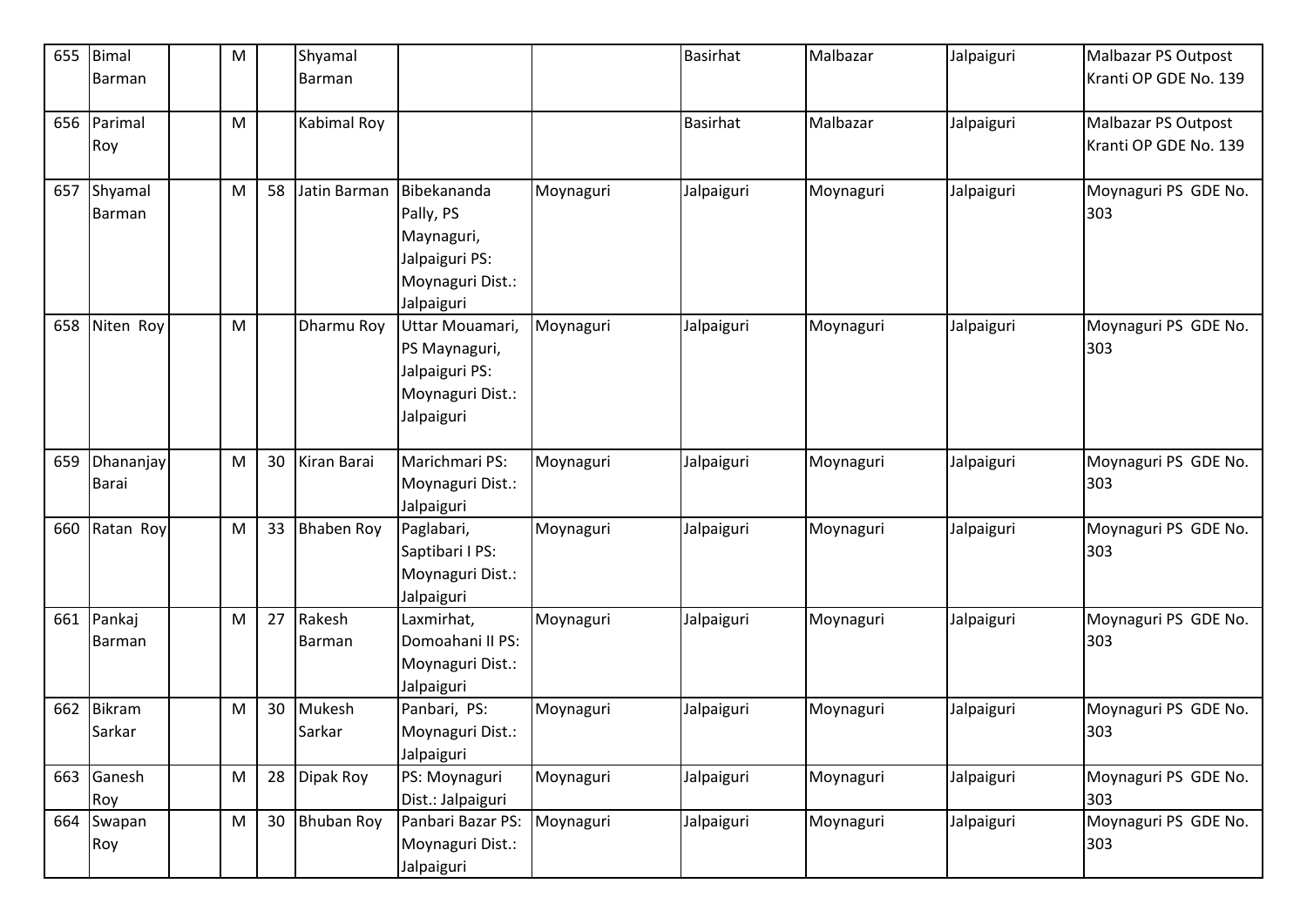| 665 | Rahul Sk      |   | 27 | Faru Sk             | Beniagram PS:                  | Farakka       | Jangipur Police | Farakka   | Jangipur Police | Farakka PS GDE No. 268 |
|-----|---------------|---|----|---------------------|--------------------------------|---------------|-----------------|-----------|-----------------|------------------------|
|     |               |   |    |                     | Farakka Dist.:                 |               | <b>District</b> |           | <b>District</b> |                        |
|     |               |   |    |                     | Jangipur Police                |               |                 |           |                 |                        |
|     |               |   |    |                     | District                       |               |                 |           |                 |                        |
| 666 | Ketabuddi     |   | 48 |                     | Lt Sikandar Sk Bindugram PS:   | Farakka       | Jangipur Police | Farakka   | Jangipur Police | Farakka PS GDE No. 322 |
|     | n Sk          |   |    |                     | Farakka Dist.:                 |               | <b>District</b> |           | <b>District</b> |                        |
|     |               |   |    |                     | Jangipur Police                |               |                 |           |                 |                        |
|     |               |   |    |                     | District                       |               |                 |           |                 |                        |
| 667 | Asraful Sk    |   | 35 | Sikandar Sk         | <b>Bindugram PS:</b>           | Farakka       | Jangipur Police | Farakka   | Jangipur Police | Farakka PS GDE No. 322 |
|     |               |   |    |                     | Farakka Dist.:                 |               | <b>District</b> |           | <b>District</b> |                        |
|     |               |   |    |                     | Jangipur Police                |               |                 |           |                 |                        |
|     |               |   |    |                     | District                       |               |                 |           |                 |                        |
| 668 | <b>Dulal</b>  |   |    | Subhas              | <b>Ballalpur PS:</b>           | Farakka       | Jangipur Police | Farakka   | Jangipur Police | Farakka PS GDE No. 322 |
|     | Mondal        |   |    | Mandal              | Farakka Dist.:                 |               | <b>District</b> |           | <b>District</b> |                        |
|     |               |   |    |                     | Jangipur Police                |               |                 |           |                 |                        |
|     |               |   |    |                     | District                       |               |                 |           |                 |                        |
| 669 | Manoj         |   | 30 | <b>Dilip Mondal</b> | <b>Bhabanipur PS:</b>          | Farakka       | Jangipur Police | Farakka   | Jangipur Police | Farakka PS GDE No. 322 |
|     | Mondal        |   |    |                     | Farakka Dist.:                 |               | <b>District</b> |           | <b>District</b> |                        |
|     |               |   |    |                     | Jangipur Police                |               |                 |           |                 |                        |
|     |               |   |    |                     | District                       |               |                 |           |                 |                        |
| 670 | Ashoke        |   |    | Purna               | Vill-Dharampur,                | Gopiballavpur | Jhargram        | Beliabera | Jhargram        | Beliabera PS GDE No.   |
|     | Rana          |   |    |                     | Chandra Rana PS: Gopiballavpur |               |                 |           |                 | 258                    |
|     |               |   |    |                     | Dist.: Jhargram                |               |                 |           |                 |                        |
|     |               |   |    |                     |                                |               |                 |           |                 |                        |
| 671 | Bidyut        | M |    | Swapan              | Vill-Bankati PS:               | Beliabera     | Jhargram        | Beliabera | Jhargram        | Beliabera PS GDE No.   |
|     | Mahali        |   |    | Mahali              | Beliabera Dist.:               |               |                 |           |                 | 280                    |
|     |               |   |    |                     | Jhargram                       |               |                 |           |                 |                        |
| 672 | Kousik De     | M |    | Lt. Haradhan        | Vill+PO-Rogra PS:              | Sankrail      | Jhargram        | Beliabera | Jhargram        | Beliabera PS GDE No.   |
|     |               |   |    | De                  | Sankrail Dist.:                |               |                 |           |                 | 280                    |
|     |               |   |    |                     | Jhargram                       |               |                 |           |                 |                        |
|     | 673 Lachand   | M |    | 32 Helu Roy         | Vill-Bankati, PO-              | Binpur        | Jhargram        | Binpur    | Jhargram        | Binpur PS GDE No. 265  |
|     | Roy           |   |    |                     | Tilaboni PS:                   |               |                 |           |                 |                        |
|     |               |   |    |                     | <b>Binpur Dist.:</b>           |               |                 |           |                 |                        |
|     |               |   |    |                     | Jhargram                       |               |                 |           |                 |                        |
| 674 | Rajesh        | M | 25 | S/o-lt. Manoj       | Vill-                          |               | <b>Basirhat</b> | Jhargram  | Jhargram        | Jhargram PS GDE No.    |
|     | <b>Biswas</b> |   |    | <b>Biswas</b>       | Raghunathpur                   |               |                 |           |                 | 288                    |
|     |               |   |    |                     | PO+PS+Dist-                    |               |                 |           |                 |                        |
|     |               |   |    |                     | Jhargram                       |               |                 |           |                 |                        |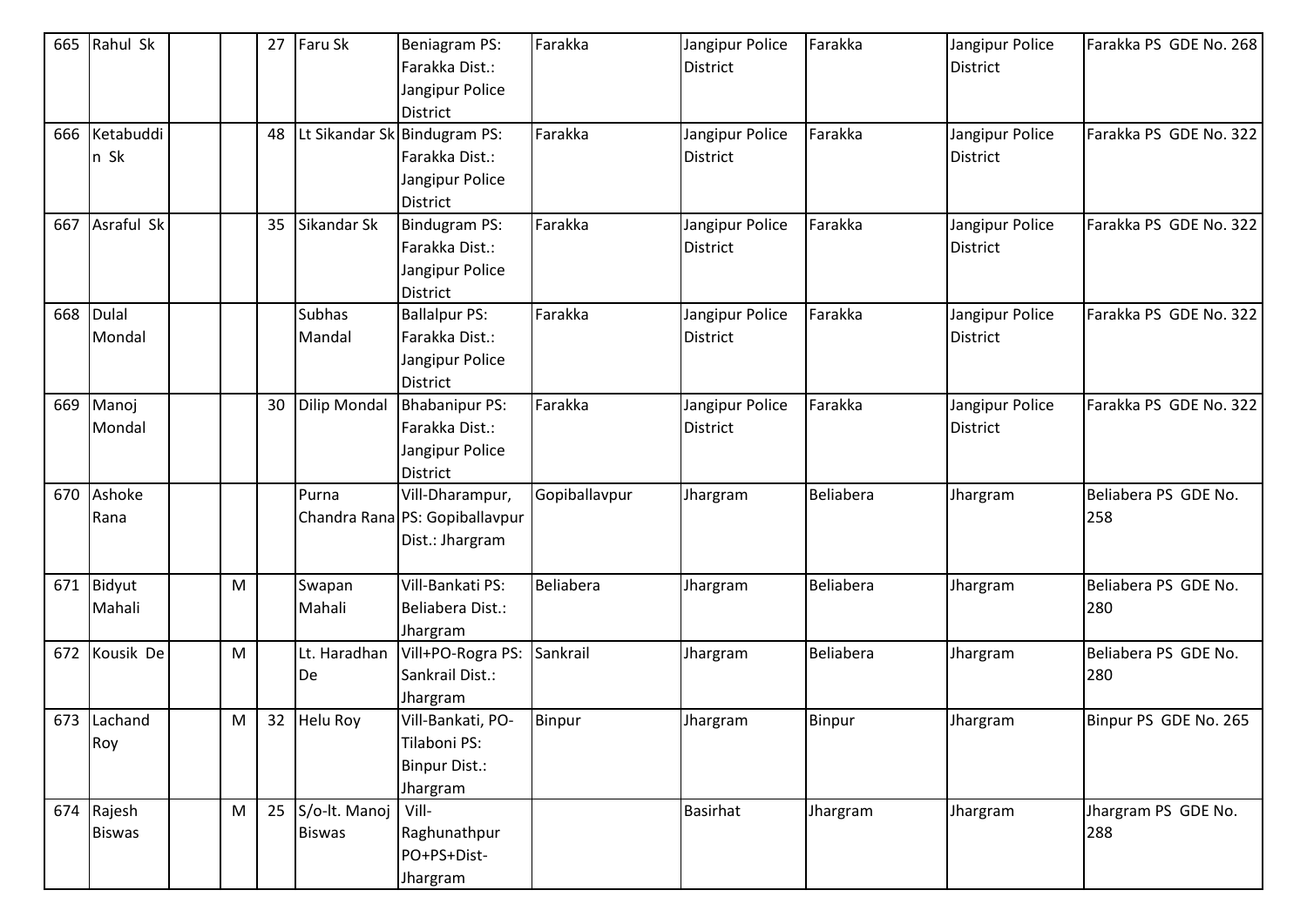| 675 | Asik<br><b>Biswa</b>    | M | 28 | Lt. Man Bdr.<br><b>Biswa</b> | Hospital dara PS:<br>Garubathan Dist.:<br>Kalimpong        | Garubathan      | Kalimpong           | Garubathan         | Kalimpong        | Garubathan PS GDE No.<br>169                |
|-----|-------------------------|---|----|------------------------------|------------------------------------------------------------|-----------------|---------------------|--------------------|------------------|---------------------------------------------|
| 676 | Pradip<br><b>Bauri</b>  | M | 31 | Trilochan<br>Bauri           | Palashkhola PS:<br>Adra Dist.: Purulia                     | Adra            | Purulia             | Kharagpur g.r.p.s. | Kharagpur G.R.P. | Kharagpur g.r.p.s. PS<br><b>GDE No. 246</b> |
| 677 | Hiralal<br>Sahani       | M | 48 | Lt Shiv<br>Mangal<br>Sahani  | Adra PS: Adra<br>Dist.: Purulia                            | Adra            | Purulia             | Kharagpur g.r.p.s. | Kharagpur G.R.P. | Kharagpur g.r.p.s. PS<br><b>GDE No. 246</b> |
| 678 | Nanda<br>Saha           | M | 22 | Ranjit Saha                  | Adra PS: Adra<br>Dist.: Purulia                            | Adra            | Purulia             | Kharagpur g.r.p.s. | Kharagpur G.R.P. | Kharagpur g.r.p.s. PS<br><b>GDE No. 246</b> |
| 679 | Santosh<br>Jana         | M | 30 | Ramendra<br>Jana             | Asti PS: Adra<br>Dist.: Purulia                            | Adra            | Purulia             | Kharagpur g.r.p.s. | Kharagpur G.R.P. | Kharagpur g.r.p.s. PS<br><b>GDE No. 246</b> |
| 680 | Guljar                  | M | 19 | Intaj Ali                    | Mayapur PS:<br>Chanchal Dist.:<br>Malda                    | Chanchal        | Malda               | Kharagpur g.r.p.s. | Kharagpur G.R.P. | Kharagpur g.r.p.s. PS<br><b>GDE No. 247</b> |
| 681 | Anwar Ali               | M | 32 | Lt. Riajuddin                | Mayapur PS:<br>Chanchal Dist.:<br>Malda                    | Chanchal        | Malda               | Kharagpur g.r.p.s. | Kharagpur G.R.P. | Kharagpur g.r.p.s. PS<br><b>GDE No. 247</b> |
| 682 | Sanju<br>Bayen          | M | 34 | Sanatan<br>Bayen             | Naskarpur PS:<br>Jagatballavpore<br>Dist.: Howrah<br>Rural | Jagatballavpore | <b>Howrah Rural</b> | Kharagpur g.r.p.s. | Kharagpur G.R.P. | Kharagpur g.r.p.s. PS<br><b>GDE No. 247</b> |
| 683 | Sujan<br>Rabi           | M | 19 | Tapan Rabi<br>Das            | Raninagar PS:<br>Raninagar Dist.:<br>Murshidabad           | Raninagar       | Murshidabad         | Kharagpur g.r.p.s. | Kharagpur G.R.P. | Kharagpur g.r.p.s. PS<br><b>GDE No. 247</b> |
| 684 | Fajlu<br>Rahamud<br>din | M | 32 | Lt Lutfar<br>Rahamuddin      | Dhamnagar PS:<br>Nandakumar<br>Dist.: Purba<br>Mednipore   | Nandakumar      | Purba<br>Mednipore  | Kharagpur g.r.p.s. | Kharagpur G.R.P. | Kharagpur g.r.p.s. PS<br><b>GDE No. 263</b> |
| 685 | Snehasis<br>Guli        | M | 19 | Subhendu<br>Guli             | Hetyagara PS:<br>Simlapal Dist.:<br>Bankura                | Simlapal        | <b>Bankura</b>      | Kharagpur g.r.p.s. | Kharagpur G.R.P. | Kharagpur g.r.p.s. PS<br><b>GDE No. 263</b> |
|     | 686 Kamal<br>Khatua     | M | 24 | Goutam<br>Khatua             | <b>Bhandaberia PS:</b><br>Tamluk Dist.:<br>Purba Mednipore | Tamluk          | Purba<br>Mednipore  | Kharagpur g.r.p.s. | Kharagpur G.R.P. | Kharagpur g.r.p.s. PS<br><b>GDE No. 263</b> |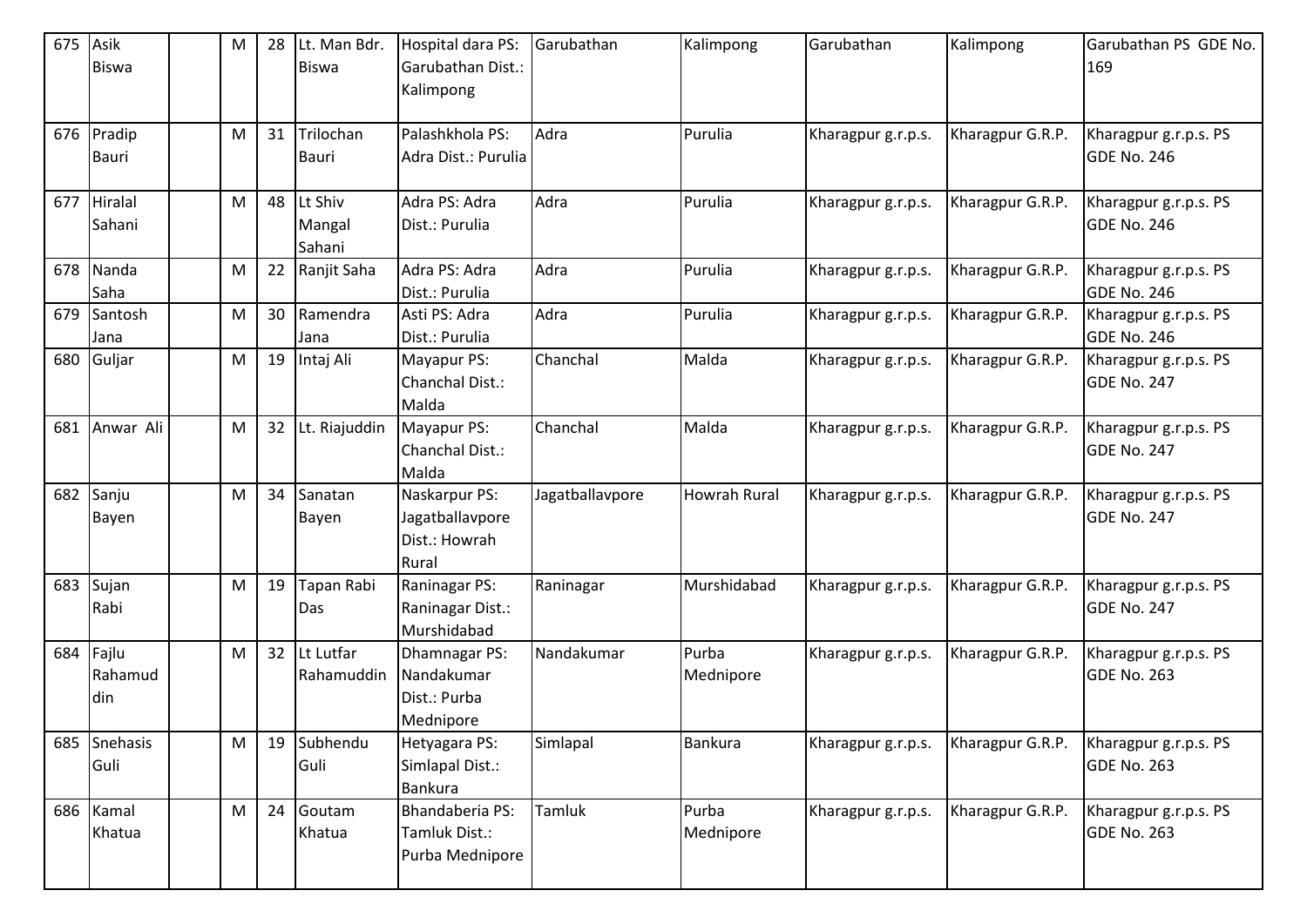| 687 | Ganesh           | M | 27 |                            | Madhu Sudan Gokulnagar PS: | Ghatal           | Paschim                | Kharagpur g.r.p.s. | Kharagpur G.R.P. | Kharagpur g.r.p.s. PS |
|-----|------------------|---|----|----------------------------|----------------------------|------------------|------------------------|--------------------|------------------|-----------------------|
|     | Das              |   |    | Das                        | <b>Ghatal Dist.:</b>       |                  | Mednipore              |                    |                  | GDE No. 263           |
|     |                  |   |    |                            | Paschim                    |                  |                        |                    |                  |                       |
|     |                  |   |    |                            | Mednipore                  |                  |                        |                    |                  |                       |
| 688 | Sonu             | M | 26 | Bhagati                    | <b>Ghatal PS: Ghatal</b>   | Ghatal           | Paschim                | Kharagpur g.r.p.s. | Kharagpur G.R.P. | Kharagpur g.r.p.s. PS |
|     | Kumar            |   |    | Kumar                      | Dist.: Paschim             |                  | Mednipore              |                    |                  | GDE No. 263           |
|     |                  |   |    |                            | Mednipore                  |                  |                        |                    |                  |                       |
|     |                  |   |    |                            |                            |                  |                        |                    |                  |                       |
| 689 | Ibne Soud        | M | 33 | Mainuddin                  | Maridihi PS:               | Ghatal           | Paschim                | Kharagpur g.r.p.s. | Kharagpur G.R.P. | Kharagpur g.r.p.s. PS |
|     |                  |   |    |                            | <b>Ghatal Dist.:</b>       |                  | Mednipore              |                    |                  | <b>GDE No. 263</b>    |
|     |                  |   |    |                            | Paschim                    |                  |                        |                    |                  |                       |
|     |                  |   |    |                            | Mednipore                  |                  |                        |                    |                  |                       |
| 690 | <b>Biren Pal</b> | M | 32 | <b>Bal Karan Pal</b>       | Puramuti PS:               | Garbeta          | Paschim                | Kharagpur g.r.p.s. | Kharagpur G.R.P. | Kharagpur g.r.p.s. PS |
|     |                  |   |    |                            | Garbeta Dist.:             |                  | Mednipore              |                    |                  | GDE No. 263           |
|     |                  |   |    |                            | Paschim                    |                  |                        |                    |                  |                       |
|     |                  |   |    |                            | Mednipore                  |                  |                        |                    |                  |                       |
| 691 | Biswajit         | M | 18 | Rahan Ruidas Goghat PS:    |                            | Gobardhanpur     | Sundarban              | Kharagpur g.r.p.s. | Kharagpur G.R.P. | Kharagpur g.r.p.s. PS |
|     | <b>Ruidas</b>    |   |    |                            | Gobardhanpur               | coastal          | <b>Police District</b> |                    |                  | GDE No. 263           |
|     |                  |   |    |                            | coastal Dist.:             |                  |                        |                    |                  |                       |
|     |                  |   |    |                            | Sundarban Police           |                  |                        |                    |                  |                       |
|     |                  |   |    |                            | District                   |                  |                        |                    |                  |                       |
| 692 | Bijoy            | M | 20 | Barui Mahato Baliagara PS: |                            | Joypur           | Purulia                | Kharagpur g.r.p.s. | Kharagpur G.R.P. | Kharagpur g.r.p.s. PS |
|     | Mahato           |   |    |                            | Joypur Dist.:              |                  |                        |                    |                  | GDE No. 263           |
|     |                  |   |    |                            | Purulia                    |                  |                        |                    |                  |                       |
| 693 | Rajib            | M | 24 | Asari Mahato               | Hetbetri PS:               | Kotshila         | Purulia                | Kharagpur g.r.p.s. | Kharagpur G.R.P. | Kharagpur g.r.p.s. PS |
|     | Mahato           |   |    |                            | Kotshila Dist.:            |                  |                        |                    |                  | GDE No. 263           |
|     |                  |   |    |                            | Purulia                    |                  |                        |                    |                  |                       |
| 694 | Bapi             | M | 34 | Ganesh                     | Kari Road PS: Ajc          | Ajc bose botanic | <b>Howrah Police</b>   | Kharagpur g.r.p.s. | Kharagpur G.R.P. | Kharagpur g.r.p.s. PS |
|     | Prasad           |   |    | Prasad                     | bose botanic               | garden           | Commissionerat         |                    |                  | <b>GDE No. 264</b>    |
|     |                  |   |    |                            | garden Dist.:              |                  | e                      |                    |                  |                       |
|     |                  |   |    |                            | <b>Howrah Police</b>       |                  |                        |                    |                  |                       |
|     |                  |   |    |                            | Commissionerate            |                  |                        |                    |                  |                       |
|     |                  |   |    |                            |                            |                  |                        |                    |                  |                       |
|     |                  |   |    |                            |                            |                  |                        |                    |                  |                       |
| 695 | Santosh          | M | 42 | Ramesh                     | Lock Gate PS:              | Kasba            | Kolkata                | Kharagpur g.r.p.s. | Kharagpur G.R.P. | Kharagpur g.r.p.s. PS |
|     | Sharma           |   |    | Sharma                     | Kasba Dist.:               |                  |                        |                    |                  | GDE No. 264           |
|     |                  |   |    |                            | Kolkata                    |                  |                        |                    |                  |                       |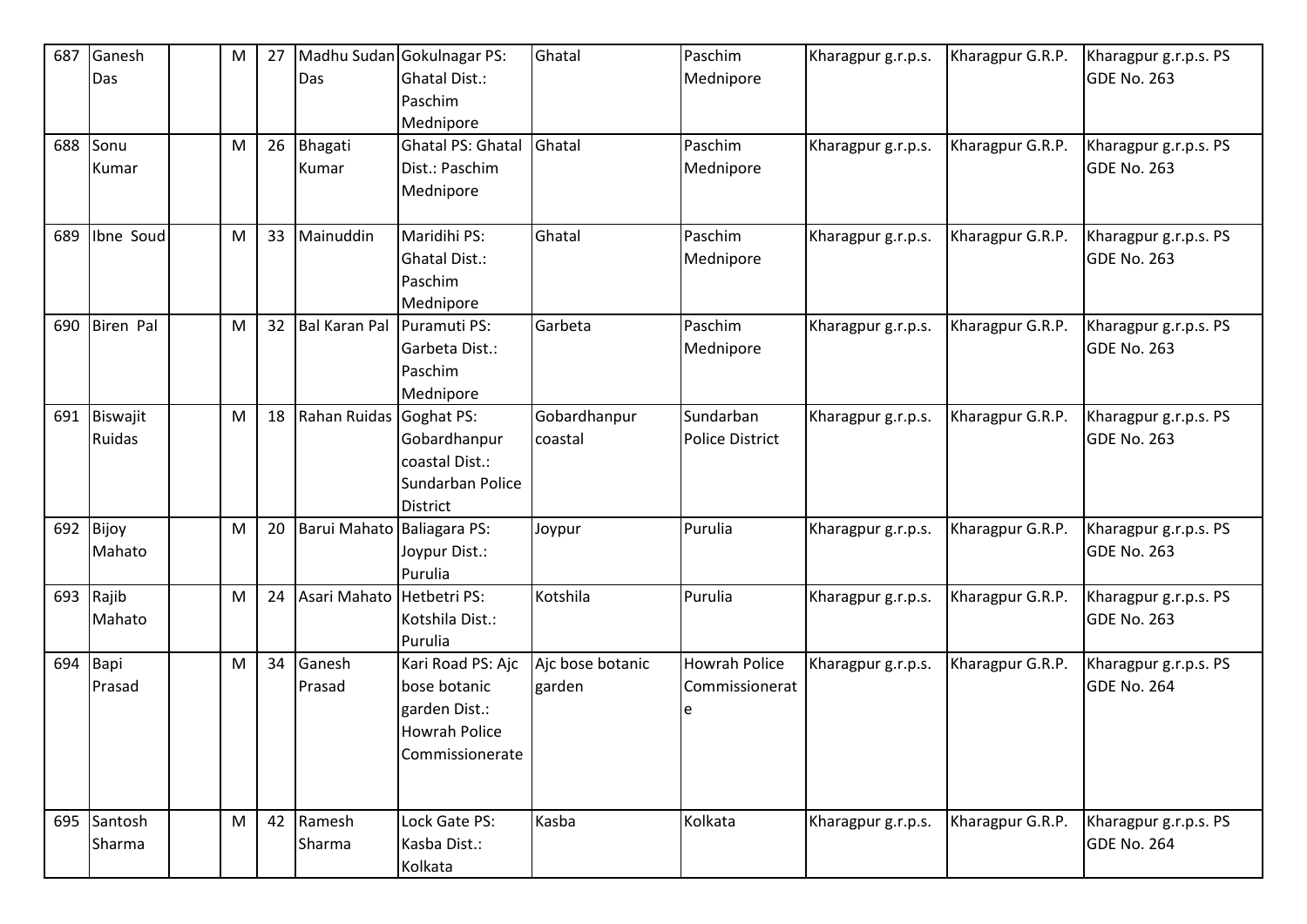| 696 | Sanjoy<br>Das                  | М | 19 | Debasish Das Dharma PS:             | Midnapore Dist.:<br>Paschim<br>Mednipore                                                                 | Midnapore   | Paschim<br>Mednipore                   | Kharagpur g.r.p.s. | Kharagpur G.R.P.                       | Kharagpur g.r.p.s. PS<br><b>GDE No. 264</b> |
|-----|--------------------------------|---|----|-------------------------------------|----------------------------------------------------------------------------------------------------------|-------------|----------------------------------------|--------------------|----------------------------------------|---------------------------------------------|
| 697 | Pankaj<br>Mahato               | M | 20 | Arun Mahato                         | Dharma PS:<br>Midnapore Dist.:<br>Paschim<br>Mednipore                                                   | Midnapore   | Paschim<br>Mednipore                   | Kharagpur g.r.p.s. | Kharagpur G.R.P.                       | Kharagpur g.r.p.s. PS<br><b>GDE No. 264</b> |
| 698 | Subhash<br><b>Biswas</b>       |   |    | <b>Bakul Biswas</b>                 | Taraknagar PS:<br>Krishnaganj Dist.:<br>Krishnanagar<br><b>Police District</b>                           | Krishnaganj | Krishnanagar<br><b>Police District</b> | Krishnaganj        | Krishnanagar<br><b>Police District</b> | Krishnaganj PS GDE No.<br>240               |
| 699 | Dibyendu<br>Roy                |   |    | Dabol Roy                           | PS: Krishnaganj<br>Dist.:<br>Krishnanagar<br><b>Police District</b>                                      | Krishnaganj | Krishnanagar<br><b>Police District</b> | Krishnaganj        | Krishnanagar<br><b>Police District</b> | Krishnaganj PS GDE No.<br>240               |
| 700 | <b>Biplob</b><br><b>Biswas</b> |   |    | <b>Badal Biswas</b>                 | PS: Krishnaganj<br>Dist.:<br>Krishnanagar<br><b>Police District</b>                                      | Krishnaganj | Krishnanagar<br><b>Police District</b> | Krishnaganj        | Krishnanagar<br><b>Police District</b> | Krishnaganj PS GDE No.<br>240               |
| 701 | Rana<br><b>Biswas</b>          |   |    | <b>Sinil Biswas</b>                 | PS: Krishnaganj<br>Dist.:<br>Krishnanagar<br><b>Police District</b>                                      | Krishnaganj | Krishnanagar<br><b>Police District</b> | Krishnaganj        | Krishnanagar<br><b>Police District</b> | Krishnaganj PS GDE No.<br>240               |
| 702 | Anupom<br>Bala                 |   |    | Parimal Bala                        | PS: Krishnaganj<br>Dist.:<br>Krishnanagar<br><b>Police District</b>                                      | Krishnaganj | Krishnanagar<br><b>Police District</b> | Krishnaganj        | Krishnanagar<br><b>Police District</b> | Krishnaganj PS GDE No.<br>240               |
| 703 | <b>Bidyut</b><br><b>Biswas</b> |   |    | <b>Bishnu Pada</b><br><b>Biswas</b> | PS: Krishnaganj<br>Dist.:<br>Krishnanagar<br><b>Police District</b>                                      | Krishnaganj | Krishnanagar<br><b>Police District</b> | Krishnaganj        | Krishnanagar<br><b>Police District</b> | Krishnaganj PS GDE No.<br>240               |
| 704 | Deb<br>Kumar<br>Sardar         | M | 35 | Dayal Sardar                        | Miraipur, PS<br>Nakashipara<br>Nadia PS:<br>Nakashipara Dist.:<br>Krishnanagar<br><b>Police District</b> | Nakashipara | Krishnanagar<br><b>Police District</b> | Nakashipara        | Krishnanagar<br><b>Police District</b> | Nakashipara PS GDE No.<br>380               |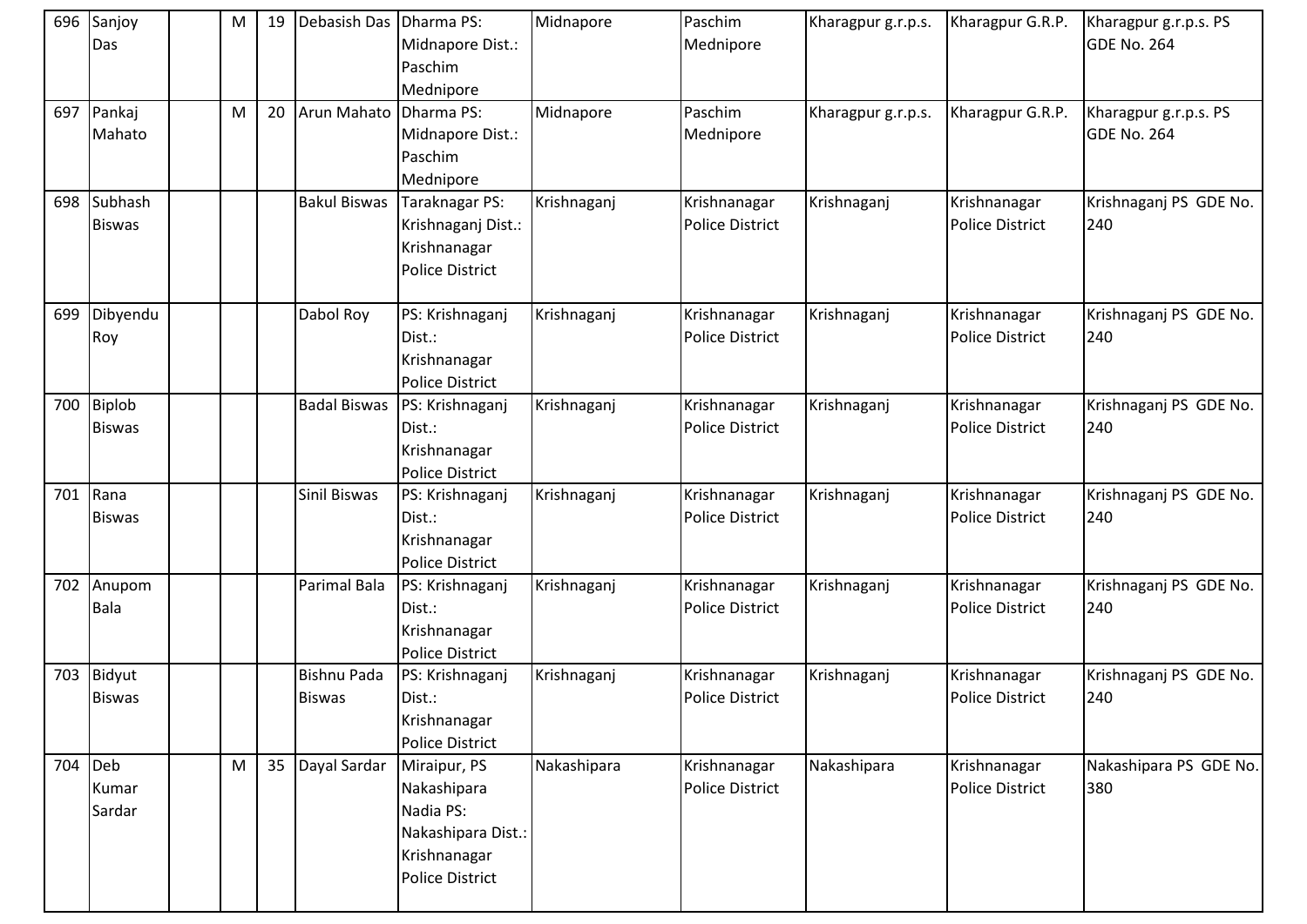| 705 | Abdar      | M | 37 | Yassin       | Bilkumarai, PS             | Nakashipara   | Krishnanagar           | Nakashipara   | Krishnanagar           | Nakashipara PS GDE No. |
|-----|------------|---|----|--------------|----------------------------|---------------|------------------------|---------------|------------------------|------------------------|
|     | Dafadar    |   |    | Dafadar      | Nakasahipara,              |               | <b>Police District</b> |               | <b>Police District</b> | 375                    |
|     |            |   |    |              | Nadia PS:                  |               |                        |               |                        |                        |
|     |            |   |    |              | Nakashipara Dist.:         |               |                        |               |                        |                        |
|     |            |   |    |              | Krishnanagar               |               |                        |               |                        |                        |
|     |            |   |    |              | <b>Police District</b>     |               |                        |               |                        |                        |
|     |            |   |    |              |                            |               |                        |               |                        |                        |
| 706 | Ansar      | M |    |              | Asraf Mondal PS: Thanapara | Thanapara     | Krishnanagar           | Thanapara     | Krishnanagar           | Thanapara PS GDE No.   |
|     | Mondal     |   |    |              | Dist.:                     |               | <b>Police District</b> |               | Police District        | 208                    |
|     |            |   |    |              | Krishnanagar               |               |                        |               |                        |                        |
|     |            |   |    |              | <b>Police District</b>     |               |                        |               |                        |                        |
| 707 | Goutam     | M | 22 | Gourab Bala  | Dighalbar PS:              | Bamangola     | Malda                  | Bamangola     | Malda                  | Bamangola PS GDE No.   |
|     | Bala       |   |    |              | Bamangola Dist.:           |               |                        |               |                        | 178                    |
|     |            |   |    |              | Malda                      |               |                        |               |                        |                        |
| 708 | Abhijit    | M | 26 | Akash Sarkar | Maheshpur PS:              | Bamangola     | Malda                  | Bamangola     | Malda                  | Bamangola PS GDE No.   |
|     | Sarkar     |   |    |              | Bamangola Dist.:           |               |                        |               |                        | 178                    |
|     |            |   |    |              | Malda                      |               |                        |               |                        |                        |
| 709 | Sonatan    | M | 29 | Dukhu Saha   | Darainagar PS:             | Chanchal      | Malda                  | Chanchal      | Malda                  | Chanchal PS GDE No.    |
|     | Saha       |   |    |              | Chanchal Dist.:            |               |                        |               |                        | 647                    |
|     |            |   |    |              | Malda                      |               |                        |               |                        |                        |
| 710 | Abu        | M | 21 | Lt. Abdul    | Hajratpur PS:              | Chanchal      | Malda                  | Chanchal      | Malda                  | Chanchal PS GDE No.    |
|     | Kalam      |   |    | Kader        | Chanchal Dist.:            |               |                        |               |                        | 614                    |
|     |            |   |    |              | Malda                      |               |                        |               |                        |                        |
| 711 | Safikul Sk | M | 23 | Rafajul Sk   | Najirpur,                  | Kaliachak     | Malda                  | English bazar | Malda                  | English bazar PS GDE   |
|     |            |   |    |              | Chamagram, PS:             |               |                        |               |                        | No. 360                |
|     |            |   |    |              | Kaliachak Dist.:           |               |                        |               |                        |                        |
|     |            |   |    |              | Malda                      |               |                        |               |                        |                        |
| 712 | Md         | M | 22 | Safikul Sk   | Najirpur,                  | Kaliachak     | Malda                  | English bazar | Malda                  | English bazar PS GDE   |
|     | Mosaraf    |   |    |              | Chamagram PS:              |               |                        |               |                        | No. 360                |
|     | <b>Sk</b>  |   |    |              | Kaliachak Dist.:           |               |                        |               |                        |                        |
|     |            |   |    |              | Malda                      |               |                        |               |                        |                        |
| 713 | Md         | M | 22 | Anowar Sk    | Najirpur,                  | Kaliachak     | Malda                  | English bazar | Malda                  | English bazar PS GDE   |
|     | Salauddin  |   |    |              | Chamagram PS:              |               |                        |               |                        | No. 360                |
|     | <b>Sk</b>  |   |    |              | Kaliachak Dist.:           |               |                        |               |                        |                        |
|     |            |   |    |              | Malda                      |               |                        |               |                        |                        |
| 714 | Krishna    | M | 25 | Late Manik   | Atul Market PS:            | English bazar | Malda                  | English bazar | Malda                  | English bazar PS GDE   |
|     | Das        |   |    | Das          | English bazar              |               |                        |               |                        | No. 360                |
|     |            |   |    |              | Dist.: Malda               |               |                        |               |                        |                        |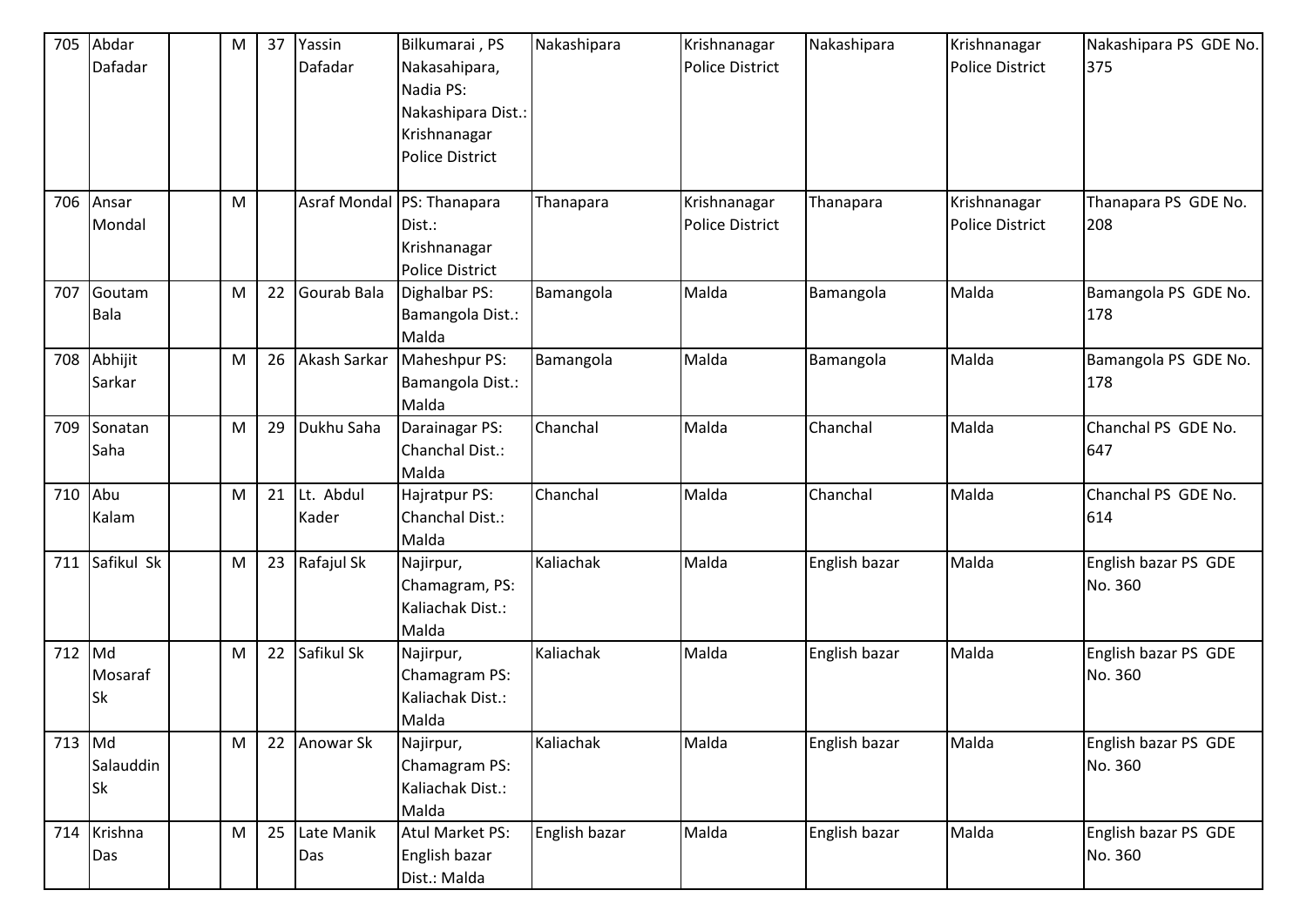| 715 | Sanu Ray                 | M | 23 | Swapan Ray                        | Mahesmati PS:<br>English bazar<br>Dist.: Malda                 | English bazar | Malda    | English bazar | Malda | English bazar PS GDE<br>No. 443 |
|-----|--------------------------|---|----|-----------------------------------|----------------------------------------------------------------|---------------|----------|---------------|-------|---------------------------------|
| 716 | <b>Tilok</b><br>Chowdhur | M |    | Late Hore<br>Krishna<br>Chowdhury | Madhabnagar PS:<br>English bazar<br>Dist.: Malda               | English bazar | Malda    | English bazar | Malda | English bazar PS GDE<br>No. 360 |
| 717 | Sonnat<br>Mukhiya        | M | 28 | Lt Nathu<br>Mukhiya               | Netaji Colony PS:<br>English bazar<br>Dist.: Malda             | English bazar | Malda    | English bazar | Malda | English bazar PS GDE<br>No. 443 |
| 718 | Jakir Sk                 | M | 38 | Manjur Sk                         | Bagbari PS:<br>English bazar<br>Dist.: Malda                   | English bazar | Malda    | English bazar | Malda | English bazar PS GDE<br>No. 443 |
| 719 | Mithun<br>Pahari         | M | 27 | Suren Pahari                      | Jadupur PS:<br>English bazar<br>Dist.: Malda                   | English bazar | Malda    | English bazar | Malda | English bazar PS GDE<br>No. 360 |
| 720 | Puran<br>Chowdhur        | M | 22 | <b>Bhadulal</b><br>Chowdhury      | Haripur Bionpara<br>PS: English bazar<br>Dist.: Malda          | English bazar | Malda    | English bazar | Malda | English bazar PS GDE<br>No. 443 |
| 721 | Liton Sk                 | M | 23 | Lt Rabu Sk                        | Krishnapally PS:<br>English bazar<br>Dist.: Malda              | English bazar | Malda    | English bazar | Malda | English bazar PS GDE<br>No. 70  |
| 722 | Guljar<br>Mia            | M | 42 | <b>Abdul Salam</b>                | Pandua Kutub<br>Sahar PS: Gajole<br>Dist.: Malda               | Gajole        | Malda    | English bazar | Malda | English bazar PS GDE<br>No. 70  |
| 723 | Prasenjit<br>Ghosh       | M | 19 | Raju Ghosh                        | Syamnagar PS<br><b>Gazole District</b><br>Malda                |               | Basirhat | Gajole        | Malda | Gajole PS GDE No. 422           |
|     | 724 Dinesh<br>Mandal     | M | 30 |                                   | Suren Mandal Manikchak Stand<br>PS: Manickchak<br>Dist.: Malda | Manickchak    | Malda    | Manickchak    | Malda | Manickchak PS GDE No.<br>283    |
| 725 | Nagen<br>Mandal          | M | 48 | Bhuttu<br>Mandal                  | Kamalpur PS:<br>Manickchak Dist.:<br>Malda                     | Manickchak    | Malda    | Manickchak    | Malda | Manickchak PS GDE No.<br>283    |
|     | 726 Kishan<br>Roy        | M | 32 | Lt Binod Roy                      | Jalanga, Jhangra<br>PS: Oldmalda<br>Dist.: Malda               | Oldmalda      | Malda    | Oldmalda      | Malda | Oldmalda PS GDE No.<br>171      |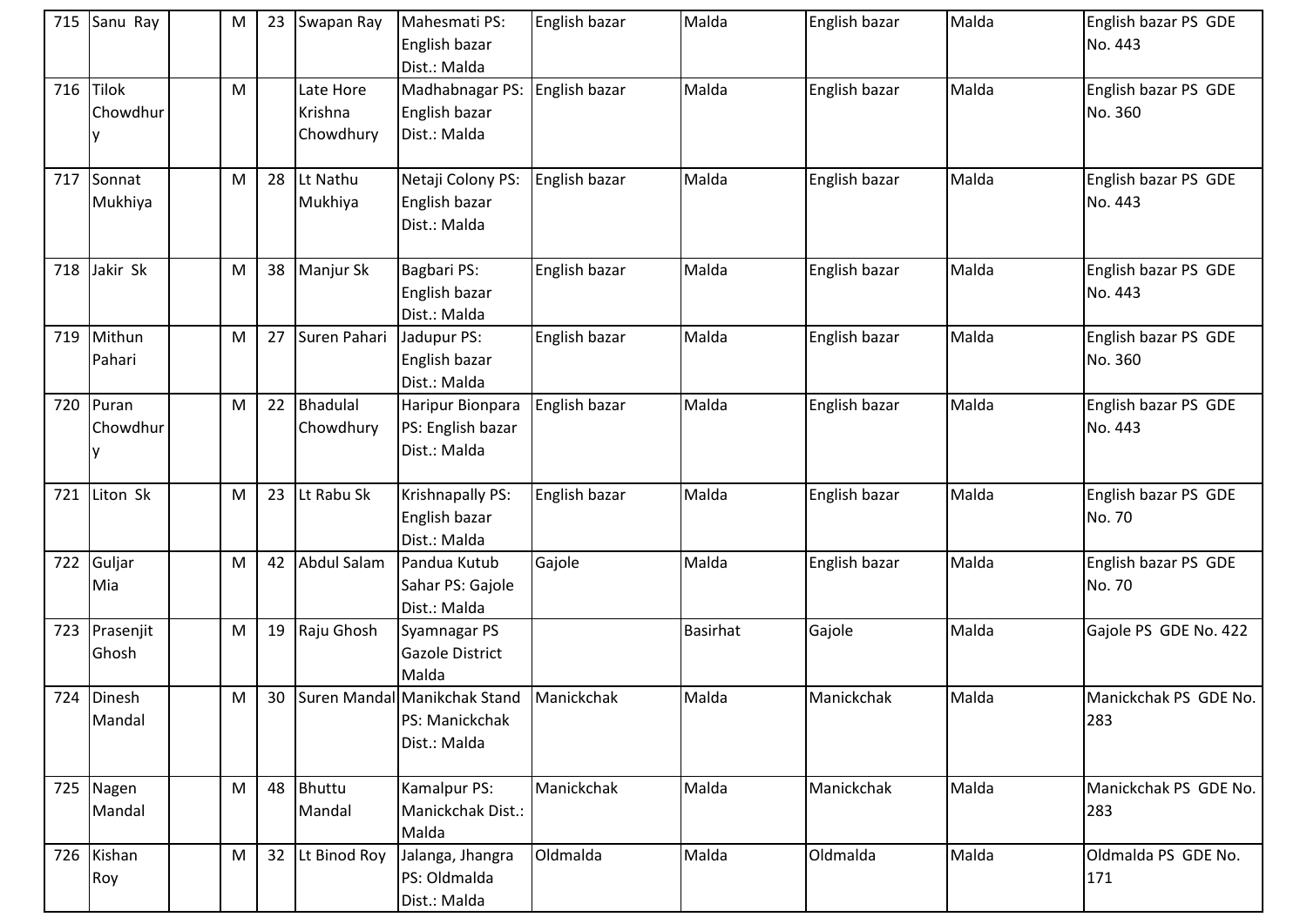| 727    | Laxman<br>Poddar        | м | 51 | Lt Badal<br>Poddar                        | Khairatipara,<br>Mangalbari PS:<br>Oldmalda Dist.:<br>Malda        | Oldmalda      | Malda                  | Oldmalda     | Malda       | Oldmalda PS GDE No.<br>171     |
|--------|-------------------------|---|----|-------------------------------------------|--------------------------------------------------------------------|---------------|------------------------|--------------|-------------|--------------------------------|
| 728    | Paritosh<br>Prasad      | M | 46 | Baidyanath<br>Prasad                      | Jhaljhalia PS:<br>English bazar<br>Dist.: Malda                    | English bazar | Malda                  | Oldmalda     | Malda       | Oldmalda PS GDE No.<br>171     |
| 729    | Amir<br>Hossain         | M | 23 | Rafikul Alam                              | Bhagbhado PS:<br>Chanchal Dist.:<br>Malda                          | Chanchal      | Malda                  | Ratua        | Malda       | Ratua PS GDE No. 190           |
| 730    | Ajit<br>Murmu           | м | 35 | Lt Majhi<br>Murmu                         | Udarpur PS:<br>Kumarganj Dist.:<br>Dakshin Dinajpur                | Kumarganj     | Dakshin Dinajpur Ratua |              | Malda       | Ratua PS GDE No. 190           |
| 731    | Saiful<br>Islam         |   | 42 | Sk Ambot Ali                              | <b>Barasat PS:</b><br>Beldanga Dist.:<br>Murshidabad               | Beldanga      | Murshidabad            | Beldanga     | Murshidabad | Beldanga PS GDE No.<br>357     |
| 732    | Bilal<br><b>Hossain</b> |   | 32 | Jalsu Sk                                  | Chhetani<br>Ghoshpara, PS:<br>Beldanga Dist.:<br>Murshidabad       | Beldanga      | Murshidabad            | Beldanga     | Murshidabad | Beldanga PS GDE No.<br>357     |
| 733    | Israfil Sk              | M |    | Lt. Paker Sk                              | Beldanga Hatpara Beldanga<br>PS: Beldanga<br>Dist.:<br>Murshidabad |               | Murshidabad            | Beldanga     | Murshidabad | Beldanga PS GDE No.<br>357     |
| 734    | Saidullah<br>Molla      | M | 39 | Lt. Sarif Molla Begunbari                 | Mednipara, PS:<br>Beldanga Dist.:<br>Murshidabad                   | Beldanga      | Murshidabad            | Beldanga     | Murshidabad | Beldanga PS GDE No.<br>357     |
| 735    | Md Matin<br><b>Sk</b>   | M | 27 | Lt. Mursalim<br><b>Sk</b>                 | Madhyampara PS: Beldanga<br>Beldanga Dist.:<br>Murshidabad         |               | Murshidabad            | Beldanga     | Murshidabad | Beldanga PS GDE No.<br>357     |
| 736 Md | Mokaddes<br>h Sk        | M | 29 | Lt. Nasiruddin Nababbari PS:<br><b>Sk</b> | Beldanga Dist.:<br>Murshidabad                                     | Beldanga      | Murshidabad            | Beldanga     | Murshidabad | Beldanga PS GDE No.<br>357     |
| 737    | Golam<br>Mostafa        | M |    | Late<br>Kamaluddin<br><b>Sk</b>           | Asanpara PS:<br>Bhagawangola<br>Dist.:<br>Murshidabad              | Bhagawangola  | Murshidabad            | Bhagawangola | Murshidabad | Bhagawangola PS GDE<br>No. 282 |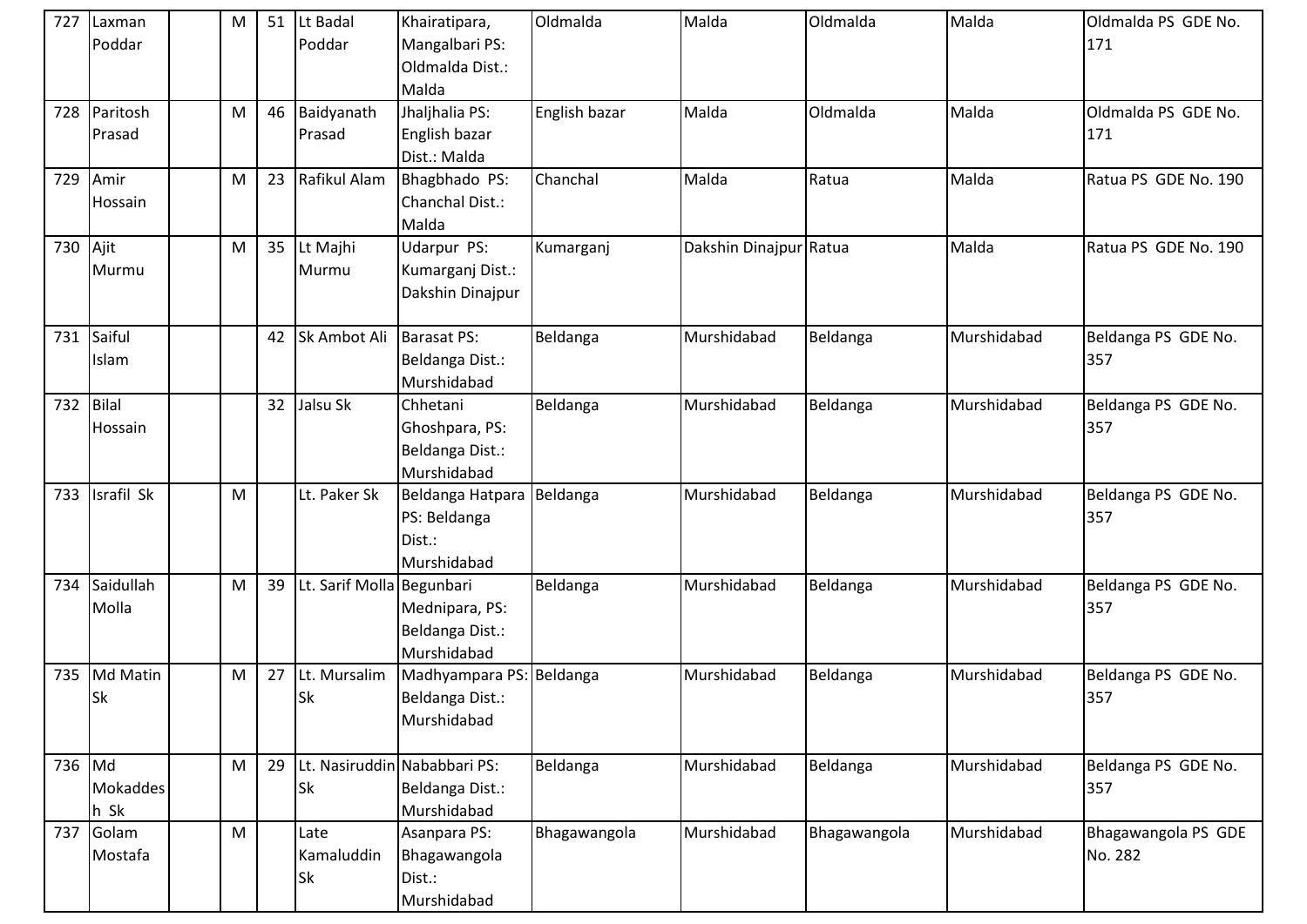|     | 738 Surman<br>Ali            | M | 54 | Saiyed Ali Sk                  | Nowdapara PS:<br>Daulatabad Dist.:<br>Murshidabad        | Daulatabad | Murshidabad | Daulatabad | Murshidabad | Daulatabad PS GDE No.<br>252 |
|-----|------------------------------|---|----|--------------------------------|----------------------------------------------------------|------------|-------------|------------|-------------|------------------------------|
| 739 | Murtuja<br><b>Sk</b>         | M | 45 | Lt.faratulla<br>Mondal         | Sarsabad PS:<br>Daulatabad Dist.:<br>Murshidabad         | Daulatabad | Murshidabad | Daulatabad | Murshidabad | Daulatabad PS GDE No.<br>252 |
| 740 | Raihan<br>Chowdhur           | M | 48 | Sobkattulla<br>Chowdhury       | <b>Dhanaipur PS:</b><br>Daulatabad Dist.:<br>Murshidabad | Daulatabad | Murshidabad | Daulatabad | Murshidabad | Daulatabad PS GDE No.<br>252 |
| 741 | Siddik Sk                    | M | 55 | Lt.<br>Jomiruddin<br><b>Sk</b> | Dhanaipur PS:<br>Daulatabad Dist.:<br>Murshidabad        | Daulatabad | Murshidabad | Daulatabad | Murshidabad | Daulatabad PS GDE No.<br>252 |
| 742 | Hapijul<br>Shah              | M | 38 | Lt.khurmaha<br>mmad Shah       | Dhanaipur PS:<br>Daulatabad Dist.:<br>Murshidabad        | Daulatabad | Murshidabad | Daulatabad | Murshidabad | Daulatabad PS GDE No.<br>252 |
| 743 | Rasel<br>Mondal              | M | 23 | Saheb<br>Mondal                | Dhanaipur PS:<br>Daulatabad Dist.:<br>Murshidabad        | Daulatabad | Murshidabad | Daulatabad | Murshidabad | Daulatabad PS GDE No.<br>252 |
| 744 | Sahaban<br>Sekh              |   | 22 |                                | Ahammad Sk   PS: Domkal Dist.:<br>Murshidabad            | Domkal     | Murshidabad | Domkal     | Murshidabad | Domkal PS GDE No. 357        |
| 745 | Md. Abdul<br>Samad<br>Mondal | M |    |                                | Islam Mondal PS: Domkal Dist.:<br>Murshidabad            | Domkal     | Murshidabad | Domkal     | Murshidabad | Domkal PS GDE No. 357        |
|     | 746 Saqlain<br>Mostafa       | M | 23 | Bazlur<br>Rahaman<br>Mondal    | PS: Domkal Dist.:<br>Murshidabad                         | Domkal     | Murshidabad | Domkal     | Murshidabad | Domkal PS GDE No. 362        |
| 747 | Rafikul<br>Islam Sekh        | M | 22 | Md. Ajijul<br>Mondal           | PS: Domkal Dist.:<br>Murshidabad                         | Domkal     | Murshidabad | Domkal     | Murshidabad | Domkal PS GDE No. 362        |
| 748 | Momin Sk                     | M | 22 | <b>Mainul Sk</b>               | PS: Domkal Dist.:<br>Murshidabad                         | Domkal     | Murshidabad | Domkal     | Murshidabad | Domkal PS GDE No. 362        |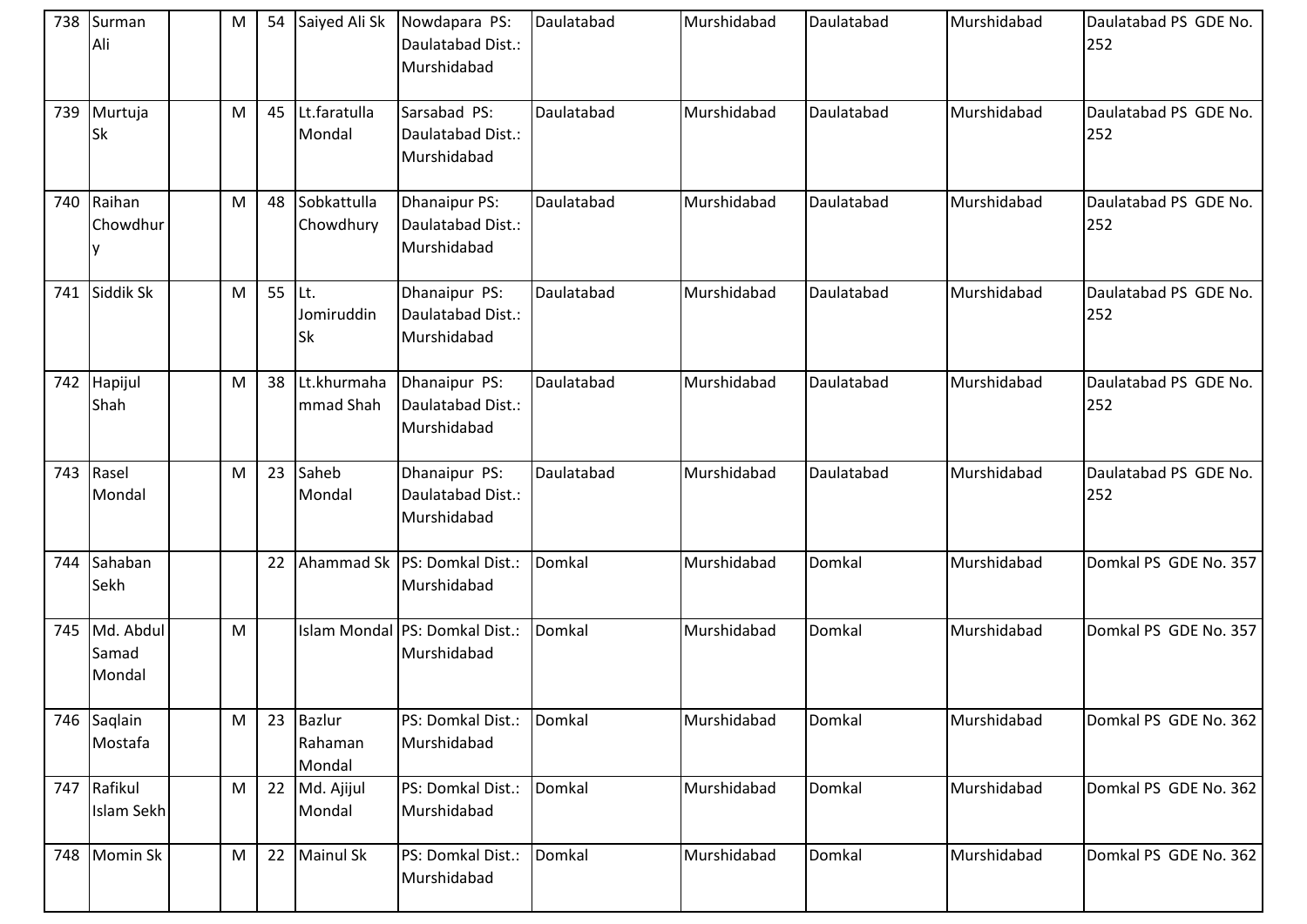| 749 | Abu Jahan<br>Mondal     | M | 28 | <b>Abdul Aziz</b><br>Mondal       | PS: Domkal Dist.:<br>Murshidabad                                | Domkal      | Murshidabad | Domkal      | Murshidabad | Domkal PS GDE No. 362         |
|-----|-------------------------|---|----|-----------------------------------|-----------------------------------------------------------------|-------------|-------------|-------------|-------------|-------------------------------|
| 750 | Ramjan<br>Sardar        | M | 18 | Sekabul<br>Sardar                 | PS: Domkal Dist.:<br>Murshidabad                                | Domkal      | Murshidabad | Domkal      | Murshidabad | Domkal PS GDE No. 362         |
| 751 | Alamgir<br>Sardar       | M | 19 | Sattar Sardar                     | PS: Domkal Dist.:<br>Murshidabad                                | Domkal      | Murshidabad | Domkal      | Murshidabad | Domkal PS GDE No. 362         |
| 752 | Rentu Sk                | M | 30 | Hasen Sk                          | PS: Domkal Dist.:<br>Murshidabad                                | Domkal      | Murshidabad | Domkal      | Murshidabad | Domkal PS GDE No. 362         |
| 753 | Samiul<br>Islam         | M | 27 | Samsul Islam                      | PS: Domkal Dist.:<br>Murshidabad                                | Domkal      | Murshidabad | Domkal      | Murshidabad | Domkal PS GDE No. 362         |
| 754 | Jamrul<br>Haque         | M | 32 | <b>Bainuddin</b><br><b>Biswas</b> | PS: Domkal Dist.:<br>Murshidabad                                | Domkal      | Murshidabad | Domkal      | Murshidabad | Domkal PS GDE No. 362         |
| 755 | Erul<br>Mondal          | M | 27 | <b>Ellal Mondal</b>               | PS: Domkal Dist.:<br>Murshidabad                                | Domkal      | Murshidabad | Domkal      | Murshidabad | Domkal PS GDE No. 362         |
| 756 | Hamim<br>Reja           | M |    | Jahangir<br>Hossain               | Dakshin<br>Hariharpara PS:<br>Hariharpara Dist.:<br>Murshidabad | Hariharpara | Murshidabad | Hariharpara | Murshidabad | Hariharpara PS GDE No.<br>265 |
| 757 | Jinarul<br>Islam        | M |    | Nur Islam                         | Tangramari PS:<br>Hariharpara Dist.:<br>Murshidabad             | Hariharpara | Murshidabad | Hariharpara | Murshidabad | Hariharpara PS GDE No.<br>265 |
|     | 758 Janarul<br>Islam Sk | M |    | Nur Islam Sk                      | Tangramari PS:<br>Hariharpara Dist.:<br>Murshidabad             | Hariharpara | Murshidabad | Hariharpara | Murshidabad | Hariharpara PS GDE No.<br>265 |
| 759 | Nur Islam<br><b>Sk</b>  | M |    | Lt. Akram Sk                      | Tangramari PS:<br>Hariharpara Dist.:<br>Murshidabad             | Hariharpara | Murshidabad | Hariharpara | Murshidabad | Hariharpara PS GDE No.<br>265 |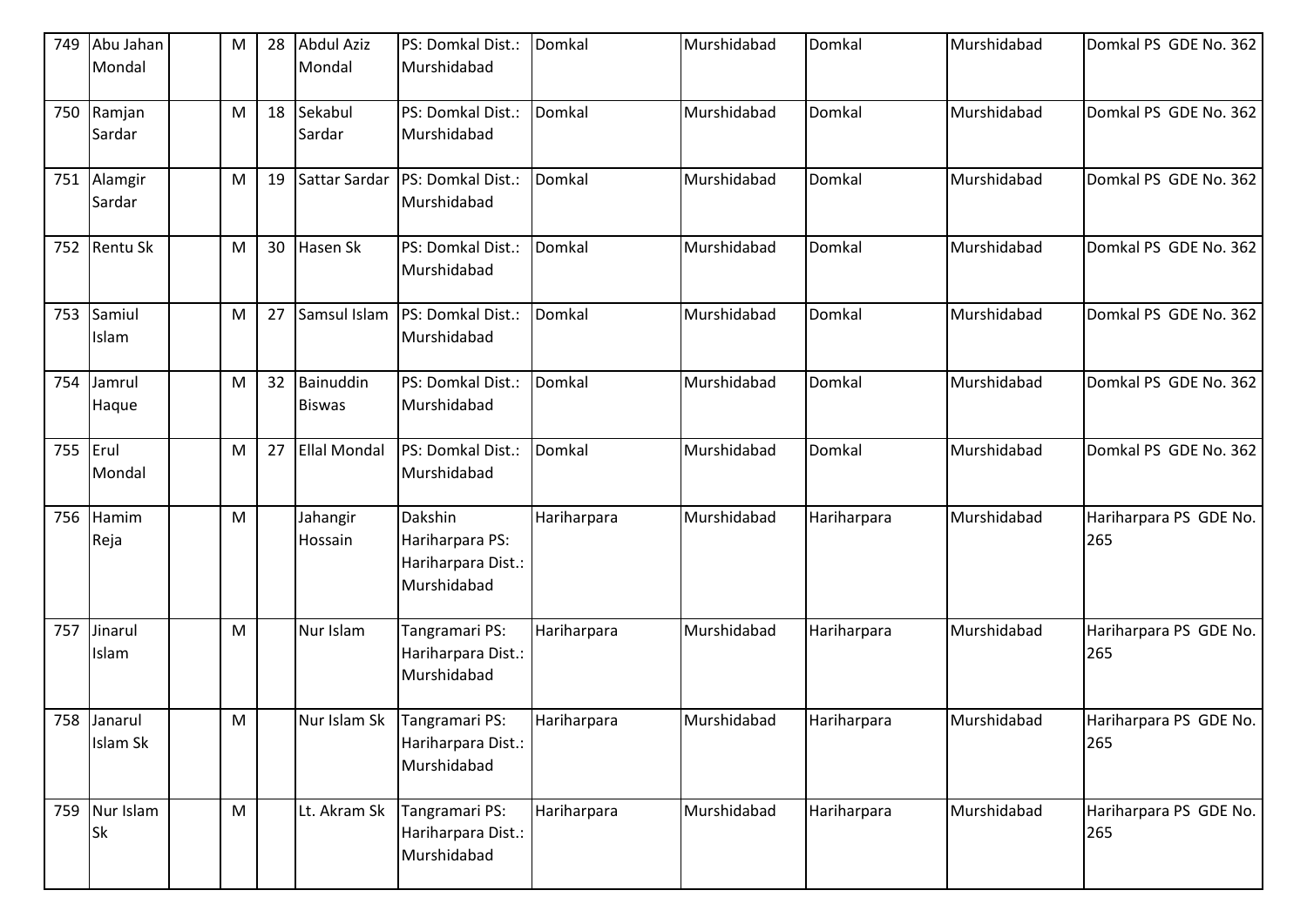| 760 | Saafiul Sk             | M |    | Lt.                          | Datanpur PS:<br>Samsuddin Sk Hariharpara Dist.:<br>Murshidabad | Hariharpara | Murshidabad | Hariharpara | Murshidabad | Hariharpara PS GDE No.<br>265 |
|-----|------------------------|---|----|------------------------------|----------------------------------------------------------------|-------------|-------------|-------------|-------------|-------------------------------|
| 761 | Minarul Sk             | M |    | Gafur Sk                     | Padmanabhpur<br>PS: Hariharpara<br>Dist.:<br>Murshidabad       | Hariharpara | Murshidabad | Hariharpara | Murshidabad | Hariharpara PS GDE No.<br>290 |
| 762 | Sona<br>Rajmal         | M |    | Lt. Rangalal<br>Rajmal       | Hariharpara PS:<br>Hariharpara Dist.:<br>Murshidabad           | Hariharpara | Murshidabad | Hariharpara | Murshidabad | Hariharpara PS GDE No.<br>290 |
| 763 | Latif Sk               | M |    | Yousuf Sk                    | Gajnipur PS:<br>Hariharpara Dist.:<br>Murshidabad              | Hariharpara | Murshidabad | Hariharpara | Murshidabad | Hariharpara PS GDE No.<br>290 |
| 764 | <b>Rabiul Sk</b>       | M |    | Abdul<br><b>Moimin Sk</b>    | Khidirpur PS:<br>Hariharpara Dist.:<br>Murshidabad             | Hariharpara | Murshidabad | Hariharpara | Murshidabad | Hariharpara PS GDE No.<br>290 |
| 765 | Alam Sk                | M |    | Emani Sk                     | Khidirpur PS:<br>Hariharpara Dist.:<br>Murshidabad             | Hariharpara | Murshidabad | Hariharpara | Murshidabad | Hariharpara PS GDE No.<br>295 |
| 766 | <b>Rasidul Sk</b>      | M |    | Niyamat Sk                   | Khidirpur PS:<br>Hariharpara Dist.:<br>Murshidabad             | Hariharpara | Murshidabad | Hariharpara | Murshidabad | Hariharpara PS GDE No.<br>295 |
| 767 | Nasir Sk               | M |    | Lt. Sajahan Sk Khidirpur PS: | Hariharpara Dist.:<br>Murshidabad                              | Hariharpara | Murshidabad | Hariharpara | Murshidabad | Hariharpara PS GDE No.<br>295 |
|     | 768 Hapijul<br>Rahaman | M | 39 | Nerauddin<br>Mondal          | Biswaspara PS:<br>Jalangi Dist.:<br>Murshidabad                | Jalangi     | Murshidabad | Jalangi     | Murshidabad | Jalangi PS GDE No. 228        |
| 769 | Nafik<br>Mondal        | M | 30 | Molabox<br>Mondal            | <b>Gouripur PS:</b><br>Jalangi Dist.:<br>Murshidabad           | Jalangi     | Murshidabad | Jalangi     | Murshidabad | Jalangi PS GDE No. 228        |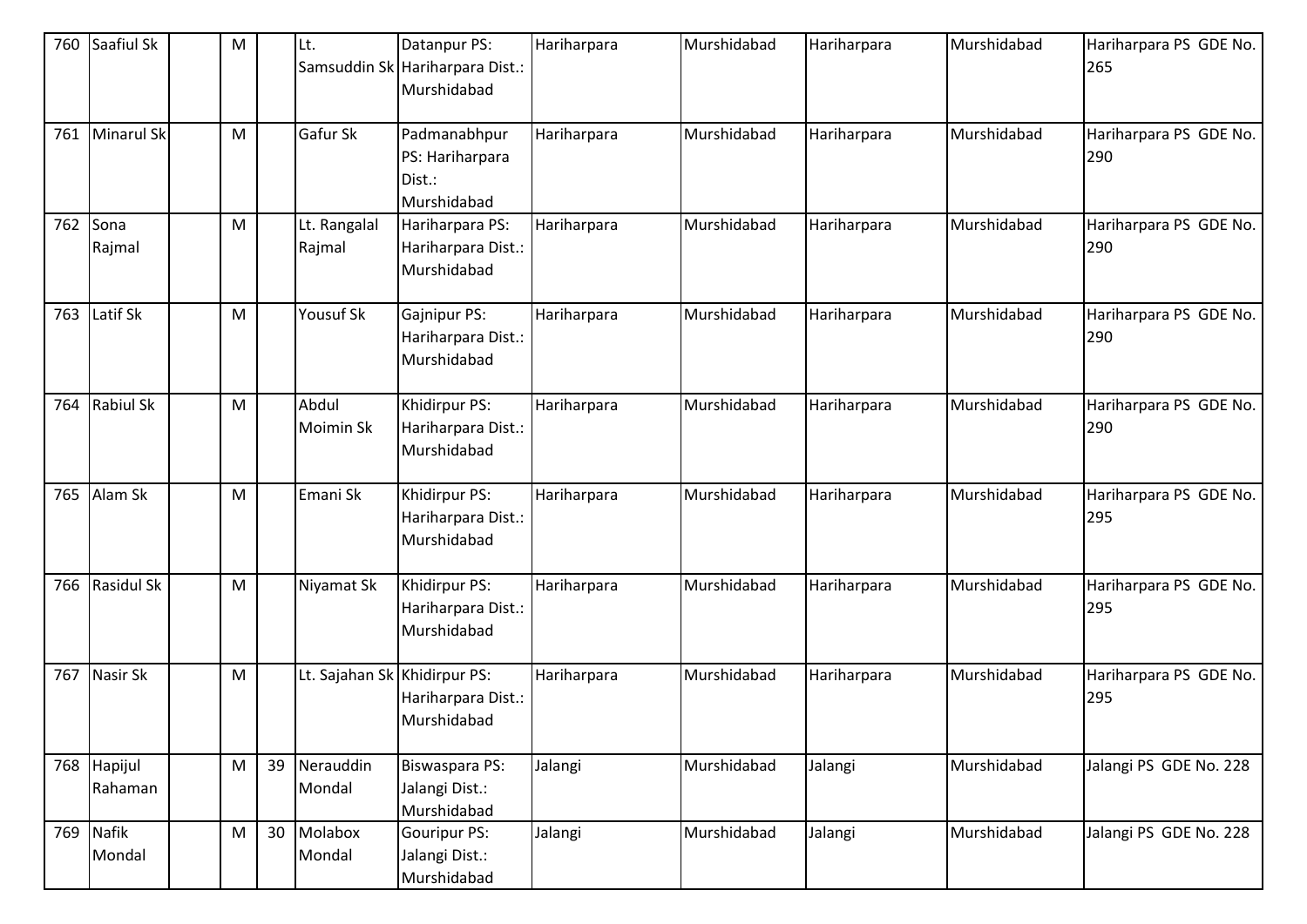| 770 | Abdul Ajit<br><b>Sk</b> | M | 18 | Rpfikul Islam     | Jalangi PS: Jalangi<br>Dist.: | Jalangi   | Murshidabad | Jalangi  | Murshidabad | Jalangi PS GDE No. 228 |
|-----|-------------------------|---|----|-------------------|-------------------------------|-----------|-------------|----------|-------------|------------------------|
|     |                         |   |    |                   | Murshidabad                   |           |             |          |             |                        |
| 771 | Mithun                  | M |    | Sahid Mondal      | Tikarbaria PS:                | Jalangi   | Murshidabad | Jalangi  | Murshidabad | Jalangi PS GDE No. 228 |
|     | Mondal                  |   |    |                   | Jalangi Dist.:                |           |             |          |             |                        |
|     |                         |   |    |                   | Murshidabad                   |           |             |          |             |                        |
| 772 | Firaj                   | M | 18 |                   | Sajidul Biswas Tikarbaria PS: | Jalangi   | Murshidabad | Jalangi  | Murshidabad | Jalangi PS GDE No. 228 |
|     | <b>Biswas</b>           |   |    |                   | Jalangi Dist.:                |           |             |          |             |                        |
|     |                         |   |    |                   | Murshidabad                   |           |             |          |             |                        |
| 773 | Selim Sk                | M | 20 | Silu Sk           | Kalikahara PS:                | Jalangi   | Murshidabad | Jalangi  | Murshidabad | Jalangi PS GDE No. 249 |
|     |                         |   |    |                   | Jalangi Dist.:                |           |             |          |             |                        |
|     |                         |   |    |                   | Murshidabad                   |           |             |          |             |                        |
| 774 | Samim                   | M | 26 |                   | Mainuddin Sk Netajipara PS:   | Islampore | Murshidabad | Jalangi  | Murshidabad | Jalangi PS GDE No. 249 |
|     | Islam                   |   |    |                   | Islampore Dist.:              |           |             |          |             |                        |
|     |                         |   |    |                   | Murshidabad                   |           |             |          |             |                        |
| 775 | <b>Dulal</b>            | M | 52 | Lt.               | Kiriteswari PS:               | Nabagram  | Murshidabad | Nabagram | Murshidabad | Nabagram PS GDE No.    |
|     | Mondal                  |   |    | Satyaranjan       | Nabagram Dist.:               |           |             |          |             | 307                    |
|     |                         |   |    | Mondal            | Murshidabad                   |           |             |          |             |                        |
| 776 | Matiur                  | M | 47 | Lt. Abdur         | Mukundapur PS:                | Nabagram  | Murshidabad | Nabagram | Murshidabad | Nabagram PS GDE No.    |
|     | Rahaman                 |   |    | Rajjak            | Nabagram Dist.:               |           |             |          |             | 301                    |
|     | <b>Sk</b>               |   |    |                   | Murshidabad                   |           |             |          |             |                        |
|     |                         |   |    |                   |                               |           |             |          |             |                        |
| 777 | Piyarul                 | M | 34 | Lt. Nasir Sk      | Mukundapur PS:                | Nabagram  | Murshidabad | Nabagram | Murshidabad | Nabagram PS GDE No.    |
|     | Sarkar                  |   |    |                   | Nabagram Dist.:               |           |             |          |             | 301                    |
|     |                         |   |    |                   | Murshidabad                   |           |             |          |             |                        |
|     |                         |   |    |                   |                               |           |             |          |             |                        |
| 778 | Mohonlal                | M | 31 | Akram Sk          | Mohurul PS:                   | Nabagram  | Murshidabad | Nabagram | Murshidabad | Nabagram PS GDE No.    |
|     | Sk                      |   |    |                   | Nabagram Dist.:               |           |             |          |             | 328                    |
|     |                         |   |    |                   | Murshidabad                   |           |             |          |             |                        |
| 779 | Subrata                 | M | 27 | Monoranjan        | Mohurul PS:                   | Nabagram  | Murshidabad | Nabagram | Murshidabad | Nabagram PS GDE No.    |
|     | Dolui                   |   |    | Dolui             | Nabagram Dist.:               |           |             |          |             | 328                    |
|     |                         |   |    |                   | Murshidabad                   |           |             |          |             |                        |
| 780 | <b>Atarul Sk</b>        |   | 40 | <b>Rohidul Sk</b> | <b>Batuknathpur PS:</b>       | Nawda     | Murshidabad | Nawda    | Murshidabad | Nawda PS GDE No. 235   |
|     |                         |   |    |                   | Nawda Dist.:                  |           |             |          |             |                        |
|     |                         |   |    |                   | Murshidabad                   |           |             |          |             |                        |
|     |                         |   |    |                   |                               |           |             |          |             |                        |
| 781 | Kader Sk                | M |    | Lt                | Raipur PS: Nawda Nawda        |           | Murshidabad | Nawda    | Murshidabad | Nawda PS GDE No. 254   |
|     |                         |   |    | Najumuddin        | Dist.:                        |           |             |          |             |                        |
|     |                         |   |    | Sk                | Murshidabad                   |           |             |          |             |                        |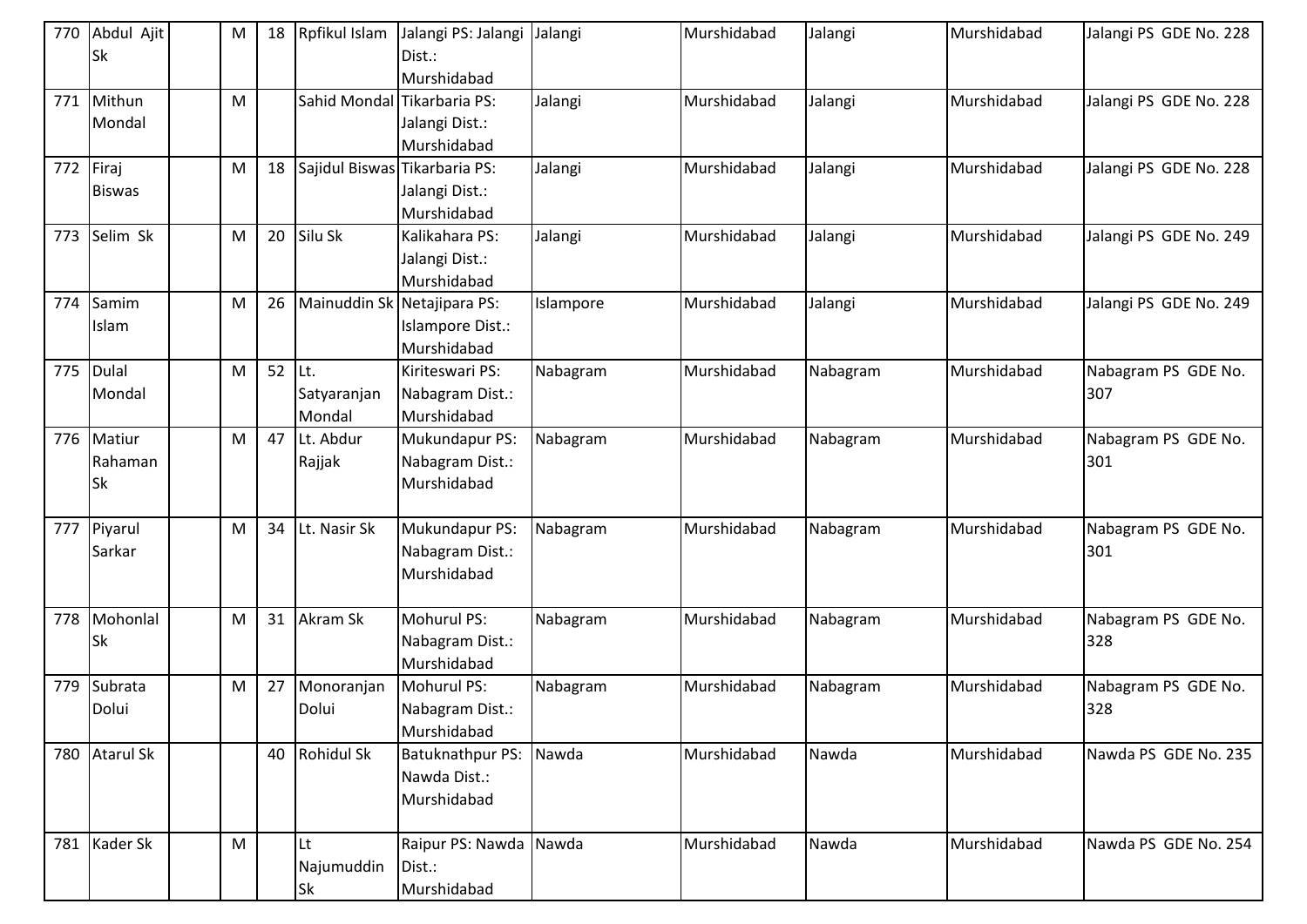| 782 | Tujammel   |      | M | 54 | Lt Nur      | PS: Nawda Dist.:      | Nawda     | Murshidabad | Nawda     | Murshidabad | Nawda PS GDE No. 254 |
|-----|------------|------|---|----|-------------|-----------------------|-----------|-------------|-----------|-------------|----------------------|
|     | <b>Sk</b>  |      |   |    | Mahammad    | Murshidabad           |           |             |           |             |                      |
|     |            |      |   |    | Sk          |                       |           |             |           |             |                      |
| 783 | Saiful     |      | M | 35 | Lt Golam    | PS: Nawda Dist.:      | Nawda     | Murshidabad | Nawda     | Murshidabad | Nawda PS GDE No. 254 |
|     | Anchari    |      |   |    | Anchari     | Murshidabad           |           |             |           |             |                      |
|     |            |      |   |    |             |                       |           |             |           |             |                      |
| 784 | Shambhu    |      | M | 44 | Lt Durha    | Nowdapara PS:         | Raninagar | Murshidabad | Raninagar | Murshidabad | Raninagar PS GDE No. |
|     | Debnath    |      |   |    | Charan      | Raninagar Dist.:      |           |             |           |             | 266                  |
|     |            |      |   |    | Debnath     | Murshidabad           |           |             |           |             |                      |
| 785 | Asraful Sk |      | M | 34 | Sayam Sk    | Seikhpara PS:         | Raninagar | Murshidabad | Raninagar | Murshidabad | Raninagar PS GDE No. |
|     |            |      |   |    |             | Raninagar Dist.:      |           |             |           |             | 266                  |
|     |            |      |   |    |             | Murshidabad           |           |             |           |             |                      |
| 786 | Amin Sk    |      | M | 34 | Asgor Ali   | Nandirvita PS:        | Raninagar | Murshidabad | Raninagar | Murshidabad | Raninagar PS GDE No. |
|     |            |      |   |    |             | Raninagar Dist.:      |           |             |           |             | 266                  |
|     |            |      |   |    |             | Murshidabad           |           |             |           |             |                      |
| 787 | Jalal Sk   |      | M | 32 | Yeasin Sk   | Seikhpara PS:         | Raninagar | Murshidabad | Raninagar | Murshidabad | Raninagar PS GDE No. |
|     |            |      |   |    |             | Raninagar Dist.:      |           |             |           |             | 266                  |
|     |            |      |   |    |             | Murshidabad           |           |             |           |             |                      |
| 788 | Mithun     |      | M | 20 | Sakti Majhi | <b>Bikalnagar PS:</b> | Rejinagar | Murshidabad | Rejinagar | Murshidabad | Rejinagar PS GDE No. |
|     | Majhi      |      |   |    |             | Rejinagar Dist.:      |           |             |           |             | 271                  |
|     |            |      |   |    |             | Murshidabad           |           |             |           |             |                      |
| 789 | Habibur    |      | M | 32 | Jarnabi Sk  | Janpur PS:            | Rejinagar | Murshidabad | Rejinagar | Murshidabad | Rejinagar PS GDE No. |
|     | <b>Sk</b>  |      |   |    |             | Rejinagar Dist.:      |           |             |           |             | 271                  |
|     |            |      |   |    |             | Murshidabad           |           |             |           |             |                      |
| 790 | Safikul Sk |      | M | 30 | Nur Islam   | Ratanpur              | Rejinagar | Murshidabad | Rejinagar | Murshidabad | Rejinagar PS GDE No. |
|     |            |      |   |    |             | Bedberia PS:          |           |             |           |             | 271                  |
|     |            |      |   |    |             | Rejinagar Dist.:      |           |             |           |             |                      |
|     |            |      |   |    |             | Murshidabad           |           |             |           |             |                      |
| 791 | Hossain    |      | M | 32 | Asraf Sk    | Punashi PS: Salar     | Salar     | Murshidabad | Salar     | Murshidabad | Salar PS GDE No. 287 |
|     | Sk         |      |   |    |             | Dist.:                |           |             |           |             |                      |
|     |            |      |   |    |             | Murshidabad           |           |             |           |             |                      |
| 792 | Mrinal     | Robi | M | 45 | Lt Kartick  | Salar Stationpara     | Salar     | Murshidabad | Salar     | Murshidabad | Salar PS GDE No. 287 |
|     | Nath       |      |   |    | Nath        | PS: Salar Dist.:      |           |             |           |             |                      |
|     |            |      |   |    |             | Murshidabad           |           |             |           |             |                      |
|     |            |      |   |    |             |                       |           |             |           |             |                      |
| 793 | Susanta    |      | M | 26 | Samar Das   | Piasala PS:           | Anandapur | Paschim     | Anandapur | Paschim     | Anandapur PS GDE No. |
|     | Das        |      |   |    |             | Anandapur Dist.:      |           | Mednipore   |           | Mednipore   | 208                  |
|     |            |      |   |    |             | Paschim               |           |             |           |             |                      |
|     |            |      |   |    |             | Mednipore             |           |             |           |             |                      |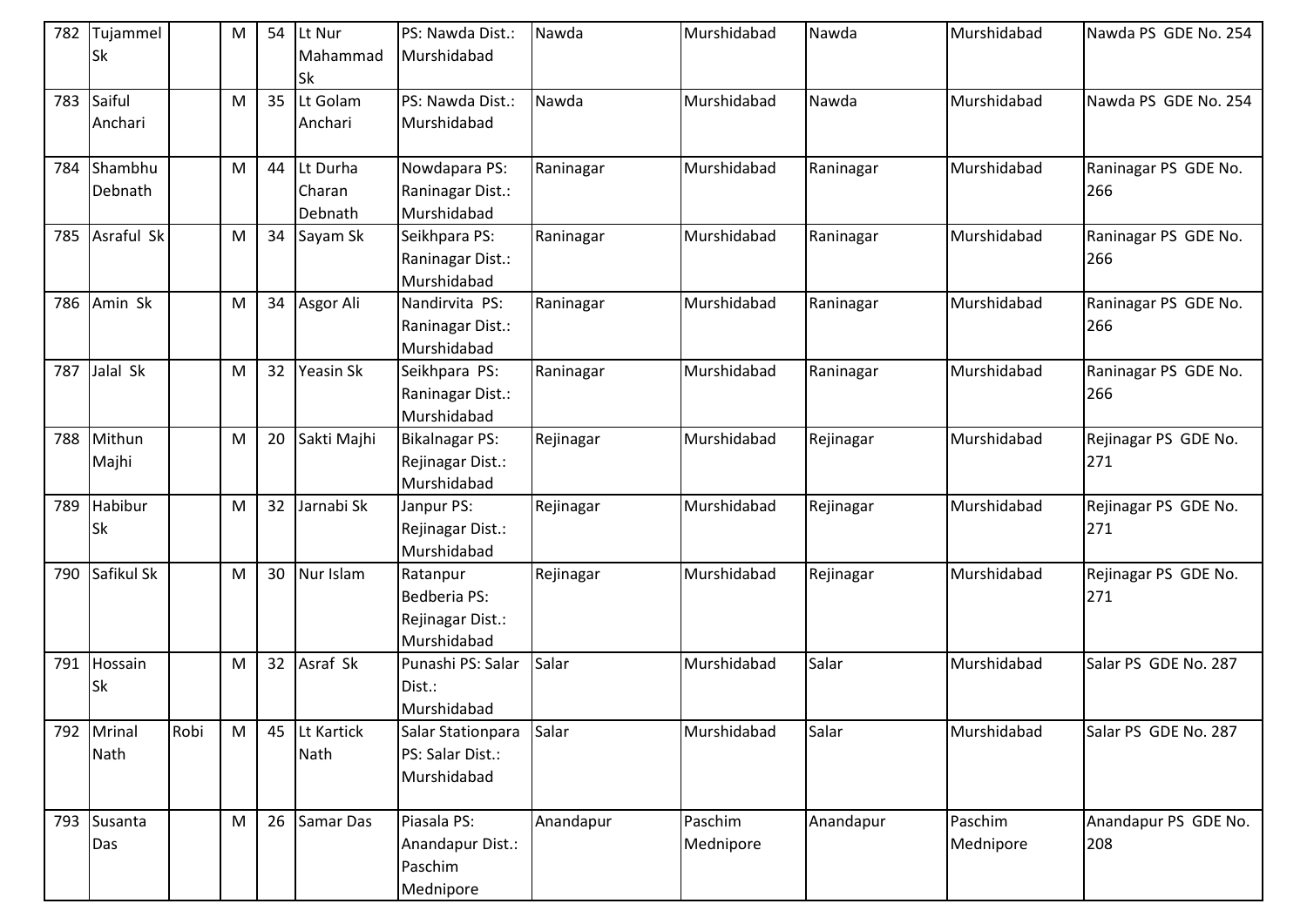| 794 | Santanu           | ${\sf M}$ |    | Uttam         | Piasala PS:           | Anandapur   | Paschim         | Anandapur   | Paschim   | Anandapur PS GDE No.  |
|-----|-------------------|-----------|----|---------------|-----------------------|-------------|-----------------|-------------|-----------|-----------------------|
|     | Senapati          |           |    | Senapati      | Anandapur Dist.:      |             | Mednipore       |             | Mednipore | 229                   |
|     |                   |           |    |               | Paschim               |             |                 |             |           |                       |
|     |                   |           |    |               | Mednipore             |             |                 |             |           |                       |
| 795 | Papu              | M         | 31 | Lt. Madan     | Narajole PS:          | Daspur      | Paschim         | Anandapur   | Paschim   | Anandapur PS GDE No.  |
|     | Poria             |           |    | Poria         | Daspur Dist.:         |             | Mednipore       |             | Mednipore | 229                   |
|     |                   |           |    |               | Paschim               |             |                 |             |           |                       |
|     |                   |           |    |               | Mednipore             |             |                 |             |           |                       |
| 796 | Roki Bag          | M         | 38 | Ananda        | Chatraganja PS:       | Chandrakona | Paschim         | Chandrakona | Paschim   | Chandrakona PS GDE    |
|     |                   |           |    |               | Chandrakona           |             | Mednipore       |             | Mednipore | No. 283               |
|     |                   |           |    |               | Dist.: Paschim        |             |                 |             |           |                       |
|     |                   |           |    |               | Mednipore             |             |                 |             |           |                       |
| 797 | Lakhikant         | M         | 30 | Chandi Dolai  | <b>Bhotakhali PS:</b> | Chandrakona | Paschim         | Chandrakona | Paschim   | Chandrakona PS GDE    |
|     | a Dolai           |           |    |               | Chandrakona           |             | Mednipore       |             | Mednipore | No. 283               |
|     |                   |           |    |               | Dist.: Paschim        |             |                 |             |           |                       |
|     |                   |           |    |               | Mednipore             |             |                 |             |           |                       |
| 798 | <b>Avijit Das</b> | M         | 26 | Dilip         | Bansdaha PS:          | Chandrakona | Paschim         | Chandrakona | Paschim   | Chandrakona PS GDE    |
|     |                   |           |    |               | Chandrakona           |             | Mednipore       |             | Mednipore | No. 283               |
|     |                   |           |    |               | Dist.: Paschim        |             |                 |             |           |                       |
|     |                   |           |    |               | Mednipore             |             |                 |             |           |                       |
| 799 | Surajit Das       | M         |    | <b>Dilip</b>  | Bansdaha PS:          | Chandrakona | Paschim         | Chandrakona | Paschim   | Chandrakona PS GDE    |
|     | Surajit Das       |           |    |               | Chandrakona           |             | Mednipore       |             | Mednipore | No. 283               |
|     |                   |           |    |               | Dist.: Paschim        |             |                 |             |           |                       |
|     |                   |           |    |               | Mednipore             |             |                 |             |           |                       |
| 800 | <b>Bidhan</b>     | M         | 28 | Mukunda Ray   | PS: Chandrakona       | Chandrakona | Paschim         | Chandrakona | Paschim   | Chandrakona PS        |
|     | Ray               |           |    |               | Dist.: Paschim        |             | Mednipore       |             | Mednipore | Outpost Ramjibanpur   |
|     |                   |           |    |               | Mednipore             |             |                 |             |           | TOP GDE No. 338       |
|     |                   |           |    |               |                       |             |                 |             |           |                       |
| 801 | Tarun             |           |    | S/o Lt. Nabin | OF SURATPUR, PS       |             | <b>Basirhat</b> | Daspur      | Paschim   | Daspur PS GDE No. 357 |
|     | Dutta (49)        |           |    | Dutta         | â€" DASPUR,           |             |                 |             | Mednipore |                       |
|     |                   |           |    |               | DIST. â€"             |             |                 |             |           |                       |
|     |                   |           |    |               | <b>PASCHIM</b>        |             |                 |             |           |                       |
|     |                   |           |    |               | <b>MEDINIP</b>        |             |                 |             |           |                       |
| 802 | Swapan            |           |    | S/o Kishore   | OF RAJNAGAR, PS       |             | <b>Basirhat</b> | Daspur      | Paschim   | Daspur PS GDE No. 356 |
|     | Routh (37)        |           |    | Routh         | â€" DASPUR,           |             |                 |             | Mednipore |                       |
|     |                   |           |    |               | DIST. â€"             |             |                 |             |           |                       |
|     |                   |           |    |               | <b>PASCHIM</b>        |             |                 |             |           |                       |
|     |                   |           |    |               | <b>MEDINIPU</b>       |             |                 |             |           |                       |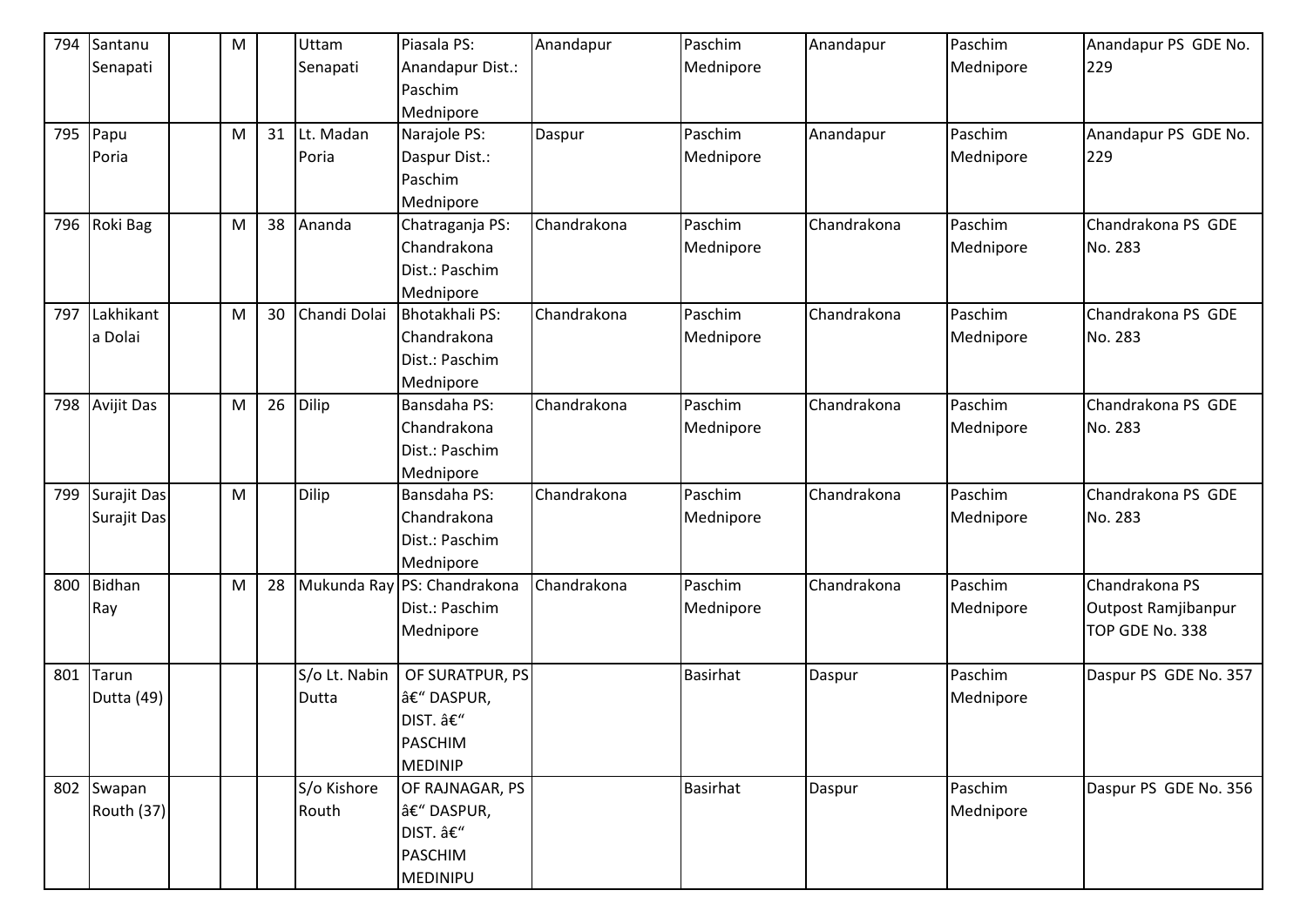| 803 | Tufan              |  | S/o Sankar    | OF RAJNAGAR, PS             | <b>Basirhat</b> | Daspur | Paschim   | Daspur PS GDE No. 356 |
|-----|--------------------|--|---------------|-----------------------------|-----------------|--------|-----------|-----------------------|
|     | Dolai (25)         |  | Dolai         | – DASPUR,                   |                 |        | Mednipore |                       |
|     |                    |  |               | DIST. –                     |                 |        |           |                       |
|     |                    |  |               | <b>PASCHIM</b>              |                 |        |           |                       |
|     |                    |  |               | MEDINIPU                    |                 |        |           |                       |
| 804 | Sk. Akbar          |  | S/o Lt. Rahim | OF HARIRAMPUR,              | <b>Basirhat</b> | Daspur | Paschim   | Daspur PS GDE No. 356 |
|     | (51)               |  | <b>Sk</b>     | PS – DASPUR,                |                 |        | Mednipore |                       |
|     |                    |  |               | DIST. â€"                   |                 |        |           |                       |
|     |                    |  |               | PASCHIM MEDINI              |                 |        |           |                       |
|     |                    |  |               |                             |                 |        |           |                       |
|     |                    |  |               |                             |                 |        |           |                       |
| 805 | Sk. Ali (30)       |  |               | S/o Sk Kousar OF SAHABAZAR, | <b>Basirhat</b> | Daspur | Paschim   | Daspur PS GDE No. 356 |
|     |                    |  |               | PS â€" DASPUR,              |                 |        | Mednipore |                       |
|     |                    |  |               | DIST. –                     |                 |        |           |                       |
|     |                    |  |               | <b>PASCHIM</b>              |                 |        |           |                       |
|     |                    |  |               | <b>MEDINIP</b>              |                 |        |           |                       |
| 806 | <b>Tarit Dolai</b> |  | S/o Tamal     | OF SAMAT, PS â€"            | <b>Basirhat</b> | Daspur | Paschim   | Daspur PS GDE No. 356 |
|     | (30)               |  | Dolai         | DASPUR, DIST.               |                 |        | Mednipore |                       |
|     |                    |  |               | â€" PASCHIM                 |                 |        |           |                       |
|     |                    |  |               | <b>MEDINIPUR</b>            |                 |        |           |                       |
|     |                    |  |               |                             |                 |        |           |                       |
| 807 | Dinesh             |  | S/o Ratan     | OF KALORA, PS               | <b>Basirhat</b> | Daspur | Paschim   | Daspur PS GDE No. 357 |
|     | Patra (31)         |  | Patra         | â€" DASPUR,                 |                 |        | Mednipore |                       |
|     |                    |  |               | DIST. –                     |                 |        |           |                       |
|     |                    |  |               | <b>PASCHIM</b>              |                 |        |           |                       |
|     |                    |  |               | <b>MEDINIPUR</b>            |                 |        |           |                       |
| 808 | Sanjoy             |  | S/o Bolai     | OF KALORA, PS               | <b>Basirhat</b> | Daspur | Paschim   | Daspur PS GDE No. 357 |
|     | Samanta            |  | Samanta       | â€" DASPUR,                 |                 |        | Mednipore |                       |
|     | (30)               |  |               | DIST. –                     |                 |        |           |                       |
|     |                    |  |               | <b>PASCHIM</b>              |                 |        |           |                       |
|     |                    |  |               | <b>MEDINIPUR</b>            |                 |        |           |                       |
| 809 | Joyanta            |  | S/o Sankar    | OF KALORA, PS               | <b>Basirhat</b> | Daspur | Paschim   | Daspur PS GDE No. 357 |
|     | Mondal             |  | Mondal        | – DASPUR,                   |                 |        | Mednipore |                       |
|     | (32)               |  |               | DIST. –                     |                 |        |           |                       |
|     |                    |  |               | <b>PASCHIM</b>              |                 |        |           |                       |
|     |                    |  |               | <b>MEDINIPUR</b>            |                 |        |           |                       |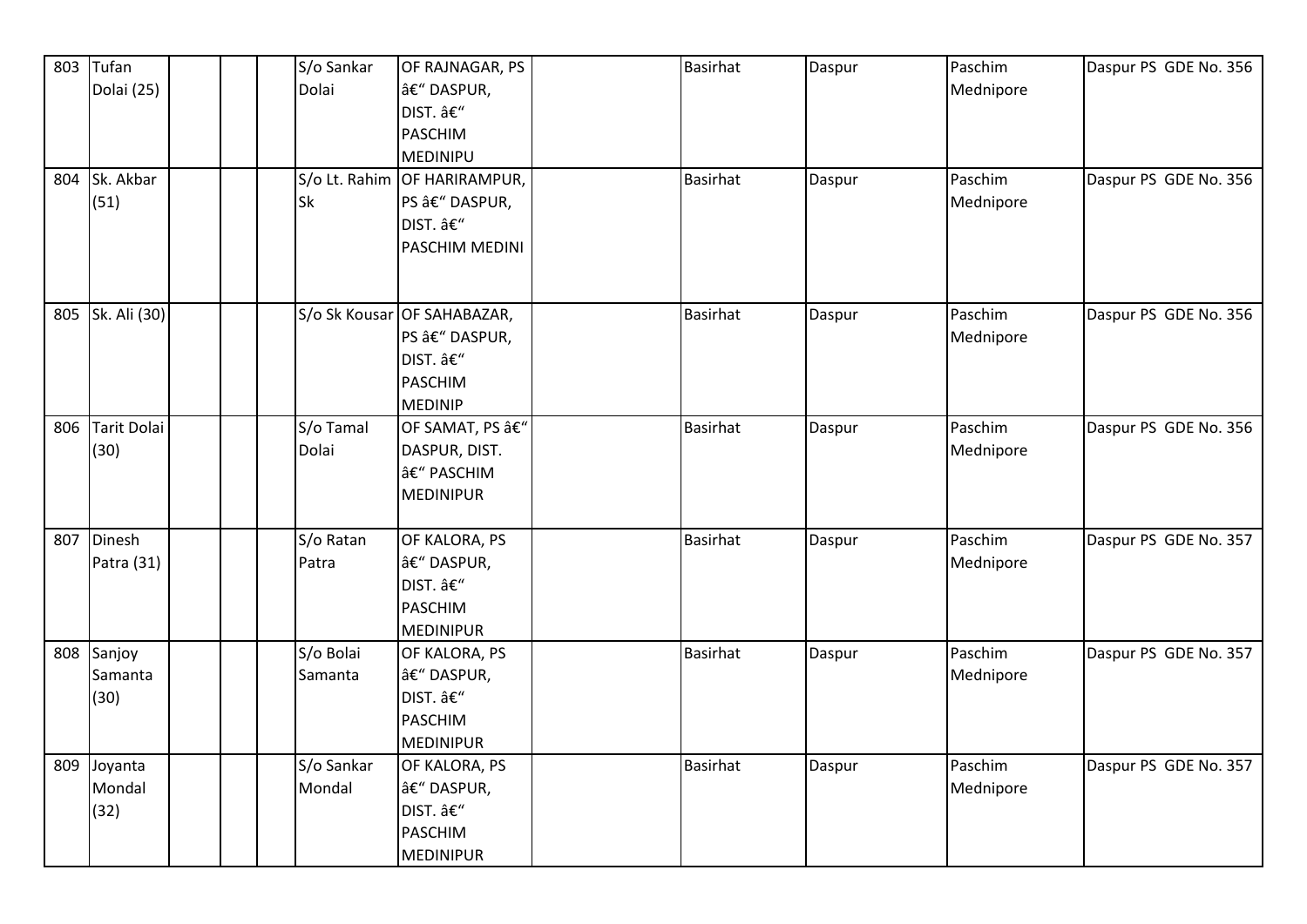| 810 | <b>Suraj Sing</b><br>(32) |   |    | S/o Samrat<br>Sing    | OF HARIRAMPUR,<br>PS â€" DASPUR,<br>DIST. –<br>PASCHIM MEDINI                               |                 | <b>Basirhat</b>      | Daspur          | Paschim<br>Mednipore | Daspur PS GDE No. 357                    |
|-----|---------------------------|---|----|-----------------------|---------------------------------------------------------------------------------------------|-----------------|----------------------|-----------------|----------------------|------------------------------------------|
| 811 | Avijit Das                |   | 26 | Madhusudan<br>Das     | Vill- Madhyam<br>Satkona PS:<br>Debra Dist.:<br>Paschim<br>Mednipore                        | Debra           | Paschim<br>Mednipore | Debra           | Paschim<br>Mednipore | Debra PS GDE No. 342                     |
| 812 | Totan<br>Dolai            |   | 26 | Sannasi Dolai         | Chakkanu PS:<br>Debra Dist.:<br>Paschim<br>Mednipore                                        | Debra           | Paschim<br>Mednipore | Debra           | Paschim<br>Mednipore | Debra PS GDE No. 342                     |
| 813 | <b>Yusuf Ali</b><br>Khan  |   | 55 | S/o-esahaque<br>Khan  | vill-Monglapota<br>P. O Kharkusma P.<br>S Garhbeta Dis                                      |                 | <b>Basirhat</b>      | Garbeta         | Paschim<br>Mednipore | Garbeta PS GDE No. 152                   |
| 814 | Papu<br>Patra             | M | 24 | <b>Bijoy Patra</b>    | <b>Gurguripal PS:</b><br><b>Gurguripal Dist.:</b><br>Paschim<br>Mednipore                   | Gurguripal      | Paschim<br>Mednipore | Gurguripal      | Paschim<br>Mednipore | Gurguripal PS GDE No.<br>161             |
| 815 | Durga<br>Prasad<br>Gupta  |   | 50 | Lt. Hira Lal<br>Gupta | of Inda Goala Para Kharagpore town<br>PS: Kharagpore<br>town Dist.:<br>Paschim<br>Mednipore |                 | Paschim<br>Mednipore | Kharagpore town | Paschim<br>Mednipore | Kharagpore town PS<br><b>GDE No. 405</b> |
| 816 | Binay<br>Kumar            |   | 25 | Nil Khant             | of South Side PS:<br>Kharagpore town<br>Dist.: Paschim<br>Mednipore                         | Kharagpore town | Paschim<br>Mednipore | Kharagpore town | Paschim<br>Mednipore | Kharagpore town PS<br>GDE No. 405        |
| 817 | Sambhu<br>Senapathi       |   | 30 | Sarthi<br>Senapathi   | of Chota Tengra<br>PS: Kharagpore<br>town Dist.:<br>Paschim<br>Mednipore                    | Kharagpore town | Paschim<br>Mednipore | Kharagpore town | Paschim<br>Mednipore | Kharagpore town PS<br>GDE No. 405        |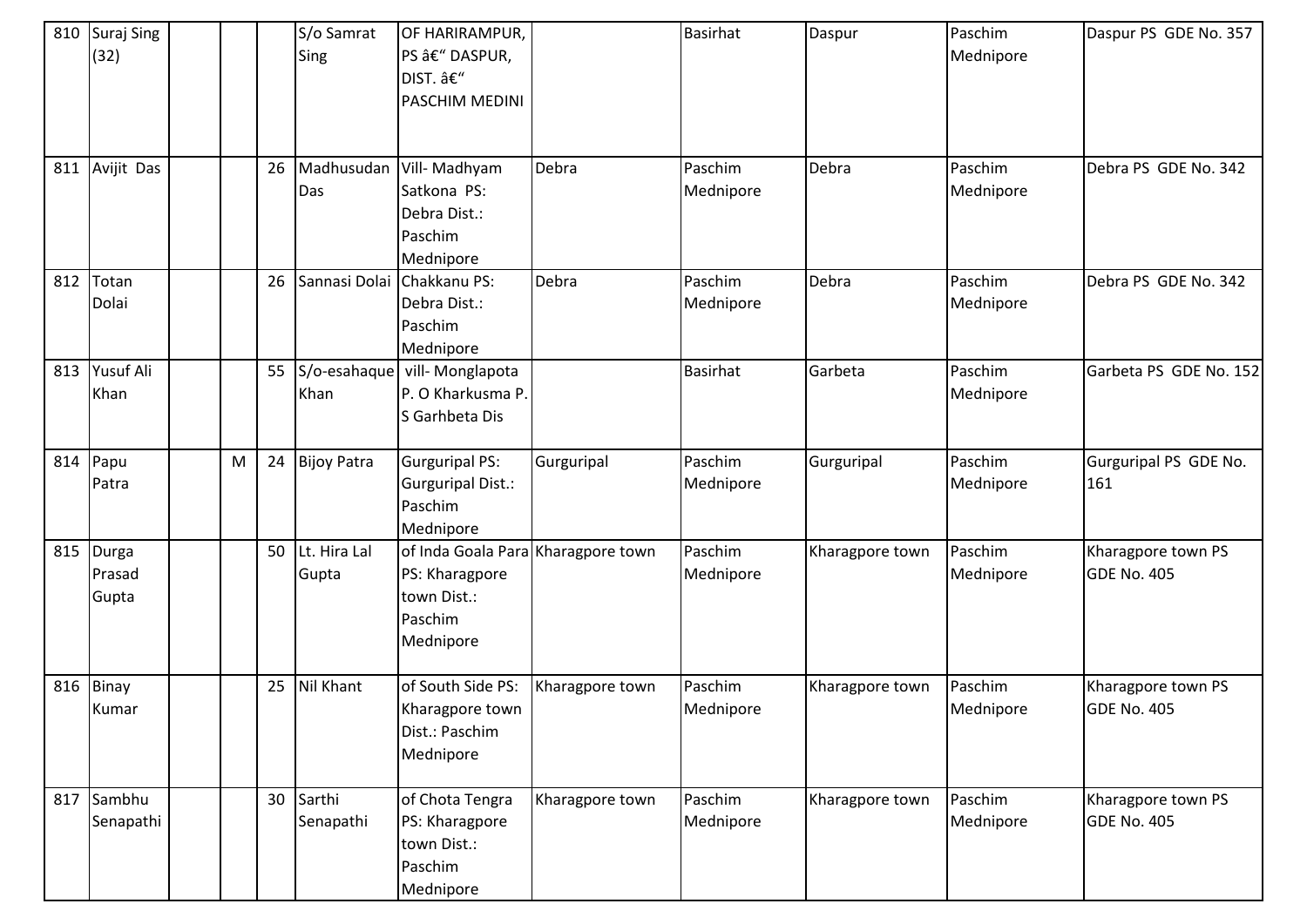| 818 | <b>Sk</b><br>Saddam         | 29 | Sk Safibul         | of Azad Basti PS:<br>Kharagpore town<br>Dist.: Paschim<br>Mednipore            | Kharagpore town | Paschim<br>Mednipore | Kharagpore town | Paschim<br>Mednipore | Kharagpore town PS<br><b>GDE No. 405</b> |
|-----|-----------------------------|----|--------------------|--------------------------------------------------------------------------------|-----------------|----------------------|-----------------|----------------------|------------------------------------------|
| 819 | Sk Safik                    | 22 | Sk Matim           | of Azad Basti PS:<br>Kharagpore town<br>Dist.: Paschim<br>Mednipore            | Kharagpore town | Paschim<br>Mednipore | Kharagpore town | Paschim<br>Mednipore | Kharagpore town PS<br><b>GDE No. 405</b> |
| 820 | Rabi<br>Nayek               | 22 | Lt. Bijoy<br>Nayek | of S.D. Hospital<br>PS: Kharagpore<br>town Dist.:<br>Paschim<br>Mednipore      | Kharagpore town | Paschim<br>Mednipore | Kharagpore town | Paschim<br>Mednipore | Kharagpore town PS<br><b>GDE No. 407</b> |
| 821 | Gopi Rao                    | 29 | Srinu Rao          | of Nimpura Maya<br>Pally PS:<br>Kharagpore town<br>Dist.: Paschim<br>Mednipore | Kharagpore town | Paschim<br>Mednipore | Kharagpore town | Paschim<br>Mednipore | Kharagpore town PS<br><b>GDE No. 407</b> |
| 822 | Rajeev<br>Shaw              | 18 | Omprakash<br>Shaw  | of Debalpur PS:<br>Kharagpore town<br>Dist.: Paschim<br>Mednipore              | Kharagpore town | Paschim<br>Mednipore | Kharagpore town | Paschim<br>Mednipore | Kharagpore town PS<br><b>GDE No. 407</b> |
| 823 | <b>Sk</b><br>Mainuddi<br>ın |    | Sk Ajmar           | of Debalpur PS:<br>Kharagpore town<br>Dist.: Paschim<br>Mednipore              | Kharagpore town | Paschim<br>Mednipore | Kharagpore town | Paschim<br>Mednipore | Kharagpore town PS<br>GDE No. 407        |
| 824 | Mantu<br>Pakhari            | 25 |                    | Netai Pakhari of Dhanthun, PS:<br>Debra Dist.:<br>Paschim<br>Mednipore         | Debra           | Paschim<br>Mednipore | Kharagpore town | Paschim<br>Mednipore | Kharagpore town PS<br><b>GDE No. 407</b> |
| 825 | Papun<br>Pramanik           | 26 |                    | Ajit Pramanik of Makrampur,<br>PS: Narayangarh<br>Dist.: Paschim<br>Mednipore  | Narayangarh     | Paschim<br>Mednipore | Kharagpore town | Paschim<br>Mednipore | Kharagpore town PS<br><b>GDE No. 407</b> |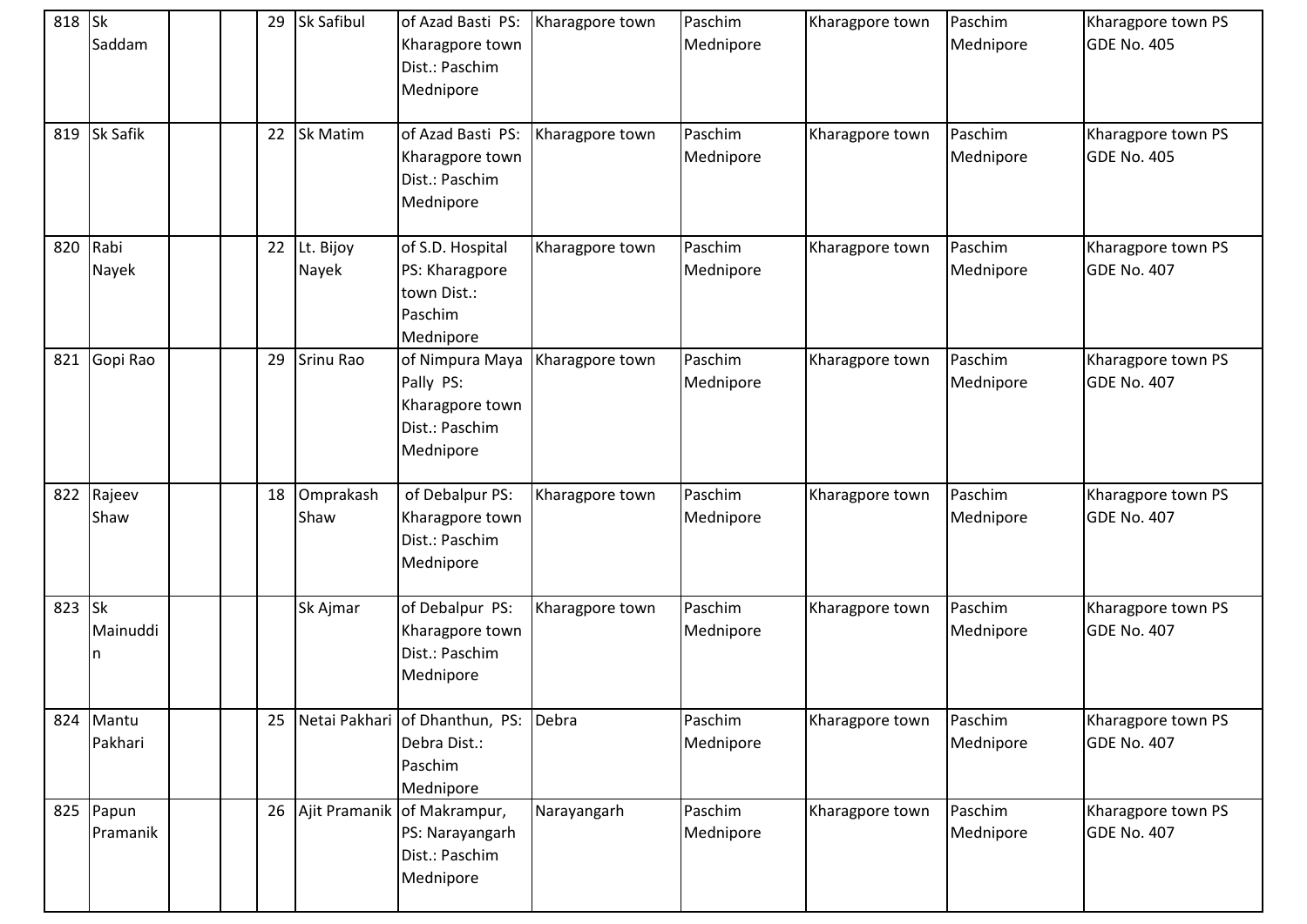| 826 | Rajesh<br>Dolai         |   |    | <b>Bidhut Dolai</b>  | of Debagaria PS:<br>Kharagpore town<br>Dist.: Paschim<br>Mednipore                                    | Kharagpore town | Paschim<br>Mednipore | Kharagpore town | Paschim<br>Mednipore | Kharagpore town PS<br>GDE No. 407        |
|-----|-------------------------|---|----|----------------------|-------------------------------------------------------------------------------------------------------|-----------------|----------------------|-----------------|----------------------|------------------------------------------|
| 827 | Md. Aktar               |   | 19 | Md. Altab            | of Debalpur PS:<br>Kharagpore town<br>Dist.: Paschim<br>Mednipore                                     | Kharagpore town | Paschim<br>Mednipore | Kharagpore town | Paschim<br>Mednipore | Kharagpore town PS<br>GDE No. 407        |
| 828 | Sk Saju                 |   | 26 | Sk. Sayad            | of Panchberia<br>Sattar Chawk PS:<br>Kharagpore town<br>Dist.: Paschim<br>Mednipore                   | Kharagpore town | Paschim<br>Mednipore | Kharagpore town | Paschim<br>Mednipore | Kharagpore town PS<br><b>GDE No. 114</b> |
| 829 | Arun<br>Ghosh           |   | 64 | Lt. Motilal<br>Ghosh | of Inda<br>Sardhapally PS:<br>Kharagpore town<br>Dist.: Paschim<br>Mednipore                          | Kharagpore town | Paschim<br>Mednipore | Kharagpore town | Paschim<br>Mednipore | Kharagpore town PS<br><b>GDE No. 114</b> |
| 830 | Surja<br>Kanta<br>Dolai | M |    | Hrikesh Dolai        | Kandarpur, PO-<br>Chargoal, PS-<br>KGP(L), Dist-<br>MDP(W)                                            |                 | <b>Basirhat</b>      | Kharagpur local | Paschim<br>Mednipore | Kharagpur local PS GDE<br>No. 335        |
| 831 | Tapas<br>Karmakar       | M | 34 | Swapan<br>Karmakar   | <b>Bholahat near</b><br>Mangala Mandir,<br>PS- Garhbeta PS:<br>Garbeta Dist.:<br>Paschim<br>Mednipore | Garbeta         | Paschim<br>Mednipore | Midnapore       | Paschim<br>Mednipore | Midnapore PS GDE No.<br>396              |
| 832 | Akhtar<br>Khan          | M | 37 | Jofar Khan           | Sepoybazar Mithu Midnapore<br>Masjid, PS-<br>Kotwali PS:<br>Midnapore Dist.:<br>Paschim<br>Mednipore  |                 | Paschim<br>Mednipore | Midnapore       | Paschim<br>Mednipore | Midnapore PS GDE No.<br>396              |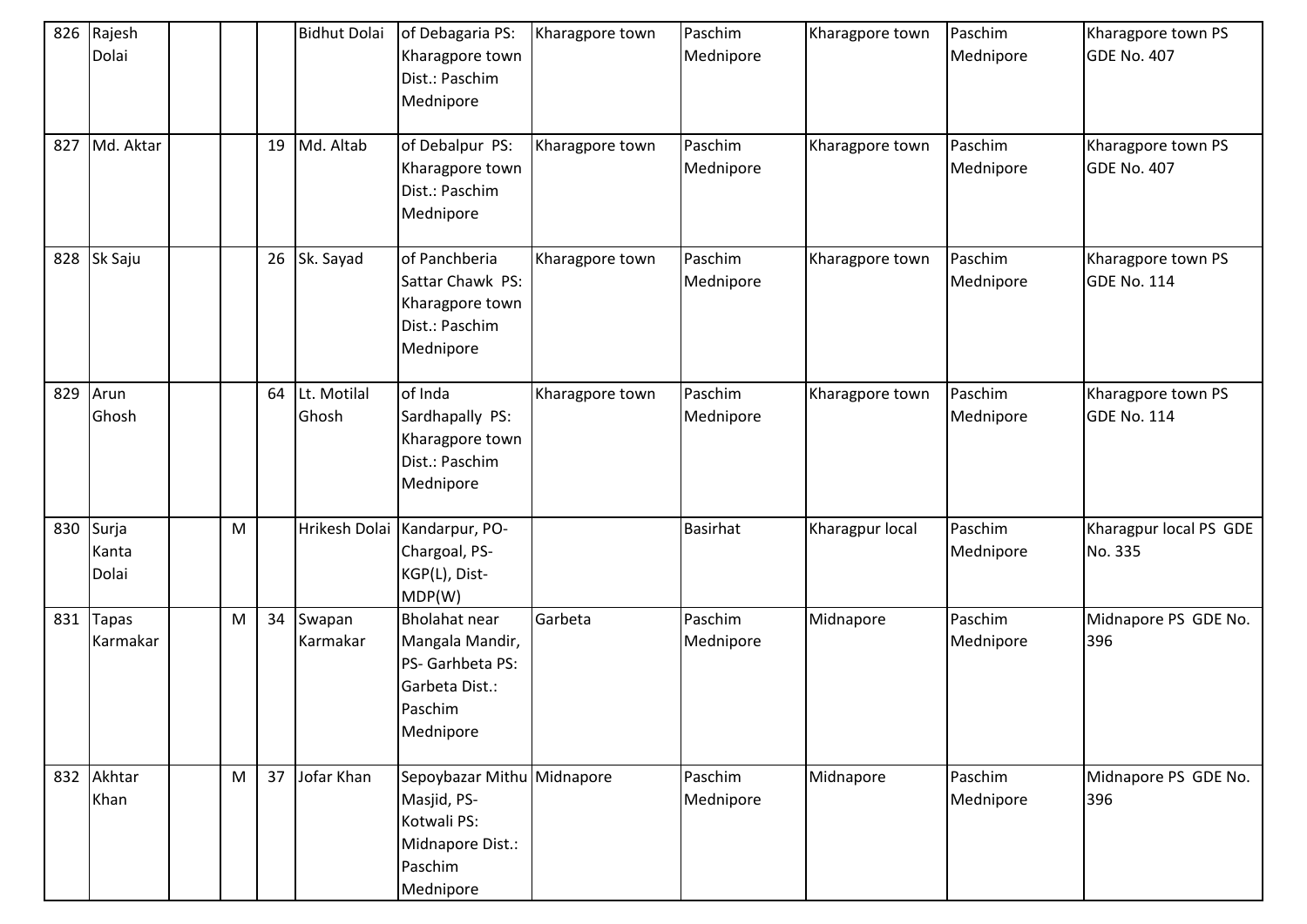| 833 | Sk. Feka      | M | 44 | Lt. Sk Anowar Sepoybazar, |                        | Midnapore    | Paschim   | Midnapore | Paschim   | Midnapore PS GDE No.    |
|-----|---------------|---|----|---------------------------|------------------------|--------------|-----------|-----------|-----------|-------------------------|
|     |               |   |    |                           | Mithu Masjid, PS-      |              | Mednipore |           | Mednipore | 396                     |
|     |               |   |    |                           | Kotwali PS:            |              |           |           |           |                         |
|     |               |   |    |                           | Midnapore Dist.:       |              |           |           |           |                         |
|     |               |   |    |                           | Paschim                |              |           |           |           |                         |
|     |               |   |    |                           | Mednipore              |              |           |           |           |                         |
| 834 | Prasenjit     | M |    | Shyampada                 | Hajiberia, PS          | Pingla       | Paschim   | Pingla    | Paschim   | Pingla PS GDE No. 438   |
|     | Kar           |   |    | Kar                       | Pingla, Dist           |              | Mednipore |           | Mednipore |                         |
|     |               |   |    |                           | Paschim PS:            |              |           |           |           |                         |
|     |               |   |    |                           | Pingla Dist.:          |              |           |           |           |                         |
|     |               |   |    |                           | Paschim                |              |           |           |           |                         |
|     |               |   |    |                           | Mednipore              |              |           |           |           |                         |
| 835 | Nakul         | M | 26 | Kalipada                  | <b>Banamalipur PS:</b> | <b>Belda</b> | Paschim   | Sabang    | Paschim   | Sabang PS GDE No. 282   |
|     | Singh         |   |    | Singh                     | Belda Dist.:           |              | Mednipore |           | Mednipore |                         |
|     |               |   |    |                           | Paschim                |              |           |           |           |                         |
|     |               |   |    |                           | Mednipore              |              |           |           |           |                         |
| 836 | Biswajit      | M | 36 | Sunil Maparu              | Nischinta PS:          | Narayangarh  | Paschim   | Sabang    | Paschim   | Sabang PS GDE No. 282   |
|     | Maparu        |   |    |                           | Narayangarh            |              | Mednipore |           | Mednipore |                         |
|     |               |   |    |                           | Dist.: Paschim         |              |           |           |           |                         |
|     |               |   |    |                           | Mednipore              |              |           |           |           |                         |
| 837 | Chandan       | M | 37 | Lt. Niranjan              | Somgram PS:            | Pingla       | Paschim   | Sabang    | Paschim   | Sabang PS GDE No. 303   |
|     | Das           |   |    | Das                       | Pingla Dist.:          |              | Mednipore |           | Mednipore |                         |
|     |               |   |    |                           | Paschim                |              |           |           |           |                         |
|     |               |   |    |                           | Mednipore              |              |           |           |           |                         |
| 838 | Chandan       | M | 35 | Niranjan                  | Anandapur, PS:         | Salbani      | Paschim   | Salbani   | Paschim   | Salbani PS GDE No. 253  |
|     | Dogra         |   |    | Dogra                     | Salbani Dist.:         |              | Mednipore |           | Mednipore |                         |
|     |               |   |    |                           | Paschim                |              |           |           |           |                         |
|     |               |   |    |                           | Mednipore              |              |           |           |           |                         |
| 839 | <b>Biplab</b> | M |    | Chandan                   | Keranichati PS:        | Midnapore    | Paschim   | Salbani   | Paschim   | Salbani PS GDE No. 253  |
|     | Samar         |   |    | Samar                     | Midnapore Dist.:       |              | Mednipore |           | Mednipore |                         |
|     |               |   |    |                           | Paschim                |              |           |           |           |                         |
|     |               |   |    |                           | Mednipore              |              |           |           |           |                         |
| 840 | Suklal        | M | 49 | Lt. Purna                 | Bara                   | Salbani      | Paschim   | Salbani   | Paschim   | Salbani PS Outpost      |
|     | Mahata        |   |    | Mahata                    | Kalshibhanga, PS:      |              | Mednipore |           | Mednipore | Birakata PP GDE No. 178 |
|     |               |   |    |                           | Salbani Dist.:         |              |           |           |           |                         |
|     |               |   |    |                           | Paschim                |              |           |           |           |                         |
|     |               |   |    |                           | Mednipore              |              |           |           |           |                         |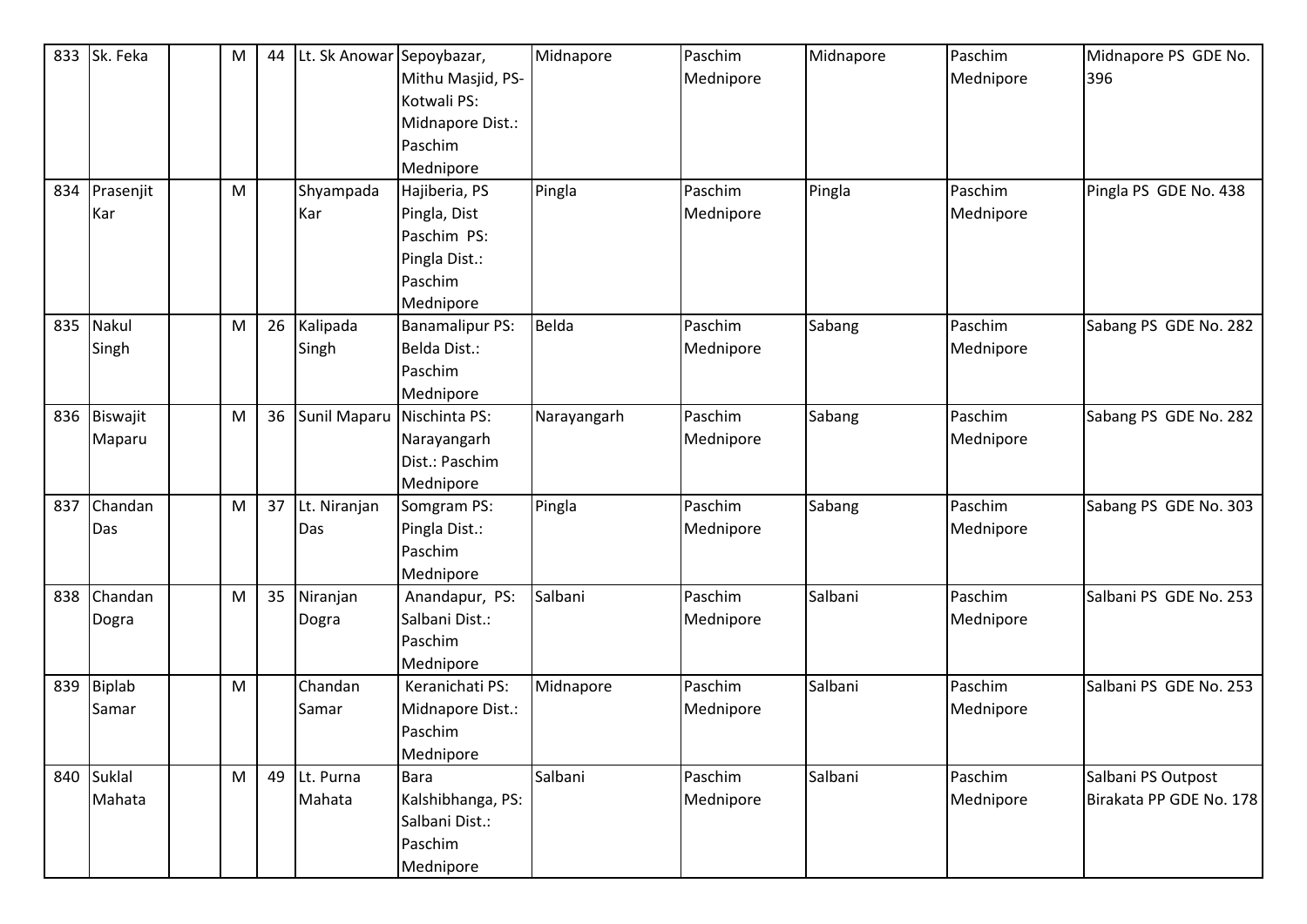| 841 | Shreechar   | М | 21 | Thakurdas          | Laxmanpur PS:                               | Salbani    | Paschim         | Salbani    | Paschim         | Salbani PS Outpost      |
|-----|-------------|---|----|--------------------|---------------------------------------------|------------|-----------------|------------|-----------------|-------------------------|
|     | am Middy    |   |    | Middya             | Salbani Dist.:                              |            | Mednipore       |            | Mednipore       | Birakata PP GDE No. 178 |
|     |             |   |    |                    | Paschim<br>Mednipore                        |            |                 |            |                 |                         |
| 842 | Prasenjit   | M |    | Bablu Majhi        |                                             |            | <b>Basirhat</b> | Nadanghat  | Purba Burdwan   | Nadanghat PS GDE No.    |
|     | Majhi       |   |    |                    |                                             |            |                 |            |                 | 263                     |
| 843 | Ranjit      | M |    | <b>Babu Gharui</b> |                                             |            | <b>Basirhat</b> | Nadanghat  | Purba Burdwan   | Nadanghat PS GDE No.    |
|     | Gharui      |   |    |                    |                                             |            |                 |            |                 | 263                     |
| 844 | Madaffar    | M |    | Lt. Machar         |                                             |            | <b>Basirhat</b> | Nadanghat  | Purba Burdwan   | Nadanghat PS GDE No.    |
|     | Mallick     |   |    | Mallick            |                                             |            |                 |            |                 | 263                     |
| 845 | Dipankar    | M |    | Dulal              |                                             |            | <b>Basirhat</b> | Nadanghat  | Purba Burdwan   | Nadanghat PS GDE No.    |
|     | Debnath     |   |    | Debnath            |                                             |            |                 |            |                 | 263                     |
| 846 | <b>Sk</b>   | M | 25 | <b>Sk Rafik</b>    | <b>Bhabanipur PS:</b>                       | Bhabanipur | Purba           | Bhabanipur | Purba Mednipore | Bhabanipur PS GDE No.   |
|     | Saddam      |   |    |                    | <b>Bhabanipur Dist.:</b>                    |            | Mednipore       |            |                 | 248                     |
|     |             |   |    |                    | Purba Mednipore                             |            |                 |            |                 |                         |
| 847 | Gandhi      | M | 47 | Dhananjoy          | <b>Basanchak PS:</b>                        | Bhabanipur | Purba           | Bhabanipur | Purba Mednipore | Bhabanipur PS GDE No.   |
|     | Charan      |   |    | Das                | <b>Bhabanipur Dist.:</b>                    |            | Mednipore       |            |                 | 273                     |
|     | Das         |   |    |                    | Purba Mednipore                             |            |                 |            |                 |                         |
|     |             |   |    |                    |                                             |            |                 |            |                 |                         |
| 848 | Sanjoy      | M | 42 | Lt. Jotin          | Baruttarhingly PS: Bhabanipur               |            | Purba           | Bhabanipur | Purba Mednipore | Bhabanipur PS GDE No.   |
|     | Sinha       |   |    |                    | <b>Bhabanipur Dist.:</b>                    |            | Mednipore       |            |                 | 273                     |
|     |             |   |    |                    | Purba Mednipore                             |            |                 |            |                 |                         |
|     |             |   |    |                    |                                             |            |                 |            |                 |                         |
| 849 | Rajkumar    | M | 28 | Shamal             | Solat PS:                                   | Bhabanipur | Purba           | Bhabanipur | Purba Mednipore | Bhabanipur PS GDE No.   |
|     | Dolai       |   |    |                    | <b>Bhabanipur Dist.:</b><br>Purba Mednipore |            | Mednipore       |            |                 | 274                     |
|     |             |   |    |                    |                                             |            |                 |            |                 |                         |
| 850 | Subhasish   | M | 22 | Rampada            | Dighashipur PS:                             | Bhabanipur | Purba           | Bhabanipur | Purba Mednipore | Bhabanipur PS GDE No.   |
|     | <b>Bera</b> |   |    |                    | <b>Bhabanipur Dist.:</b>                    |            | Mednipore       |            |                 | 274                     |
|     |             |   |    |                    | Purba Mednipore                             |            |                 |            |                 |                         |
|     |             |   |    |                    |                                             |            |                 |            |                 |                         |
| 851 | Dilip       | M | 38 | Kanailala          | Debhog PS:                                  | Bhabanipur | Purba           | Bhabanipur | Purba Mednipore | Bhabanipur PS GDE No.   |
|     | Nayak       |   |    |                    | <b>Bhabanipur Dist.:</b>                    |            | Mednipore       |            |                 | 274                     |
|     |             |   |    |                    | Purba Mednipore                             |            |                 |            |                 |                         |
| 852 | Prabir      | M | 30 | Naryanchadn        | Kandolpur, PS-                              |            | <b>Basirhat</b> | Contai     | Purba Mednipore | Contai PS GDE No. 195   |
|     | Ranjan      |   |    | ra Dinda           | Ramangar, Dist.-                            |            |                 |            |                 |                         |
|     | Dinda       |   |    |                    | Purba Medinipur                             |            |                 |            |                 |                         |
|     |             |   |    |                    |                                             |            |                 |            |                 |                         |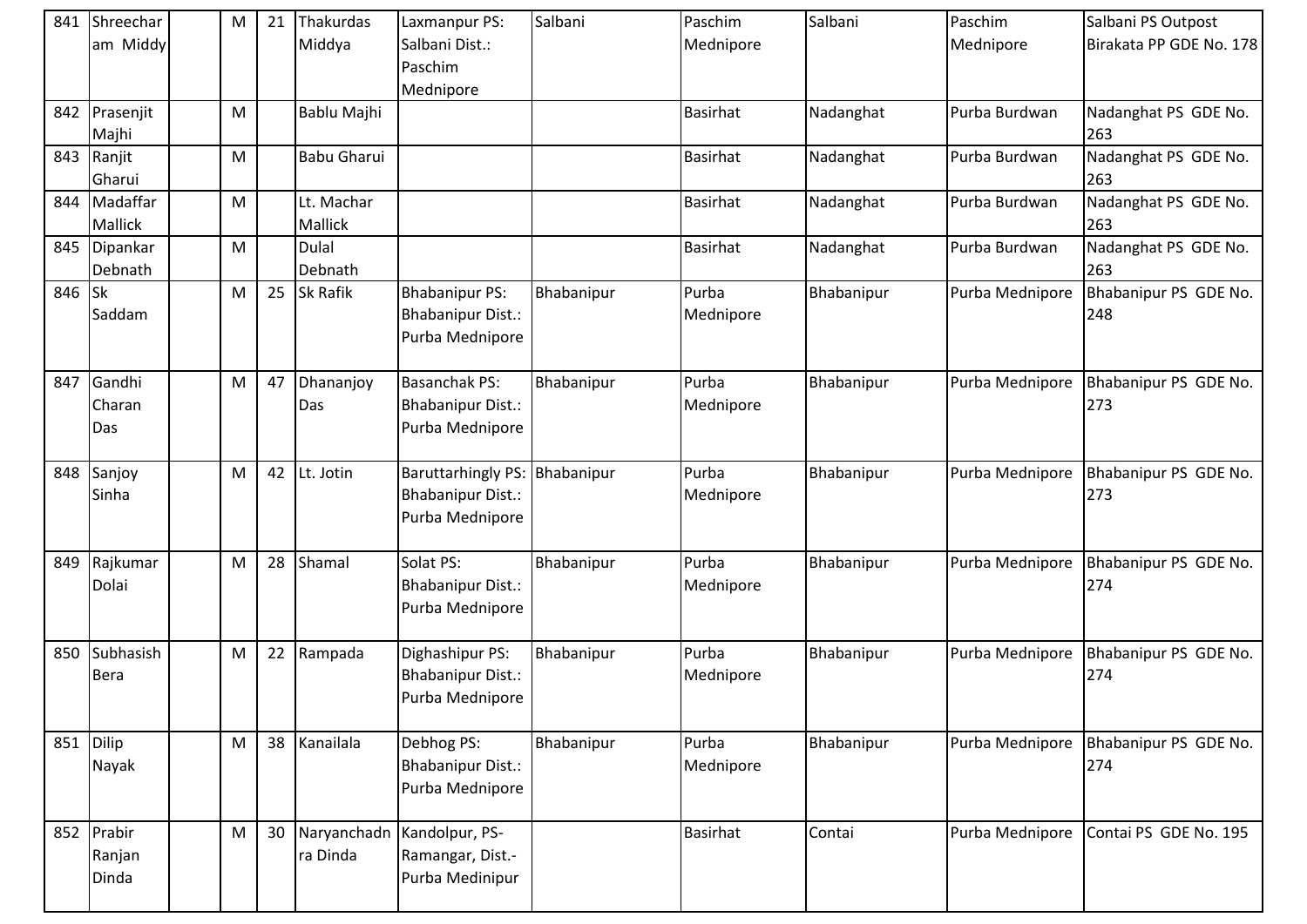| 853 | Tapas Das              | M | 28 |                             | Sukumar Das   Kandarpur, PS-<br>Ramnagar, Dist.-<br>Purba Medinipur | <b>Basirhat</b>    | Contai                  | Purba Mednipore | Contai PS GDE No. 195                  |
|-----|------------------------|---|----|-----------------------------|---------------------------------------------------------------------|--------------------|-------------------------|-----------------|----------------------------------------|
| 854 | Shibsanka<br>r Das     | M | 20 | Dipak Das                   | Nayaput, PS-<br>Junput Coastal,<br>Dist.- Purba<br>Medinipu         | <b>Basirhat</b>    | Contai                  | Purba Mednipore | Contai PS GDE No. 195                  |
| 855 | Rajesh<br>Meheta       | M | 32 | Susanta<br>Meheta           | PS: Junput coastal Junput coastal<br>Dist.: Purba<br>Mednipore      | Purba<br>Mednipore | Contai women            | Purba Mednipore | Contai women PS GDE<br>No. 131         |
| 856 | Rajib<br>Borman        | M | 34 | Bibekananda<br>Borman       | Kaminachak, PS-<br>Panskura, Dist.<br>Purba Medinipur.              | <b>Basirhat</b>    | Digha                   | Purba Mednipore | Digha PS GDE No. 193                   |
| 857 | Shibu<br><b>Biswas</b> | M | 28 | Lt. Battu<br><b>Biswas</b>  | Domdom Bedia<br>Park, PS-<br>Domdom, Kolkata-<br>77                 | <b>Basirhat</b>    | Digha                   | Purba Mednipore | Digha PS GDE No. 193                   |
| 858 | Abdulla<br>Sk.         | M | 22 | Dalim Sk.                   | Nabagram, PS<br>Nabagram, Dist-<br>Murshidabad.                     | <b>Basirhat</b>    | Digha                   | Purba Mednipore | Digha PS GDE No. 183                   |
| 859 | <b>Bikash</b><br>Das   | M | 29 | Shrinath Das                | Vill- Kachuri, PO-<br>Sadhi, PS-<br>Ramnagar, Dist-<br>Purb         | <b>Basirhat</b>    | Digha mohana<br>coastal | Purba Mednipore | Digha mohana coastal<br>PS GDE No. 176 |
| 860 | Sujit Das              | M | 24 | lLt<br>Purnachandr<br>a Das | Vill- Kachuri, PO-<br>Sadhi, PS-<br>Ramnagar, Dist-<br>Purb         | <b>Basirhat</b>    | Digha mohana<br>coastal | Purba Mednipore | Digha mohana coastal<br>PS GDE No. 176 |
| 861 | Parimal<br>Patra       | M | 19 | Suresh Patra                | Vill-Rania, PS-<br>Ramnagar, Dist-<br>Purba Medinipur               | <b>Basirhat</b>    | Digha mohana<br>coastal | Purba Mednipore | Digha mohana coastal<br>PS GDE No. 176 |
|     | 862 Sk Ayab            | M | 35 | Ismail Sk                   | Vill-<br>Gangadhjarpur,<br>PS-DMC, Dist-<br>Purba Medinipu          | <b>Basirhat</b>    | Digha mohana<br>coastal | Purba Mednipore | Digha mohana coastal<br>PS GDE No. 176 |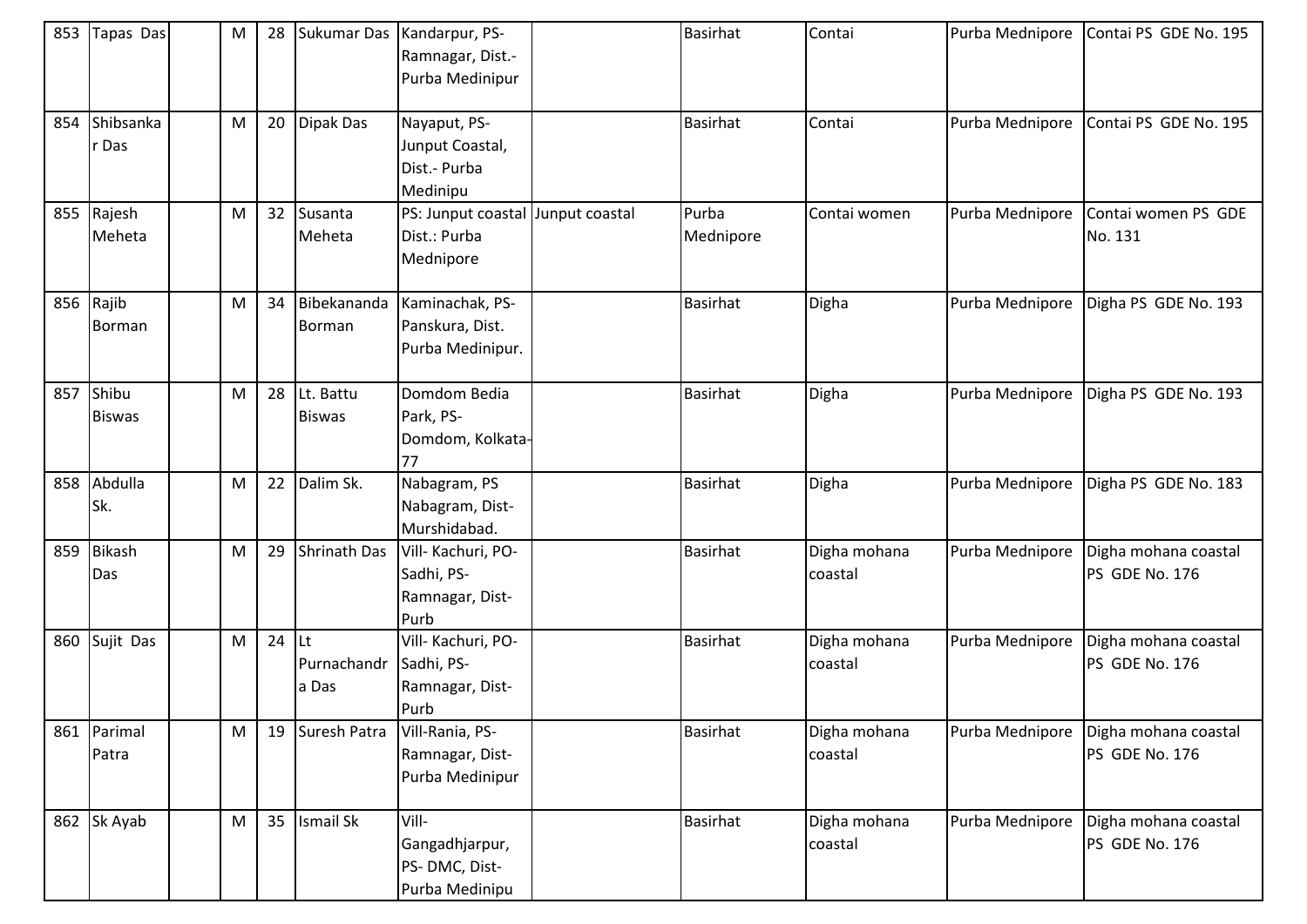| 863 | <b>Sk Maidul</b><br>Ali  | M | 38 | Sk Ajgar Ali          | Jhikurkhali PS:<br>Durgachak Dist.:<br>Purba Mednipore           | Durgachak  | Purba<br>Mednipore | Durgachak  | Purba Mednipore | Durgachak PS GDE No.<br>201  |
|-----|--------------------------|---|----|-----------------------|------------------------------------------------------------------|------------|--------------------|------------|-----------------|------------------------------|
| 864 | Sumit Das                | M | 36 | <b>Rabin Das</b>      | Pana PS:<br>Durgachak Dist.:<br>Purba Mednipore                  | Durgachak  | Purba<br>Mednipore | Durgachak  | Purba Mednipore | Durgachak PS GDE No.<br>201  |
| 865 | Maidul<br>Khan           | M |    | Intas Khan            | Amdai PS: Egra<br>Dist.: Purba<br>Mednipore                      | Egra       | Purba<br>Mednipore | Egra       | Purba Mednipore | Egra PS GDE No. 288          |
| 866 | Ajoy<br>Kamilla          | M |    | Pulin                 | Khejurda PS: Egra Egra<br>Dist.: Purba<br>Mednipore              |            | Purba<br>Mednipore | Egra       | Purba Mednipore | Egra PS GDE No. 287          |
| 867 | Nandan<br>Kamilla        | M |    | Radhashyam            | Khejurda PS: Egra Egra<br>Dist.: Purba<br>Mednipore              |            | Purba<br>Mednipore | Egra       | Purba Mednipore | Egra PS GDE No. 287          |
| 868 | Sanjit<br>Baidya         | M | 35 | Rajkumar<br>Baidya    | Kaithore PS: Egra<br>Dist.: Purba<br>Mednipore                   | Egra       | Purba<br>Mednipore | Marishda   | Purba Mednipore | Marishda PS GDE No.<br>268   |
| 869 | Swapan<br>Manna          | M | 36 | Mantu<br>Manna        | Changrachak PS:<br>Moyna Dist.:<br>Purba Mednipore               | Moyna      | Purba<br>Mednipore | Moyna      | Purba Mednipore | Moyna PS GDE No. 227         |
| 870 | Ritabrata<br>Bhowmik     | M |    | Narayan               | <b>Basudevpur PS:</b><br>Nandakumar<br>Dist.: Purba<br>Mednipore | Nandakumar | Purba<br>Mednipore | Nandakumar | Purba Mednipore | Nandakumar PS GDE<br>No. 345 |
|     | 871 Sk Samad             | M | 39 | <b>Golam Rusul</b>    | Atkina PS:<br>Mahishadal Dist.:<br>Purba Mednipore               | Mahishadal | Purba<br>Mednipore | Nandakumar | Purba Mednipore | Nandakumar PS GDE<br>No. 349 |
| 872 | Dipak<br>Kumar<br>Khatua | M | 37 | $ $ Lt.<br>Ghanashyam | Karak PS:<br>Mahishadal Dist.:<br>Purba Mednipore                | Mahishadal | Purba<br>Mednipore | Nandakumar | Purba Mednipore | Nandakumar PS GDE<br>No. 354 |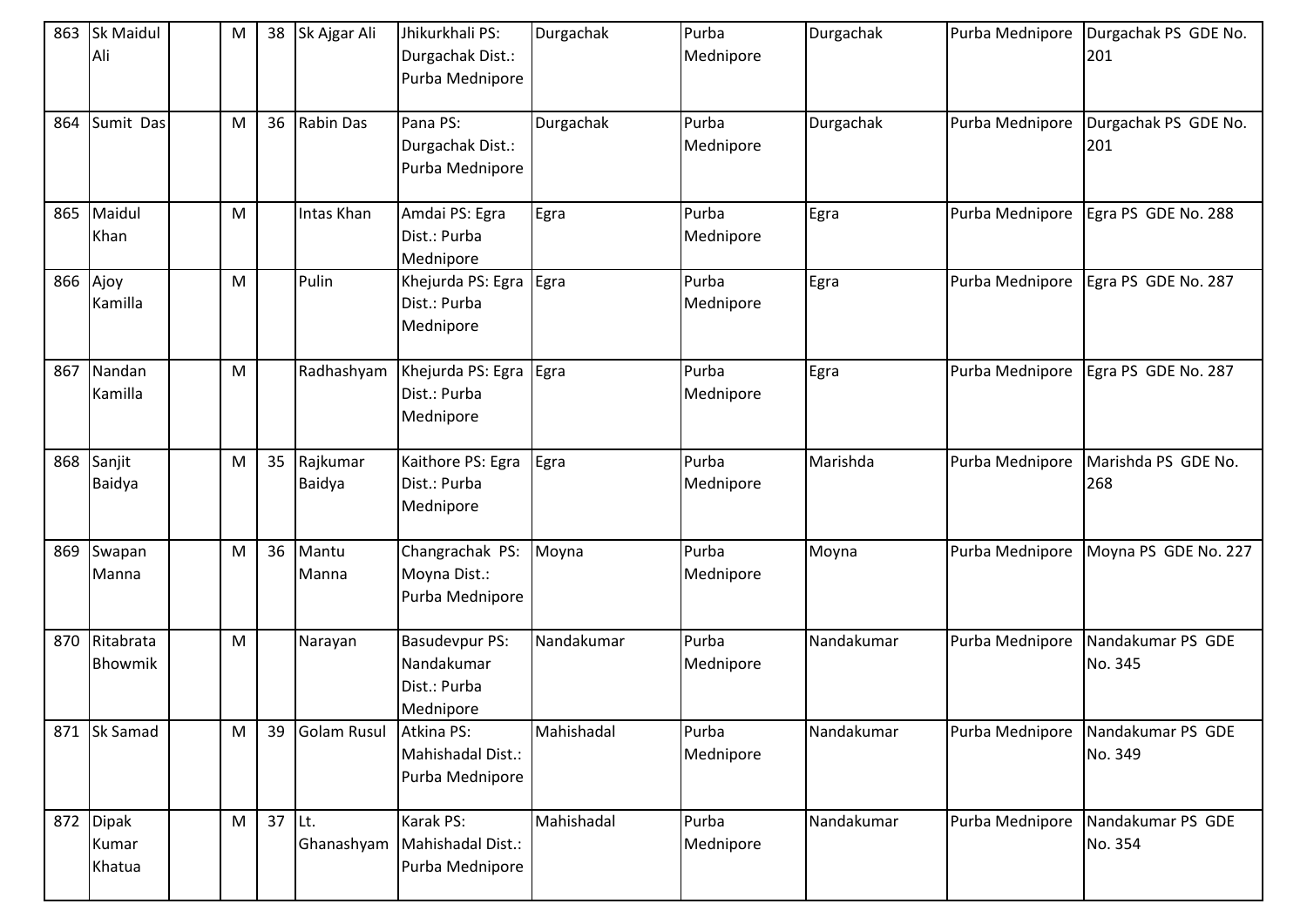| 873 | Ganesh<br>Pramanik                 | M | 26 | Aswini              | Kalyanpur PS:<br>Mahishadal Dist.:<br>Purba Mednipore    | Mahishadal | Purba<br>Mednipore   | Nandakumar | Purba Mednipore        | Nandakumar PS GDE<br>No. 354                 |
|-----|------------------------------------|---|----|---------------------|----------------------------------------------------------|------------|----------------------|------------|------------------------|----------------------------------------------|
| 874 | <b>Bonta</b><br>Saha               | M | 29 | Lt.<br>Bishnupada   | Hooghly PS:<br>Tarakeswar Dist.:<br><b>Hooghly Rural</b> | Tarakeswar | <b>Hooghly Rural</b> | Nandakumar | Purba Mednipore        | Nandakumar PS GDE<br>No. 358                 |
| 875 | Saheb<br>Mallik                    | M | 48 | Tapan               | PS: Tarakeswar<br>Dist.: Hooghly<br>Rural                | Tarakeswar | <b>Hooghly Rural</b> | Nandakumar | Purba Mednipore        | Nandakumar PS GDE<br>No. 358                 |
| 876 | Atanu<br>Mallik                    | M | 31 | Jagannath           | Hooghly PS:<br>Tarakeswar Dist.:<br><b>Hooghly Rural</b> | Tarakeswar | <b>Hooghly Rural</b> | Nandakumar | Purba Mednipore        | Nandakumar PS GDE<br>No. 358                 |
| 877 | <b>Buddhade</b><br><b>b</b> Ghorai | M | 36 | Nonigopal<br>Ghorai | Mansakata PS:<br>Nandigram Dist.:<br>Purba Mednipore     | Nandigram  | Purba<br>Mednipore   | Nandigram  | Purba Mednipore        | Nandigram PS GDE No.<br>000                  |
| 878 | Avijit<br><b>Badra</b>             |   |    | Mantu               | PS: Pataspur Dist.: Pataspur<br>Purba Mednipore          |            | Purba<br>Mednipore   | Pataspur   | Purba Mednipore        | Pataspur PS GDE No.<br>260                   |
| 879 | Gonesh<br>Singh                    |   |    | <b>Budhia Singh</b> | PS: Pataspur Dist.: Pataspur<br>Purba Mednipore          |            | Purba<br>Mednipore   | Pataspur   | Purba Mednipore        | Pataspur PS GDE No.<br>284                   |
| 880 | Gopal<br>Samanta                   |   |    | Srikanta            | PS: Pataspur Dist.: Pataspur<br>Purba Mednipore          |            | Purba<br>Mednipore   | Pataspur   | Purba Mednipore        | Pataspur PS GDE No.<br>284                   |
| 881 | Safiun<br>Rahaman                  |   |    | Mahiuddin           | PS: Pataspur Dist.: Pataspur<br>Purba Mednipore          |            | Purba<br>Mednipore   | Pataspur   | Purba Mednipore        | Pataspur PS GDE No.<br>284                   |
| 882 | Rakesh<br>Ghosh                    | M | 25 | Jadav Ghosh         | Gongoni PS:<br>Garbeta Dist.:<br>Paschim<br>Mednipore    | Garbeta    | Paschim<br>Mednipore | Ramnagar   | <b>Police District</b> | Diamond Harbour   Ramnagar PS GDE No.<br>278 |
| 883 | Kanchan<br>Ghosh                   | M | 26 | Jadav Ghosh         | Gongoni PS:<br>Garbeta Dist.:<br>Paschim<br>Mednipore    | Garbeta    | Paschim<br>Mednipore | Ramnagar   | <b>Police District</b> | Diamond Harbour   Ramnagar PS GDE No.<br>278 |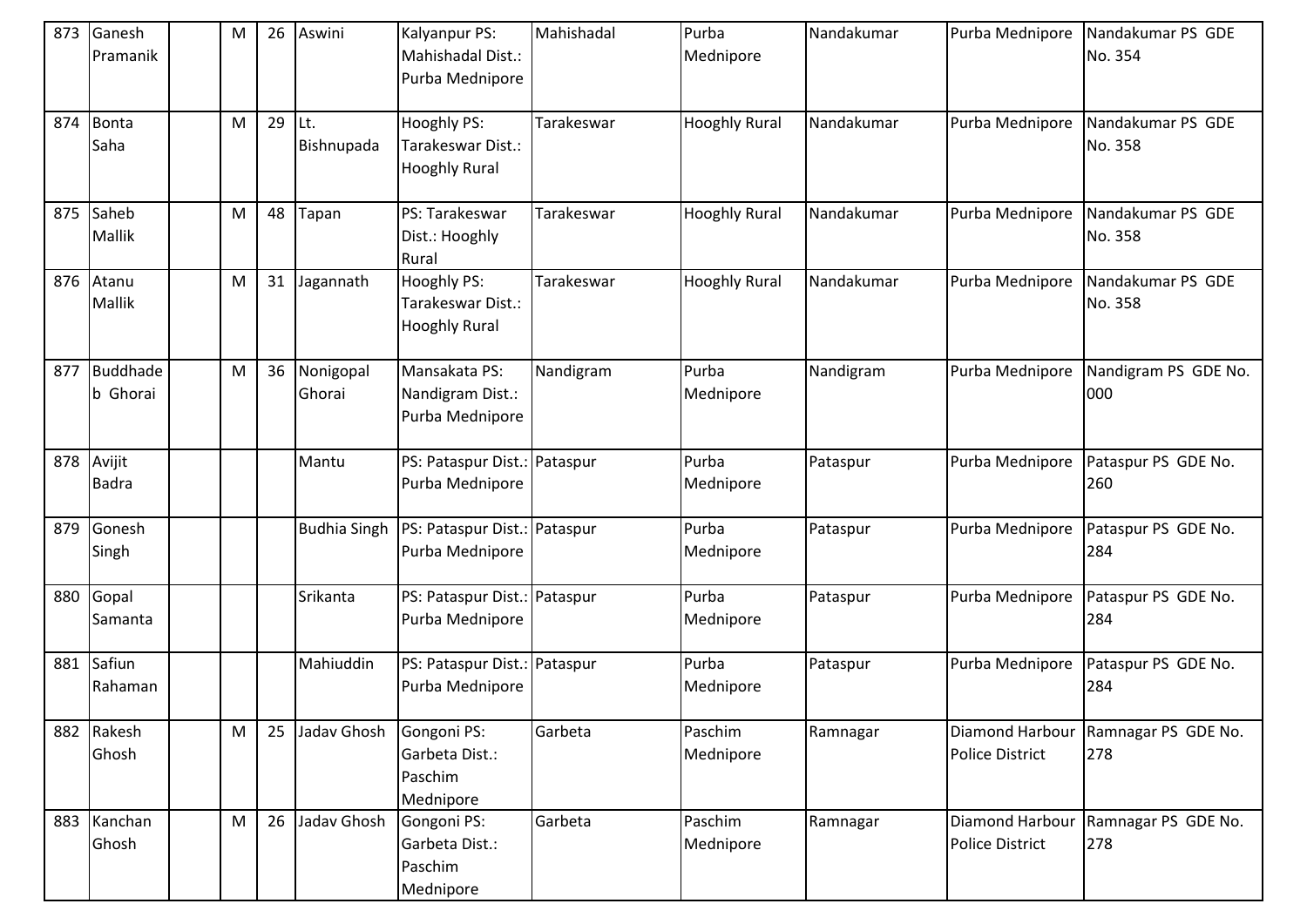| 884 | Dhorma       | M | 20 | Jagadish       | Gongoni PS:              | Garbeta         | Paschim               | Ramnagar | Diamond Harbour        | Ramnagar PS GDE No. |
|-----|--------------|---|----|----------------|--------------------------|-----------------|-----------------------|----------|------------------------|---------------------|
|     | Ghosh        |   |    | Ghosh          | Garbeta Dist.:           |                 | Mednipore             |          | <b>Police District</b> | 278                 |
|     |              |   |    |                | Paschim                  |                 |                       |          |                        |                     |
|     |              |   |    |                | Mednipore                |                 |                       |          |                        |                     |
| 885 | Akash        | M | 20 | Jadav Ghosh    | Gongoni PS:              | Garbeta         | Paschim               | Ramnagar | Diamond Harbour        | Ramnagar PS GDE No. |
|     | Ghosh        |   |    |                | Garbeta Dist.:           |                 | Mednipore             |          | <b>Police District</b> | 278                 |
|     |              |   |    |                | Paschim                  |                 |                       |          |                        |                     |
|     |              |   |    |                | Mednipore                |                 |                       |          |                        |                     |
| 886 | Uttam        | M | 45 | Lt. Paresh Ch. | Dostipur PS: Falta Falta |                 | Diamond               | Ramnagar | Diamond Harbour        | Ramnagar PS GDE No. |
|     | Mondal       |   |    | Mondal         | Dist.: Diamond           |                 | <b>Harbour Police</b> |          | <b>Police District</b> | 282                 |
|     |              |   |    |                | <b>Harbour Police</b>    |                 | <b>District</b>       |          |                        |                     |
|     |              |   |    |                | <b>District</b>          |                 |                       |          |                        |                     |
|     |              |   |    |                |                          |                 |                       |          |                        |                     |
| 887 | <b>Tapas</b> | M | 39 | Lt. Goyaram    | Dostipur PS: Falta Falta |                 | Diamond               | Ramnagar | Diamond Harbour        | Ramnagar PS GDE No. |
|     | Halder       |   |    | Halder         | Dist.: Diamond           |                 | <b>Harbour Police</b> |          | <b>Police District</b> | 284                 |
|     |              |   |    |                | <b>Harbour Police</b>    |                 | <b>District</b>       |          |                        |                     |
|     |              |   |    |                | <b>District</b>          |                 |                       |          |                        |                     |
|     |              |   |    |                |                          |                 |                       |          |                        |                     |
| 888 | Anirban      | M | 26 | Kanai Das      | <b>Gazipur PS:</b>       | Ramnagar        | Diamond               | Ramnagar | Diamond Harbour        | Ramnagar PS GDE No. |
|     | Das          |   |    |                | Ramnagar Dist.:          |                 | <b>Harbour Police</b> |          | <b>Police District</b> | 282                 |
|     |              |   |    |                | Diamond Harbour          |                 | <b>District</b>       |          |                        |                     |
|     |              |   |    |                | <b>Police District</b>   |                 |                       |          |                        |                     |
|     |              |   |    |                |                          |                 |                       |          |                        |                     |
| 889 | Bapan        | M | 24 | Labani Kabi    | <b>Gazipur PS:</b>       | Ramnagar        | Diamond               | Ramnagar | Diamond Harbour        | Ramnagar PS GDE No. |
|     | Kabi         |   |    |                | Ramnagar Dist.:          |                 | <b>Harbour Police</b> |          | <b>Police District</b> | 282                 |
|     |              |   |    |                | Diamond Harbour          |                 | District              |          |                        |                     |
|     |              |   |    |                | <b>Police District</b>   |                 |                       |          |                        |                     |
|     |              |   |    |                |                          |                 |                       |          |                        |                     |
| 890 | Labani       | M | 38 | Lt. Dulal Ch.  | <b>Gazipur PS:</b>       | Ramnagar        | Diamond               | Ramnagar | Diamond Harbour        | Ramnagar PS GDE No. |
|     | Midya        |   |    | Midya          | Ramnagar Dist.:          |                 | <b>Harbour Police</b> |          | <b>Police District</b> | 282                 |
|     |              |   |    |                | Diamond Harbour          |                 | <b>District</b>       |          |                        |                     |
|     |              |   |    |                | <b>Police District</b>   |                 |                       |          |                        |                     |
|     |              |   |    |                |                          |                 |                       |          |                        |                     |
| 891 | Malay        | M | 28 | Lt. Mukul      | Kamarpole PS:            | Parulia coastal | Diamond               | Ramnagar | <b>Diamond Harbour</b> | Ramnagar PS GDE No. |
|     | Pramanik     |   |    | Pramanik       | Parulia coastal          |                 | <b>Harbour Police</b> |          | Police District        | 289                 |
|     |              |   |    |                | Dist.: Diamond           |                 | <b>District</b>       |          |                        |                     |
|     |              |   |    |                | <b>Harbour Police</b>    |                 |                       |          |                        |                     |
|     |              |   |    |                | District                 |                 |                       |          |                        |                     |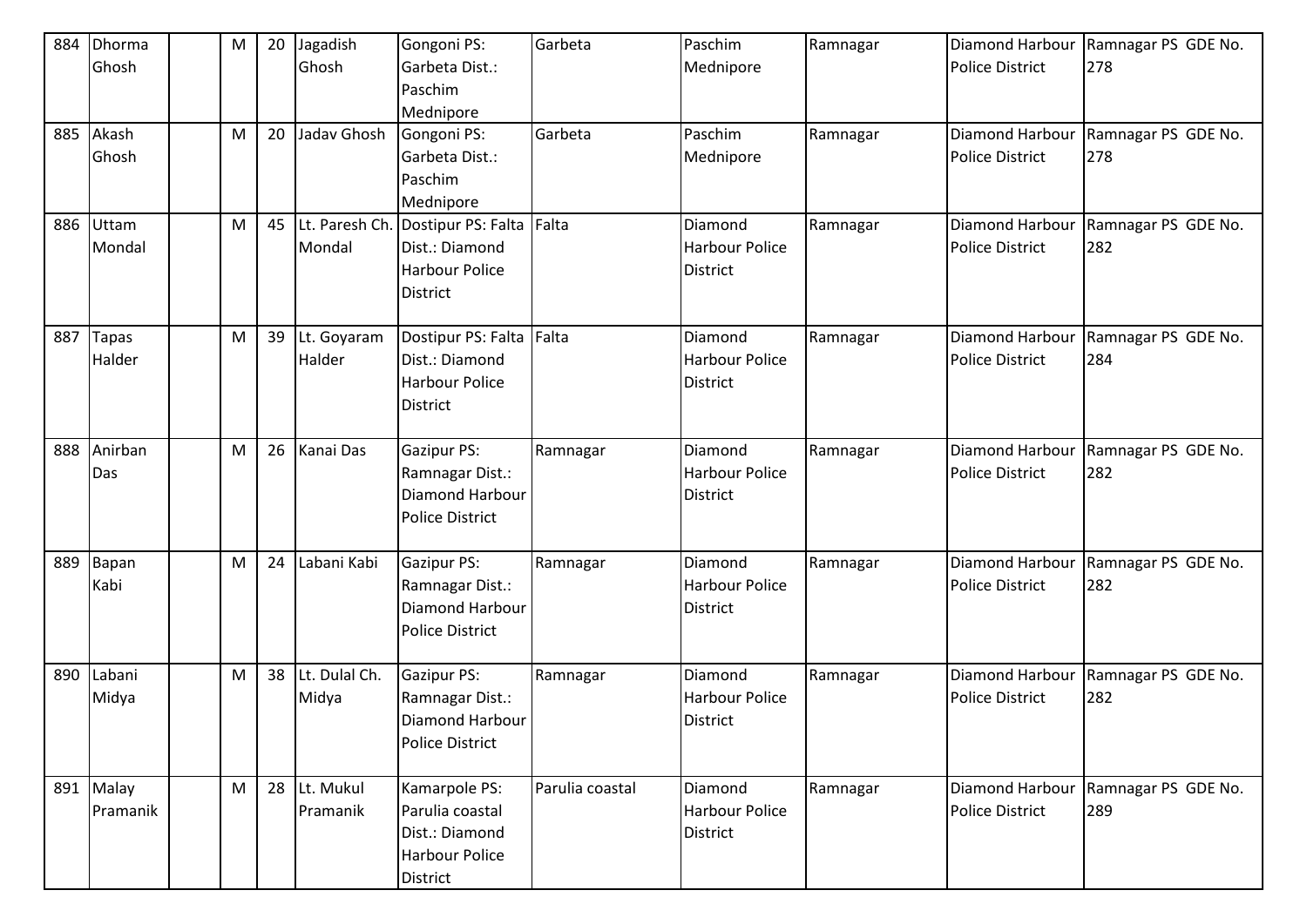| 892 | Monoj<br>Adhikary       | M | 37 | Netai<br>Adhikary       | Kamarpole PS:<br>Parulia coastal<br>Dist.: Diamond<br><b>Harbour Police</b><br>District        | Parulia coastal | Diamond<br>Harbour Police<br><b>District</b> | Ramnagar | <b>Police District</b>                    | Diamond Harbour Ramnagar PS GDE No.<br>289 |
|-----|-------------------------|---|----|-------------------------|------------------------------------------------------------------------------------------------|-----------------|----------------------------------------------|----------|-------------------------------------------|--------------------------------------------|
| 893 | Saikat<br>Das           | M | 27 | Dabasisi Das            | Kamarpole PS:<br>Parulia coastal<br>Dist.: Diamond<br><b>Harbour Police</b><br><b>District</b> | Parulia coastal | Diamond<br>Harbour Police<br><b>District</b> | Ramnagar | Diamond Harbour<br><b>Police District</b> | Ramnagar PS GDE No.<br>289                 |
| 894 | Adwitya<br>Kar          | M | 40 | Lt. Santosh<br>Kar      | <b>Bahardab PS:</b><br>Sutahata Dist.:<br>Purba Mednipore                                      | Sutahata        | Purba<br>Mednipore                           | Sutahata | Purba Mednipore                           | Sutahata PS GDE No.<br>270                 |
| 895 | Purnendu<br>Das         | M | 27 | Mahadeb Das Natshal PS: | Mahishadal Dist.:<br>Purba Mednipore                                                           | Mahishadal      | Purba<br>Mednipore                           | Sutahata | Purba Mednipore                           | Sutahata PS GDE No.<br>280                 |
| 896 | Sukdeb<br>Dolai         | M | 25 | Sudarson<br>Dolai       | <b>Natshal PS:</b><br>Mahishadal Dist.:<br>Purba Mednipore                                     | Mahishadal      | Purba<br>Mednipore                           | Sutahata | Purba Mednipore                           | Sutahata PS GDE No.<br>280                 |
| 897 | Pobhash<br><b>Bouri</b> | M |    | Sajal Bouri             | Ranguni PS: Adra<br>Dist.: Purulia                                                             | Adra            | Purulia                                      | Adra     | Purulia                                   | Adra PS GDE No. 265                        |
| 898 | Gafur<br><b>Bouri</b>   | M |    | Sajal Bouri             | Ranguni PS: Adra<br>Dist.: Purulia                                                             | Adra            | Purulia                                      | Adra     | Purulia                                   | Adra PS GDE No. 265                        |
| 899 | Sanjan<br>Bouri         | M |    | Khudiram<br>Bouri       | Ranguni PS: Adra<br>Dist.: Purulia                                                             | Adra            | Purulia                                      | Adra     | Purulia                                   | Adra PS GDE No. 265                        |
| 900 | Sunirmal<br>Kaibarta    | M | 20 | Raman<br>Kaibarta       | <b>Baredih PS:</b><br>Bagmundi Dist.:<br>Purulia                                               | Bagmundi        | Purulia                                      | Bagmundi | Purulia                                   | Bagmundi PS GDE No.<br>284                 |
| 901 | Suresh<br>Mahato        | M | 26 | Ashok<br>Mahato         | <b>Bhurshu PS:</b><br>Bagmundi Dist.:<br>Purulia                                               | Bagmundi        | Purulia                                      | Bagmundi | Purulia                                   | Bagmundi PS GDE No.<br>284                 |
| 902 | Ramakant<br>a Bhumij    | M | 24 | Sonaram<br>Bhumij       | Koreng PS:<br>Bagmundi Dist.:<br>Purulia                                                       | Bagmundi        | Purulia                                      | Bagmundi | Purulia                                   | Bagmundi PS GDE No.<br>284                 |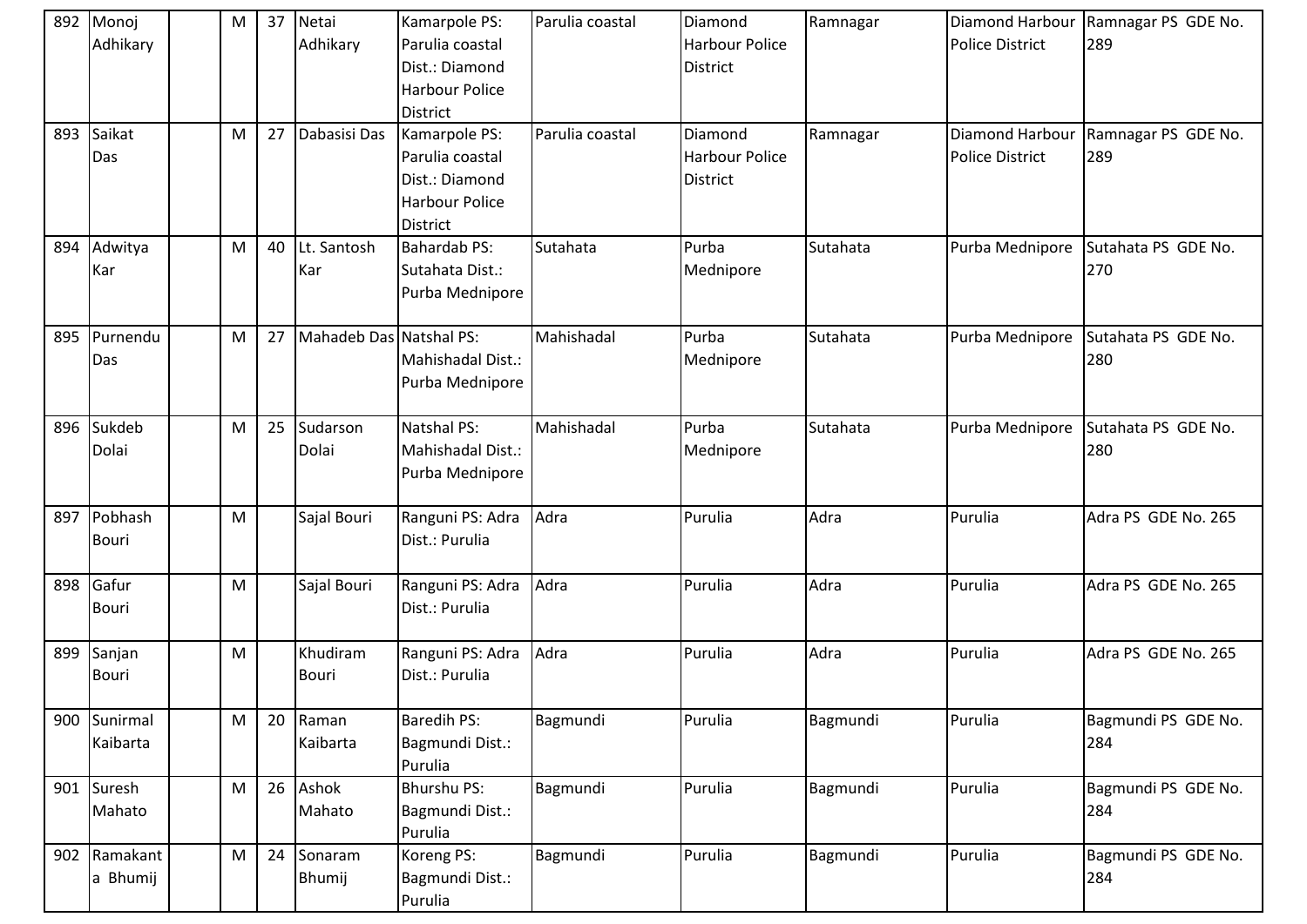| 903 | Mithun<br>Kumar         | M | 42 | Bharat Kumar Bukadih PS: | Bagmundi Dist.:<br>Purulia                                | Bagmundi | Purulia         | Bagmundi    | Purulia | Bagmundi PS Outpost<br>Suisa OP GDE No. 142 |
|-----|-------------------------|---|----|--------------------------|-----------------------------------------------------------|----------|-----------------|-------------|---------|---------------------------------------------|
| 904 | Dinesh<br>Mahato        | M | 45 | <b>Bikash</b><br>Mahato  | Mosina PS: Jhalda Jhalda<br>Dist.: Purulia                |          | Purulia         | Bagmundi    | Purulia | Bagmundi PS Outpost<br>Suisa OP GDE No. 142 |
| 905 | <b>Bibek</b><br>Mahato  | M | 21 | Ranjit<br>Mahato         | Kansbahal PS:<br>Bandowan Dist.:<br>Purulia               | Bandowan | Purulia         | Bandowan    | Purulia | Bandowan PS GDE No.<br>241                  |
| 906 | Sumit<br>Kumar<br>Bagdi | M | 26 | Nimai Bagdi              | Vill-Gorabalidih,<br>PS-Baridih, Dist-<br>Bokaro, Jharkha |          | <b>Basirhat</b> | Bandowan    | Purulia | Bandowan PS GDE No.<br>250                  |
| 907 | Bidyut<br>Mahato        | M |    | Kiran Mahato             |                                                           |          | <b>Basirhat</b> | <b>Bora</b> | Purulia | Bora PS GDE No. 210                         |
| 908 | Akash<br>Mahato         | M |    | Subhash<br>Mahato        |                                                           |          | Basirhat        | <b>Bora</b> | Purulia | Bora PS GDE No. 210                         |
| 909 | Labkush<br>Mahato       | M |    | Pankaj<br>Mahato         |                                                           |          | <b>Basirhat</b> | <b>Bora</b> | Purulia | Bora PS GDE No. 210                         |
| 910 | <b>Bidhan</b><br>Mandal | M |    | Swapan<br>Mondal         |                                                           |          | <b>Basirhat</b> | <b>Bora</b> | Purulia | Bora PS GDE No. 209                         |
| 911 | Nirad<br>Kalindi        | M |    | Banku Kalindi            |                                                           |          | <b>Basirhat</b> | <b>Bora</b> | Purulia | Bora PS GDE No. 209                         |
| 912 | Sudhir Pal              | M |    | Madhu Pal                |                                                           |          | <b>Basirhat</b> | <b>Bora</b> | Purulia | Bora PS GDE No. 209                         |
| 913 | Kartik<br>Mahato        | M | 29 | Sanjoy<br>Mahato         | Dhabani PS: Hura<br>Dist.: Purulia                        | Hura     | Purulia         | Hura        | Purulia | Hura PS GDE No. 253                         |
| 914 | Chandi<br>Mahato        | M | 35 | Golak<br>Mahato          | Dhabani PS: Hura<br>Dist.: Purulia                        | Hura     | Purulia         | Hura        | Purulia | Hura PS GDE No. 253                         |
| 915 | Haru<br><b>Bouri</b>    | M | 38 | Joydeb Bouri             | Lakhanpur PS:<br>Hura Dist.: Purulia                      | Hura     | Purulia         | Hura        | Purulia | Hura PS GDE No. 255                         |
| 916 | Ratan<br>Layek          | M | 41 |                          | Mithun Layek Lakhanpur PS:<br>Hura Dist.: Purulia         | Hura     | Purulia         | Hura        | Purulia | Hura PS GDE No. 255                         |
| 917 | Bikash<br>Mahato        | M | 24 | Alhad<br>Mahato          | Dumurdih More<br>PS: Joypur Dist.:<br>Purulia             | Joypur   | Purulia         | Joypur      | Purulia | Joypur PS GDE No. 261                       |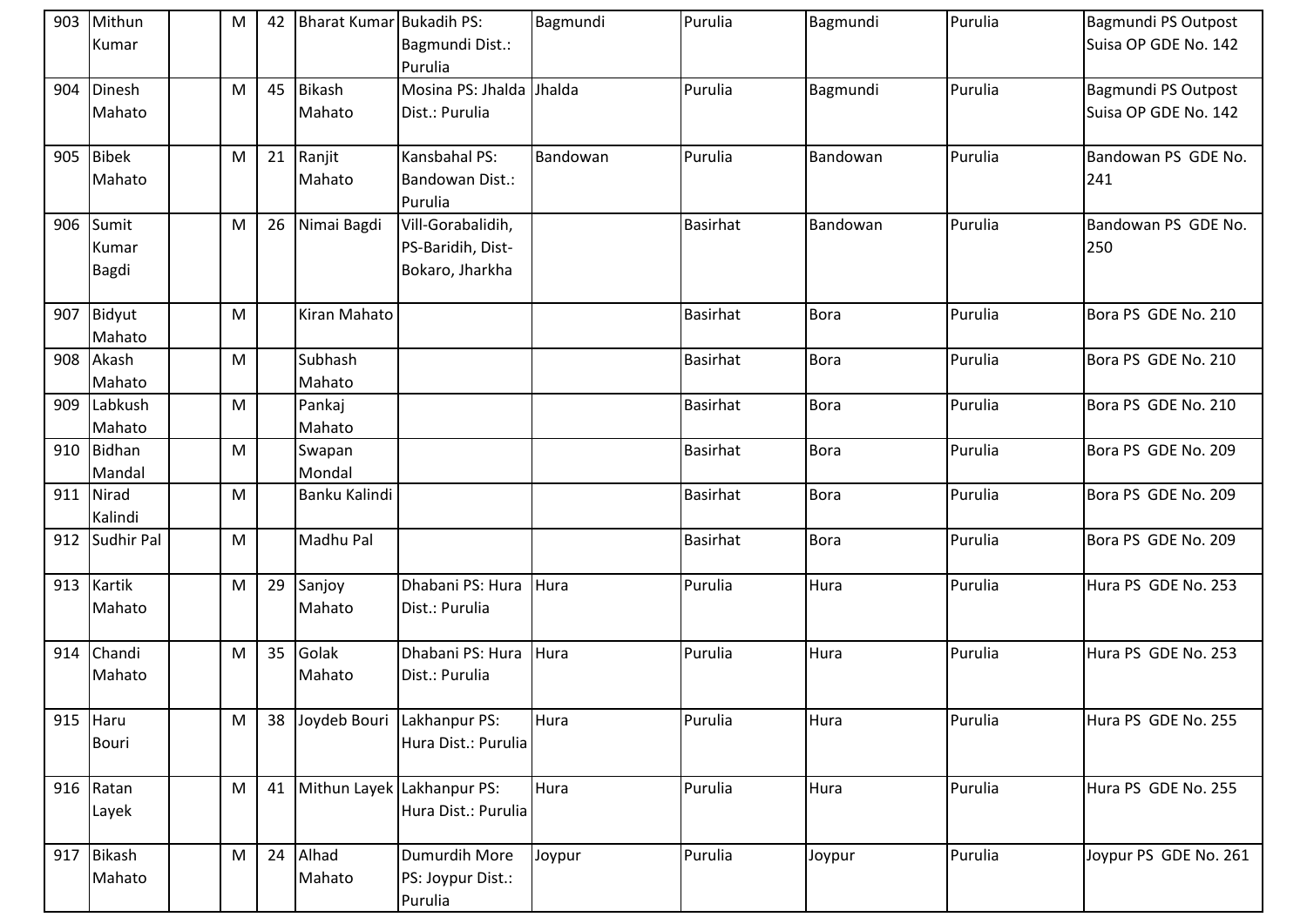|     | 918 Nirmal<br>Gorain         | M | 36             | Jagabandhu<br>Gorain     | Dumurdih More<br>PS: Joypur Dist.:<br>Purulia                | Joypur   | Purulia | Joypur   | Purulia | Joypur PS GDE No. 261      |
|-----|------------------------------|---|----------------|--------------------------|--------------------------------------------------------------|----------|---------|----------|---------|----------------------------|
| 919 | Pareshnat<br>h Majhi         | M | 32             | Rahin Majhi              | Kathaltard PS:<br>Joypur Dist.:<br>Purulia                   | Joypur   | Purulia | Joypur   | Purulia | Joypur PS GDE No. 267      |
| 920 | Nimai<br>Chandra<br>Mahato   | M | 28             | Fakir Ch.<br>Mahato      | Kathaltard PS:<br>Joypur Dist.:<br>Purulia                   | Joypur   | Purulia | Joypur   | Purulia | Joypur PS GDE No. 267      |
| 921 | Arjun<br>Mahato              | M | 21             | Mahato                   | Rajendranath Kathaltard PS:<br>Joypur Dist.:<br>Purulia      | Joypur   | Purulia | Joypur   | Purulia | Joypur PS GDE No. 280      |
| 922 | Bhimsan<br>Kaibarta          | M |                | Motor<br>Kaibarta        | Kashipur<br>Kaiobarta Para PS:<br>Kashipur Dist.:<br>Purulia | Kashipur | Purulia | Kashipur | Purulia | Kashipur PS GDE No.<br>261 |
| 923 | Sk Rakib                     | M | 22             | Sk Jakir<br>Hassain      | Gourangdih PS:<br>Kashipur Dist.:<br>Purulia                 | Kashipur | Purulia | Kashipur | Purulia | Kashipur PS GDE No.<br>261 |
| 924 | Sunil<br>Hansda              | M | 29             | <b>Dasarat</b><br>Hansda | <b>Bhimdih PS:</b><br>Kashipur Dist.:<br>Purulia             | Kashipur | Purulia | Kashipur | Purulia | Kashipur PS GDE No.<br>261 |
| 925 | <b>Hiralal</b><br>Maji       | M | 37             | Samir Maji               | Puapur PS:<br>Neturia Dist.:<br>Purulia                      | Neturia  | Purulia | Neturia  | Purulia | Neturia PS GDE No. 275     |
| 926 | Chandi<br>Maji               | M | $\overline{3}$ | Dinesh Maji              | Puapur PS:<br>Neturia Dist.:<br>Purulia                      | Neturia  | Purulia | Neturia  | Purulia | Neturia PS GDE No. 275     |
| 927 | <b>Badal</b><br><b>Bouri</b> | M | 34             | Arjun Bouri              | Chalmara PS:<br>Neturia Dist.:<br>Purulia                    | Neturia  | Purulia | Neturia  | Purulia | Neturia PS GDE No. 277     |
|     | 928 Mangal<br>Das            | M | 35             | Paresh Das               | Chalmara PS:<br>Neturia Dist.:<br>Purulia                    | Neturia  | Purulia | Neturia  | Purulia | Neturia PS GDE No. 277     |
| 929 | Ananta<br>Mondal             | M | 36             | Bhajahari<br>Mondal      | Benipur PS:<br>Neturia Dist.:<br>Purulia                     | Neturia  | Purulia | Neturia  | Purulia | Neturia PS GDE No. 287     |
| 930 | Barun<br><b>Bouri</b>        | M | 33             | Uttam Bouri              | Benipur PS:<br>Neturia Dist.:<br>Purulia                     | Neturia  | Purulia | Neturia  | Purulia | Neturia PS GDE No. 287     |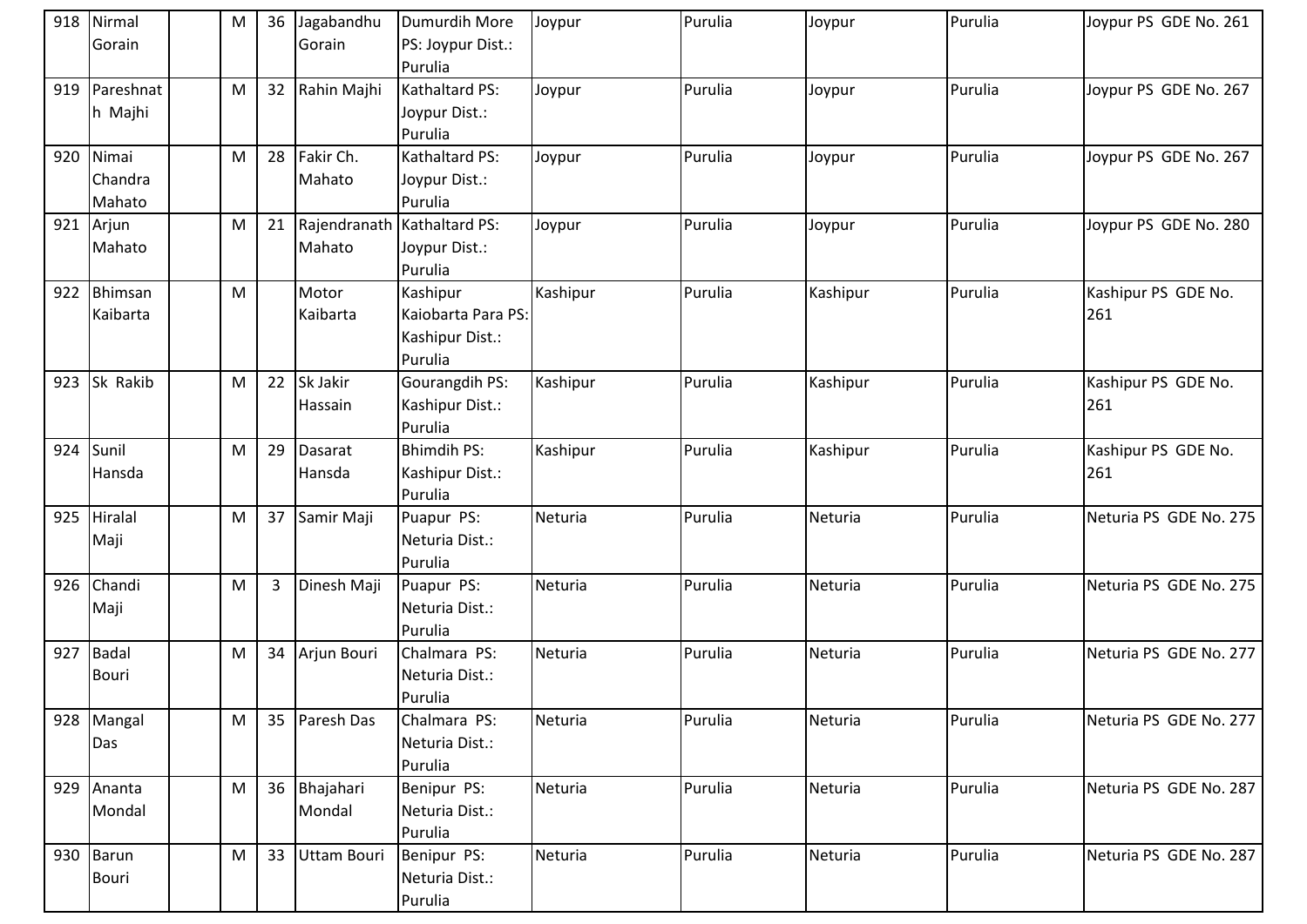| 931 | Biswanath     | M | 38 | Tarun Bouri   | Benipur PS:                  | Neturia      | Purulia         | Neturia      | Purulia | Neturia PS GDE No. 287 |
|-----|---------------|---|----|---------------|------------------------------|--------------|-----------------|--------------|---------|------------------------|
|     | <b>Bouri</b>  |   |    |               | Neturia Dist.:               |              |                 |              |         |                        |
|     |               |   |    |               | Purulia                      |              |                 |              |         |                        |
| 932 | Rabin         | M | 36 | Dulal Bouri   | Benipur PS:                  | Neturia      | Purulia         | Neturia      | Purulia | Neturia PS GDE No. 287 |
|     | Bouri         |   |    |               | Neturia Dist.:               |              |                 |              |         |                        |
|     |               |   |    |               | Purulia                      |              |                 |              |         |                        |
| 933 | Sagar Maji    | M | 33 | Amit Maji     | Benipur PS:                  | Neturia      | Purulia         | Neturia      | Purulia | Neturia PS GDE No. 287 |
|     |               |   |    |               | Neturia Dist.:               |              |                 |              |         |                        |
|     |               |   |    |               | Purulia                      |              |                 |              |         |                        |
| 934 | Suresh        | M | 29 | Chana Bauri   | Para PS: Para                | Para         | Purulia         | Para         | Purulia | Para PS GDE No. 243    |
|     | <b>Bauri</b>  |   |    |               | Dist.: Purulia               |              |                 |              |         |                        |
| 935 | Rohit         | M | 21 | Kjhepakar     | Para PS: Para                | Para         | Purulia         | Para         | Purulia | Para PS GDE No. 243    |
|     | <b>Bauri</b>  |   |    | <b>Bauri</b>  | Dist.: Purulia               |              |                 |              |         |                        |
| 936 | Rajesh        | M | 36 | Shyam         | Chapuri PS: Para             | Para         | Purulia         | Para         | Purulia | Para PS GDE No. 70     |
|     | Pandey        |   |    | Pandey        | Dist.: Purulia               |              |                 |              |         |                        |
|     |               |   |    |               |                              |              |                 |              |         |                        |
|     | 937 Ritesh    | M | 39 |               | Ramu Pandey Chapuri PS: Para | Para         | Purulia         | Para         | Purulia | Para PS GDE No. 70     |
|     | Pandey        |   |    |               | Dist.: Purulia               |              |                 |              |         |                        |
|     |               |   |    |               |                              |              |                 |              |         |                        |
| 938 | Panchana      |   |    | Nimai Bauri   |                              |              | <b>Basirhat</b> | Puncha       | Purulia | Puncha PS GDE No. 179  |
|     | n Bauri       |   |    |               |                              |              |                 |              |         |                        |
| 939 | Subendhu      |   |    | Patilal Kar   |                              |              | <b>Basirhat</b> | Puncha       | Purulia | Puncha PS GDE No. 179  |
|     | Kar           |   |    |               |                              |              |                 |              |         |                        |
| 940 | <b>Bhakta</b> |   |    | Ambika        |                              |              | <b>Basirhat</b> | Puncha       | Purulia | Puncha PS GDE No. 179  |
|     | Mahato        |   |    | Mahato        |                              |              |                 |              |         |                        |
| 941 | Sk Jafar      |   | 32 | Sk. Kallu     | Taldanga, J.K.               | Purulia town | Purulia         | Purulia town | Purulia | Purulia town PS GDE    |
|     |               |   |    |               | College Road, W-             |              |                 |              |         | No. 351                |
|     |               |   |    |               | 08 PS: Purulia               |              |                 |              |         |                        |
|     |               |   |    |               | town Dist.:                  |              |                 |              |         |                        |
|     |               |   |    |               | Purulia                      |              |                 |              |         |                        |
|     | 942 Dharmend  |   |    | 43 Lt. Gujrua | Old Police line,             | Purulia town | Purulia         | Purulia town | Purulia | Purulia town PS GDE    |
|     | ra            |   |    | Bhuinya       | <b>Bhuinya Para</b>          |              |                 |              |         | No. 351                |
|     | Bhuinya       |   |    |               | Near Bajrangboli,            |              |                 |              |         |                        |
|     |               |   |    |               | Ma PS: Purulia               |              |                 |              |         |                        |
|     |               |   |    |               | town Dist.:                  |              |                 |              |         |                        |
|     |               |   |    |               | Purulia                      |              |                 |              |         |                        |
|     |               |   |    |               |                              |              |                 |              |         |                        |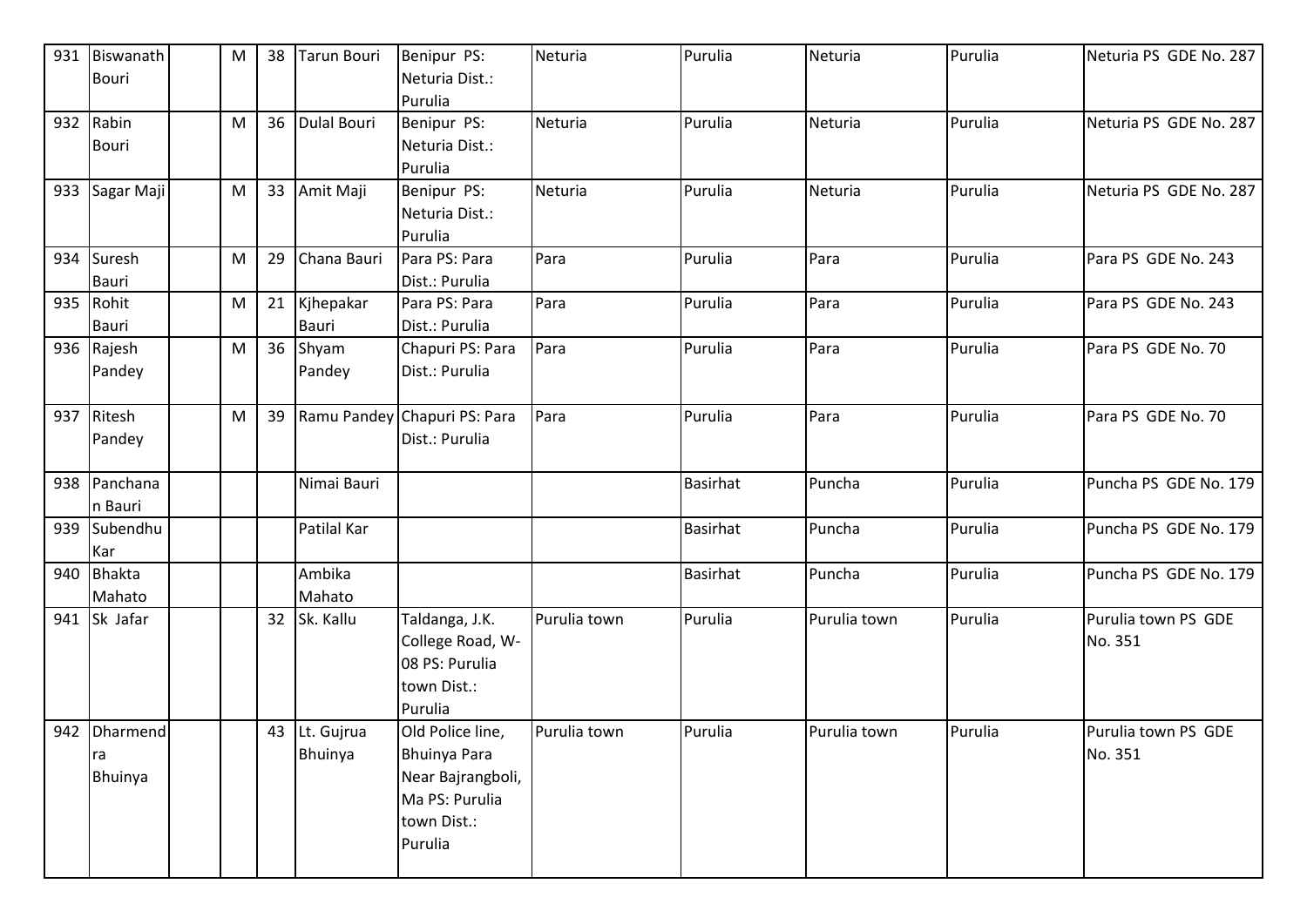| 943 | Biren<br>Lohar          | Kalta | M | 19 | Rabi Lohar         | Dilmi Nadiha, Das Purulia town<br>Para, W-06 PS:<br>Purulia town<br>Dist.: Purulia                                       |              | Purulia | Purulia town | Purulia | Purulia town PS GDE<br>No. 351 |
|-----|-------------------------|-------|---|----|--------------------|--------------------------------------------------------------------------------------------------------------------------|--------------|---------|--------------|---------|--------------------------------|
| 944 | Sk. Anwar               |       | M | 28 | Sk. Samim          | J.K. College Road, Purulia town<br>Sao Para Near<br>Masjid, W-08 PS:<br>Purulia town<br>Dist.: Purulia                   |              | Purulia | Purulia town | Purulia | Purulia town PS GDE<br>No. 351 |
| 945 | Laxmi<br>Kanta<br>Sahis | Lakha | M | 30 |                    | Sambhu Sahis Nadiha, Chirabari Purulia town<br><b>Near Primary</b><br>School, W-07 PS:<br>Purulia town<br>Dist.: Purulia |              | Purulia | Purulia town | Purulia | Purulia town PS GDE<br>No. 351 |
| 946 | Sk. Hanif               |       | M | 38 | Lt. Sk. Smile      | Ranibandh J.K.<br>College Road, W-<br>09 PS: Purulia<br>town Dist.:<br>Purulia                                           | Purulia town | Purulia | Purulia town | Purulia | Purulia town PS GDE<br>No. 353 |
|     | 947 Rajulal<br>Begi     |       | M | 42 | Gashiram<br>Begi   | Garikhan<br>aAmbarish Pally,<br>W-18 PS: Purulia<br>town Dist.:<br>Purulia                                               | Purulia town | Purulia | Purulia town | Purulia | Purulia town PS GDE<br>No. 353 |
|     | 948 Sk Aktar            |       | M | 27 |                    | Lt. Sk. Muktar Bhatbandh Islam<br>Basti, W-04 PS:<br>Purulia town<br>Dist.: Purulia                                      | Purulia town | Purulia | Purulia town | Purulia | Purulia town PS GDE<br>No. 353 |
| 949 | Sabir<br>Ansary         |       | M | 34 | Azubahar<br>Ansary | Vill-Bandhgor, Po- Purulia mufassil<br>Chharra PS:<br>Purulia mufassil<br>Dist.: Purulia                                 |              | Purulia | Purulia town | Purulia | Purulia town PS GDE<br>No. 353 |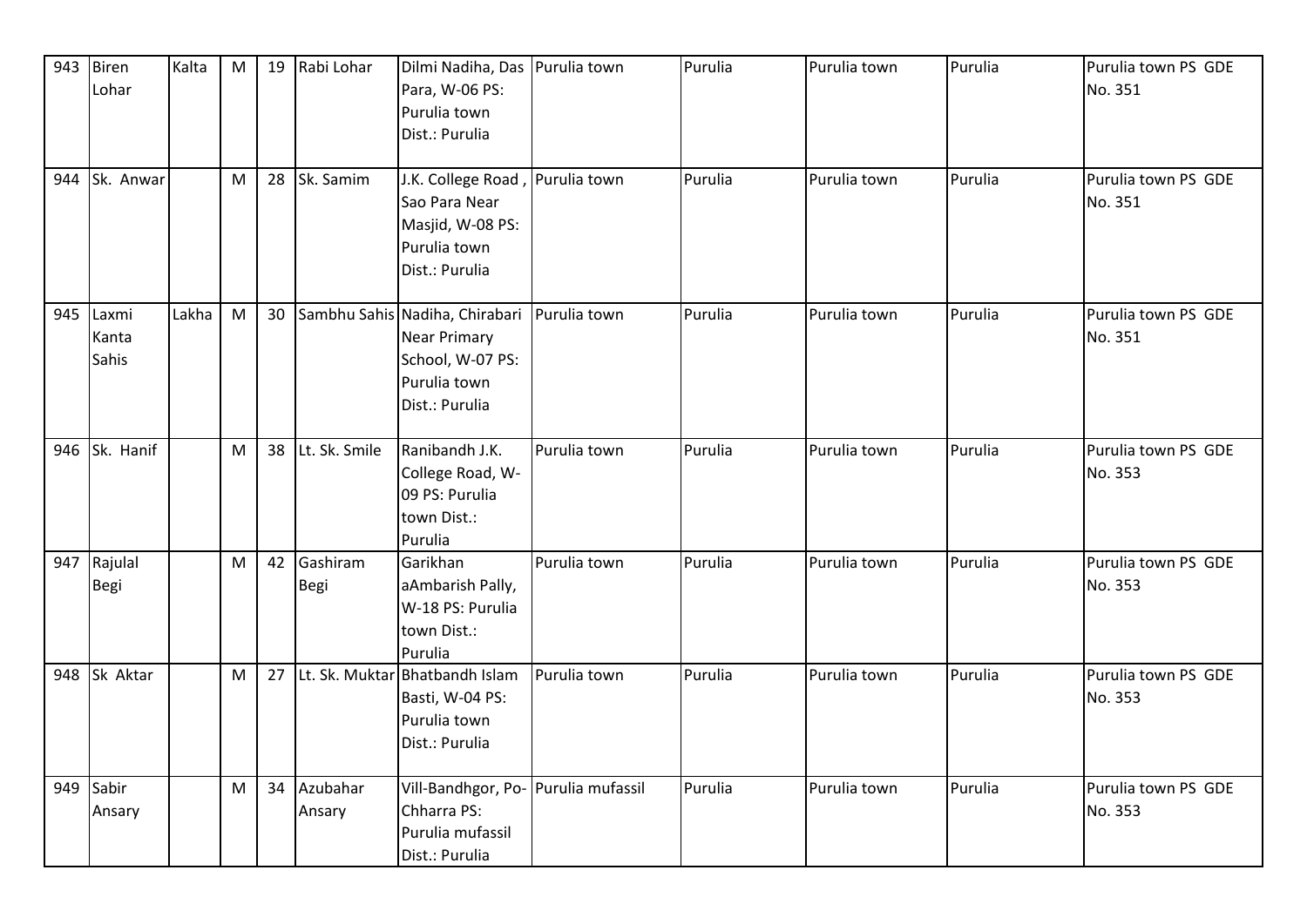| 950 | Sahib        | M | 35 | Lt. Md.                    | Ranibandh J.K.        | Purulia town | Purulia         | Purulia town | Purulia | Purulia town PS GDE     |
|-----|--------------|---|----|----------------------------|-----------------------|--------------|-----------------|--------------|---------|-------------------------|
|     | Khan         |   |    | Mahammad                   | College Road, W-      |              |                 |              |         | No. 353                 |
|     |              |   |    | Khan                       | 09 PS: Purulia        |              |                 |              |         |                         |
|     |              |   |    |                            | town Dist.:           |              |                 |              |         |                         |
|     |              |   |    |                            | Purulia               |              |                 |              |         |                         |
| 951 | Nemai        | M | 42 | Lt.rathi                   | Parbahal PS:          | Santaldih    | Purulia         | Santaldih    | Purulia | Santaldih PS GDE No.    |
|     | Rajwar       |   |    | Rajwar                     | Santaldih Dist.:      |              |                 |              |         | 239                     |
|     |              |   |    |                            | Purulia               |              |                 |              |         |                         |
| 952 | Narod        | M | 40 | Ramlal                     | <b>Velatard PS:</b>   | Santaldih    | Purulia         | Santaldih    | Purulia | Santaldih PS GDE No.    |
|     | Rajwar       |   |    | Rajwar                     | Santaldih Dist.:      |              |                 |              |         | 239                     |
|     |              |   |    |                            | Purulia               |              |                 |              |         |                         |
| 953 | Shisir Kr    | M | 24 | Sudam Majhi                | Debogram Tola         |              | <b>Basirhat</b> | Santaldih    | Purulia | Santaldih PS GDE No. 77 |
|     | Majhi        |   |    |                            | Karmatard, PS-        |              |                 |              |         |                         |
|     |              |   |    |                            | Chandankiyary,        |              |                 |              |         |                         |
|     |              |   |    |                            | Dist-                 |              |                 |              |         |                         |
| 954 | Sunil        | M | 32 | Lt.bhakti                  | <b>BCW BUs Stand</b>  |              | <b>Basirhat</b> | Santaldih    | Purulia | Santaldih PS GDE No. 77 |
|     | <b>Bouri</b> |   |    | <b>Bouri</b>               |                       |              |                 |              |         |                         |
| 955 | <b>Bimal</b> | M | 31 | Paritosh Tudu Beljhupa PS: |                       | Santari      | Purulia         | Santari      | Purulia | Santari PS GDE No. 210  |
|     | Tudu         |   |    |                            | Santari Dist.:        |              |                 |              |         |                         |
|     |              |   |    |                            | Purulia               |              |                 |              |         |                         |
| 956 | Rahul        | M | 24 | Dhaniram                   | Beljhupa PS:          | Santari      | Purulia         | Santari      | Purulia | Santari PS GDE No. 210  |
|     | Tudu         |   |    | Tudu                       | Santari Dist.:        |              |                 |              |         |                         |
|     |              |   |    |                            | Purulia               |              |                 |              |         |                         |
| 957 | Jubaraj      | M | 29 | Rahit Murmu                | Beljhupa PS:          | Santari      | Purulia         | Santari      | Purulia | Santari PS GDE No. 210  |
|     | Murmu        |   |    |                            | Santari Dist.:        |              |                 |              |         |                         |
|     |              |   |    |                            | Purulia               |              |                 |              |         |                         |
| 958 | Sachin       | M | 30 | Achinta                    | Beljhupa PS:          | Santari      | Purulia         | Santari      | Purulia | Santari PS GDE No. 210  |
|     | Hansda       |   |    | Hansda                     | Santari Dist.:        |              |                 |              |         |                         |
|     |              |   |    |                            | Purulia               |              |                 |              |         |                         |
| 959 | Md. Kabir    | M | 27 | Samad Ali                  | Murulia PS:           | Santari      | Purulia         | Santari      | Purulia | Santari PS GDE No. 210  |
|     |              |   |    |                            | Santari Dist.:        |              |                 |              |         |                         |
|     |              |   |    |                            | Purulia               |              |                 |              |         |                         |
| 960 | Sk.          | M | 25 | Sk. Saddam                 | Murulia PS:           | Santari      | Purulia         | Santari      | Purulia | Santari PS GDE No. 210  |
|     | Samsuddi     |   |    |                            | Santari Dist.:        |              |                 |              |         |                         |
|     | n            |   |    |                            | Purulia               |              |                 |              |         |                         |
| 961 | Ramu         | M | 22 | Tarun                      | Tamna PS: Tamna Tamna |              | Purulia         | Tamna        | Purulia | Tamna PS GDE No. 271    |
|     | Mahato       |   |    | Mahato                     | Dist.: Purulia        |              |                 |              |         |                         |
|     |              |   |    |                            |                       |              |                 |              |         |                         |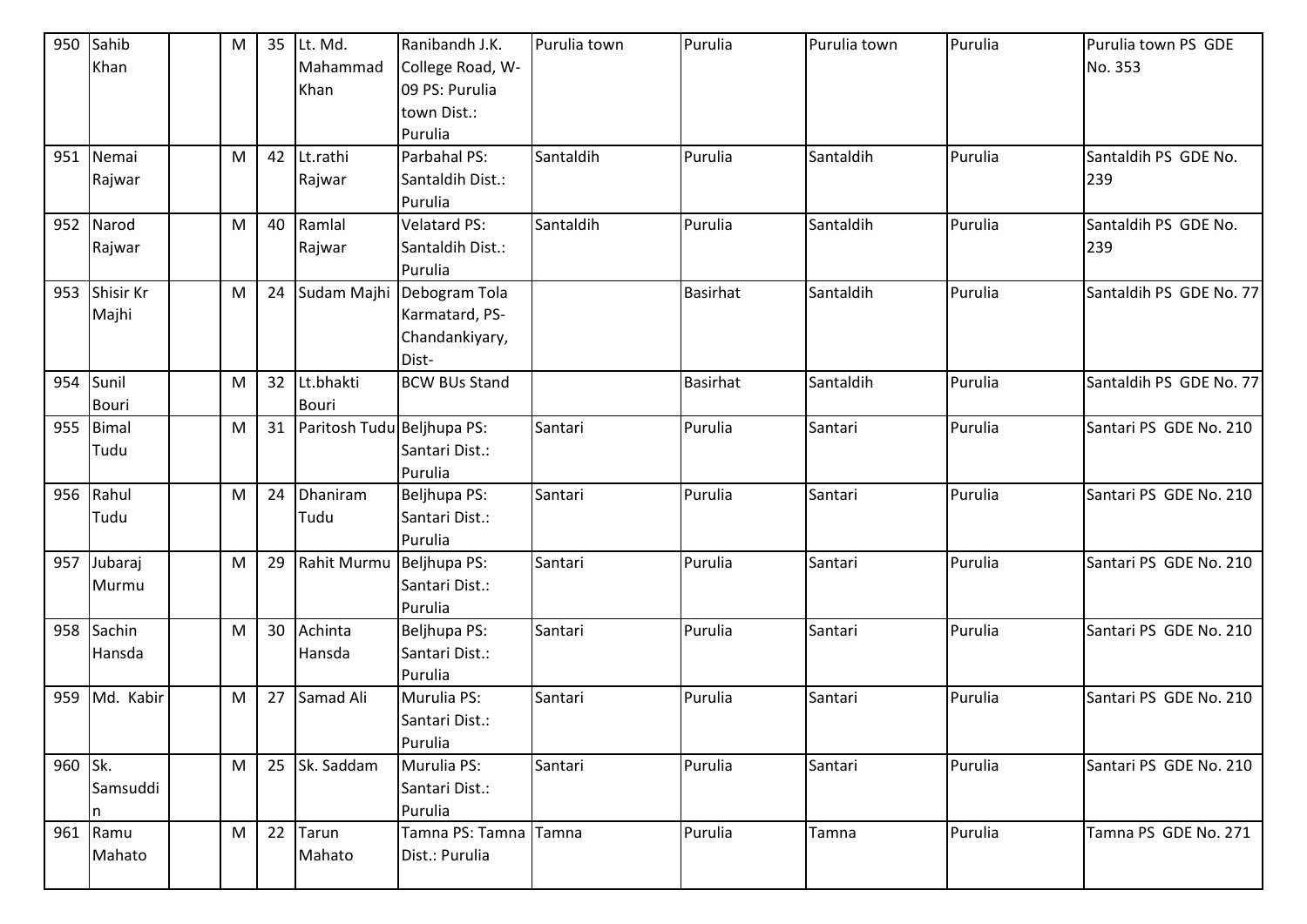| 962 | Sujan         | M | 23 | Mantu                | Tamna PS: Tamna Tamna                     |          | Purulia                          | Tamna               | Purulia        | Tamna PS GDE No. 271                         |
|-----|---------------|---|----|----------------------|-------------------------------------------|----------|----------------------------------|---------------------|----------------|----------------------------------------------|
|     | Mahato        |   |    | Mahato               | Dist.: Purulia                            |          |                                  |                     |                |                                              |
| 963 | <b>Babu</b>   | M | 26 | Kiriti Mahato        | Tamna PS: Tamna Tamna                     |          | Purulia                          | Tamna               | Purulia        | Tamna PS GDE No. 271                         |
|     | Mahato        |   |    |                      | Dist.: Purulia                            |          |                                  |                     |                |                                              |
| 964 | Subir         | M | 34 | Asoke Bauri          | Damda PS: Tamna Tamna                     |          | Purulia                          | Tamna               | Purulia        | Tamna PS GDE No. 271                         |
|     | <b>Bauri</b>  |   |    |                      | Dist.: Purulia                            |          |                                  |                     |                |                                              |
| 965 | <b>Bibek</b>  | M | 38 | Rajat Bauri          | Damda PS: Tamna Tamna                     |          | Purulia                          | Tamna               | Purulia        | Tamna PS GDE No. 271                         |
|     | <b>Bauri</b>  |   |    |                      | Dist.: Purulia                            |          |                                  |                     |                |                                              |
| 966 | Uttam         | M | 40 | Falari Bauri         | Simulia PS: Tamna Tamna                   |          | Purulia                          | Tamna               | Purulia        | Tamna PS GDE No. 271                         |
|     | <b>Bauri</b>  |   |    |                      | Dist.: Purulia                            |          |                                  |                     |                |                                              |
| 967 | Sripati       | M | 33 | Raghuram             | Simulia PS: Tamna Tamna                   |          | Purulia                          | Tamna               | Purulia        | Tamna PS GDE No. 271                         |
|     | Kalindi       |   |    | Kalindi              | Dist.: Purulia                            |          |                                  |                     |                |                                              |
| 968 | Dhiman        | M | 26 | Abhirup              | Simulia PS: Tamna Tamna                   |          | Purulia                          | Tamna               | Purulia        | Tamna PS GDE No. 271                         |
|     | Kalindi       |   |    | Kalindi              | Dist.: Purulia                            |          |                                  |                     |                |                                              |
| 969 | Jimut         | M | 39 | <b>Bishu Kalindi</b> | Simulia PS: Tamna Tamna                   |          | Purulia                          | Tamna               | Purulia        | Tamna PS GDE No. 271                         |
|     | Kalindi       |   |    |                      | Dist.: Purulia                            |          |                                  |                     |                |                                              |
| 970 | Jiten         | M | 35 | Nimai Rajwar         | Simulia PS: Tamna Tamna                   |          | Purulia                          | Tamna               | Purulia        | Tamna PS GDE No. 271                         |
|     | Rajwar        |   |    |                      | Dist.: Purulia                            |          |                                  |                     |                |                                              |
| 971 | Sk Biki       | M | 35 | Sk Kasim             | Natun Para                                | Baruipur | <b>Baruipur Police</b>           | Ballygunge g.r.p.s. | Sealdah G.R.P. | Ballygunge g.r.p.s. PS                       |
|     |               |   |    |                      | Mallickpur, PS:<br><b>Baruipur Dist.:</b> |          | <b>District</b>                  |                     |                | <b>GDE No. 239</b>                           |
|     |               |   |    |                      | <b>Baruipur Police</b>                    |          |                                  |                     |                |                                              |
|     |               |   |    |                      | <b>District</b>                           |          |                                  |                     |                |                                              |
|     | 972 Rana Gazi | M | 30 | Sarukh Gazi          | Mograhat Kalosh<br>PS: Mograhat           | Mograhat | Diamond<br><b>Harbour Police</b> | Ballygunge g.r.p.s. | Sealdah G.R.P. | Ballygunge g.r.p.s. PS<br><b>GDE No. 239</b> |
|     |               |   |    |                      | Dist.: Diamond                            |          | <b>District</b>                  |                     |                |                                              |
|     |               |   |    |                      | Harbour Police                            |          |                                  |                     |                |                                              |
|     |               |   |    |                      | District                                  |          |                                  |                     |                |                                              |
|     |               |   |    |                      |                                           |          |                                  |                     |                |                                              |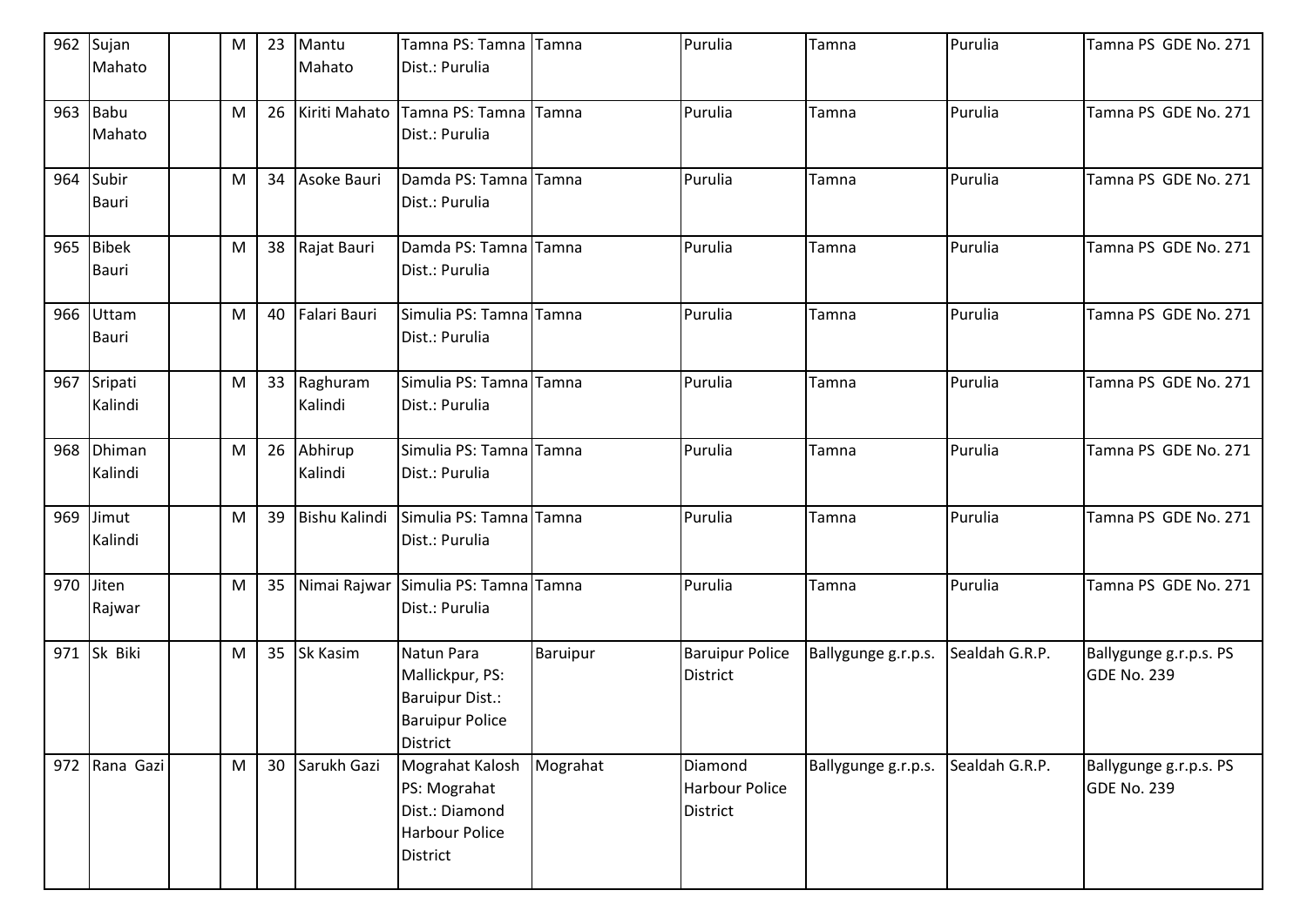|     | 973 Binayamin<br>Mondal  | M | 35 | Rahul Amin<br>Mondal     | Vill-<br>Jagannathpur, P.O-<br>TaraGuniya PS:<br>Baduria Dist.:<br>Basirhat                     | <b>Baduria</b> | <b>Basirhat</b>                           | Bongaon g.r.p.s.         | Sealdah G.R.P. | Bongaon g.r.p.s. PS GDE<br>No. 208             |
|-----|--------------------------|---|----|--------------------------|-------------------------------------------------------------------------------------------------|----------------|-------------------------------------------|--------------------------|----------------|------------------------------------------------|
| 974 | Subrata<br>Roy           | M | 26 | Subhasish<br>Roy         | Madhyamgram,<br>Chandigarah PS:<br>Madhyamgram<br>Dist.: Barasat                                | Madhyamgram    | <b>Barasat</b>                            | Chitpur g.r.p.s.         | Sealdah G.R.P. | Chitpur g.r.p.s. PS GDE<br>No. 192             |
| 975 | Md. Sabir                | M | 22 | Md. Akbar                | 1/70 J.K.Ghosh<br>Rd. PS: Ultadanga<br>Dist.: Kolkata                                           | Ultadanga      | Kolkata                                   | Chitpur g.r.p.s.         | Sealdah G.R.P. | Chitpur g.r.p.s. PS GDE<br>No. 192             |
| 976 | Md. Soyeb                | M | 28 | Md. Sahid                | 1/70 J.K.Ghosh<br>Rd. PS: Ultadanga<br>Dist.: Kolkata                                           | Ultadanga      | Kolkata                                   | Chitpur g.r.p.s.         | Sealdah G.R.P. | Chitpur g.r.p.s. PS GDE<br>No. 192             |
| 977 | Nirmal<br>Haldar         | M | 38 | Niranjan<br>Haldar       | PO-Banipur, PS-<br>Habra, Dist-North<br>24 pgs. PS: Habra<br>Dist.: Barasat                     | Habra          | <b>Barasat</b>                            | Dumdum g.r.p.s.          | Sealdah G.R.P. | Dumdum g.r.p.s. PS<br><b>GDE No. 226</b>       |
| 978 | Sukanta<br><b>Bhadra</b> | M | 43 | Susanta<br><b>Bhadra</b> | Shrinagar, PS-<br>Habra, Dist-North<br>24 Pgs. PS: Habra<br>Dist.: Barasat                      | Habra          | <b>Barasat</b>                            | Dumdum g.r.p.s.          | Sealdah G.R.P. | Dumdum g.r.p.s. PS<br><b>GDE No. 226</b>       |
| 979 | Raju Dhali               | M | 30 | <b>Babu Dhali</b>        | Sonarpur<br>Saratpally PS:<br>Sonarpur Dist.:<br><b>Baruipur Police</b><br>District             | Sonarpur       | <b>Baruipur Police</b><br><b>District</b> | Jadavpore g.r.p.s.       | Sealdah G.R.P. | Jadavpore g.r.p.s. PS<br><b>GDE No. 182</b>    |
| 980 | Alamgir<br>Gazi          | M | 20 | Nur Islam<br>Gazi        | Ghutiarisarif<br>Makaltala PS:<br>Jibantala Dist.:<br><b>Baruipur Police</b><br><b>District</b> | Jibantala      | <b>Baruipur Police</b><br><b>District</b> | Jadavpore g.r.p.s.       | Sealdah G.R.P. | Jadavpore g.r.p.s. PS<br><b>GDE No. 182</b>    |
| 981 | Joydeb<br>Ghosh          | M | 44 | Shasti Ghosh             | Bagrail PS:<br>Khargram Dist.:<br>Murshidabad                                                   | Khargram       | Murshidabad                               | Krishnanagar<br>g.r.p.s. | Sealdah G.R.P. | Krishnanagar g.r.p.s. PS<br><b>GDE No. 196</b> |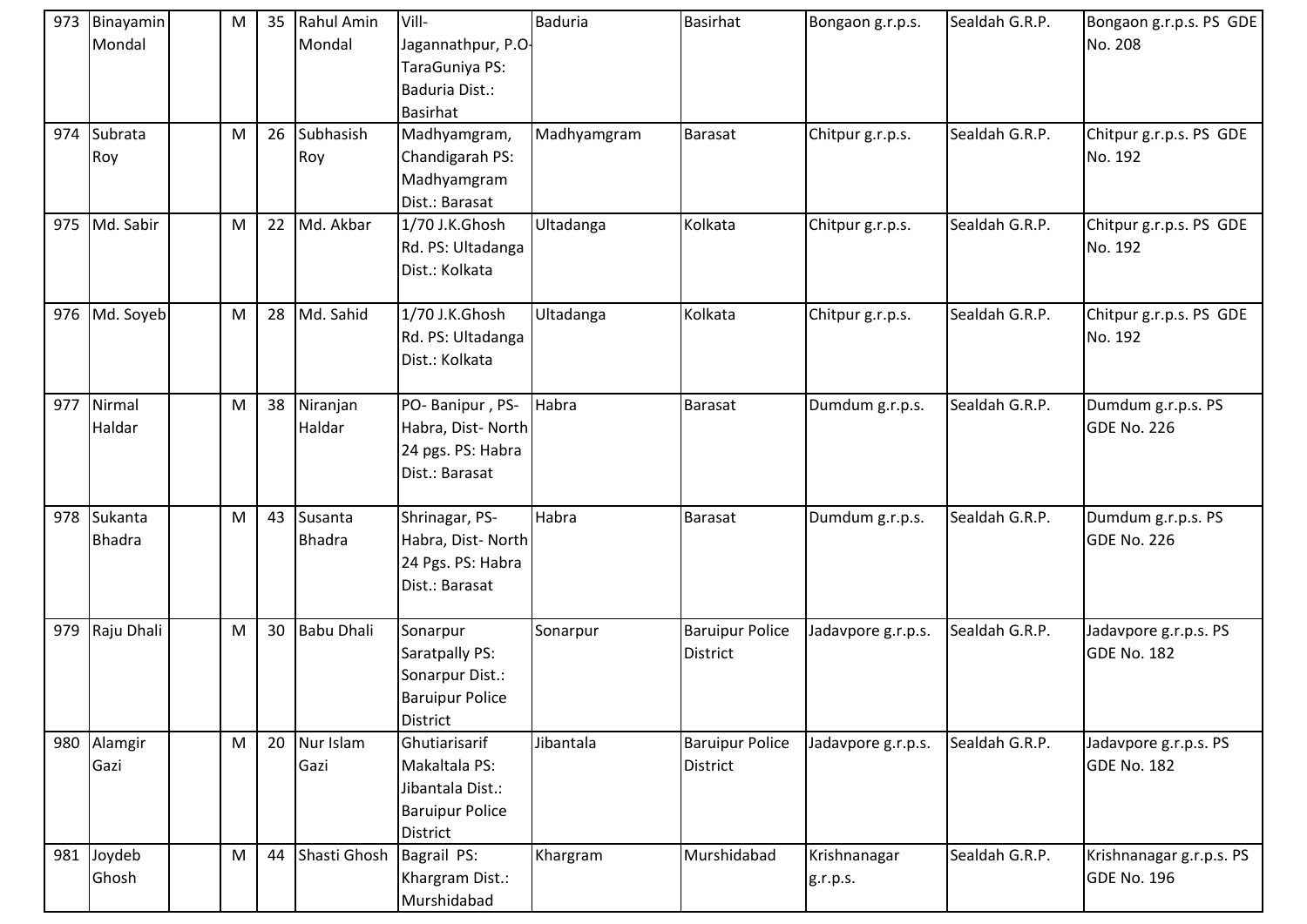| 982 | <b>Basir Sk</b>       | M | 28 | Sattar Sk             | Chak Sahajadapur Raghunathganj<br>PS:<br>Raghunathganj<br>Dist.: Jangipur<br><b>Police District</b>                |             | Jangipur Police<br><b>District</b>            | Krishnanagar<br>g.r.p.s. | Sealdah G.R.P. | Krishnanagar g.r.p.s. PS<br><b>GDE No. 196</b>                      |
|-----|-----------------------|---|----|-----------------------|--------------------------------------------------------------------------------------------------------------------|-------------|-----------------------------------------------|--------------------------|----------------|---------------------------------------------------------------------|
| 983 | Milan Shil            | M | 35 | Biswanath<br>Shil     | Tehatta PS:<br>Tehatta Dist.:<br>Krishnanagar<br><b>Police District</b>                                            | Tehatta     | Krishnanagar<br><b>Police District</b>        | Krishnanagar<br>g.r.p.s. | Sealdah G.R.P. | Krishnanagar g.r.p.s. PS<br><b>GDE No. 196</b>                      |
| 984 | <b>Basudeb</b><br>Das | M | 44 | Lt Tajendra<br>Ch Das | 5/8/1 Durgapur<br>Colony PS: New<br>alipore Dist.:<br>Kolkata                                                      | New alipore | Kolkata                                       | Krishnanagar<br>g.r.p.s. | Sealdah G.R.P. | Krishnanagar g.r.p.s. PS<br><b>GDE No. 196</b>                      |
| 985 | Purnya<br>Shyamal     | M | 51 | Naba<br>Shyamal       | Ferighat Street By Bhadreswar<br>lane PS:<br><b>Bhadreswar Dist.:</b><br>Chandannagar<br>Police<br>Commissionerate |             | Chandannagar<br>Police<br>Commissionerat<br>e | Ranaghat g.r.p.s.        | Sealdah G.R.P. | Ranaghat g.r.p.s. PS<br>GDE No. 247                                 |
| 986 | Najimuddi<br>n Sk     | M | 35 | <b>Bijoy Sk</b>       | Rajinagar PS:<br>Rejinagar Dist.:<br>Murshidabad                                                                   | Rejinagar   | Murshidabad                                   | Ranaghat g.r.p.s.        | Sealdah G.R.P. | Ranaghat g.r.p.s. PS<br><b>GDE No. 247</b>                          |
| 987 | Alok<br>Barui         | M | 29 | Amal Barui            | Guma PS:<br>Ashoknagar Dist.:<br>Barasat                                                                           | Ashoknagar  | Barasat                                       | Ranaghat g.r.p.s.        | Sealdah G.R.P. | Ranaghat g.r.p.s. PS<br><b>GDE No. 247</b>                          |
| 988 | Prakesg<br>Gochai     | M | 29 | Anil Gochai           | Jagaddal Bara<br><b>Street PS:</b><br>Jagaddal Dist.:<br>Barrackpore<br>Police<br>Commissionerate                  | Jagaddal    | Barrackpore<br>Police<br>Commissionerat<br>e  | Ranaghat g.r.p.s.        | Sealdah G.R.P. | Ranaghat g.r.p.s. PS<br><b>GDE No. 247</b>                          |
| 989 | Koushik<br>Shaw.      | M |    | 36 Asarki Lal<br>Shaw | <b>Budge Budge</b><br>birlapur<br>Nodakhali 24 pgs<br>(S)                                                          |             | <b>Basirhat</b>                               | Sealdah g.r.p.s.         | Sealdah G.R.P. | Sealdah g.r.p.s. PS<br>Outpost Bidhannagar OP<br><b>GDE No. 104</b> |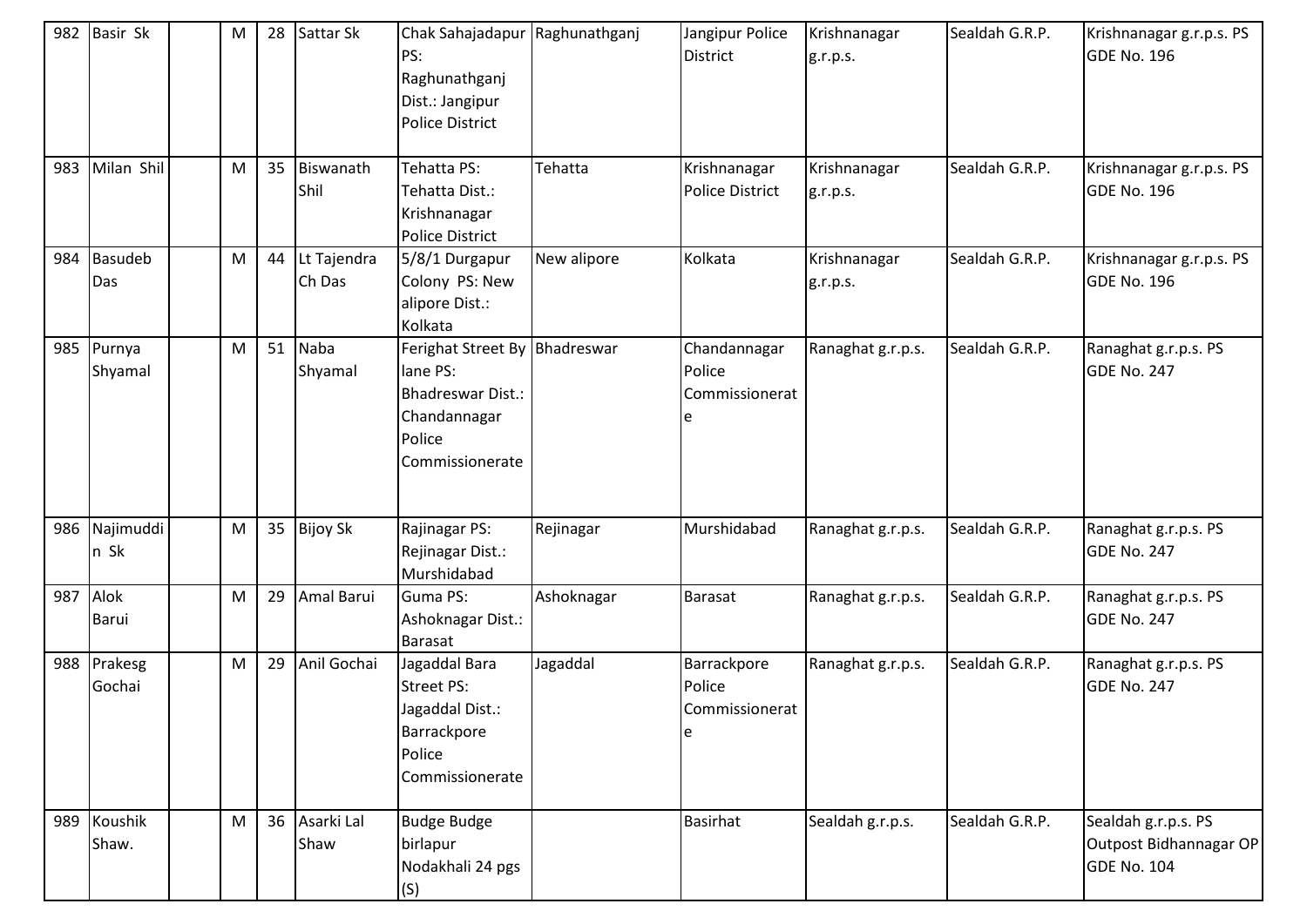| 990     | Sajjal Ali<br><b>Bashe</b> | M | 40 | Rajjak Ali<br><b>Bashe</b> | Sankchra Basirhat<br>24 $pgs(N)$ |            | <b>Basirhat</b> | Sealdah g.r.p.s.  | Sealdah G.R.P. | Sealdah g.r.p.s. PS<br>Outpost Bidhannagar OP |
|---------|----------------------------|---|----|----------------------------|----------------------------------|------------|-----------------|-------------------|----------------|-----------------------------------------------|
|         |                            |   |    |                            |                                  |            |                 |                   |                | <b>GDE No. 104</b>                            |
| 991     | Mukher                     | M | 40 | Lt Sayiruddin              | 65 U.B Colony                    |            | <b>Basirhat</b> | Sealdah g.r.p.s.  | Sealdah G.R.P. | Sealdah g.r.p.s. PS                           |
|         | Alam                       |   |    | Ahmad                      | Baranagar 24 pgs                 |            |                 |                   |                | Outpost Bidhannagar OP                        |
|         |                            |   |    |                            | (N)                              |            |                 |                   |                | <b>GDE No. 104</b>                            |
| 992     | Mihar                      | M | 38 | Dulal Biswas               | 4 No Smada Pally                 |            | Basirhat        | Sealdah g.r.p.s.  | Sealdah G.R.P. | Sealdah g.r.p.s. PS                           |
|         | <b>Biswas</b>              |   |    |                            | Ashoknagar 24                    |            |                 |                   |                | Outpost Bidhannagar OP                        |
|         |                            |   |    |                            | pgs (N)                          |            |                 |                   |                | <b>GDE No. 104</b>                            |
| 993     | Shyamal                    | M | 39 | Mt A.                      | Mandirbazar                      |            | <b>Basirhat</b> | Sealdah g.r.p.s.  | Sealdah G.R.P. | Sealdah g.r.p.s. PS GDE                       |
|         | Kansoboni                  |   |    | Kansabonil                 | Mandirbazar 24                   |            |                 |                   |                | No. 283                                       |
|         |                            |   |    |                            | pgs(S)                           |            |                 |                   |                |                                               |
| 994     | Atul                       | M | 32 | Bijay Ghosh                | 27 No S.M Avinue                 |            | <b>Basirhat</b> | Sealdah g.r.p.s.  | Sealdah G.R.P. | Sealdah g.r.p.s. PS GDE                       |
|         | Ghosh                      |   |    |                            | Beniapukur Kol-14                |            |                 |                   |                | No. 283                                       |
|         |                            |   |    |                            |                                  |            |                 |                   |                |                                               |
| 995     | Sarjeet                    | M | 40 | <b>Bimal Biswas</b>        | Khalgulia Mazdia                 |            | <b>Basirhat</b> | Sealdah g.r.p.s.  | Sealdah G.R.P. | Sealdah g.r.p.s. PS GDE                       |
|         | <b>Biswas</b>              |   |    |                            | Nadia                            |            |                 |                   |                | No. 283                                       |
| 996     | Kalua Sk                   | M | 23 | Lt. Abdul                  | Rabindra Nagar                   |            | <b>Basirhat</b> | Sealdah g.r.p.s.  | Sealdah G.R.P. | Sealdah g.r.p.s. PS GDE                       |
|         |                            |   |    | Rashid                     | Jibantala South 24               |            |                 |                   |                | No. 261                                       |
|         |                            |   |    |                            | Pgs                              |            |                 |                   |                |                                               |
| 997     | Avijit                     | M | 27 | – Lt. Ranjit               | Sonarpur,                        |            | <b>Basirhat</b> | Sealdah g.r.p.s.  | Sealdah G.R.P. | Sealdah g.r.p.s. PS GDE                       |
|         | Patra                      |   |    | Patra                      | Arapanch                         |            |                 |                   |                | No. 261                                       |
|         |                            |   |    |                            | Sonarpur South                   |            |                 |                   |                |                                               |
|         |                            |   |    |                            | 24 Pgs                           |            |                 |                   |                |                                               |
| 998 Md. |                            | M |    | Md. Aslam                  | Topsia, G/A, GG                  |            | <b>Basirhat</b> | Sealdah g.r.p.s.  | Sealdah G.R.P. | Sealdah g.r.p.s. PS GDE                       |
|         | Amjad                      |   |    |                            | Khan Road Tiljala<br>Kol – 39    |            |                 |                   |                | No. 261                                       |
|         |                            |   |    |                            |                                  |            |                 |                   |                |                                               |
|         | 999 Mukhtar                | M |    | 26 Lt Ishrail              | Mallickpur Pyara                 |            | <b>Basirhat</b> | Sealdah g.r.p.s.  | Sealdah G.R.P. | Sealdah g.r.p.s. PS GDE                       |
|         | Mollah                     |   |    | Mollah                     | Para,                            |            |                 |                   |                | No. 281                                       |
|         |                            |   |    |                            | PO Mallickpur                    |            |                 |                   |                |                                               |
|         |                            |   |    |                            | <b>Baruipur 24</b>               |            |                 |                   |                |                                               |
|         | 1000 Suprio                | M | 42 | Laxmikanta                 | Durgapur PS:                     | Budgebudge | Diamond         | Sonarpur g.r.p.s. | Sealdah G.R.P. | Sonarpur g.r.p.s. PS GDE                      |
|         | Kritaniya                  |   |    | Kritaniya                  | Budgebudge Dist.:                |            | Harbour Police  |                   |                | No. 249                                       |
|         |                            |   |    |                            | Diamond Harbour                  |            | <b>District</b> |                   |                |                                               |
|         |                            |   |    |                            | <b>Police District</b>           |            |                 |                   |                |                                               |
|         |                            |   |    |                            |                                  |            |                 |                   |                |                                               |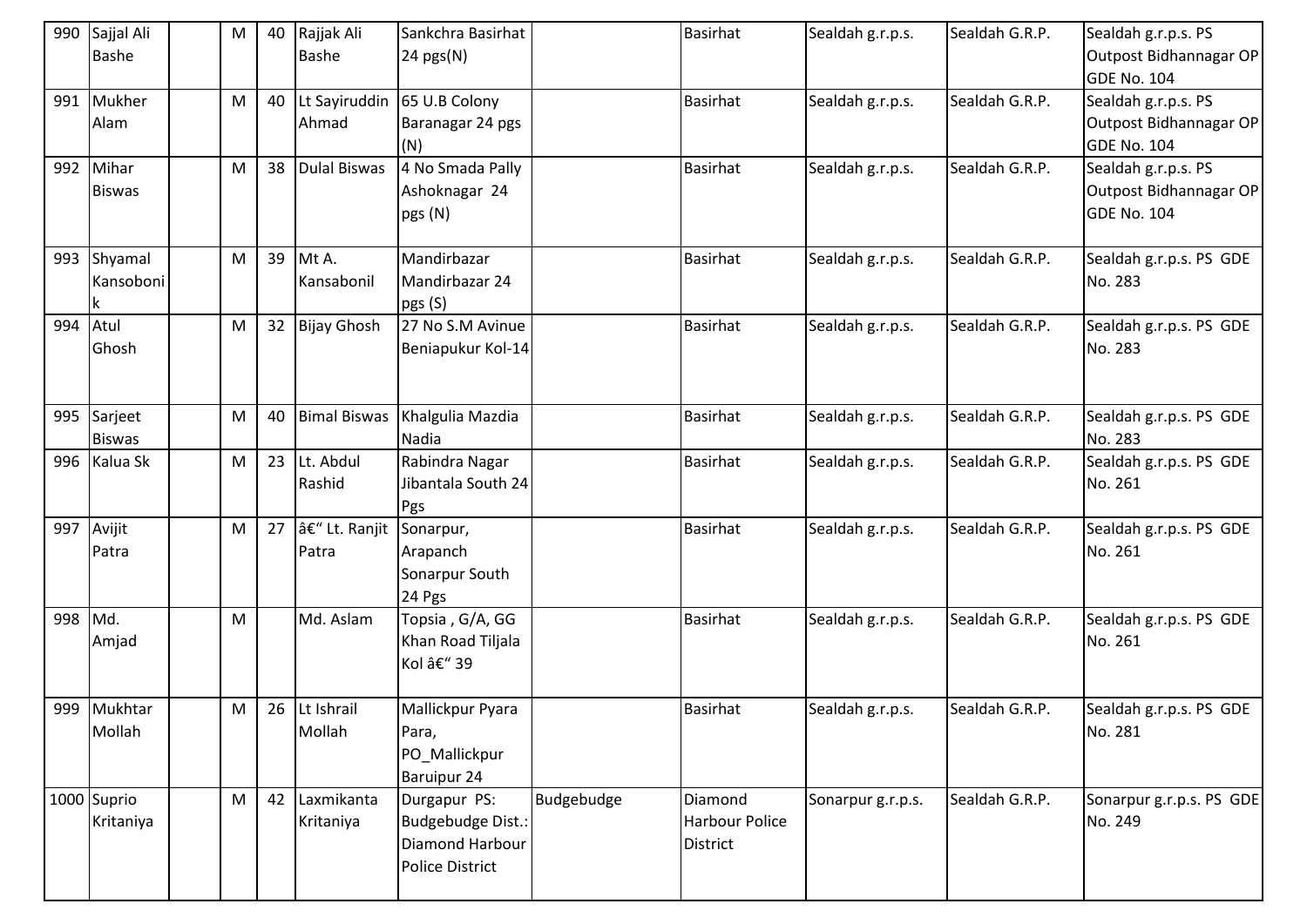| 1001 Bhakta<br>Mondal   | M | 52              | Nimai<br>Mondal;        | Gobindapur PS:<br><b>Baruipur Dist.:</b><br><b>Baruipur Police</b>                            | Baruipur   | <b>Baruipur Police</b><br><b>District</b> | Sonarpur g.r.p.s. | Sealdah G.R.P.  | Sonarpur g.r.p.s. PS GDE<br>No. 249 |
|-------------------------|---|-----------------|-------------------------|-----------------------------------------------------------------------------------------------|------------|-------------------------------------------|-------------------|-----------------|-------------------------------------|
| 1002 Anupam<br>Adak     | M | 21              | <b>Uttam Adak</b>       | <b>District</b><br>Gangadharpur PS: Kakdwip<br>Kakdwip Dist.:<br>Sundarban Police<br>District |            | Sundarban<br><b>Police District</b>       | Sonarpur g.r.p.s. | Sealdah G.R.P.  | Sonarpur g.r.p.s. PS GDE<br>No. 249 |
| $1003$ Shyam<br>Debnath | M | 25              | Sunil<br>Debnath        | Subhasgram PS:<br>Sonarpur Dist.:<br><b>Baruipur Police</b><br>District                       | Sonarpur   | <b>Baruipur Police</b><br><b>District</b> | Sonarpur g.r.p.s. | Sealdah G.R.P.  | Sonarpur g.r.p.s. PS GDE<br>No. 249 |
| 1004 Santosh<br>Sahha   | M | 35              | Saha                    | S/o-Rajendra Santinagar, Ward<br>No.9 Dist.:<br><b>Islampur Police</b><br>District            |            | <b>Islampur Police</b><br><b>District</b> | Dalkhola g.r.p.s. | SILIGURI G.R.P. | Dalkhola g.r.p.s. PS GDE<br>No. 139 |
| 1005 Masidul<br>Rahaman | M | 19              | S/o-Sileman<br>Md       | Panisala Hat PS:<br>Raigunje Dist.:<br>Raiganj Police<br><b>District</b>                      | Raigunje   | Raiganj Police<br><b>District</b>         | Dalkhola g.r.p.s. | SILIGURI G.R.P. | Dalkhola g.r.p.s. PS GDE<br>No. 177 |
| 1006 Jasimuddi<br>n     | M | 35              | S/o-Nousad              | Bhabanipur, PS:<br>Karandighi, Dist:<br>Islampur                                              |            | <b>Basirhat</b>                           | Malda g.r.p.s.    | SILIGURI G.R.P. | Malda g.r.p.s. PS GDE<br>No. 347    |
| 1007 Indul Sk           | M | 48              | $S/O-Lt.$<br>Shukshu Sk | Jalalpur PS:<br>Kaliachak Dist.:<br>Malda                                                     | Kaliachak  | Malda                                     | Malda g.r.p.s.    | SILIGURI G.R.P. | Malda g.r.p.s. PS GDE<br>No. 139    |
| 1008 Sabbir<br>Alam     | M | 32 <sup>2</sup> | S/o-Faridul<br>Islam    | Srighar, PS:<br>Radhanagar, Dist:<br>Sahebganj                                                |            | <b>Basirhat</b>                           | Malda g.r.p.s.    | SILIGURI G.R.P. | Malda g.r.p.s. PS GDE<br>No. 138    |
| 1009 Salam Sk           | M |                 |                         | 25 S/o-Jamin Sk Panchutola, PO:<br>Rahimpur PS:<br>Manickchak Dist.:<br>Malda                 | Manickchak | Malda                                     | Malda g.r.p.s.    | SILIGURI G.R.P. | Malda g.r.p.s. PS GDE<br>No. 155    |
| 1010 Abdul<br>Rahim     | M | 30              | S/o-Kharsid<br>Momin    | Shersahi PS:<br>Kaliachak Dist.:<br>Malda                                                     | Kaliachak  | Malda                                     | Malda g.r.p.s.    | SILIGURI G.R.P. | Malda g.r.p.s. PS GDE<br>No. 155    |
| 1011 Sagar Das          | M | 26              | S/o-Uday<br>Das         | Aiho PS: Habibpur Habibpur<br>Dist.: Malda                                                    |            | Malda                                     | Malda g.r.p.s.    | SILIGURI G.R.P. | Malda g.r.p.s. PS GDE<br>No. 378    |